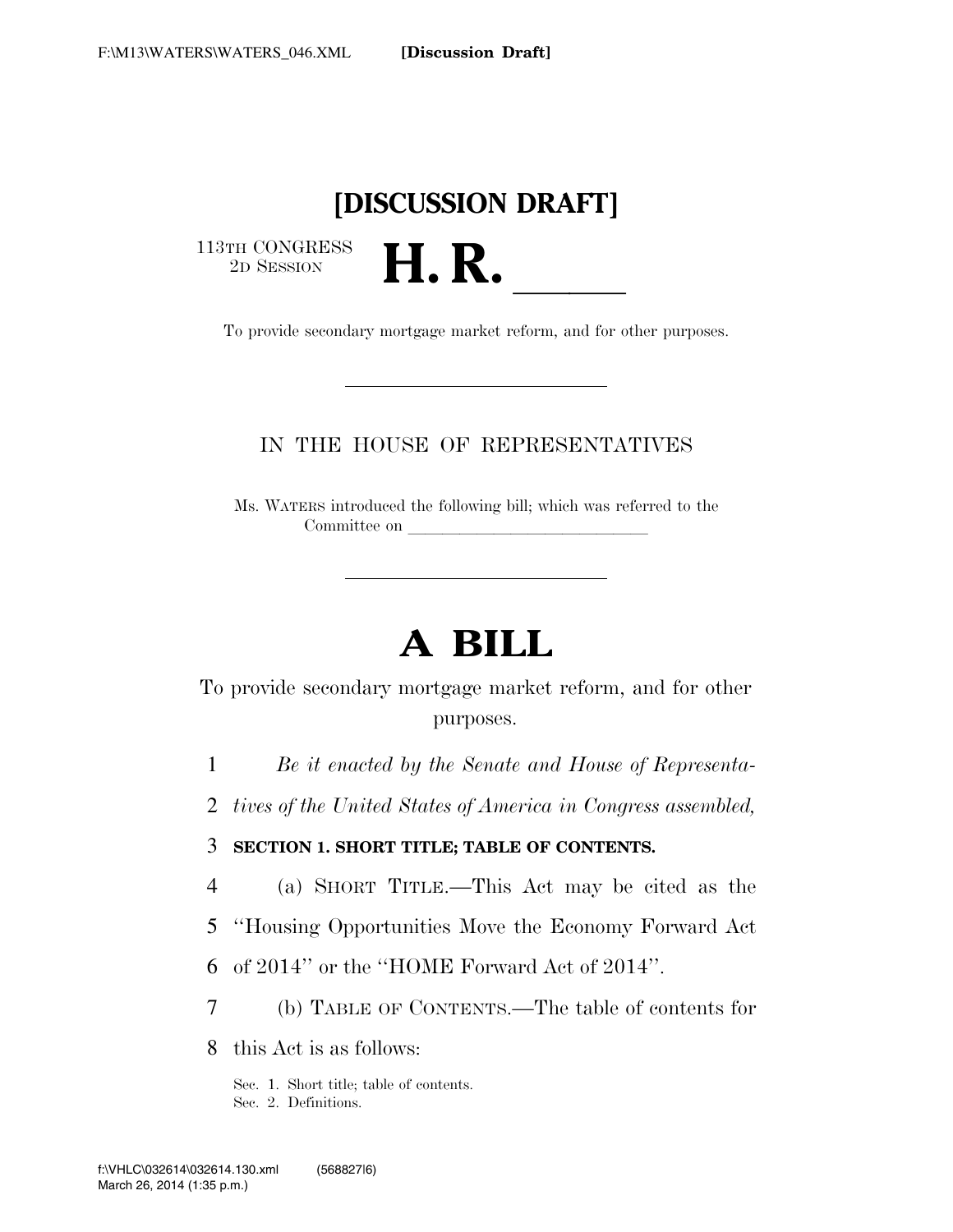#### TITLE I—NATIONAL MORTGAGE FINANCE ADMINISTRATION

- Sec. 101. Establishment.
- Sec. 102. Director.
- Sec. 103. Advisory Board; status of employees.
- Sec. 104. Office of the Inspector General.
- Sec. 105. Staff, experts, and consultants.
- Sec. 106. Reports; testimony; audits.
- Sec. 107. Initial funding.

#### TITLE II—DUTIES, RESPONSIBILITIES, AND STRUCTURE OF THE NMFA

#### Subtitle A—Duties and Authorities

- Sec. 201. Duties and responsibilities of the NMFA.
- Sec. 202. Credit risk-sharing mechanisms, products, structures, contracts, or other security agreements.
- Sec. 203. Mortgage Insurance Fund.
- Sec. 204. Insurance.
- Sec. 205. General powers.
- Sec. 206. Exemptions.

Subtitle B—Formation and Oversight of the Mortgage Securities Cooperative

- Sec. 211. Establishment of the Mortgage Securities Cooperative.
- Sec. 212. Issuer standards.
- Sec. 213. Capital requirements.
- Sec. 214. Limited authority to hold eligible mortgage loans.
- Sec. 215. Responsibility to ensure broad market access.

#### Subtitle C—Oversight of Market Participants

- Sec. 221. Approval of private mortgage insurers.
- Sec. 222. Approval of servicers and mortgage servicing standards.
- Sec. 223. Authority related to oversight of bond guarantors and other private market credit risk guarantors.
- Sec. 224. Additional authority relating to oversight of market participants.
- Sec. 225. Civil money penalties.
- Sec. 226. Protection of privilege and other matters relating to disclosures by market participants.

#### Subtitle D—Transparency in Market Operations

- Sec. 231. Review of loan documents; disclosures.
- Sec. 232. Investor immunity.
- Sec. 233. Uniform securitization agreements.
- Sec. 234. Uniform mortgage database.
- Sec. 235. Electronic registration of eligible mortgages.

#### Subtitle E—NMFA Structure

- Sec. 241. Office of Underwriting.
- Sec. 242. Office of Securitization.
- Sec. 243. Office of Federal Home Loan Bank Supervision.

#### TITLE III—TRANSFER OF POWERS, PERSONNEL, AND PROPERTY TO NMFA FROM FHFA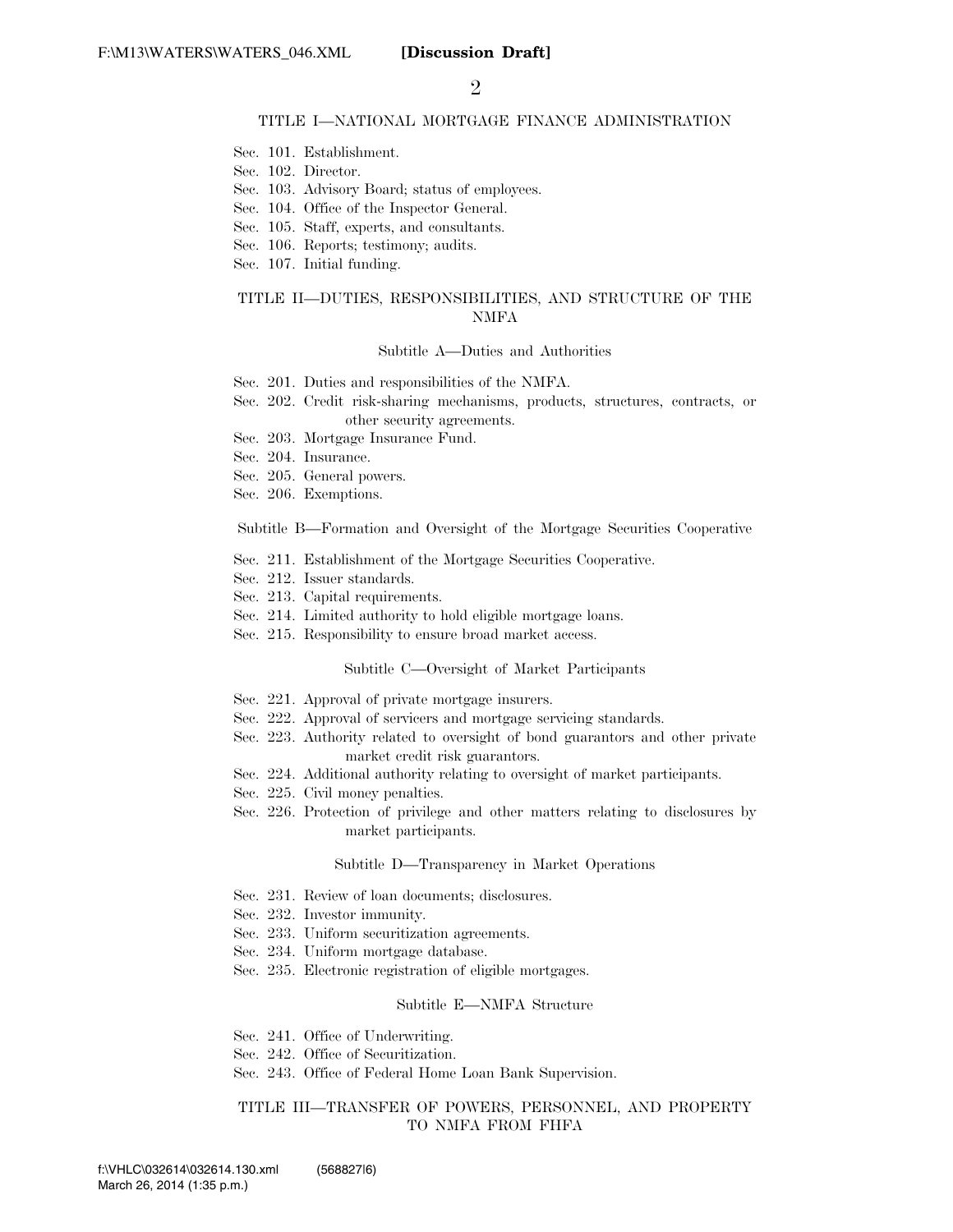- Sec. 301. Powers and duties transferred.
- Sec. 302. Transfer and rights of employees of the FHFA.
- Sec. 303. Abolishment of FHFA.
- Sec. 304. Transfer of property and facilities.
- Sec. 305. Residual corpus of enterprises in conservatorship.
- Sec. 306. Technical and conforming amendments.

#### TITLE IV—IMPROVING TRANSPARENCY, ACCOUNTABILITY, AND EFFICACY WITHIN AFFORDABLE HOUSING

- Sec. 401. Affordable housing allocations.
- Sec. 402. Housing Trust Fund.
- Sec. 403. Capital Magnet Fund.
- Sec. 404. Market Access Fund..
- Sec. 405. Additional taxpayer protections.

#### TITLE V—WIND DOWN OF FANNIE MAE AND FREDDIE MAC

- Sec. 501. Transition.
- Sec. 502. Wind down.
- Sec. 503. Aligning purpose of conservatorship with NMFA.
- Sec. 504. Conforming loan limits.
- Sec. 505. Portfolio reduction.
- Sec. 506. Repeal of mandatory housing goals.
- Sec. 507. Fair Housing Act compliance.

#### TITLE VI—MULTIFAMILY HOUSING FINANCE REFORM

- Sec. 601. Short title.
- Sec. 602. Findings.
- Sec. 603. Definitions.
- Sec. 604. Establishment of multifamily platform.
- Sec. 605. Transition.
- Sec. 606. Membership.
- Sec. 607. Governance of multifamily platform.
- Sec. 608. Capitalization; funding.
- Sec. 609. Oversight of multifamily platform.
- Sec. 610. Multifamily mortgage insurance.
- Sec. 611. Catastrophic insurance.
- Sec. 612. Exemptions.

#### TITLE VII—MULTIPLE LENDER ISSUES

Sec. 701. Multiple lender issues.

#### TITLE VIII—GENERAL PROVISIONS

- Sec. 801. Authority to issue regulations.
- Sec. 802. Accounting method.
- Sec. 803. Rule of construction.
- Sec. 804. Severability.

#### 1 **SEC. 2. DEFINITIONS.**

2 As used in this Act, the following definitions shall

3 apply: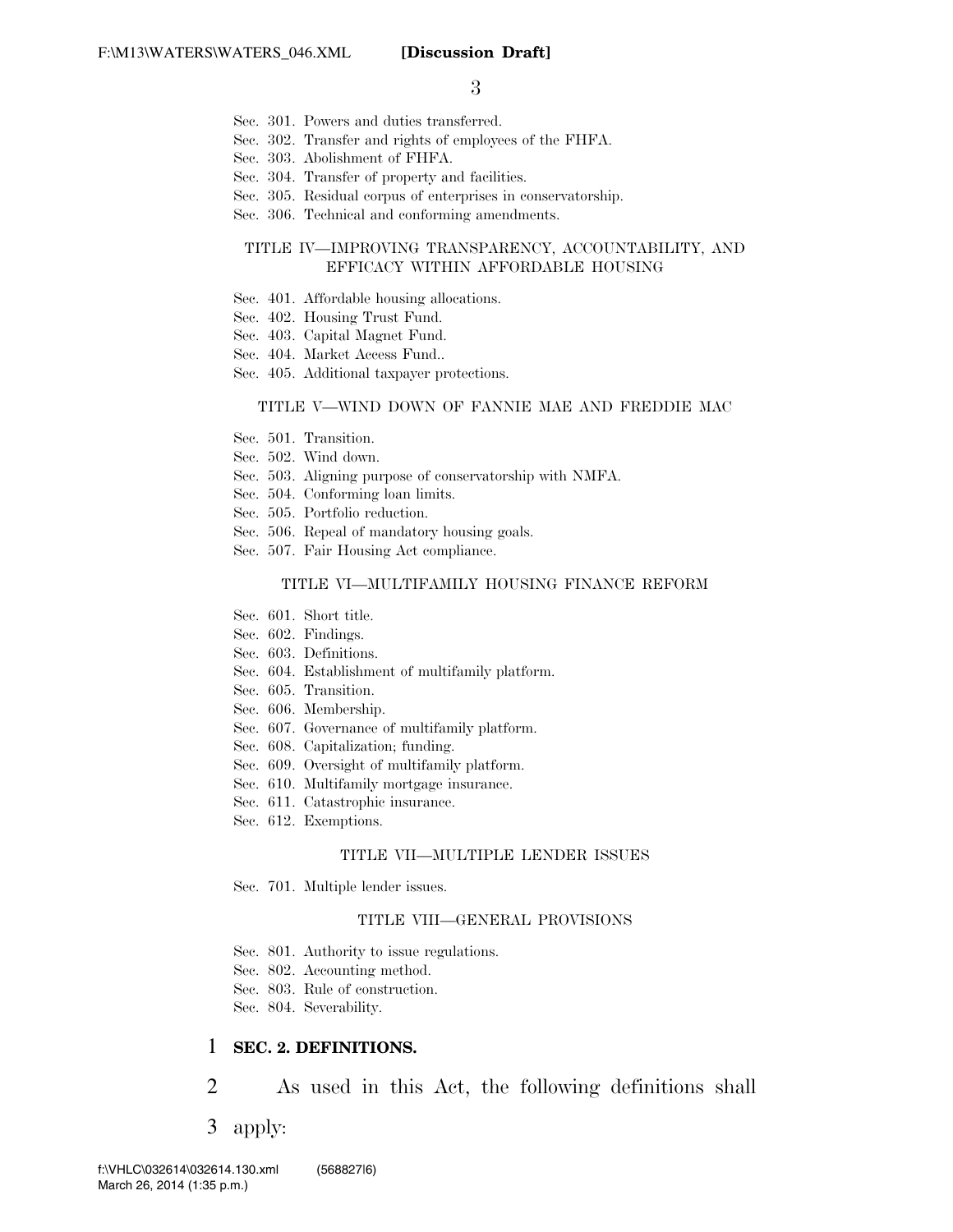| $\mathbf{1}$   | (1) ADMINISTRATION.—The term "Administra-          |
|----------------|----------------------------------------------------|
| $\overline{2}$ | tion" means the National Mortgage Finance Admin-   |
| 3              | istration established under title I.               |
| $\overline{4}$ | (2) APPROVED PRIVATE MORTGAGE INSURER.—            |
| 5              | The term "approved private mortgage insurer"       |
| 6              | means an insurer that is approved by the Adminis-  |
| 7              | tration pursuant to section 221 to provide private |
| 8              | mortgage insurance on eligible mortgages.          |
| 9              | (3) APPROVED SERVICER.—The term "ap-               |
| 10             | proved servicer" means a servicer that is approved |
| 11             | by the Administration pursuant to section 222 to   |
| 12             | administer eligible mortgages.                     |
| 13             | (4) CHARTER.—The term "charter" means—             |
| 14             | (A) with respect to the Federal National           |
| 15             | Mortgage Association, the Federal National         |
| 16             | Mortgage Association Charter Act (12 U.S.C.        |
| 17             | $1716$ et seq.); and                               |
| 18             | (B) with respect to the Federal Home               |
| 19             | Loan Mortgage Corporation, the Federal Home        |
| 20             | Loan Mortgage Corporation Act (12 U.S.C.           |
| 21             | 1451 et seq.).                                     |
| 22             | (5) COVERED SECURITY.—The term "covered            |
| 23             | security" means a mortgage-backed security—        |
| 24             | (A) collateralized by eligible mortgages;          |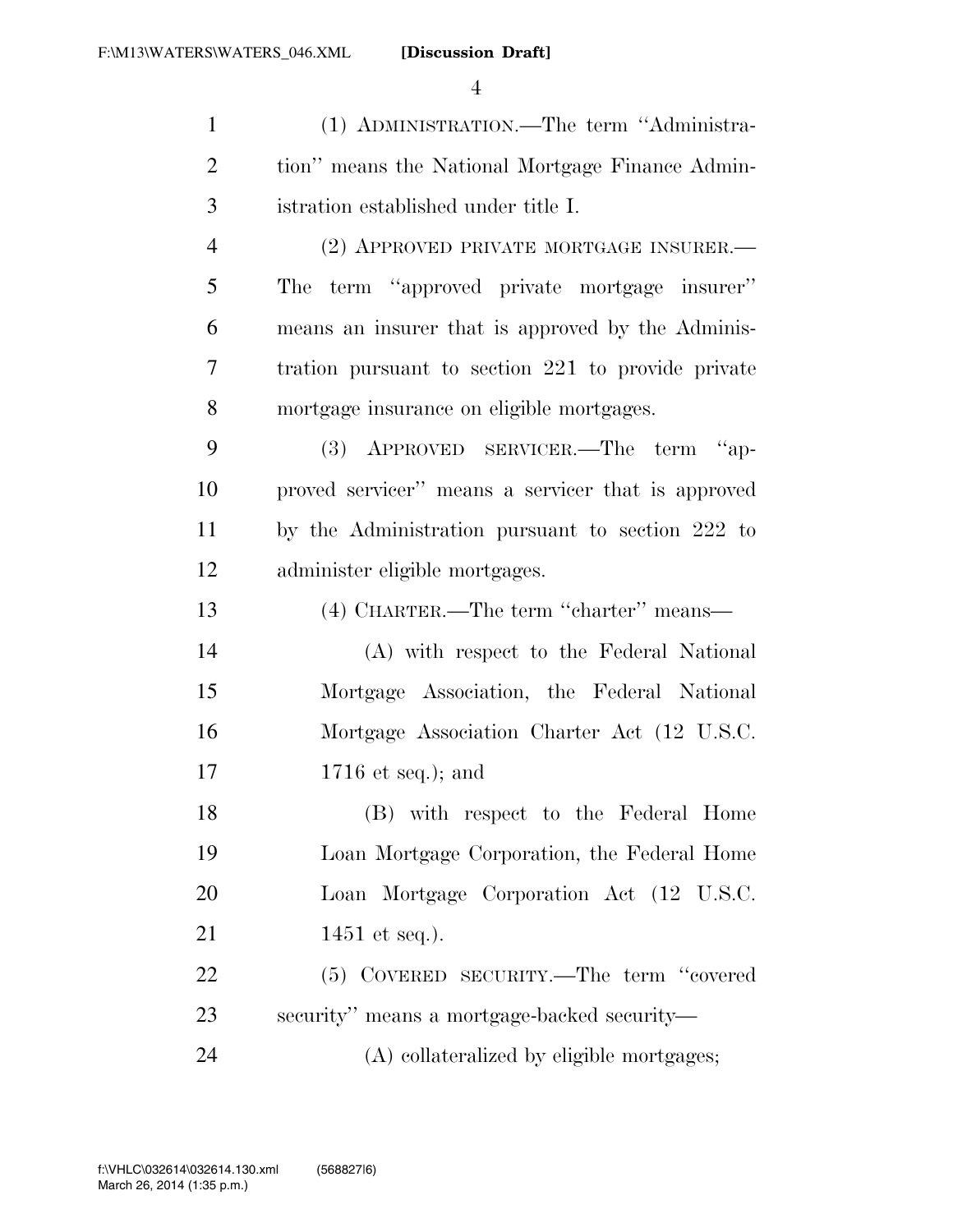| $\mathbf{1}$   | (B) which is issued subject to such credit-          |
|----------------|------------------------------------------------------|
| $\overline{2}$ | risk sharing mechanism, product, structure,          |
| 3              | contract, or other securitization agreement as       |
| $\overline{4}$ | established by the Administration pursuant to        |
| 5              | title II; and                                        |
| 6              | (C) which is eligible for and receives insur-        |
| 7              | ance by the Administration pursuant to title II.     |
| 8              | (6) DIRECTOR.—The term "Director" means              |
| 9              | the Director of the National Mortgage Finance Ad-    |
| 10             | ministration, unless the context otherwise requires. |
| 11             | (7) ELIGIBLE MORTGAGE.-                              |
| 12             | (A) IN GENERAL.—The term "eligible                   |
| 13             | mortgage" means a mortgage—                          |
| 14             | (i) that is a residential real estate                |
| 15             | loan secured by a property with 1 to 4 sin-          |
| 16             | gle family units that has been originated in         |
| 17             | compliance with section $129C(b)$ of the             |
| 18             | Truth in Lending Act (15 U.S.C.                      |
| 19             | $1639c(b)$ (as added by section 1412 of the          |
| 20             | Dodd-Frank Wall Street Reform and Con-               |
| 21             | sumer Protection Act (Public Law 111–                |
| 22             | $203$ ; 124 Stat; 2145; commonly referred to         |
| 23             | the "Ability-to-Repay and Qualified"<br>as           |
| 24             | Mortgage Rule");                                     |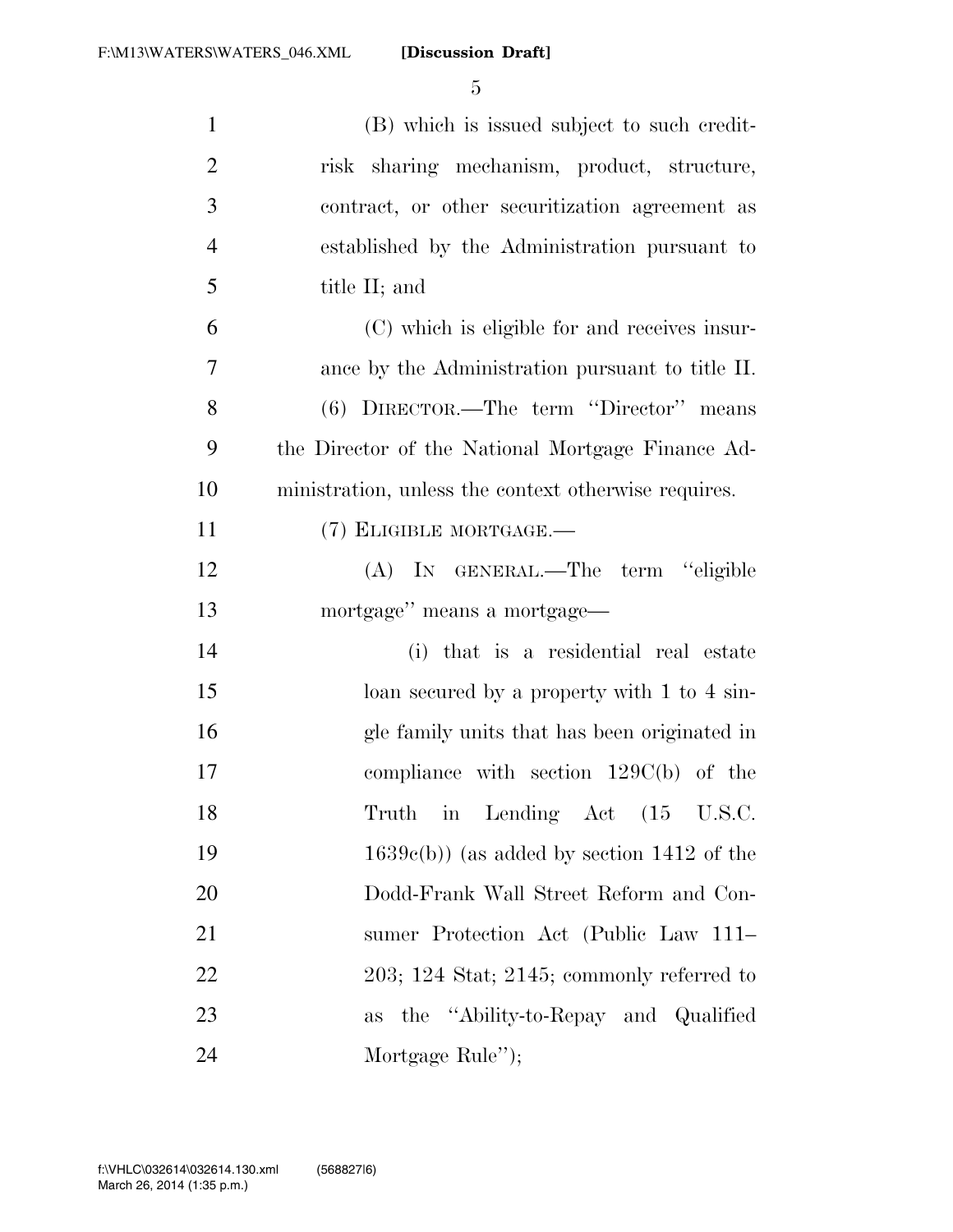| $\mathbf{1}$   | (ii) has a maximum original principal       |
|----------------|---------------------------------------------|
| $\overline{2}$ | obligation amount that does not exceed the  |
| 3              | conforming loan limitation for the area de- |
| $\overline{4}$ | termined under section 504;                 |
| 5              | (iii) the outstanding principal balance     |
| 6              | of which at the time of purchase of insur-  |
| 7              | ance available under title II—              |
| 8              | $(I)$ is less than 80 percent of the        |
| 9              | value of the property securing the          |
| 10             | mortgage;                                   |
| 11             | $(II)$ is not less than 80 percent          |
| 12             | but not more than 85 percent of the         |
| 13             | value of the property securing the          |
| 14             | mortgage, provided that not less than       |
| 15             | 12 percent of the unpaid principal          |
| 16             | balance of the mortgage, accounting         |
| 17             | for any downpayment required under          |
| 18             | subparagraph $(D)$ , is insured by—         |
| 19             | (aa) an approved private                    |
| 20             | mortgage insurer; or                        |
| 21             | (bb) lender recourse or other               |
| 22             | credit enhancement that meets               |
| 23             | comparable to the<br>standards              |
| 24             | standards required of private               |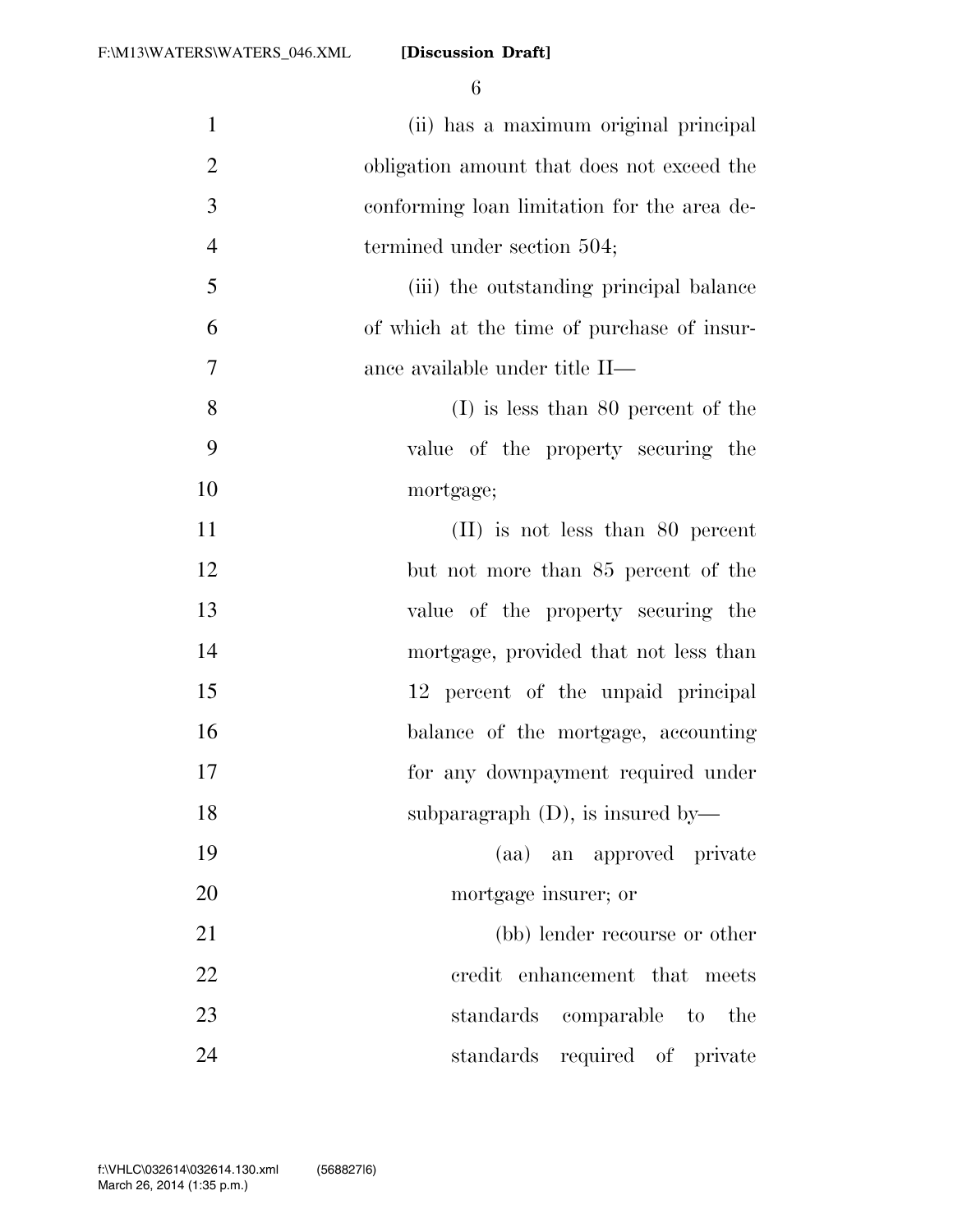| $\mathbf{1}$   | mortgage insurers under section       |
|----------------|---------------------------------------|
| $\overline{2}$ | 211;                                  |
| 3              | $(III)$ is not less than 85 percent   |
| $\overline{4}$ | but not more than 90 percent of the   |
| 5              | value of the property securing the    |
| 6              | mortgage, provided that not less than |
| 7              | 25 percent of the unpaid principal    |
| 8              | balance of the mortgage, accounting   |
| 9              | for any downpayment required under    |
| 10             | subparagraph $(D)$ , is insured by—   |
| 11             | (aa) an approved private              |
| 12             | mortgage insurer; or                  |
| 13             | (bb) lender recourse or other         |
| 14             | credit enhancement that—              |
| 15             | (AA) meets standards                  |
| 16             | comparable to the standards           |
| 17             | required of private mortgage          |
| 18             | insurers under section 211;           |
| 19             | and                                   |
| 20             | (BB) is approved by                   |
| 21             | the Administration; or                |
| 22             | $(IV)$ is not less than 90 percent    |
| 23             | but not more than 95 percent of the   |
| 24             | value of the property securing the    |
| 25             | mortgage, provided that not less than |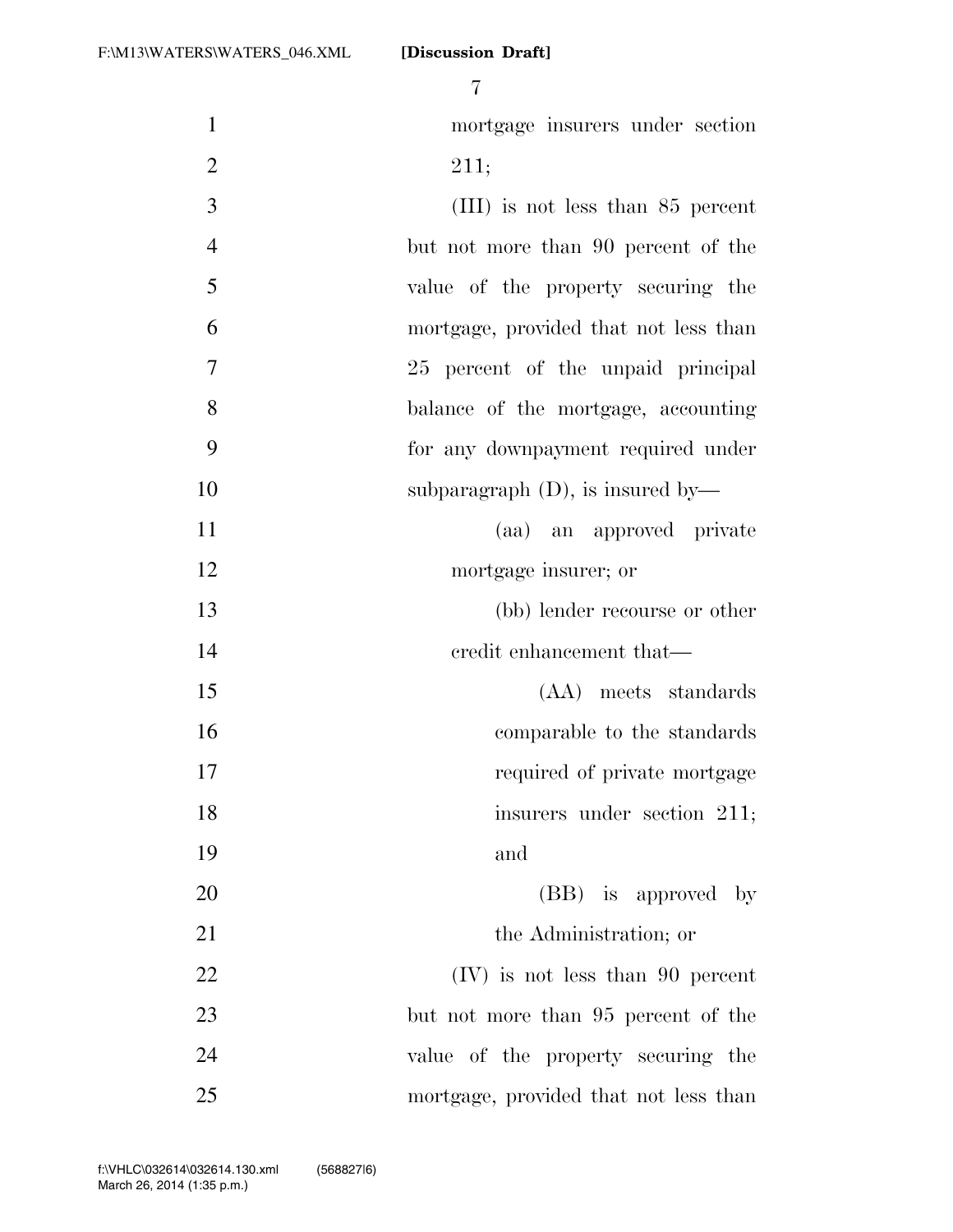| $\mathbf{1}$   | 30 percent of the unpaid principal           |
|----------------|----------------------------------------------|
| $\overline{2}$ | balance of the mortgage, accounting          |
| 3              | for any downpayment required under           |
| $\overline{4}$ | subparagraph $(D)$ , is insured by—          |
| 5              | (aa) an approved private                     |
| 6              | mortgage insurer; or                         |
| $\overline{7}$ | (bb) lender recourse or other                |
| 8              | credit enhancement that—                     |
| 9              | (AA) meets standards                         |
| 10             | comparable to the standards                  |
| 11             | required of private mortgage                 |
| 12             | insurers under section 211;                  |
| 13             | and                                          |
| 14             | (BB) is approved by                          |
| 15             | the Administration;                          |
| 16             | (iv) having a downpayment which              |
| 17             | shall be equal to not less than 5 percent of |
| 18             | purchase price of the property securing the  |
| 19             | mortgage, unless the mortgage meets such     |
| 20             | other requirements as the Administration     |
| 21             | shall specify to protect against the addi-   |
| 22             | tional risk;                                 |
| 23             | (v) that is insured by an approved           |
| 24             | State licensed title insurance company;      |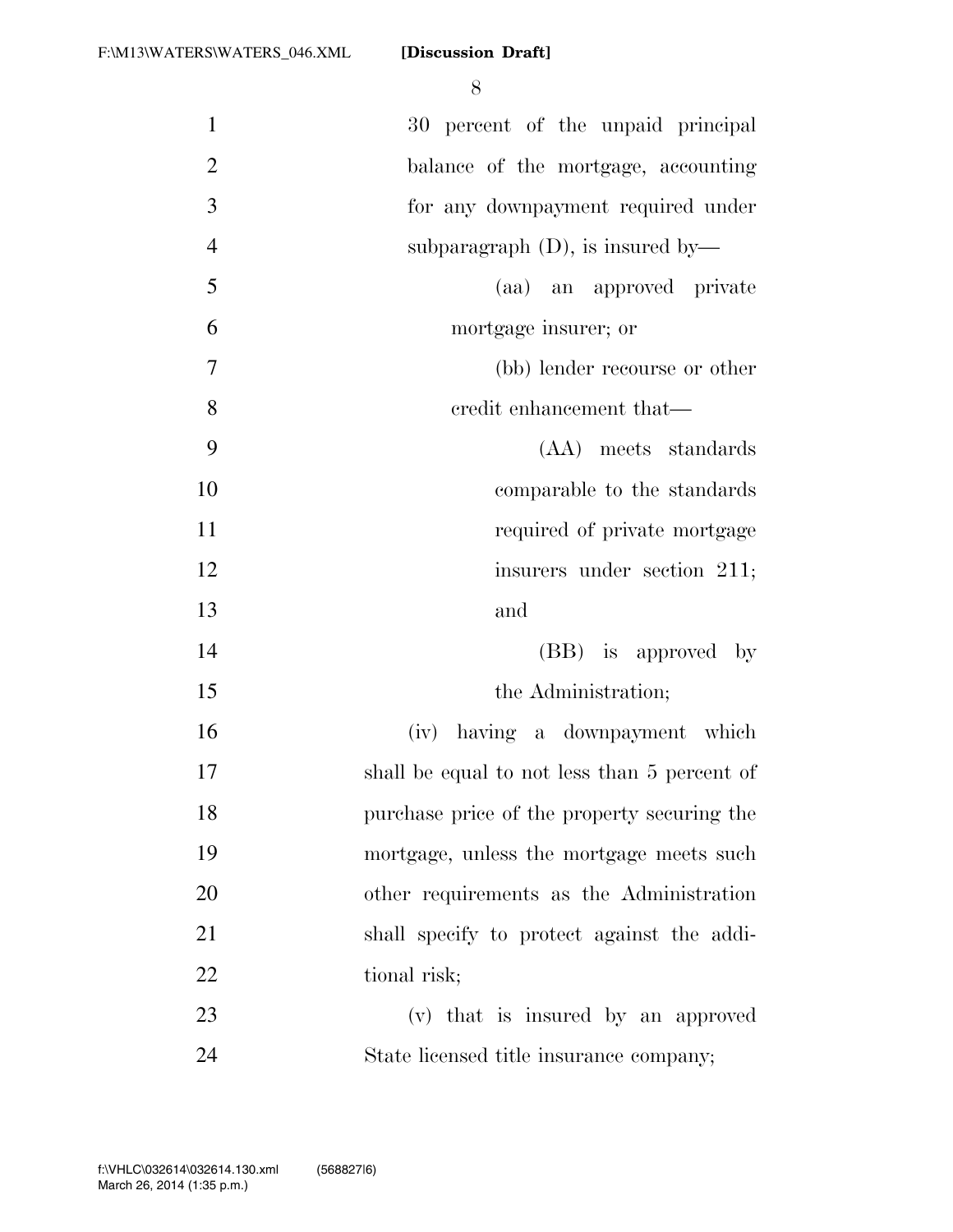(vi) that contains such terms and pro- visions with respect to insurance, property maintenance, repairs, alterations, payment of taxes, default, reserves, delinquency charges, foreclosure proceedings, anticipa- tion of maturity, additional and secondary liens, and other matters, including matters 8 that set forth terms and provisions for es- tablishing escrow accounts, performing fi- nancial assessments, or limiting the amount of any payment made available under the mortgage as the Administration may prescribe; and (vii) that contains such other terms or characteristics as the Administration, in consultation with the Bureau of Consumer Financial Protection, may determine nec- essary or appropriate. (B) RENTAL PROPERTIES; FIRST-TIME HOMEBUYERS.—Notwithstanding subparagraph (A), the Administration shall issue rules to pro-22 vide that such term shall also include— (i) loans on rental properties that are not covered by the standards referred to in

25 subparagraph  $(A)(i)$ ; and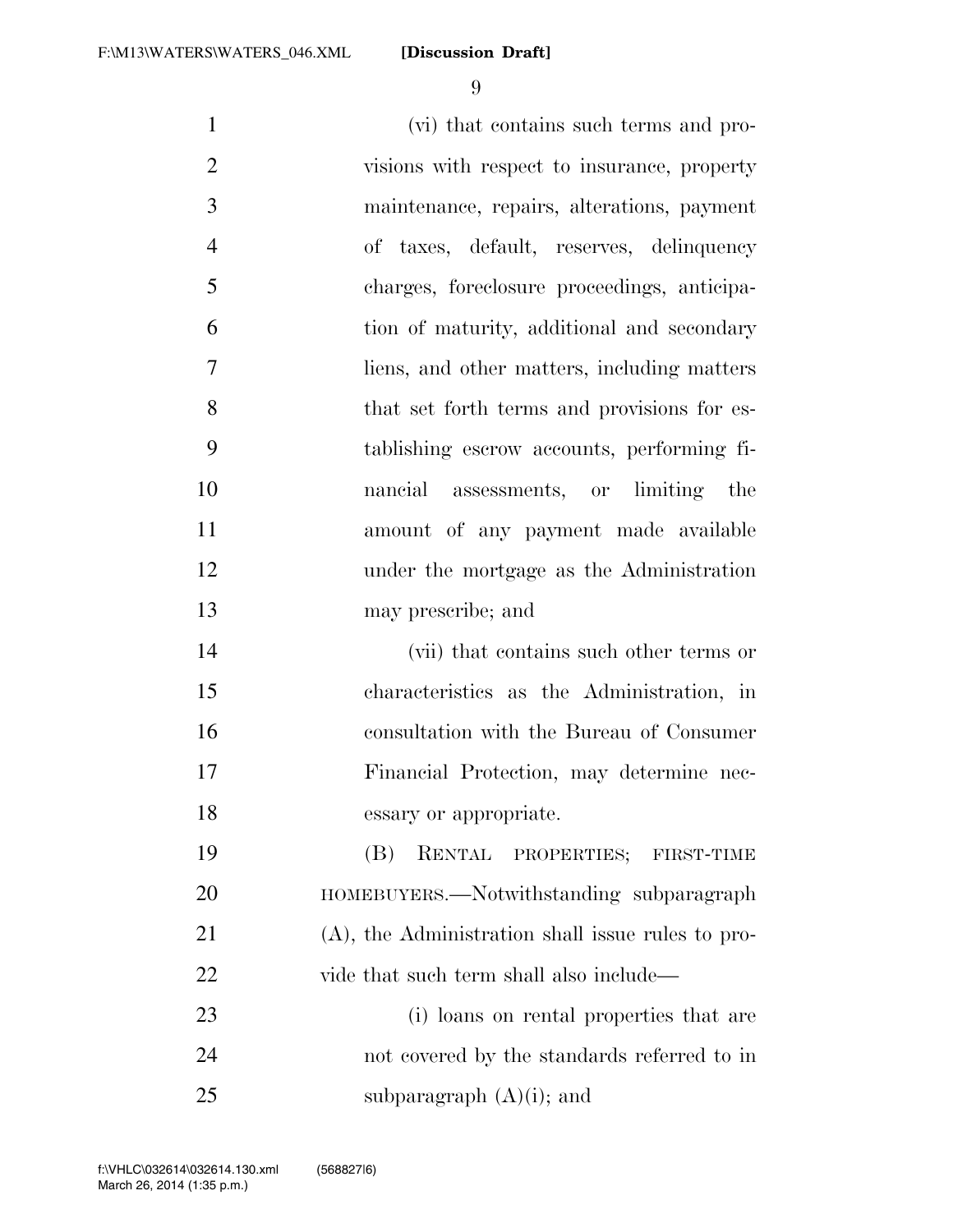| $\mathbf{1}$   | (ii) loans made to first-time home-                 |
|----------------|-----------------------------------------------------|
| $\overline{2}$ | owners having an initial downpayment of             |
| 3              | 3.5 percent.                                        |
| $\overline{4}$ | (8) ENTERPRISE.—The term "enterprise"               |
| 5              | means-                                              |
| 6              | (A) the Federal National Mortgage Asso-             |
| 7              | ciation and any affiliate thereof; and              |
| 8              | (B) the Federal Home Loan Mortgage                  |
| 9              | Corporation and any affiliate thereof.              |
| 10             | FEDERAL BANKING AGENCIES.—The<br>(9)                |
| 11             | term-                                               |
| 12             | (A) "Federal banking agency" means, indi-           |
| 13             | vidually, the Board of Governors of the Federal     |
| 14             | Reserve System, the Office of the Comptroller       |
| 15             | of the Currency, the Federal Deposit Insurance      |
| 16             | Corporation, the Bureau of Consumer Financial       |
| 17             | Protection, the National Credit Union Adminis-      |
| 18             | tration, the Securities and Exchange Commis-        |
| 19             | sion, the Commodities Futures Trading Com-          |
| 20             | mission, the Federal Housing Finance Agency,        |
| 21             | and the Secretary of the Treasury; and              |
| 22             | (B) "Federal banking agencies" means all            |
| 23             | of the agencies referred to in subparagraph $(A)$ , |
| 24             | collectively.                                       |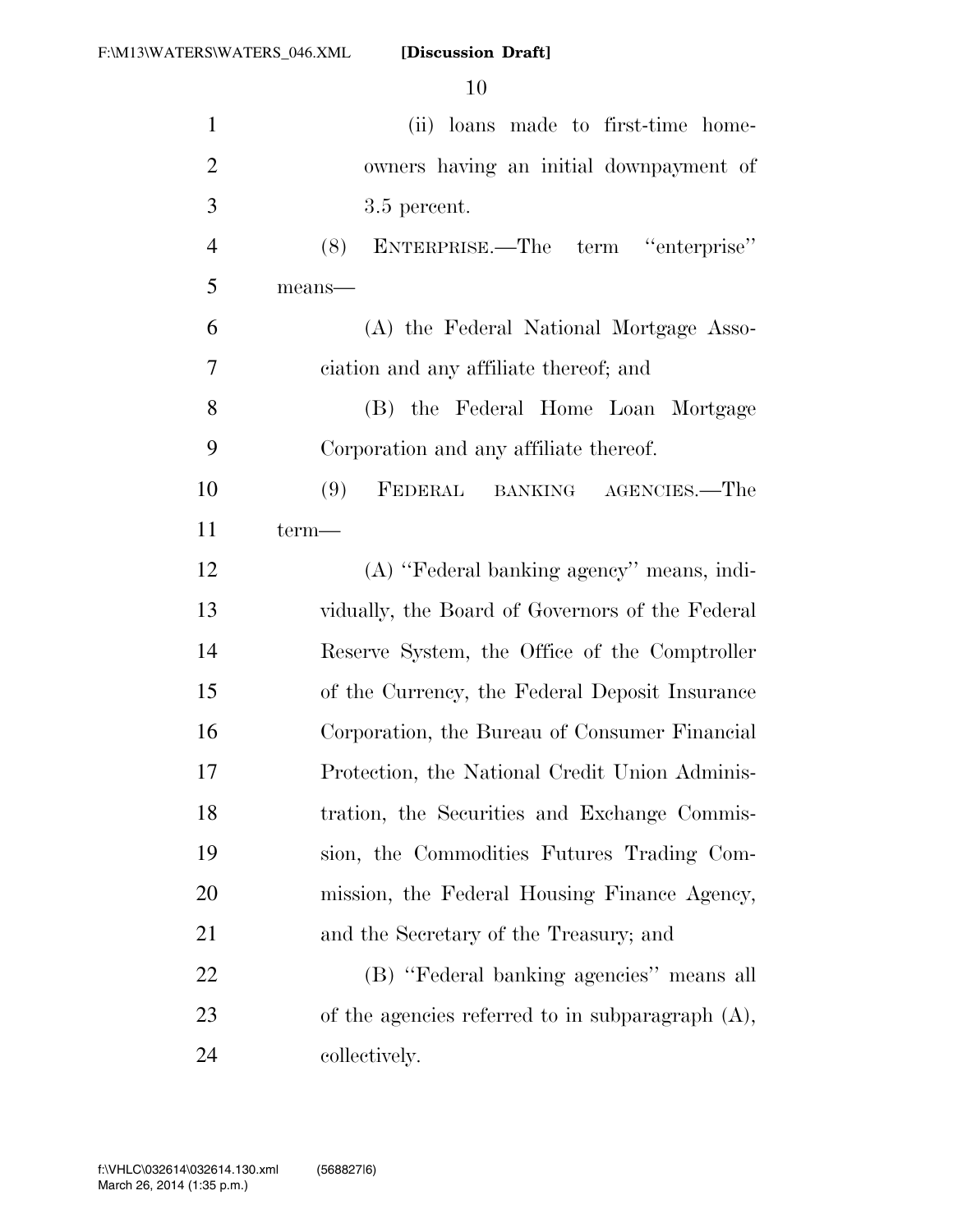| $\mathbf{1}$   | (10) FEDERAL HOME LOAN BANK.—The term                      |
|----------------|------------------------------------------------------------|
| $\overline{2}$ | "Federal Home Loan Bank" means a bank estab-               |
| 3              | lished under the authority of the Federal Home             |
| $\overline{4}$ | Loan Bank Act $(12 \text{ U.S.C. } 1421 \text{ et seq.}).$ |
| 5              | (11) FEDERAL HOME LOAN BANK SYSTEM.-                       |
| 6              | term "Federal Home Loan Bank System"<br>The                |
| 7              | means the Federal Home Loan Banks and the Of-              |
| 8              | fice of Finance and any authorized subsidiary of one       |
| 9              | or more Federal Home Loan Banks.                           |
| 10             | (12) INSURED DEPOSITORY INSTITUTION.—The                   |
| 11             | term "insured depository institution" means—               |
| 12             | (A) an insured depository institution, as                  |
| 13             | defined under section 3 of the Federal Deposit             |
| 14             | Insurance Act $(12 \text{ U.S.C. } 1813)$ ; and            |
| 15             | (B) a credit union that meets the defini-                  |
| 16             | tion of "depository institution" as that term is           |
| 17             | defined under section $19(b)$ of the Federal Re-           |
| 18             | serve Act (12 U.S.C. 461).                                 |
| 19             | (13) ISSUER.—The term "Issuer" means the                   |
| 20             | Mortgage Securities Cooperative established under          |
| 21             | section 211.                                               |
| 22             | (14) NMFA CERTIFICATION DATE.—The term                     |
| 23             | "NMFA certification date" means the date on which          |
| 24             | the Director certifies that the Administration is          |
| 25             | operational and able to perform the insurance func-        |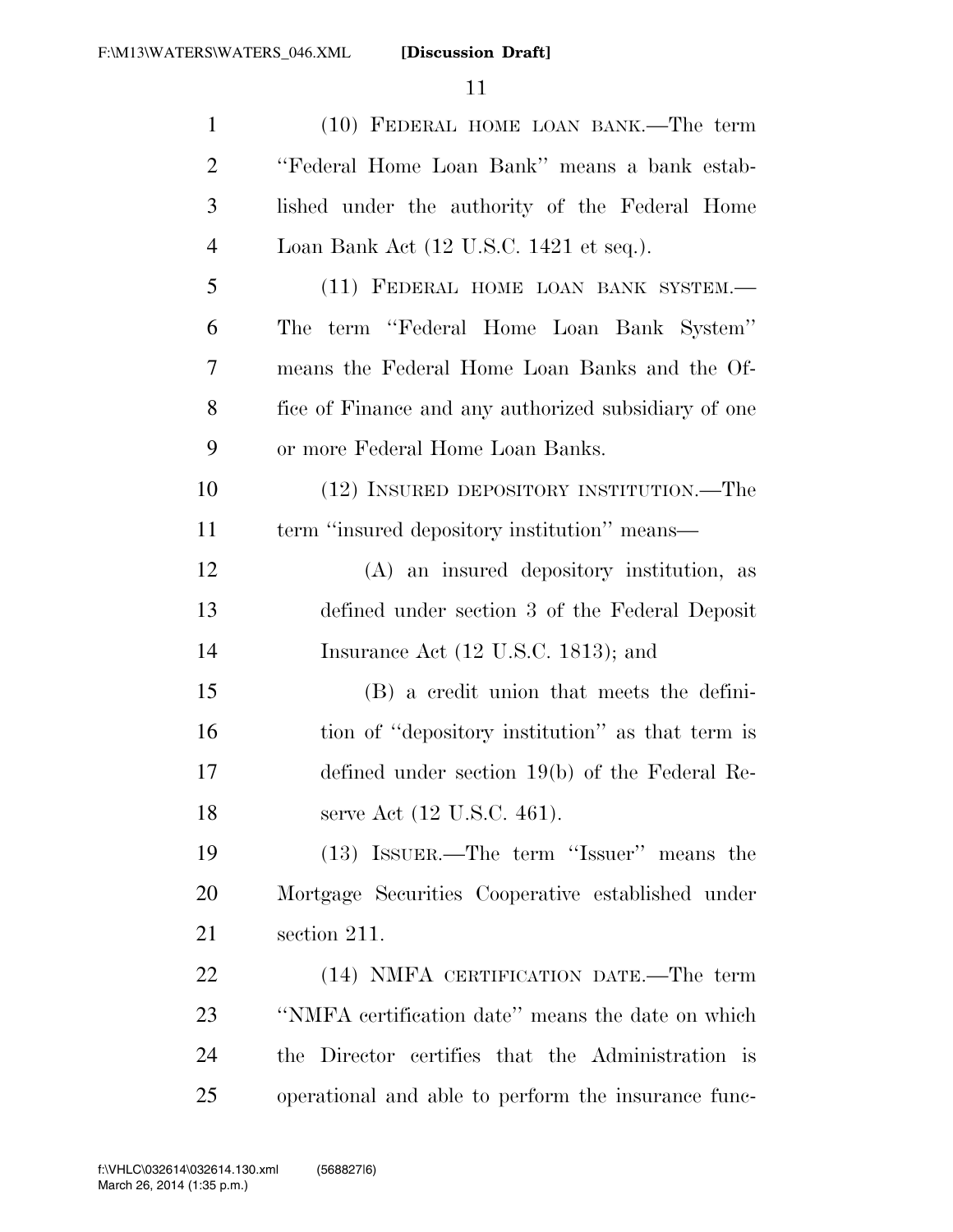tions for covered securities as provided in this Act, which date shall be not later than 5 years after the date of enactment of this Act, unless extended by not more than one additional year by the Secretary of the Treasury for cause. (15) SENIOR PREFERRED STOCK PURCHASE AGREEMENT.—The term ''Senior Preferred Stock Purchase Agreement'' means— (A) the Amended and Restated Senior Pre- ferred Stock Purchase Agreement, dated Sep- tember 26, 2008, as such Agreement has been amended on May 6, 2009, December 24, 2009, and August 17, 2012, respectively, and as such Agreement may be further amended and re- stated, entered into between the Department of the Treasury and each enterprise, as applicable; and (B) any provision of any certificate in con- nection with such Agreement creating or desig- nating the terms, powers, preferences, privi- leges, limitations, or any other conditions of the Variable Liquidation Preference Senior Pre- ferred Stock of an enterprise issued or sold pur-suant to such Agreement.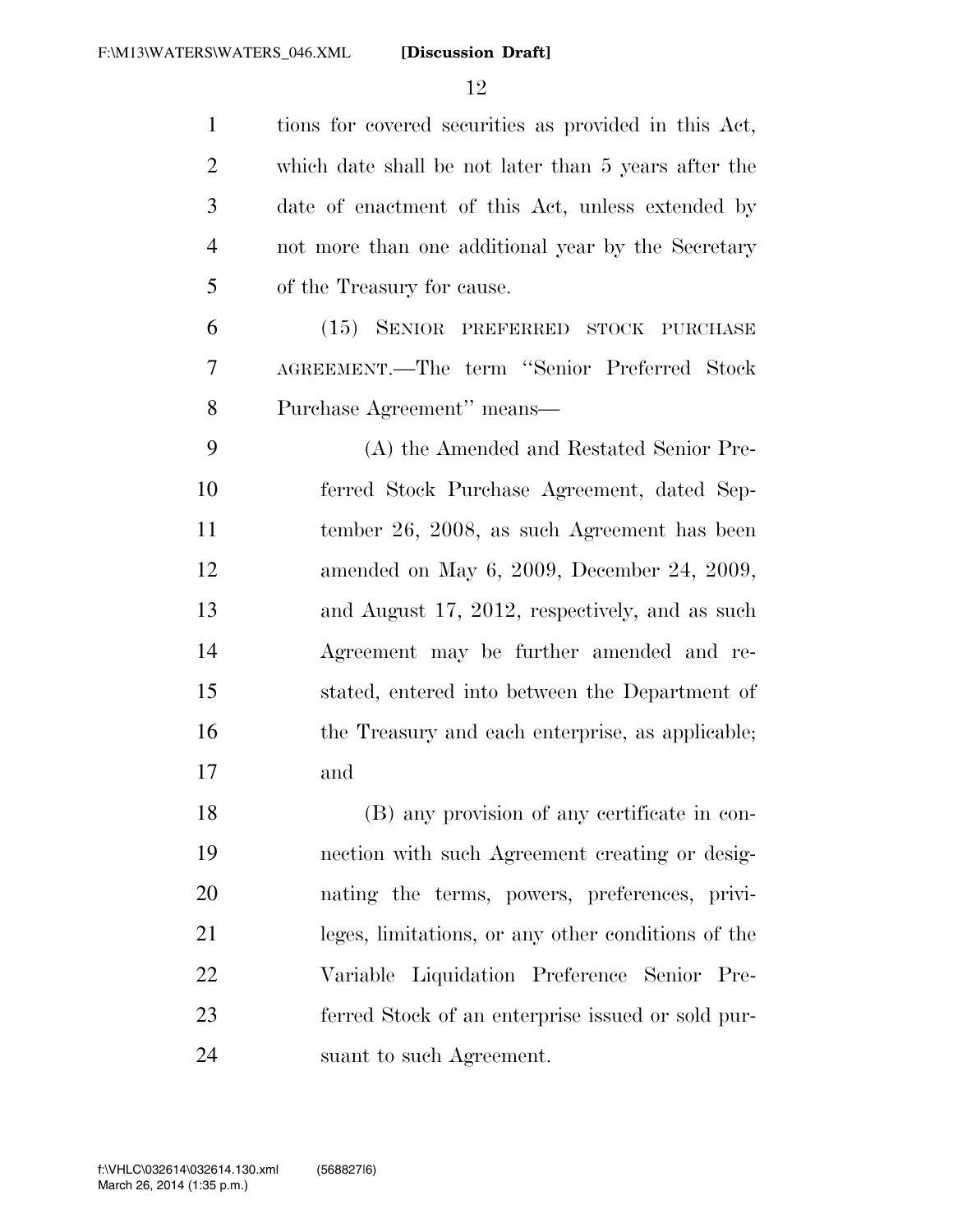| $\mathbf{1}$   | (16) ISSUER.—The term "Issuer" means the              |
|----------------|-------------------------------------------------------|
| $\overline{2}$ | issuer that is established pursuant to section 211—   |
| 3              | (A) to issue covered securities; and                  |
| $\overline{4}$ | (B) to purchase insurance offered by the              |
| 5              | Administration pursuant to title II on a covered      |
| 6              | security subject to applicable rules concerning       |
| 7              | first loss credit enhancement.                        |
| 8              | (17) TRANSFER DATE.—The term "transfer                |
| 9              | date" means the date that is 1 year after the date    |
| 10             | of enactment of this Act.                             |
| 11             | TITLE I—NATIONAL MORTGAGE                             |
|                | <b>FINANCE ADMINISTRATION</b>                         |
| 12             |                                                       |
| 13             | SEC. 101. ESTABLISHMENT.                              |
| 14             | (a) ESTABLISHMENT.—There is hereby established        |
| 15             | the National Mortgage Finance Administration which    |
| 16             | shall have the powers hereinafter granted.            |
| 17             | (b) PURPOSE.—The purpose of the Administration        |
| 18             | shall be to-                                          |
| 19             | (1) provide access to affordable mortgage cred-       |
| 20             | it, including 30-year fixed rate mortgages, by sup-   |
| 21             | porting a robust secondary mortgage market and the    |
| 22             | production of residential mortgage-backed securities; |
| 23             | and                                                   |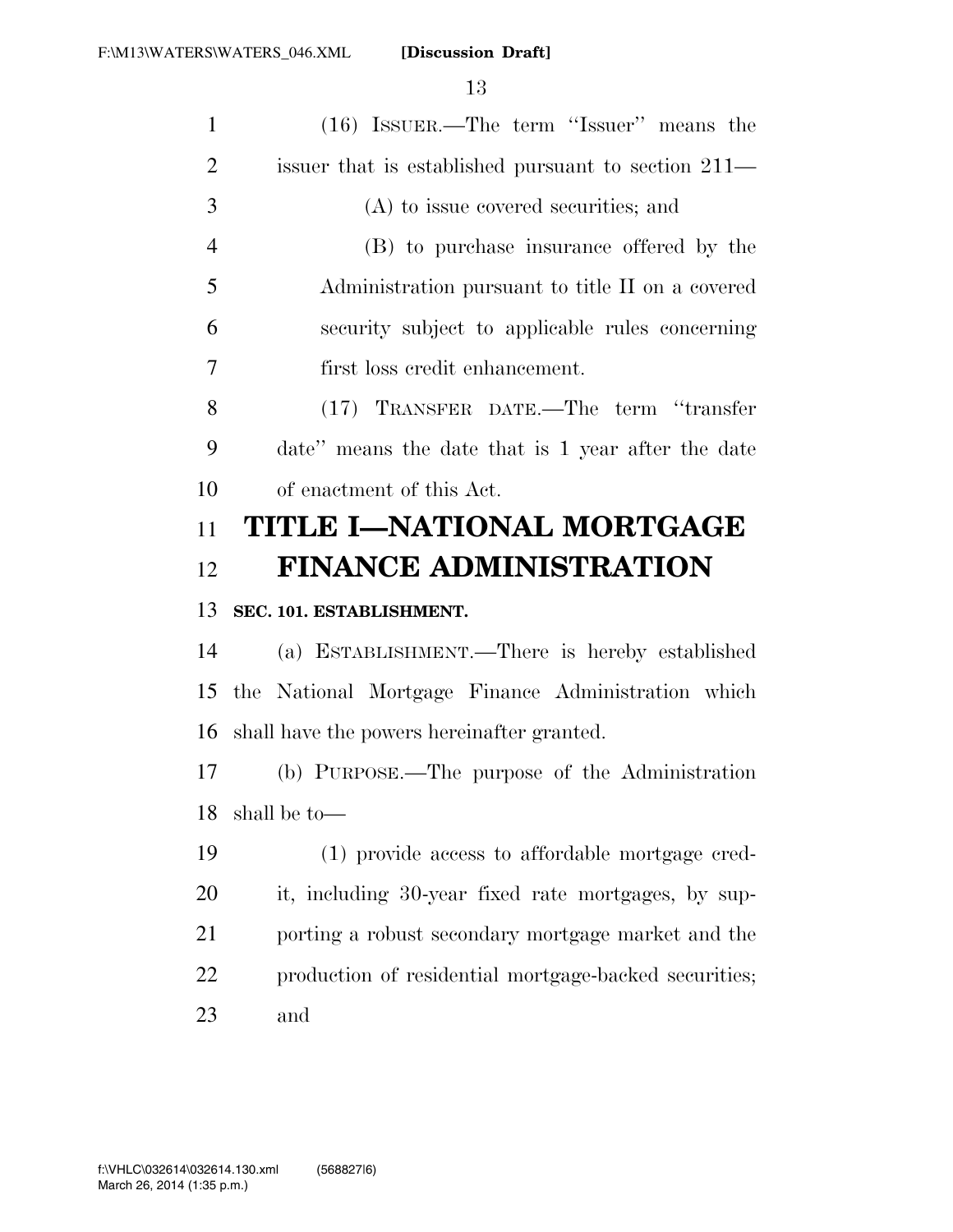(2) protect the taxpayer from absorbing losses incurred in the secondary mortgage market during periods of economic stress.

 (c) FEDERAL STATUS.—The Administration shall be an independent agency of the Federal Government.

 (d) SUCCESSION.—The Administration shall have succession until dissolved by Act of Congress.

 (e) PRINCIPAL OFFICE.—The Administration shall maintain its principal office in the District of Columbia and shall be deemed, for purposes of venue in civil actions, to be a resident thereof.

 (f) AUTHORITY TO ESTABLISH OTHER OFFICES.— The Administration may establish such other offices in such other place or places as the Administration may deem necessary or appropriate in the conduct of its business. (g) PROHIBITION.—The Administration shall not en-gage in mortgage origination.

## **SEC. 102. DIRECTOR.**

 (a) ESTABLISHMENT OF POSITION.—There is estab- lished the position of the Director of the Administration, who shall be the head of the Administration.

(b) APPOINTMENT; TERM.—

 (1) APPOINTMENT.—The Director shall be ap-pointed by the President, by and with the advice and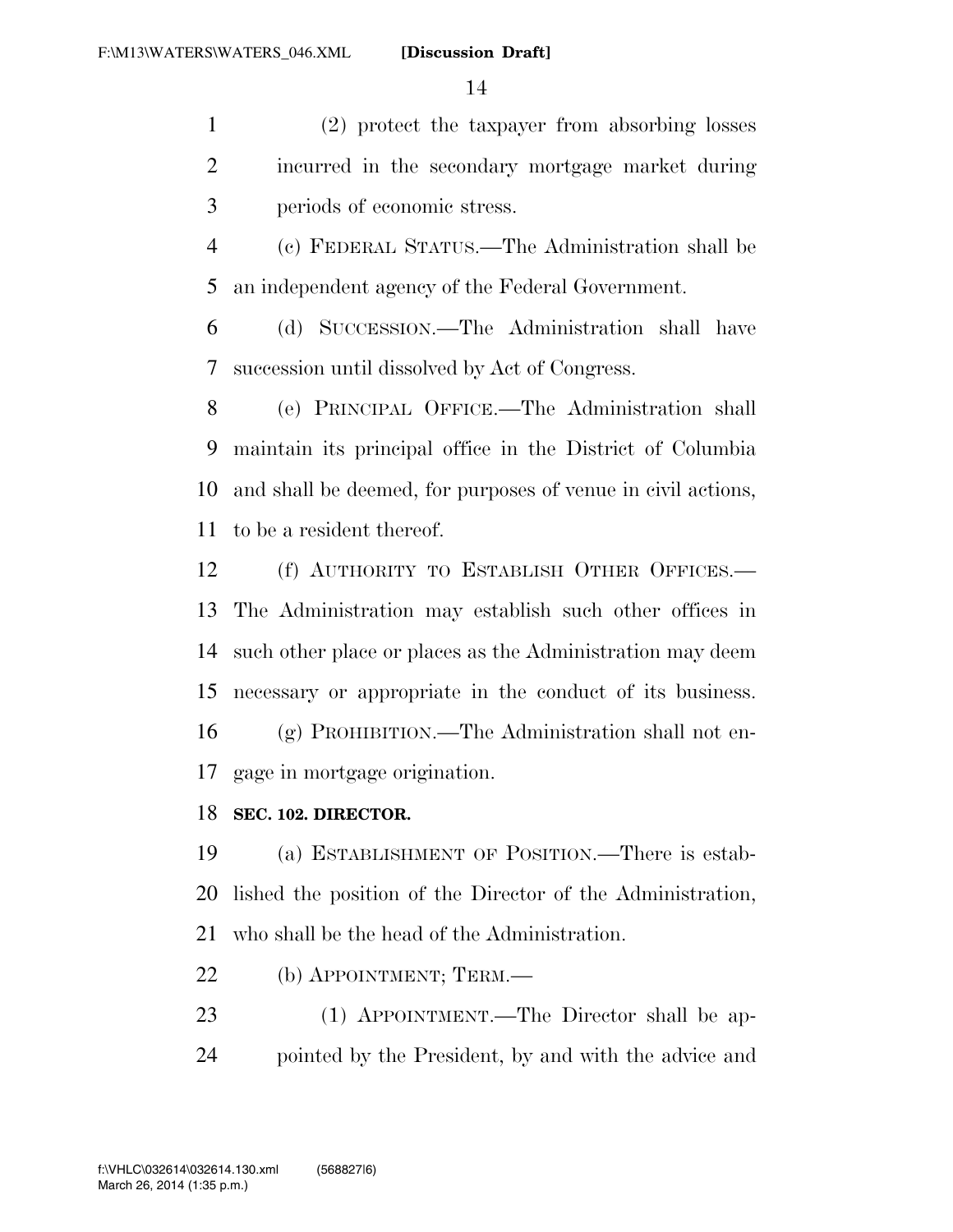| $\mathbf{1}$   | consent of the Senate, from among individuals       |
|----------------|-----------------------------------------------------|
| $\overline{2}$ | $who$ —                                             |
| 3              | (A) are citizens of the United States; and          |
| $\overline{4}$ | (B) have a demonstrated understanding of            |
| 5              | financial management or oversight and have a        |
| 6              | demonstrated understanding of the capital mar-      |
| 7              | kets, including the mortgage securities markets     |
| 8              | and housing finance.                                |
| 9              | (2) TERM.—The Director shall be appointed for       |
| 10             | a term of 5 years, unless removed before the end of |
| 11             | such term for cause by the President.               |
| 12             | $(3)$ VACANCY.—                                     |
| 13             | $(A)$ In GENERAL.— $A$ vacancy in the posi-         |
| 14             | tion of Director that occurs before the expira-     |
| 15             | tion of the term for which a Director was ap-       |
| 16             | pointed shall be filled in the manner established   |
| 17             | under paragraph (1), and the Director ap-           |
| 18             | pointed to fill such vacancy shall be appointed     |
| 19             | only for the remainder of such term.                |
| 20             | (B) ACTING DIRECTOR.—If the Senate has              |
| 21             | not confirmed a Director, the President may         |
| 22             | designate either the individual nominated but       |
| 23             | not yet confirmed for the position of Director,     |
| 24             | the Director of the Federal Housing Finance         |
| 25             | Agency, or other individual, to serve as the Act-   |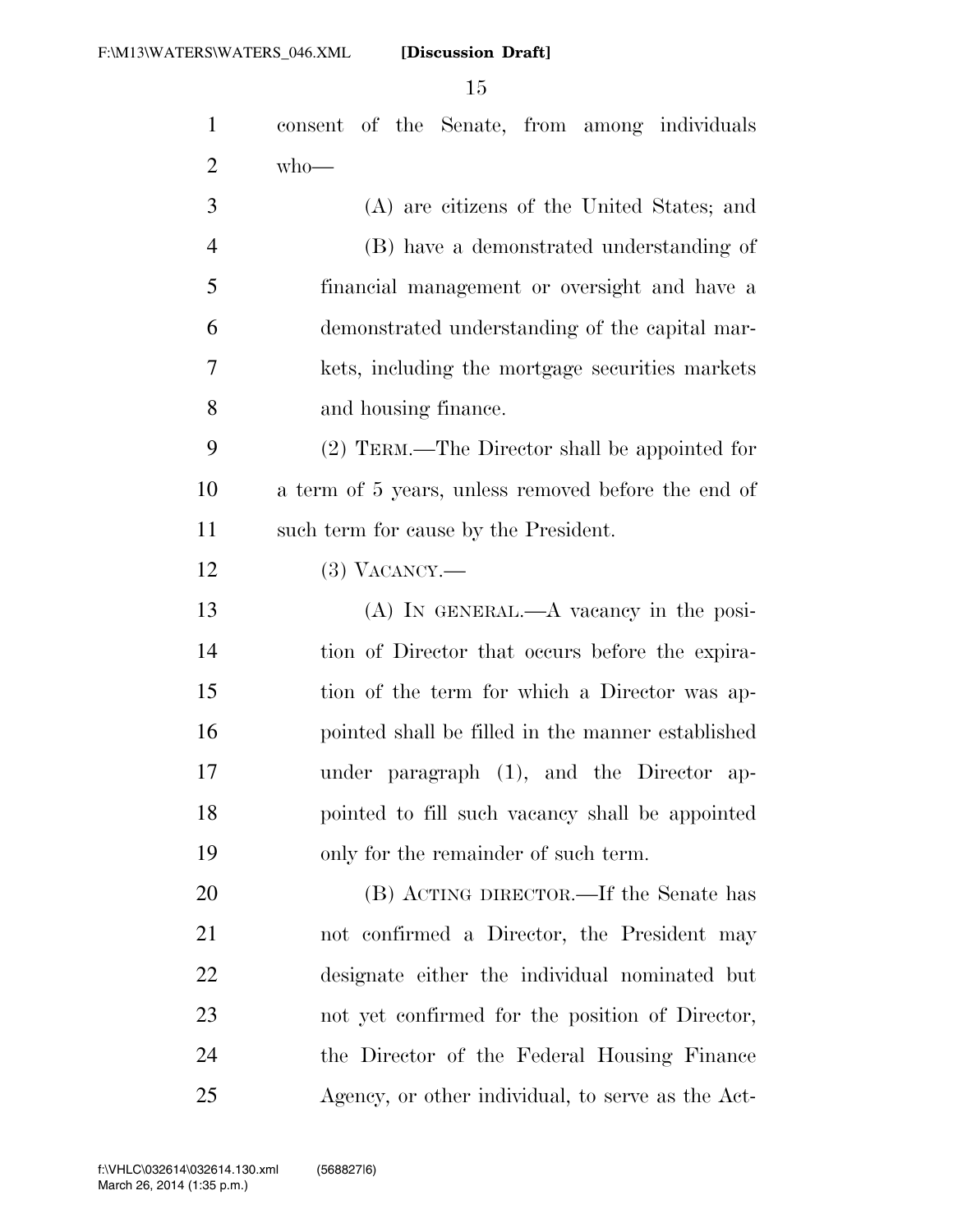| $\mathbf{1}$   | ing Director, and such Acting Director shall           |
|----------------|--------------------------------------------------------|
| $\overline{2}$ | have all the rights, duties, powers, and respon-       |
| 3              | sibilities of the Director, until such time as a       |
| $\overline{4}$ | Director is confirmed by the Senate.                   |
| 5              | (4) SERVICE AFTER END OF TERM.—An indi-                |
| 6              | vidual may serve as the Director after the expiration  |
| 7              | of the term for which appointed until a successor      |
| 8              | has been appointed or confirmed.                       |
| 9              | (5) COMPENSATION.—The Director shall be                |
| 10             | compensated at the rate prescribed for level II of the |
| 11             | Executive Schedule under section $5313$ of title $5$ , |
| 12             | United States Code.                                    |
| 13             | (c) MEMBERSHIP ON FSOC.—The Dodd-Frank Wall            |
| 14             | Street Reform and Consumer Protection Act is amend-    |
| 15             | $ed$ —                                                 |
| 16             | $(1)$ in section 2, by amending paragraph              |
| 17             | $(12)(E)$ to read as follows:                          |
| 18             | "(E) the Federal Mortgage Insurance Cor-               |
| 19             | poration, with respect to-                             |
| 20             | "(i) the Mortgage Insurance Fund es-                   |
| 21             | tablished under title II of the Housing Op-            |
| 22             | portunities Move the Economy Forward                   |
| 23             | Act of 2014; and                                       |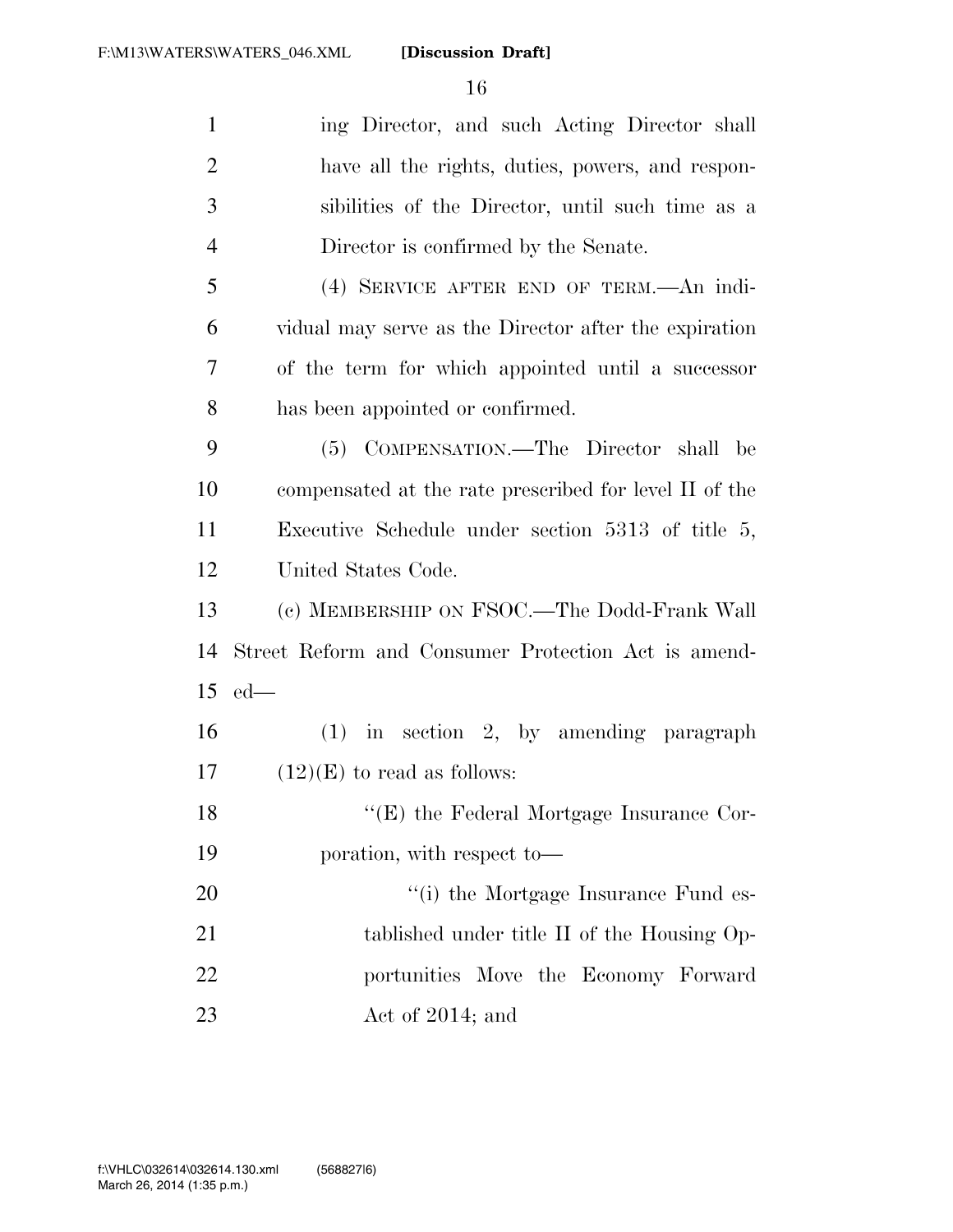| $\mathbf{1}$   | "(ii) the Federal Home Loan Banks                       |
|----------------|---------------------------------------------------------|
| $\overline{2}$ | or the Federal Home Loan Bank Sys-                      |
| 3              | tem."; and                                              |
| $\overline{4}$ | $(2)$ in section 111(b)(1)(H), by striking "Direc-      |
| 5              | tor of the Federal Housing Finance Agency" and in-      |
| 6              | serting "Director of the National Mortgage Finance      |
| 7              | Administration".                                        |
| 8              | SEC. 103. ADVISORY BOARD; STATUS OF EMPLOYEES.          |
| 9              | (a) ESTABLISHMENT OF ADVISORY BOARD.                    |
| 10             | (1) ESTABLISHMENT. The Administration                   |
| 11             | shall establish an Advisory Board to advise and con-    |
| 12             | sult with the Administration in the exercise of its ac- |
| 13             | tivities with regard to covered securities and covered  |
| 14             | multifamily securities, and to provide information on   |
| 15             | practices and market conditions in the secondary        |
| 16             | mortgage market.                                        |
| 17             | (2) MEMBERSHIP.—In appointing the members               |
| 18             | of the Advisory Board, the Director shall appoint ex-   |
| 19             | perts who-                                              |
| 20             | (A) have demonstrated technical, academic               |
| 21             | or professional understanding of, and practical,        |
| 22             | disciplinary, vocational, or regulatory experience      |
| 23             | working in, the fields of mortgage lending,             |
| 24             | mortgage insurance markets, or asset manage-            |
| 25             | ment;                                                   |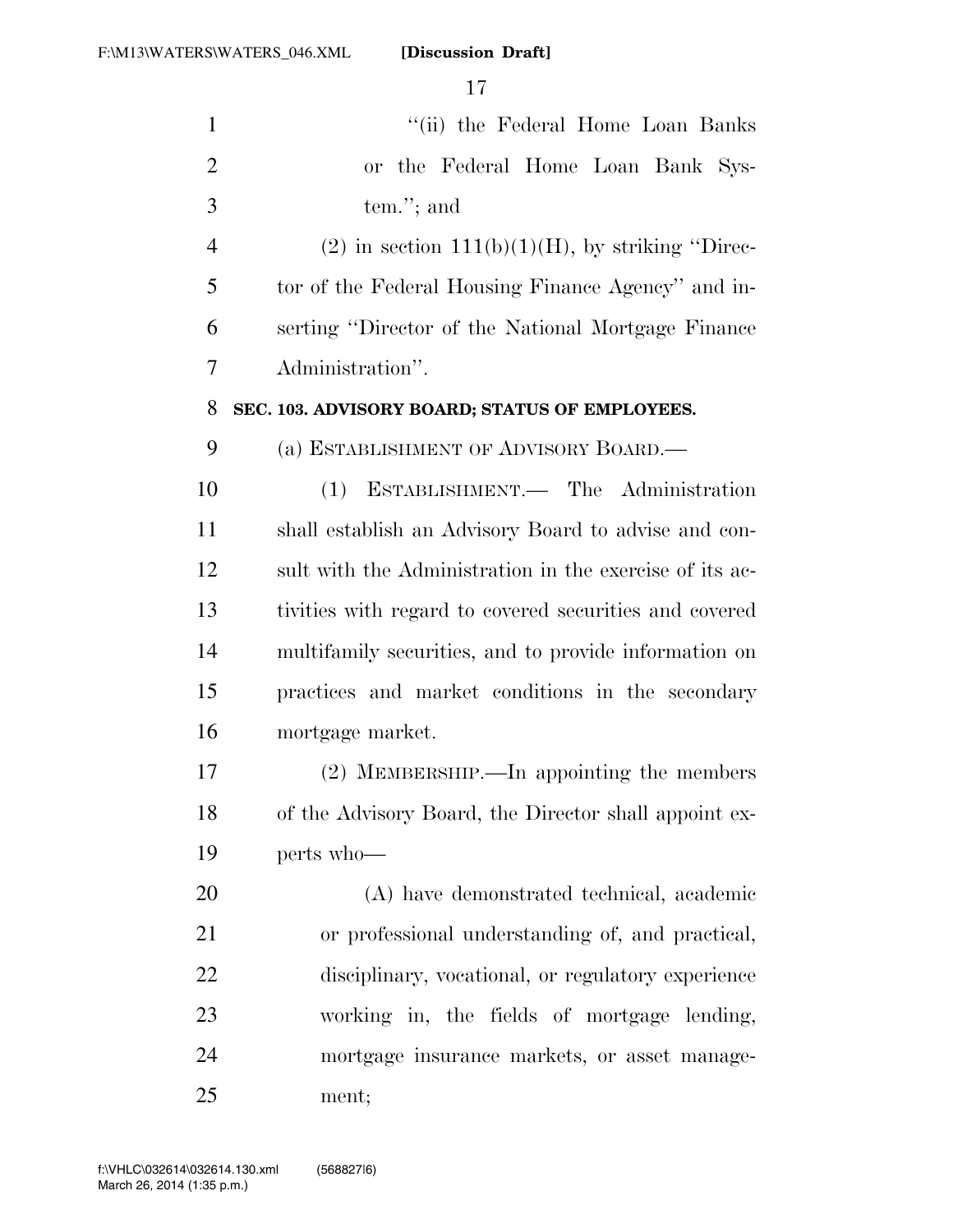(B) have demonstrated technical, aca- demic, or professional understanding of, and practical, disciplinary, vocational, or regulatory experience working with lenders having less than \$10,000,000,000 in total assets, who shall comprise not fewer than one-third of the mem-bers of the Advisory Board;

 (C) have demonstrated technical, academic, or professional understanding of, and practical, disciplinary, vocational, or regulatory experience working in multifamily housing development, who shall comprise not fewer than one-fourth of the members of the Advisory Board; and

 (D) have demonstrated technical, aca- demic, or professional understanding of, and practical, disciplinary, vocational, or regulatory experience working in the development of hous- ing for extremely-low, very-low and low-income individuals, which shall comprise not fewer than one-fifth of the members of the Advisory Board. (3) MEETINGS.—The Advisory Board shall meet from time to time, but, at a minimum, shall

meet at least four times in each year.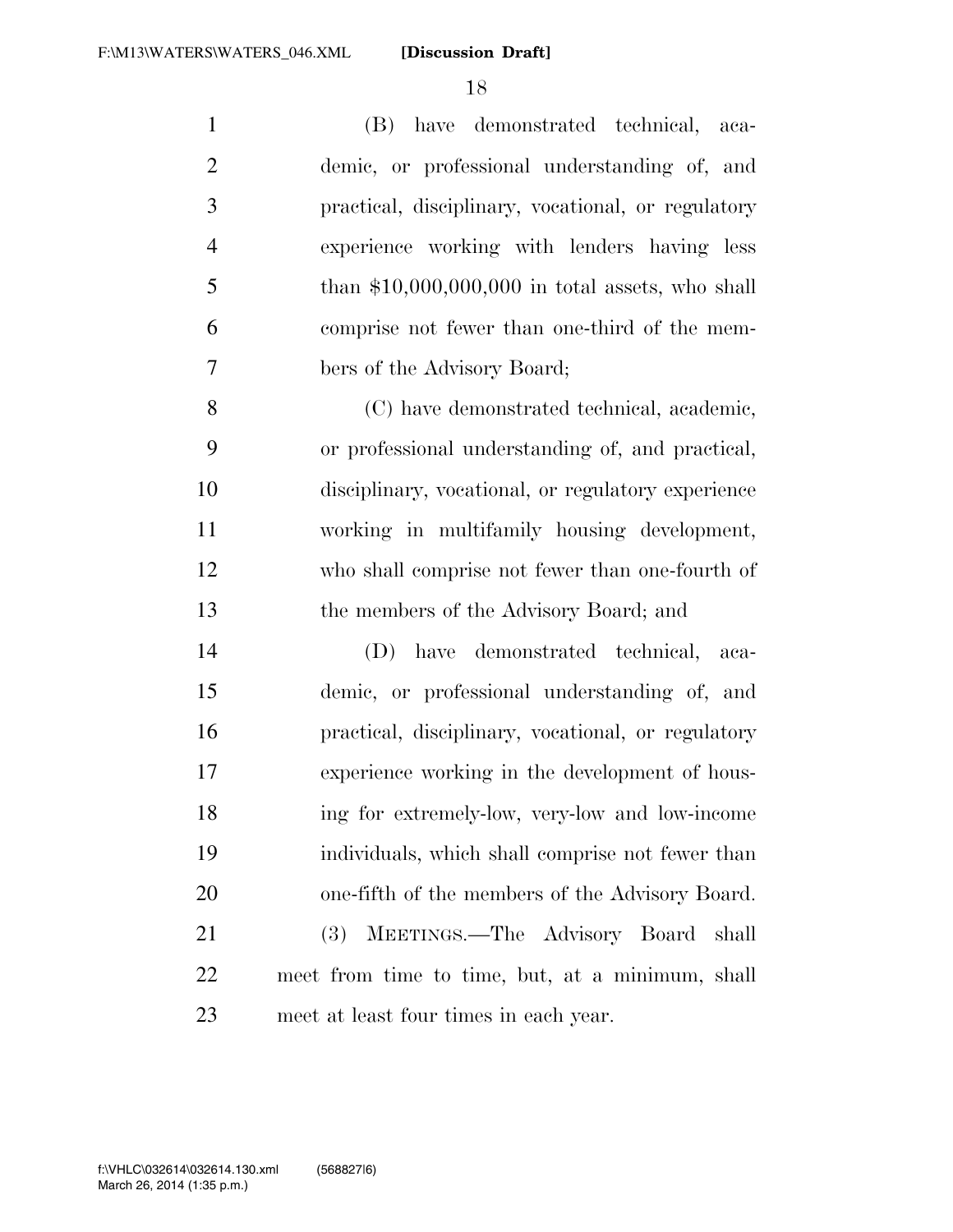(4) COMPENSATION AND TRAVEL EXPENSES.— Members of the Advisory Board who are not full-time employees of the United States shall—

 (A) be entitled to receive compensation at a rate fixed by the Director while attending meetings of the Advisory Board, including trav-el time; and

 (B) be allowed travel expenses, including transportation and subsistence, while away from their homes or regular places of business. (5) REPORTS.—The Director shall periodically submit to the Committee on Banking, Housing, and Urban Affairs of the Senate, and the Committee on Financial Services of the House of Representatives, a written report outlining the activities of the Advi- sory Board, the input provided to the Administration from the Advisory Board, and any actions taken to act upon the recommendations of the Advisory Board. Such periodic reports may be included in the report required under section 106.

21 (b) STATUS OF EMPLOYEES.—

 (1) IN GENERAL.—A director, Advisory Board member, officer, or employee of the Administration has no liability under the Securities Act of 1933 (15 U.S.C. 77a et seq.) with respect to any claim arising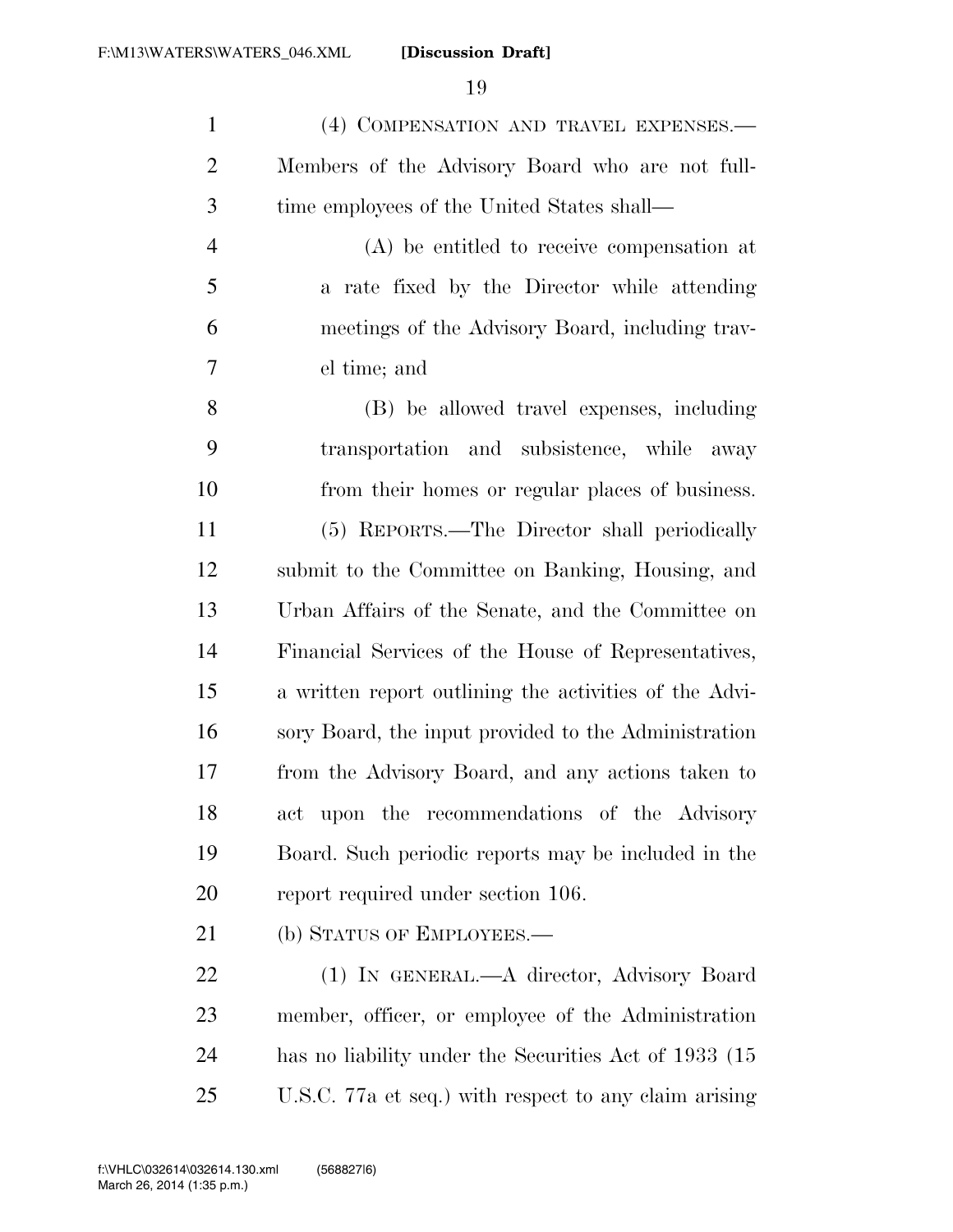| $\mathbf{1}$   | out of or resulting from any act or omission by such   |
|----------------|--------------------------------------------------------|
| $\overline{2}$ | person within the scope of such person's employment    |
| 3              | in connection with any transaction involving the Ad-   |
| $\overline{4}$ | ministration. This subsection shall not be construed   |
| 5              | to limit personal liability for criminal acts or omis- |
| 6              | sions, willful or malicious misconduct, acts or omis-  |
| 7              | sions for private gain, or any other acts or omissions |
| 8              | outside the scope of such person's employment.         |
| 9              | $(2)$ EFFECT ON OTHER LAW.—                            |
| 10             | (A) IN GENERAL.—This subsection does                   |
| 11             | not affect—                                            |
| 12             | (i) any other immunities and protec-                   |
| 13             | tions that may be available to such person             |
| 14             | under applicable law with respect to such              |
| 15             | transactions; or                                       |
| 16             | (ii) any other right or remedy against                 |
| 17             | Administration, against the United<br>the              |
| 18             | States under applicable law, or against any            |
| 19             | person other than a person described in                |
| 20             | paragraph (1) participating in such trans-             |
| 21             | actions.                                               |
| 22             | (B) RULE OF CONSTRUCTION.—This sub-                    |
| 23             | section shall not be construed to limit or alter       |
| 24             | in any way the immunities that are available           |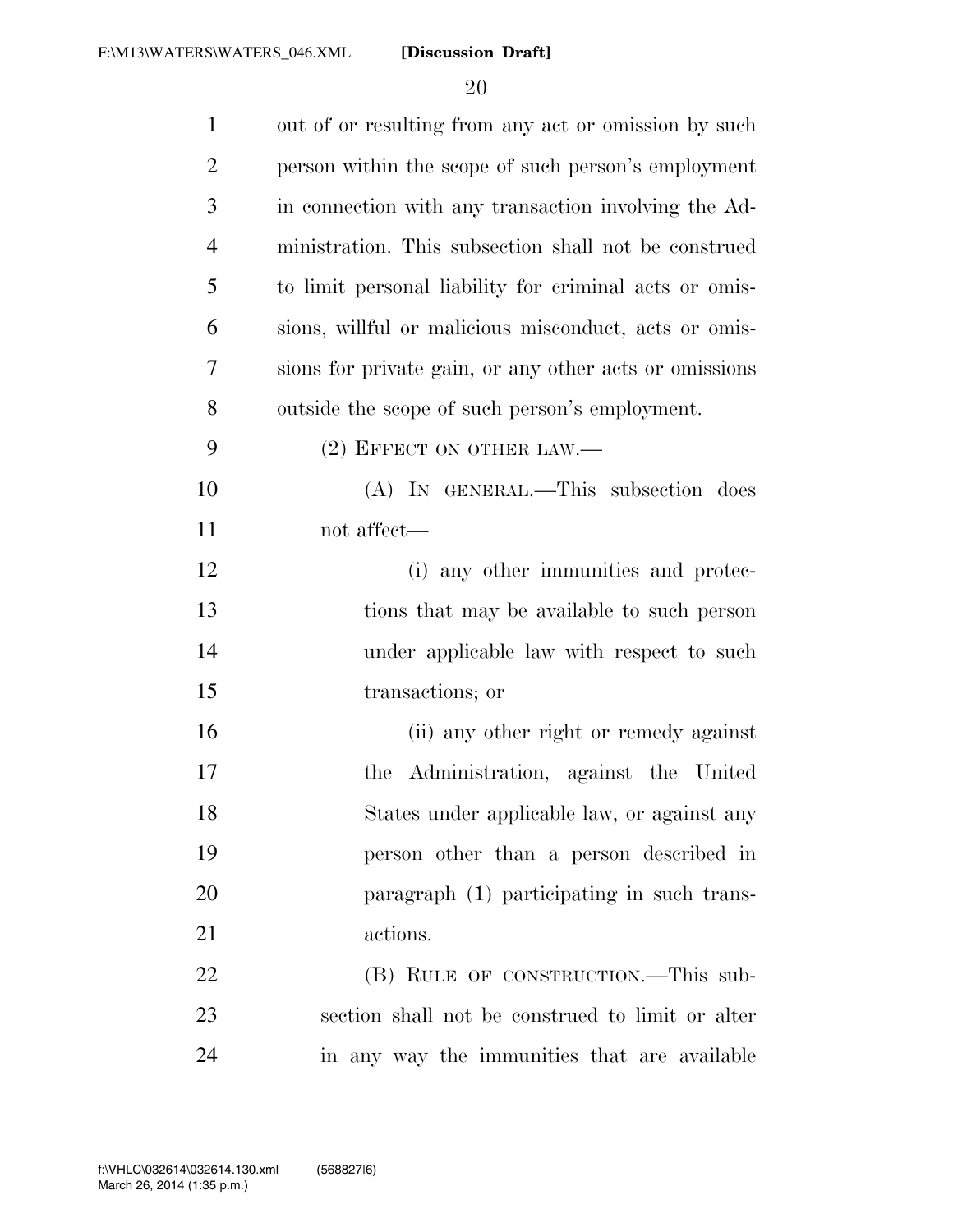| $\mathbf{1}$   | under applicable law for Federal officials and       |
|----------------|------------------------------------------------------|
| $\overline{2}$ | employees not described in this subsection.          |
| 3              | SEC. 104. OFFICE OF THE INSPECTOR GENERAL.           |
| $\overline{4}$ | (a) OFFICE OF INSPECTOR GENERAL.—                    |
| 5              | $(1)$ IN GENERAL.—There is established the Of-       |
| 6              | fice of the Inspector General of the National Mort-  |
| 7              | gage Finance Administration. The head of the Office  |
| 8              | of the Inspector General of the National Mortgage    |
| 9              | Finance Administration shall be the Inspector Gen-   |
| 10             | eral of the National Mortgage Finance Administra-    |
| 11             | tion (in this section referred to as the "Inspector" |
| 12             | General"), who shall be appointed by the President.  |
| 13             | (2) ADDITIONAL RESPONSIBILITIES.—In addi-            |
| 14             | tion to carrying out the requirements established    |
| 15             | under the Inspector General Act of 1978 (5 U.S.C.    |
| 16             | App.), the Inspector General shall—                  |
| 17             | (A) conduct, supervise, and coordinate au-           |
| 18             | dits and investigations relating to the programs     |
| 19             | and operations of the Administration, including      |
| 20             | the adequacy of placement of credit risk and         |
| 21             | oversight of approved entities, with respect to—     |
| <u>22</u>      | (i) the oversight and supervision of                 |
| 23             | the Federal Home Loan Banks and the                  |
| 24             | Federal Home Loan Bank System; and                   |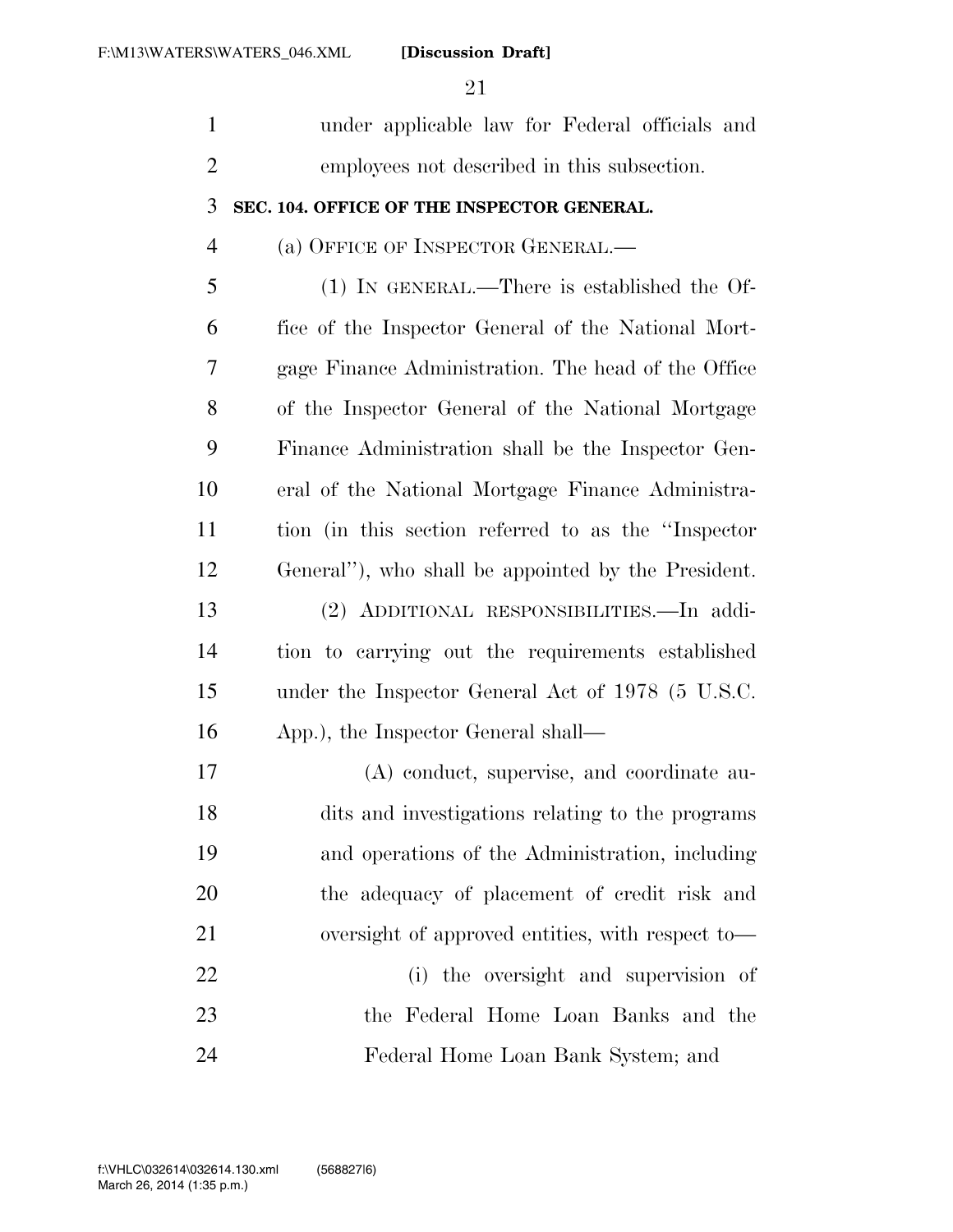| $\mathbf{1}$   | (ii) the contracting practices and pro-               |
|----------------|-------------------------------------------------------|
| $\overline{2}$ | eedures of the Administration; and                    |
| 3              | (B) recommend policies for the purpose of             |
| $\overline{4}$ | addressing any deficiencies, inefficiencies, gaps,    |
| 5              | or failures in the administration of such pro-        |
| 6              | grams and operations.                                 |
| 7              | (3) INSPECTOR GENERAL REPORT; REPORT OF               |
| 8              | INDEPENDENT ACTUARY.—Beginning 1 year after           |
| 9              | the NMFA certification date, and annually there-      |
| 10             | after, the Inspector General and an independent ac-   |
| 11             | tuary contracted for by the Director shall each con-  |
| 12             | duct an examination and issue a separate report re-   |
| 13             | garding—                                              |
| 14             | (A) the adequacy of insurance fees charged            |
| 15             | by the Director under title II;                       |
| 16             | (B) the adequacy of the Mortgage Insur-               |
| 17             | ance Fund established under title II; and             |
| 18             | (C) the effectiveness of credit risk place-           |
| 19             | ment and capital requirements adopted by the          |
| 20             | Administration, including the extent to which         |
| 21             | the Government is protected from loss and the         |
| 22             | increase in costs to borrowers.                       |
| 23             | (b) AMENDMENTS TO INSPECTOR GENERAL ACT OF            |
| 24             | 1978.—Section 11 of the Inspector General Act of 1978 |
| 25             | $(5 \text{ U.S.C. App.})$ is amended—                 |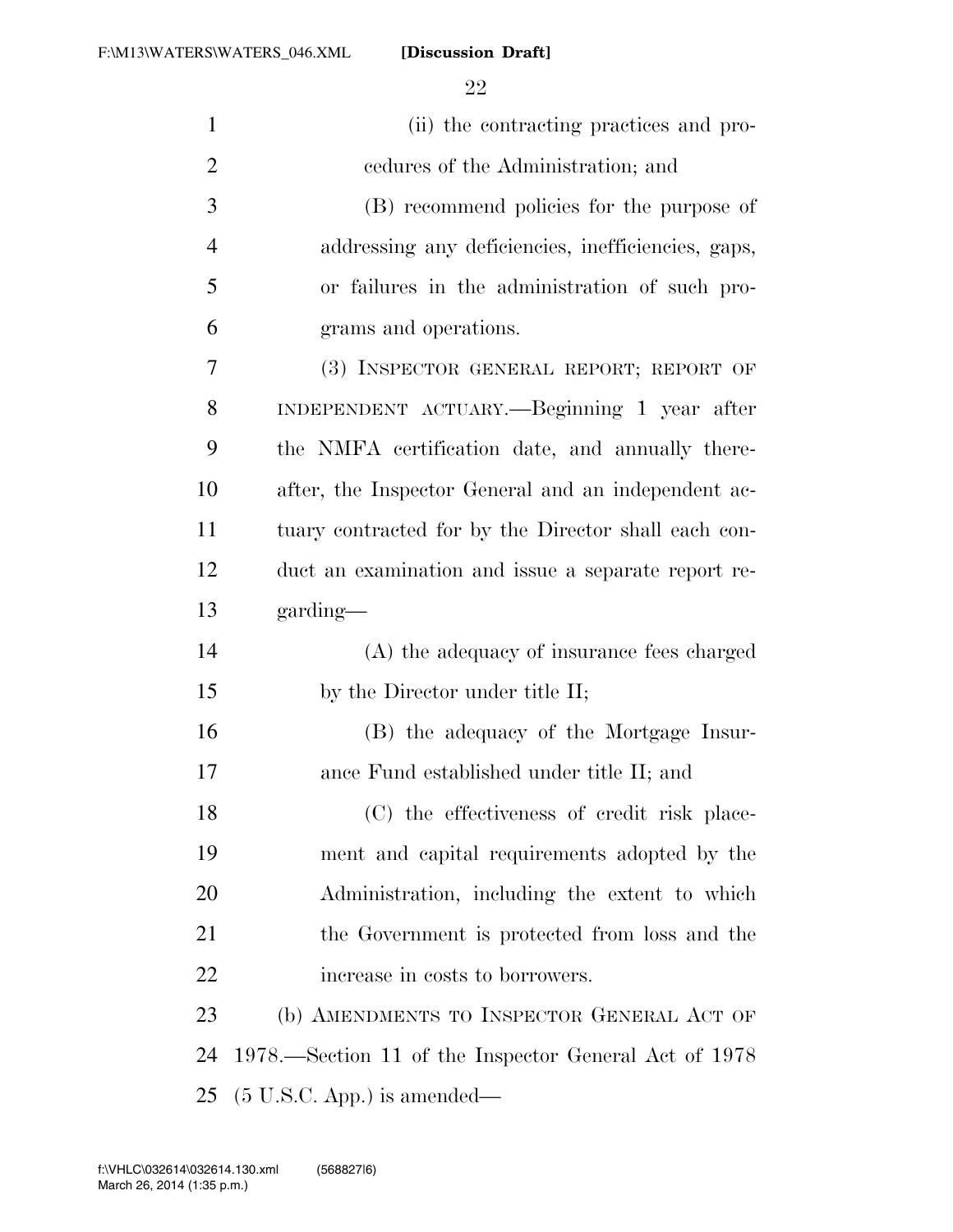(1) in paragraph (1), by inserting ''Director of the National Mortgage Finance Administration;'' after ''the Director of the Federal Housing Finance Agency;''; and (2) in paragraph (2), by inserting ''the National Mortgage Finance Administration,'' after ''the Fed- eral Housing Finance Agency,''. (c) COMPENSATION.—The annual rate of basic pay of the Inspector General shall be the annual rate of basic pay provided for positions at level III of the Executive Schedule under section 5314 of title 5, United States Code. **SEC. 105. STAFF, EXPERTS, AND CONSULTANTS.** 

(a) COMPENSATION.—

 (1) IN GENERAL.—The Director may appoint and fix the compensation of such officers, attorneys, economists, examiners, and other employees as may be necessary for carrying out the functions of the Administration.

 (2) RATES OF PAY.—Rates of basic pay and the total amount of compensation and benefits for all 22 employees of the Administration may be—

 (A) set and adjusted by the Director with-out regard to the provisions of chapter 51 or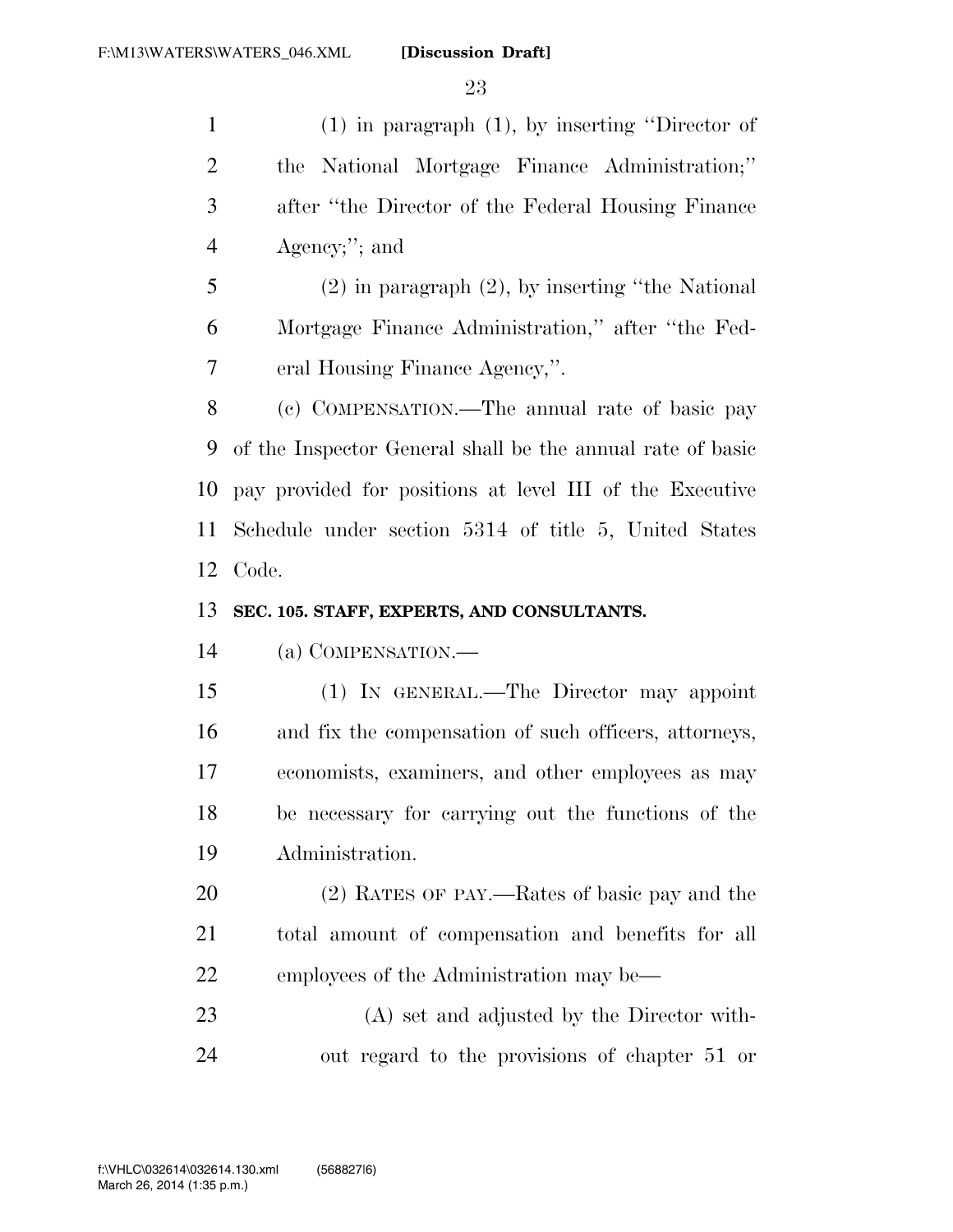subchapter III of chapter 53 of title 5, United States Code; and

 (B) reasonably increased, notwithstanding any limitation set forth in paragraph (3), if the Director determines such increases are nec- essary to attract and hire qualified employees. (3) PARITY.—The Director may provide addi- tional compensation and benefits to employees of the Administration, of the same type of compensation or benefits that are then being provided by any agency referred to under section 1206 of the Financial In- stitutions Reform, Recovery, and Enforcement Act of 1989 (12 U.S.C. 1833b) or, if not then being pro- vided, could be provided by such an agency under applicable provisions of law, rule, or regulation. In setting and adjusting the total amount of compensa- tion and benefits for employees, the Director shall consult with and seek to maintain comparability with the agencies referred to under section 1206 of the Financial Institutions Reform, Recovery, and Enforcement Act of 1989 (12 U.S.C. 1833b).

 (b) DETAIL OF GOVERNMENT EMPLOYEES.—Upon the request of the Director, any Federal Government em-ployee may be detailed to the Administration without re-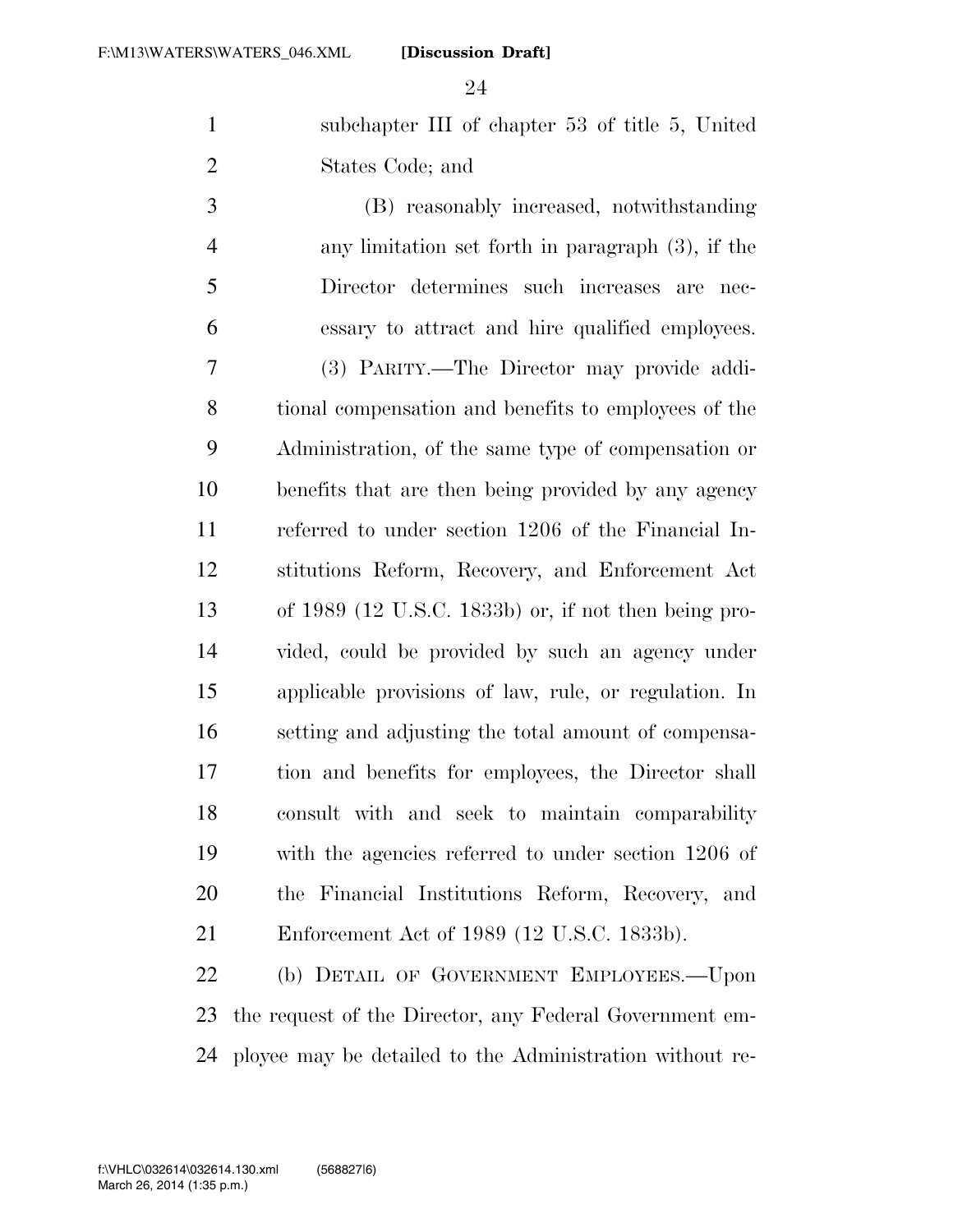imbursement, and such detail shall be without interruption or loss of civil service status or privilege.

 (c) EXPERTS AND CONSULTANTS.—The Director may procure the services of experts and consultants as the Director considers necessary or appropriate.

 (d) TECHNICAL AND PROFESSIONAL ADVISORY COM- MITTEES.—The Director may appoint such special advi- sory, technical, or professional committees as may be use-ful in carrying out the functions of the Administration.

## **SEC. 106. REPORTS; TESTIMONY; AUDITS.**

(a) REPORTS.—

 (1) IN GENERAL.—The Administration shall submit, on an annual basis, to the Committee on Banking, Housing, and Urban Affairs of the Senate and the Committee on Financial Services of the House of Representatives a written report of its op- erations, activities, budget, receipts, and expendi-tures for the preceding 12-month period.

 (2) CONTENTS OF REPORT.—The report re-20 quired under subsection (a) shall include an analysis of—

 (A) with respect to the Mortgage Insur- ance Fund established under section 203— (i) the current financial condition of 25 the Mortgage Insurance Fund;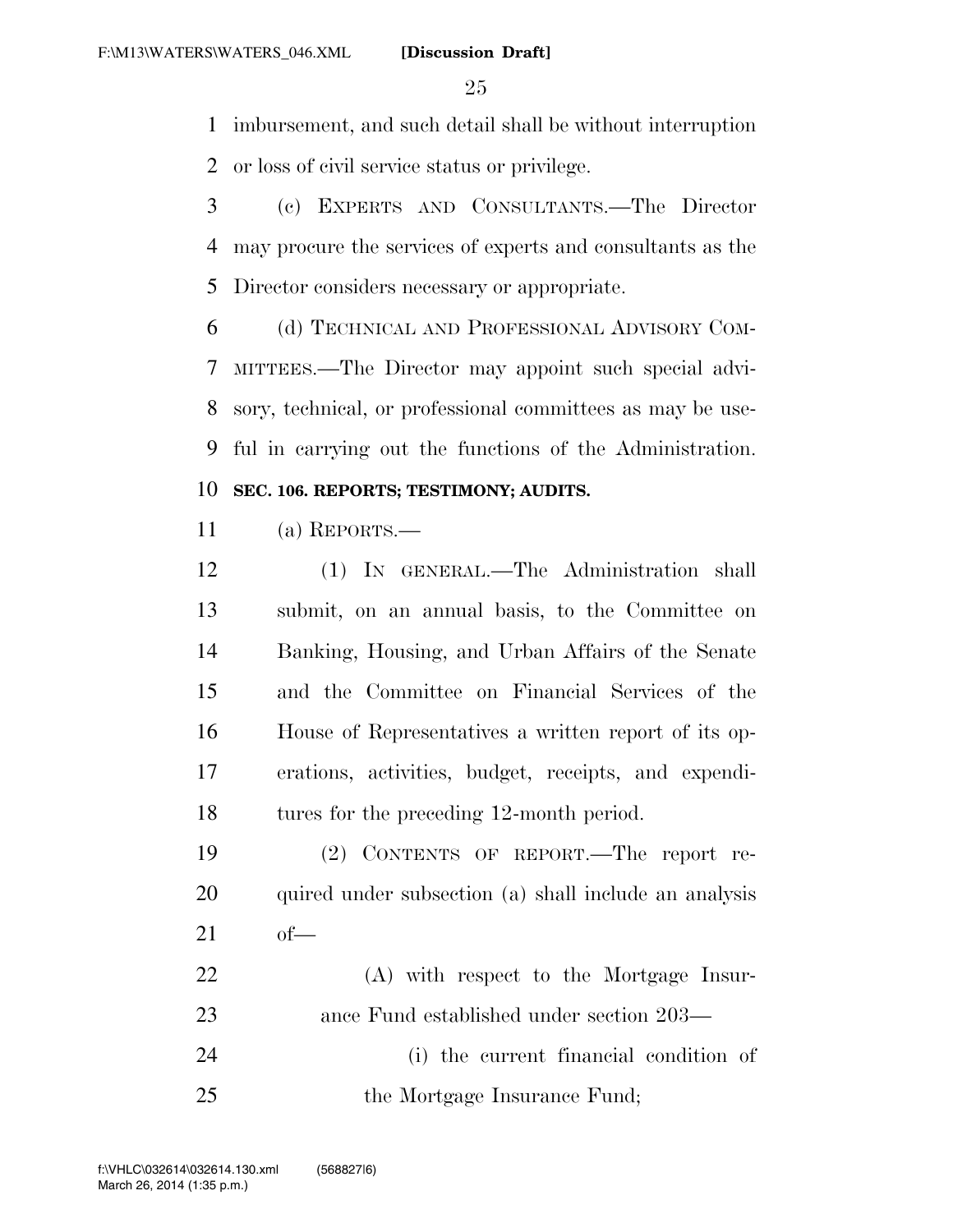(ii) the exposure of the Mortgage In- surance Fund to changes in those eco- nomic factors most likely to affect the con- dition of that fund; (iii) a current estimate of the re- sources needed for the Mortgage Insurance Fund to achieve the purposes of this Act; and (iv) any findings, conclusions, and rec- ommendations for legislative and adminis- trative actions considered appropriate to 12 the future activities of the Administration; (B) the secondary mortgage market, the housing market, and the economy, including the affordability of mortgage finance, and the use of stress tests, and how such analysis was used to determine and set the reserve ratio for the Mortgage Insurance Fund for the preceding 12- month period; (C) the state of the private markets for placement of first-loss credit risk, current opti-

23 of placing such risk;

 (D) whether or not the actual reserve ratio of the Mortgage Insurance Fund met—

mal methods, and the estimated cost for a loan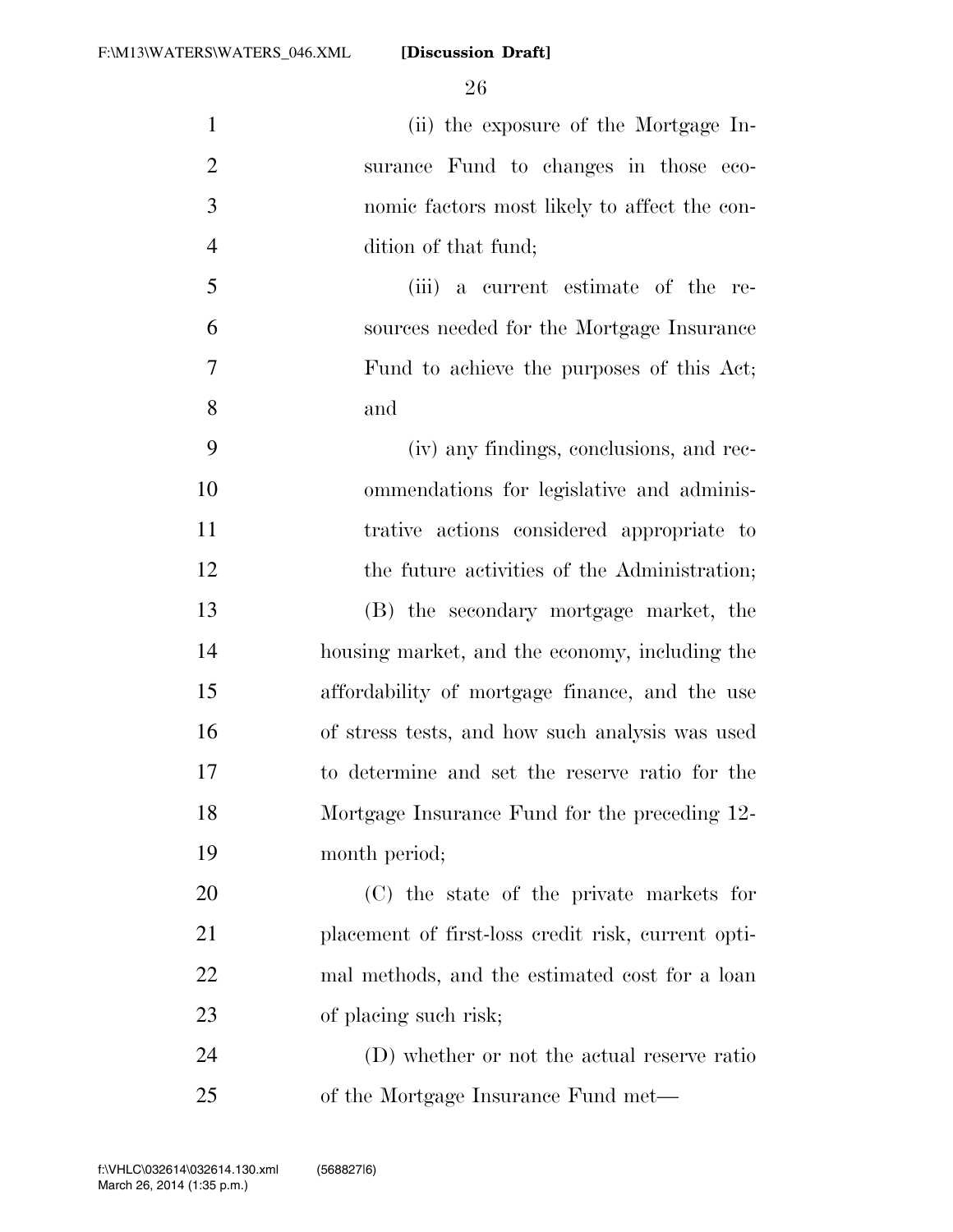| $\mathbf{1}$   | (i) the reserve ratio set for the pre-            |
|----------------|---------------------------------------------------|
| $\overline{2}$ | eeding 12-month period; or                        |
| 3              | (ii) the reserve ratio goals established          |
| $\overline{4}$ | in section $203(e)$ ;                             |
| 5              | (E) how the Administration intends to en-         |
| 6              | sure that the goals set for the reserve ratio for |
| 7              | the Mortgage Insurance Fund are to be met         |
| 8              | and maintained for the next 12-month period,      |
| 9              | and such analysis shall include a detailed and    |
| 10             | descriptive plan of the actions that the Admin-   |
| 11             | istration intends to take pursuant to its au-     |
| 12             | thorities under this Act;                         |
| 13             | (F) how the Administration has provided           |
| 14             | access to affordable mortgage credit, including   |
| 15             | 30-year fixed rate mortgages, in its support of   |
| 16             | a robust secondary mortgage market and the        |
| 17             | production of residential mortgage-backed secu-   |
| 18             | rities;                                           |
| 19             | (G) the state of the private label mortgage-      |
| 20             | backed securities market, and such analysis       |
| 21             | shall include the submission of a reasonable set  |
| 22             | of administrative, regulatory, and any appro-     |
| 23             | priate legislative proposals on how to minimize   |
| 24             | the Federal Government's footprint in the sec-    |
| 25             | ondary mortgage market; and                       |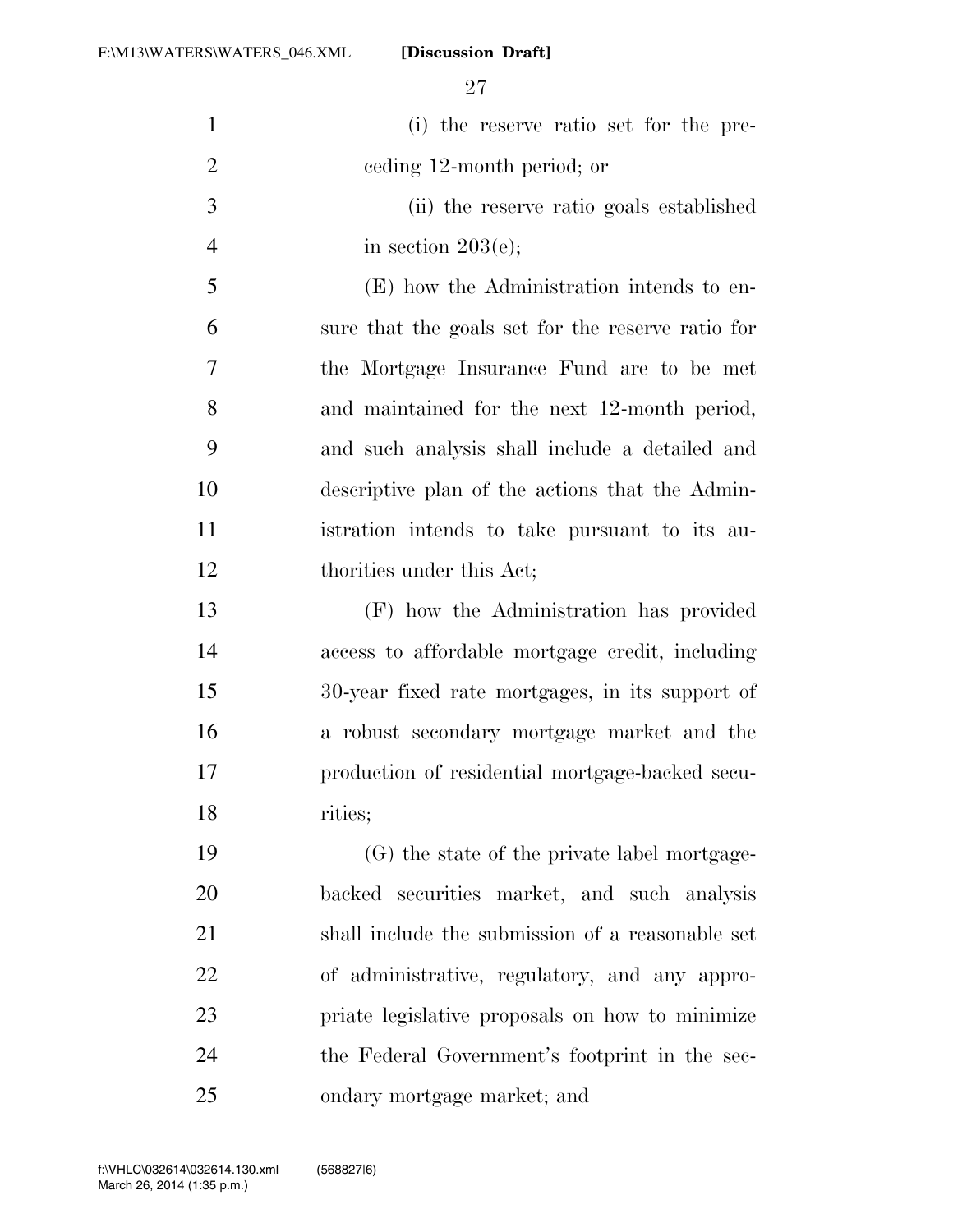(H) the effect that change in loan limits would have on the secondary mortgage market, the housing market, and the economy.

 (b) TESTIMONY.—The Director of the Administra- tion, on an annual basis, shall provide testimony to the Committee on Banking, Housing, and Urban Affairs of the Senate and the Committee on Financial Services of the House of Representatives.

(c) AUDITS.—

 (1) ANNUAL AUDIT.—The Comptroller General of the United States shall annually audit the finan- cial transactions and conditions of the Administra- tion and the Mortgage Insurance Fund in accord- ance with the United States generally accepted gov- ernment auditing standards as may be prescribed by 16 the Comptroller General.

 (2) PLACE OF AUDIT.—The audit required under this subsection shall be conducted at the place or places where accounts of the Administration and the Mortgage Insurance Fund, as applicable, are normally kept.

22 (3) ACCESS.—The representatives of the Comp- troller General shall have access to the personnel and to all books, accounts, documents, papers, records (including electronic records), reports, files,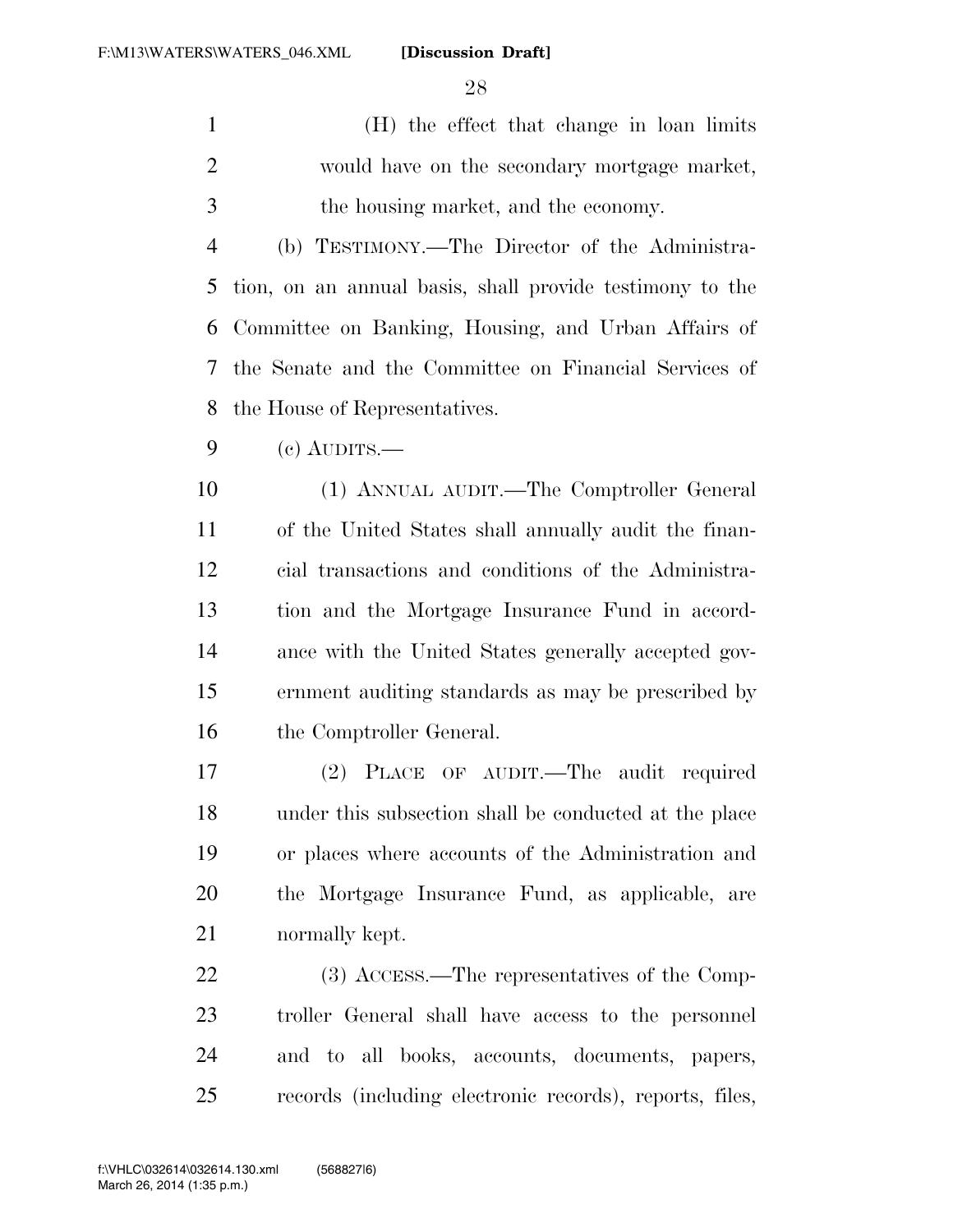and all other papers, automated data, or property belonging to or under the control of or used or em- ployed by the Administration or the Mortgage Insur- ance Fund pertaining to its financial transactions and necessary to facilitate the audit required under this subsection, and such representatives shall be af- forded full facilities for verifying transactions with the balances or securities held by depositories, fiscal agents, and custodians.

 (4) POSSESSION AND CUSTODY.—All such books, accounts, documents, records, reports, files, papers, and property of the Administration and the Mortgage Insurance Fund used to carry out the audit required under this subsection shall remain in the possession and custody of the Administration and the Mortgage Insurance Fund, as applicable.

 (5) PERMISSIBLE DUPLICATION.—The Comp- troller General may obtain and duplicate any such books, accounts, documents, records, working pa- pers, automated data and files, or other information relevant to such audit without cost to the Comp- troller General and the Comptroller General's right of access to such information shall be enforceable pursuant to section 716(c) of title 31, United States Code.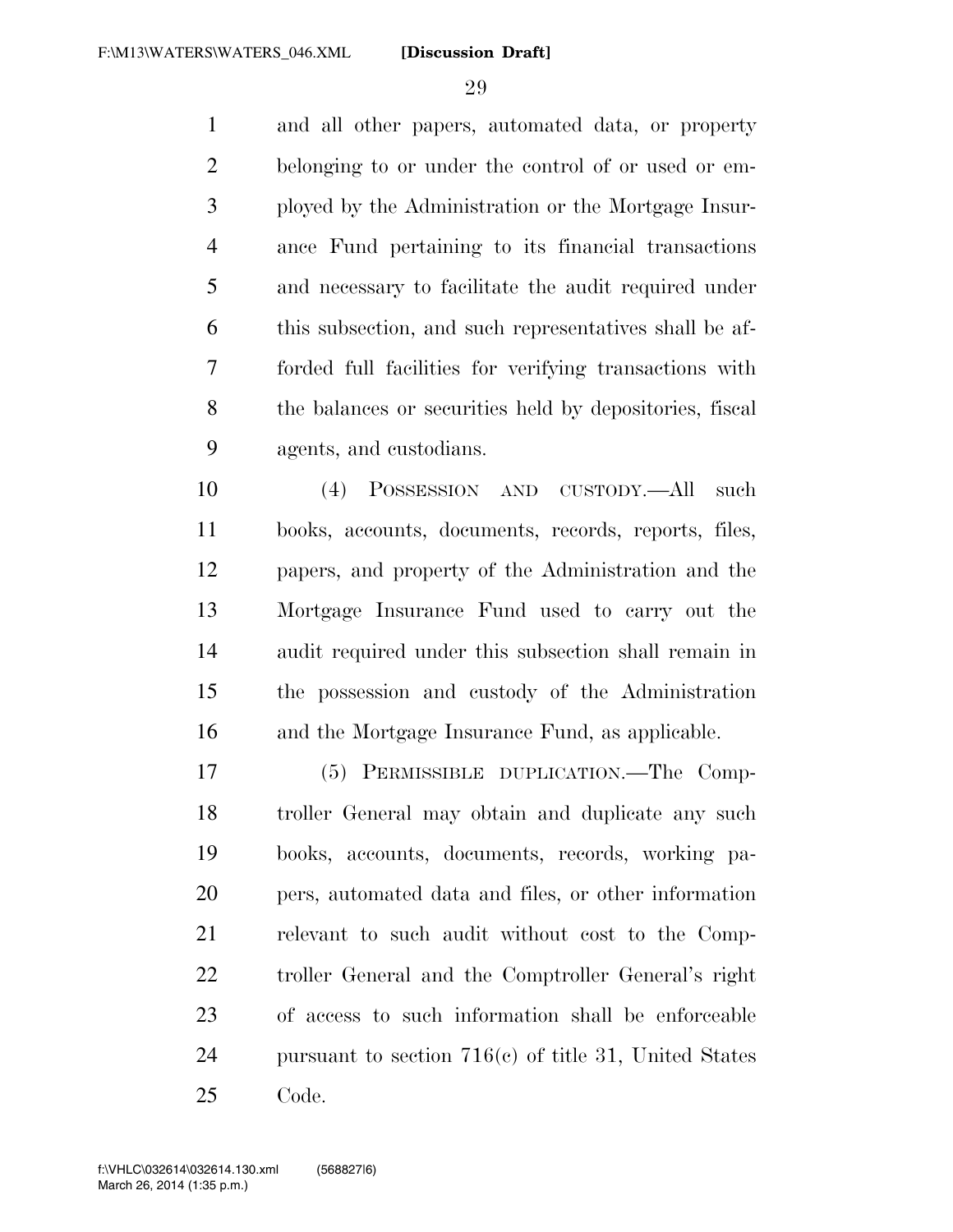| $\mathbf{1}$   | $(6)$ REPORT.—                                 |
|----------------|------------------------------------------------|
| $\overline{2}$ | (A) SUBMISSION TO CONGRESS.—The                |
| 3              | Comptroller General shall submit to Congress a |
| $\overline{4}$ | report of each annual audit conducted under    |
| 5              | this subsection.                               |
| 6              | (B) REQUIRED CONTENT.—The report to            |
| 7              | Congress required under subparagraph (A)       |
| 8              | shall—                                         |
| 9              | (i) set forth the scope of the audit;          |
| 10             | and                                            |
| 11             | (ii) include—                                  |
| 12             | (I) the statement of assets and li-            |
| 13             | abilities and surplus or deficit;              |
| 14             | (II) the statement of income and               |
| 15             | expenses;                                      |
| 16             | (III) the statement of sources                 |
| 17             | and application of funds;                      |
| 18             | (IV) such comments and infor-                  |
| 19             | mation as the Comptroller General              |
| 20             | may deem necessary to inform Con-              |
| 21             | gress of the financial operations and          |
| 22             | condition of the Administration, to-           |
| 23             | gether with such recommendations               |
| 24             | with respect thereto as the Comp-              |
| 25             | troller General may deem advisable;            |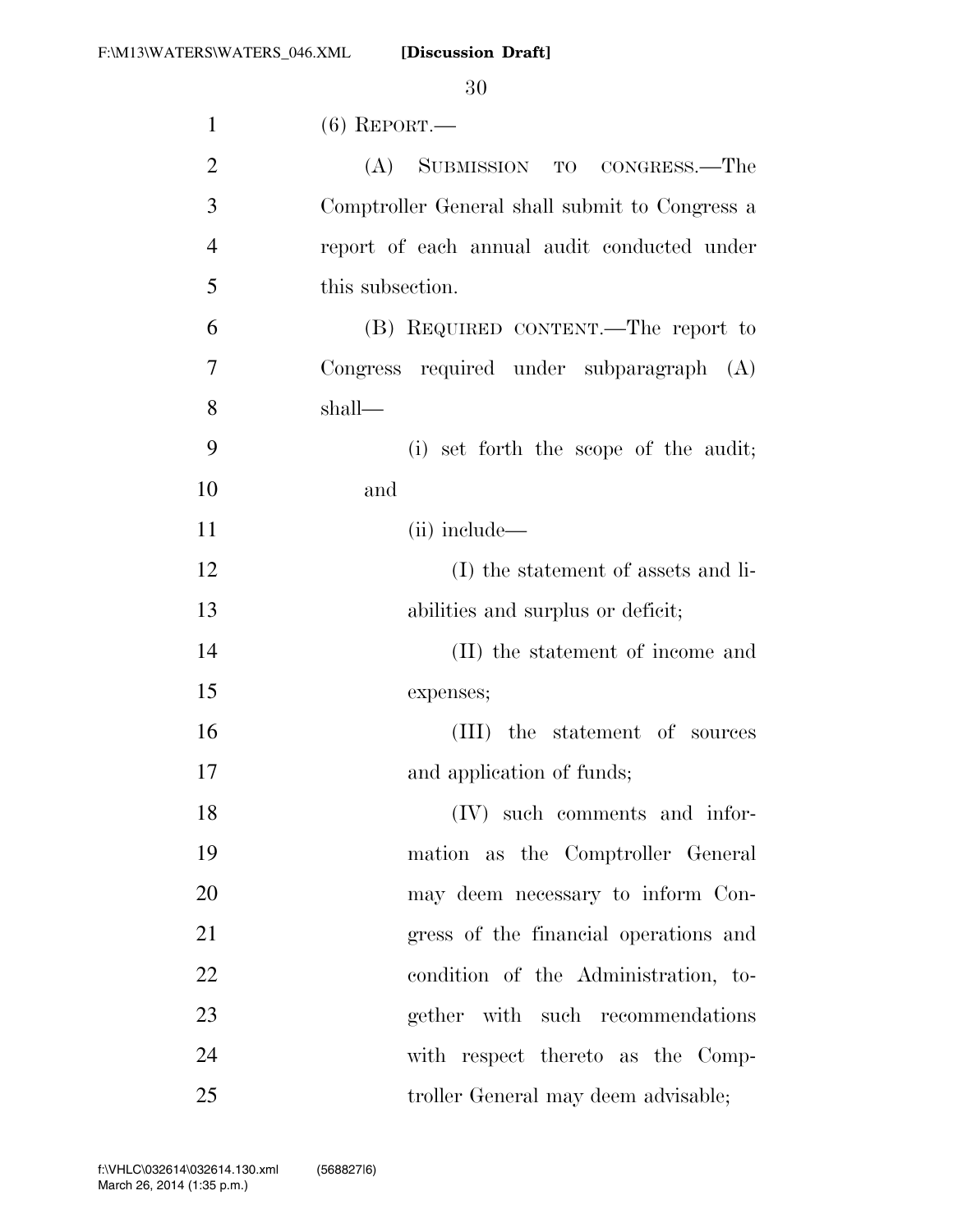| $\mathbf{1}$   | (V) condition of the Mortgage In-               |
|----------------|-------------------------------------------------|
| $\overline{2}$ | surance Fund;                                   |
| 3              | (VI) actions of the Administra-                 |
| $\overline{4}$ | tion regarding the placement of credit          |
| 5              | risk by originators or the issuer;              |
| 6              | (VII) adequacy of the Adminis-                  |
| 7              | tration's analysis of the impact of             |
| 8              | such actions concerning credit risk on          |
| 9              | the affordability of mortgages for bor-         |
| 10             | rowers;                                         |
| 11             | (VIII) adequacy of underwriting                 |
| 12             | standards imposed by the Administra-            |
| 13             | tion; and                                       |
| 14             | (IX) adequacy of Administration                 |
| 15             | oversight of retained assets of the             |
| 16             | Issuer.                                         |
| 17             | (7) ASSISTANCE AND COSTS.—                      |
| 18             | (A) PERMITTED USE OF OUTSIDE ASSIST-            |
| 19             | ANCE.—For the purpose of conducting an audit    |
| 20             | under this subsection, the Comptroller General  |
| 21             | may employ by contract, without regard to sec-  |
| 22             | tion 3709 of the Revised Statutes of the United |
| 23             | States (41 U.S.C. 5), professional services of  |
| 24             | firms and organizations of certified public ac- |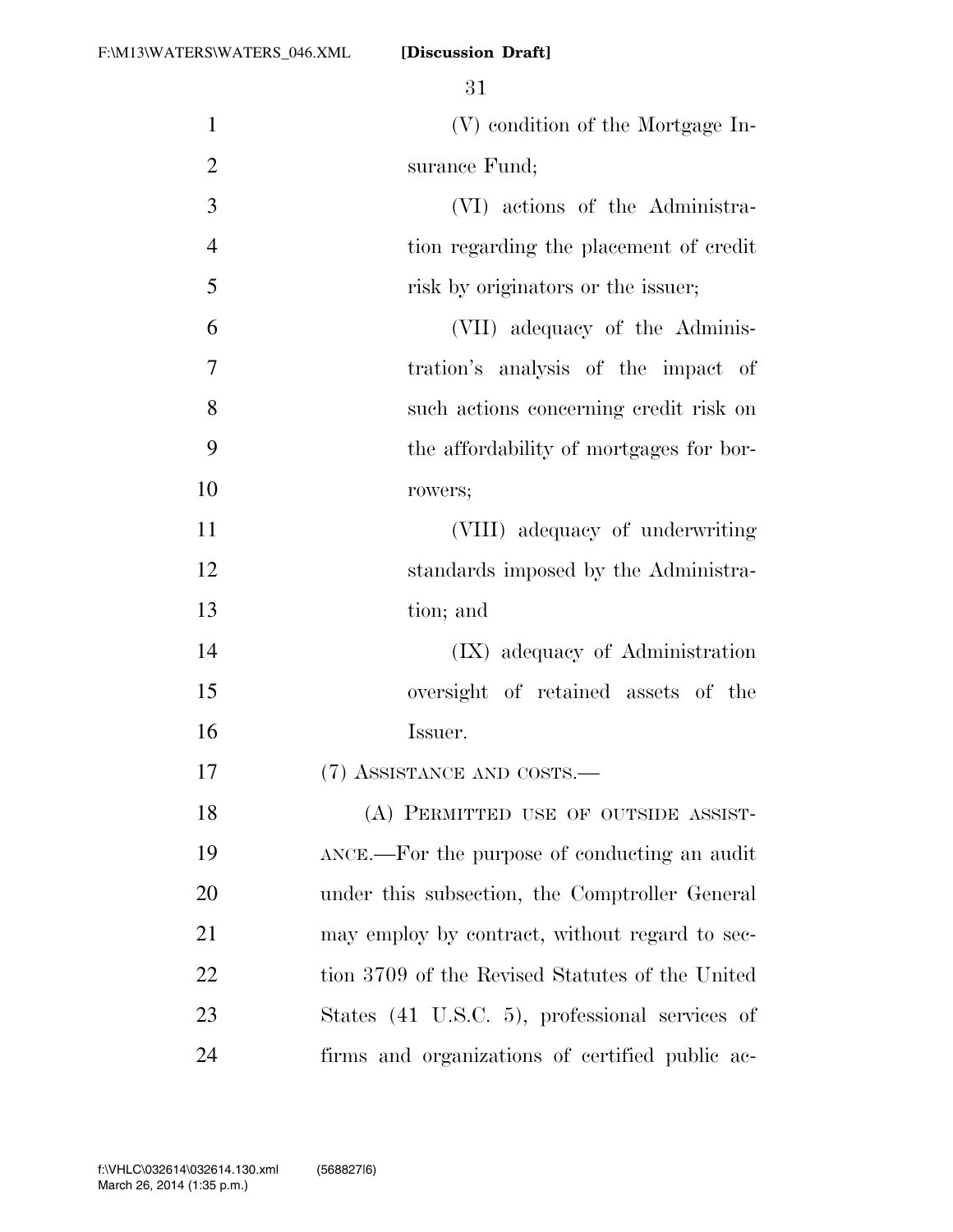| $\mathbf{1}$   | countants for temporary periods or for special |
|----------------|------------------------------------------------|
| $\overline{2}$ | purposes.                                      |
| 3              | (B) COST OF AUDIT COVERED BY ADMINIS-          |
| $\overline{4}$ | TRATION.                                       |
| 5              | (i) IN GENERAL.—Upon the request               |
| 6              | of the Comptroller General, the Director of    |
| $\overline{7}$ | the Administration shall transfer to the       |
| 8              | Comptroller General from funds available,      |
| 9              | the amount requested by the Comptroller        |
| 10             | General to cover the reasonable costs of       |
| 11             | any audit and report conducted by the          |
| 12             | Comptroller General pursuant to this sub-      |
| 13             | section.                                       |
| 14             | (ii) CREDIT OF FUNDS.—The Comp-                |
| 15             | troller General shall credit funds trans-      |
| 16             | ferred under clause (i) to the account at      |
| 17             | the Treasury established for salaries and      |
| 18             | expenses of the Government Accountability      |
| 19             | Office, and such amounts shall be available    |
| 20             | upon receipt and without fiscal year limita-   |
| 21             | tion to cover the full costs of the audit and  |
| 22             | report.                                        |
|                |                                                |

### **SEC. 107. INITIAL FUNDING.**

 (a) IN GENERAL.—Section 1316 of the Federal Housing Enterprises Financial Safety and Soundness Act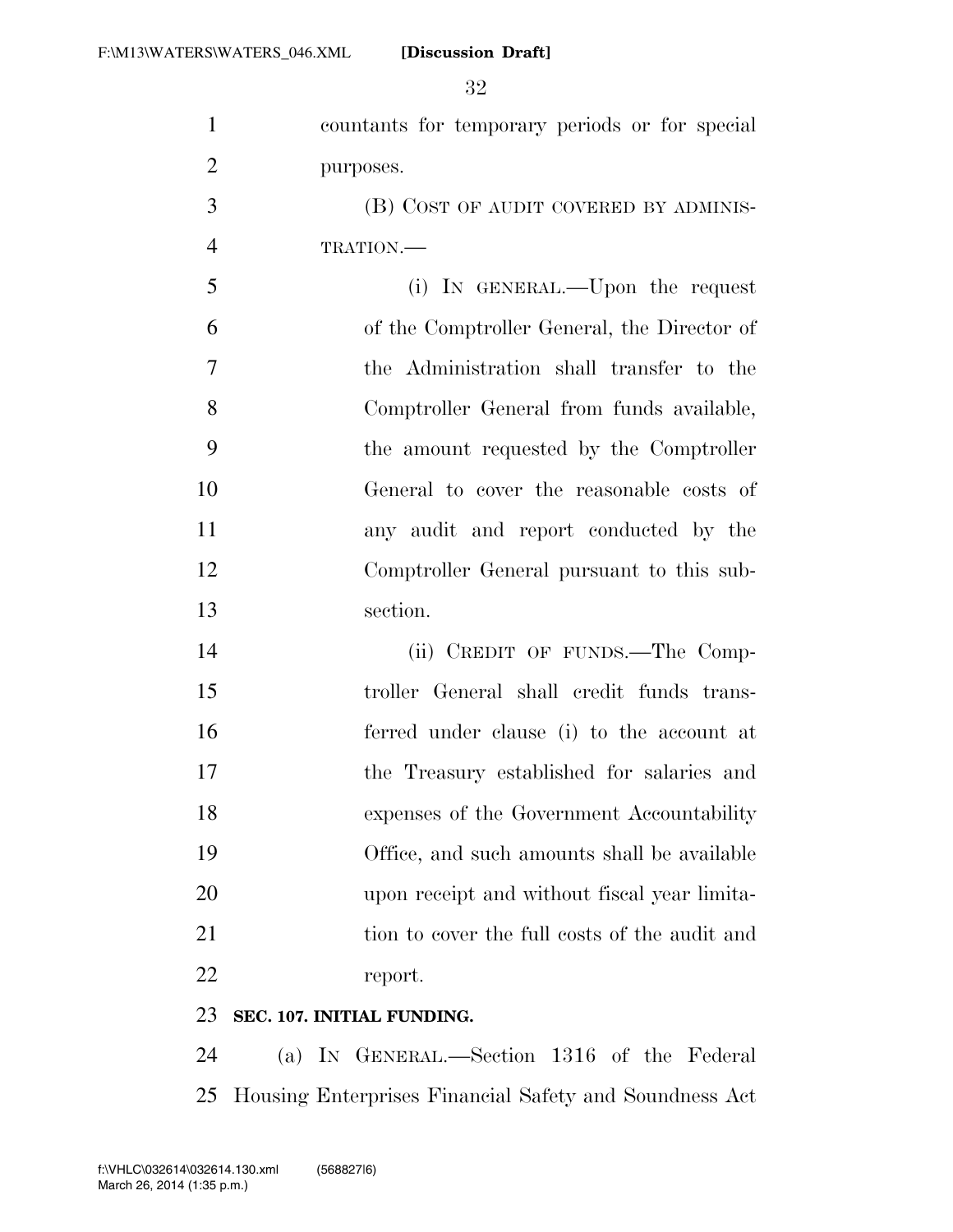of 1992 (12 U.S.C. 4516) is amended by adding at the end the following:

 ''(i) ANNUAL ASSESSMENTS RELATING TO INITIAL FUNDING OF THE NMFA.—Notwithstanding title V of the Housing Opportunities Move the Economy Forward Act of 2014 or any other provision of law, for the period beginning on the date of enactment of this subsection and ending on the NMFA certification date (as that date is set forth under section 2(14) of the Housing Opportunities Move the Economy Forward Act of 2014, the Director of the Federal Housing Finance Agency, in consultation with the Director of the National Mortgage Finance Adminis- tration, shall establish and collect from the enterprises an- nual assessments in addition to those required under sub- section (a) in an amount not exceeding the amount suffi- cient to provide for the reasonable costs (including admin- istrative costs) and expenses of the Administration. All amounts collected under this subsection shall be trans- ferred to the National Mortgage Finance Administration. The annual assessment shall be payable semiannually for each fiscal year, on October 1 and April 1.''.

22 (b) TREATMENT OF ASSESSMENTS.—

 (1) DEPOSIT.—Amounts received by the Ad- ministration from assessments imposed under sec-tion 1316(i) of the Federal Housing Enterprises Fi-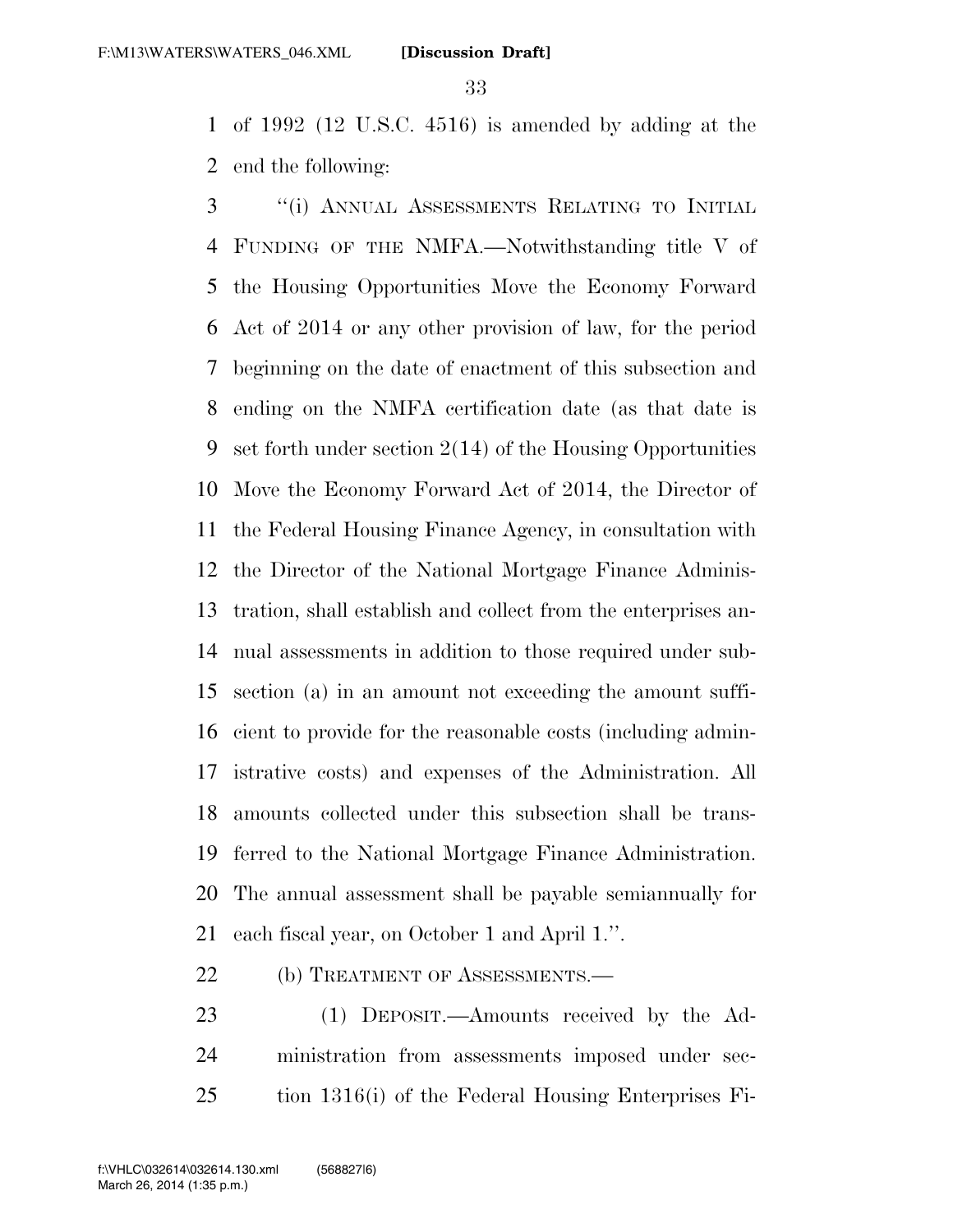nancial Safety and Soundness Act of 1992 shall be deposited by the Administration in the manner pro- vided in section 5234 of the Revised Statutes of the United States (12 U.S.C. 192) for monies deposited by the Comptroller of the Currency.

 (2) NOT GOVERNMENT FUNDS.—The amounts received by the Administration from any assessment imposed under section 1316(i) of the Federal Hous- ing Enterprises Financial Safety and Soundness Act of 1992 shall not be construed to be Government or public funds or appropriated money.

12 (3) No APPORTIONMENT OF FUNDS.—Notwith- standing any other provision of law, the amounts re- ceived by the Administration from any assessment imposed under section 1316(i) of the Federal Hous- ing Enterprises Financial Safety and Soundness Act of 1992 shall not be subject to apportionment for 18 the purpose of chapter 15 of title 31, United States Code, or under any other authority.

20 (4) USE OF FUNDS.—

21 (A) IN GENERAL.—The Administration may use any amounts received from assess- ments imposed under section 1316(i) of the Federal Housing Enterprises Financial Safety and Soundness Act of 1992—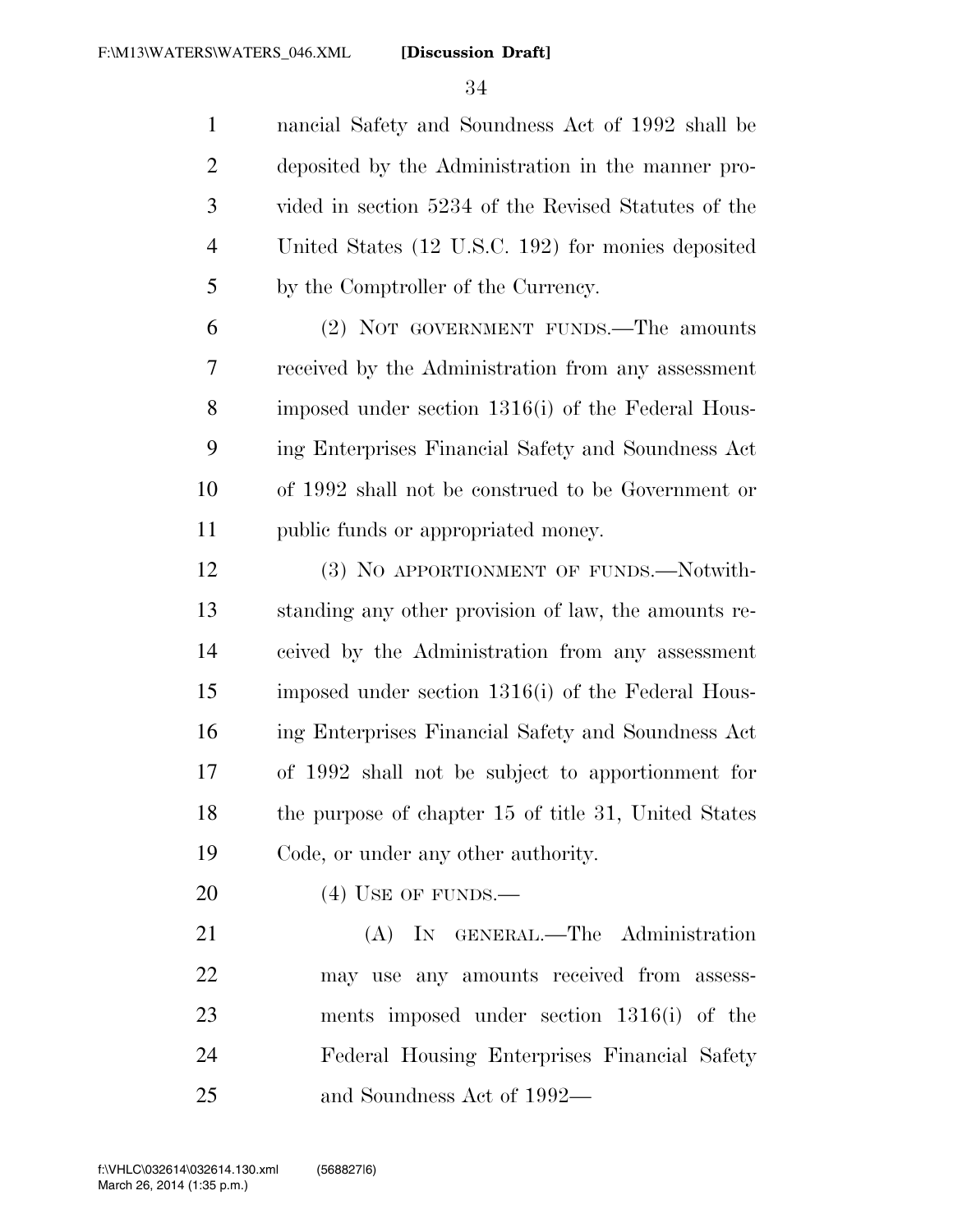| $\mathbf{1}$   | (i) for compensation of the employees            |
|----------------|--------------------------------------------------|
| $\overline{2}$ | of the Administration; and                       |
| 3              | (ii) for all other expenses of the Ad-           |
| $\overline{4}$ | ministration.                                    |
| 5              | (B) TREASURY INVESTMENTS.—The Ad-                |
| 6              | ministration may request the Secretary of the    |
| 7              | Treasury to invest such portions of amounts re-  |
| 8              | ceived from assessments imposed under section    |
| 9              | 1316(i) of the Federal Housing Enterprises Fi-   |
| 10             | nancial Safety and Soundness Act of 1992 that,   |
| 11             | in the discretion of the Administration, are not |
| 12             | required to meet the current working needs of    |
| 13             | the Administration.                              |
| 14             | (C) GOVERNMENT OBLIGATIONS.-Pursu-               |
| 15             | ant to a request under subparagraph (B), the     |
| 16             | Secretary of the Treasury shall invest such      |
| 17             | amounts in Government obligations—               |
| 18             | (i) guaranteed as to principal and in-           |
| 19             | terest by the United States with maturities      |
| 20             | suitable to the needs of the Administra-         |
| 21             | tion; and                                        |
| 22             | (ii) bearing interest at a rate deter-           |
| 23             | mined by the Secretary of the Treasury           |
| 24             | taking into consideration current market         |
| 25             | yields on outstanding marketable obliga-         |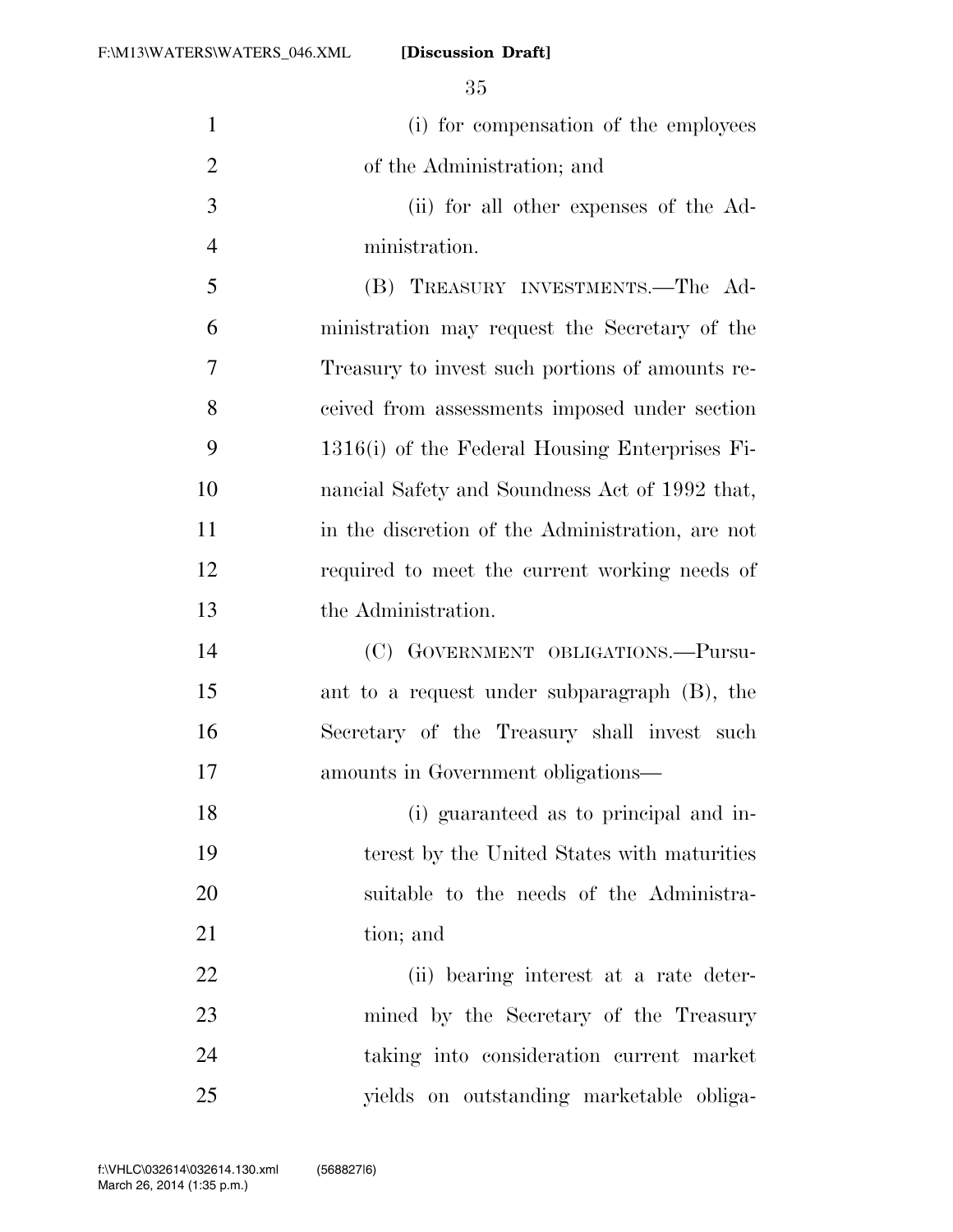| $\mathbf{1}$   | tions of the United States of comparable                  |
|----------------|-----------------------------------------------------------|
| $\mathfrak{2}$ | maturity.                                                 |
| 3              | TITLE II-DUTIES, RESPONSIBIL-                             |
| $\overline{4}$ | ITIES, AND STRUCTURE OF                                   |
| 5              | <b>THE NMFA</b>                                           |
| 6              | <b>Subtitle A-Duties and Authorities</b>                  |
| 7              | SEC. 201. DUTIES AND RESPONSIBILITIES OF THE NMFA.        |
| 8              | (a) STANDARDS.—In carrying out the duties under           |
| 9              | section $101(b)$ , the Administration shall—              |
| 10             | (1) minimizes any potential long-term negative            |
| 11             | cost on the taxpayer;                                     |
| 12             | $(2)$ ensure, to the maximum extent possible—             |
| 13             | (A) a liquid and resilient national housing               |
| 14             | finance market for single-family and multi-               |
| 15             | family housing; and                                       |
| 16             | (B) the availability of affordable mortgage               |
| 17             | credit, including the 30-year fixed rate mort-            |
| 18             | gage;                                                     |
| 19             | (3) develop standard form credit risk-sharing             |
| 20             | mechanisms, products, structures, contracts,<br><b>or</b> |
| 21             | other security agreements that place private capital      |
| 22             | in the position of taking first losses on credit risk     |
| 23             | in front of the insurance fund for covered securities     |
| 24             | insured under this Act;                                   |

March 26, 2014 (1:35 p.m.) f:\VHLC\032614\032614.130.xml (568827|6)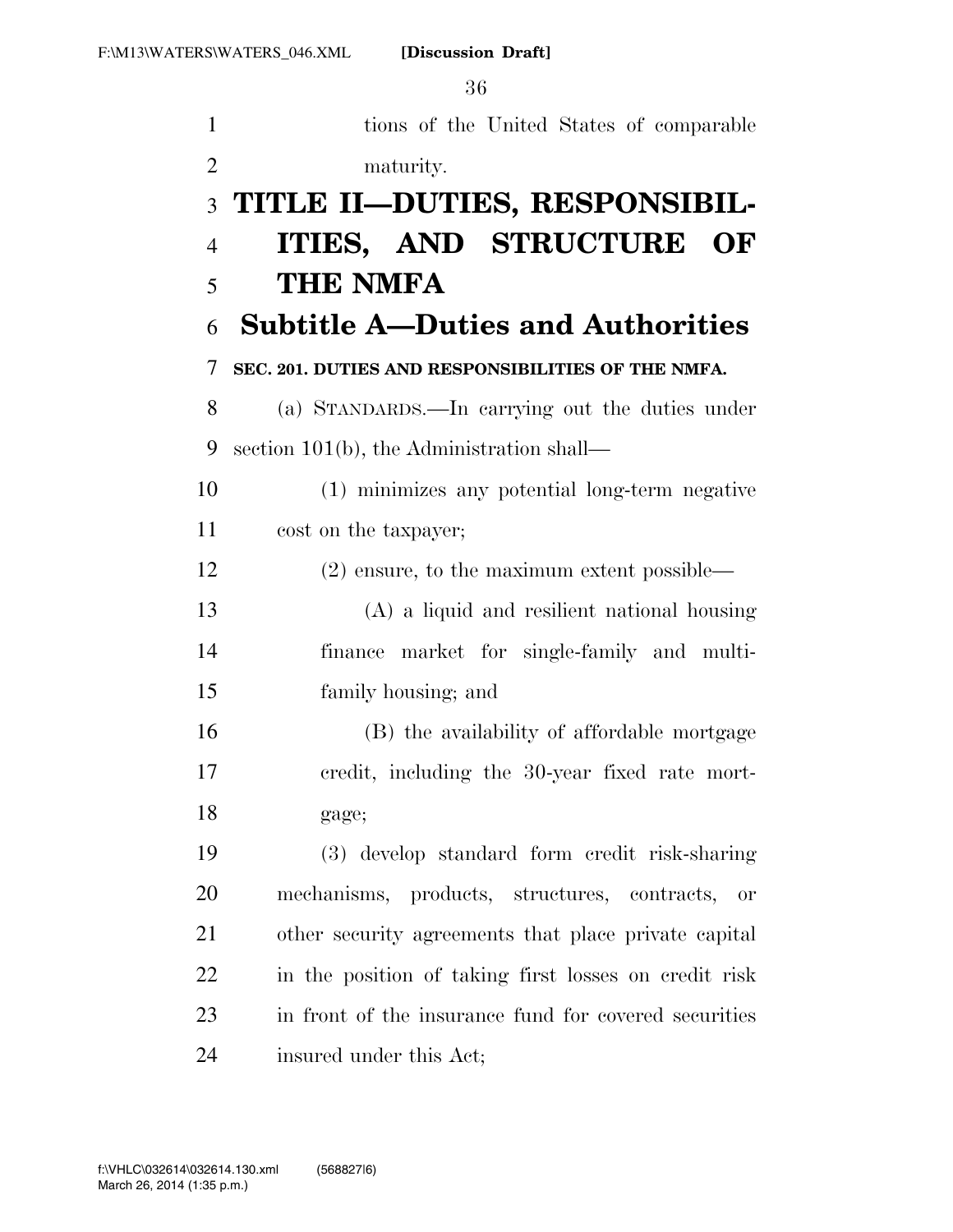(4) provide insurance on any covered security on which requirements for first loss regarding credit risk have been met either in the markets or by the Issuer; (5) ensure that all geographic locations have ac- cess to both single-family and multifamily mortgage credit; (6) charge and collect fees in exchange for pro- viding such insurance, whereby such fees shall be sufficient to protect the taxpayer from the risk of providing such insurance and to fund the activities and operations of the Administration; (7) establish and maintain a Mortgage Insur- ance Fund; (8) facilitate securitization of eligible mortgages originated by credit unions and community and mid- size banks without securitization capabilities; (9) enforce discipline and integrity in the mar- ket for covered securities by setting standards for the Issuer and for approval of private mortgage in- surers, servicers, bond guarantors, and other poten-22 tial obligors; (10) establish, operate, and maintain a data- base for the collection, public use, and dissemination of uniform loan level information on eligible mort-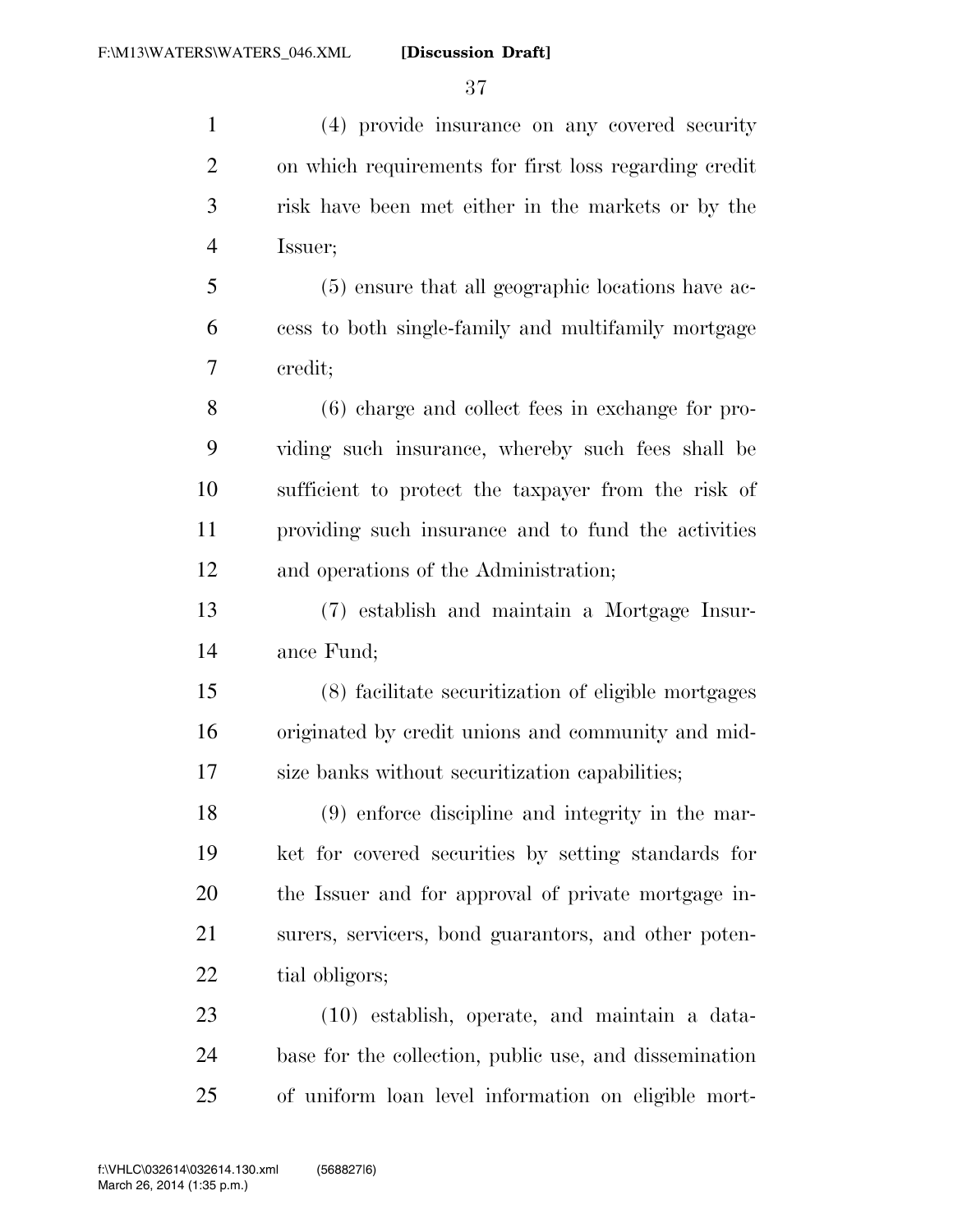gages consistent with protecting the privacy of the borrower;

 (11) develop, adopt, and publish standard uni- form securitization agreements for covered securi-ties;

 (12) establish, operate, and maintain an elec- tronic registry system for eligible mortgages that collateralize covered securities insured under this Act;

 (13) oversee and supervise use of the common securitization platform developed by the business en- tity announced by the Federal Housing Finance Agency and established by the enterprises;

 (14) examine any loans held by the Issuer to ensure that assets that can feasibly be securitized without excessive costs are sold;

 (15) monitor the state of the markets for plac- ing credit risk and determine the cost to the bor-rower of differing methods;

 (16) ensure that capital requirement placed on 21 the Issuer and the reserve requirements of the Mort- gage Insurance Fund are adequate to address credit or counterparty risk held by the Issuer; and

 (17) ensure that credit unions and community and mid-size banks have equal access to the common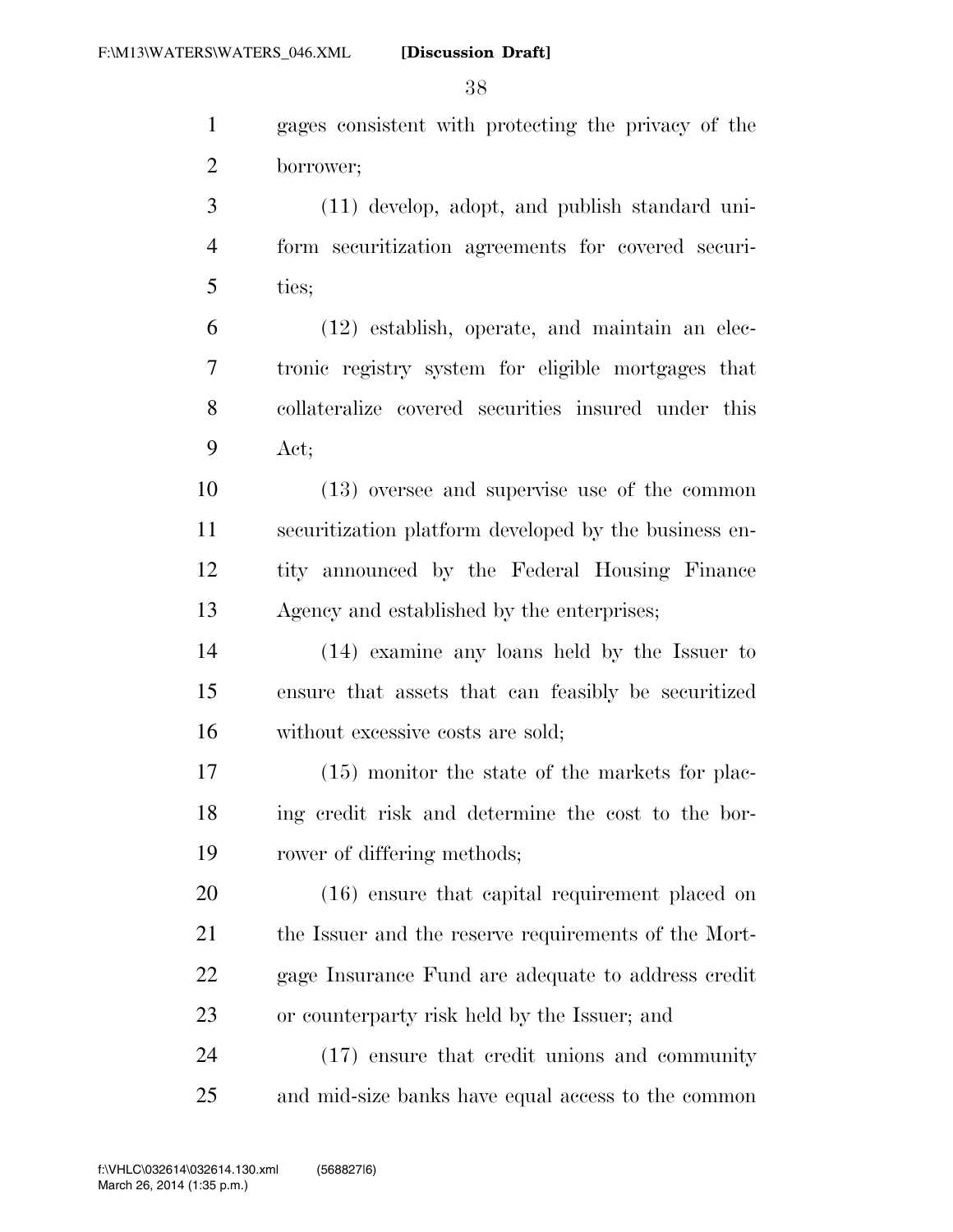securitization platform and any other securitization platforms and are not discriminated against through discounts for volume pricing or other mechanisms.

 (b) SCOPE OF AUTHORITY.—The authority of the Ad- ministration shall include the authority to exercise such incidental powers as may be necessary or appropriate to fulfill the duties and responsibilities of the Administration set forth under section 101(b).

 (c) DELEGATION OF AUTHORITY.—The Director may delegate to officers and employees of the Administration any of the functions, powers, or duties of the Administra-tion, as the Director determines appropriate.

**SEC. 202. CREDIT RISK-SHARING MECHANISMS, PRODUCTS,** 

# **STRUCTURES, CONTRACTS, OR OTHER SECU-RITY AGREEMENTS.**

 (a) IN GENERAL.—The Director shall adopt rules concerning credit risk sharing mechanisms, products, structures, contracts, or other security agreements used to place or retain first-loss positions regarding credit risk by the Issuer with regard to a covered security or the originator regarding loans placed in such securities.

 (b) PRIVATE CAPITAL.—Private capital backing cov- ered securities may include that of private market partici- pants that purchase notes linked to credit risk or that guarantee credit risk, credit risk held by the originator,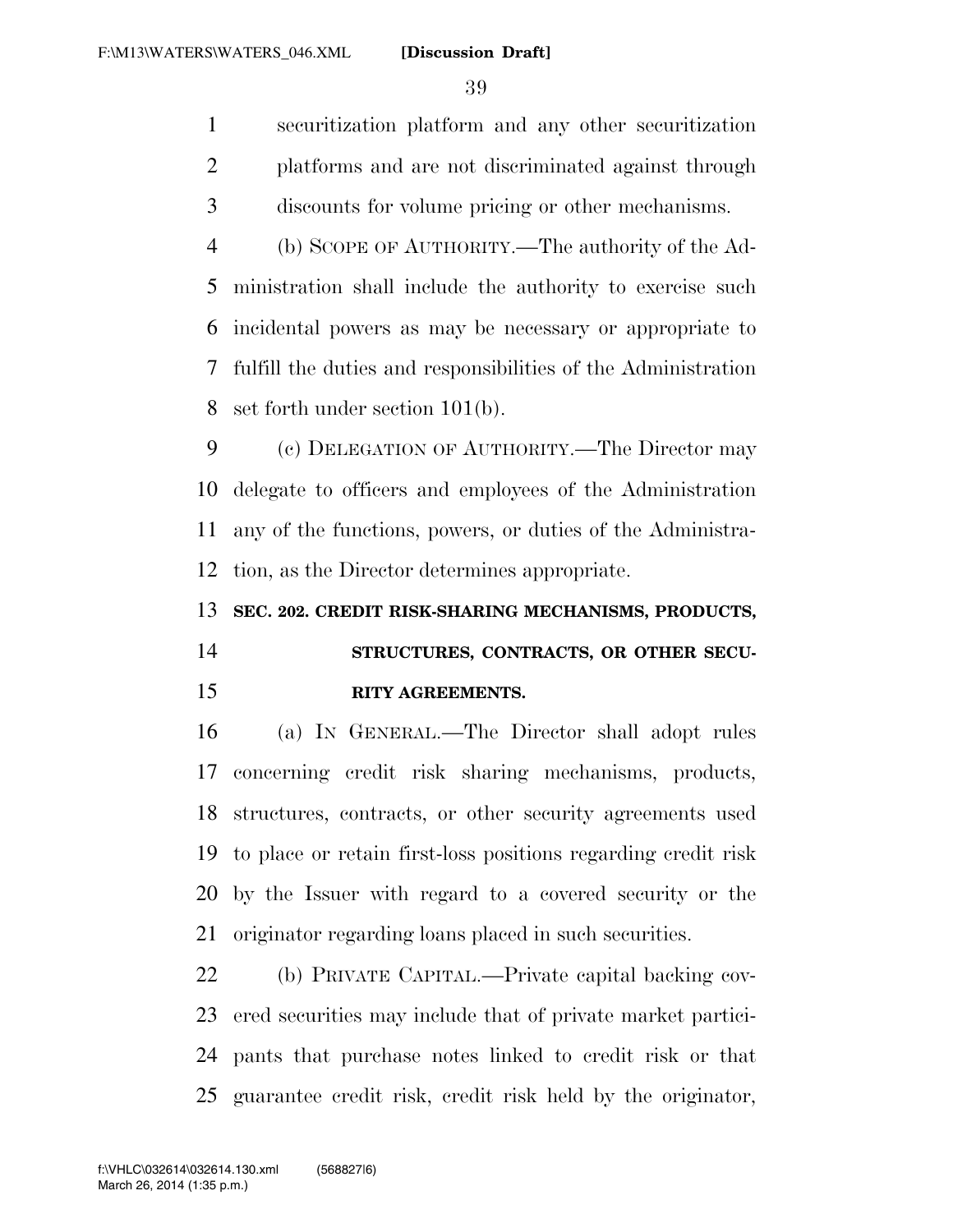credit risk covered by capital set aside for credit risk by the Issuer, or similar mechanisms approved by the Direc-tor.

 (c) RESIDUAL CREDIT RISK.—With regard to each product developed, the Director shall determine the amounts of credit risk losses that the product would cover and, if relevant, the amount of counterparty credit risk created by the product. The Director shall determine the amount of capital that the Issuer shall hold to cover such residual credit and counterparty risk.

 (d) CONTENT OF RULES.—The rules required in sub- section (a) shall be designed to maximize the amount of first loss credit risk that can be placed in the private mar- kets, while minimizing additional costs to the borrowers. Such rules may apply to either the loan originators or the issuer, or both.

 (e) STANDARD.—The Director shall ensure that the private capital used to cover first loss credit risk, com- bined with the capital required to be retained by the Issuer, is adequate to cover losses that might be incurred as a result of adverse economic conditions, wherein such conditions are generally consistent with the economic con- ditions, including national home price declines, observed in the United States during moderate to severe recessions experienced during the last 100 years.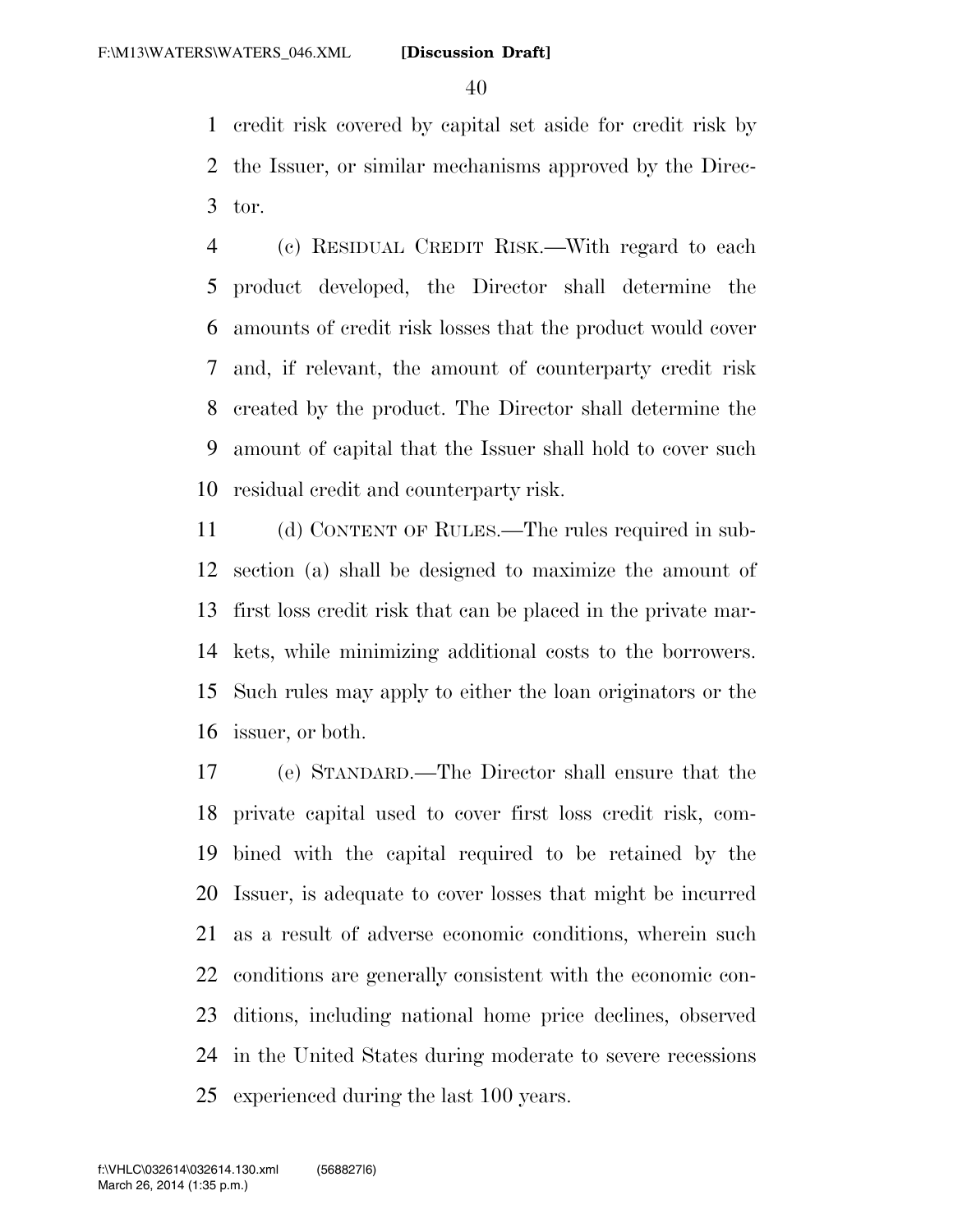(f) PROTECTION OF TAXPAYERS.—If the Director permits the Issuer to place or the originators to retain or place less than 5 percent of the first-loss credit risk, it shall adjust the amount of the capital requirements for the Issuer accordingly and may adjust the guarantee fee paid to the Mortgage Insurance Fund to protect taxpayers against the additional risk assumed by the Mortgage In- surance Fund. The Director also may determine to in- crease the extent to which private mortgage insurance is required in connection with loans placed in guaranteed se-curities.

 (g) CONSULTATION.—In determining the appropriate balance between placement of first losses credit risk and capital requirements, the Director shall consult with the Secretary of the Treasury and the Chairman of the Board of Governors of the Federal Reserve Board. The Director also shall conduct such consultation concerning the appro- priate level of guarantee fees to be contributed to the Mortgage Insurance Fund.

 (h) DEVELOPMENT WINDOW FOR RISK-SHARING MECHANISMS.—

 (1) IN GENERAL.—The Director shall complete the development and implementation of the initial mechanisms, products, structures, contracts, or other security agreements required under subsection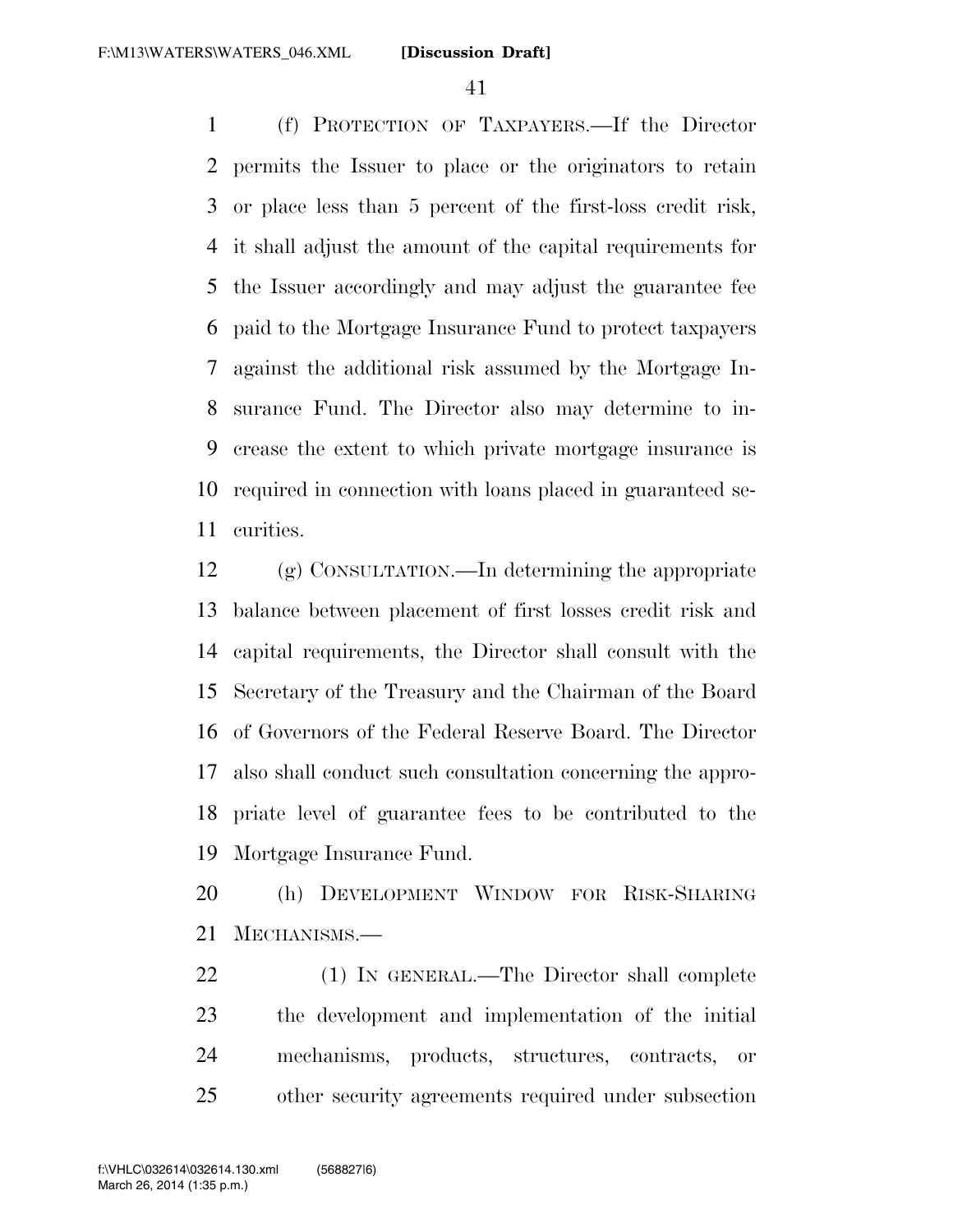(a) not later than 5 years after the date of enact-ment of this Act.

 (2) EXAMINATION OF VARIOUS MECHANISMS.— In developing the mechanisms, products, structures, contracts, or other security agreements required under subsection (a), the Director shall—

 (A) examine proposals that include a sen- ior-subordinated deal structure, credit-linked structures, and the use of regulated guarantors with sufficient equity capital to absorb losses associated with moderate or severe economic downturns;

 (B) consider any risk-sharing mechanisms, products, structures, contracts, or other secu- rity agreements undertaken by the business en-16 tity announced by the Federal Housing Finance Agency and established by the enterprises to provide a common securitization platform for issuers in the secondary mortgage market;

 (C) consider how each proposed mecha- nism, product, structure, contract, or other se-curity agreement—

 (i) minimizes any potential long-term negative cost to the taxpayer;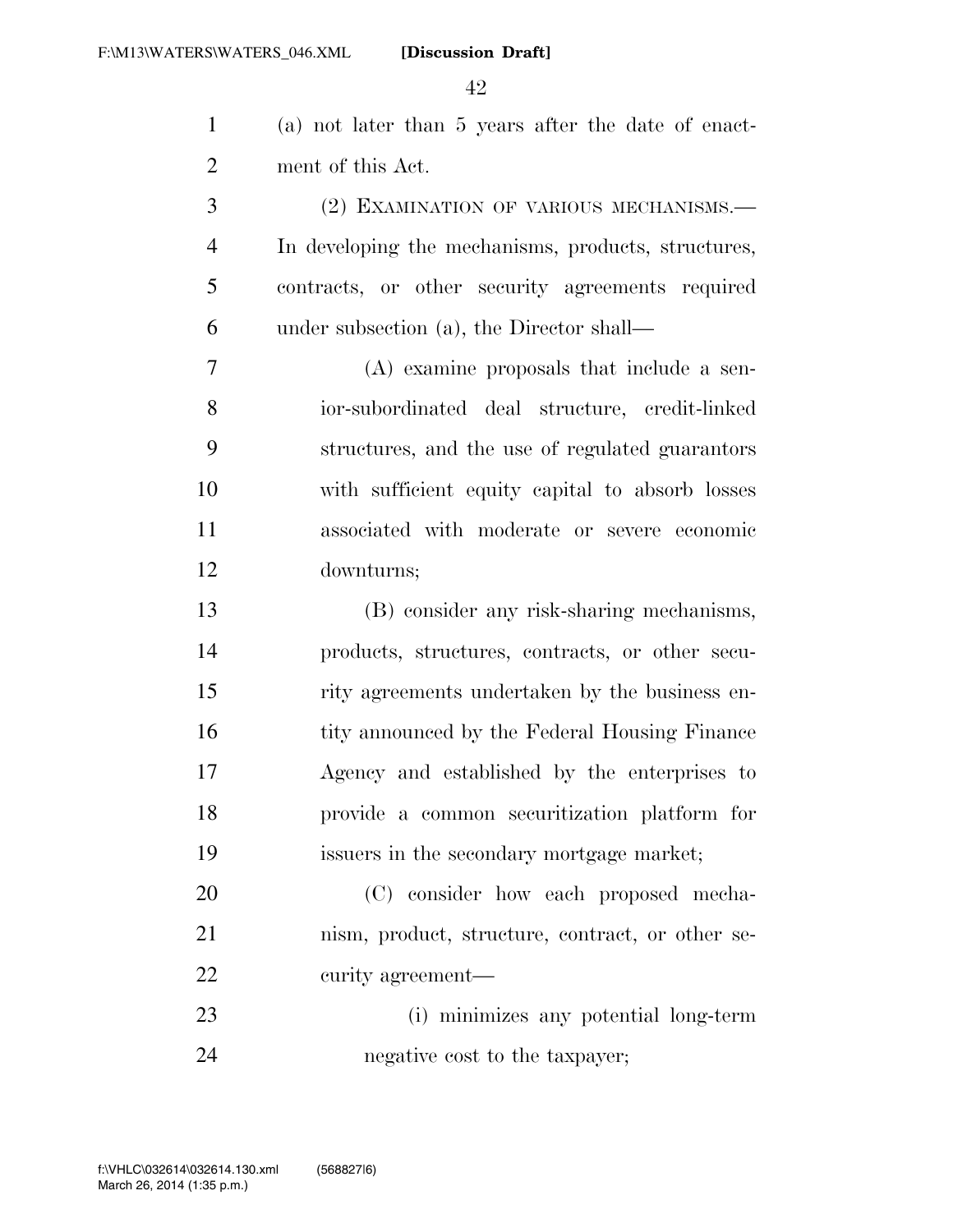(ii) impacts the availability of mort- gage credit for consumers; (iii) impacts the ability of small finan-

 cial institutions, such as credit unions and community banks, to participate in the housing finance markets;

 (iv) influences mortgage affordability; (v) allows for loan modifications and foreclosure prevention alternatives;

 (vi) interacts with the To-Be-An-nounced market; and

 (vii) facilitates market liquidity and resiliency; and

 (D) ensure that lenders of all sizes and from all geographic locations, including rural lo- cations, have equitable access to secondary mortgage market financing.

(3) REPORT.—

 (A) IN GENERAL.—Not later than 1 year after the date of enactment of this Act, and an- nually thereafter until the end of the 5-year pe- riod provided in paragraph (1), the Director shall submit a report to the Committee on Banking, Housing, and Urban Affairs of the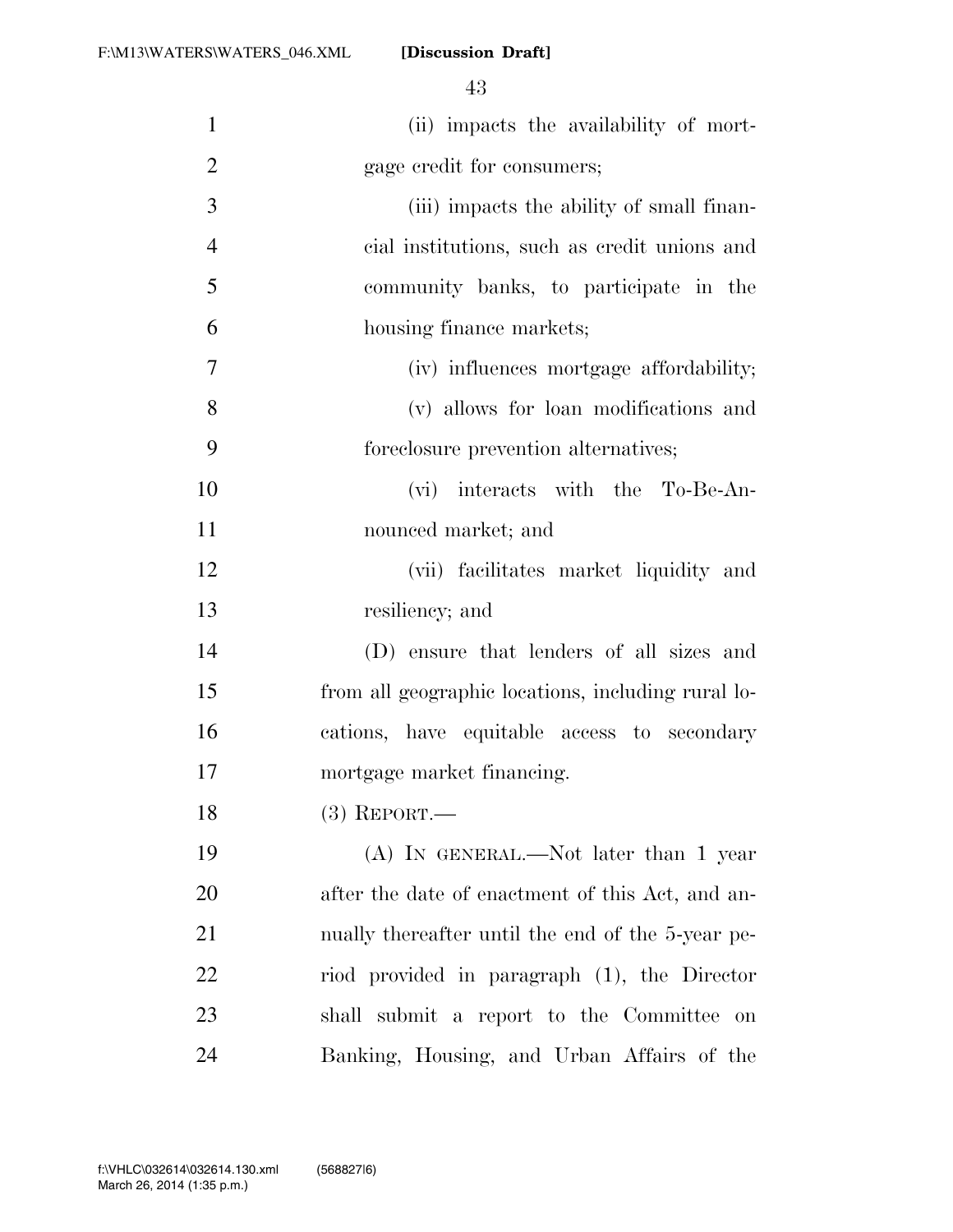| $\mathbf{1}$   | Senate and the Committee on Financial Serv-  |
|----------------|----------------------------------------------|
| $\overline{2}$ | ices of the House of Representatives that—   |
| 3              | (i) analyzes of the cost of placing          |
| $\overline{4}$ | eredit risk exposure in the private markets, |
| 5              | examining credit spreads in the markets;     |
| 6              | surveys by other agencies of credit condi-   |
| 7              | tions; comparisons between the cost of       |
| 8              | raising funds in the capital markets and     |
| 9              | the pricing of mortgage credit risk; and     |
| 10             | such other measures as the Administration    |
| 11             | believes are appropriate in analyzing the    |
| 12             | cost and availability of private credit risk |
| 13             | placement;                                   |
| 14             | (ii) details the benefits and drawbacks      |
| 15             | of each mechanism, product, structure,       |
| 16             | contract, or other security agreement that   |
| 17             | the Director considered in carrying out the  |
| 18             | requirement of this section;                 |
| 19             | (iii) describes the operation and exe-       |
| 20             | cution of any mechanisms, products, struc-   |
| 21             | tures, contracts, or other security agree-   |
| 22             | ments that the Director determines best      |
| 23             | fulfills the requirements of this section;   |
| 24             | and                                          |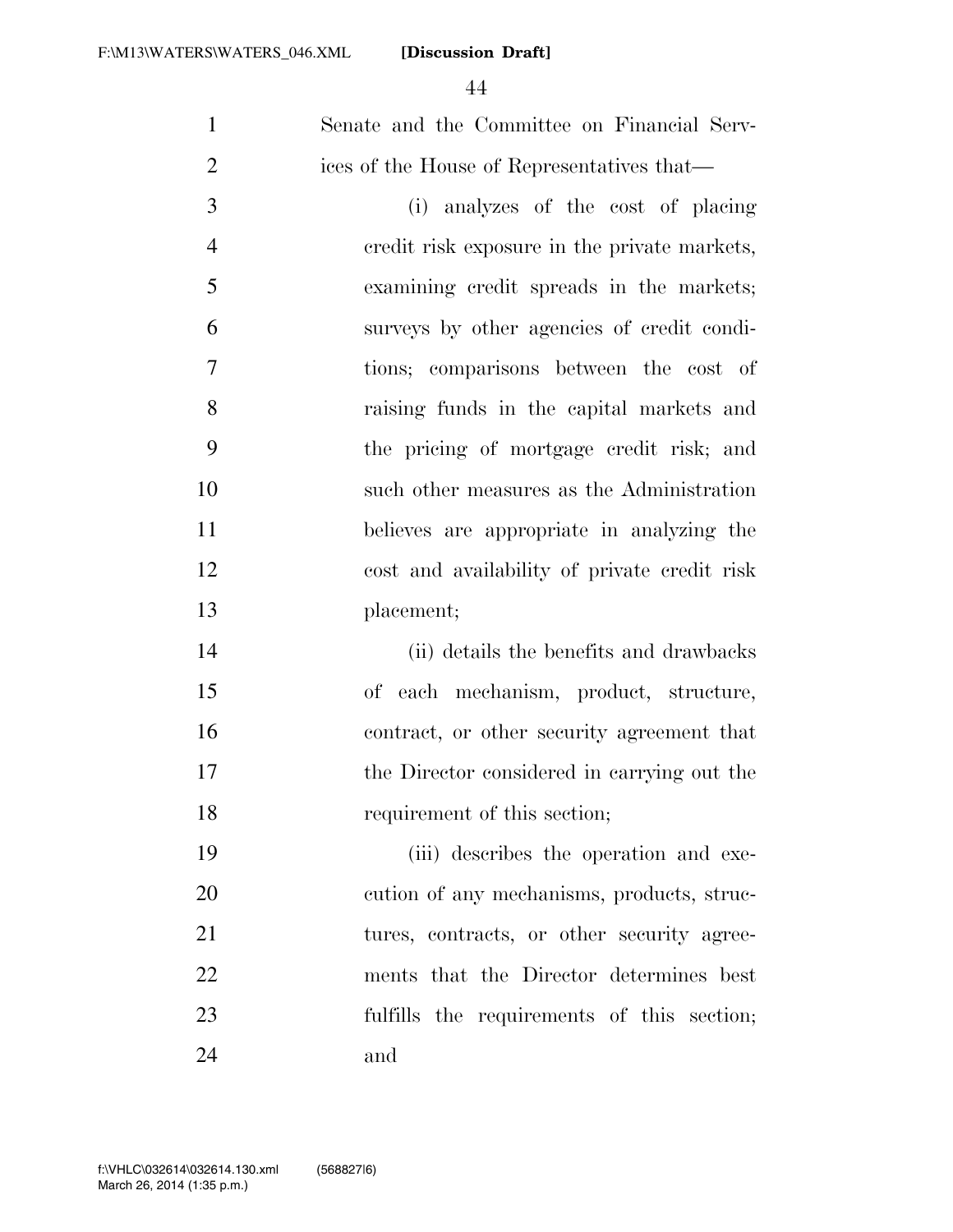(iv) explains how the Director arrived at the determination made under clause (iii).

 (B) SUBSEQUENT REPORTS.—After the ex- piration of the 5-year period provided in para- graph (1) and the submission of the report re- quired under subparagraph (A), each time the Director develops an additional credit risk-shar- ing mechanism, product, structure, contract, or other security agreement that fulfills the re- quirements of this section, the Director shall submit a report to the Committee on Banking, Housing, and Urban Affairs of the Senate and the Committee on Financial Services of the House of Representatives addressing the iden- tical concerns set forth under clauses (i) 17 through (iv) of subparagraph (A).

**SEC. 203. MORTGAGE INSURANCE FUND.** 

 (a) ESTABLISHMENT.—There is established the Mortgage Insurance Fund, which the Administration shall—

(1) maintain and administer; and

 (2) use to cover losses incurred on covered secu- rities insured under this Act, when such losses ex-ceed the first position losses absorbed by private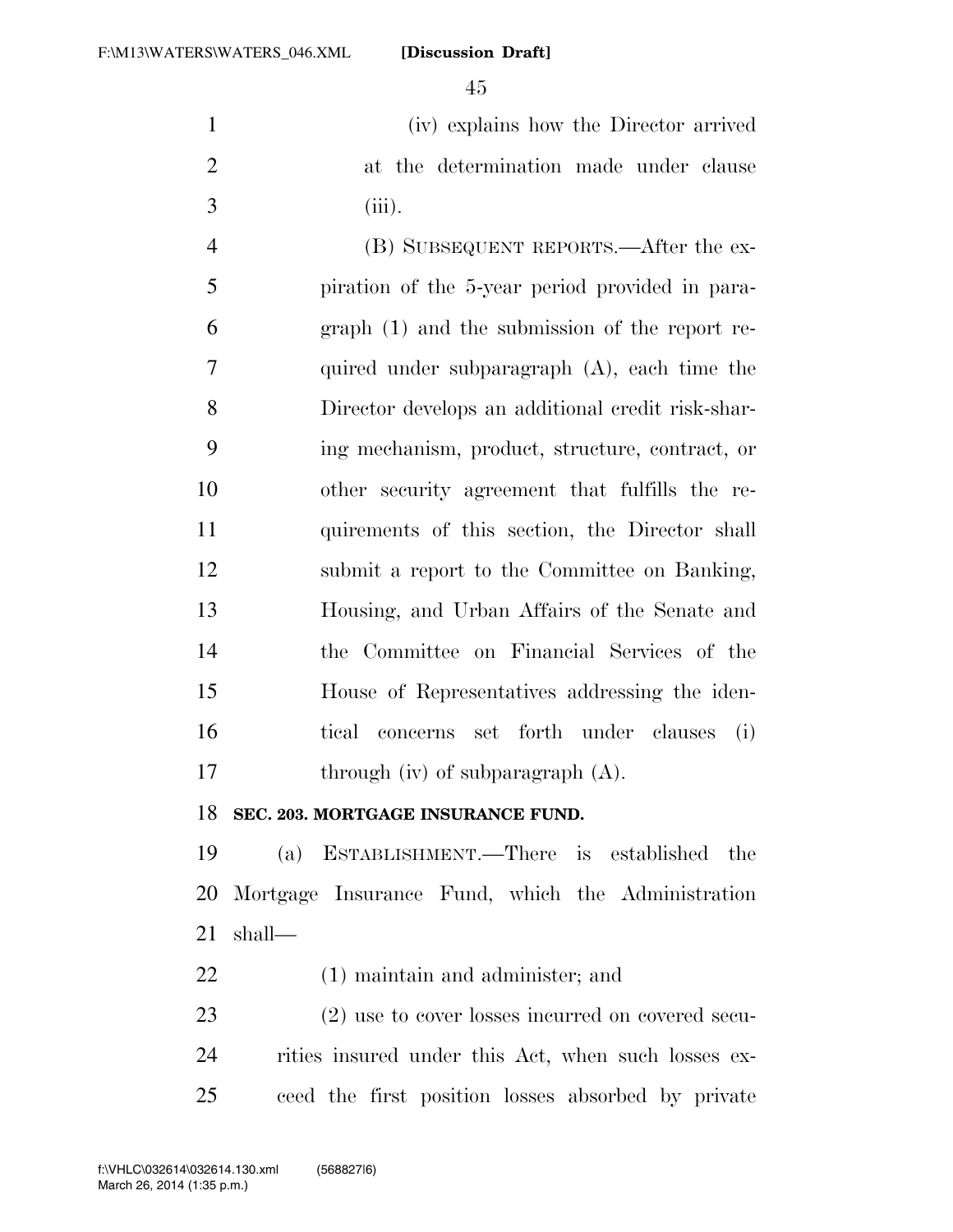market holders of such securities and the capital 2 held by the Issuer pursuant to section 213. (b) DEPOSITS.—The Mortgage Insurance Fund shall be credited with any— (1) insurance fee amounts required to be depos- ited in the Fund under this section; and (2) amounts earned on investments pursuant to subsection (h). (c) FIDUCIARY RESPONSIBILITY.—The Director shall have the responsibility to ensure that the Mortgage Insur- ance Fund remains financially sound. (d) USE.— (1) IN GENERAL.—The Mortgage Insurance Fund shall be solely available to the Administration for use by the Administration to carry out the func- tions authorized by this Act and may not be used or otherwise diverted to cover any other expense of the Federal Government. 19 (2) EXEMPTION FROM APPORTIONMENT.--Not- withstanding any other provision of law, amounts re- ceived by the Mortgage Insurance Fund pursuant to any fees collected under this section shall not be subject to apportionment for the purposes of chapter 15 of title 31, United States Code, or under any other authority.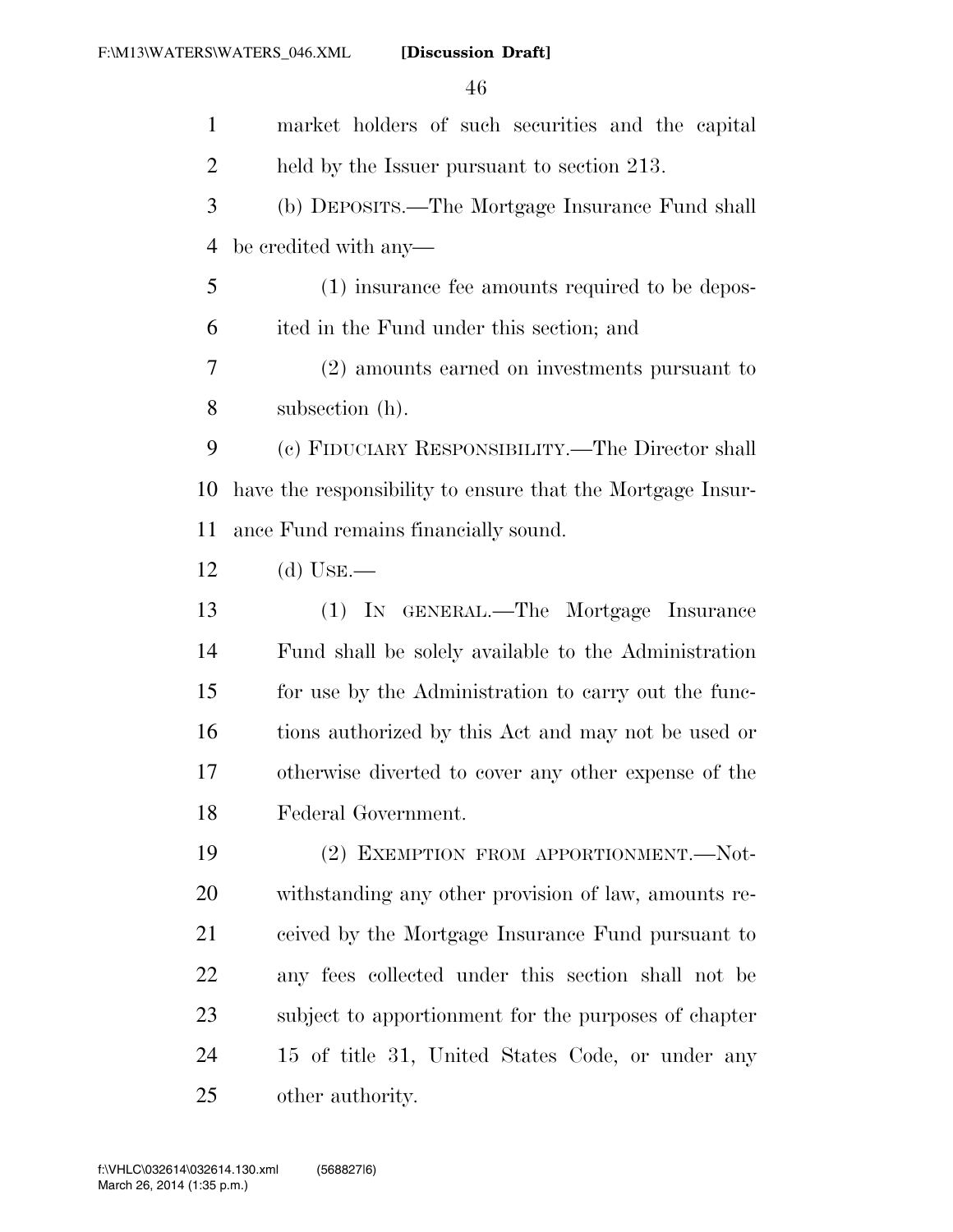(e) RESERVE RATIO GOALS FOR MORTGAGE INSUR-ANCE FUND.—

| -3             | (1) IN GENERAL.—The Director shall endeavor        |
|----------------|----------------------------------------------------|
| $\overline{4}$ | to ensure that the Mortgage Insurance Fund attains |
| 5 <sup>5</sup> | a reserve balance—                                 |

 (A) of 1.25 percent of the sum of the out- standing principal balance of the covered securi- ties for which insurance is being provided under this title within 7 years of the NMFA certifi- cation date, and to strive to maintain such ratio 11 thereafter, subject to subparagraph (B); and

 (B) of 2.25 percent of the sum of the out- standing principal balance of the covered securi- ties for which insurance is being provided under this title within 12 years of the NMFA certifi- cation date, and to strive to maintain such ratio at all times thereafter.

 (2) AUTHORITY TO REDUCE.—The Director may reduce such percentages if a determination is made that the level of reserves held by the Fund is considered to be actuarially fair by an actuary hired by the Administration for that purpose. To be con- sidered to be actuarially fair for purposes of this paragraph, reserves held in the Fund, in combina-tion with the capital held by the Issuer for the risks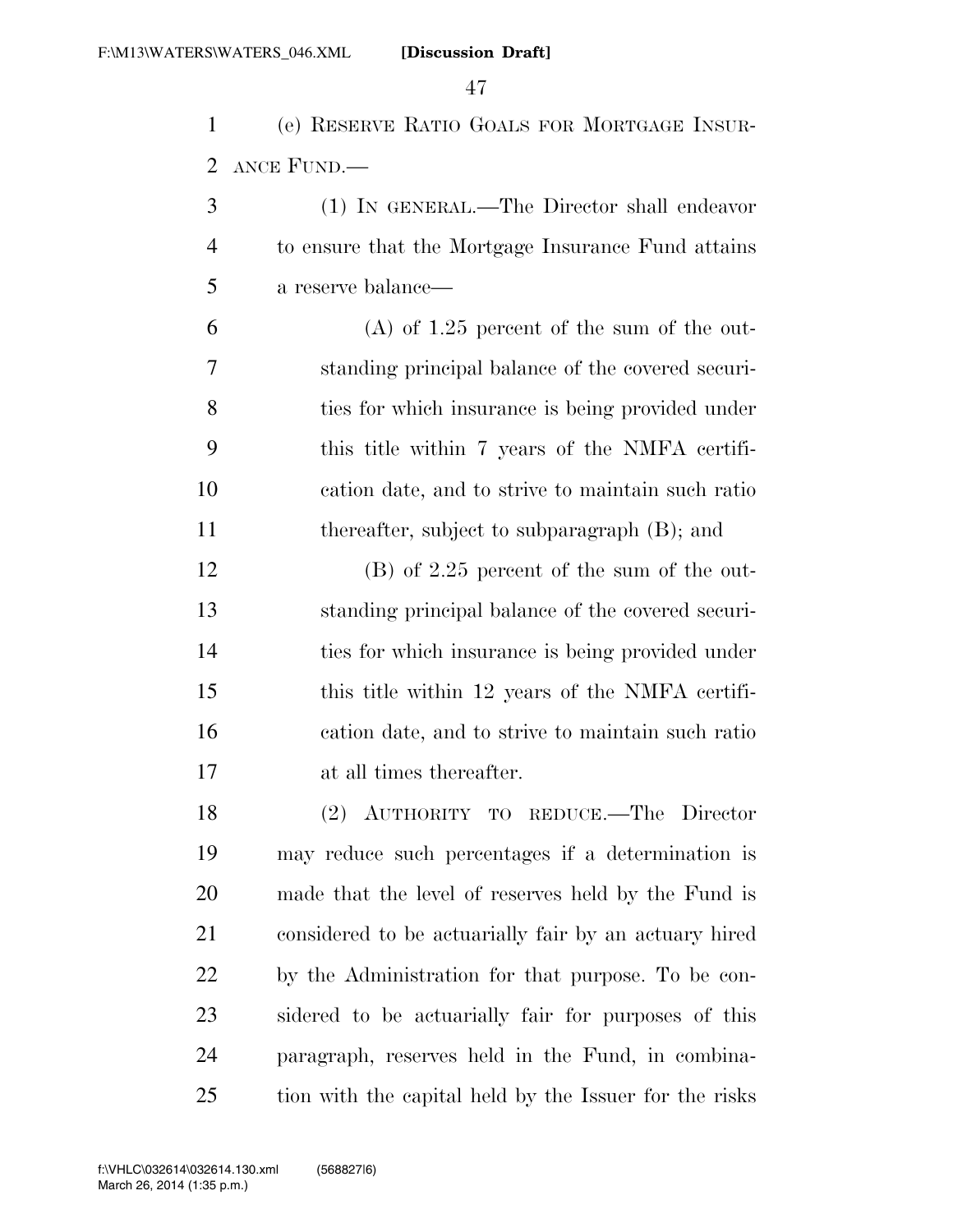| $\mathbf{1}$   | that it holds, should be adequate to cover losses at   |
|----------------|--------------------------------------------------------|
| $\overline{2}$ | least equal to any experienced in the housing mar-     |
| 3              | kets over the last 100 years.                          |
| $\overline{4}$ | (f) MAINTENANCE OF RESERVE RATIO; ESTABLISH-           |
| 5              | MENT OF FEES.-                                         |
| 6              | (1) ESTABLISHMENT OF FEES.—The Adminis-                |
| 7              | tration shall charge and collect a fee, and may in its |
| 8              | discretion increase or decrease such fee, in connec-   |
| 9              | tion with any insurance provided under this title      |
| 10             | $to-$                                                  |
| 11             | (A) achieve and maintain the reserve ratio             |
| 12             | goals established under subsection (e);                |
| 13             | (B) achieve such reserve ratio goals, if the           |
| 14             | actual balance of such reserve is below the goal       |
| 15             | amounts established under subsection (e); and          |
| 16             | (C) fund the operations of the Administra-             |
| 17             | tion.                                                  |
| 18             | (2) FEE CONSIDERATIONS.—In exercising the              |
| 19             | authority granted under paragraph (1), the Adminis-    |
| 20             | tration shall consider—                                |
| 21             | (A) the expected operating expenses of the             |
| 22             | Mortgage Insurance Fund;                               |
| 23             | (B) the risk of loss to the Mortgage Insur-            |
| 24             | ance Fund in carrying out the requirements             |
| 25             | under this Act;                                        |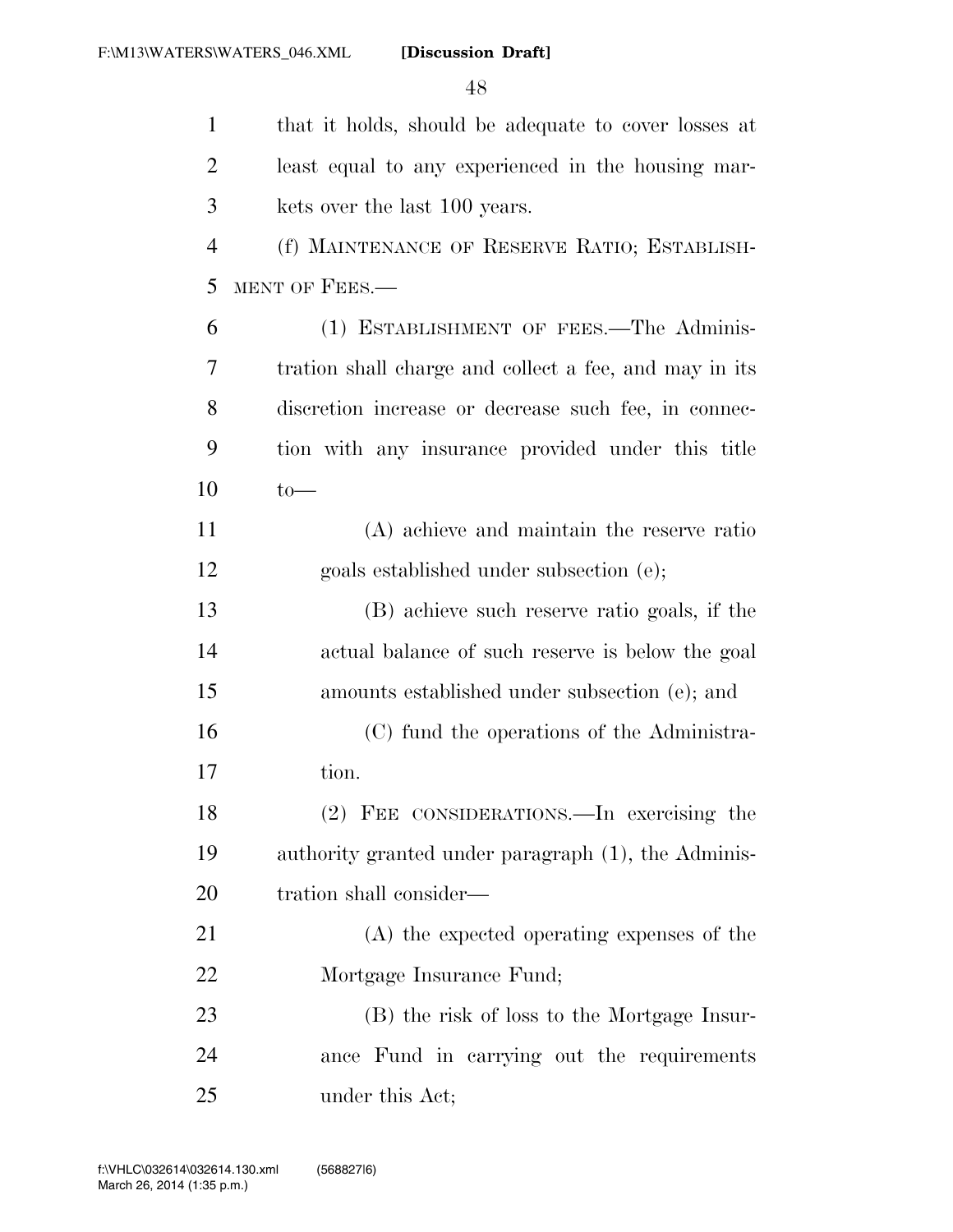| $\mathbf{1}$   | (C) the risk presented by, and the loss ab-      |
|----------------|--------------------------------------------------|
| $\overline{2}$ | sorption capacity of, the credit enhancement     |
| 3              | that is provided on the pool of eligible mort-   |
| $\overline{4}$ | gages collateralizing the covered security to be |
| 5              | insured under this title;                        |
| 6              | (D) economic conditions generally affecting      |
| 7              | the mortgage markets;                            |
| 8              | (E) the extent to which the reserve ratio of     |
| 9              | the Mortgage Insurance Fund met—                 |
| 10             | (i) the reserve ratio set for the pre-           |
| 11             | eeding 12-month period; or                       |
| 12             | (ii) the reserve ratio goals established         |
| 13             | in subsection (e); and                           |
| 14             | (F) any other factor that the Administra-        |
| 15             | tion determines appropriate.                     |
| 16             | (3) FEE UNIFORMITY.—The fee required under       |
| 17             | paragraph $(1)$ —                                |
| 18             | (A) shall be set at a uniform amount appli-      |
| 19             | cable to all institutions purchasing insurance   |
| 20             | under this title;                                |
| 21             | (B) may not vary—                                |
| 22             | (i) by geographic location; or                   |
| 23             | (ii) by the size of the institution to           |
| 24             | which the fee is charged;                        |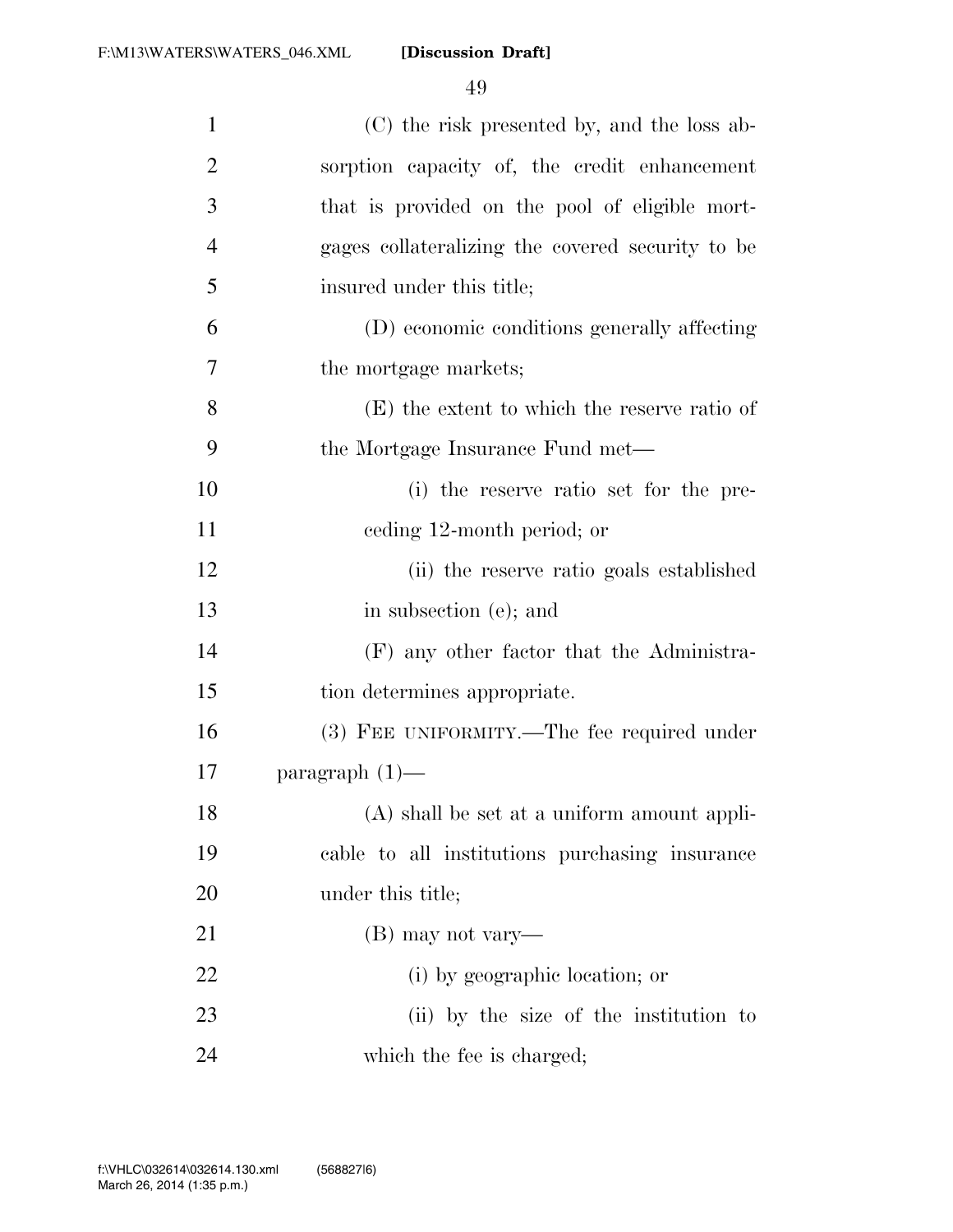| $\mathbf{1}$   | (C) may not be based on the volume of in-                   |
|----------------|-------------------------------------------------------------|
| $\overline{2}$ | surance to be purchased by an originator; and               |
| 3              | (D) may vary based on past performance                      |
| $\overline{4}$ | of loans supplied by the originator.                        |
| 5              | (4)<br>DEPOSIT INTO<br>MORTGAGE INSURANCE                   |
| 6              | FUND.—Any fee amounts collected under this sub-             |
| 7              | section shall be deposited in the Mortgage Insurance        |
| 8              | Fund.                                                       |
| 9              | (g) INVESTMENTS.—Amounts in the Mortgage Insur-             |
| 10             | ance Fund that are not otherwise employed—                  |
| 11             | (1) shall be invested in obligations of the                 |
| 12             | United States; and                                          |
| 13             | (2) may not be invested in any covered security             |
| 14             | insured under this Act.                                     |
| 15             | (h) INITIAL FUNDING.—The Federal Housing Fi-                |
| 16             | nance Agency, in consultation with the Secretary of the     |
| 17             | Treasury, shall have authority to dedicate a portion of the |
| 18             | guarantee fees received by the enterprises during the pe-   |
| 19             | riod in which they continue to conduct new business to      |
| 20             | initial funding of the Mortgage Insurance Fund.             |
| 21             | SEC. 204. INSURANCE.                                        |
| 22             | (a) AUTHORITY.—The Director shall, upon applica-            |
| 23             | tion and in exchange for a fee in accordance with section   |
| 24             | $203(f)$ , insure the payment of principal and interest on  |

a covered security with respect to losses that may be in-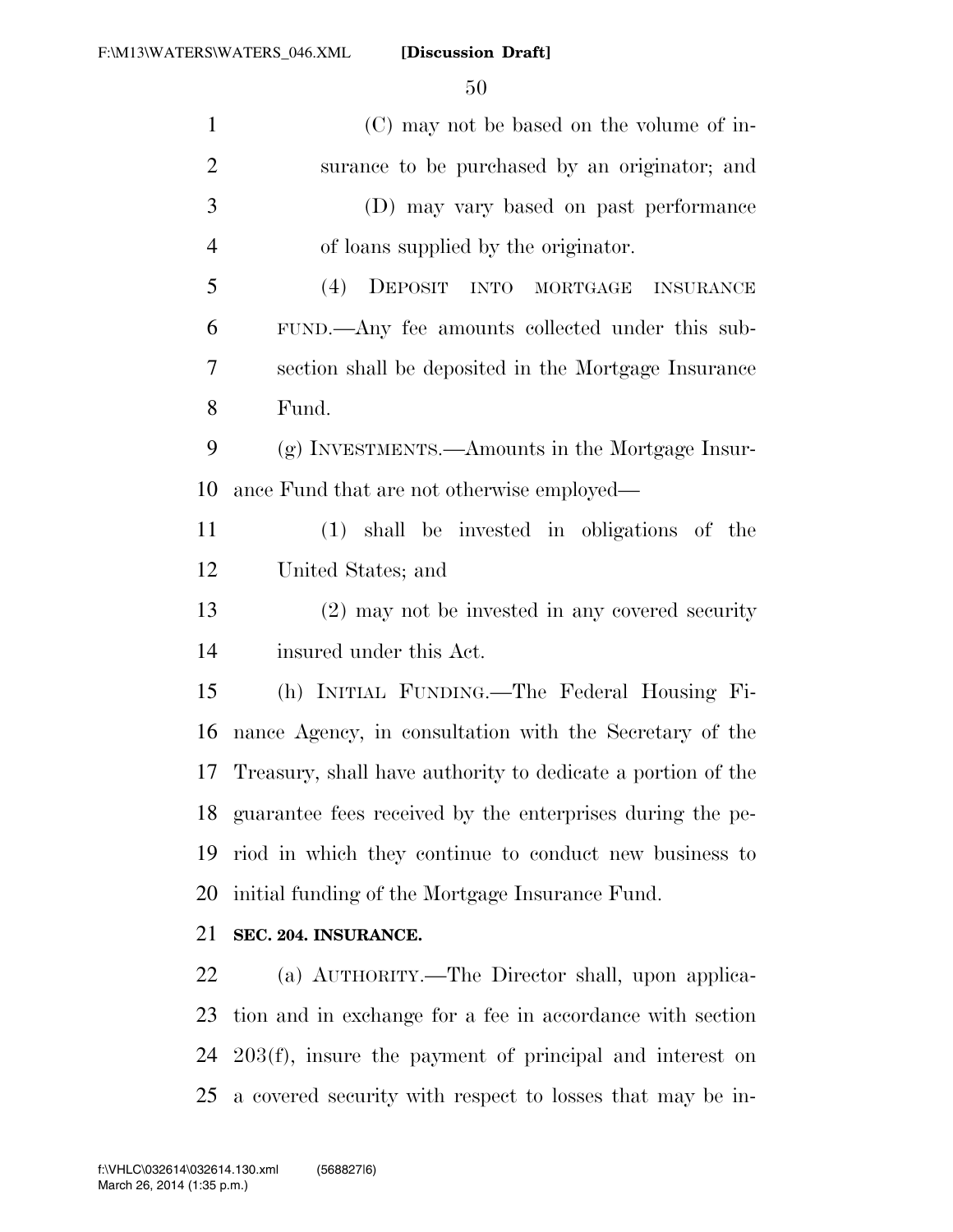curred on such security. Payment under the insurance shall take place after first loss credit risk placement or retention and the capital of the Issuer has been exhausted, as determined by the Administration.

 (b) CASH PAYMENTS; CONTINUED OPERATIONS.—In the event of a payment default on an eligible mortgage that collateralizes a covered security insured under this section that exceeds the first loss position assumed by a private market holder and the capital of the Issuer has been exhausted, the Administration shall—

 (1) pay, in cash when due, any shortfalls in payment of principal and interest under the eligible mortgage; and

 (2) continue to charge and collect any fees for the provision of insurance relating to the covered se-curity.

 (c) FULL FAITH AND CREDIT.—The full faith and credit of the United States is pledged to the payment of all amounts which may be required to be paid under any insurance provided under this section.

21 (d) PROHIBITION ON FEDERAL ASSISTANCE.

 (1) PROHIBITION.—Subject to paragraph (2) and notwithstanding any other provision of law, no Federal funds may be used to purchase or guarantee obligations of, issue lines of credit to, provide direct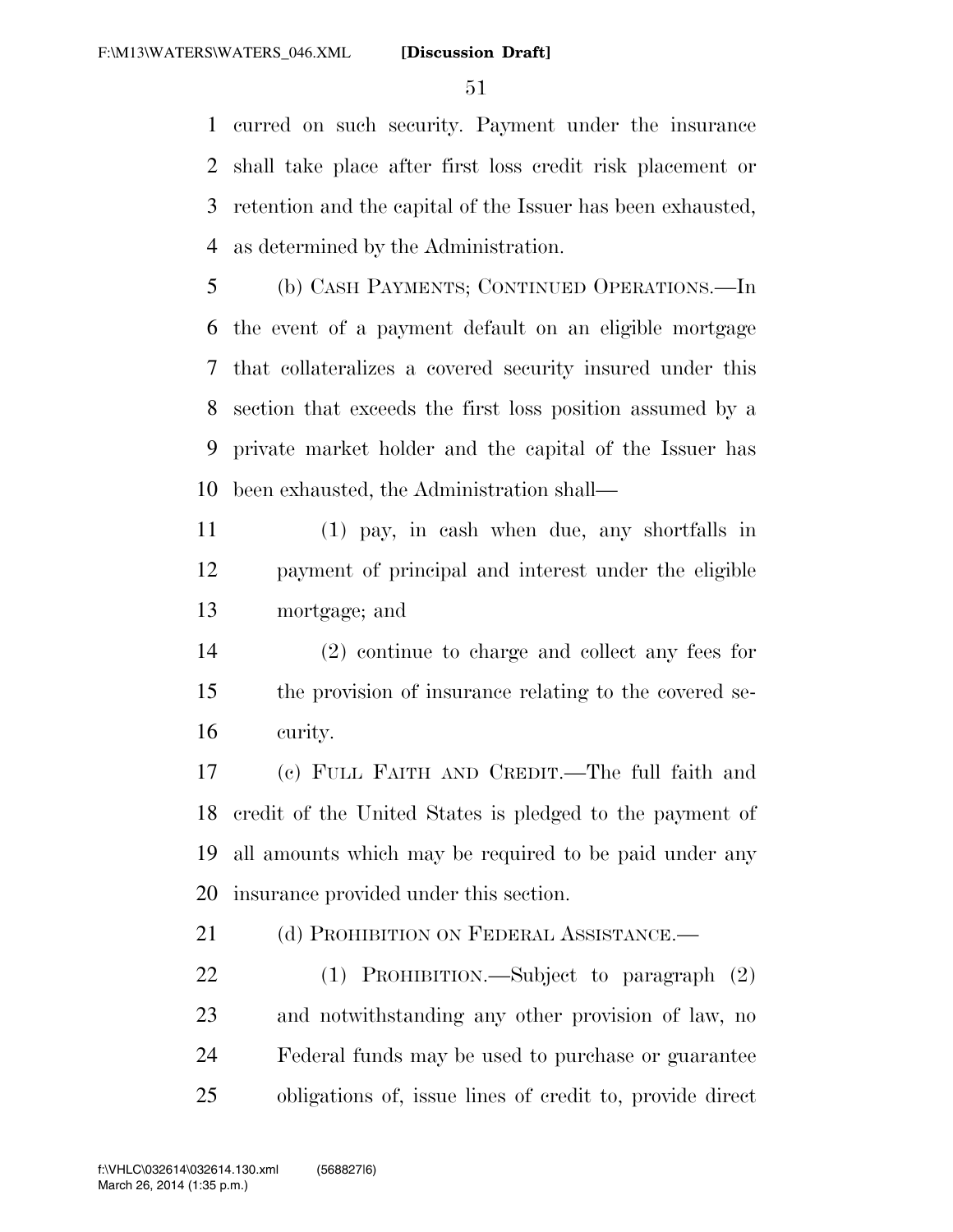or indirect access to any financing provided by the United States Government to, or provide direct or indirect grants and aid to any private market holder of the first loss position on a covered security which, on or after the date of enactment of this Act, has defaulted on its obligations, is at risk of defaulting, or is likely to default, absent such assistance from 8 the United States Government. (2) INAPPLICABILITY.—Paragraph (1) shall not apply with respect to liquidity facilities intended to address market conditions or related to the timing of payments. **SEC. 205. GENERAL POWERS.**  (a) CORPORATE POWERS.—The National Mortgage Finance Administration shall have power— (1) to adopt, alter, and use a corporate seal, which shall be judicially noticed; (2) to enter into and perform contracts, leases, cooperative agreements, or other transactions, on such terms as it may deem appropriate, with any agency or instrumentality of the United States, or with any State, Territory, or possession, or the Com-monwealth of Puerto Rico, or with any political sub-

 division thereof, or with any person, firm, associa-tion, or corporation;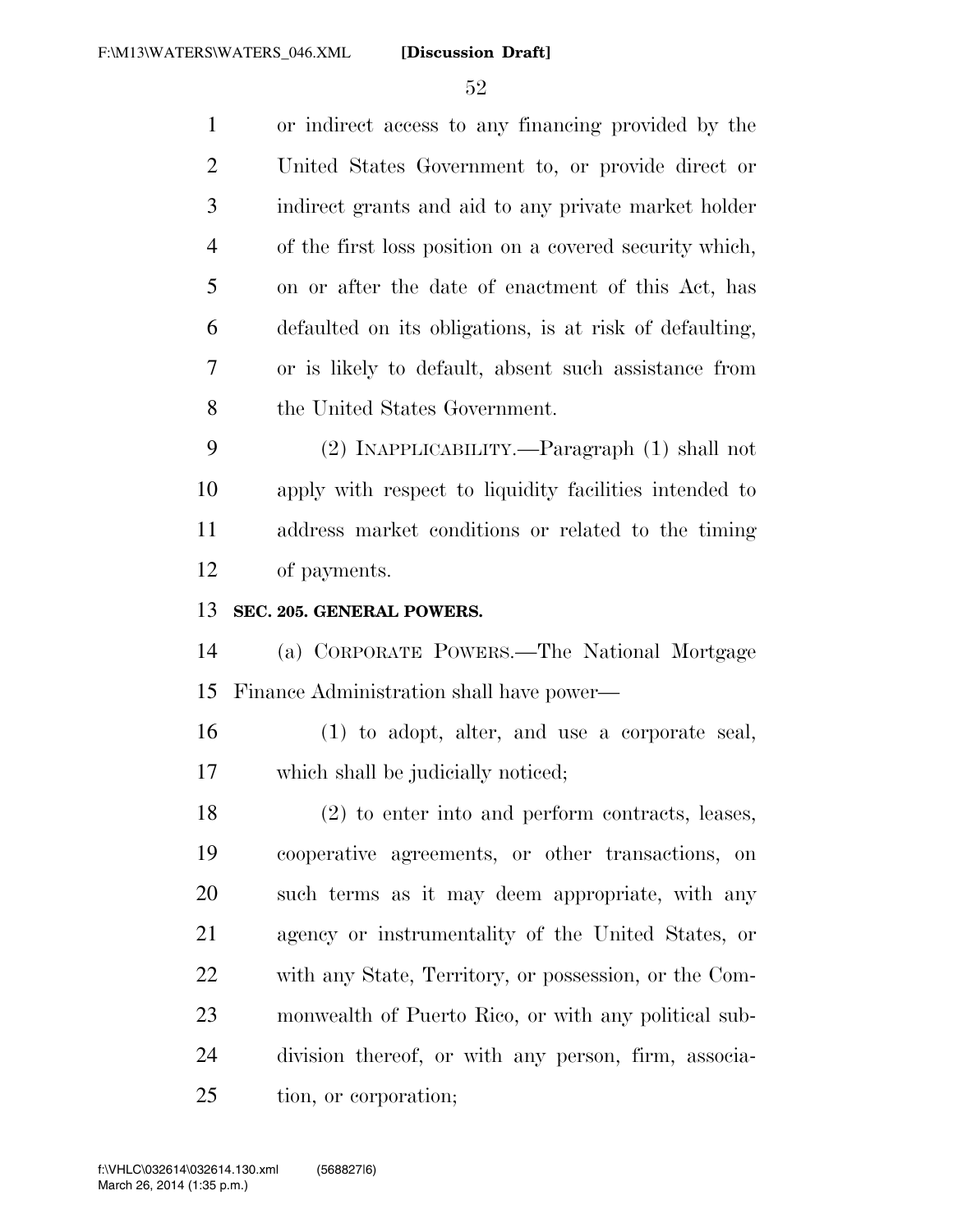(3) to execute, in accordance with its bylaws, all instruments necessary or appropriate in the exercise of any of its powers;

 (4) in its corporate name, to sue and to be sued, and to complain and to defend, in any court of competent jurisdiction, State or Federal, but no attachment, injunction, or other similar process, mesne or final, shall be issued against the property of the Administration;

 (5) to conduct its business without regard to any qualification or similar statute in any State of the United States, including the District of Colum- bia, the Commonwealth of Puerto Rico, and the Ter-ritories and possessions of the United States;

 (6) to lease, purchase, or acquire any property, real, personal, or mixed, or any interest therein, to hold, rent, maintain, modernize, renovate, improve, use, and operate such property, and to sell, for cash or credit, lease, or otherwise dispose of the same, at such time and in such manner as and to the extent 21 that it may deem necessary or appropriate;

 (7) to prescribe, repeal, and amend or modify, rules, regulations, or requirements governing the manner in which its general business may be con-ducted;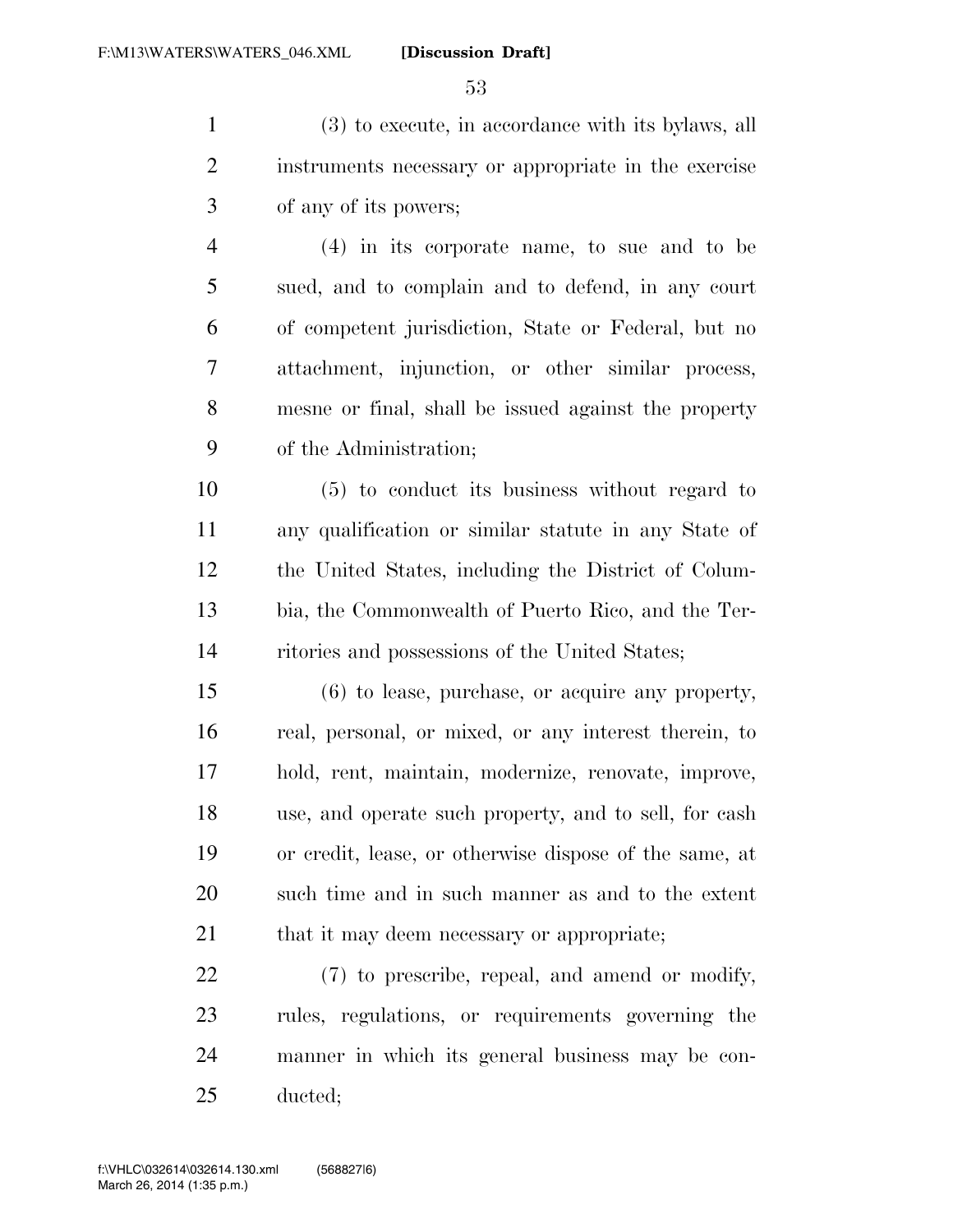(8) to accept gifts or donations of services, or of property, real, personal, or mixed, tangible, or in-tangible, in aid of any of its purposes; and

 (9) to do all things as are necessary or inci- dental to the proper management of its affairs and the proper conduct of its business, including the es- tablishment of such subgroups or corporate entities as are useful in conducting its business..

 (b) EXPENDITURES.—Except as may be otherwise provided in this title, in chapter 91 of title 31, United States Code, or in other laws specifically applicable to Government corporations, the Administration shall deter- mine the necessity for, and the character and amount of its obligations and expenditures, and the manner in which they shall be incurred, allowed, paid, and accounted for. (c) EXEMPTION FROM CERTAIN TAXES.—The Ad- ministration, including its franchise, capital, reserves, sur- plus, mortgages or other security holdings, and income shall be exempt from all taxation now or hereafter imposed by the United States, by any territory, dependency, or pos-

 session thereof, or by any State, county, municipality, or local taxing authority, except that any real property of the Administration shall be subject to State, territorial, coun- ty, municipal, or local taxation to the same extent accord-ing to its value as other real property is taxed.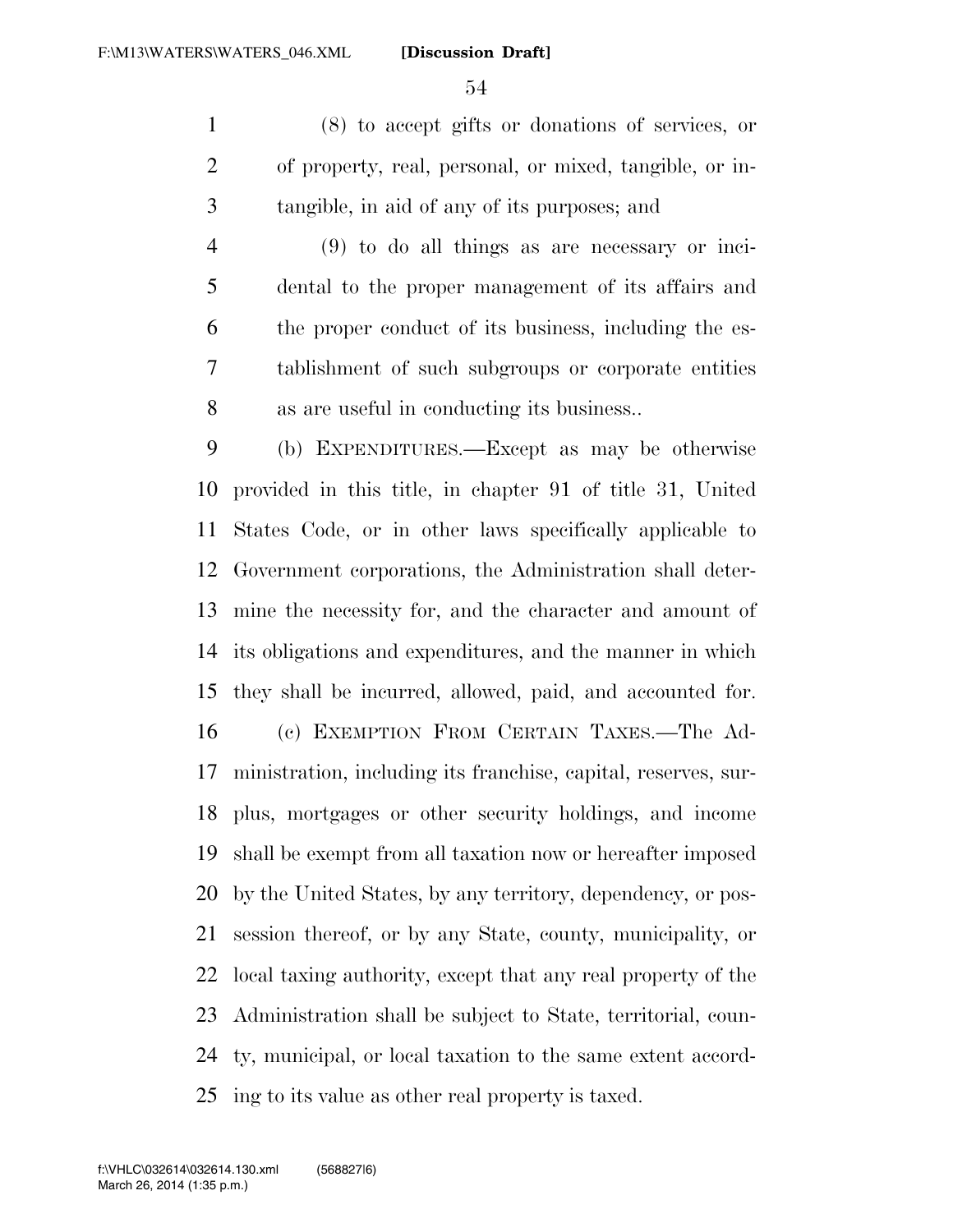(d) EXCLUSIVE USE OF NAME.—No individual, asso- ciation, partnership, or corporation, except the bodies cor- porate named under section 101, shall hereafter use the words ''National Mortgage Finance Administration'' or any combination of such words, as the name or a part thereof under which the individual, association, partner- ship, or corporation shall do business. Violations of the foregoing sentence may be enjoined by any court of gen- eral jurisdiction at the suit of the proper body corporate. In any such suit, the plaintiff may recover any actual dam- ages flowing from such violation, and, in addition, shall be entitled to punitive damages (regardless of the exist- ence or nonexistence of actual damages) of not exceeding \$100 for each day during which such violation is com-mitted or repeated.

 (e) FISCAL AGENTS.—The Federal Reserve banks are authorized and directed to act as depositories, custodians, and fiscal agents for the Administration on be- half of the Mortgage Insurance Fund, and such banks shall be reimbursed for such services in such manner as may be agreed upon. The Administration, in consultation with the Board of Governors of the Federal Reserve Sys- tem, may authorize use of the Federal Reserve banks by the Issuer.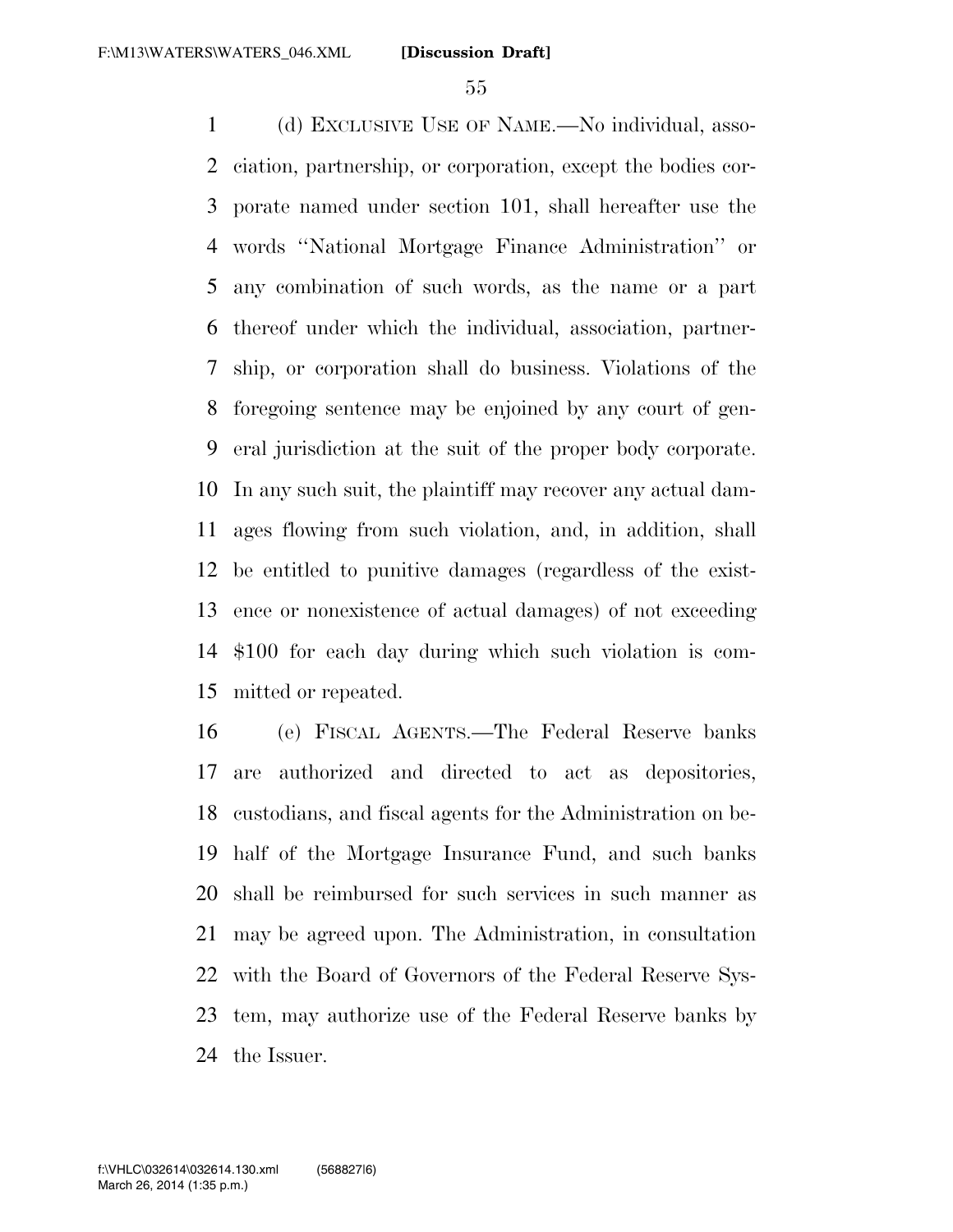#### **SEC. 206. EXEMPTIONS.**

 (a) SECURITIES EXEMPT FROM SEC REGULA-TION.—

 (1) IN GENERAL.—All covered securities in- sured or guaranteed by the Administration shall, to the same extent as securities that are direct obliga- tions of or obligations guaranteed as to principal or interest by the United States, be deemed to be ex- empt securities within the meaning of the laws ad- ministered by the Securities and Exchange Commis-sion.

 (2) CONFORMING AMENDMENT.—The first sen-13 tence of section  $3(a)(2)$  of the Securities Act of 1933 14 (15 U.S.C.  $77c(a)(2)$ ) is amended by inserting "or any covered security, as such term is defined under section 2 of the Housing Opportunities Move the Economy Forward Act of 2014;'' after ''Federal Re-serve bank;''.

 (b) QRM EXEMPTION.—Section 15G(e) of the Secu- rities Exchange Act of 1934 (15 U.S.C. 78o–11(e)) is amended—

22 (1) in paragraph  $(3)(B)$ —

 (A) by striking ''Association, the'' and in-serting ''Association and the''; and

 (B) by striking ''and the Federal home loan banks''; and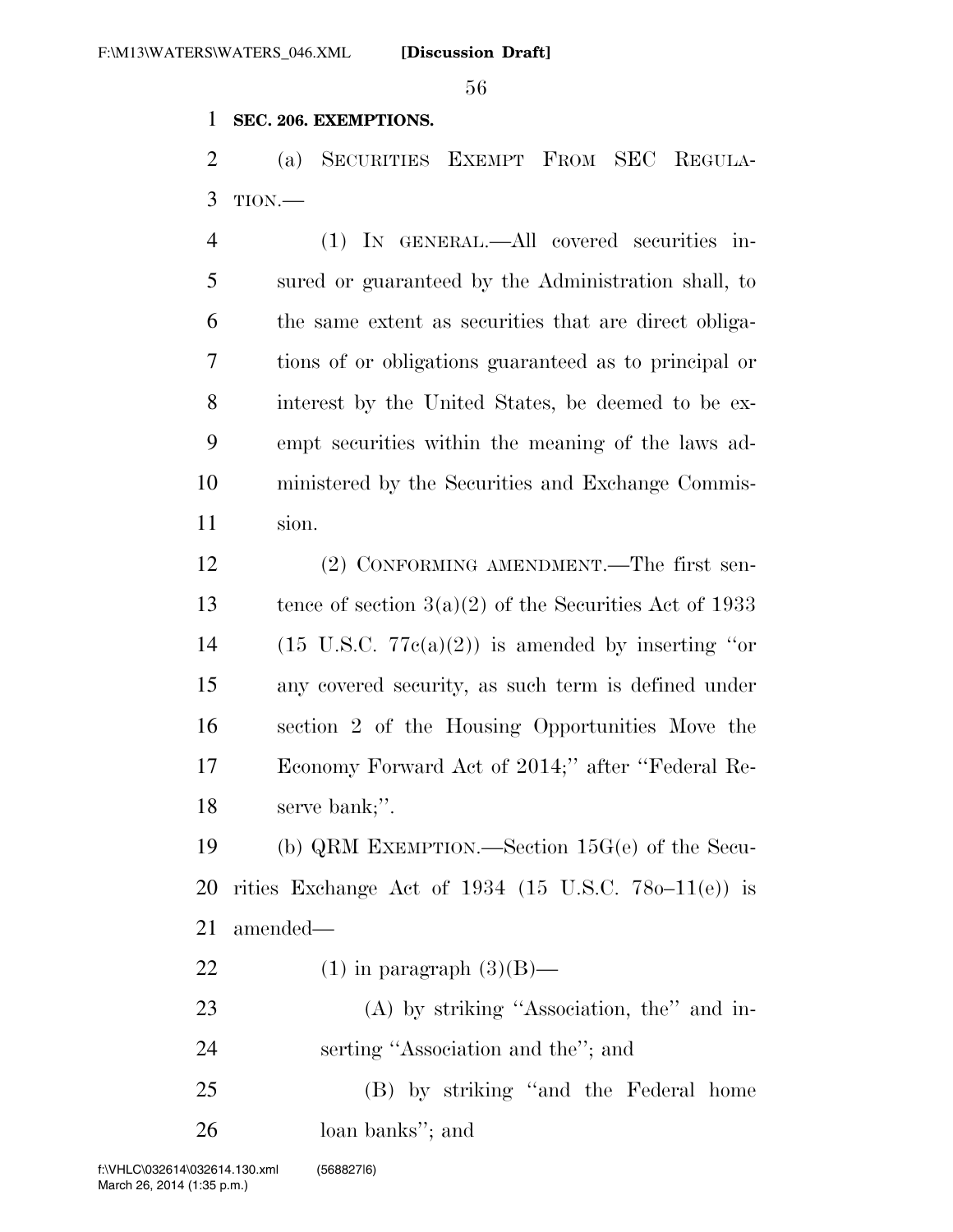(2) by adding at the end the following: 2 "(7) COVERED SECURITIES INSURED BY THE NATIONAL MORTGAGE FINANCE ADMINISTRATION.— Notwithstanding any other provision of this section, the requirements of this section shall not apply to any covered security, as such term is defined in sec- tion 2 of the Housing Opportunities Move the Econ- omy Forward Act of 2014, insured or guaranteed by the National Mortgage Finance Administration.''. **Subtitle B—Formation and Over- sight of the Mortgage Securities Cooperative SEC. 211. ESTABLISHMENT OF THE MORTGAGE SECURITIES COOPERATIVE.**  (a) ESTABLISHMENT.—There shall be established a cooperative entity to be known as the Mortgage Securities Cooperative that shall serve as the sole issuer for covered securities to be insured under section 204. (b) MEMBERSHIP.—Institutions that wish to issue in- sured covered securities through the Issuer, or to con- tribute loans into a mechanism for aggregating loans from multiple originators, shall be members of the Issuer, sub- ject to such rules as established or approved by the Ad-ministration.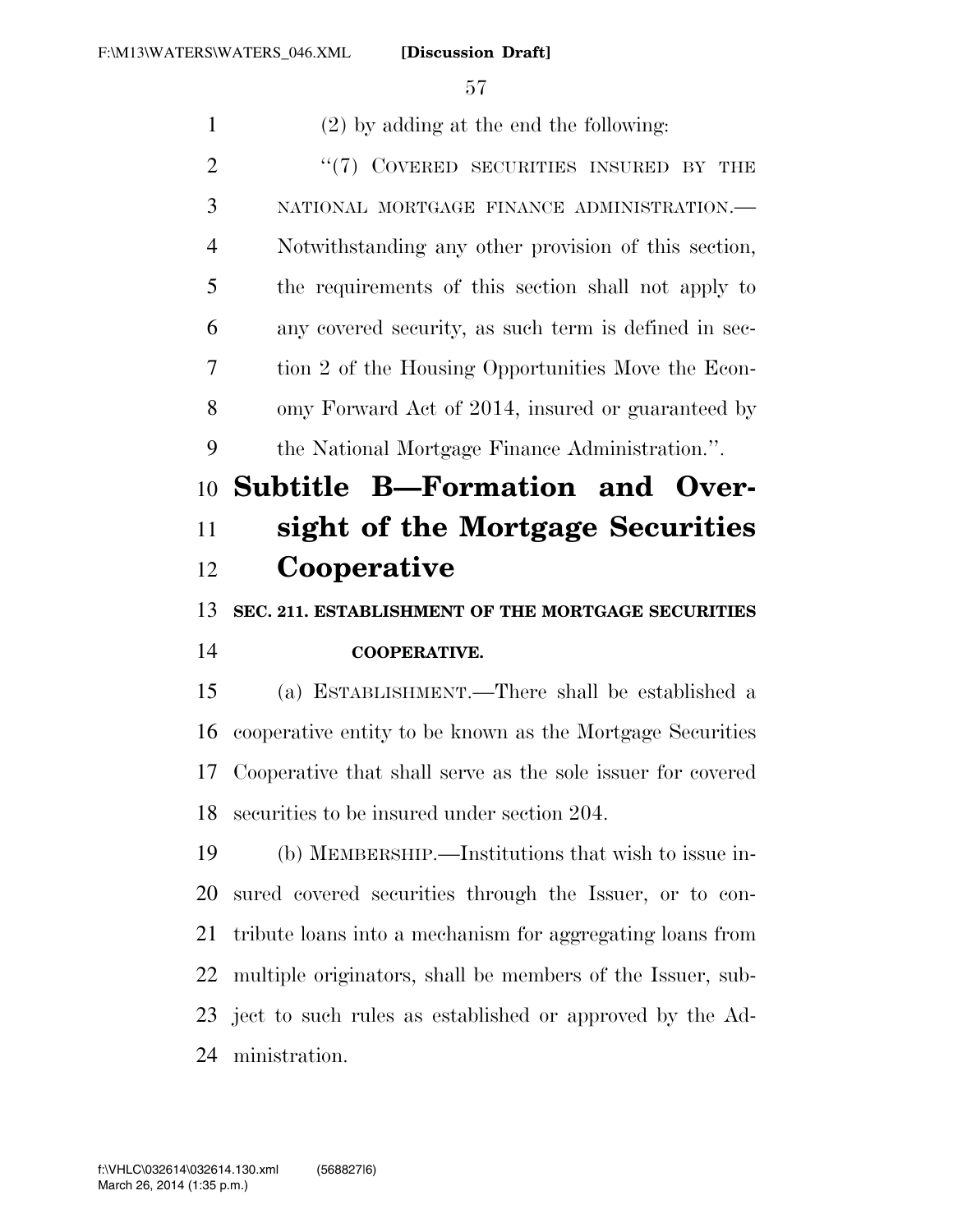(c) GOVERNANCE.—Governance of the Issuer shall be on the basis of one-member, one-vote. The board of the Issuer shall have representation of originators of a range of sizes and charters to ensure that small institutions are adequately represented. The Administration may establish or approve rules regarding governance and board rep-resentation.

8 (d) COMMON SECURITIZATION PLATFORM.—Subject to such rules as the Director may establish, the Issuer may use the common securitization platform established by the enterprises to issue covered securities that are subject to the guarantee, subject to such requirements as the Direc- tor of the Federal Housing Finance Agency and the Sec-retary of the Treasury shall establish.

 (e) CORPORATE POWERS.—The Issuer shall have power—

 (1) to adopt, alter, and use a corporate seal, which shall be judicially noticed;

 (2) to enter into and perform contracts, leases, cooperative agreements, or other transactions, on such terms as it may deem appropriate, with any agency or instrumentality of the United States, or with any State, Territory, or possession, or the Com-monwealth of Puerto Rico, or with any political sub-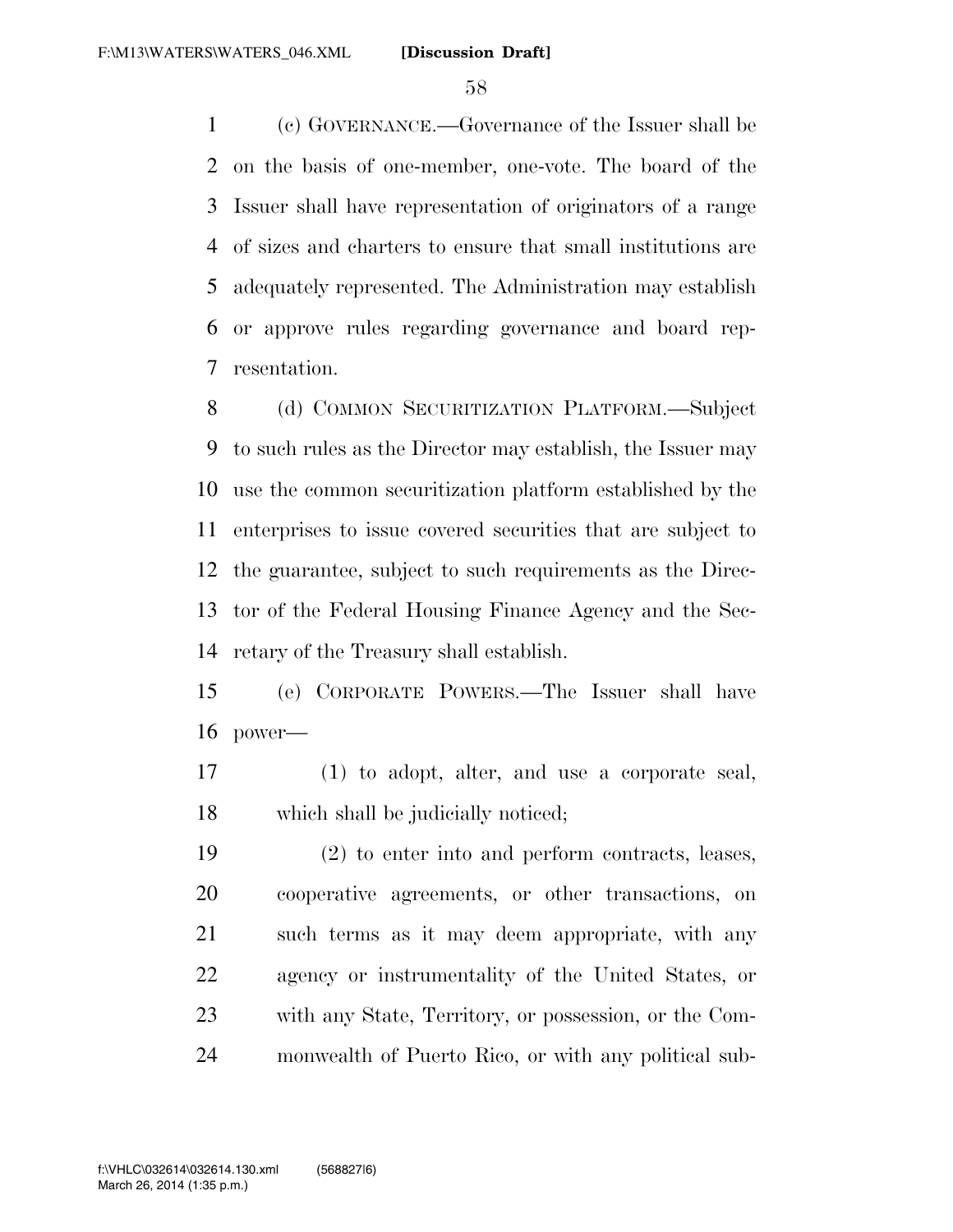division thereof, or with any person, firm, associa-tion, or corporation;

 (3) to execute, in accordance with its bylaws, all instruments necessary or appropriate in the exercise of any of its powers;

 (4) in its corporate name, to sue and to be sued, and to complain and to defend, in any court of competent jurisdiction, State or Federal, but no attachment, injunction, or other similar process, mesne or final, shall be issued against the property of the Issuer;

 (5) to conduct its business without regard to any qualification or similar statute in any State of the United States, including the District of Colum- bia, the Commonwealth of Puerto Rico, and the Ter-ritories and possessions of the United States;

 (6) to lease, purchase, or acquire any property, real, personal, or mixed, or any interest therein, to hold, rent, maintain, modernize, renovate, improve, use, and operate such property, and to sell, for cash or credit, lease, or otherwise dispose of the same, at such time and in such manner as and to the extent 23 that it may deem necessary or appropriate;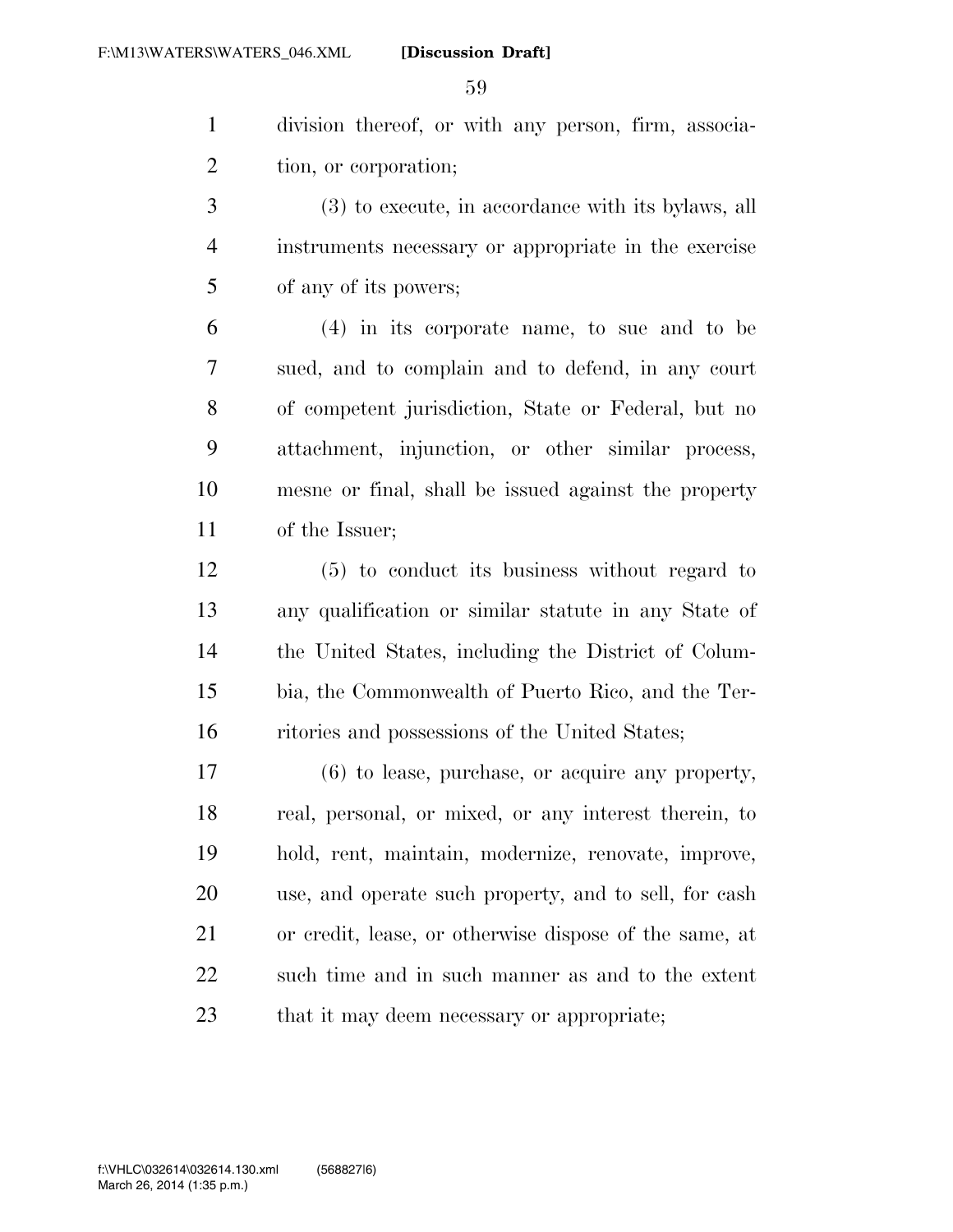(7) to prescribe, repeal, and amend or modify, rules or requirements governing the manner in which its general business may be conducted;

 (8) to accept gifts or donations of services, or of property, real, personal, or mixed, tangible, or in-tangible, in aid of any of its purposes; and

 (9) to do all things as are necessary or inci- dental to the proper management of its affairs and the proper conduct of its business, including the es- tablishment of such subgroups or corporate entities as are useful in conducting its business.

 (f) EXEMPTION FROM CERTAIN TAXES.—The Issuer, including its franchise, capital, reserves, surplus, mort- gages or other security holdings, and income shall be ex- empt from all taxation now or hereafter imposed by any territory, dependency, or possession thereof, or by any State, county, municipality, or local taxing authority, ex- cept that any real property of the Issuer shall be subject to State, territorial, county, municipal, or local taxation to the same extent according to its value as other real property is taxed.

 (g) EXCLUSIVE USE OF NAME.—No individual, asso- ciation, partnership, or corporation, except for the Issuer, shall hereafter use the words ''Mortgage Securities Coop-erative'' or any combination of such words, as the name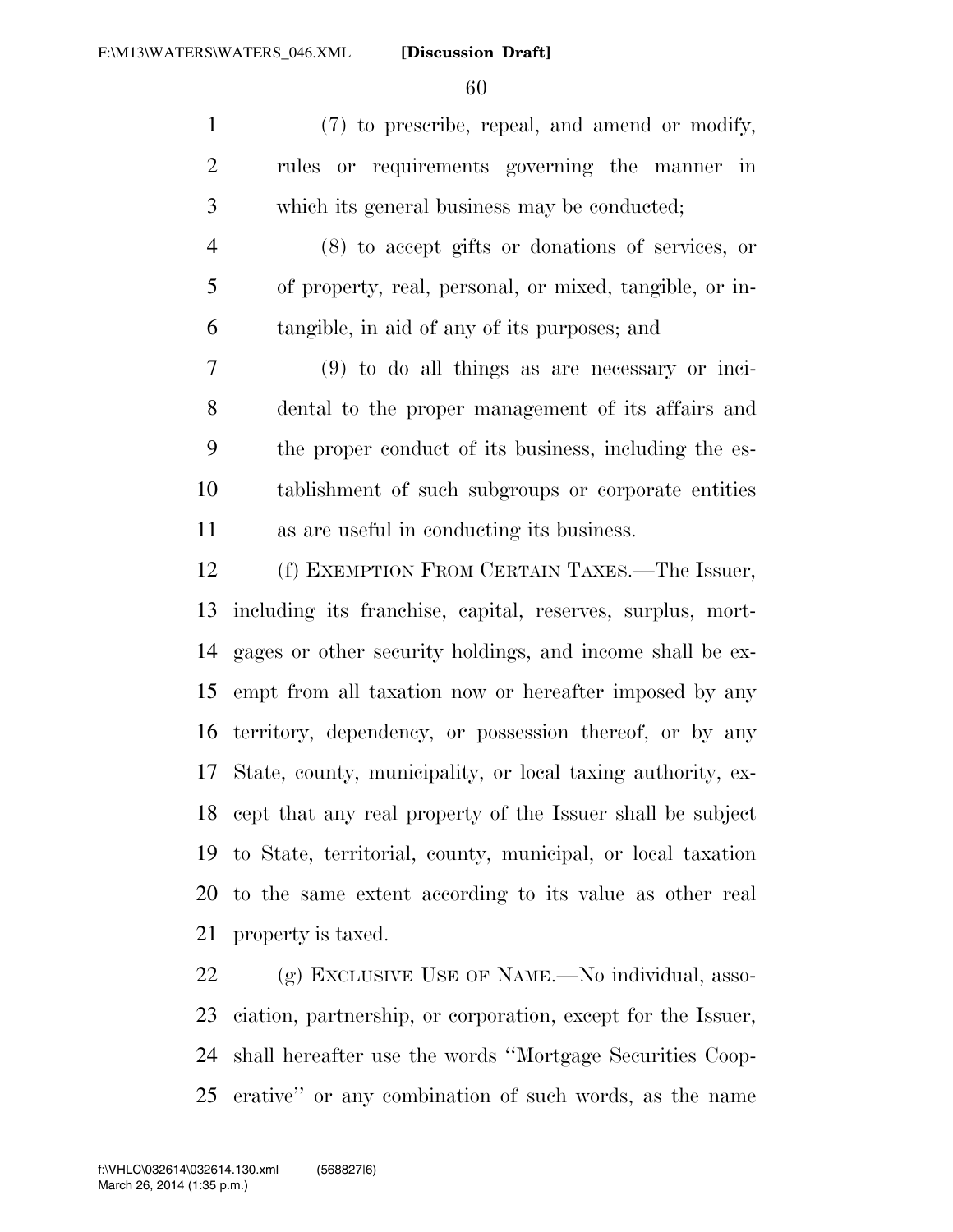or a part thereof under which the individual, association, partnership, or corporation shall do business. Violations may be enjoined by any court of general jurisdiction at the suit of the proper body corporate. In any such suit, the plaintiff may recover any actual damages flowing from such violation, and, in addition, shall be entitled to puni- tive damages (regardless of the existence or nonexistence of actual damages) of not exceeding \$100 for each day during which such violation is committed or repeated.

#### **SEC. 212. ISSUER STANDARDS.**

 (a) IN GENERAL.—The Administration shall develop, adopt, and publish standards for issuance of covered secu- rities, including standards with respect to the Issuer's ability to—

 (1) aggregate eligible mortgage loans into pools; (2) securitize eligible mortgage loans for sale to private investors as a covered security;

 (3) transfer or otherwise place credit risk with private market participants in accordance with the risk-sharing mechanisms developed by the Adminis-21 tration under section 202;

 (4) ensure equitable access to the secondary mortgage market for covered securities for all insti-tutions regardless of size or geographic location;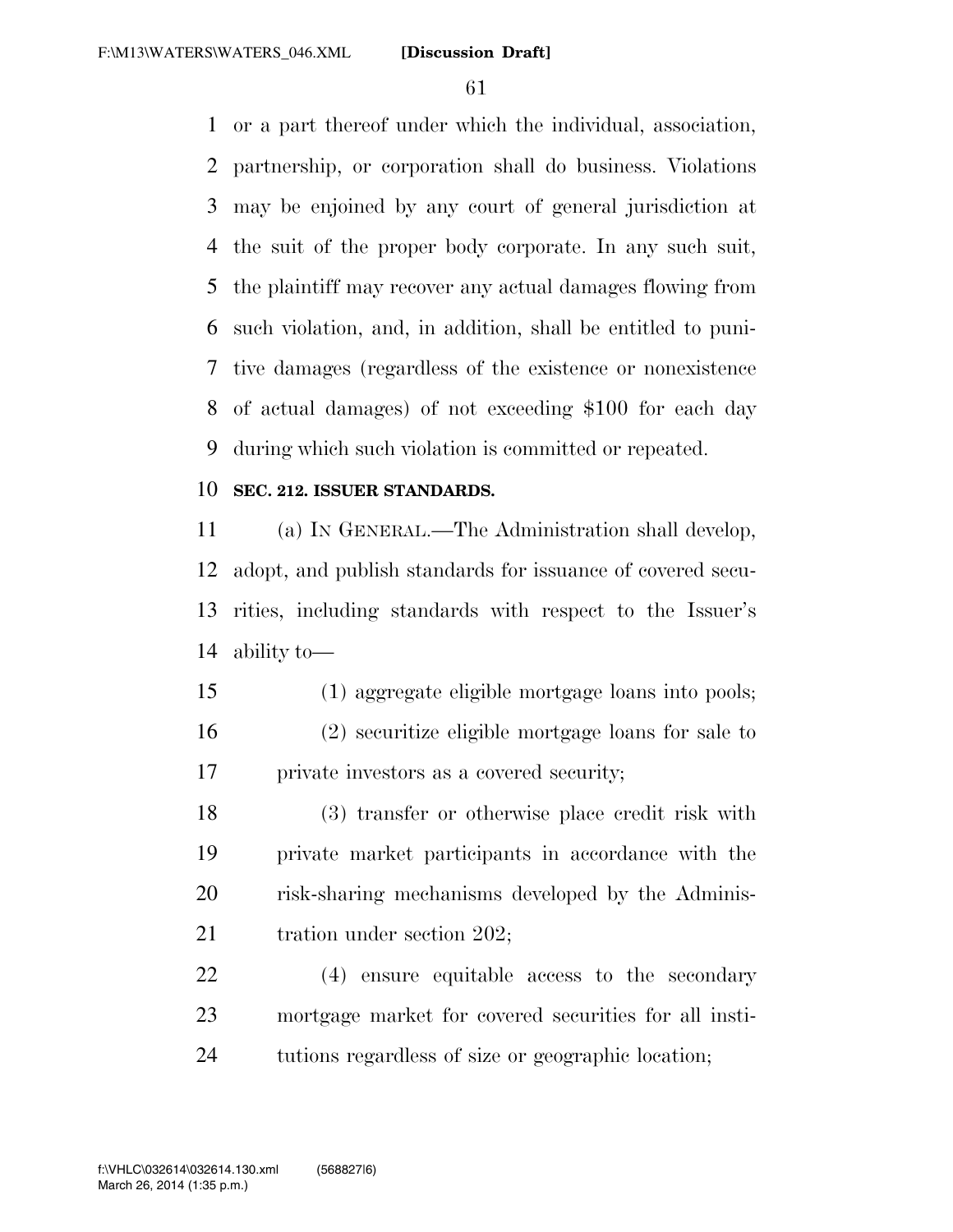| $\mathbf{1}$   | (5) create mechanisms for multi-lender pools            |
|----------------|---------------------------------------------------------|
| $\overline{2}$ | for smaller lenders that will be acceptable to the pri- |
| $\mathfrak{Z}$ | vate market; and                                        |
| $\overline{4}$ | (6) ensure that eligible mortgage loans that            |
| 5              | collateralize a covered security insured under this     |
| 6              | title are originated in compliance with the require-    |
| 7              | ments of this Act.                                      |
| 8              | (b) ADDITIONAL REQUIRED STANDARDS.—The                  |
| 9              | standards required under subsection (a) shall include—  |
| 10             | $(1)$ the financial condition of the Issuer;            |
| 11             | $(2)$ the adequacy of the capital structure of the      |
| 12             | Issuer;                                                 |
| 13             | (3) the risk presented by the Issuer to the             |
| 14             | Mortgage Insurance Fund;                                |
| 15             | (4) the adequacy of insurance and fidelity cov-         |
| 16             | erage of the Issuer;                                    |
| 17             | $(5)$ a requirement that the Issuer submit au-          |
| 18             | dited financial statements to the Administration;       |
| 19             | $(6)$ the capacity of the Issuer to secure first        |
| 20             | loss credit enhancement on its own behalf or to en-     |
| 21             | sure that its member provide such enhancement to        |
| 22             | loans insured through the Issuer;                       |
| 23             | (7) standards for membership by originators of          |
| 24             | mortgages, including standards relating to the safety   |
| 25             | and soundness of prospective members and regard-        |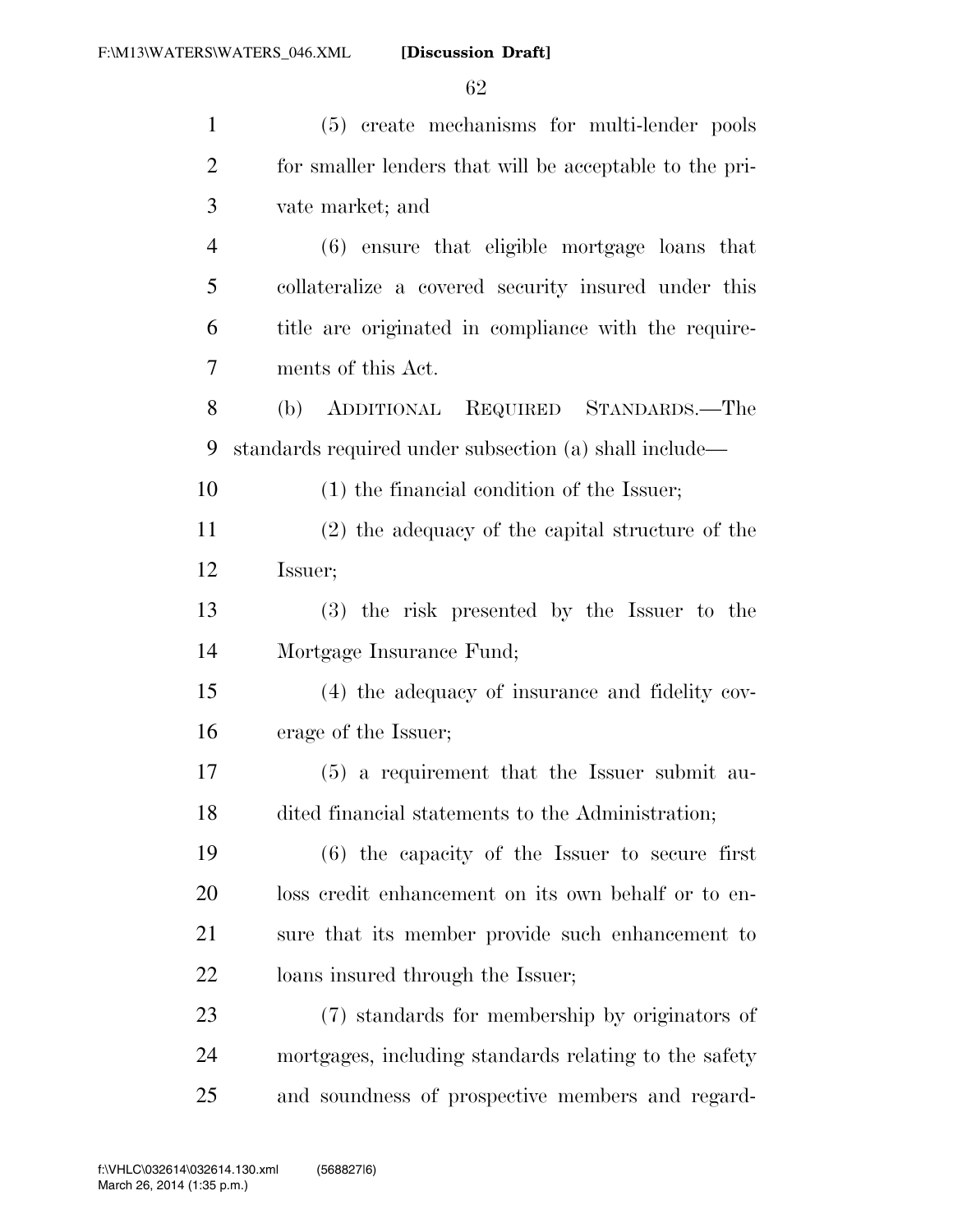ing the underwriting and other practices of such members, including the retention or placement of credit risk; and

 (8) any other standard the Administration de-termines necessary or appropriate.

#### **SEC. 213. CAPITAL REQUIREMENTS.**

 (a) ESTABLISHMENT.—The Administration shall es- tablish capital standards that the Issuer shall be required to meet in order to protect the Mortgage Insurance Fund from the risk of loss. Such standards shall take account the risk of the mortgages securitized and the quality of the first-loss credit risk placement or retention by origina-tors or the Issuer.

 (b) BUILDING CAPITAL.—The Administration shall not require that all capital be paid in advance prior to the operation of the Issuer, but may allow capital of the Issuer to be built through retained earnings. Such capital may include preferred shares issued by the Department of Treasury for the purpose of providing early capitaliza- tion to the Issuer. The Administration may determine to treat any required capital to be paid in to the Issuer to differ by the size of the member.

 (c) ADDED RISK.—To the extent that market condi- tions have limited the level of credit risk that may be placed in the private markets, the Administration shall in-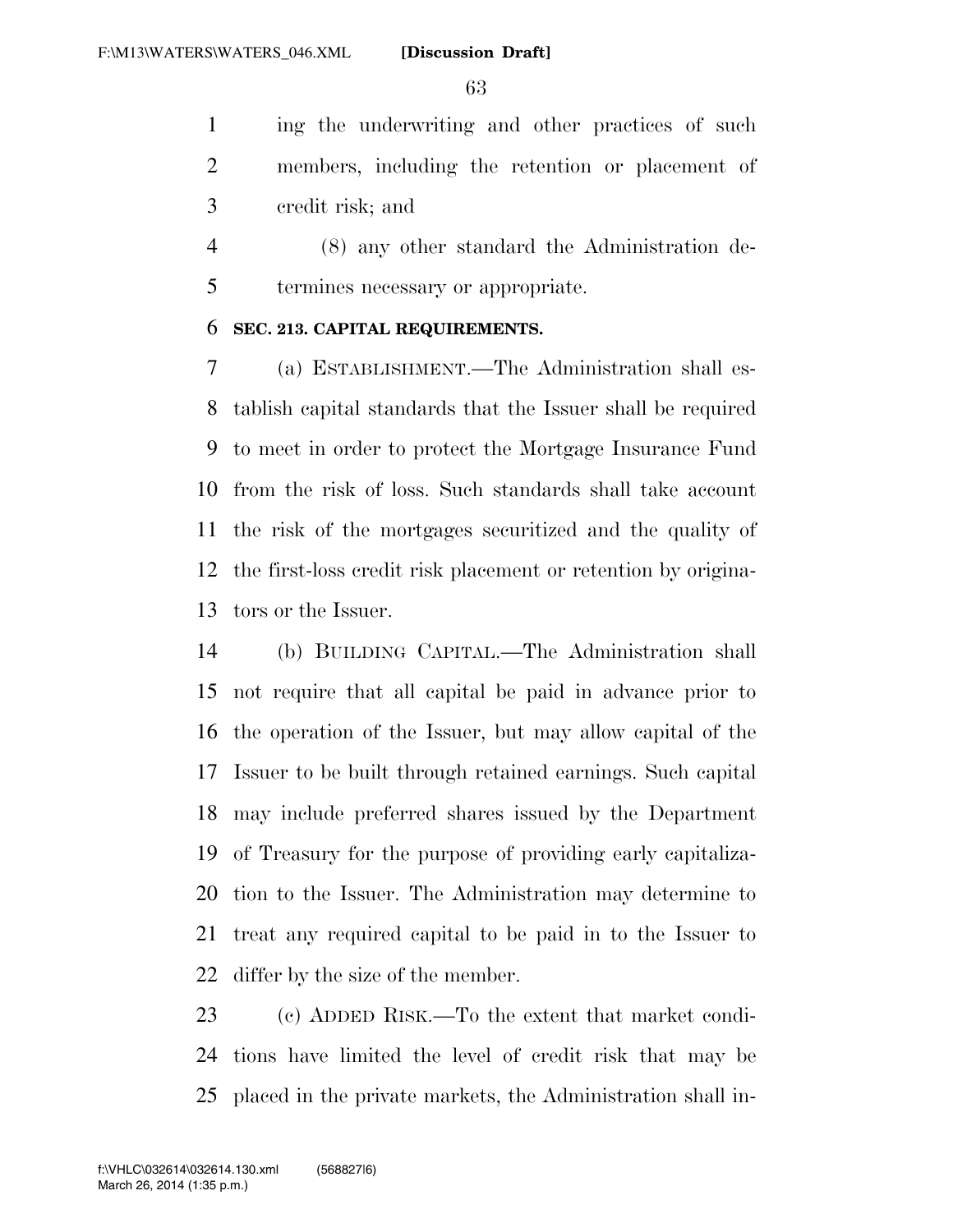crease the capital requirements to which the Issuer is sub- ject in order to provide adequate protection to the Mort-gage Insurance Fund for the added risk.

 (d) FORM.—The Administration may determine the form in which such capital shall be held, and any other standard that the Administration determines to be nec-essary or appropriate.

## **SEC. 214. LIMITED AUTHORITY TO HOLD ELIGIBLE MORT-GAGE LOANS.**

 (a) AUTHORITY.—The Issuer may hold a limited amounts of eligible mortgage loans, subject to the over- sight and rules of the Administration, for the following purposes:

 (1) To work out troubled loans that were in-cluded in guaranteed issuance.

(2) To assemble loans for current issuance.

 (3) To hold loans from the smallest lenders until such loans can be aggregated into multi-lender loans.

 (4) To hold multi-family loans until such loans can be securitized.

 (b) SECURITIZATION.—The Administration shall ex- amine the loans retained by the Issuer each year and may determine that loans held can be securitized promptly without undue economic burden.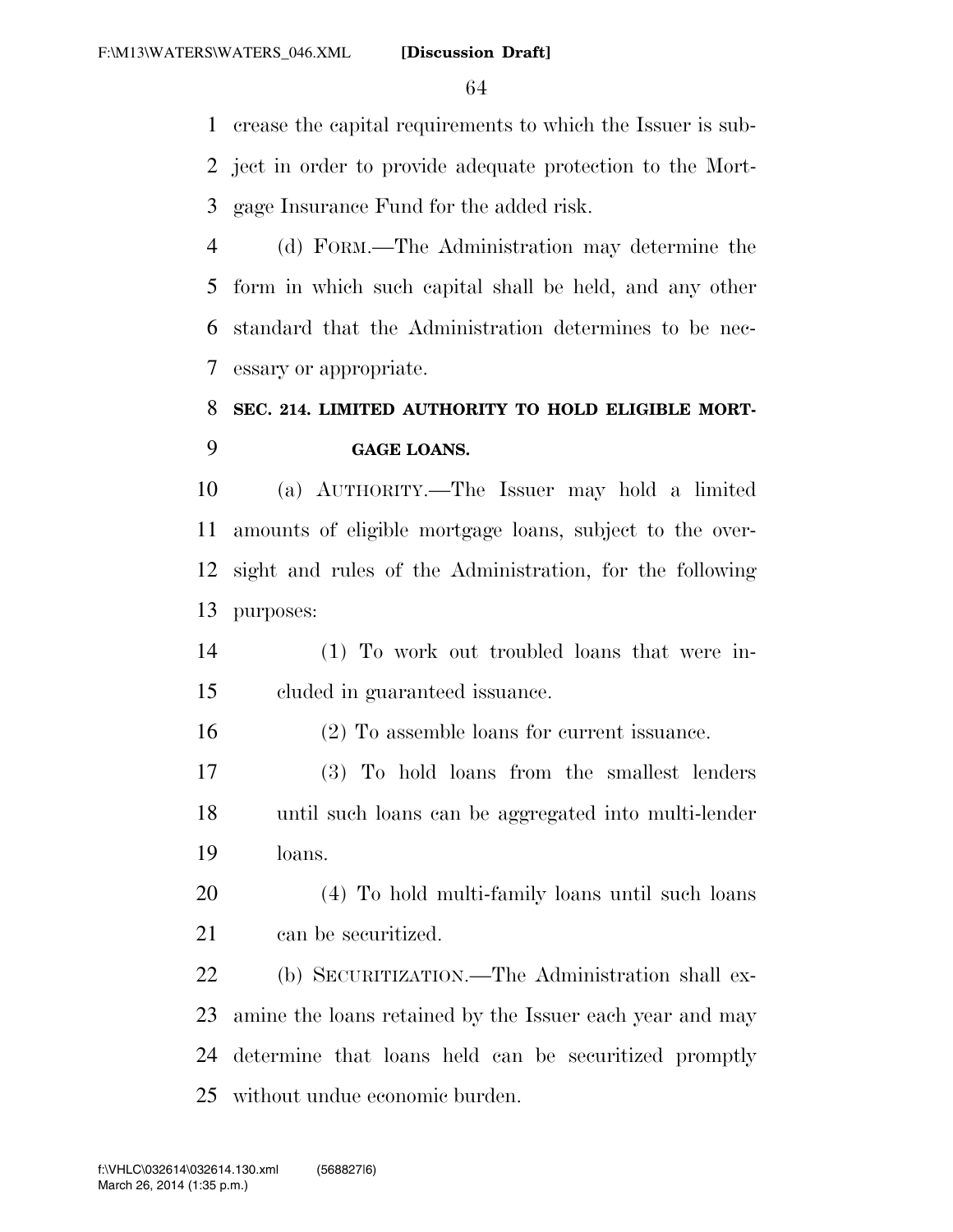### **SEC. 215. RESPONSIBILITY TO ENSURE BROAD MARKET AC-**

#### **CESS.**

 (a) RESPONSIBILITY.—Consistent with the purposes of this Act, the Issuer shall facilitate a robust secondary market for eligible mortgages across the spectrum of cred- itworthy borrowers, including borrowers in underserved rural and urban markets.

 (b) EVALUATION AND REPORTING OF COMPLI- ANCE.—Within one year of the NMFA certification date, the Administration shall establish guidelines or rules for evaluating compliance by the Issuer with subsection (a) to ensure broad market access and for rating the extent of such compliance. The Administration shall evaluate such compliance and rate the performance of the Issuer as to the extent of such compliance. The Administration shall include in such evaluation and rating in the report submitted pursuant to section 106 for that year.

 (c) PROHIBITION OF CONSIDERATION OF AFFORD- ABLE HOUSING FUND AND CAPITAL MAGNET FUND FOR ENSURING BROAD MARKET ACCESS.—In determining whether the Issuer has complied with subsection (a), the Administration may not consider any amounts used under sections 402 or 403 of this Act.

 (d) ENFORCING COMPLIANCE WITH THE RESPONSI-BILITY TO ENSURE BROAD MARKET ACCESS.—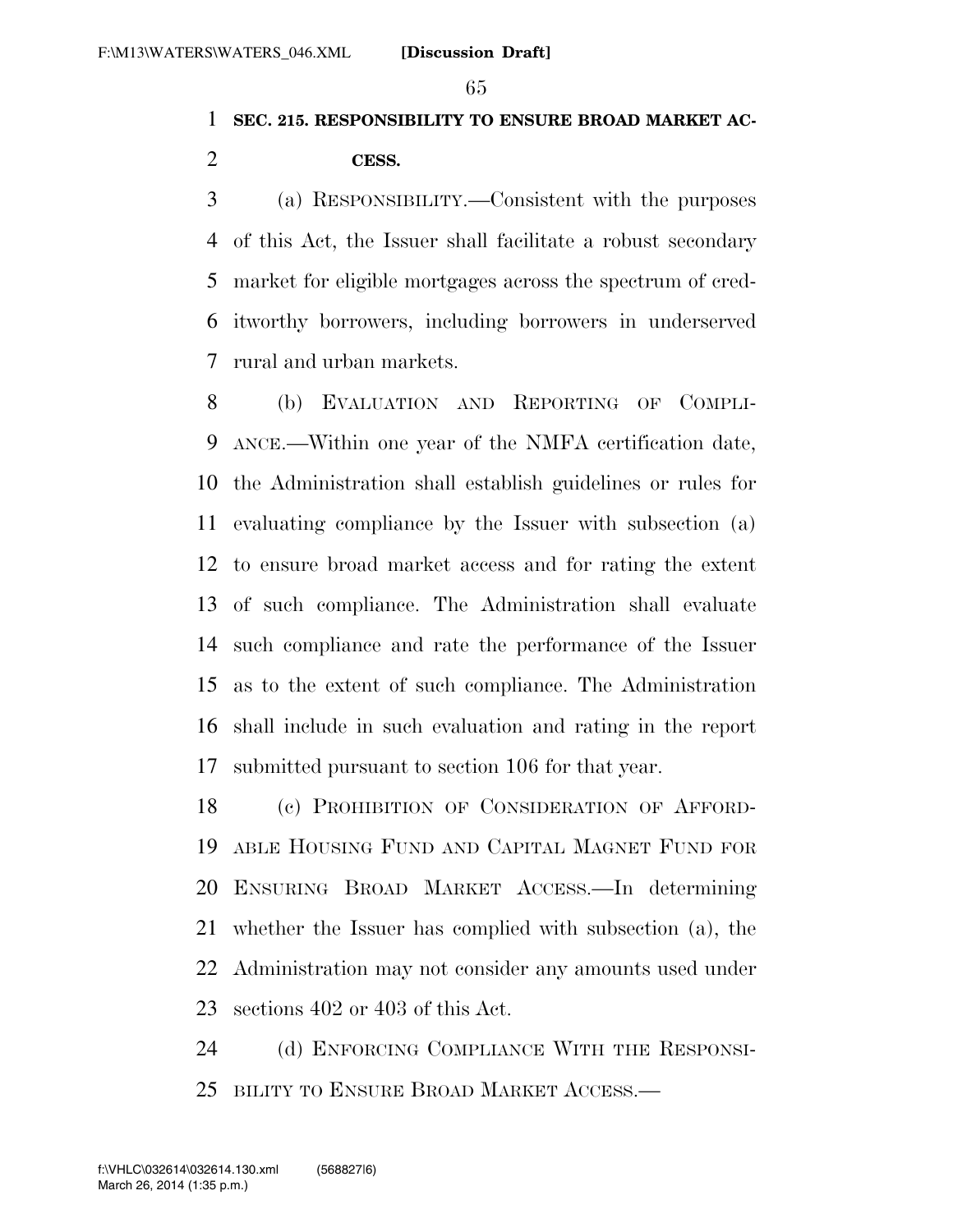(1) AUTHORITY.—The Director shall monitor and enforce compliance subsection (a).

 (2) NOTICE AND PRELIMINARY DECISION.—If, after a review of the report required under sub- section (b), the Director preliminarily determines that the Issuer has not fulfilled the responsibility to ensure broad market access pursuant to subsection (a), the Director shall provide written notice to the Issuer of such a preliminary determination, the rea- sons for such determination, and the information on which the NMFA based the determination.

 (3) RESPONSE PERIOD.—During the 30-day pe- riod beginning on the date on which the Issuer is provided notice under paragraph (2), the Issuer may submit any written information that the Issuer con- siders appropriate for consideration by the Director in finally determining whether such failure has oc- curred or whether achievement of such duty was or is feasible. The Director may extend the period for response for good cause for not more than 30 addi-tional days.

22 (4) CONSIDERATION OF INFORMATION AND FINAL DETERMINATION.— After the expiration of the response period under paragraph (3), or upon receipt of information provided during such period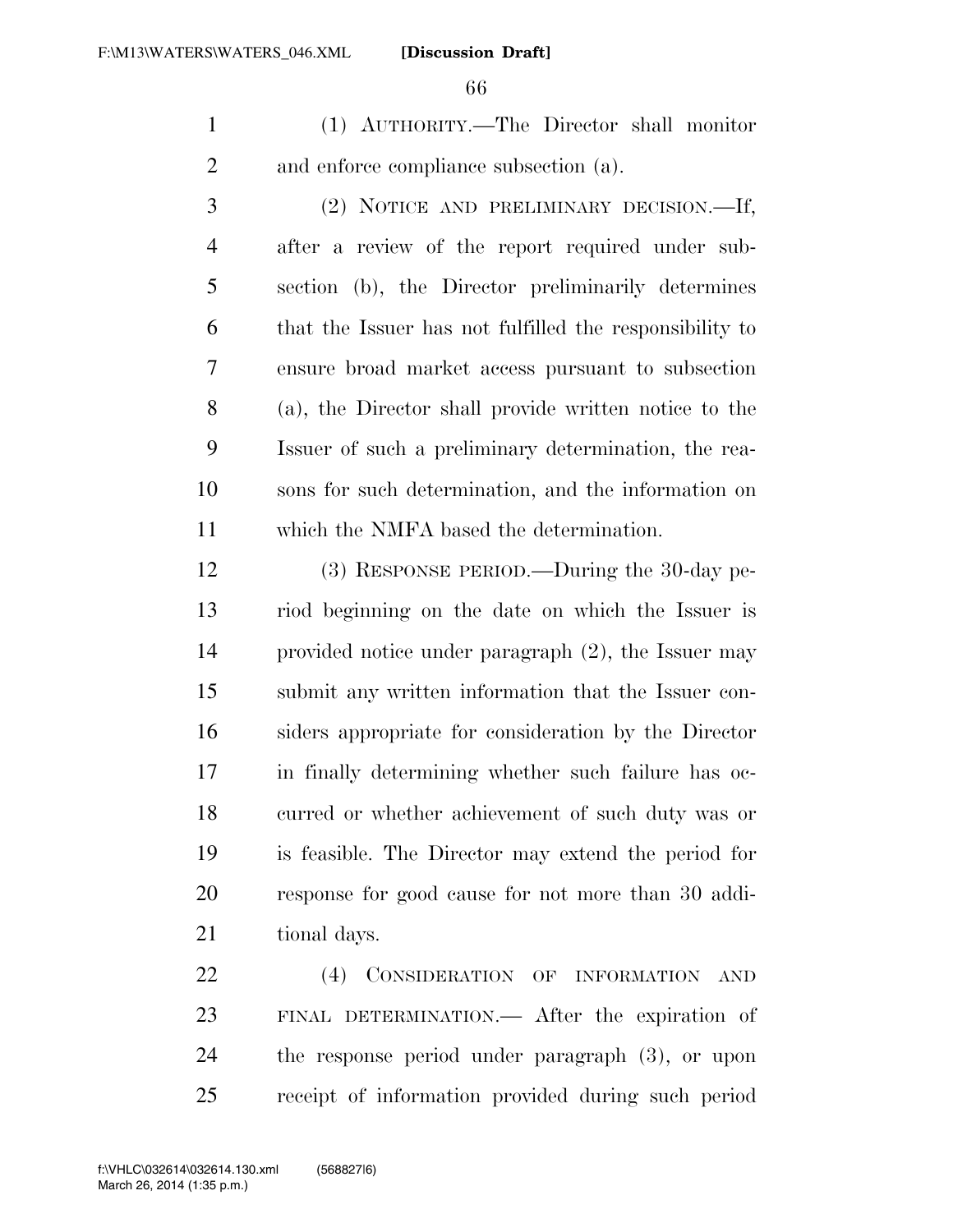by the Issuer, whichever occurs earlier, the Director shall issue a final determination as to whether the Issuer has failed to meet the duty pursuant to sub- section (a). In making a final determination, the Di- rector shall take into consideration any relevant in- formation submitted by the Issuer during the re- sponse period. The Director shall provide written no- tice, including a response to any information sub- mitted during the response period, to the Issuer, the Committee on Banking, Housing, and Urban Affairs of the Senate, and the Committee on Financial Serv- ices of the House of Representatives, of the final de- termination that Issuer has failed to meet the duty pursuant to subsection (a) and the reasons for each such final determination. (5) REMEDIES INCLUDING HOUSING PLANS, CEASE AND DESIST ORDERS AND CIVIL MONETARY

PENALTIES.—

 (A) REQUIREMENT.—If the Director finds that the Issuer has failed to meet the duty pur- suant to subsection (a), the Director may re-22 quire that the Issuer submit a plan under this subsection subject to such deadline as the Di-rector shall establish.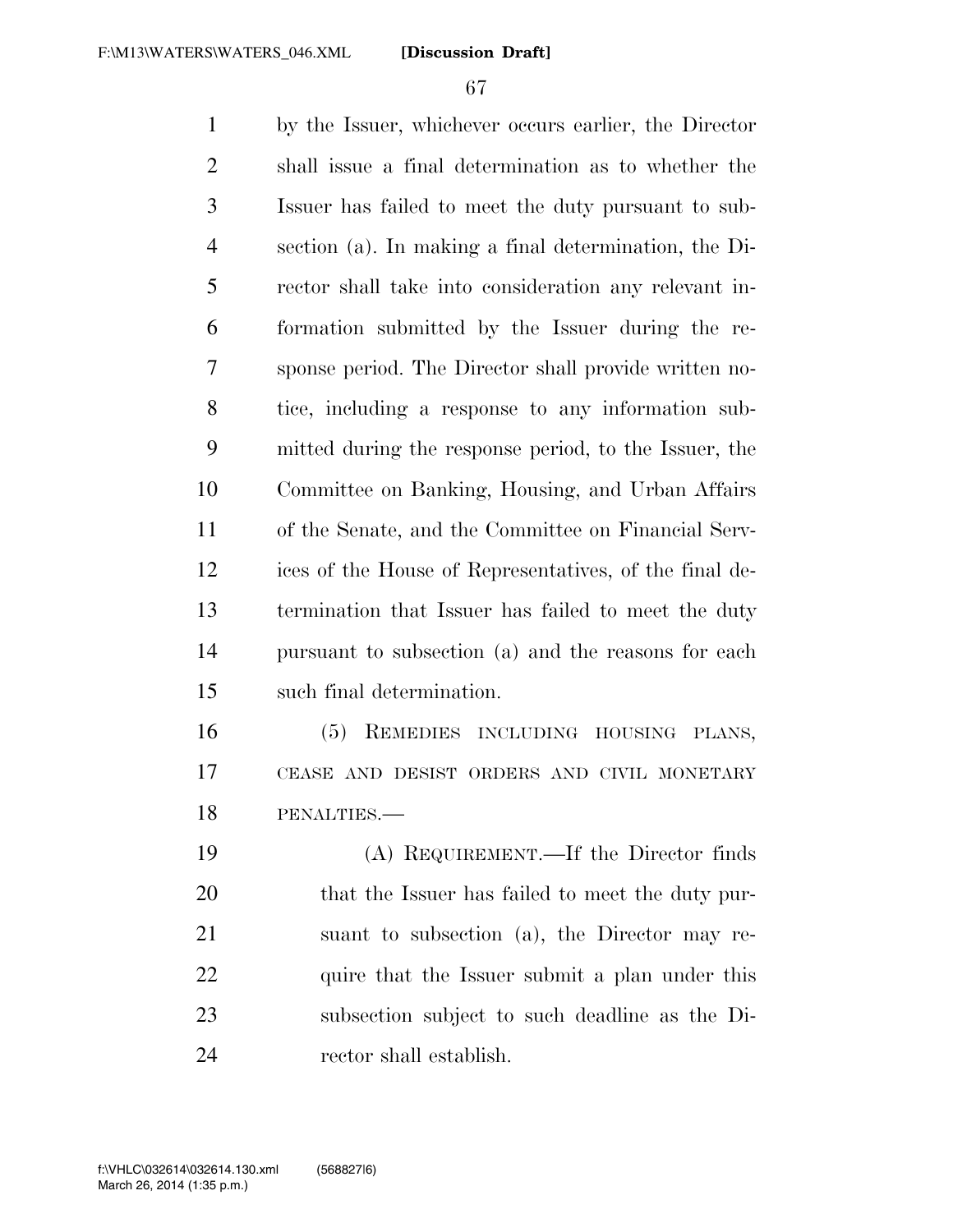(B) APPROVAL.—The Director shall review the submission by the Issuer, including a plan submitted under this subsection, and, not later than 30 days after submission, approve or dis- approve the plan or other action. The Director may extend the period for approval or dis- approval for a single additional 30-day period if the Director determines it necessary. The Di- rector shall approve any plan the Director de-10 termines is likely to succeed.

 (C) DISAPPROVAL.—If the Director makes such a finding and the Issuer refuses to submit such a plan, submits an unacceptable plan, or fails to comply with the plan, the Director may issue a plan describing specific actions the Issuer will be required to take for the next cal- endar year and to make such improvements and changes in its operations as are reasonable in the remainder of the current year, in sufficient detail to enable the Director to monitor compli-21 ance periodically.

22 (D) NOTICE OF APPROVAL AND DIS- APPROVAL.—The Director shall provide written notice to the Issuer submitting a plan of the ap-proval or disapproval of the plan (which shall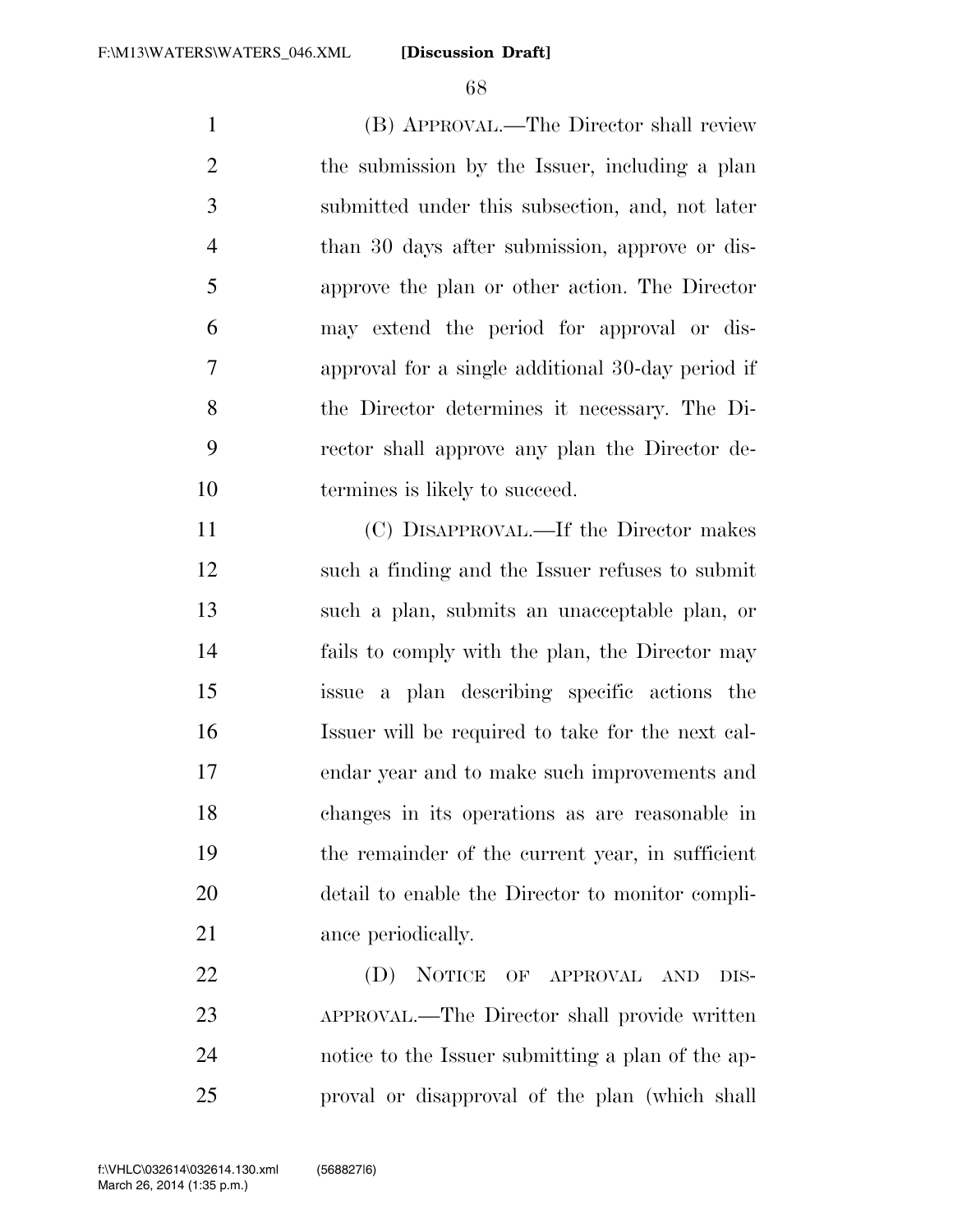include the reasons for any disapproval of the plan) and of any extension of the period for ap-proval or disapproval.

 (E) CEASE AND DESIST PROCEEDINGS.— 5 (i) GROUNDS FOR ISSUANCE OF NO- TICE OF CHARGES.—The Director may issue and serve a notice of charges under this subparagraph upon the Issuer if the Director determines that the Issuer has failed to submit a plan that complies with 11 this section within the applicable period; or 12 the Issuer has failed to comply with a plan under this section.

 (ii) PROCEDURE.—Each notice of charges issued under this subparagraph shall contain a statement of the facts and shall fix a time and place at which a hear- ing will be held to determine on the record whether an order to cease and desist from such conduct should issue. If the Director finds on the record made at a hearing that any conduct specified in the notice of charges has been established, the Director may issue and serve upon the Issuer an order requiring the Issuer to submit a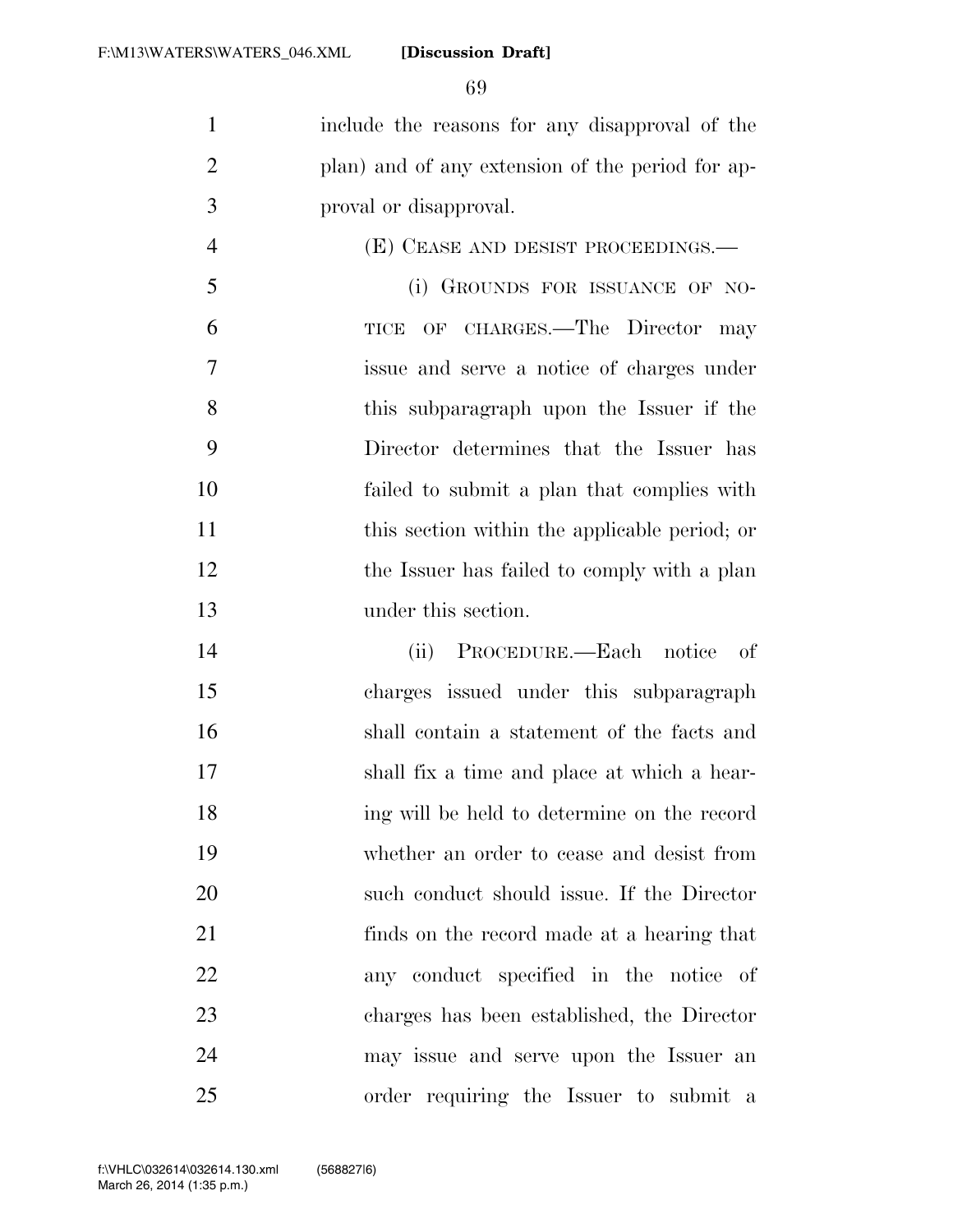housing plan in compliance with this sec-2 tion and comply with the housing plan.

 (iii) EFFECTIVE DATE.—An order under this subparagraph shall become ef- fective upon the expiration of the 30-day period beginning on the date of service of the order upon the Issuer (except in the case of an order issued upon consent, which shall become effective at the time specified therein), and shall remain effec- tive and enforceable as provided in the order, except to the extent that the order is stayed, modified, terminated, or set aside by action of the Director or other-wise.

**(F) CIVIL MONEY PENALTIES.**—

 (i) AUTHORITY.—The Director may impose a civil money penalty, in accord- ance with the provisions of this subpara- graph, on the Issuer if the Issuer has failed to—

22 (I) submit information to the Ad- ministration pursuant to subsection (a) of this section;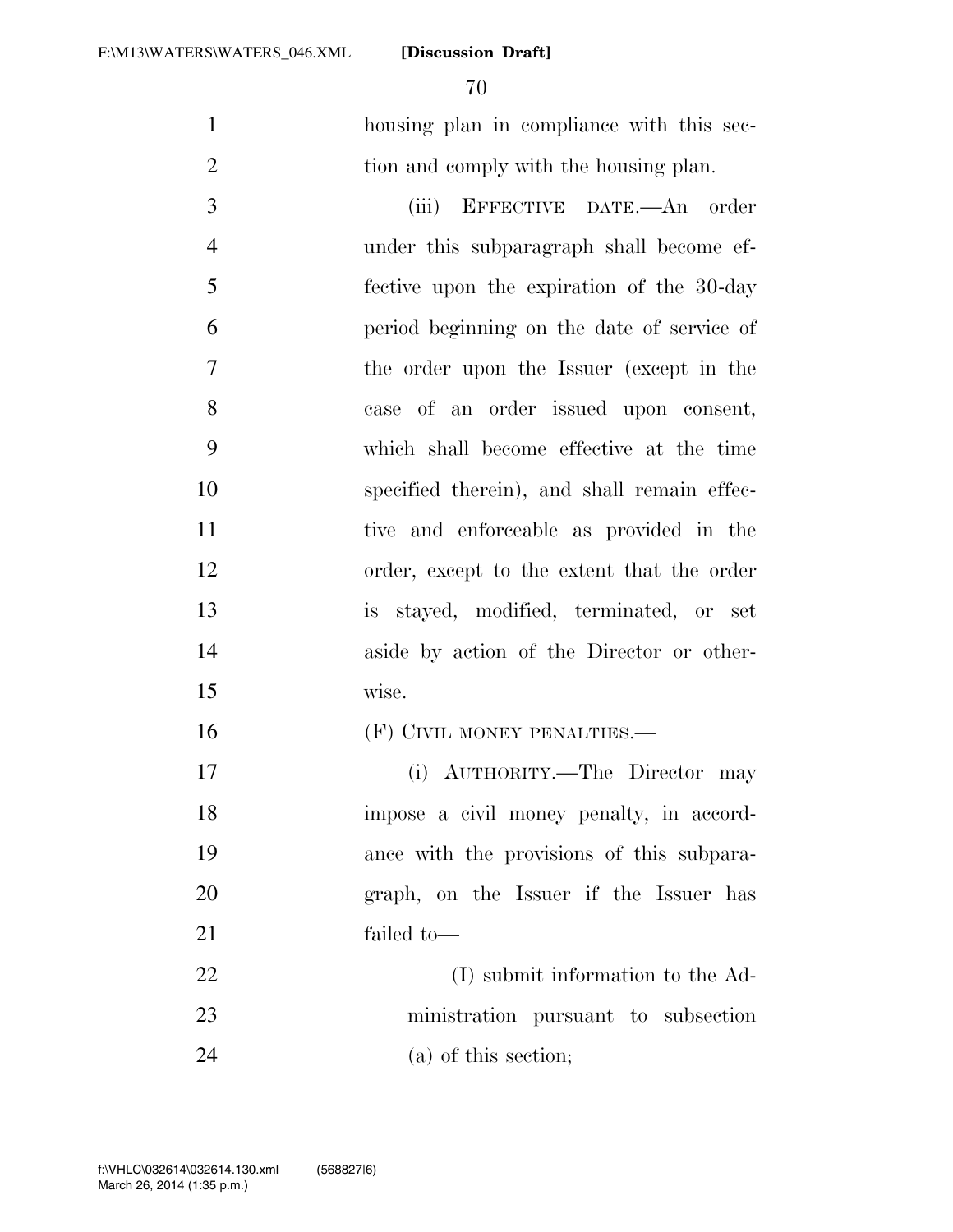| $\mathbf{1}$   | (II) submit a housing plan or             |
|----------------|-------------------------------------------|
| $\overline{2}$ | perform its responsibilities under a re-  |
| 3              | medial order issued pursuant to para-     |
| $\overline{4}$ | $graph(5)$ of this subsection within the  |
| 5              | required period; or                       |
| 6              | (III) comply with a housing plan          |
| 7              | for the Issuer under paragraph $(5)$ of   |
| 8              | this subsection.                          |
| 9              | (ii) PROCEDURES.—The Director shall       |
| 10             | establish standards and procedures gov-   |
| 11             | erning the imposition of civil money pen- |
| 12             | under this subparagraph. Such<br>alties   |
| 13             | standards and procedures—                 |
| 14             | (I) shall provide for the Director        |
| 15             | to notify the Issuer in writing of the    |
| 16             | determination of the Director to im-      |
| 17             | pose the penalty, which shall be made     |
| 18             | on the record;                            |
| 19             | (II) shall provide for the imposi-        |
| 20             | tion of a penalty only after the Issuer   |
| 21             | has been given an opportunity for a       |
| 22             | hearing on the record; and                |
| 23             | (III) may provide for review by           |
| 24             | the Director of any determination or      |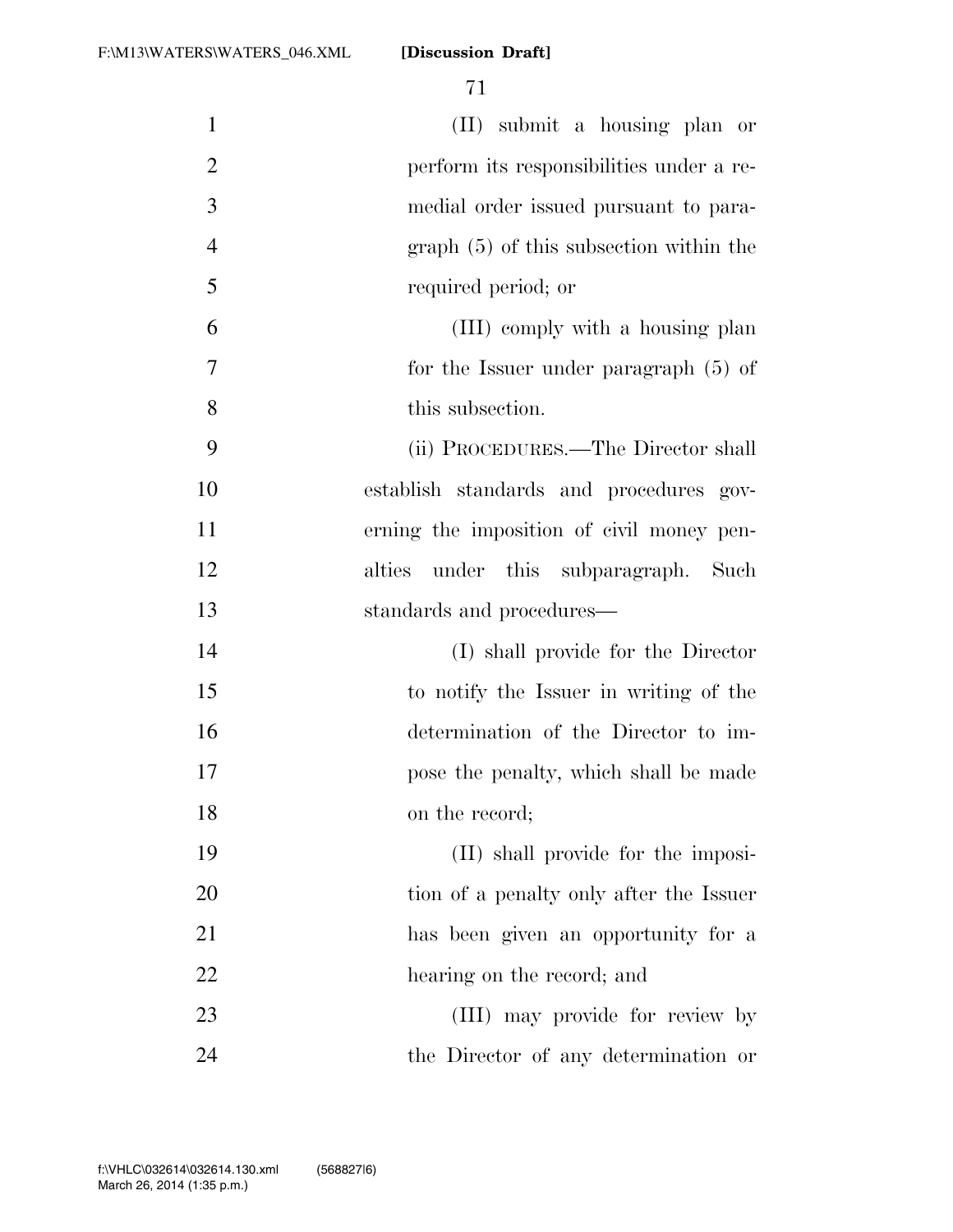72

| $\mathbf{1}$   | order, or interlocutory ruling, arising    |
|----------------|--------------------------------------------|
| $\overline{2}$ | from a hearing.                            |
| 3              | (iii)<br>FACTORS IN DETERMINING            |
| $\overline{4}$ | AMOUNT OF PENALTY.—In determining          |
| 5              | the amount of a penalty under this sub-    |
| 6              | paragraph, the Director shall give consid- |
| 7              | eration to factors including—              |
| 8              | (I) the gravity of the offense;            |
| 9              | (II) any history of prior offenses;        |
| 10             | (III) ability to pay the penalty;          |
| 11             | $(IV)$ injury to the public;               |
| 12             | (V) benefits received;                     |
| 13             | (VI) deterrence of future viola-           |
| 14             | tions;                                     |
| 15             | (VII) the length of time that the          |
| 16             | Issuer should reasonably take to           |
| 17             | achieve the duty; and                      |
| 18             | (VIII) such other factors as the           |
| 19             | Director may determine, by regula-         |
| 20             | tion, to be appropriate.                   |
| 21             | (iv) SETTLEMENT BY DIRECTOR.-              |
| 22             | The Director may compromise, modify, or    |
| 23             | remit any civil money penalty which may    |
| 24             | be, or has been, imposed under this sub-   |
| 25             | paragraph.                                 |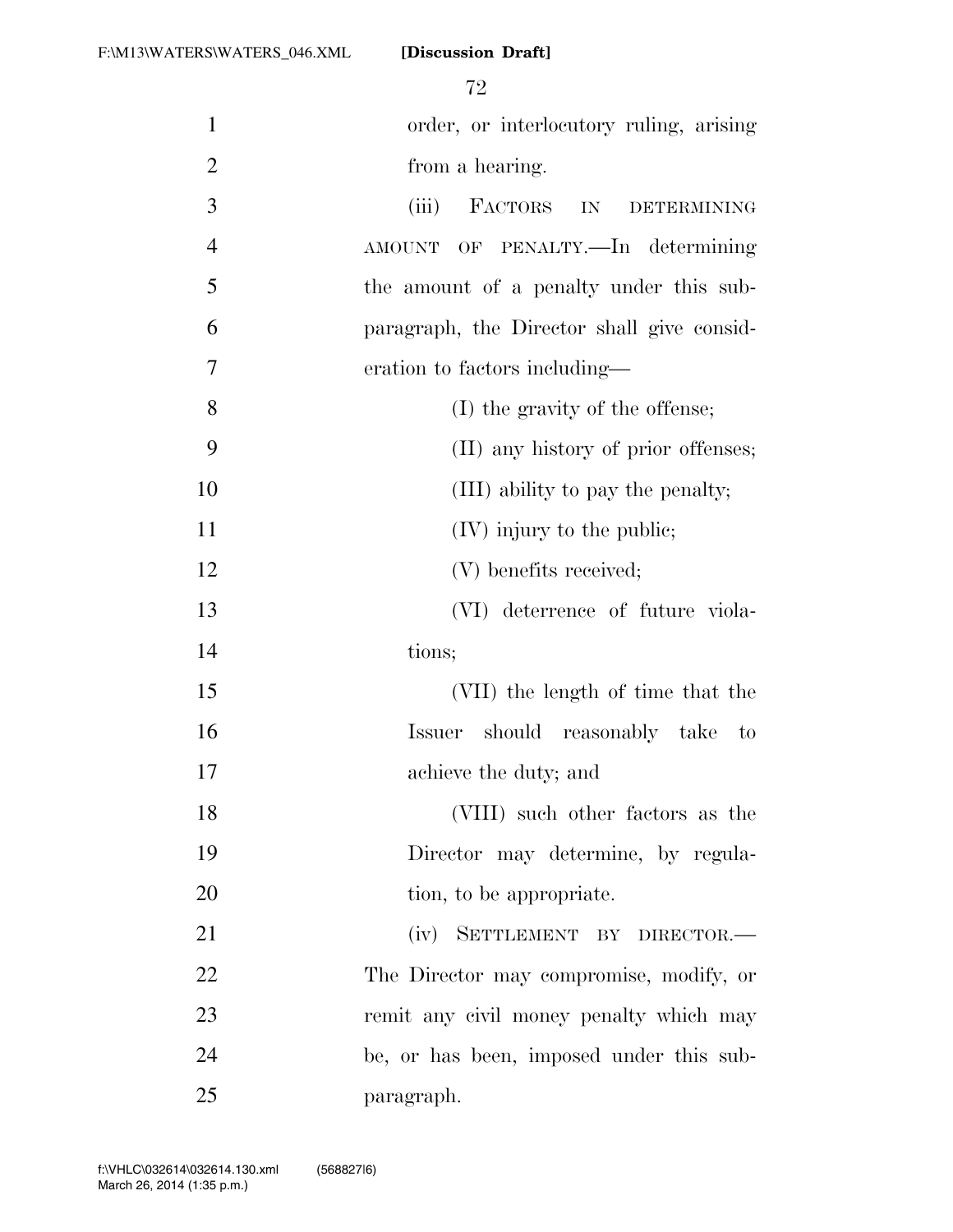| $\mathbf{1}$   | (v) DEPOSIT.—The Director shall use                       |
|----------------|-----------------------------------------------------------|
| $\overline{2}$ | any civil money penalties collected under                 |
| 3              | section to help fund the Housing<br><i>this</i>           |
| $\overline{4}$ | Trust Fund established under section 1338                 |
| 5              | of the Federal Housing Enterprises Finan-                 |
| 6              | cial Safety and Soundness Act of 1992 (12)                |
| $\tau$         | U.S.C. 4568), the Capital Magnet Fund                     |
| 8              | established under section 1339 of such Act                |
| 9              | (12 U.S.C. 4569), and the Market Access                   |
| 10             | Fund established under section 404 of this                |
| 11             | Act, pursuant to the allocations provided                 |
| 12             | in section 401 of this Act.                               |
| 13             | (e) CONSISTENCY WITH SAFETY AND SOUNDNESS.—               |
| 14             | The Administration shall take appropriate measures de-    |
| 15             | signed to ensure that the requirements under this section |
| 16             | are implemented in a manner consistent with safety and    |
| 17             | soundness principles.                                     |
| 18             | Subtitle C—Oversight of Market                            |
| 19             | Participants                                              |
| 20             | SEC. 221. APPROVAL OF PRIVATE MORTGAGE INSURERS.          |
| 21             | (a) STANDARDS FOR APPROVAL OF PRIVATE MORT-               |
| 22             | GAGE INSURERS.—                                           |
| 23             | (1) IN GENERAL.—The Administration shall de-              |
| 24             | velop, adopt, and publish standards for the approval      |
| 25             | by the Administration of private mortgage insurers        |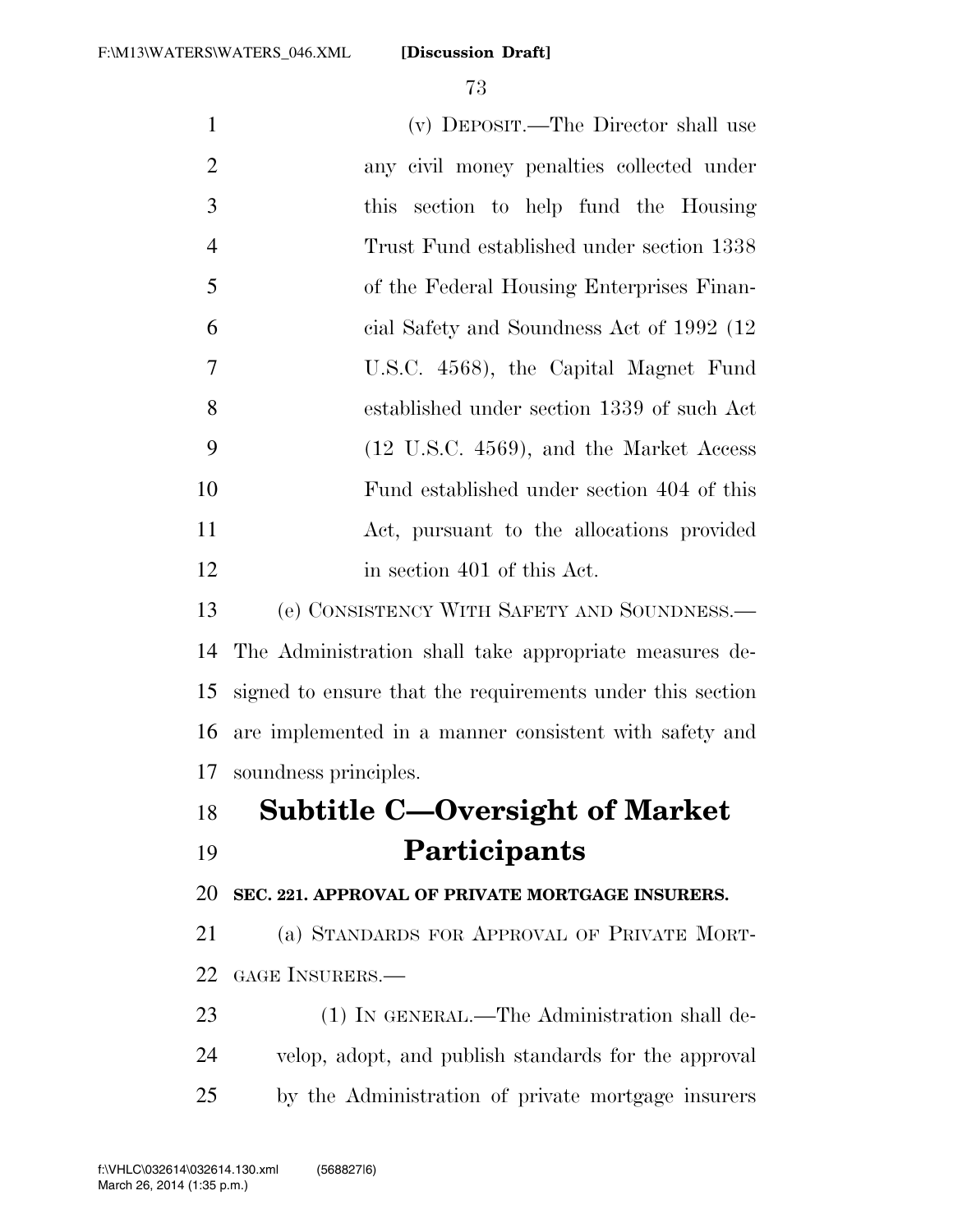| $\mathbf{1}$   | to provide private mortgage insurance on eligible |
|----------------|---------------------------------------------------|
| $\overline{2}$ | mortgages.                                        |
| 3              | (2) REQUIRED STANDARDS.—The standards re-         |
| $\overline{4}$ | quired under paragraph (1) shall include—         |
| 5              | (A) the financial history and condition of        |
| 6              | the insurer;                                      |
| 7              | (B) the adequacy of the insurer's capital         |
| 8              | structure, including whether the insurer has      |
| 9              | sufficient capital to cover the first loss insur- |
| 10             | ance obligations it assumes under this Act and    |
| 11             | that might be incurred in a period of economic    |
| 12             | stress, including, but not limited to, any period |
| 13             | of economic stress that would result in a 30      |
| 14             | percent (or greater) national home price de-      |
| 15             | cline;                                            |
| 16             | (C) the general character and fitness of          |
| 17             | the management of the insurer, including com-     |
| 18             | pliance history with Federal and State laws;      |
| 19             | (D) the risk presented by such insurer to         |
| 20             | the Mortgage Insurance Fund;                      |
| 21             | (E) the adequacy of insurance and fidelity        |
| 22             | coverage of the insurer;                          |
| 23             | $(F)$ a requirement that the insurer submit       |
| 24             | audited financial statements to the Director;     |
| 25             | and                                               |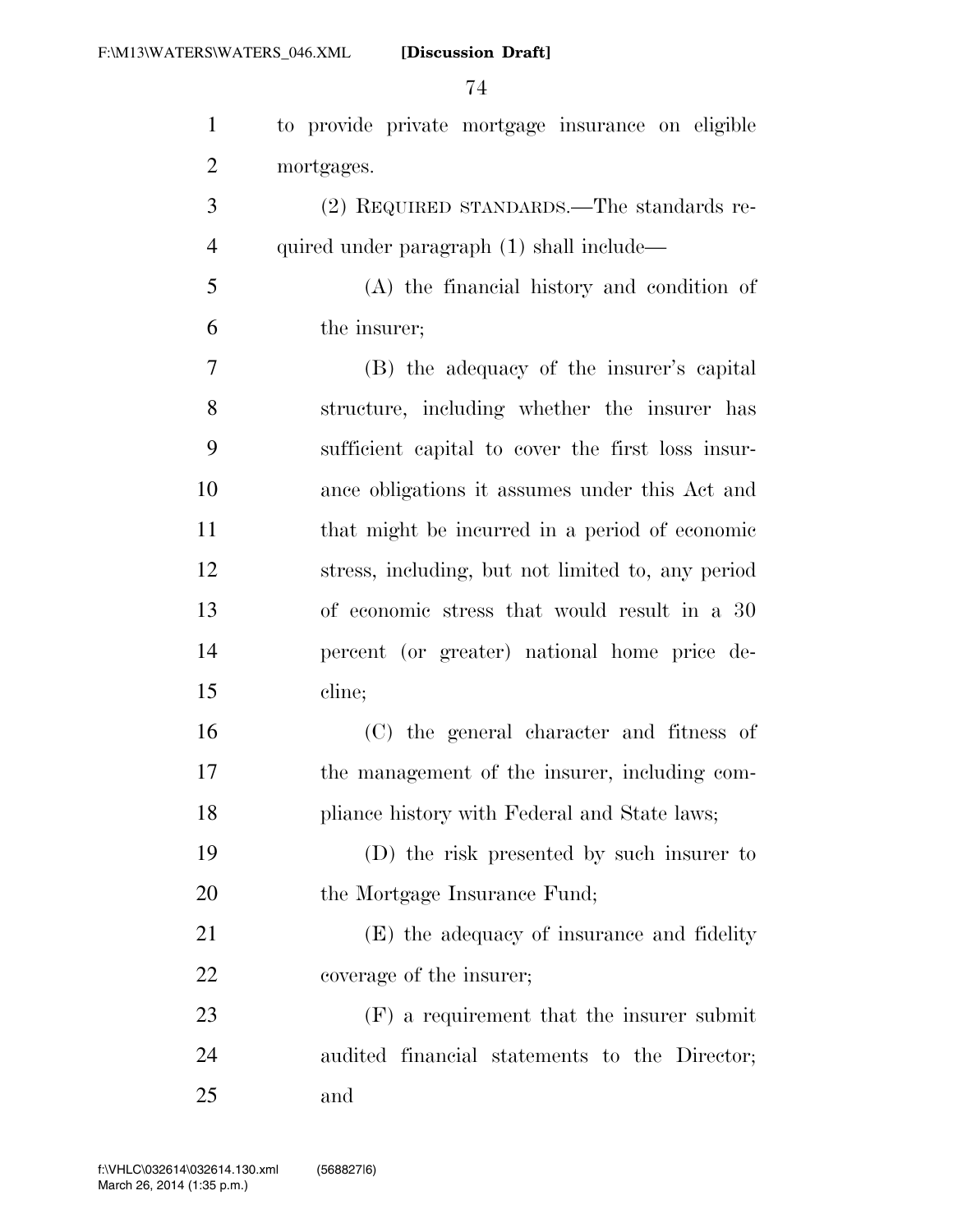| $\mathbf{1}$   | (G) any other standard the Administration             |
|----------------|-------------------------------------------------------|
| $\overline{2}$ | determines necessary or appropriate.                  |
| 3              | (b) APPLICATION AND APPROVAL.—                        |
| $\overline{4}$ | (1) APPLICATION PROCESS.—The Administra-              |
| 5              | tion shall establish an application process, in such  |
| 6              | form and manner and requiring such information as     |
| 7              | the Administration may require, for the approval of   |
| 8              | private mortgage insurers under this section.         |
| 9              | (2) APPROVAL.—The Administration may ap-              |
| 10             | prove any application made pursuant to paragraph      |
| 11             | (1) provided the private mortgage insurer meets the   |
| 12             | standards adopted under subsection (a).               |
| 13             | (3) PUBLICATION.—The Administration shall—            |
| 14             | (A) publish in the Federal Register a list            |
| 15             | of newly approved private mortgage insurers;          |
| 16             | and                                                   |
| 17             | (B) maintain an updated list of approved              |
| 18             | private mortgage insurers on the website of the       |
| 19             | Administration.                                       |
| 20             | (c) REVIEW, SUSPENSION, AND REVOCATION OF AP-         |
| 21             | <b>PROVED STATUS.—</b>                                |
| 22             | (1) IN GENERAL.—The Administration may re-            |
| 23             | view the status of any approved private mortgage in-  |
| 24             | surer if the Administration is notified of or becomes |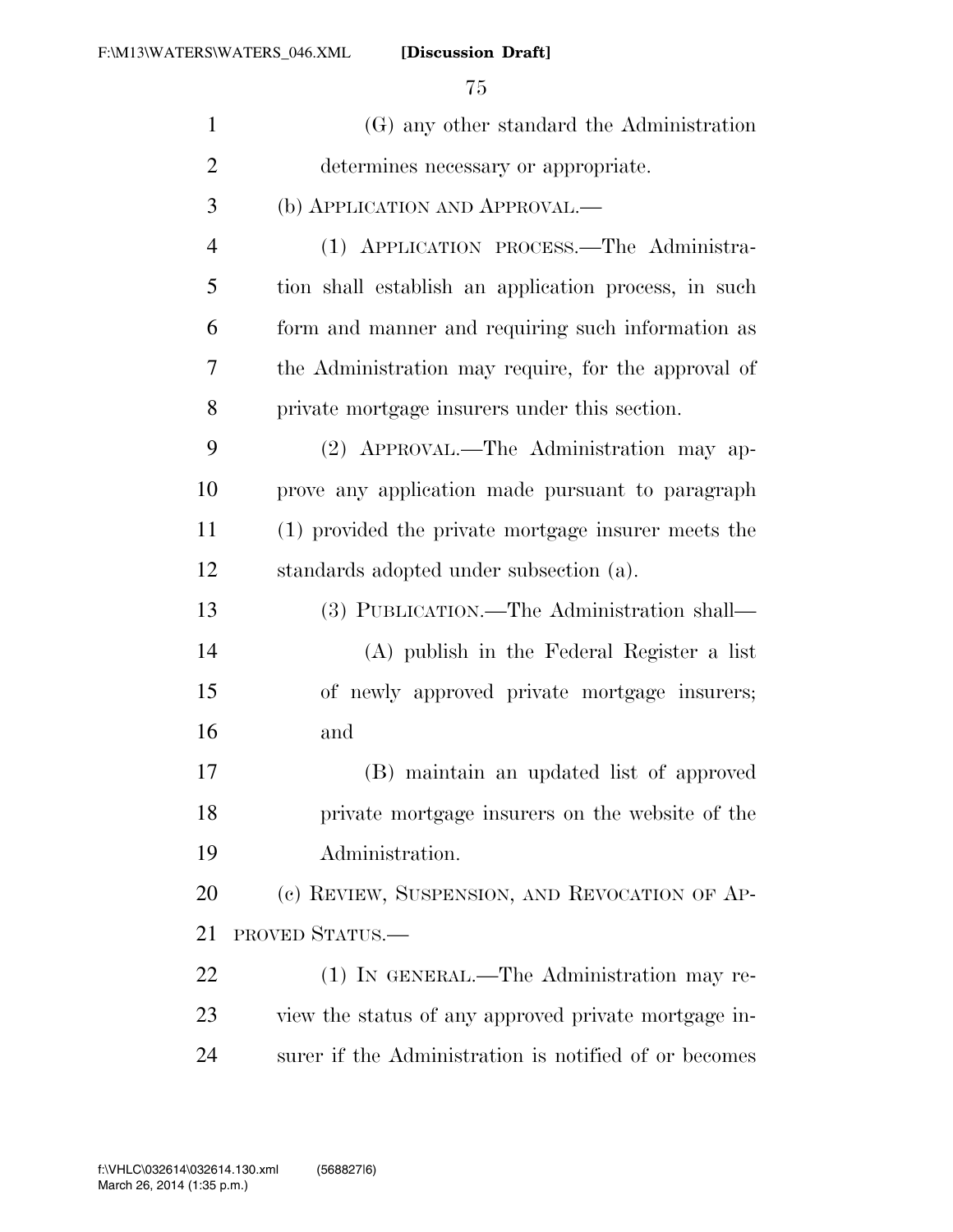- aware of any violation by the insurer of this Act or the rules promulgated pursuant to this Act.
- (2) SUSPENSION OR REVOCATION.—
- (A) ADMINISTRATION AUTHORITY.—If the Administration determines, in a review pursu- ant to paragraph (1), that an approved private mortgage insurer no longer meets the standards for approval, the Administration may suspend or revoke the approved status of such insurer.
- 10 (B) RULE OF CONSTRUCTION.—The sus- pension or revocation of an approved private mortgage insurer's approved status under this paragraph shall have no effect on the status of any covered security or on previously contracted insurance written by such private mortgage in-surer.
- (3) PUBLICATION.—The Administration shall— (A) publish in the Federal Register a list of any approved private mortgage insurers who lost their approved status; and
- (B) maintain an updated list of such insur-ers on the website of the Administration.
- (d) APPEALS.—
- (1) IN GENERAL.—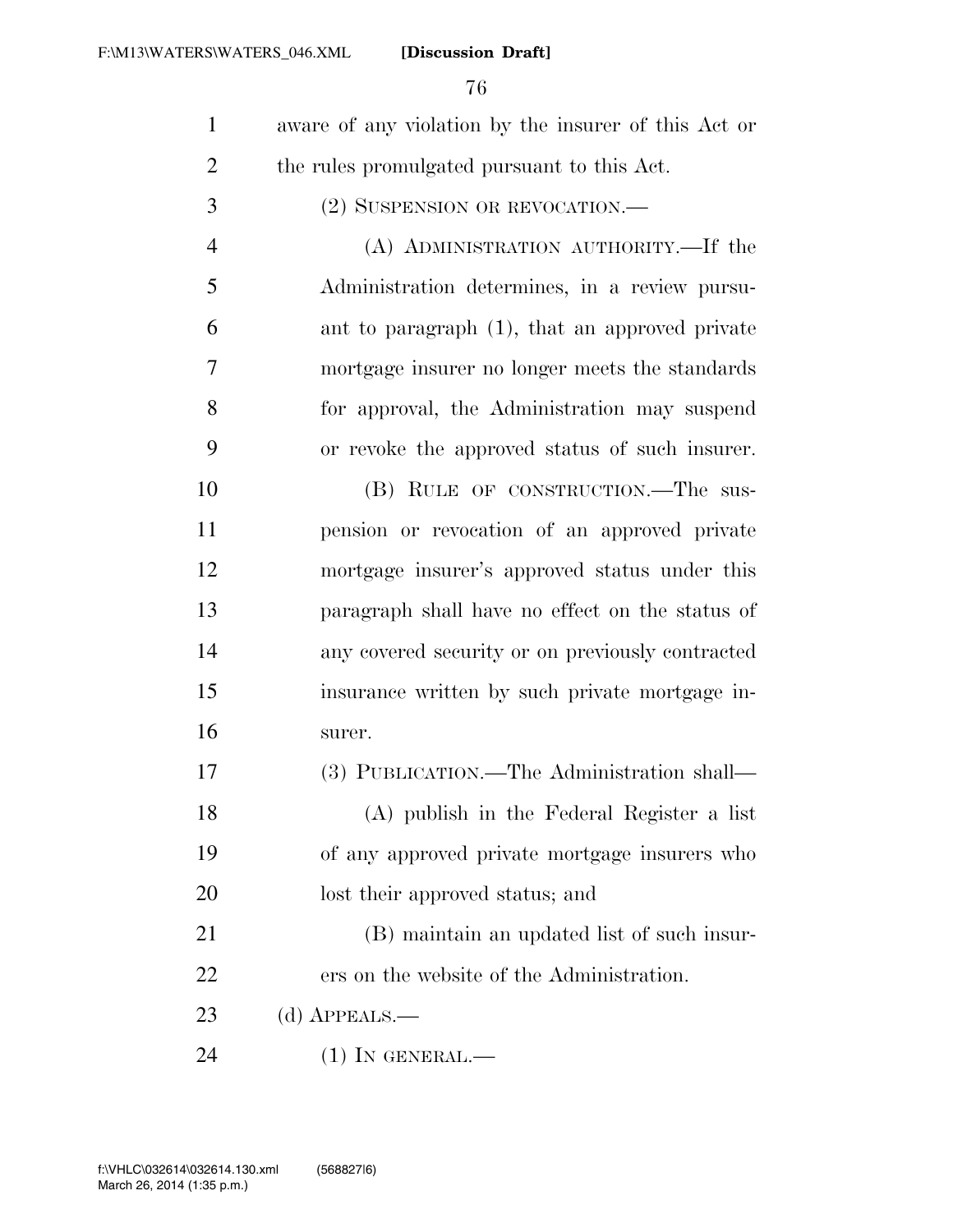(A) APPEALS OF DENIALS OF APPLICA- TION.—A private mortgage insurer who submits an application under subsection (b)(1) to be- come an approved private mortgage insurer may appeal a decision of the Administration de-nying such application.

 (B) APPEALS OF DENIALS OF BENEFITS 8 OR SUSPENSIONS OF PARTICIPATION. An ap- proved private mortgage insurer may appeal a decision of the Administration suspending or re-voking the approved status of such insurer.

 (2) FILING OF APPEAL.—Any insurer who files an appeal under paragraph (1) shall file the appeal with the Administration not later than 90 days after the date on which the person receives notice of the decision of the Administration being appealed.

 (3) FINAL DETERMINATION.—The Administra- tion shall make a final determination with respect to an appeal under paragraph (1) not later than 180 days after the date on which the appeal is filed under paragraph (2).

 (e) AVOIDANCE OF CONFLICTS OF INTEREST.—With respect to any eligible mortgage collateralizing a covered security insured under this Act, an approved private mort-gage insurer may not provide insurance both—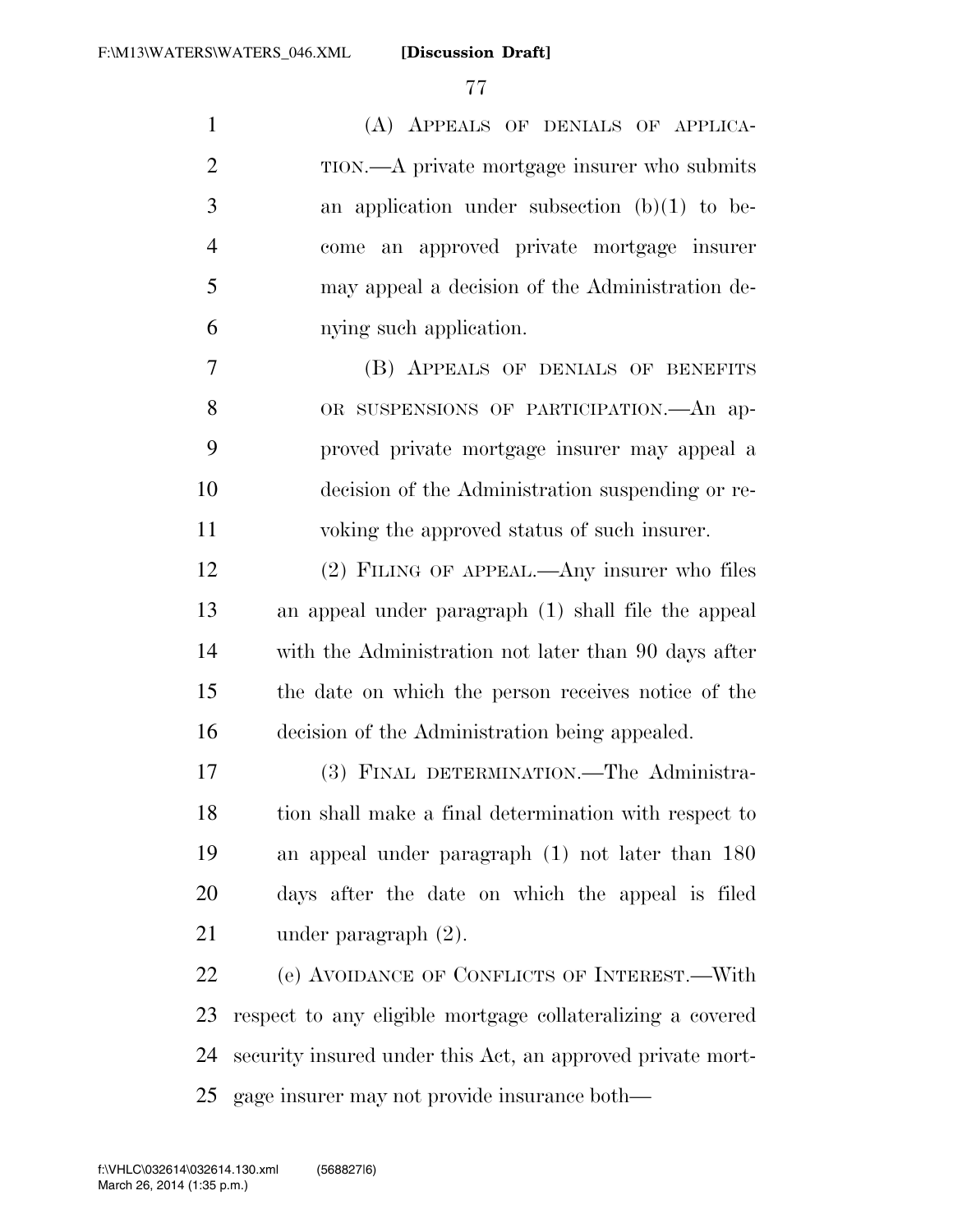| $\mathbf{1}$   | (1) in satisfaction of the credit enhancement re-     |
|----------------|-------------------------------------------------------|
| $\overline{2}$ | quired under section $2(7)(C)$ , and                  |
| 3              | (2) to cover the first loss position of private       |
| $\overline{4}$ | market holders of such covered security,              |
| 5              | unless such mortgage insurer meets such heightened    |
| 6              | standards as the Administration may establish.        |
| 7              | SEC. 222. APPROVAL OF SERVICERS AND MORTGAGE SERV-    |
| 8              | <b>ICING STANDARDS.</b>                               |
| 9              | (a) STANDARDS FOR APPROVAL OF SERVICERS.—             |
| 10             | (1) IN GENERAL.—The Administration shall de-          |
| 11             | velop, adapt, and publish standards for the approval  |
| 12             | by the Administration of servicers to administer eli- |
| 13             | gible mortgages, including standards with respect     |
| 14             | $to-$                                                 |
| 15             | (A) the financial history and condition of            |
| 16             | the servicer;                                         |
| 17             | (B) the general character and fitness of              |
| 18             | the management of the servicer, including com-        |
| 19             | pliance history with Federal and State laws;          |
| 20             | (C) the risk presented by such servicer to            |
| 21             | the Mortgage Insurance Fund;                          |
| 22             | (D) a requirement that the servicer submit            |
| 23             | audited financial statements to the Administra-       |
| 24             | tion; and                                             |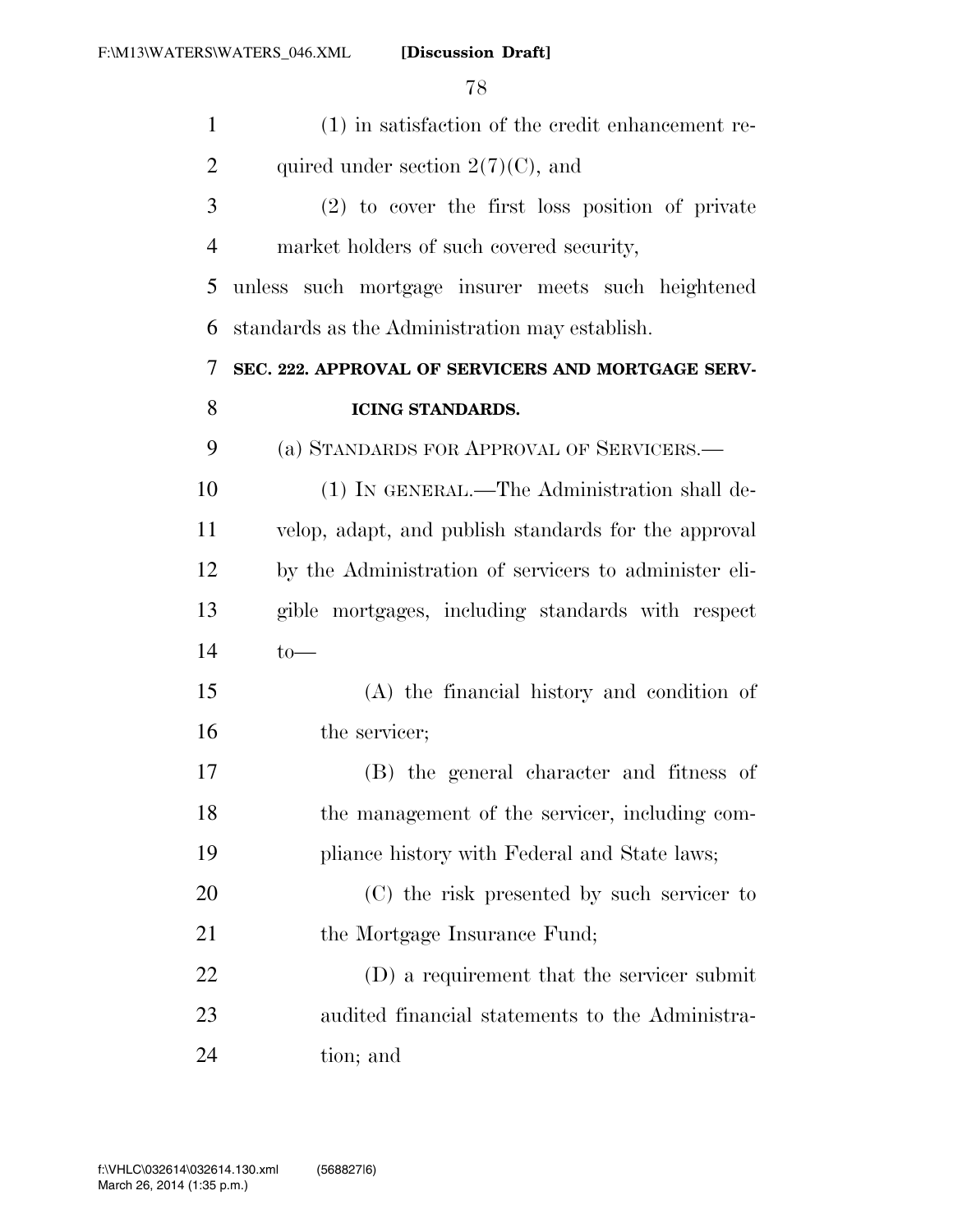| $\mathbf{1}$   | (E) any other standard the Administration              |
|----------------|--------------------------------------------------------|
| $\overline{2}$ | determines necessary or appropriate.                   |
| 3              | (2) ADDITIONAL REQUIRED STANDARDS.—The                 |
| $\overline{4}$ | Administration shall also develop and publish stand-   |
| 5              | ards for servicers that administer eligible mortgages, |
| 6              | including standards with respect to-                   |
| 7              | (A) compensation structures which incent               |
| 8              | servicers to maximize returns to investors on          |
| 9              | both performing and non-performing eligible            |
| 10             | mortgages;                                             |
| 11             | (B) the collection and forwarding of prin-             |
| 12             | eipal and interest payments;                           |
| 13             | (C) the maintenance of escrow accounts;                |
| 14             | (D) the collection and payment of taxes                |
| 15             | and bona fide and reasonable insurance pre-            |
| 16             | miums;                                                 |
| 17             | (E) the application of fees imposed on bor-            |
| 18             | rowers in connection with the servicing of an el-      |
| 19             | igible mortgage, which shall be reasonably re-         |
| 20             | lated to costs;                                        |
| 21             | (F) the maintenance of records on eligible             |
| 22             | mortgages;                                             |
| 23             | (G) the establishment of foreclosure loss              |
| 24             | mitigation programs that seek to enhance inves-        |
| 25             | tor value and prevent, to the greatest extent          |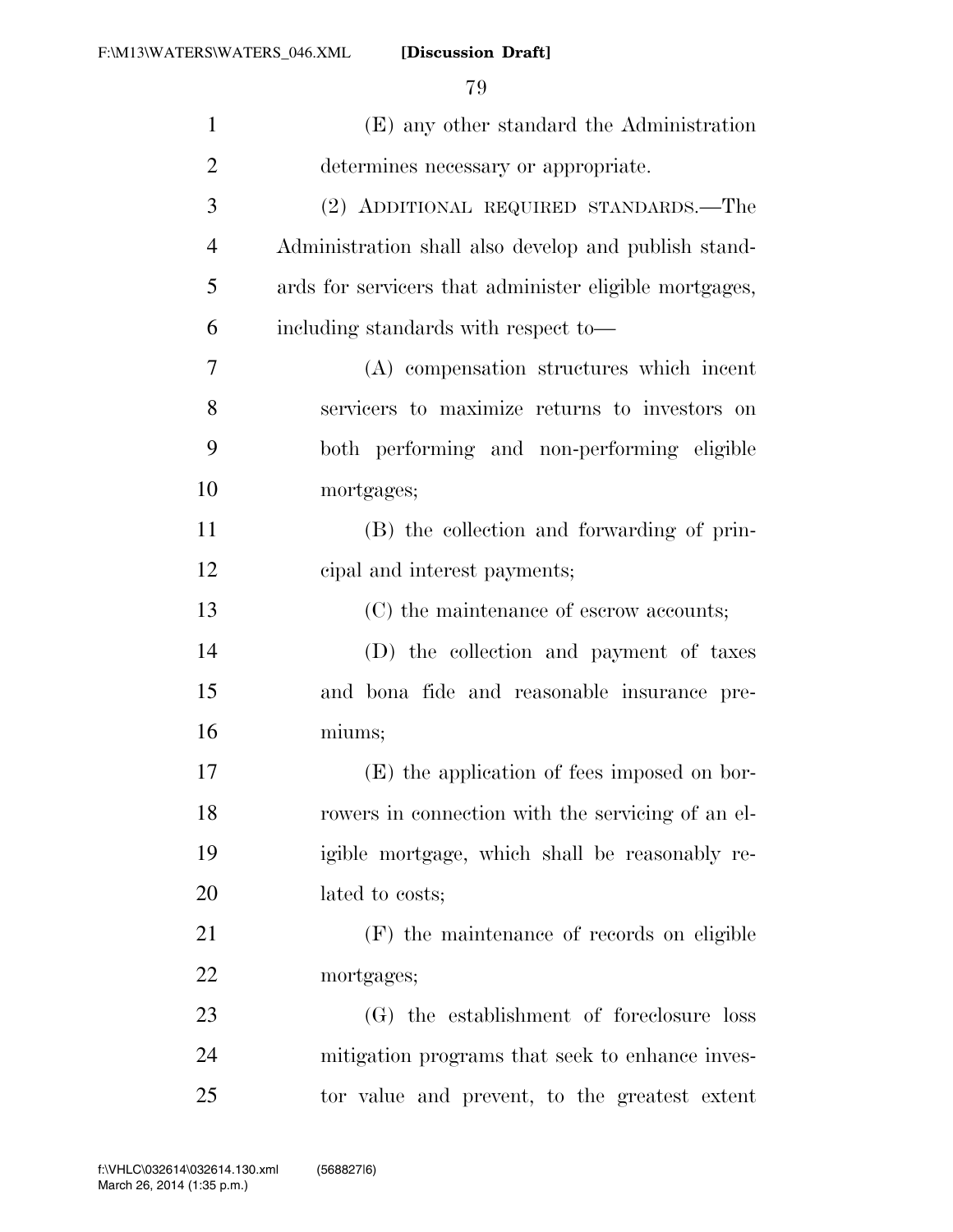possible, the need to trigger any claim on insur- ance offered by the Administration pursuant to this title, including through affordable loan modifications, which shall include as an option modifications that reduce the unpaid principal balance of an eligible mortgage, consistent with a publically available net present value deter-mination as defined by the Administration;

 (H) the establishment of procedures for the servicer to refrain from initiating a judicial or non-judicial foreclosure, or where a fore- closure has been initiated, from taking any ad- ditional steps in the judicial or non-judicial foreclosure, once an initial request for loss miti- gation has been made by the homeowner, until completion of the review of any loss mitigation application, including written notice to the homeowner documenting any denial and a req-uisite appeal process;

 (I) a proscription against any servicer maintaining any financial interest in insurance products related to mortgages serviced by the servicer or its affiliates other than the coverage provided by the insurance;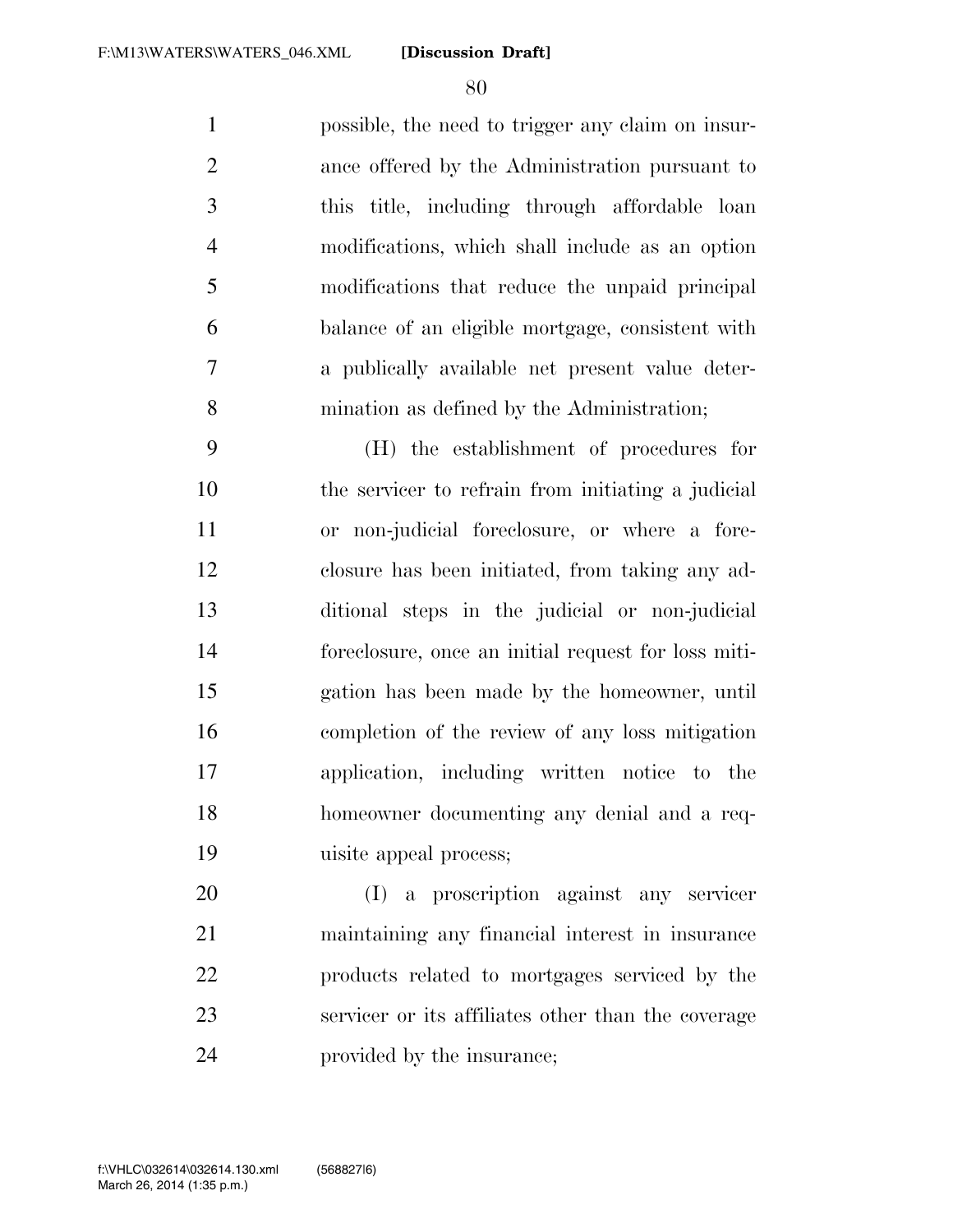(J) the advancement of principal and inter- est payments to investors in the case of a delin- quency by a borrower until such time as the borrower has made all payments in arrears or the property securing the eligible mortgage has been liquidated, including provisions for the ces- sation of advances when there is no longer any reasonable possibility of the recovery of such advances from the liquidation of the property or as appropriate to facilitate modification of the 11 loan pursuant to subparagraph  $(G)$ ; (K) the provision of information to the borrower, upon request, documentation estab- lishing the right to foreclose; and (L) the provision of eligible single-family mortgage loan information to borrowers, upon request, including a copy of the pooling and servicing agreement and securitization trust re- quirements that may restrict the ability of the servicer to offer loss mitigation options. (b) STANDARDS FOR SERVICING OF ELIGIBLE MORT- GAGES.— 23 (1) IN GENERAL.—The Administration shall de-

velop, adopt and publish standards regarding the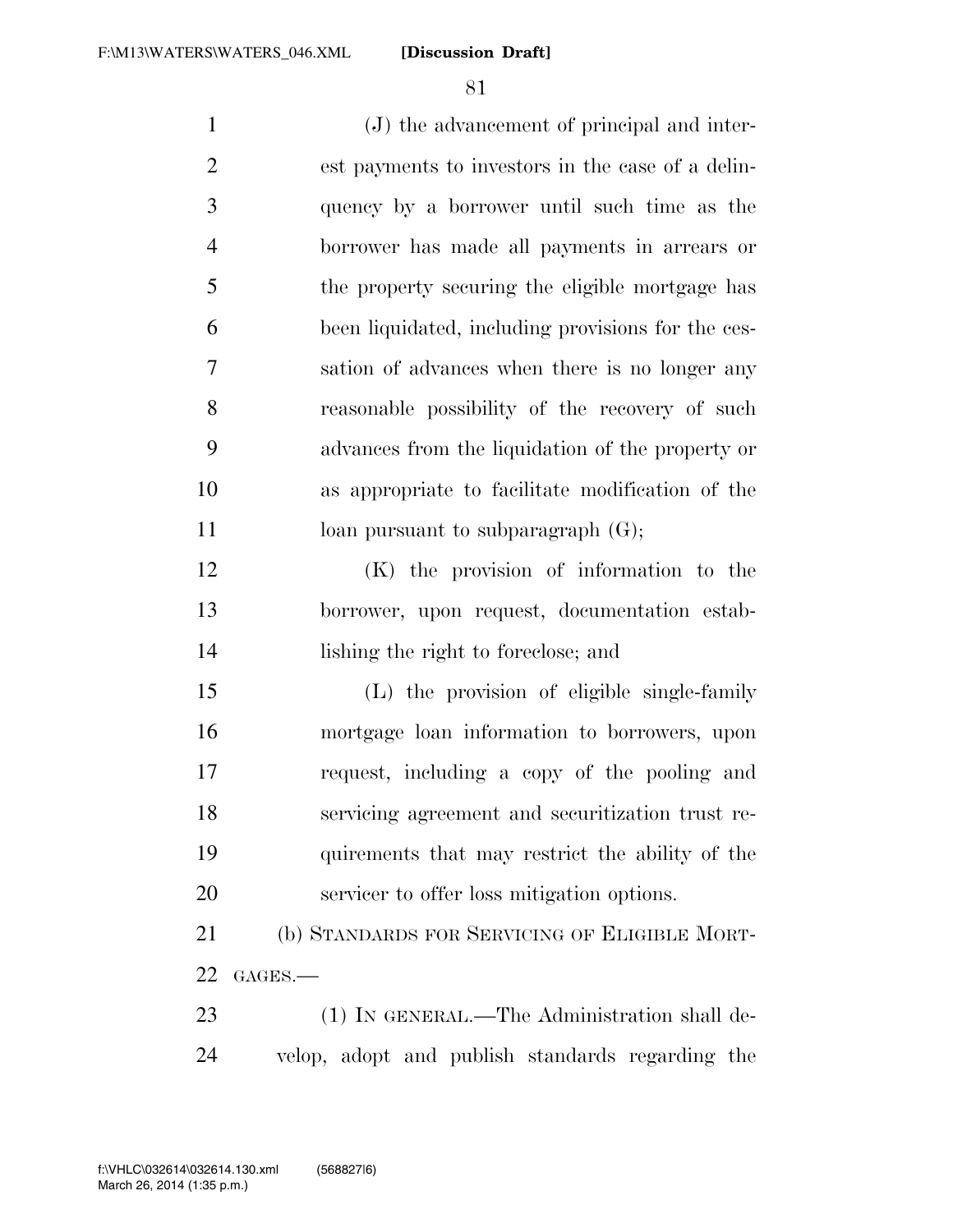servicing of eligible mortgages which shall provide as follows:

| 3              | (A) PROHIBITION OF INTEREST.—                  |
|----------------|------------------------------------------------|
| $\overline{4}$ | (i) IN GENERAL.—Subject to clause              |
| 5              | (iii), a servicer of an eligible mortgage, ap- |
| 6              | proved pursuant to this subsection, or any     |
| $\overline{7}$ | affiliate of such servicer, may not own, or    |
| 8              | hold any interest in, any other residential    |
| 9              | mortgage loan that is secured by a mort-       |
| 10             | gage, deed of trust, or other equivalent       |
| 11             | consensual security interest on the same       |
| 12             | dwelling or residential real property that is  |
| 13             | subject to the eligible mortgage.              |

 (ii) DEFINITION.—For purposes of 15 this paragraph, the term "affiliate" means, with respect to a servicer, any person or entity that controls, or is controlled by, or is under common control with such servicer, as the Administration shall pre-scribe by regulation.

21 (iii) EXEMPTION.—Clause (i) shall not apply to—

 (I) a servicer of a residential mortgage loan, or an affiliate of such a server, that owns the sole interest in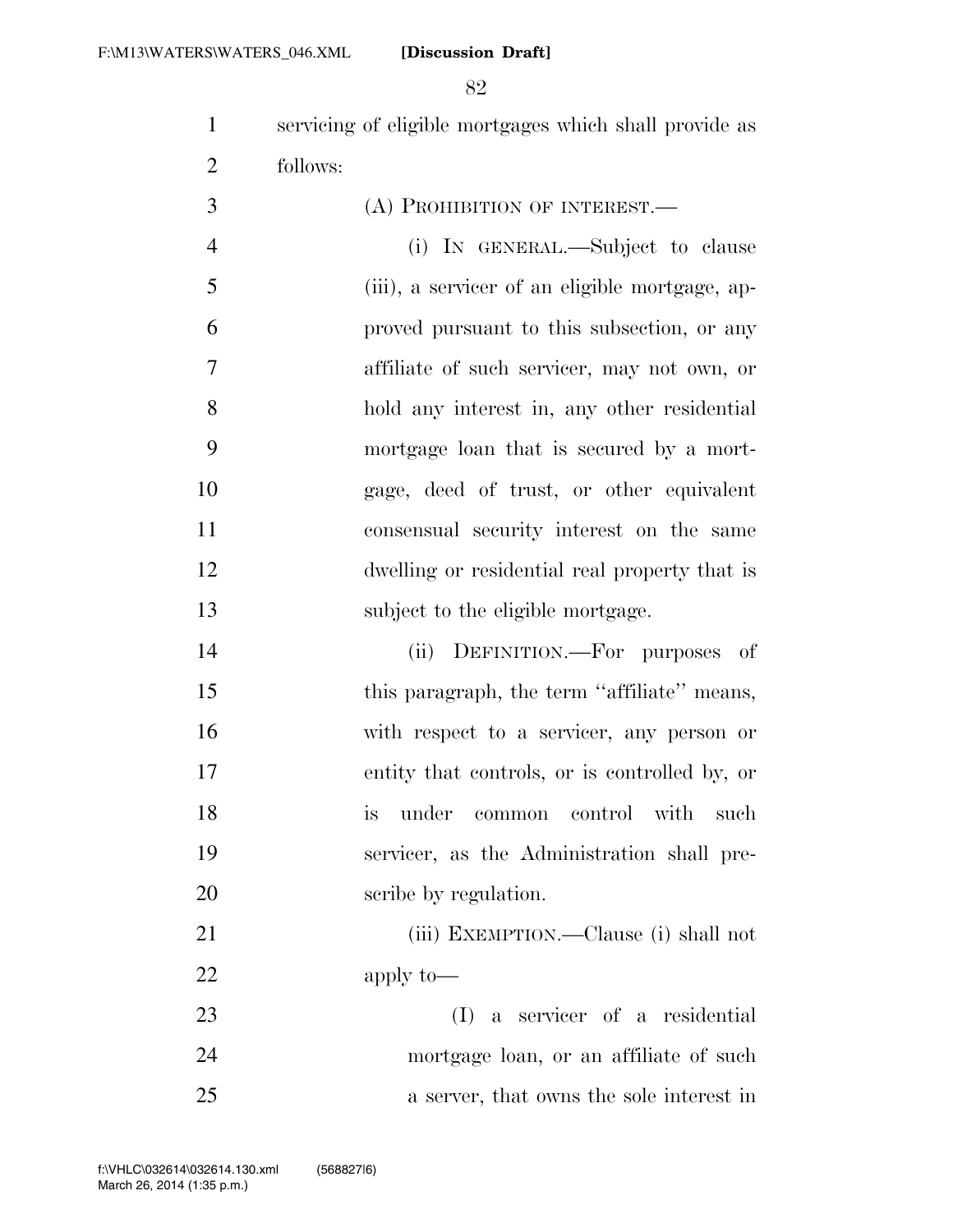1 the mortgage, deed of trust, or other security interest that secures the resi- dential loan serviced by the servicer; or (II) a servicer that is a State or local housing agency or State or local housing finance agency. 8 (B) FORCE-PLACED INSURANCE.— (i) IN GENERAL .—If a borrower's in- surance policy has not been paid, the servicer shall make payments on the cur-12 rent policy or seek reinstatement of such policy where necessary and then make such payments, unless the policy has been ter- minated for reasons other than non- payment. If escrow funds are not available, the servicer shall advance such funds. If the current policy cannot be continued and force-placed insurance is provided, the costs and the coverage should be substan-21 tially equivalent to that provided in a standard homeowner's insurance policy. 23 (ii) DEFINITION.— For purposes of 24 this paragraph, the term "force-placed in-surance'' shall have the meaning given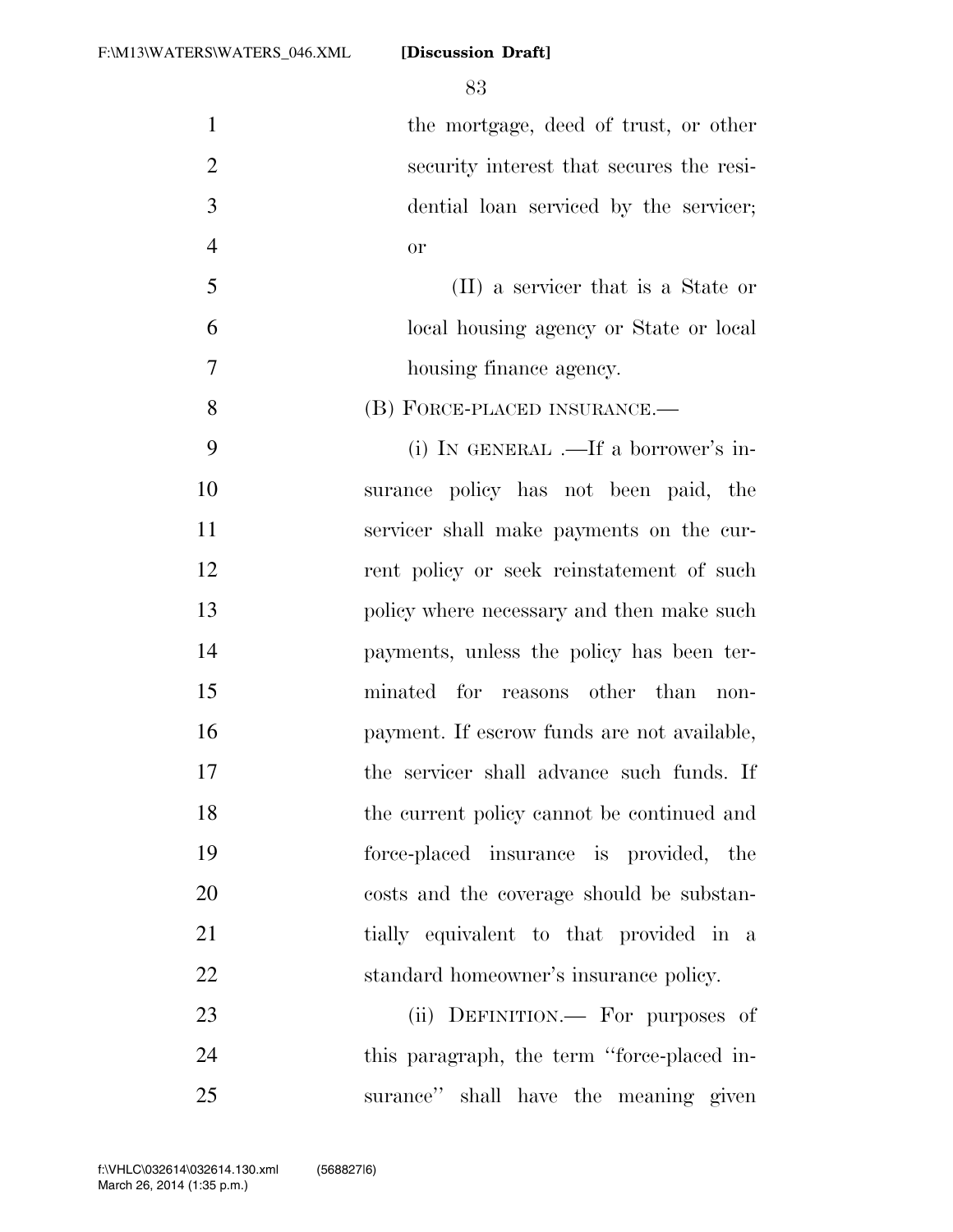| $\mathbf{1}$   | such term in section $6(k)$ of the Real Es-          |
|----------------|------------------------------------------------------|
| $\mathfrak{2}$ | tate Settlement Procedures Act of 1974               |
| 3              | $(12 \text{ U.S.C. } 2605(k))$ ; as added by section |
| $\overline{4}$ | 1463 of the Dodd-Frank Wall Street Re-               |
| 5              | form and Consumer Protection Act; Public             |
| 6              | Law 111–203; 124 Stat. 2182).                        |
| 7              | (C) PROHIBITION ON SETTLEMENT SERV-                  |
| 8              | ICES.                                                |
| 9              | (i) IN GENERAL.—No servicer of an                    |
| 10             | eligible mortgage shall render a real estate         |
| 11             | settlement service in connection with a              |
| 12             | transaction involving an eligible mortgage           |
| 13             | through a subsidiary of such person or               |
| 14             | through insourcing.                                  |
| 15             | (ii) DEFINITION.— For purposes of                    |
| 16             | this paragraph, the term "insourcing"                |
| 17             | means providing for services to be con-              |
| 18             | ducted by the servicer's affiliated entities.        |
| 19             | (D) RECORDS; POINT OF CONTACT.—Each                  |
| 20             | servicer of an eligible mortgage, or agents of       |
| 21             | such servicer, shall, with respect to the bor-       |
| 22             | rower, establish—                                    |
| 23             | (i) a single electronic record for each              |
| 24             | account, the contents of which shall be ac-          |
| 25             | cessible throughout the servicer, or agents          |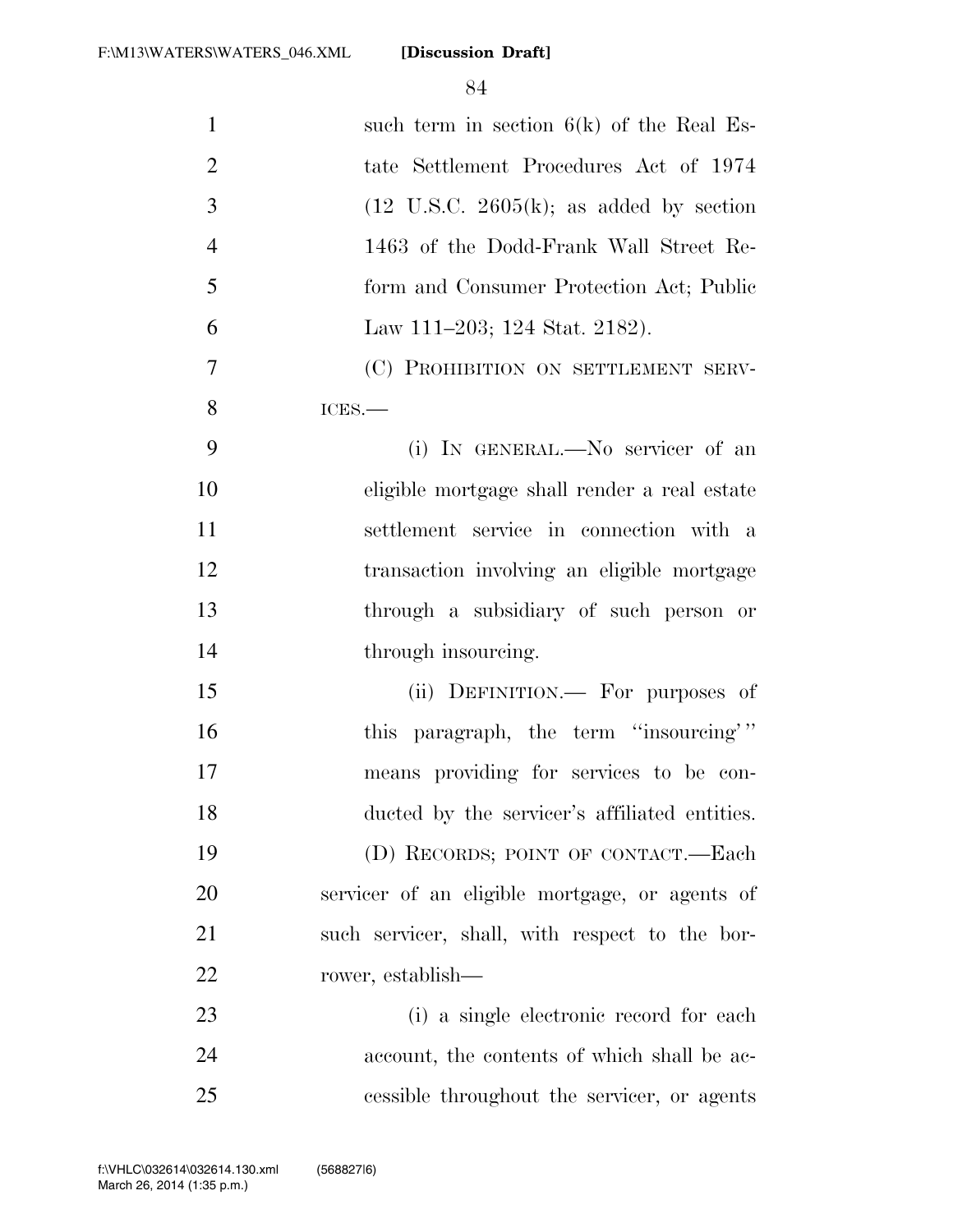| $\mathbf{1}$   | of such servicer, including to all loss miti- |
|----------------|-----------------------------------------------|
| $\overline{2}$ | gation staff, all foreclosure staff, and all  |
| 3              | bankruptcy staff; and                         |
| $\overline{4}$ | (ii) a single point of contact for the        |
| 5              | borrower for all loss mitigation activities.  |
| 6              | (E) STAFFING AND DOCUMENTATION FOR            |
| $\tau$         | FORECLOSURE, LOSS MITIGATION, BANKRUPTCY      |
| 8              | OPERATIONS.—Each servicer of an eligible      |
| 9              | mortgage, or agents of such servicer, shall—  |
| 10             | (i) maintain adequate staffing and            |
| 11             | systems for tracking borrower documents       |
| 12             | and information that are relevant to fore-    |
| 13             | closure, loss mitigation, bankruptcy, and     |
| 14             | other servicing operations;                   |
| 15             | (ii) maintain adequate staffing and           |
| 16             | caseload limits for employees responsible     |
| 17             | for handling foreclosure, loss mitigation,    |
| 18             | bankruptcy, and related communication         |
| 19             | with borrowers and housing counselors;        |
| 20             | (iii) set reasonable minimum experi-          |
| 21             | ence, education, and training requirements    |
| 22             | for loan modification staff; and              |
| 23             | (iv) document electronically each ac-         |
| 24             | tion on a foreclosure, loan modification,     |
| 25             | bankruptcy, or other servicing file, includ-  |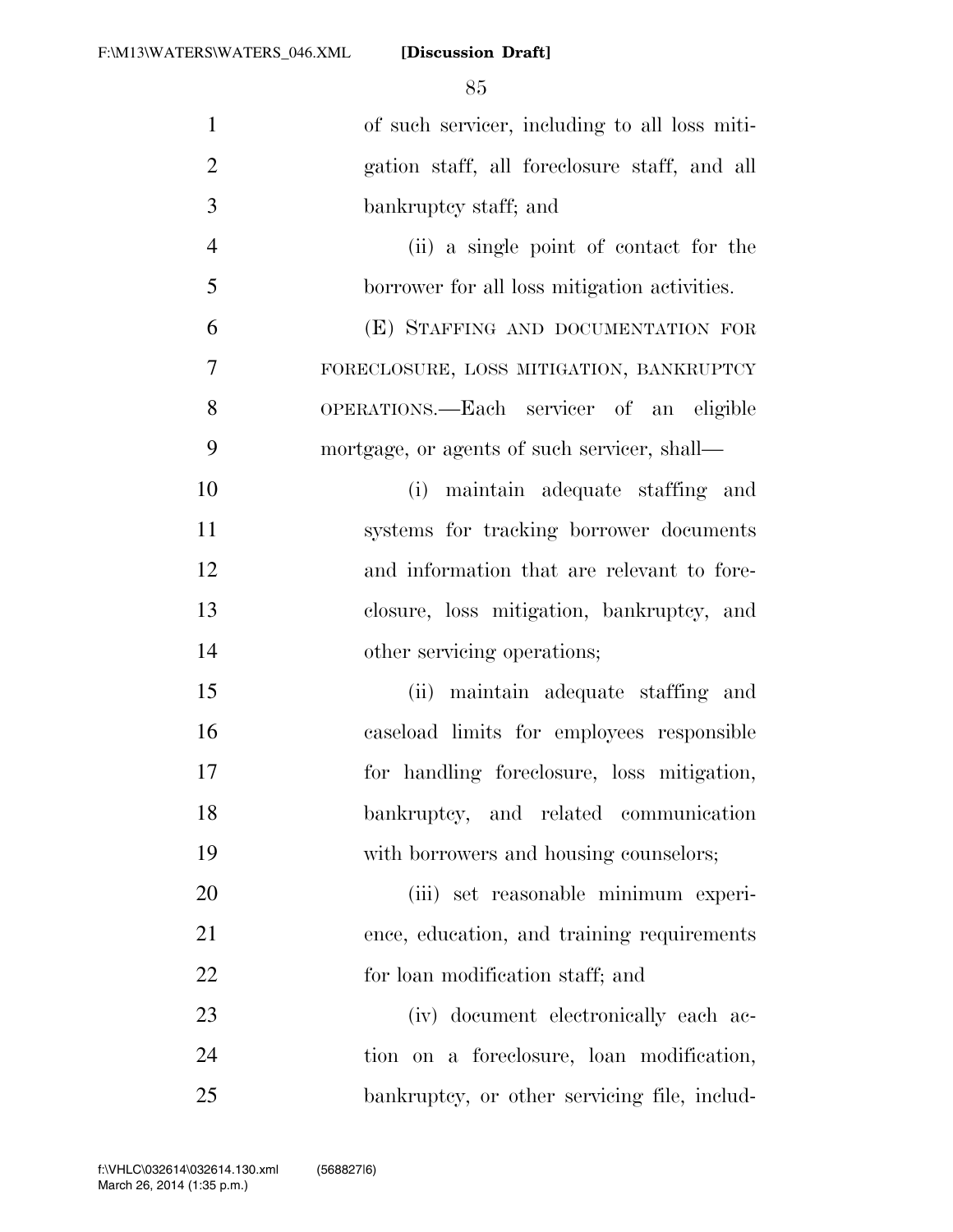| $\mathbf{1}$   | ing all communication with the borrower                   |
|----------------|-----------------------------------------------------------|
| $\overline{2}$ | and other parties.                                        |
| 3              | (F)<br>TRANSFER OF SERVICING.-Each                        |
| $\overline{4}$ | servicer of an eligible mortgage, for any trans-          |
| 5              | fer of servicing to a successor servicer, shall—          |
| 6              | (i) inform the successor servicer (in-                    |
| $\tau$         | cluding a subservicer) whether a loan                     |
| 8              | modification is pending;                                  |
| 9              | (ii) ensure that the successor servicer                   |
| 10             | shall accept and continue processing prior                |
| 11             | loan modification requests; and                           |
| 12             | (iii) ensure that successor servicer                      |
| 13             | shall honor trial and permanent loan modi-                |
| 14             | fication agreements entered into by the                   |
| 15             | transferring servicer.                                    |
| 16             | (c) COORDINATION WITH OTHER REGULATORS.—In                |
| 17             | developing the standards required under subsections (a)   |
| 18             | and (b), the Administration shall coordinate with the Bu- |
| 19             | reau of Consumer Financial Protection, and, to the extent |
| 20             | the Administration determines practical and appropriate,  |
| 21             | the other Federal Banking agencies.                       |
| 22             | (d) APPLICATION AND APPROVAL.—                            |
| 23             | (1) APPLICATION PROCESS.—The Administra-                  |
| 24             | tion shall establish an application process—              |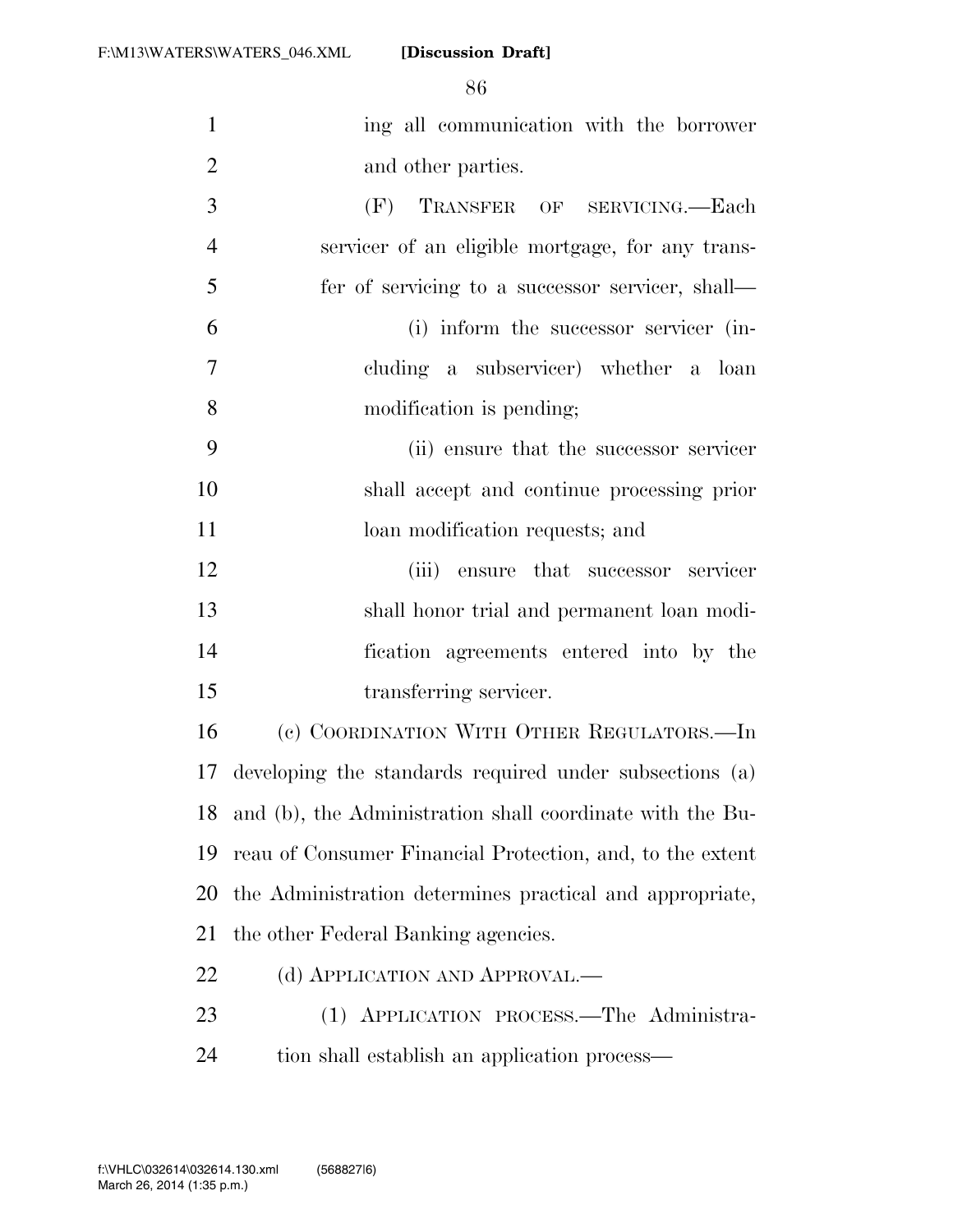| $\mathbf{1}$   | $(A)$ in such form and manner and requir-               |
|----------------|---------------------------------------------------------|
| $\overline{2}$ | ing such information as the Administration may          |
| 3              | require, for the approval of servicers under this       |
| $\overline{4}$ | section; and                                            |
| 5              | (B) that does not discriminate against or               |
| 6              | otherwise disadvantage small servicers.                 |
| 7              | (2) APPROVAL.—The Administration may ap-                |
| 8              | prove any application made pursuant to paragraph        |
| 9              | (1) provided the servicer meets the standards under     |
| 10             | subsection (a).                                         |
| 11             | (3) PUBLICATION.—The Administration shall—              |
| 12             | (A) cause to be published in the Federal                |
| 13             | Register a list of newly approved servicers; and        |
| 14             | (B) maintain an updated list of approved                |
| 15             | servicers on the website of the Administration.         |
| 16             | (4) SMALL SERVICER EXEMPTION. The Ad-                   |
| 17             | ministration shall by rule, after consultation with the |
| 18             | Bureau, provide exemptions to, or adjustments for,      |
| 19             | the provisions of this section for approved small       |
| 20             | servicers, in order to reduce the regulatory burdens    |
| 21             | while appropriately balancing protection of the Mort-   |
| 22             | gage Insurance Fund.                                    |
| 23             | (e) REVIEW, PENALTY ASSESSMENT, SUSPENSION              |
| 24             | AND REVOCATION OF APPROVED STATUS.                      |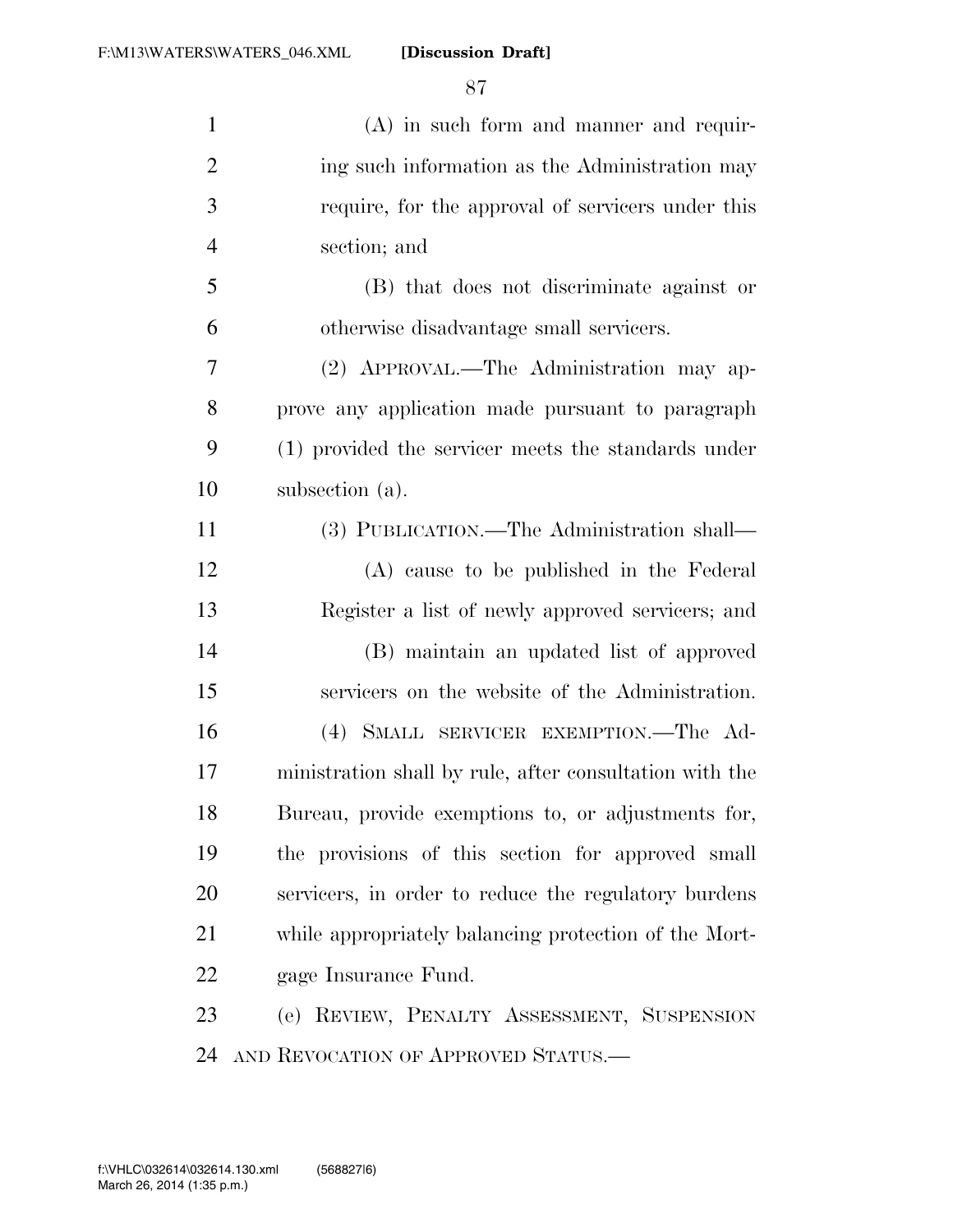(1) REVIEW OF PERFORMANCE.—The Adminis- tration shall periodically review the performance of approved servicers. In connection with such review, the Administration shall periodically publish a pub- licly-available scorecard outlining servicer perform-ance relative to benchmarks.

 (2) PENALTY ASSESSMENT.—The Administra- tion may assess civil monetary penalties, consistent with section 225, in connection with a servicer fail- ing to comply with any standards pursuant to the servicing of eligible mortgages under this section.

 (3) REVIEW OF APPROVED STATUS.—The Ad- ministration may review the status of any approved servicer if the Administration is notified of or be- comes aware of any violation by the servicer of this Act or the rules promulgated pursuant to this Act, including any failure by an approved servicer to comply with the terms set forth in any uniform securitization agreement developed under this Act.

 (4) COORDINATION.—In conducting a review authorized pursuant to paragraphs (1) and (3), the Administration shall—

 (A) provide reasonable notice to, and co- ordinate with, the appropriate Federal banking agency or State regulatory agency, as appro-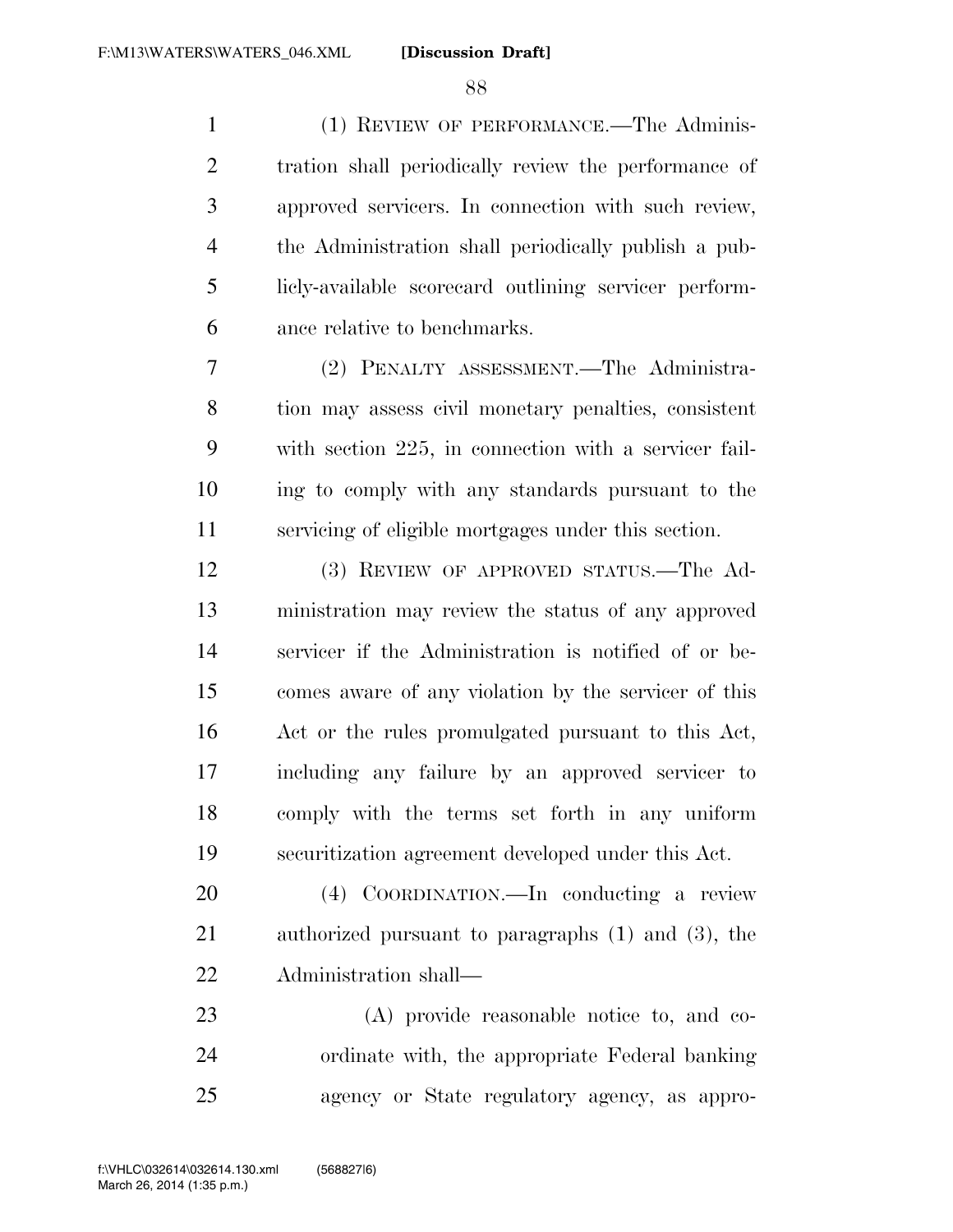| $\mathbf{1}$   | priate, for an approved servicer that is regu-   |
|----------------|--------------------------------------------------|
| $\overline{2}$ | lated by such Federal banking agency or State    |
| 3              | regulatory agency before commencing an exam-     |
| $\overline{4}$ | ination of the approved servicer under this sec- |
| 5              | tion; and                                        |
| 6              | (B) to the fullest extent possible—              |
| 7              | (i) rely on the examinations, inspec-            |
| 8              | tions, and reports of the appropriate Fed-       |
| 9              | eral banking agency or State regulatory          |
| 10             | agency, as appropriate, for an approved          |
| 11             | servicer that is regulated by such Federal       |
| 12             | banking agency or State regulatory agency;       |
| 13             | (ii) avoid duplication of examination            |
| 14             | activities, reporting requirements, and re-      |
| 15             | quests for information; and                      |
| 16             | (iii) ensure that approved servicers             |
| 17             | are not subject to conflicting supervisory       |
| 18             | demands by the Administration, appro-            |
| 19             | priate Federal banking agencies, or State        |
| 20             | regulatory agencies, as appropriate.             |
| 21             | (5) SUSPENSION OR REVOCATION.—                   |
| 22             | (A) AUTHORITY.—If the Administration             |
| 23             | determines, in a review pursuant to paragraph    |
| 24             | (3), that an approved servicer no longer meets   |
| 25             | the standards for approval, the Administration   |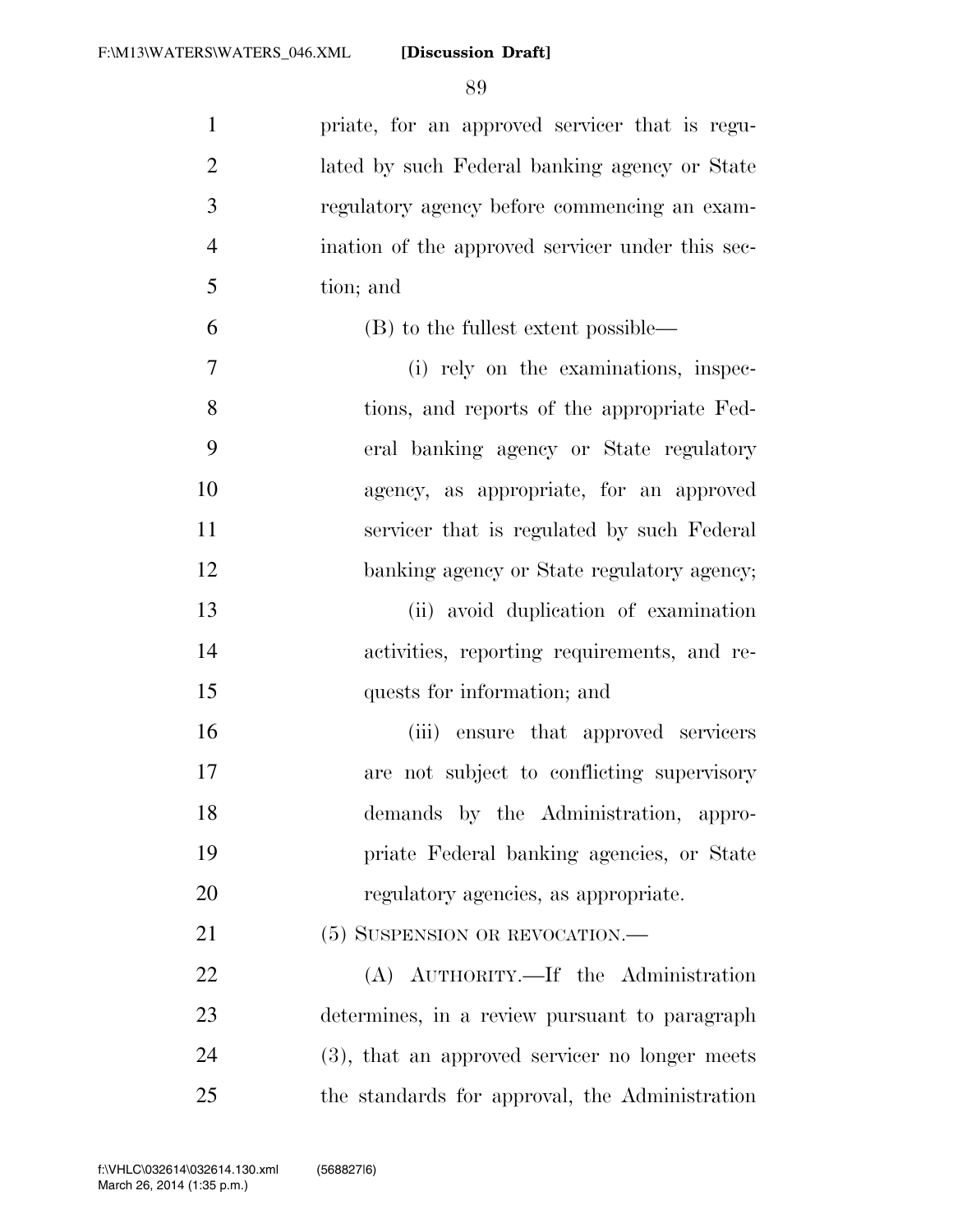may suspend or revoke the approved status of

| $\overline{2}$ | such servicer.                                    |
|----------------|---------------------------------------------------|
| 3              | (B) STATUS OF COVERED SECURITY.—The               |
| $\overline{4}$ | suspension or revocation of an approved           |
| 5              | servicer's approved status under this paragraph   |
| 6              | shall have no effect on the status of any covered |
| 7              | security.                                         |
| 8              | (6) PUBLICATION.—The Administration shall—        |
| 9              | (A) cause to be published in the Federal          |
| 10             | Register a list of any approved servicers who     |
| 11             | lose their approved status; and                   |
| 12             | (B) maintain an updated list of such              |
| 13             | servicers on the website of the Administration.   |
| 14             | (f) APPEALS.—                                     |
| 15             | $(1)$ In GENERAL.—                                |
| 16             | (A) APPEALS OF DENIALS OF APPLICA-                |
| 17             | TION.—A servicer who submits an application       |
| 18             | under subsection $(d)(1)$ to become an approved   |
| 19             | servicer may appeal a decision of the Adminis-    |
| 20             | tration denying such application.                 |
| 21             | (B) APPEALS OF DENIALS OF BENEFITS                |
| 22             | OF SUSPENSIONS OF PARTICIPATION. An ap-           |
| 23             | proved servicer may appeal a decision of the      |
| 24             | Administration suspending or revoking the ap-     |

proved status of such servicer.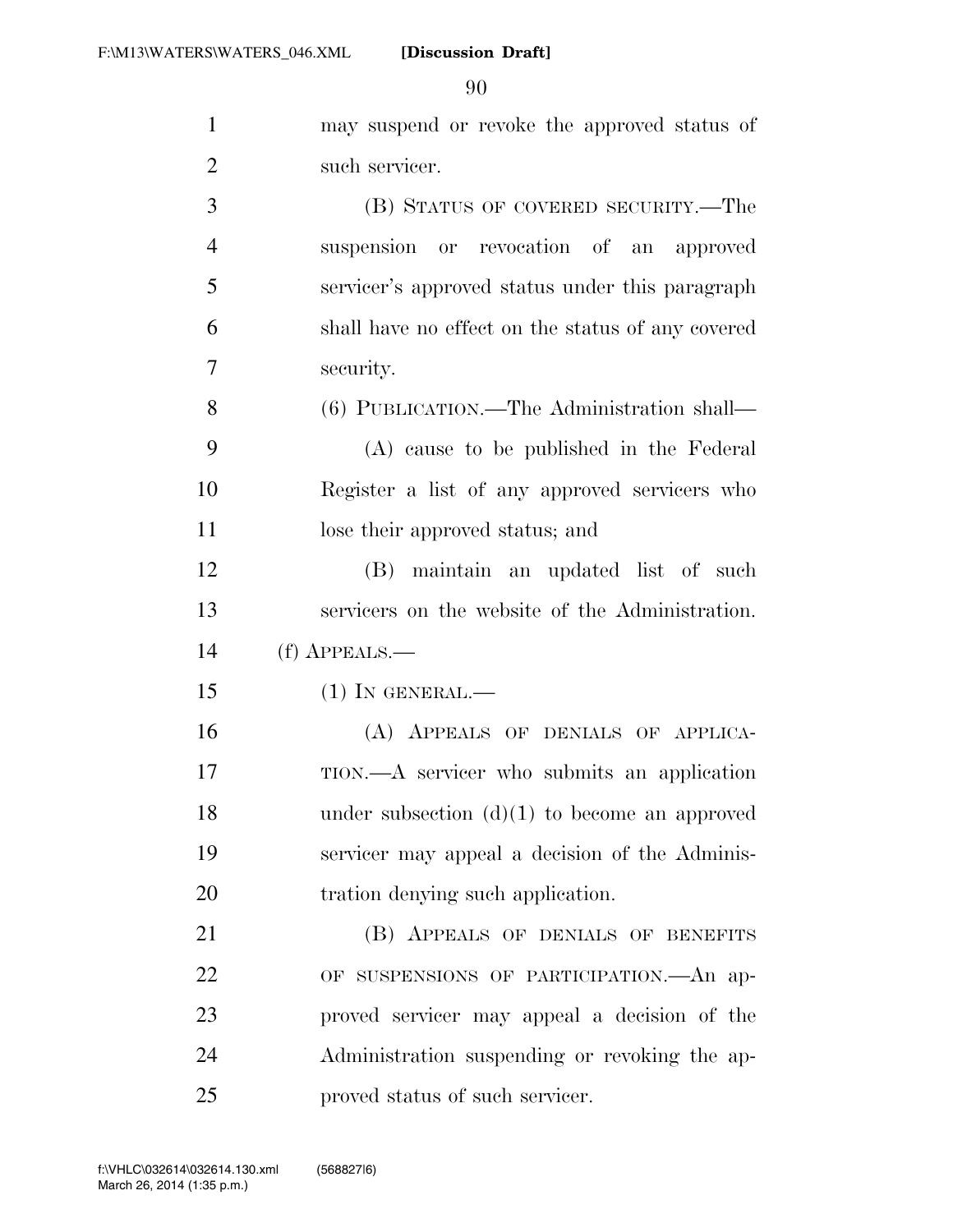(2) FILING OF APPEAL.—Any servicer who files an appeal under paragraph (1) shall file the appeal with the Administration not later than 90 days after the date on which the person receives notice of the decision of the Administration being appealed.

 (3) FINAL DETERMINATION.—The Administra- tion shall make a final determination with respect to an appeal under paragraph (1) not later than 180 days after the date on which the appeal is filed under paragraph (2).

 (g) BORROWER OMBUDSMAN.—The Administration shall establish an Office of the Ombudsman to receive complaints from homeowners, homeowners' representa- tives, and other designated third parties. The Ombudsman shall have the authority to investigate, including the right to obtain information, documents, and records, in what- ever form kept, from the servicer, and to resolve disputes between any homeowner and the servicer of an eligible mortgage. The Ombudsman shall coordinate with the Bu- reau of Consumer Financial Protection in the exercise of this subsection.

22 (h) TRANSFER OF MASTER SERVICING.

 (1) AUTHORITY OF ISSUER.—The Issuer shall have the right to transfer master servicing on a cov-ered security in the event that the current approved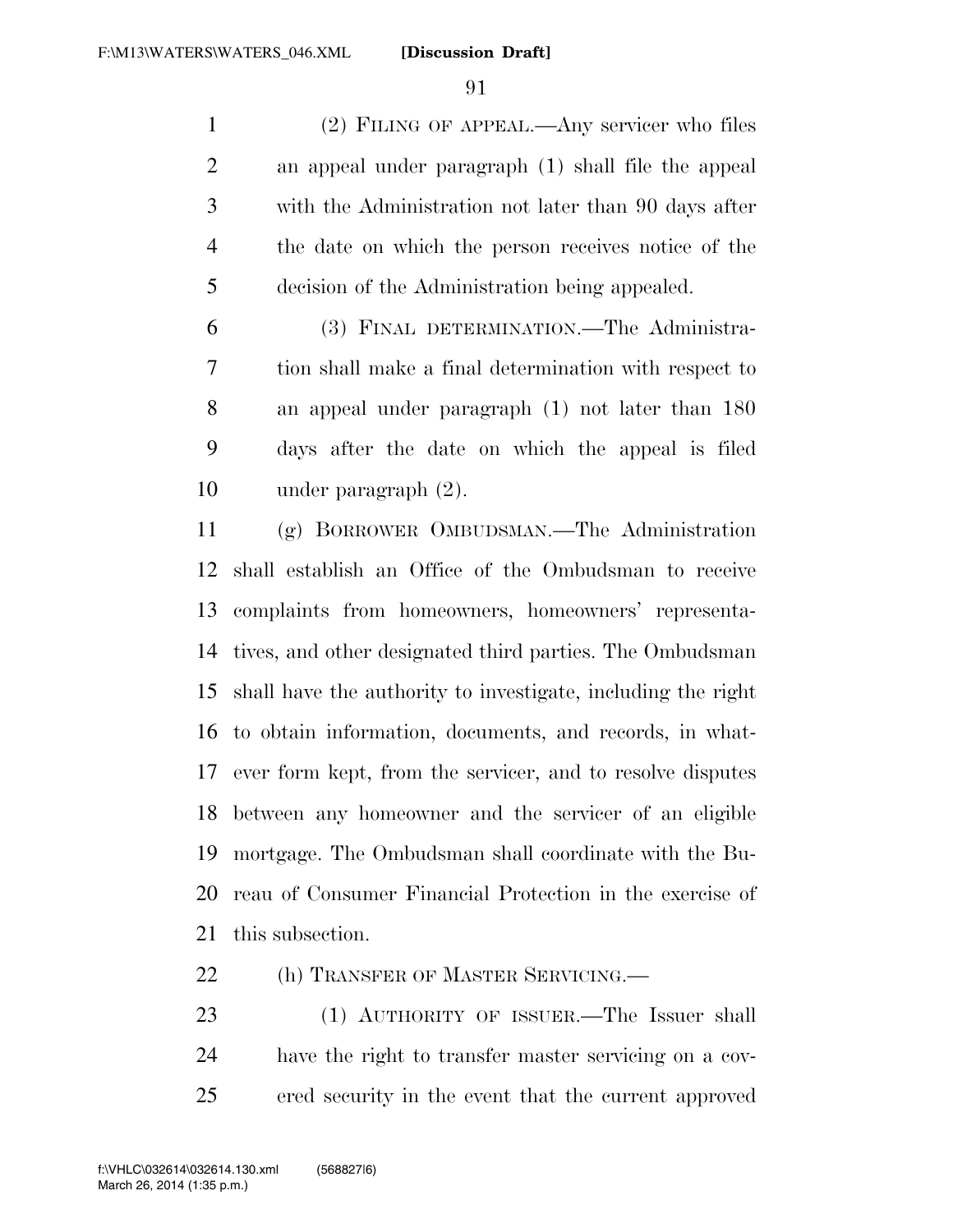servicer or servicers have failed to appropriately pro-2 tect the Mortgage Insurance Fund.

 (2) AUTHORITY OF BOND GUARANTOR.—Sub- ject to the rules promulgated by the Issuer, if the credit risk-sharing on a covered security required pursuant to section 202 is provided by an approved bond guarantor, such guarantor shall have the right to transfer master servicing on a covered security in the event that the approved bond guarantor can demonstrate that the current approved servicer or servicers have failed to appropriately protect their investment, including by failing to meet any stand-ard identified under subsection (a)(2).

 (3) PETITION BY PRIVATE MARKET HOLD- ERS.—If the credit-risk sharing on a covered secu- rity required pursuant to section 202 is provided using any other mechanisms for private credit risk- sharing other than by bond guarantors as specified in paragraph (2), and the Issuer has not yet already transferred master servicing on a covered security pursuant to paragraph (1), the private market hold- ers of the first loss position in a covered security may petition the Issuer for a change in approved servicers if the private market holders can dem-onstrate that their current approved servicer or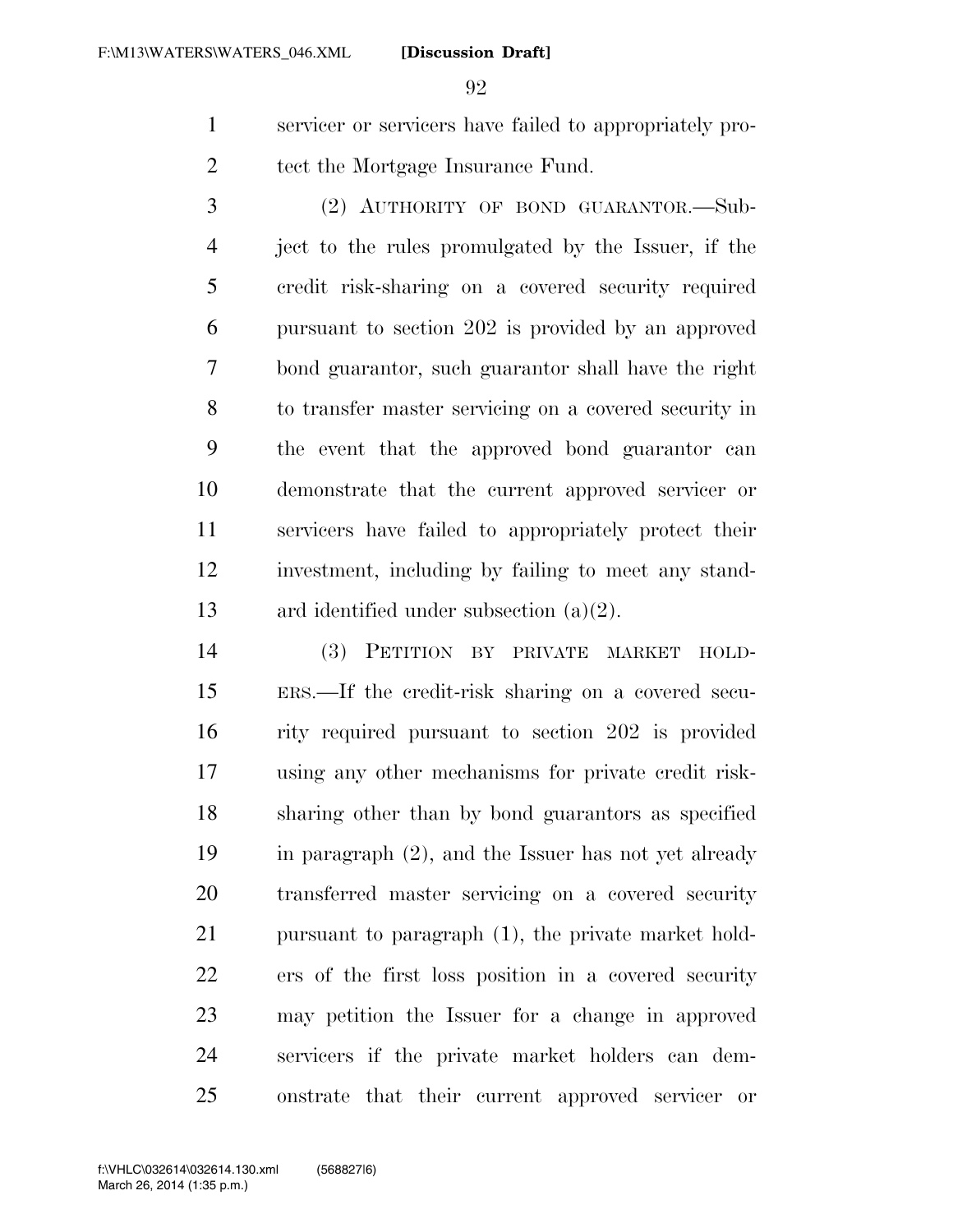servicers have failed to appropriately protect their investment, including by failing to meet any stand-ard identified under subsection (a)(2).

 (4) CESSATION OF COMPENSATION.—Once the transfer of servicing under paragraphs (1) through (3) has occurred, the approved servicer from whom such servicing rights are extinguished shall cease to receive compensation for any such servicing activities related to those rights.

 (5) SUSPENSION OF FORECLOSURES.—Once the transfer of servicing under paragraphs (1) through (3) has occurred, the servicer to whom the servicing rights were transferred shall suspend the completion of any foreclosure for an eligible mortgage loan whose servicing rights have been transferred for a period of 60 days.

 (6) SERVICER SUCCESSION PLANS.—The Ad- ministration may establish a succession plan for each approved servicer, including provisions for—

 (A) a specialized servicer to replace the ap- proved servicer if the performance of the eligi- ble single-family mortgage loan pool serviced by such approved servicer deteriorates to specified levels; and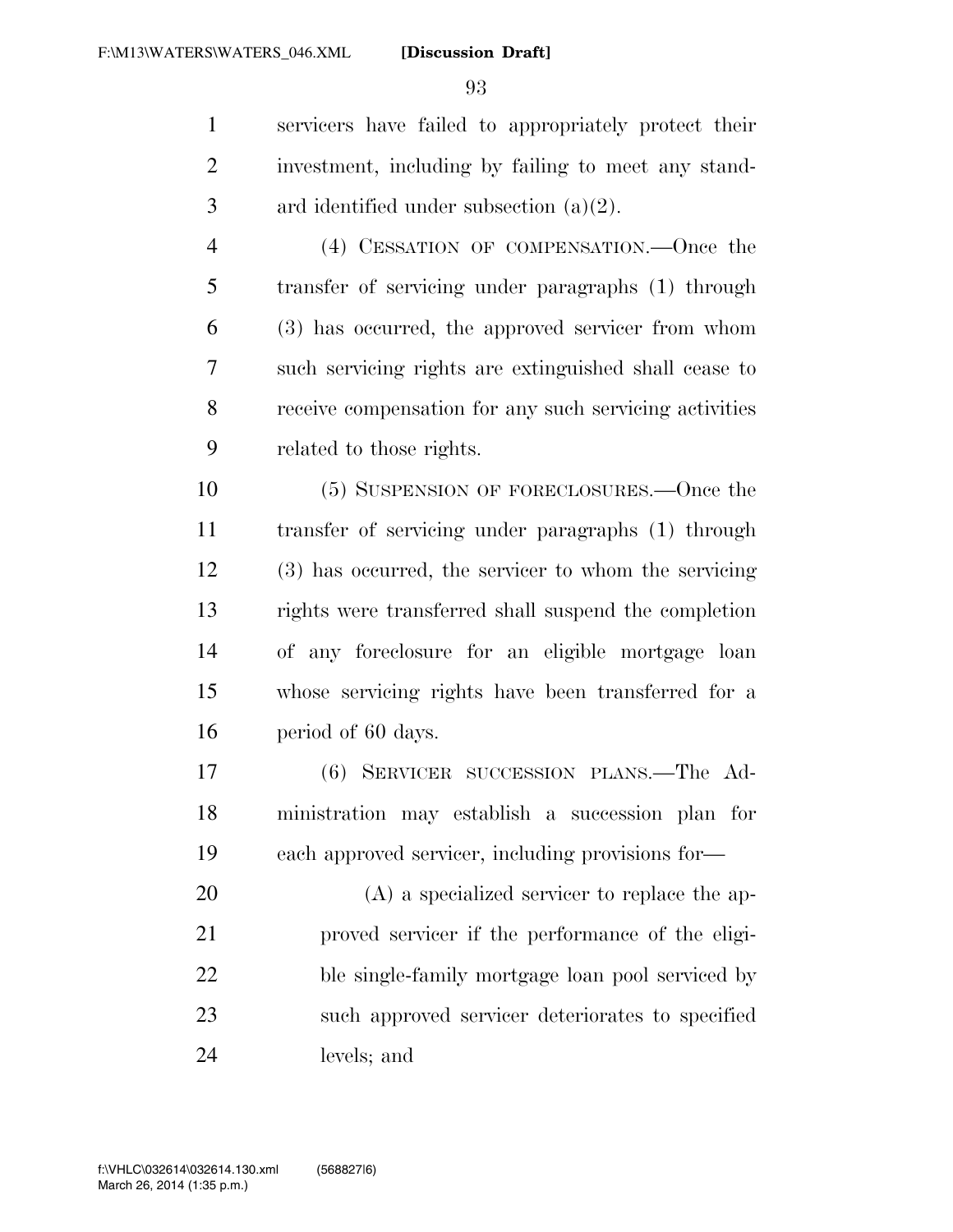(B) a plan to achieve continuity of contact for borrowers upon the replacement of the ap-proved servicer.

 (7) NOTICE OF TRANSFER OF SERVICING RIGHTS BY CURRENT SERVICER.—

 (A) NOTICE TO ADMINISTRATION.—The Administration shall develop a process by which an approved servicer shall provide notice to the Administration of any transfer of any servicing rights of such approved servicer to another ap-11 proved servicer.

 (B) AUTHORITY OF FMIC TO PREVENT, **HALT, OR RESCIND A TRANSFER.** The process required to be developed under subparagraph (A) shall include the development of procedures to permit the Administration to prevent, halt, or rescind any transfer of servicing rights from an approved servicer to a servicer that is not approved to service eligible single-family mort- gage loans under this section or to any servicer whose approved status has been suspended or 22 revoked pursuant to subsection  $(e)(5)$ .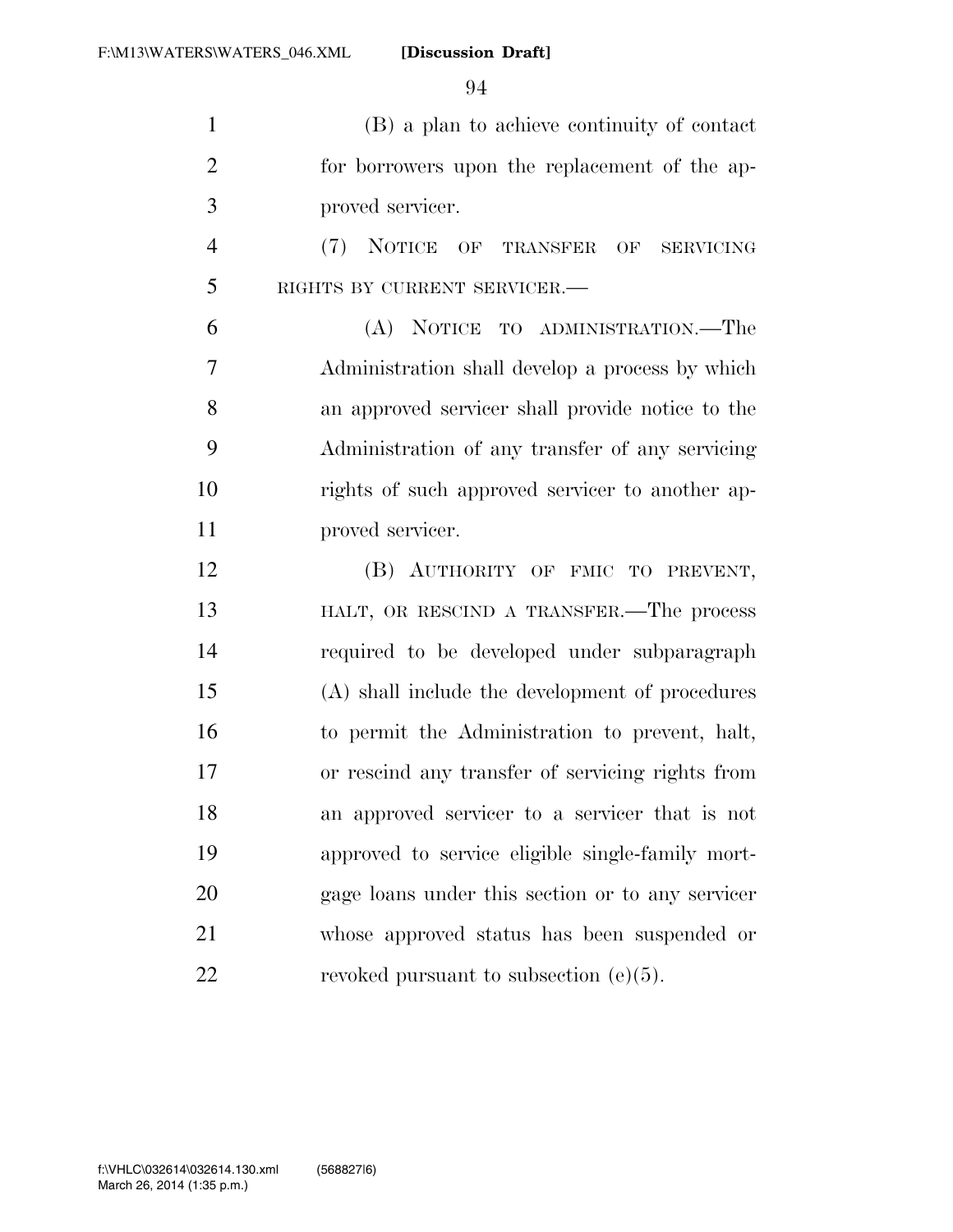| 1              | SEC. 223. AUTHORITY RELATED TO OVERSIGHT OF BOND     |
|----------------|------------------------------------------------------|
| $\overline{2}$ | <b>GUARANTORS AND OTHER PRIVATE MARKET</b>           |
| 3              | <b>CREDIT RISK GUARANTORS.</b>                       |
| $\overline{4}$ | (a) STANDARDS FOR APPROVAL.—                         |
| 5              | (1) IN GENERAL.—The Administration shall de-         |
| 6              | velop, adopt, and publish standards for the approval |
| 7              | by the Administration of bond guarantors or private  |
| 8              | market participants that will guarantee credit risk  |
| 9              | related to covered securities. Such standards shall  |
| 10             | cover any credit risk holder that will have a con-   |
| 11             | tinuing obligation to the originator or Issuer.      |
| 12             | REQUIRED STANDARDS.—The standards<br>(2)             |
| 13             | under paragraph $(1)$ shall include—                 |
| 14             | (A) the financial history and condition of           |
| 15             | the guarantor;                                       |
| 16             | (B) minimum capital levels adequate to en-           |
| 17             | sure that the guarantor can meet any credit          |
| 18             | losses it guarantees;                                |
| 19             | (C) the general character and fitness of             |
| 20             | the management of the guarantor, including           |
| 21             | compliance history with Federal and State laws;      |
| 22             | (D) the risk presented by the guarantor to           |
| 23             | the Mortgage Insurance Fund;                         |
| 24             | (E) the adequacy of insurance and fidelity           |
| 25             | coverage of the guarantor;                           |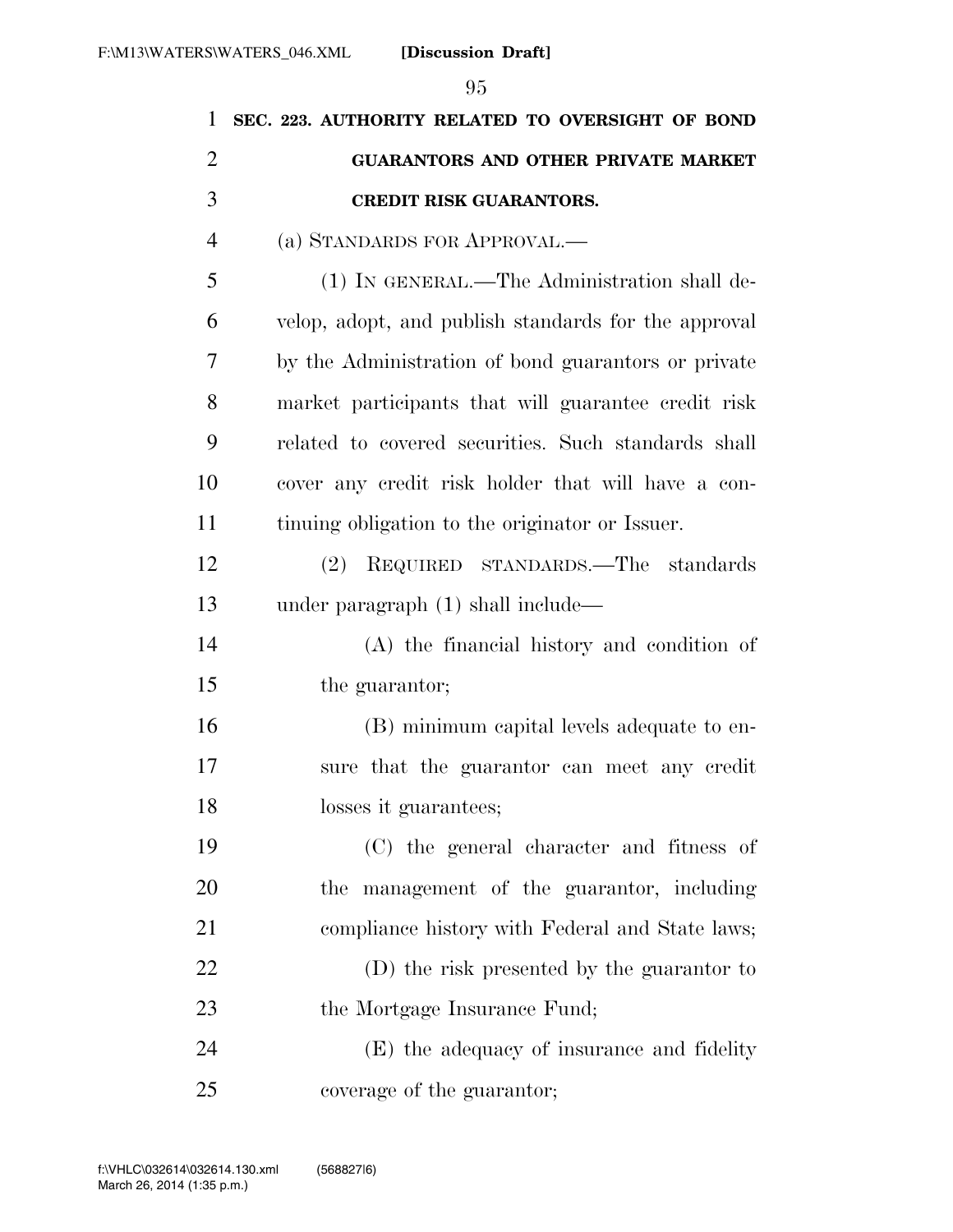| $\mathbf{1}$   | (F) a requirement that the guarantor sub-                   |
|----------------|-------------------------------------------------------------|
| $\overline{2}$ | mit audited financial statements to the Direc-              |
| 3              | tor;                                                        |
| $\overline{4}$ | (G) a requirement that the guarantor meet                   |
| 5              | a minimum tangible threshold as the Adminis-                |
| 6              | tration determines necessary; and                           |
| $\tau$         | (H) any other standard the Administration                   |
| 8              | deems appropriate.                                          |
| 9              | (b) RULE OF CONSTRUCTION.—A covered security                |
| 10             | that a bond guaranter has insured or in which a bond        |
| 11             | guaranter or other private market entity has guaranteed     |
| 12             | credit risk shall be deemed to have satisfied the require-  |
| 13             | ments for placement of credit risk under section 202, pro-  |
| 14             | vided that it meets all requirements of the Administration. |
| 15             | (c) APPLICATION AND APPROVAL.—                              |
| 16             | (1) APPLICATION PROCESS.—                                   |
| 17             | IN GENERAL.—The Administration<br>(A)                       |
| 18             | shall establish an application process, in such             |
| 19             | form and manner and requiring such informa-                 |
| 20             | tion as the Administration may require, for the             |
| 21             | approval under this section of bond guarantors              |
| 22             | and private market entities that will guarantee             |
| 23             | credit risk.                                                |
| 24             | (B) APPLICATION PROCESS BY INSURED                          |
| 25             | DEPOSITORY INSTITUTIONS.—If an insured de-                  |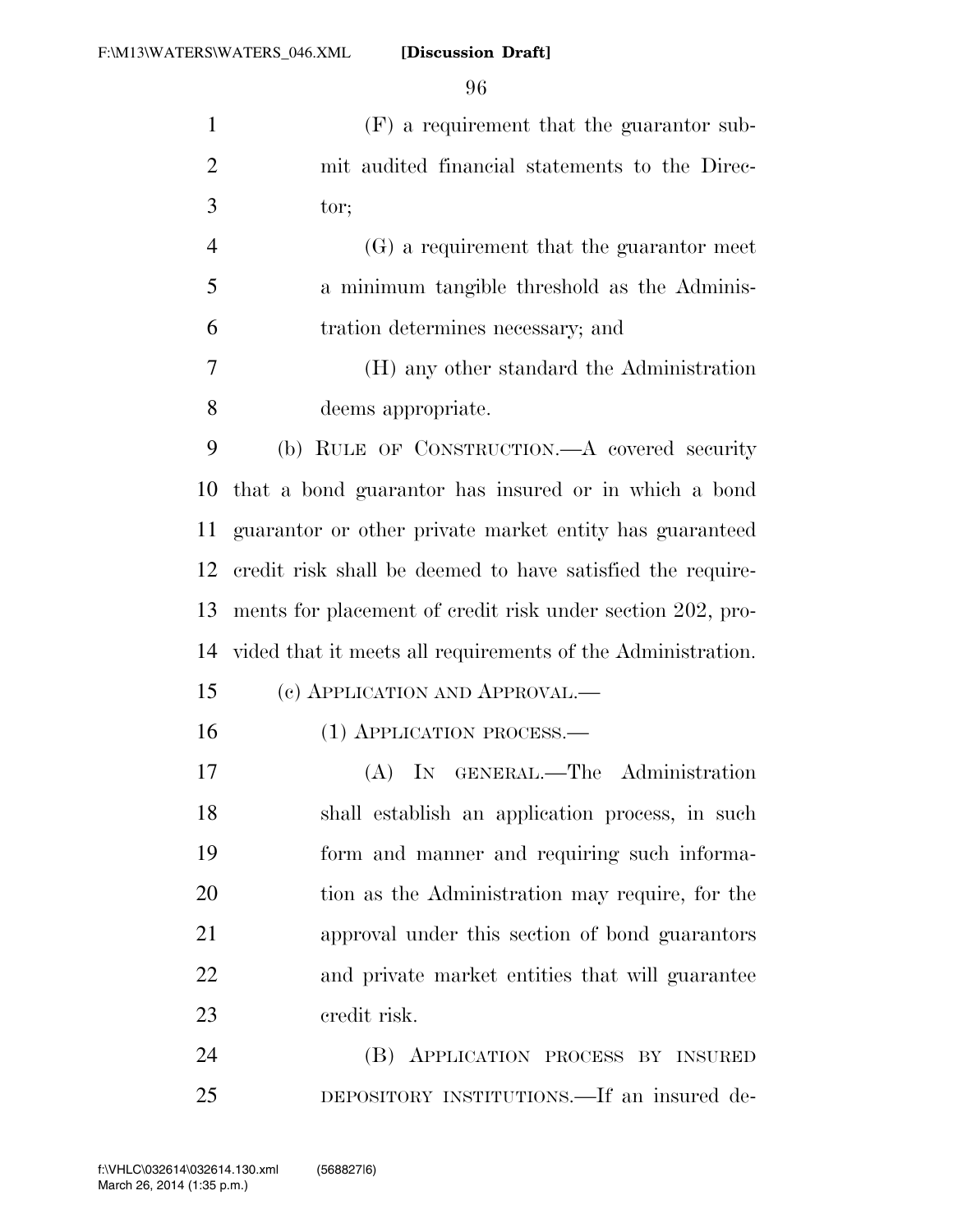| $\mathbf{1}$   | pository institution seeks approval under this       |
|----------------|------------------------------------------------------|
| $\overline{2}$ | section, such institution may only submit its ap-    |
| 3              | plication via a separately capitalized affiliate or  |
| $\overline{4}$ | subsidiary.                                          |
| 5              | (2) APPROVAL.—The Administration may ap-             |
| 6              | prove any application made pursuant to paragraph     |
| 7              | (1) provided the bond guarantor or private market    |
| 8              | entity meets the standards adopted under subsection  |
| 9              | (a).                                                 |
| 10             | (3) PUBLICATION.—The Administration shall—           |
| 11             | (A) publish in the Federal Register a list           |
| 12             | of newly approved bond guarantors and private        |
| 13             | market entities that will guarantee credit risk;     |
| 14             | and                                                  |
| 15             | (B) maintain an updated list of approved             |
| 16             | bond guarantors and private market entities          |
| 17             | that will guarantee credit risk on the website of    |
| 18             | the Administration.                                  |
| 19             | (d) REVIEW, SUSPENSION, AND REVOCATION OF AP-        |
| 20             | PROVED STATUS.                                       |
| 21             | (1) IN GENERAL.—The Administration may re-           |
| 22             | view the status of any approved bond guarantor or    |
| 23             | private market entities that will guarantee credit   |
| 24             | risk if the Administration is notified of or becomes |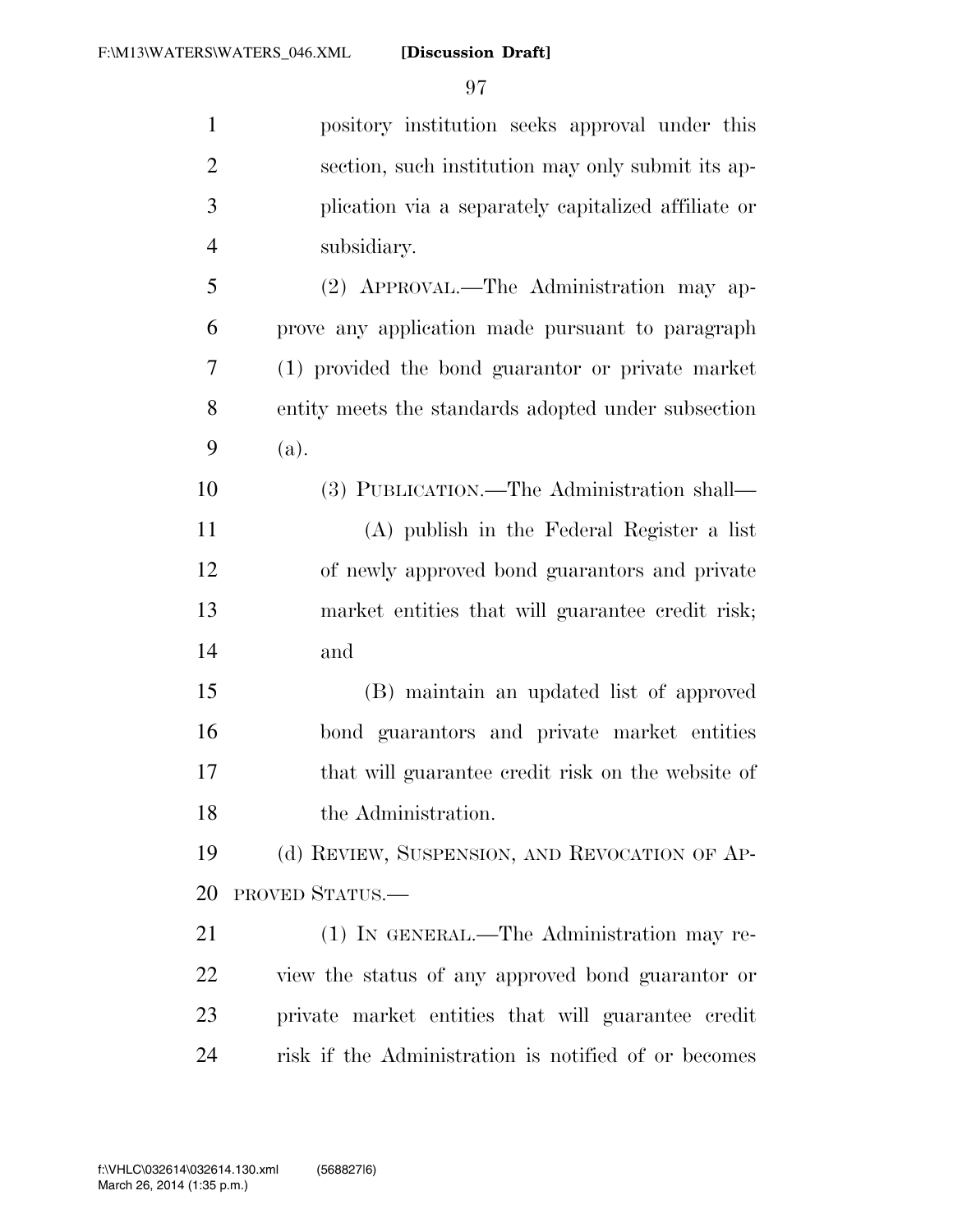- aware of any violation by the insurer of this Act or the rules promulgated pursuant to this Act.
- (2) SUSPENSION OR REVOCATION.—
- (A) ADMINISTRATION AUTHORITY.—If the Administration determines, in a review pursu- ant to paragraph (1), that an approved bond guarantor or private market entity that will guarantee credit risk no longer meets the stand- ards for approval, the Administration shall re- voke the approved status of such guarantor or entity.
- (B) RULE OF CONSTRUCTION.—The rev- ocation of the approved status under this para- graph of a bond guarantor or private market entity to guarantee credit risk shall have no ef-fect on the status of any covered security.

(3) PUBLICATION.—The Administration shall—

 (A) publish in the Federal Register a list of any approved bond guarantors or private market entities that will guarantee credit risk who lost their approved status; and

 (B) maintain an updated list of such guar- antors and entities on the website of the Ad-ministration.

(e) APPEALS.—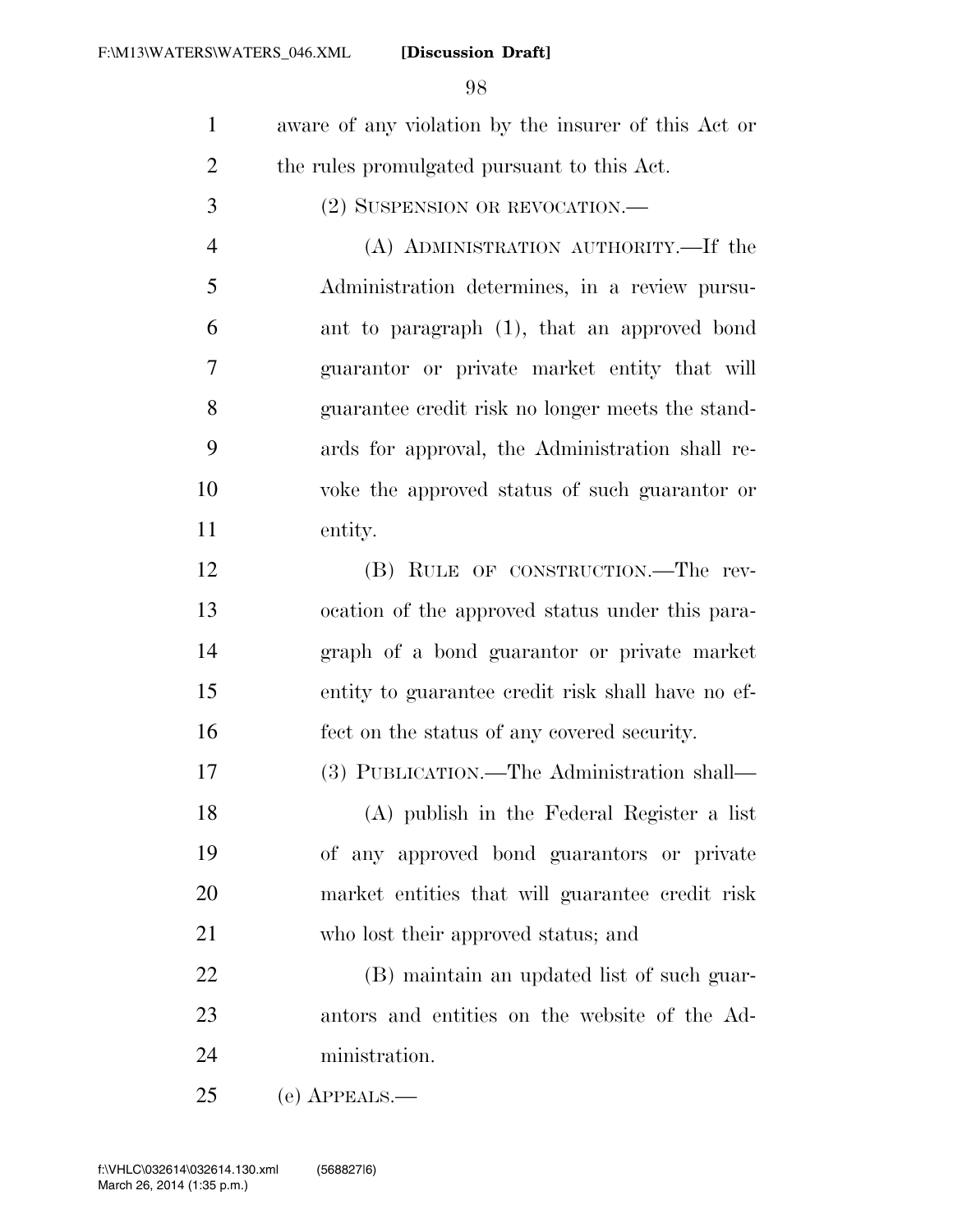(1) IN GENERAL.—

 (A) APPEALS OF DENIALS OF APPLICA- TION.—A bond guarantor or private market en-4 tity that will guarantee credit risk who submits an application under subsection  $(c)(1)$  to be- come approved under this section may appeal a decision of the Administration denying such ap-plication.

 (B) APPEALS OF DENIALS OF BENEFITS OR SUSPENSIONS OF PARTICIPATION.—An ap- proved bond guarantor or private market entity that will guarantee credit risk may appeal a de- cision of the Administration suspending or re- voking the approved status of such guarantor or entity.

 (2) FILING OF APPEAL.—Any bond guarantor or private market entity that will guarantee credit risk who files an appeal under paragraph (1) shall file the appeal with the Administration not later than 90 days after the date on which the person re- ceives notice of the decision of the Administration being appealed.

23 (3) FINAL DETERMINATION.—The Administra- tion shall make a final determination with respect to an appeal under paragraph (1) not later than 180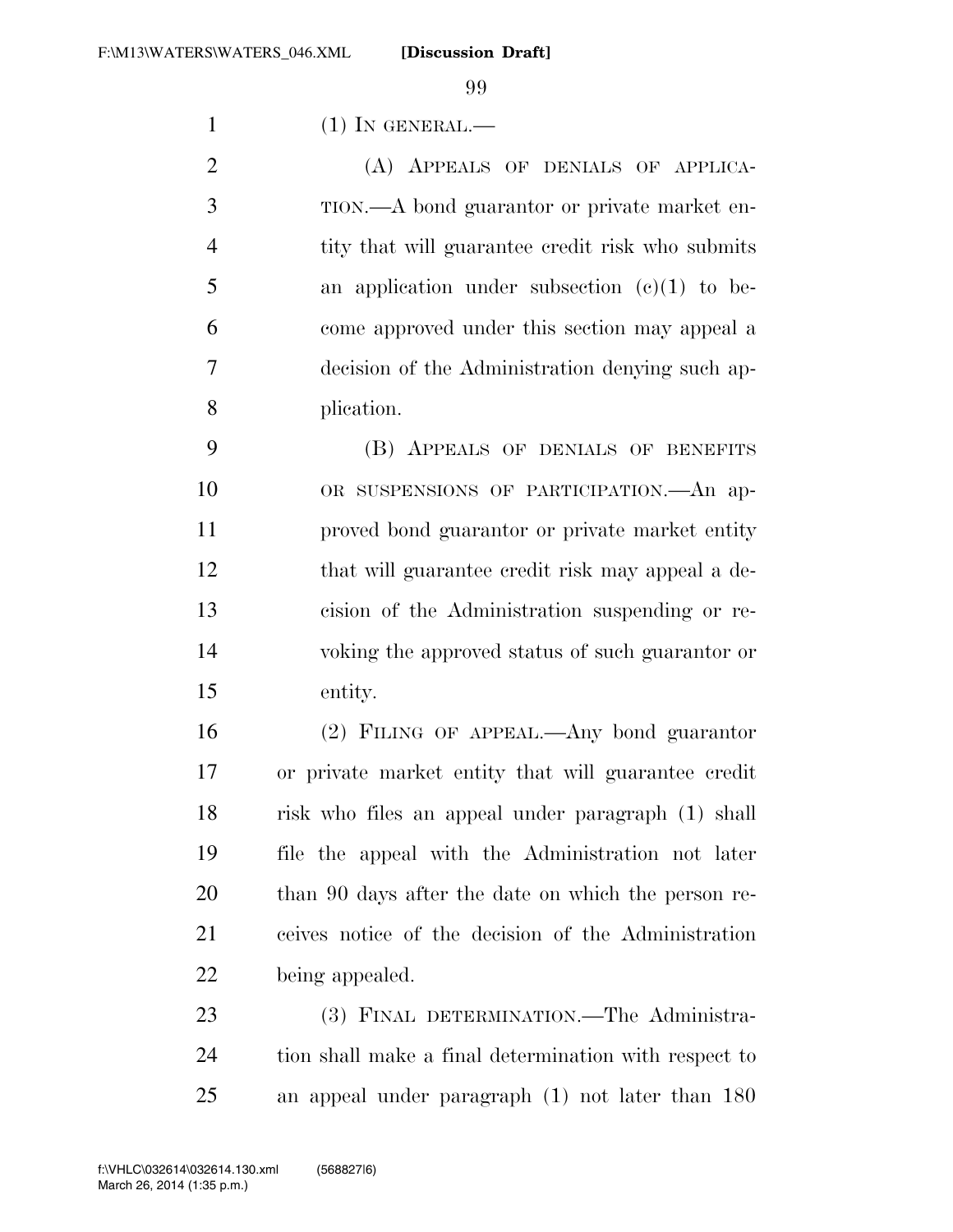days after the date on which the appeal is filed under paragraph (2).

 (f) LIMITATIONS ON APPROVED BOND GUARANTORS OR OTHER PRIVATE MARKET CREDIT RISK GUAR- ANTOR.—With respect to any eligible mortgage or covered security insured under this Act, an approved bond insurer or other private market credit insurer may not also pro- vide insurance unless it meets such additional standards as the Administration may specify.

## **SEC. 224. ADDITIONAL AUTHORITY RELATING TO OVER-SIGHT OF MARKET PARTICIPANTS.**

 In carrying out its authorities under this subtitle, the Administration may, in its discretion, develop, publish, and adopt such other additional standards or require- ments as the Administration determines necessary to en-sure—

 (1) competition among approved private mort- gage insurers, servicers, bond guarantors, and other approved private market participants in the sec-ondary mortgage market;

 (2) competitive pricing among approved private mortgage insurers, servicers, bond guarantors, and other approved private market participants in the secondary mortgage market; and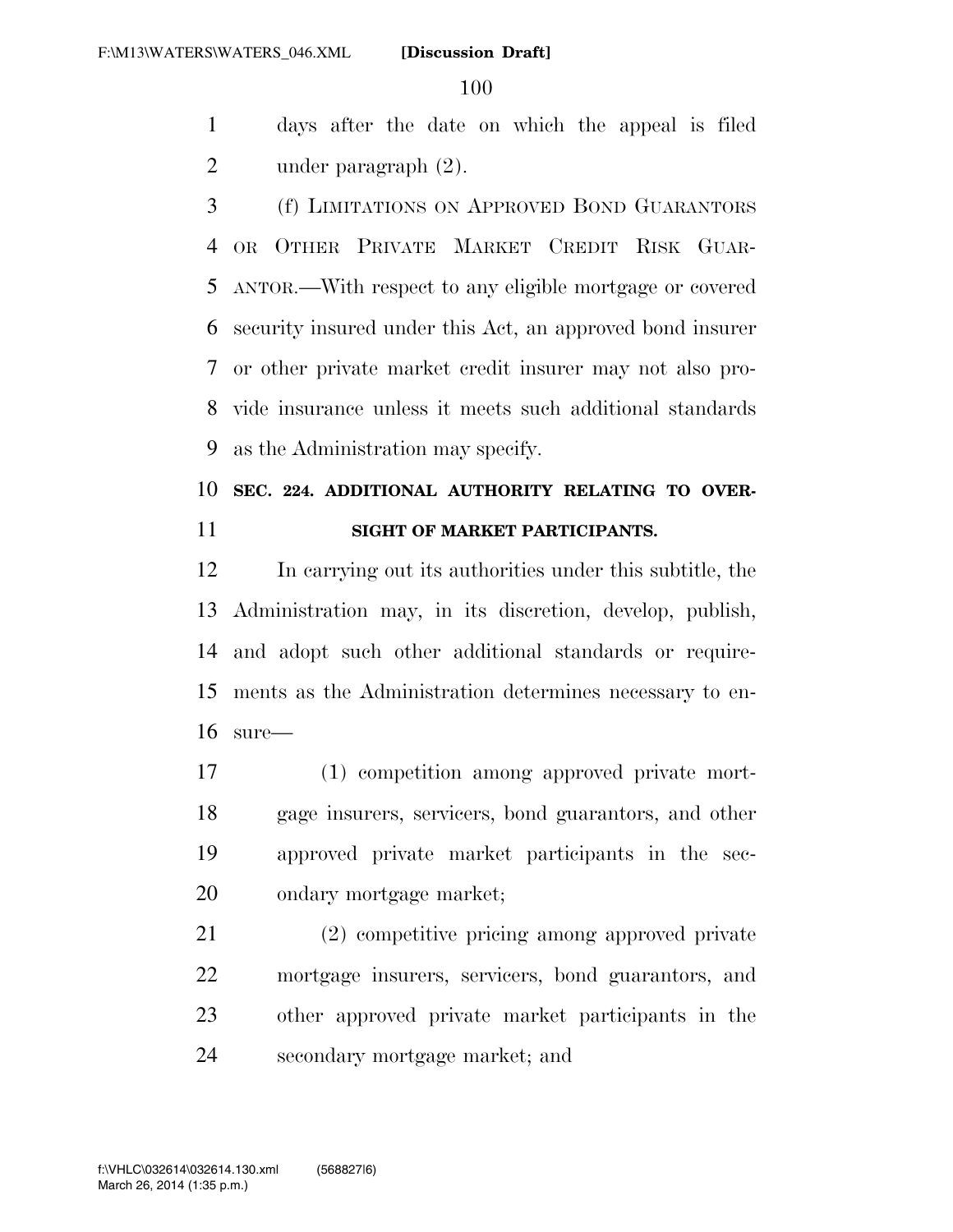(3) access to affordable mortgage credit, includ- ing 30-year fixed rate mortgages, in the secondary mortgage market.

## **SEC. 225. CIVIL MONEY PENALTIES.**

 (a) AUTHORITY.—The Administration may, in its dis- cretion, impose a civil money penalty on the Issuer or any approved private mortgage insurer, servicer, bond guar- antor, or other entity previously approved by the Adminis- tration that has failed to comply with or otherwise vio-lates—

 (1) any standard adopted by the Administration pursuant to this subtitle; or

 (2) any other requirement or provision of this Act, or any order, condition, rule, or regulation issued pursuant to this Act, applicable to the Issuer or to such private mortgage insurer, servicer, bond guarantor, or other entity as the case may be.

(b) PROCEDURES.—

 (1) ESTABLISHMENT.—The Administration shall establish standards and procedures governing the imposition of civil money penalties under this section. Such standards and procedures—

 (A) shall provide for the Administration to notify the Issuer or any approved private mort-gage insurer, servicer, bond guarantor, or other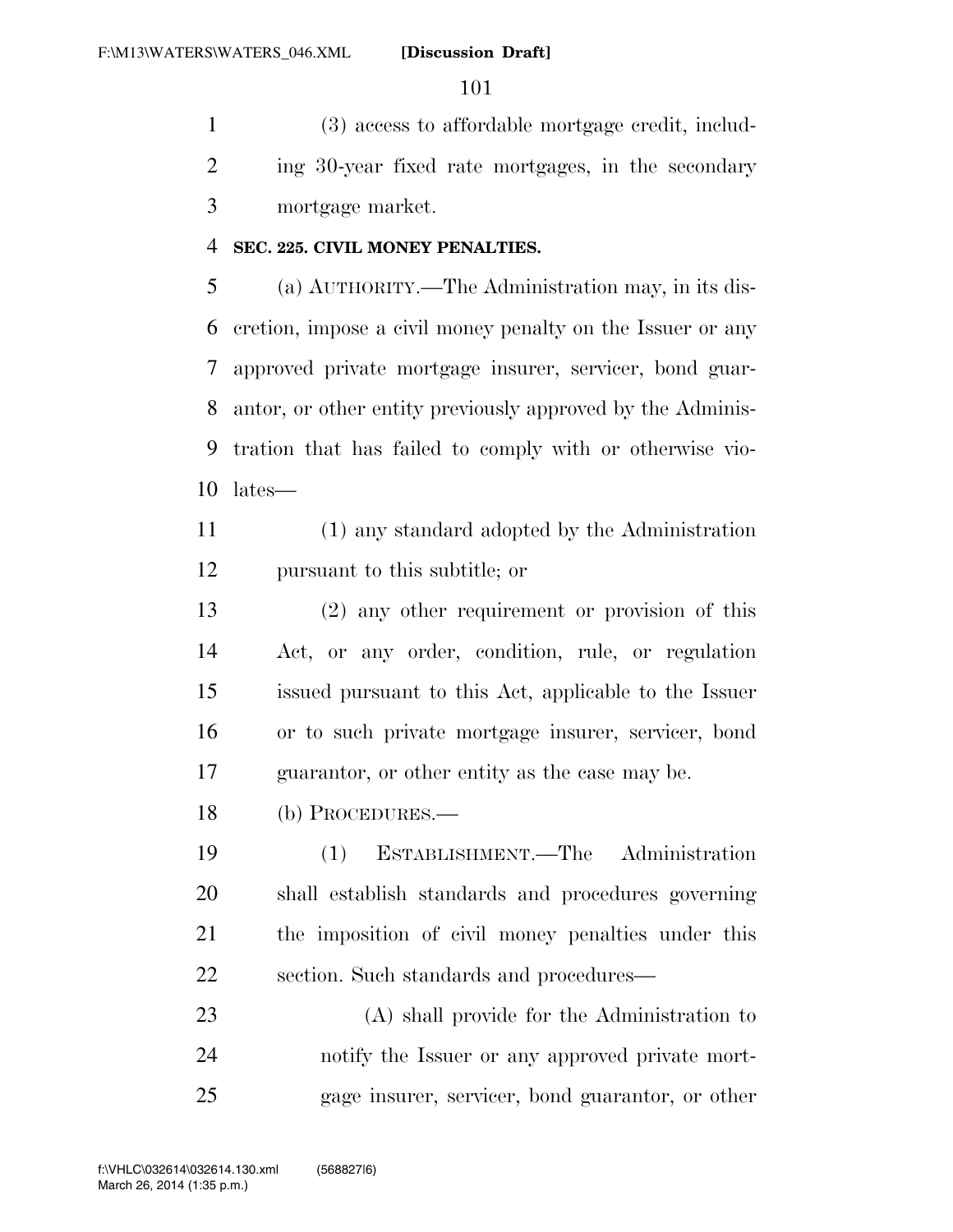| $\mathbf{1}$   | entity, as the case may be, in writing of the de-      |
|----------------|--------------------------------------------------------|
| $\overline{2}$ | termination of the Administration to impose the        |
| 3              | penalty, which shall be made on the record;            |
| $\overline{4}$ | (B) shall provide for the imposition of a              |
| 5              | penalty only after the Issuer or any approved          |
| 6              | private mortgage insurer, servicer, bond guar-         |
| 7              | antor, or other entity, as the case may be, has        |
| 8              | been given an opportunity for a hearing on the         |
| 9              | record; and                                            |
| 10             | (C) may provide for review by the Admin-               |
| 11             | istration of any determination or order, or in-        |
| 12             | terlocutory ruling, arising from a hearing.            |
| 13             | (2) FACTORS DETERMINING AMOUNT OF PEN-                 |
| 14             | ALTY.—In determining the amount of a penalty           |
| 15             | under this section, the Administration shall give con- |
| 16             | sideration to factors including—                       |
| 17             | (A) the gravity of the offense;                        |
| 18             | (B) any history of prior offenses;                     |
| 19             | (C) ability to pay the penalty;                        |
| 20             | $(D)$ injury to the public;                            |
| 21             | (E) benefits received;                                 |
| 22             | (F) deterrence of future violations; and               |
| 23             | (G) such other factors as the Administra-              |
| 24             | tion may determine, by regulation, to be appro-        |
| 25             | priate.                                                |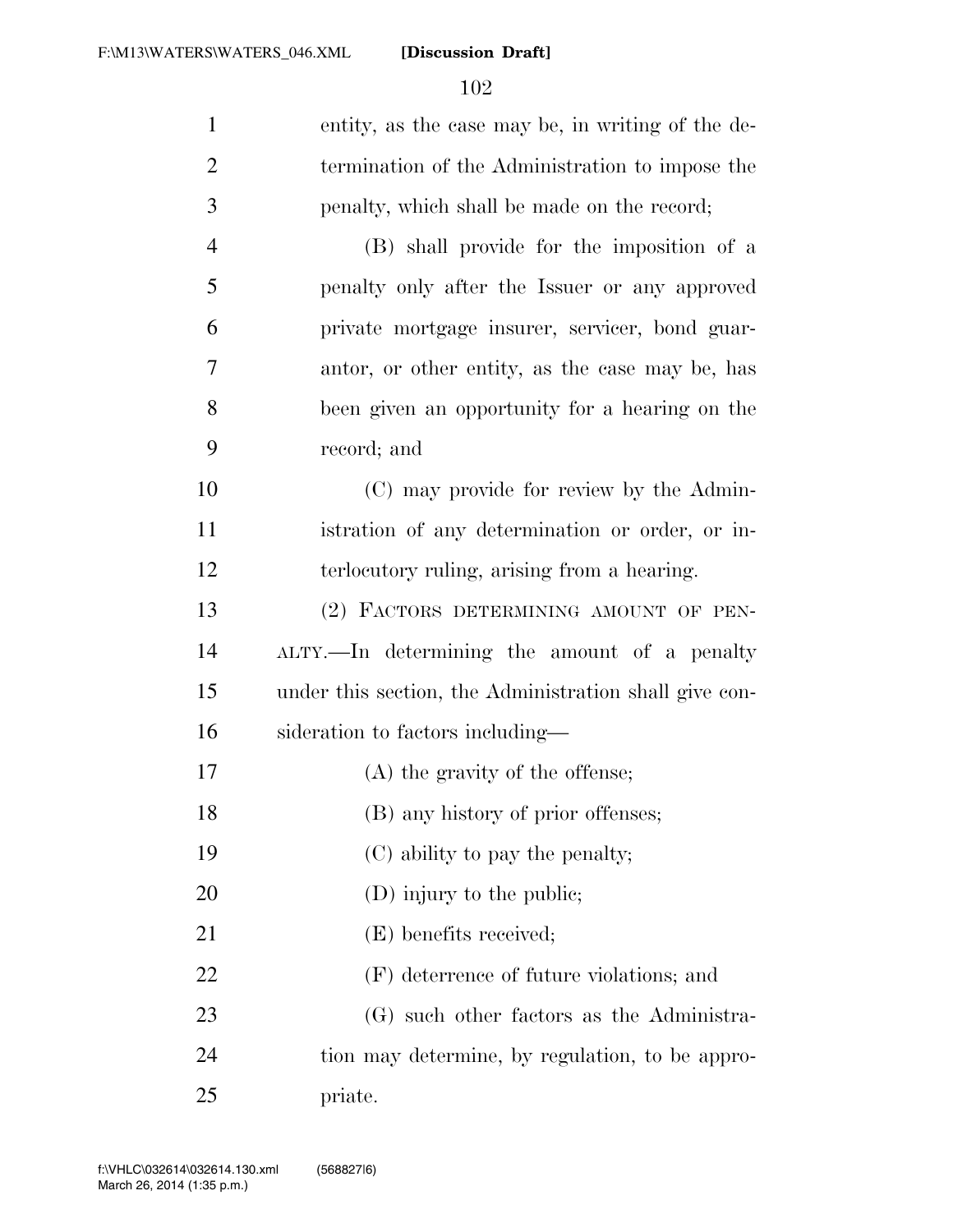(c) ACTION TO COLLECT PENALTY.—If the Issuer or any previously approved private mortgage insurer, servicer, bond guarantor, or other entity, as the case may be, fails to comply with an order by the Administration imposing a civil money penalty under this section, the Ad- ministration may bring an action in the United States Dis- trict Court for the District of Columbia to obtain a mone- tary judgment against the Issuer or any previously ap- proved private mortgage insurer, servicer, bond guarantor, or other entity, as the case may be, and such other relief as may be available. The monetary judgment may, in the court's discretion, include the attorneys' fees and other ex- penses incurred by the United States in connection with the action. In an action under this subsection, the validity and appropriateness of the order imposing the penalty shall not be subject to review.

 (d) SETTLEMENTS.—The Administration may com- promise, modify, or remit any civil money penalty which may be, or has been, imposed under this section.

 (e) DEPOSIT OF PENALTIES.—The Administration shall use any civil money penalties collected under this sec- tion to help fund the Mortgage Insurance Fund estab-lished under section 203.

 (f) SUSPENSION AND REVOCATION AUTHORITY.— Nothing in this section shall limit the authority of the Ad-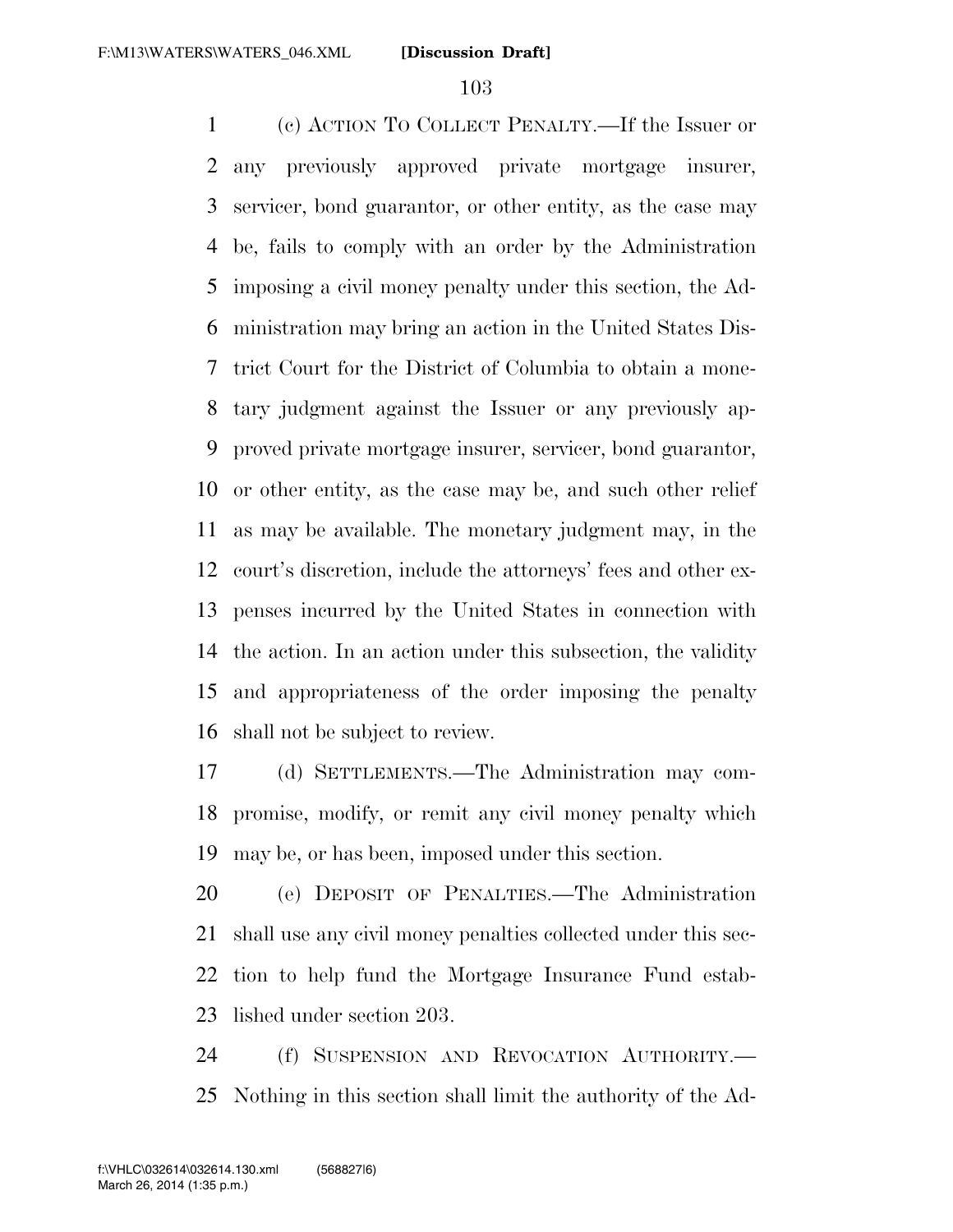| $\mathbf{1}$   | ministration to suspend or revoke the approved status of   |
|----------------|------------------------------------------------------------|
| $\overline{2}$ | any private mortgage insurer, servicer, bond guarantor,    |
| 3              | or other entity previously approved by the Administration. |
| $\overline{4}$ | SEC. 226. PROTECTION OF PRIVILEGE AND OTHER MAT-           |
| 5              | TERS RELATING TO DISCLOSURES BY MAR-                       |
| 6              | KET PARTICIPANTS.                                          |
| 7              | (a) INFORMATION SHARING AND MAINTENANCE OF                 |
| 8              | PRIVILEGE.—The Federal Deposit Insurance Act (12)          |
| 9              | U.S.C. $1811$ et seq.) is amended—                         |
| 10             | in section $11(t)(2)(A)$ (12 U.S.C.<br>(1)                 |
| 11             | $1821(t)(2)(A)$ , by inserting after clause (v) the fol-   |
| 12             | lowing:                                                    |
| 13             | "(vii) The National Mortgage Finance                       |
| 14             | Administration."; and                                      |
| 15             | (2) in section 18(x) (12 U.S.C. 1828(x))—                  |
| 16             | (A) by inserting "the National Mortgage                    |
| 17             | Finance Administration," before "any Federal"              |
| 18             | banking agency" each place that term appears;              |
| 19             | and                                                        |
| 20             | (B) by striking "such agency" each place                   |
| 21             | that term appears and inserting "Administra-               |
| 22             | tion, agency".                                             |
| 23             | (b) PERMISSIBLE CONSULTATION WITH FEDERAL                  |
| 24             | BANKING AGENCIES.-                                         |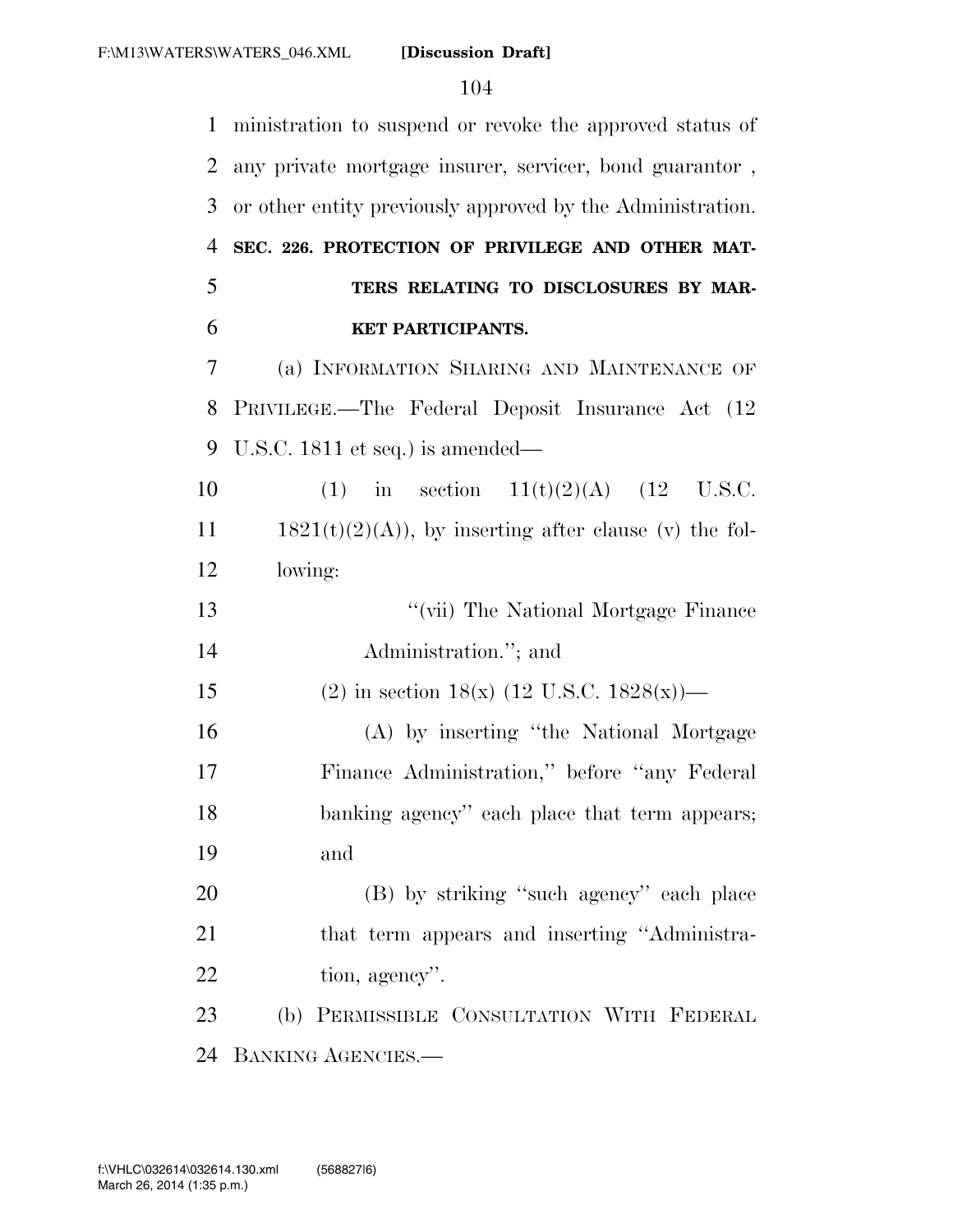(1) IN GENERAL.—Pursuant to its authority under section 103(c), to facilitate the consultive process, the Administration may share information with the Federal banking agencies, or any individual Federal banking agency, or any State bank super- visor, or foreign banking authority, on a one-time, regular, or periodic basis as determined by the Ad- ministration regarding the capital, asset and liabil- ities, financial condition, risk management practices or any other practice of the Issuer or any approved private mortgage insurer, servicer, bond guarantor, or other entity.

 (2) PRIVILEGE PRESERVED.—Information shared by the Administration pursuant to paragraph (1) shall not be construed as waiving, destroying, or otherwise affecting any privilege or confidential sta- tus that the Issuer or any approved private mort- gage insurer, servicer, bond guarantor or any other person may claim with respect to such information under Federal or State law as to any person or enti- ty other than such agencies, agency, supervisor, or authority.

23 (3) RULE OF CONSTRUCTION.—No provision of this subsection may be construed as implying or es-tablishing that—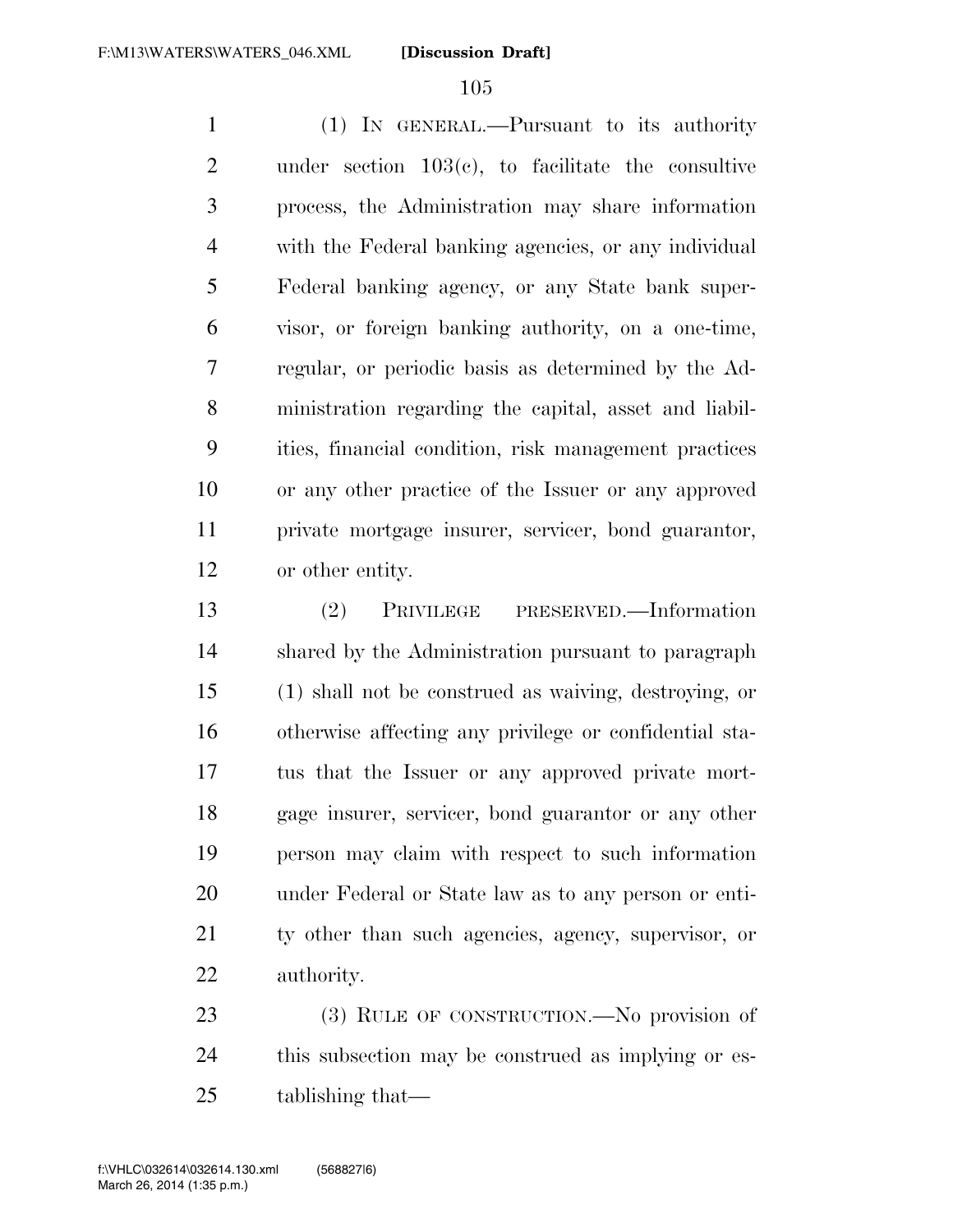(A) any person waives any privilege appli- cable to information that is shared or trans- ferred under any circumstance to which this subsection does not apply; or (B) any person would waive any privilege applicable to any information by submitting the information directly to the Federal banking agencies, or any individual Federal banking agency, or any State bank supervisor, or foreign banking authority, but for this subsection. **Subtitle D—Transparency in Market Operations SEC. 231. REVIEW OF LOAN DOCUMENTS; DISCLOSURES.**  (a) IN GENERAL.—The Administration shall, by rule— (1) require that the Issuer— (A) grant access to private market inves- tors seeking to take the first loss position in a covered security to all— (i) documents relating to eligible mortgage loans collateralizing that covered security; and (ii) servicing reports of any approved servicer relating to such mortgages; and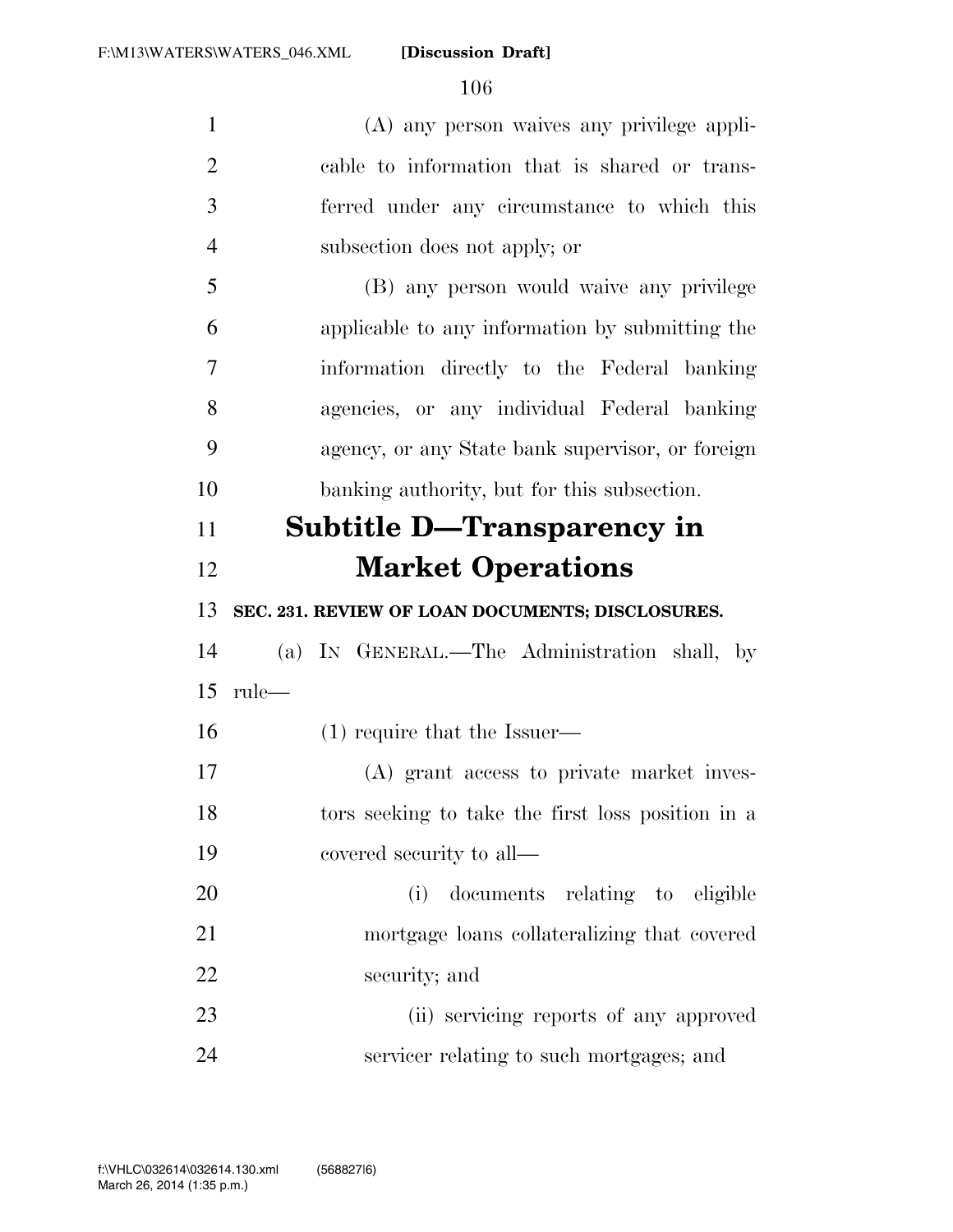(B) disclose any other material information 2 that a reasonable investor would want to know, and make no material omission of such infor- mation, relating to eligible mortgage loans collateralizing a covered security; and

 (2) establish the timing, frequency, and manner in which such access and disclosures are made.

 (b) PRIVACY PROTECTIONS.—In prescribing the rules required under this section, the Administration shall take into consideration issues of consumer privacy and all stat- utes, rules, and regulations related to privacy of consumer credit information and personally identifiable information. Such rules shall expressly prohibit the identification of specific borrowers or the release of information that would enable the identification of a specific borrower.

## **SEC. 232. INVESTOR IMMUNITY.**

 Any private market investor that has purchased the first loss position in a covered security or that has other- wise invested in any covered security insured under this Act shall have immunity and protection from civil liability under Federal and State law, and no cause of action may be brought under Federal or State law against such inves- tor, with respect to whether or not eligible mortgages that collateralize a covered security insured under this Act have complied with the requirements of this Act, including, but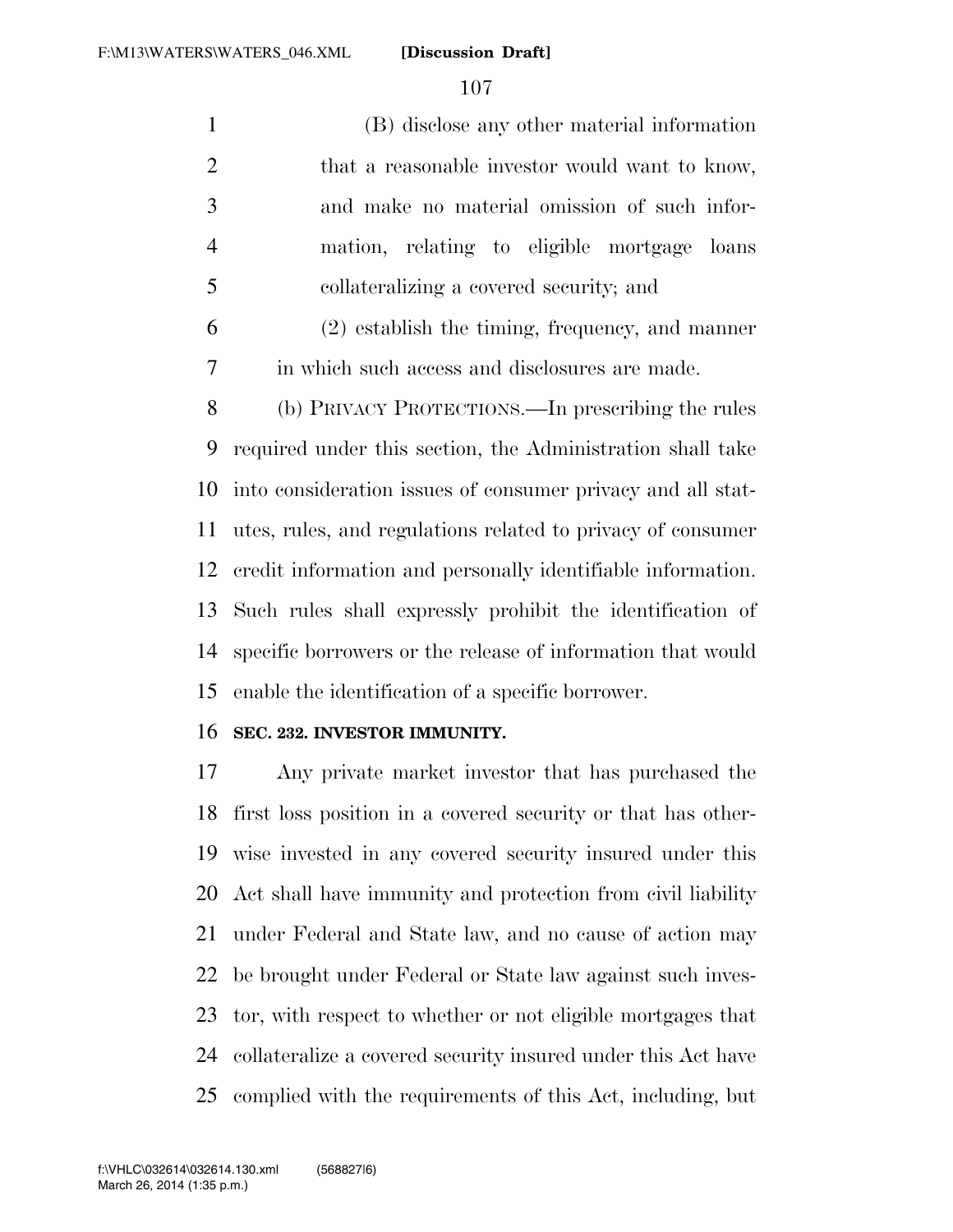not limited to, with respect to any underwriting require- ments applicable to such mortgage, any representations or warranties made by the Issuer with respect to such mort- gages, or whether or not the terms of any uniform securitization agreement have been met.

## **SEC. 233. UNIFORM SECURITIZATION AGREEMENTS.**

 (a) IN GENERAL.—The Administration shall develop, adopt, and publish standard uniform securitization agree- ments for covered securities which are insured under this Act.

 (b) REQUIRED CONTENT.—The standard uniform securitization agreements required to be developed under subsection (a) shall include terms relating to—

- (1) pooling and servicing, including the develop-ment of uniform standards and practices—
- (A) regarding remittance schedules and payment delays; and
- (B) permitting the transfer of servicing 19 rights consistent with section 222(h);

 (2) loss mitigation, including the development 21 of uniform standards and practices—

 (A) requiring servicers to offer home- owners affordable loan modifications, which shall include modifications that reduce the un-paid principal balance of an eligible mortgage,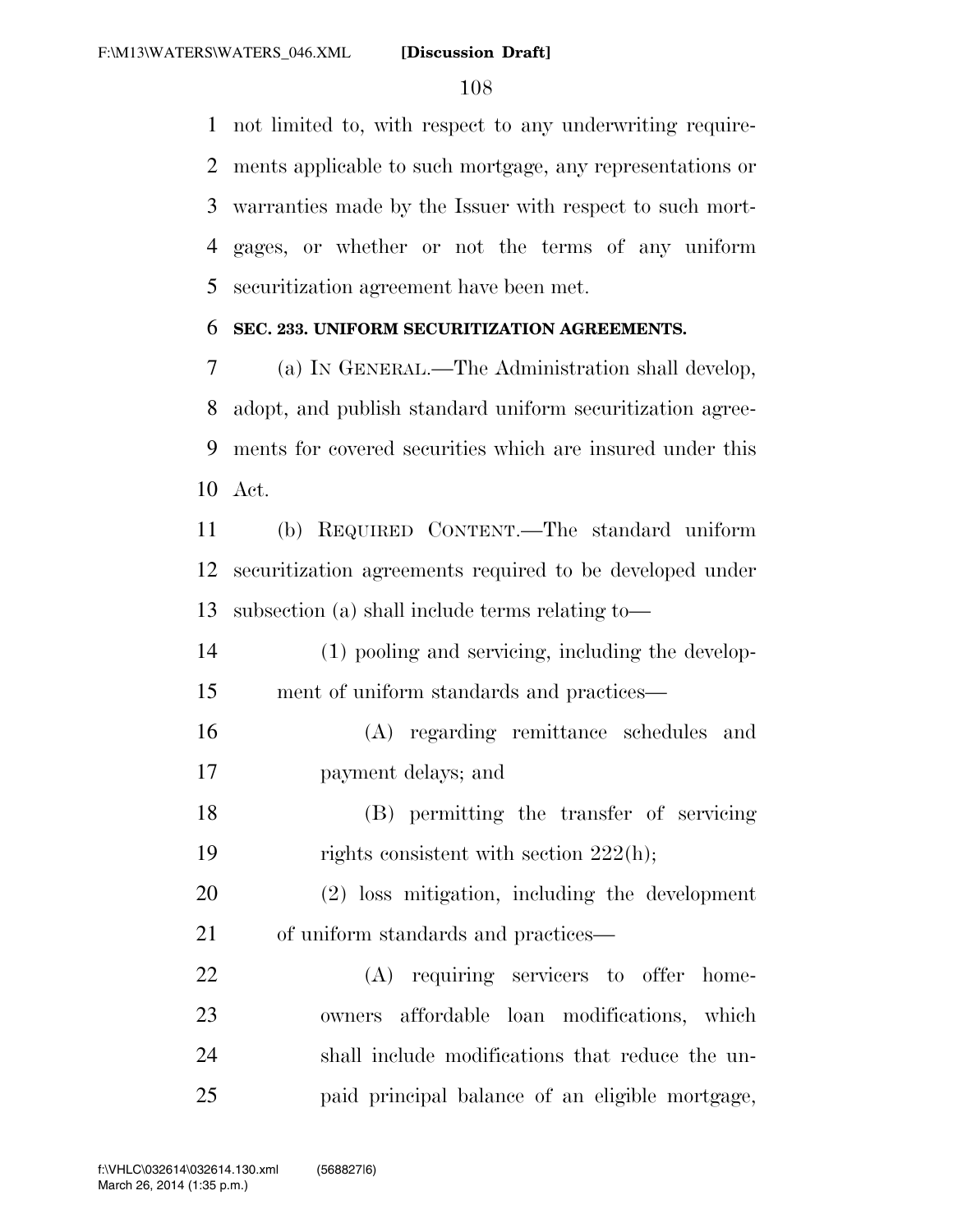consistent with a publically available net present value determination, as defined by the Administration; and

 (B) requiring servicers to refrain from ini- tiating a judicial or non-judicial foreclosure, or where a foreclosure has been initiated, from taking any additional steps in the judicial or non-judicial foreclosure, once an initial request for loss mitigation has been made by the home- owner, until completion of the review of any loss mitigation application, including written notice to the homeowner documenting any de-13 hial and a requisite appeal process;

 (3) representations and warranties, including representations and warranties as to compliance or conformity with the requirements of this Act;

 (4) indemnification and remedies, including for the restitution or indemnification of the Administra- tion with respect to early term delinquencies of eligi-ble mortgages collateralizing a covered security;

 (5) the qualification, responsibilities, and duties of trustees; and

 (6) any other terms or standards the Adminis-tration determines necessary or appropriate.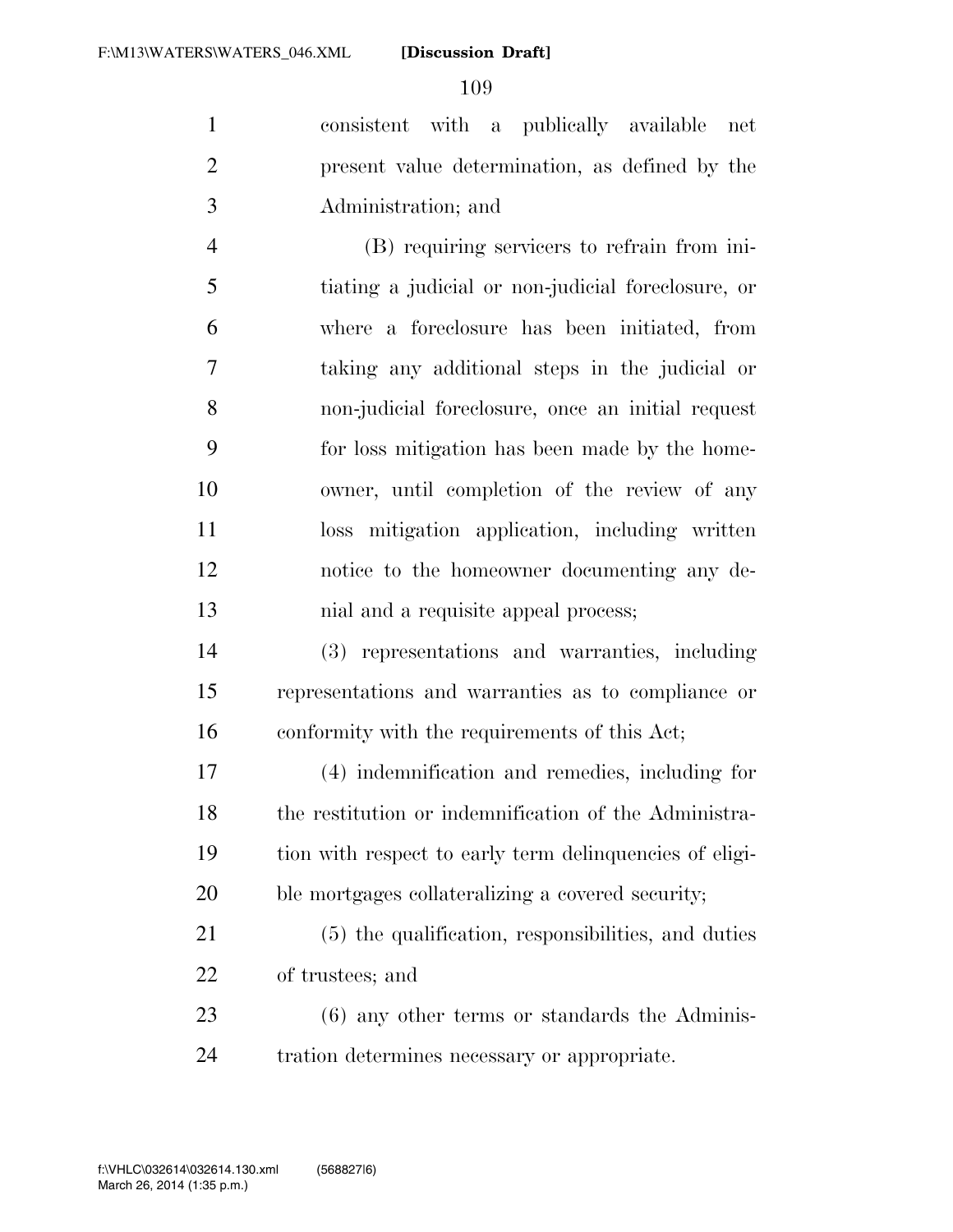(c) DEFINING REPRESENTATION AND WARRANTY VIOLATIONS.—In developing the uniform securitization agreements required under subsection (a), the Administra- tion shall also develop, adopt, and publish clear and uni- form standards that define and illustrate what actions, or omissions to act, comprise a violation of the representa- tions and warranties clauses that are made a part of such agreements.

 (d) CONSULTATION.—The Administration shall work with industry groups, including the Issuer and servicers, originators, mortgage investors, and other interested enti- ties, including stakeholders representing the interests of homeowners, to develop the uniform securitization agree-ments required under subsection (a).

 (e) PRIVATE ISSUERS USING COMMON SECURITIZATION PLATFORM.—To the extent that the Ad- ministration determines that private issuers may use the common securitization platform for private securities that are not insured by the Mortgage Insurance Fund, the Ad- ministration may determine the extent to which such uni- form agreements are required for such private issuance. **SEC. 234. UNIFORM MORTGAGE DATABASE.** 

 (a) UNIFORM MORTGAGE DATABASE.—The Adminis-tration shall establish, operate, and maintain a database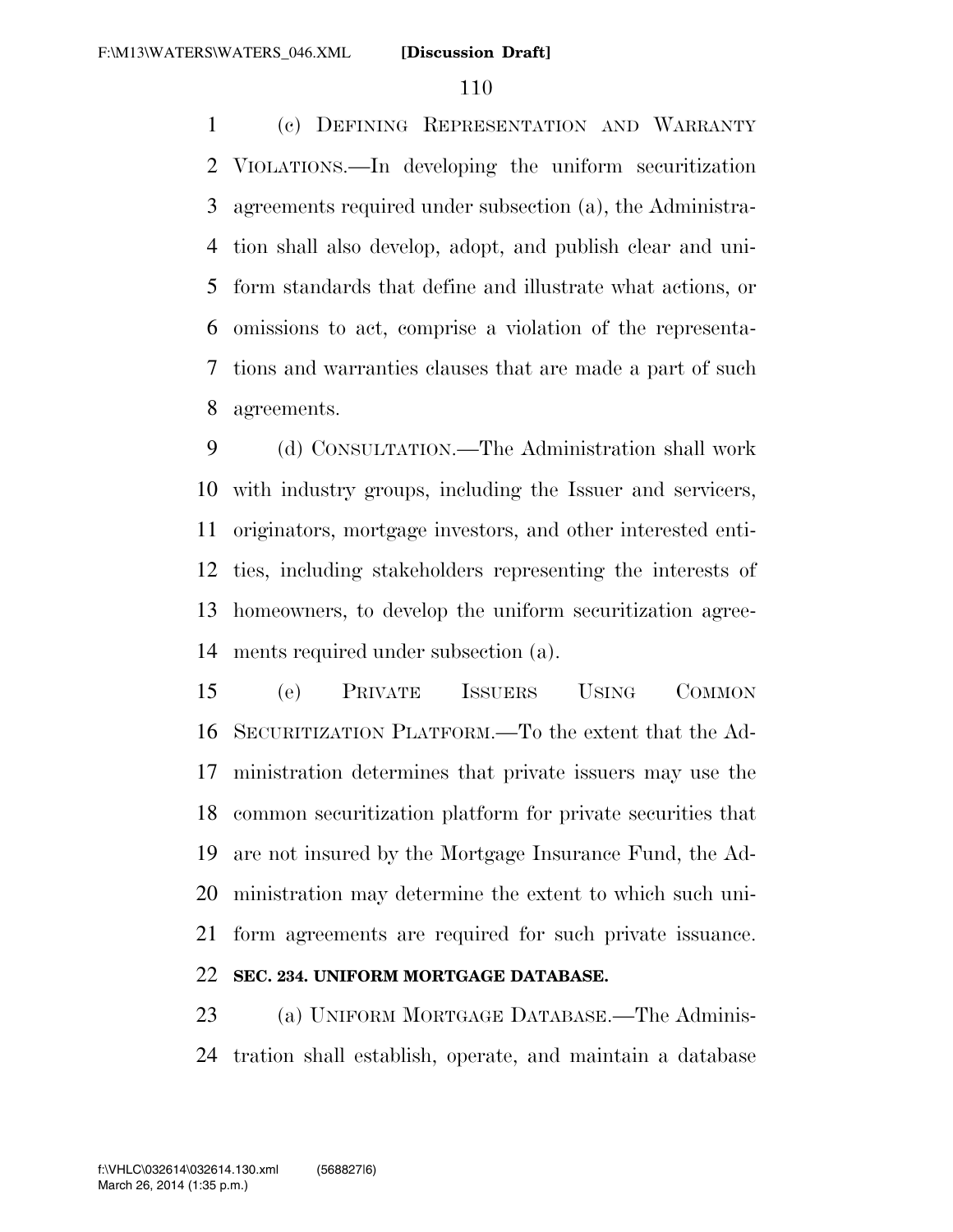| $\mathbf{1}$   | for the collection, public use, and dissemination of uniform |
|----------------|--------------------------------------------------------------|
| 2              | loan level information on eligible mortgages relating to-    |
| 3              | $(1)$ loan characteristics;                                  |
| $\overline{4}$ | $(2)$ borrower information;                                  |
| 5              | (3) the property securing the eligible mort-                 |
| 6              | gages;                                                       |
| 7              | (4) loan data required at the time of application            |
| 8              | for insurance from the Administration under this             |
| 9              | title;                                                       |
| 10             | (5) the quality and consistency of appraisal and             |
| 11             | collateral data on eligible mortgages;                       |
| 12             | (6) industry-wide servicing data standards;                  |
| 13             | (7) the identification of subordinate liens that             |
| 14             | have been issued on the property securing an eligible        |
| 15             | mortgage, as well as the performance of such subor-          |
| 16             | dinate liens; and                                            |
| 17             | such other data, datasets, information,<br>(8)               |
| 18             | facts, or measurements as the Administration deter-          |
| 19             | mines appropriate to improve and enhance loan                |
| 20             | quality and operational efficiencies within the sec-         |
| 21             | ondary mortgage market.                                      |
| 22             | (b) CONSIDERATIONS.—In establishing the database             |
| 23             | required under subsection (a), the Administration shall      |
| 24             | take into consideration, build upon, and adopt to the ex-    |
| 25             | tent the Administration determines appropriate, the exist-   |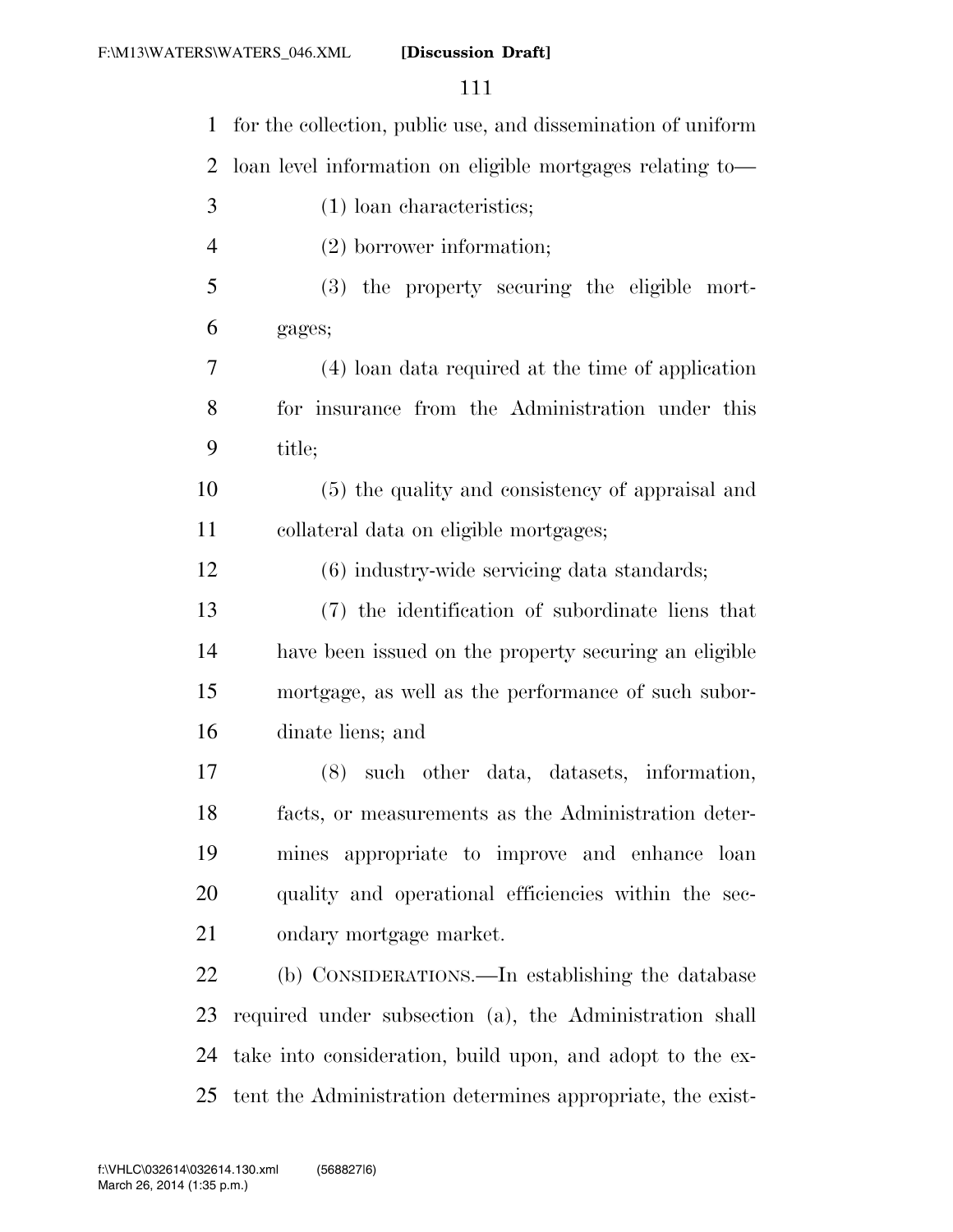ing data standards developed by the Federal Housing Fi- nance Agency, the Consumer Financial Protection Bu- reau, the Federal Reserve Board, the Office of the Comp- troller of the Currency, and the Securities and Exchange Commission.

 (c) REGULATIONS.—The Administration shall, by regulation—

 (1) establish the manner and form by which any loan level information collected under subsection (a) may be accessed by the public, including permit- ting members of the public to access information on properties at no charge; and

 (2) require that such loan level information be made available to the public in a uniform manner, in a form designed for ease and speed of access, ease and speed of downloading, and ease and speed of use.

 (d) PROTECTION OF PERSONALLY IDENTIFIABLE IN- FORMATION.—The Administration shall ensure the protec- tion of any personally identifiable information contained in any information, or mix of information, collected and made available for public access, but may determine to allow access to data by address.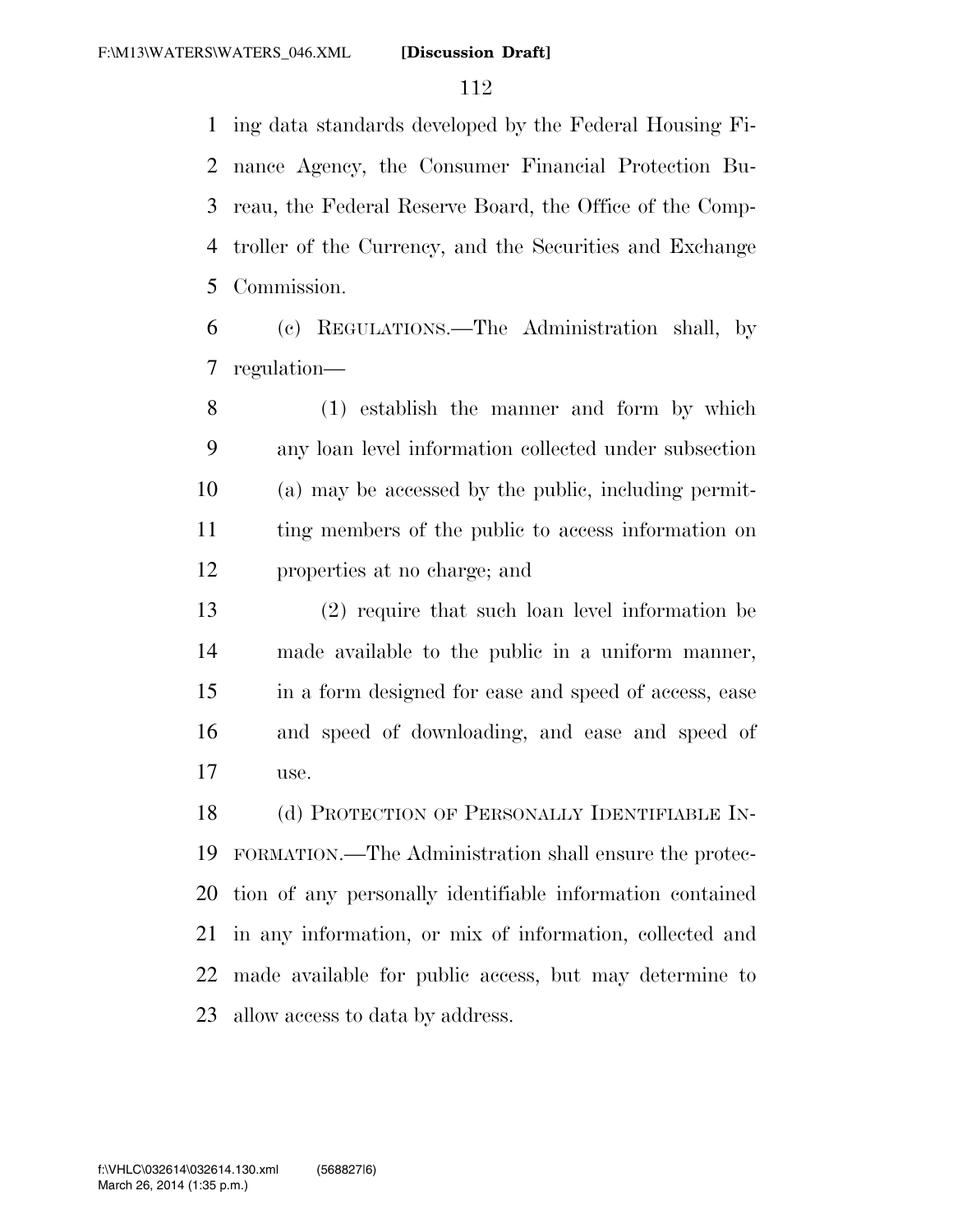(e) MONTHLY UPDATE.—The database required under subsection (a) shall be updated not less frequently than once a month.

 (f) CONSOLIDATION OF REPORTING SYSTEMS.—The Administration may choose to consolidate the Uniform Mortgage Database required under subsection (a) of this section and the Electronic Registration System required under section 235 if the Administration provides a written determination that such consolidation would improve the efficiency of mortgage data collection, the ease and speed of use of mortgage data, and the integrity and reliability of mortgage data, while preserving the protection of any personally identifiable information to the greatest extent possible.

## **SEC. 235. ELECTRONIC REGISTRATION OF ELIGIBLE MORT-GAGES.**

 (a) ESTABLISHMENT OF ELECTRONIC REGISTRATION SYSTEM.—The Administration shall establish, operate, and maintain an electronic registry system for all eligible mortgages purchased, guaranteed, or securitized by the Issuer. The system shall automate, centralize, standardize, and improve the tracking of changes in—

 (1) the ownership of mortgages, deeds of trust, promissory notes, and other instruments relating to a covered security interest under the Act; and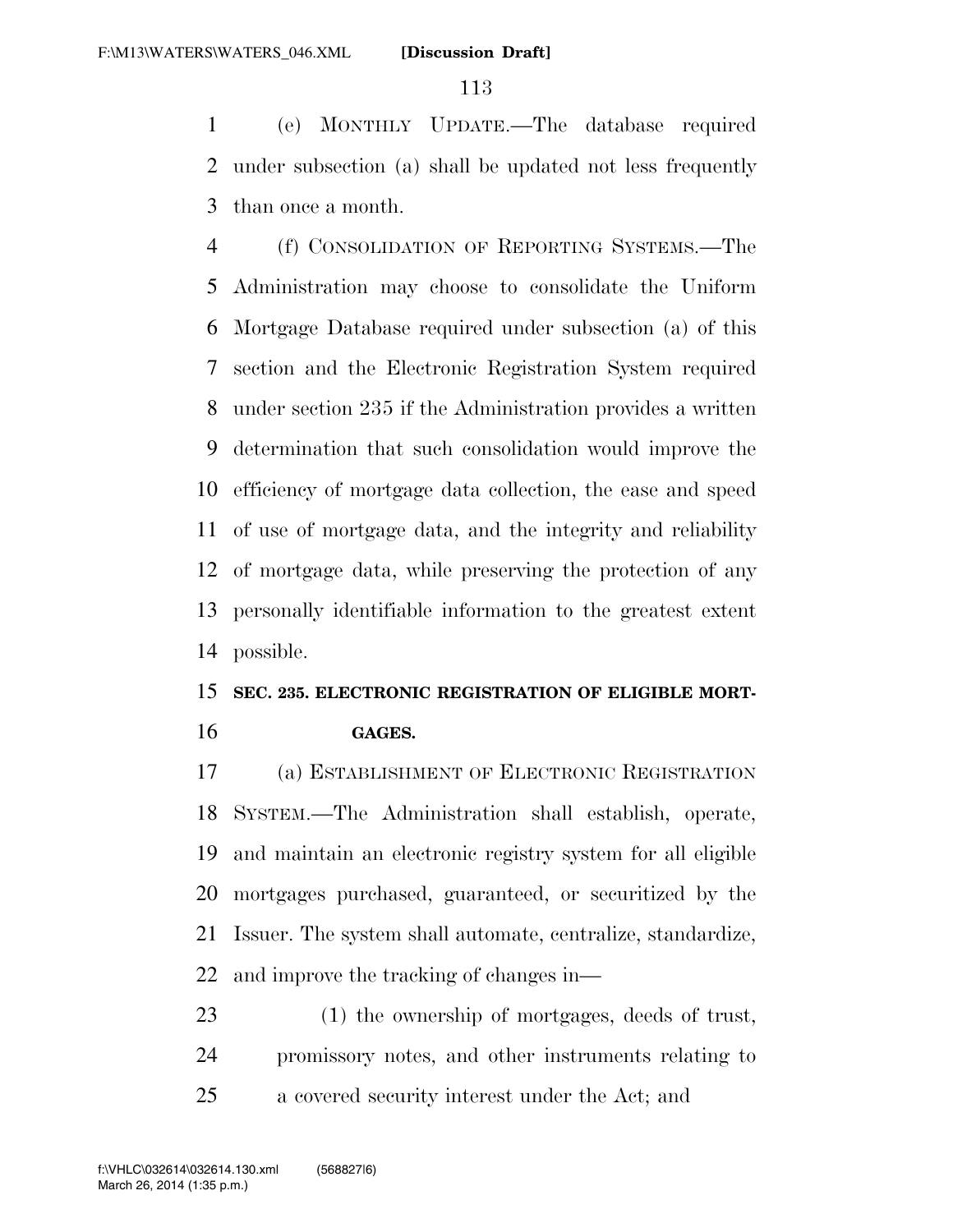(2) servicing rights for any mortgage loan cov-ered under the Act.

 (b) IDENTIFICATION OF MORTGAGES AND NOTES.— The tracking system shall assign an identification number to each security instrument and its related promissory note upon initial registration with the system. The identi- fication number shall continue to identify the security in- strument and note through all subsequent assignments and transfers. The Administration shall develop a num- bering system that will assign unique numbers to partici- pants to help in the identification of individual partici-pants.

 (c) INDIVIDUALS AUTHORIZED TO MAKE REGISTRY ENTRIES.—The Administration shall develop procedures to register individuals authorized to make entries in the data system. The procedures shall require that servicers and agents of loan owners identify the principal for whom each individual is authorized to act, the scope of the agen-cy, and the identity of the individual's employer.

 (d) CUSTODY OF NOTE.—The tracking system shall identify by name and street address the entity holding physical custody of the original promissory note for each eligible mortgage purchased, guaranteed or securitized by the Issuer that is in paper form. If the note is in electronic format and it is not registered in the system, the system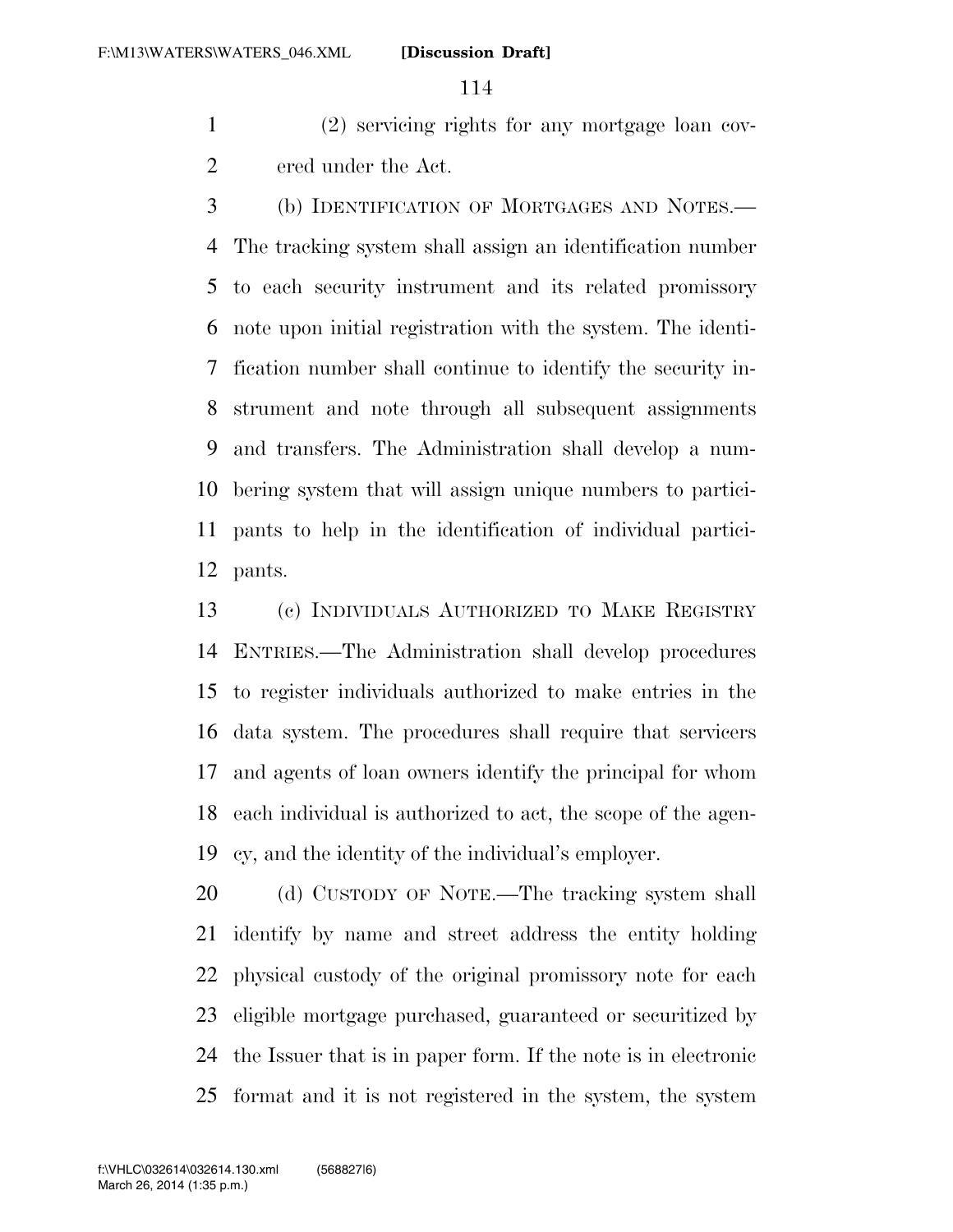shall reference an electronic database where the note is registered. The electronic note registry shall be accessible to the public without charge.

 (e) MANDATORY PARTICIPATION.—Participation in the registry system shall be mandatory for all eligible mortgages purchased, guaranteed, or securitized by the Issuer. Holders of loans or their agents shall have a duty to register each eligible mortgage purchased, guaranteed, or securitized by the Issuer and maintain the accuracy of current system data. All transfers, assignments, and other changes in the holding of covered promissory notes and security instruments, and servicing rights, shall be entered into the system. The tracking system will identify each en- tity entered in the system by name, address, and other contact information. If there is more than one servicer for a particular purchased, guaranteed, or securitized by the Issuer, each servicer shall be identified in the system, in- cluding whether the entity is a master servicer, subservicer, or other servicer.

 (f) BORROWER ACCESS TO INFORMATION.—To the extent that the Administration permits issuers of private securities that are not insured under this Act to use the common securitization platform, it may adopt appropriate rules to ensure that a borrower has access to any informa-tion necessary under this section and section 234.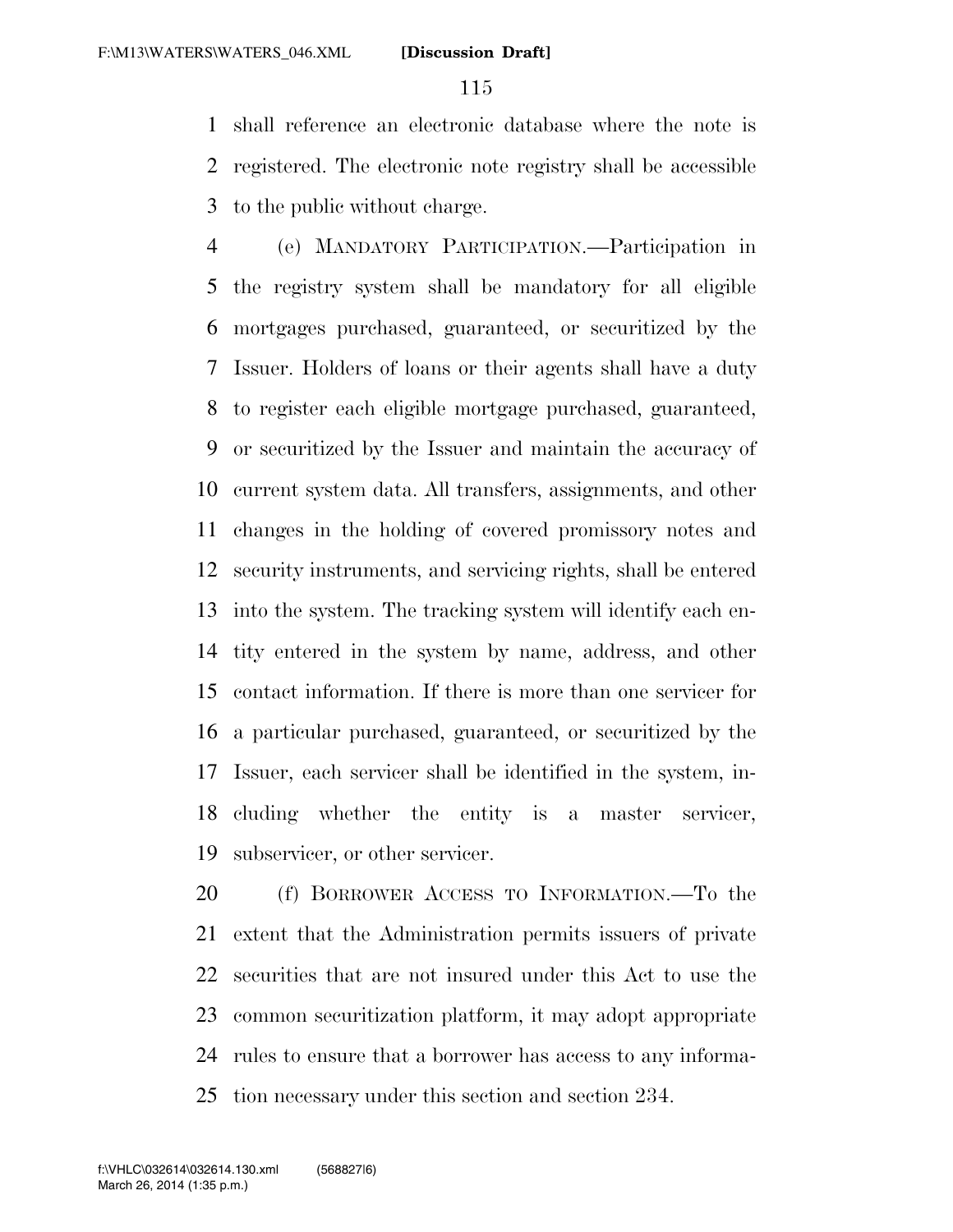(g) ENFORCEMENT OF REGISTRY REQUIREMENTS; SANCTIONS.—The Administration shall develop a schedule of sanctions that shall be imposed upon an originator or holder or its agent in the event that the loan owner or agent fails to maintain accurate current information in the system for an eligible mortgage purchased, guaranteed, or securitized by the Issuer. The sanctions shall be in a form that will be effective to deter non-compliance.

 (h) FREE ACCESS.—All information on the registry shall be electronically accessible, at no charge, to the pub-lic.

 (i) STATE AND LOCAL LAW.—Nothing in this Act shall be deemed to preempt or limit State and local law regarding recording or registration of interests in land or the foreclosure of interests in land.

## **Subtitle E—NMFA Structure**

#### **SEC. 241. OFFICE OF UNDERWRITING.**

 (a) ESTABLISHMENT.—There is established within the National Mortgage Finance Administration an Office of Underwriting which shall be headed by the Deputy Di- rector of Underwriting, who shall be appointed by the Di-rector.

 (b) RESPONSIBILITIES.—The Office of Underwriting shall ensure, through oversight, analysis, and examination, that eligible mortgages that collateralize a covered security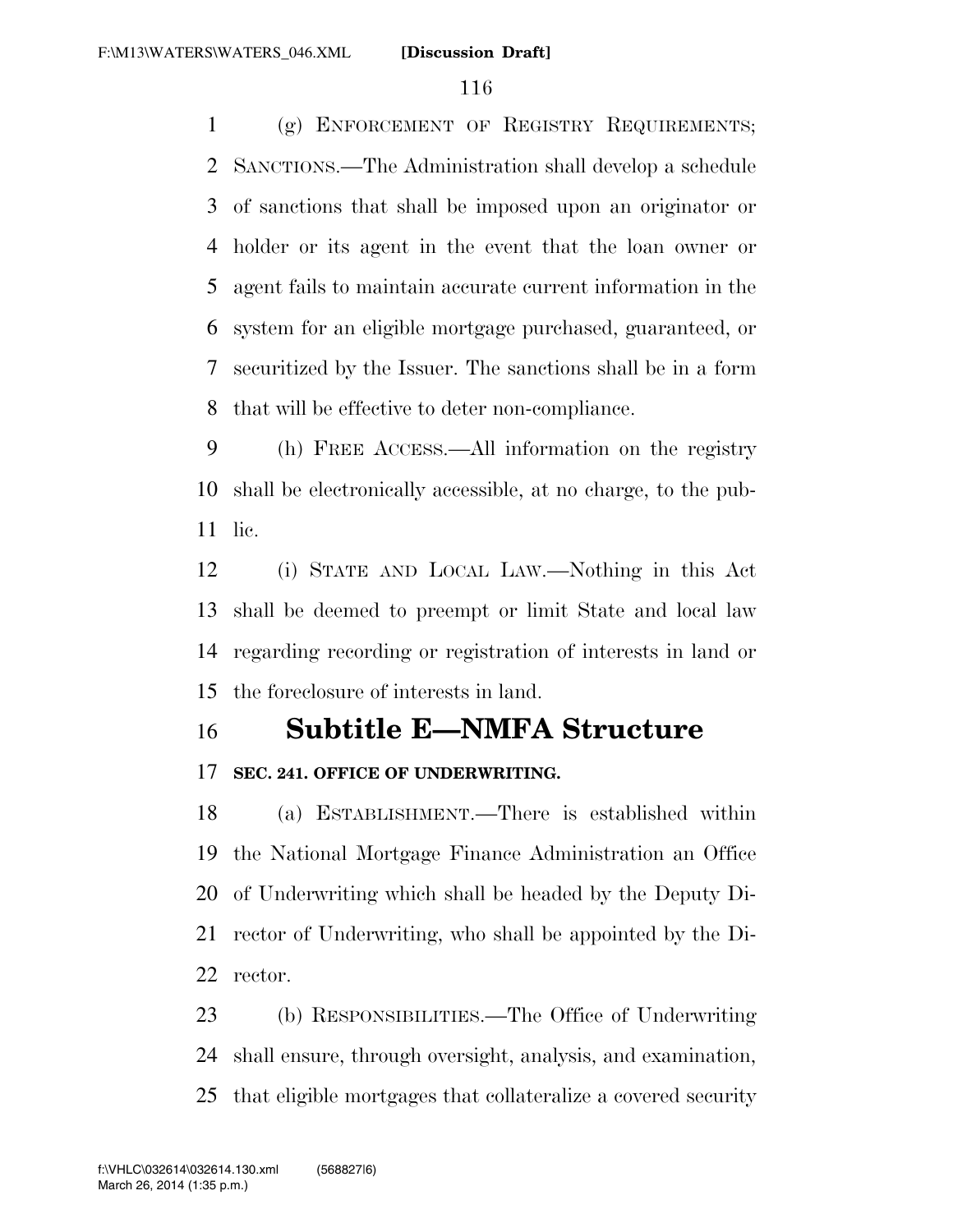insured under this Act comply with the requirements of this Act, including with respect to— (1) the submission of complete and accurate loan data on eligible mortgages; (2) the identification of ineligible mortgage loans; (3) assisting lenders with originating high-qual- ity, lower-risk eligible mortgages; and (4) any other activity that the Director deter- mines appropriate. **SEC. 242. OFFICE OF SECURITIZATION.**  (a) ESTABLISHMENT.—There is established within the National Mortgage Finance Administration an Office of Securitization which shall be headed by the Deputy Di- rector of Securitization, who shall be appointed by the Di- rector. (b) RESPONSIBILITIES.— (1) IN GENERAL.—The Office of Securitization shall— (A) oversee and supervise the common securitization platform developed by the busi- ness entity announced by the Federal Housing Finance Agency and established by the enter-prises, including by requiring that the platform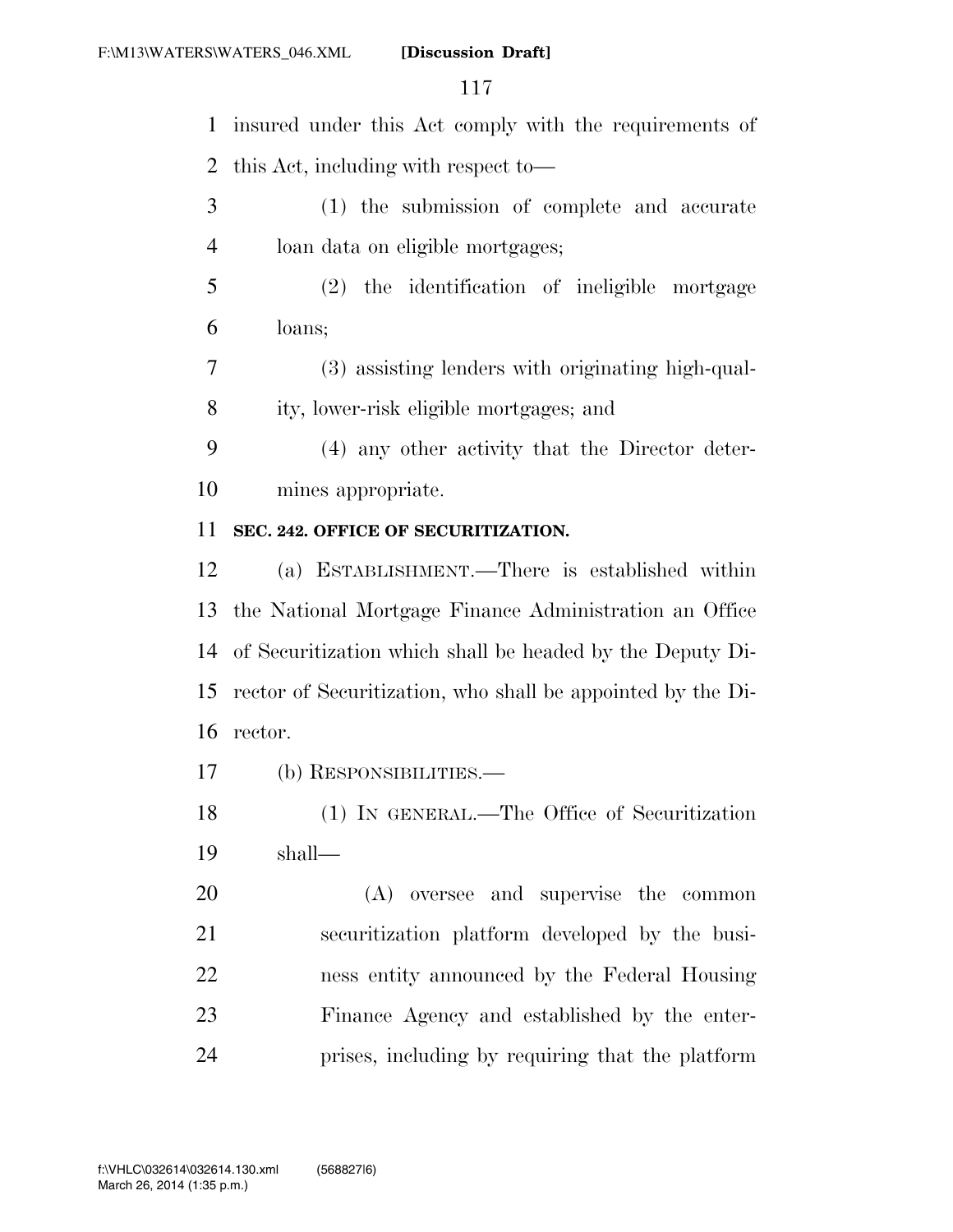| $\mathbf{1}$   | have system capabilities to permit the issuance                  |
|----------------|------------------------------------------------------------------|
| $\overline{2}$ | of multi-lender covered securities; and                          |
| 3              | (B) ensure that credit unions, community                         |
| $\overline{4}$ | and mid-size banks, and small non-depository                     |
| 5              | lenders have equitable access to any such plat-                  |
| 6              | form, including through the development and                      |
| 7              | facilitation of options for multi-lender pools of                |
| 8              | eligible mortgages to be securitized and issued                  |
| 9              | as covered securities through such platform.                     |
| 10             | <b>RULES</b><br>(2)<br>${\rm FOR}$<br>OF<br>USE<br><b>COMMON</b> |
| 11             | SECURITIZATION PLATFORM.-                                        |
| 12             | (A) IN GENERAL.—The Administration,                              |
| 13             | acting through the Office of Securitization, may                 |
| 14             | promulgate rules—                                                |
| 15             | (i) regarding the use of the common                              |
| 16             | securitization platform described under                          |
| 17             | paragraph $(1)(A)$ ; and                                         |
| 18             | (ii) to permit securities other than                             |
| 19             | covered securities to be issued through                          |
| 20             | such platform for reasonable compensation.                       |
| 21             | (B) CONTENT OF RULES.—Any rule that                              |
| 22             | may be promulgated under subparagraph (A)                        |
| 23             | may include a requirement that any security to                   |
| 24             | be issued through the common securitization                      |
| 25             | platform be subject to a uniform securitization                  |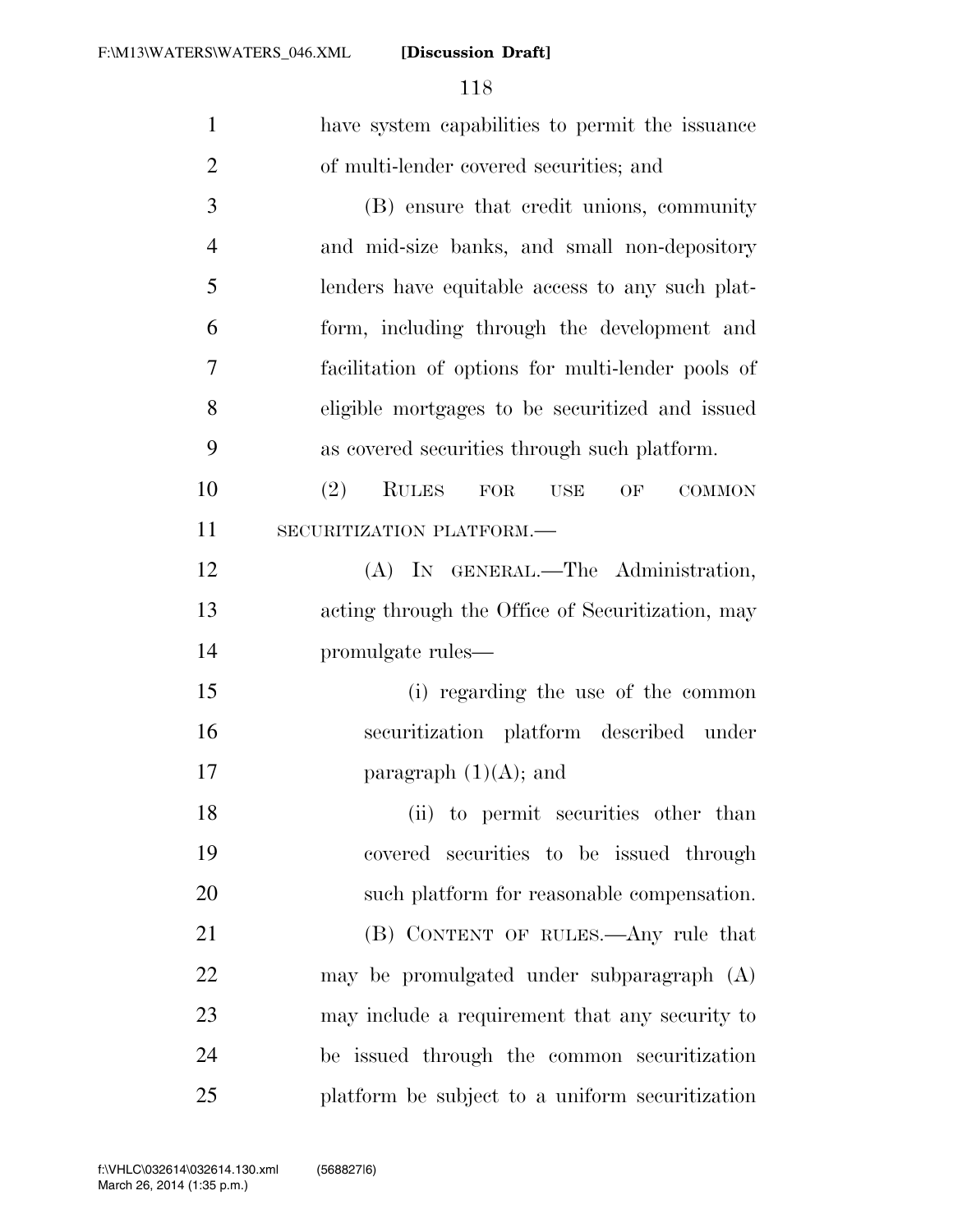agreement developed under section 233 and such other requirements as the Administration shall specify. Such rules shall include any rules necessary to differentiate adequately between securities of a private sector issuer that are not guaranteed by the Mortgage Insurance Fund and covered securities issued by the Issuer.

## **SEC. 243. OFFICE OF FEDERAL HOME LOAN BANK SUPER-VISION.**

 (a) ESTABLISHMENT.—There is established within the National Mortgage Finance Administration an Office of Federal Home Loan Bank Supervision which shall be headed by the Deputy Director of Federal Home Loan Bank Supervision, who shall be appointed by the Director. (b) RESPONSIBILITIES.—The Office of Federal Home Loan Bank Supervision shall oversee, coordinate, and su- pervise the Federal Home Loan Banks and the Federal Home Loan Bank System, including the transition of all activities transferred to the Administration pursuant to section 301.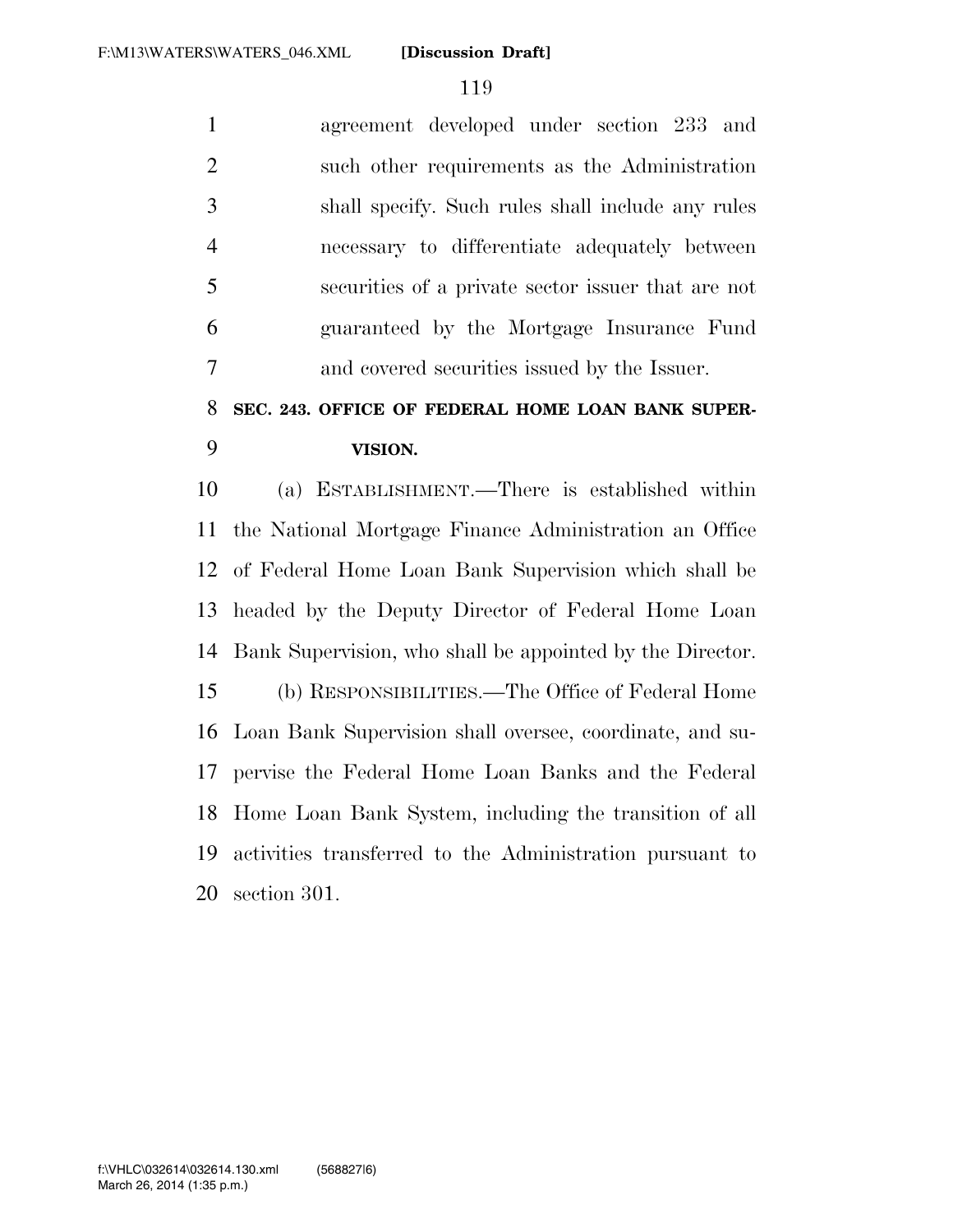## **TITLE III—TRANSFER OF POW- ERS, PERSONNEL, AND PROP-ERTY TO NMFA FROM FHFA**

#### **SEC. 301. POWERS AND DUTIES TRANSFERRED.**

 (a) FEDERAL HOME LOAN BANK FUNCTIONS TRANSFERRED.—

 (1) TRANSFER OF FUNCTIONS.—There are transferred to the Administration all functions of the Federal Housing Finance Agency and the Director of the Federal Housing Finance Agency relating to—

 (A) the supervision of the Federal Home Loan Banks and the Federal Home Loan Bank System; and

 (B) all rulemaking authority of the Federal Housing Finance Agency and the Director of the Federal Housing Finance Agency relating to the Federal Home Loan Banks and the Fed-eral Home Loan Bank System.

 (2) POWERS, AUTHORITIES, RIGHTS, AND DU- TIES.—The Administration shall succeed to all pow- ers, authorities, rights, and duties that were vested in the Federal Housing Finance Agency and the Di- rector of the Federal Housing Finance Agency, in-cluding all conservatorship or receivership authori-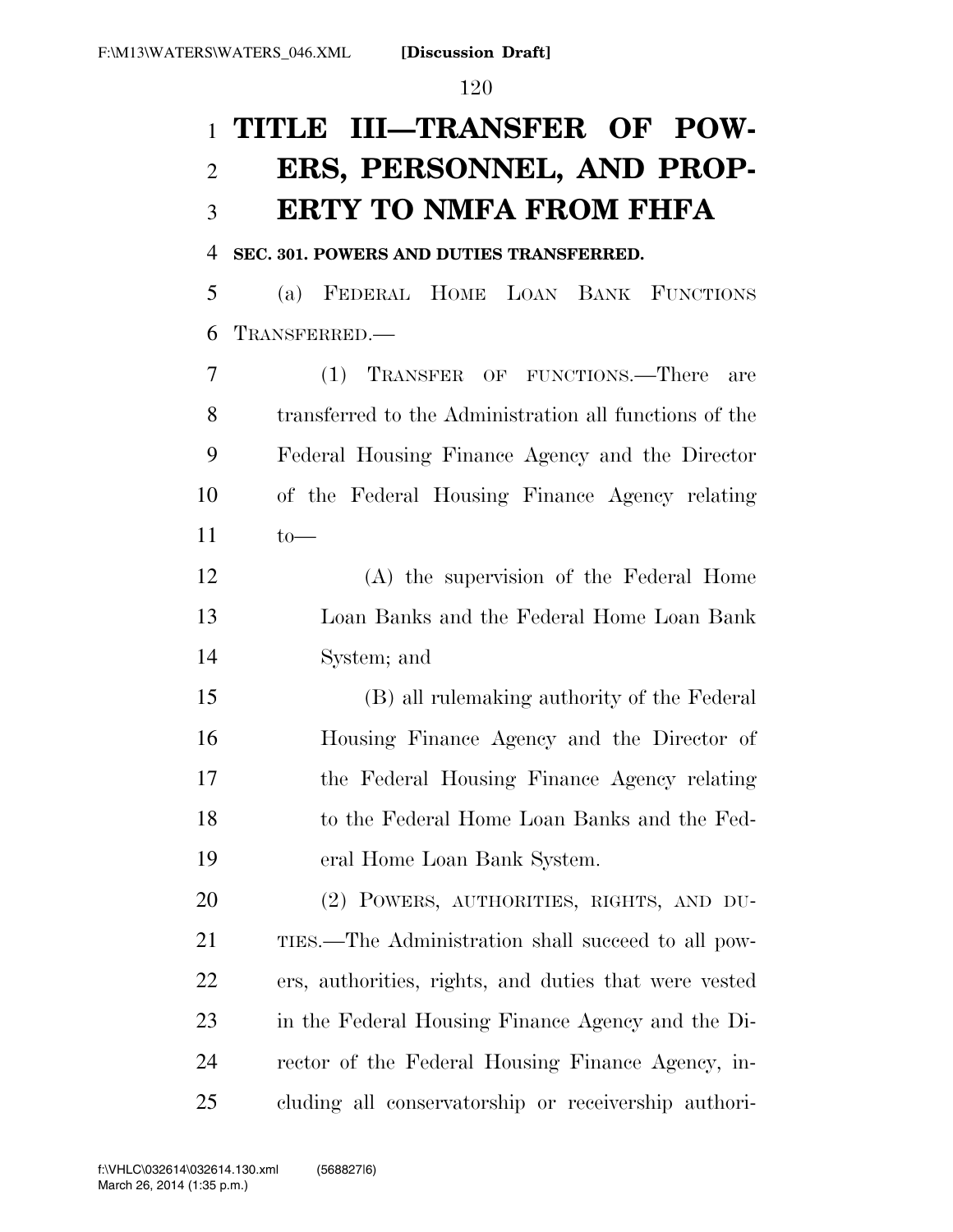ties, on the day before the transfer date in connec- tion with the functions and authorities transferred under paragraph (1). Notwithstanding requirements for mandatory use of the receivership authority, the Administration, in consultation with the Secretary of the Treasury, the Secretary of Housing and Urban Development, and the Chairman of the Board of Governors of the Federal Reserve System, shall have authority to determine whether the Issuer shall be placed in receivership, regardless of its capital level. (3) EFFECTIVE DATE.—The transfer of func-

 tions under this paragraph shall take effect on the transfer date.

 (b) CONTINUATION AND COORDINATION OF CERTAIN ACTIONS.—

 (1) IN GENERAL.—All regulations, orders, de- terminations, and resolutions described under para- graph (2) shall remain in effect according to the terms of such regulations, orders, determinations, and resolutions, and shall be enforceable by or against the Administration until modified, termi- nated, set aside, or superseded in accordance with applicable law by the Administration, any court of competent jurisdiction, or operation of law.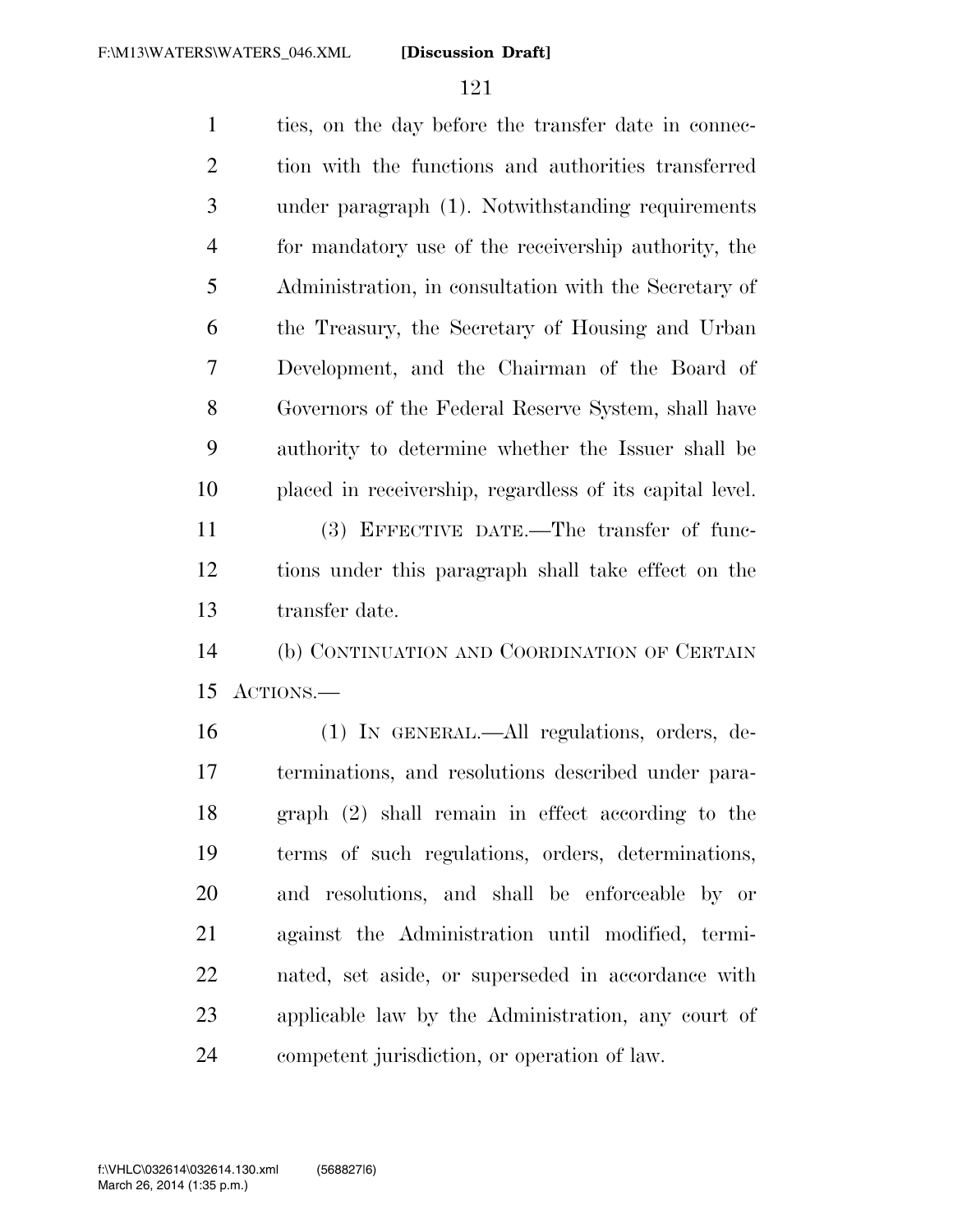| $\mathbf{1}$   | (2) APPLICABILITY.—A regulation, order, de-               |
|----------------|-----------------------------------------------------------|
| $\overline{2}$ | termination, or resolution is described under this        |
| 3              | subsection if it—                                         |
| $\overline{4}$ | (A) was issued, made, prescribed, or al-                  |
| 5              | lowed to become effective by—                             |
| 6              | (i) the Federal Housing Finance                           |
| 7              | Agency; or                                                |
| 8              | (ii) a court of competent jurisdiction,                   |
| 9              | and relates to functions transferred by this              |
| 10             | Act;                                                      |
| 11             | (B) relates to the performance of functions               |
| 12             | that are transferred by this section; and                 |
| 13             | (C) is in effect on the transfer date.                    |
| 14             | (c) DISPOSITION OF AFFAIRS.—During the period             |
| 15             | preceding the transfer date, the Director of the Federal  |
| 16             | Housing Finance Agency, for the purpose of winding up     |
| 17             | the affairs of the Federal Housing Finance Agency in con- |
| 18             | nection with the performance of functions that are trans- |
| 19             | ferred by this section—                                   |
| 20             | (1) shall manage the employees of such Agency             |
| 21             | and provide for the payment of the compensation           |
| 22             | and benefits of any such employees which accrue be-       |
| 23             | fore the transfer date; and                               |
| 24             | $(2)$ may take any other action necessary for the         |
| 25             | purpose of winding up the affairs of the Office.          |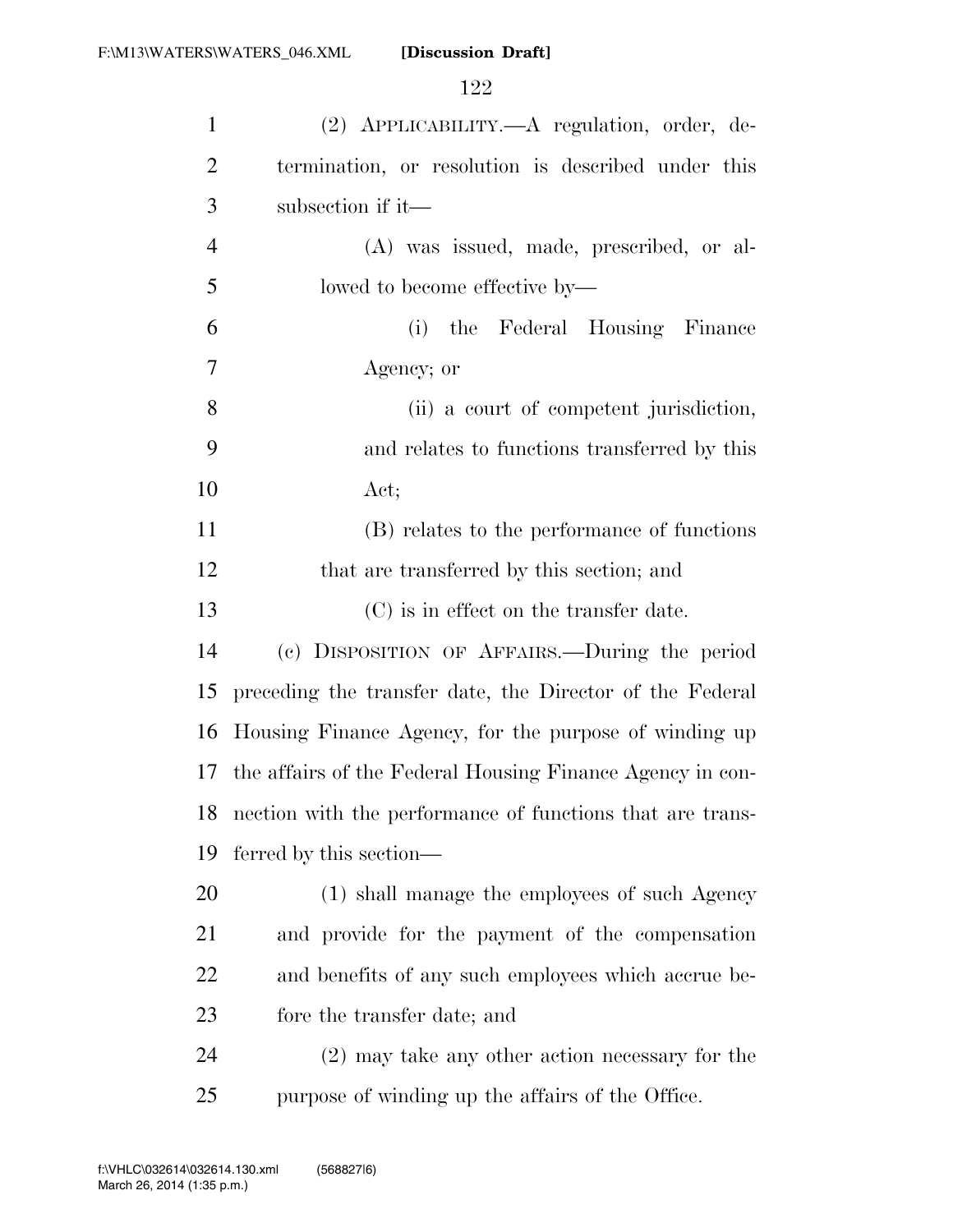(d) USE OF PROPERTY AND SERVICES.—

 (1) PROPERTY.—The Administration may use the property and services of the Federal Housing Fi- nance Agency to perform functions which have been transferred to the Administration until such time as the Agency is abolished under section 303 to facili- tate the orderly transfer of functions transferred under this section, any other provision of this Act, or any amendment made by this Act to any other provision of law.

 (2) AGENCY SERVICES.—Any agency, depart- ment, or other instrumentality of the United States, and any successor to any such agency, department, or instrumentality, that was providing supporting services to the Agency before the transfer date in connection with functions that are transferred to the Administration shall—

 (A) continue to provide such services, on a reimbursable basis, until the transfer of such functions is complete; and

 (B) consult with any such agency to co- ordinate and facilitate a prompt and reasonable transition.

 (e) CONTINUATION OF SERVICES.—The Administra-tion may use the services of employees and other personnel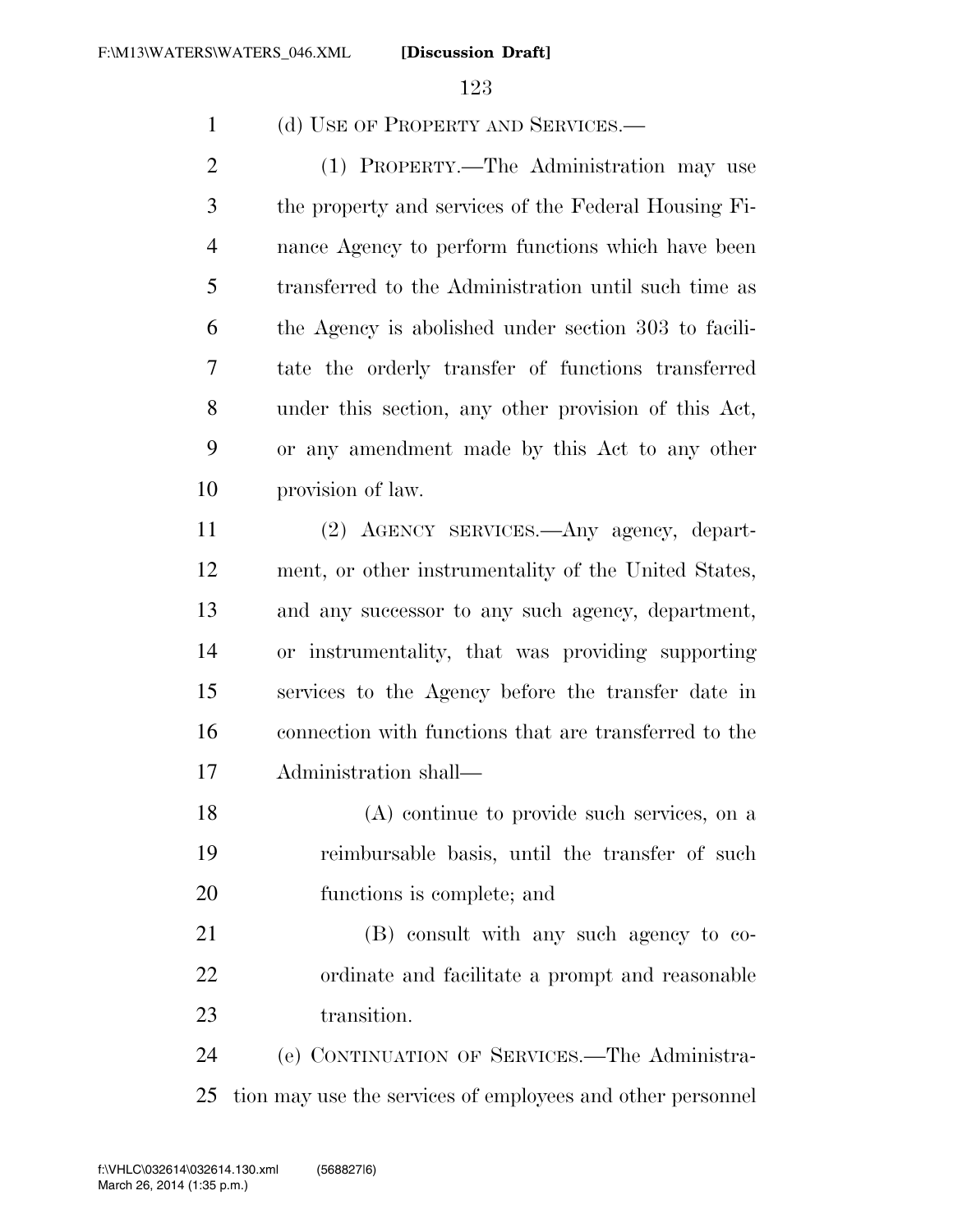of the Federal Housing Finance Agency, on a reimburs- able basis, to perform functions which have been trans- ferred to the Administration for such time as is reasonable to facilitate the orderly transfer of functions pursuant to this section, any other provision of this Act, or any amend-ment made by this Act to any other provision of law.

(f) SAVINGS PROVISIONS.—

 (1) EXISTING RIGHTS, DUTIES, AND OBLIGA- TIONS NOT AFFECTED.—Subsection (a) and section 303 shall not affect the validity of any right, duty, or obligation of the United States, the Director of the Federal Housing Finance Agency, the Federal Housing Finance Agency, or any other person, that existed on the day before transfer date.

 (2) CONTINUATION OF SUITS.—No action or other proceeding commenced by or against the Di- rector of the Federal Housing Finance Agency in connection with the functions that are transferred to the Administration under this section shall abate by reason of the enactment of this Act, except that the Administration shall be substituted for the Director of the Federal Housing Finance Agency as a party to any such action or proceeding.

24 (g) CONFORMING AMENDMENTS.—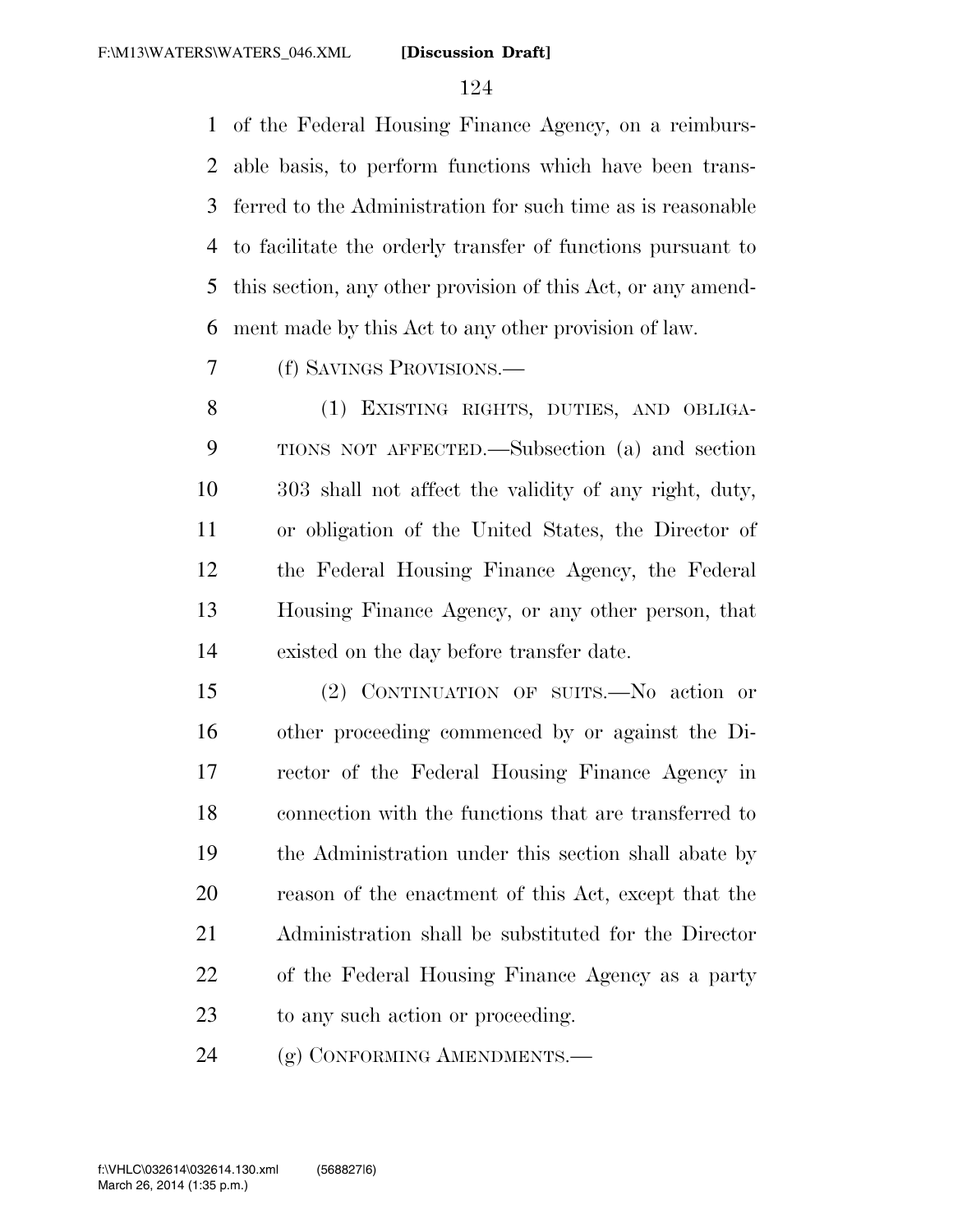| $\mathbf{1}$   | (1) FEDERAL HOME LOAN BANK ACT.-The                   |
|----------------|-------------------------------------------------------|
| $\overline{2}$ | Federal Home Loan Bank Act (12 U.S.C. 1421 et         |
| 3              | seq.) is amended—                                     |
| $\overline{4}$ | $(A)$ by striking "the Director" and insert-          |
| 5              | ing "the Administration" each place that term         |
| 6              | appears;                                              |
| 7              | (B) by striking "The Director" and insert-            |
| 8              | ing "The Administration" each place that term         |
| 9              | appears;                                              |
| 10             | (C) by striking "Chairman of the Director"            |
| 11             | of Governors" and inserting "Chairman of the          |
| 12             | Board of Governors" each place that term ap-          |
| 13             | pears;                                                |
| 14             | (D) by striking "the Agency" and inserting            |
| 15             | "the Administration" each place that term ap-         |
| 16             | pears;                                                |
| 17             | $(E)$ in section 2, by striking paragraphs            |
| 18             | $(11)$ and $(12)$ and inserting the following:        |
| 19             | "(11) ADMINISTRATION.—The term 'Adminis-              |
| 20             | tration' means the National Mortgage Finance Ad-      |
| 21             | ministration established under title I of the Housing |
| 22             | Opportunities Move the Economy Forward Act of         |
| 23             | $2014."$ ; and                                        |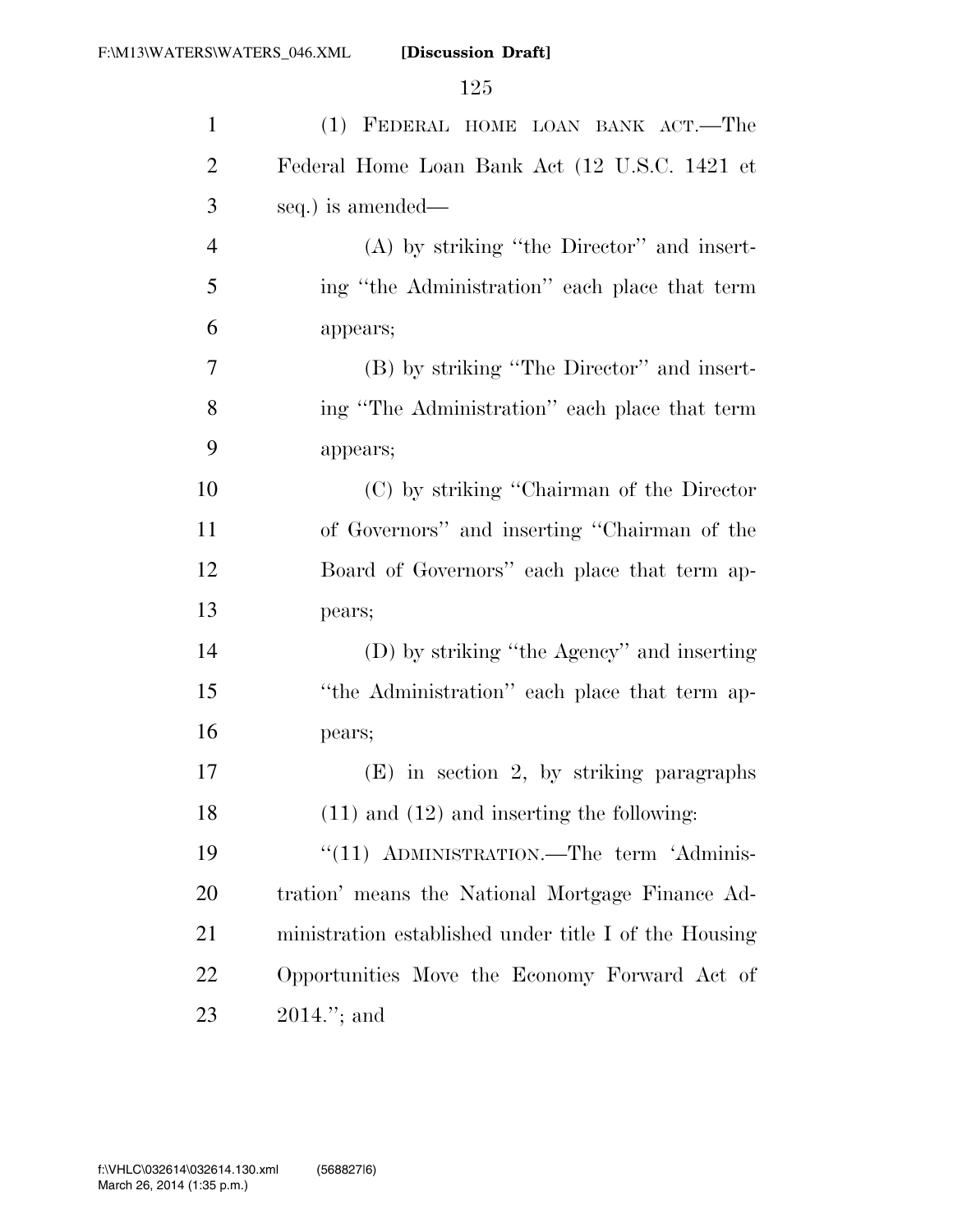| $\mathbf{1}$   | $(F)$ in section 11(1)(5), in the header to         |
|----------------|-----------------------------------------------------|
| $\overline{2}$ | such paragraph, by striking "OF THE DIREC-          |
| 3              | TOR".                                               |
| $\overline{4}$ | (2) FEDERAL HOUSING ENTERPRISES FINAN-              |
| 5              | CIAL SAFETY AND SOUNDNESS ACT.—Section 1316         |
| 6              | of the Federal Housing Enterprises Financial Safety |
| 7              | and Soundness Act of $1992$ (12 U.S.C. 4516) is     |
| 8              | amended—                                            |
| 9              | $(A)$ in subsection $(a)$ —                         |
| 10             | (i) in the matter preceding paragraph               |
| 11             | $(1)$ , by striking "the regulated entities"        |
| 12             | and inserting "the enterprises"; and                |
| 13             | (ii) in paragraph $(1)$ , by striking "and          |
| 14             | under section 20 of the Federal Home                |
| 15             | Loan Bank Act";                                     |
| 16             | (B) in subsection (b), by striking para-            |
| 17             | graph(2);                                           |
| 18             | $(C)$ in subsection $(e)$ —                         |
| 19             | (i) by striking "any regulated entity"              |
| 20             | and inserting "any enterprise";                     |
| 21             | (ii) by striking "the regulated entity"             |
| 22             | and inserting "the enterprise";                     |
| 23             | (iii) by striking "a regulated entity"              |
| 24             | each place such term appears and inserting          |
| 25             | "an enterprise";                                    |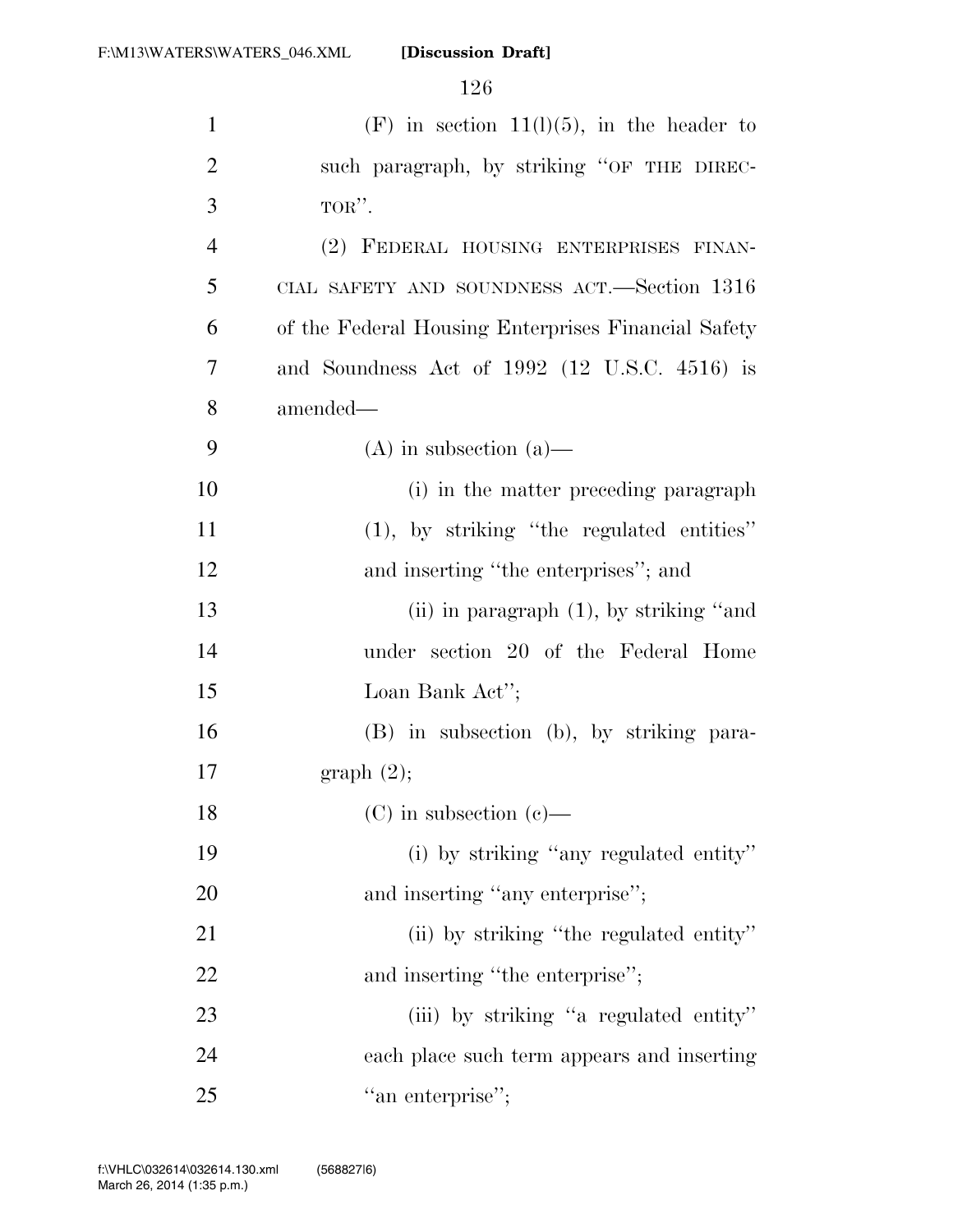| $\mathbf{1}$   | (iv) by striking "such regulated enti-              |
|----------------|-----------------------------------------------------|
| $\overline{2}$ | ty" each place such term appears and in-            |
| 3              | serting "such enterprise"; and                      |
| $\overline{4}$ | (v) by striking "such entity" and in-               |
| 5              | serting "such enterprise"; and                      |
| 6              | (D) in subsection $(e)$ —                           |
| 7              | (i) by striking "each regulated entity"             |
| 8              | and inserting "each enterprise"; and                |
| 9              | (ii) by striking "such regulated enti-              |
| 10             | ty" and inserting "such enterprise".                |
| 11             | (3)<br>RIGHT TO FINANCIAL PRIVACY ACT OF            |
| 12             | $1978.$ Section $1113(0)$ of the Right to Financial |
| 13             | Privacy Act of $1978$ (12 U.S.C. 3413(o)) is amend- |
| 14             | $ed$ —                                              |
| 15             | $(A)$ in the heading to the subsection, by          |
| 16             | "FEDERAL HOUSING FINANCE AGENCY" and                |
| 17             | inserting "NATIONAL MORTGAGE FINANCE AD-            |
| 18             | MINISTRATION";                                      |
| 19             | (B) by striking "Federal Housing Finance            |
| <b>20</b>      | Agency" and inserting "National Mortgage Fi-        |
| 21             | nance Administration"; and                          |
| 22             | (C) by striking "Federal Housing Finance            |
| 23             | Agency's" and inserting "National Mortgage          |
| 24             | Finance Administration's".                          |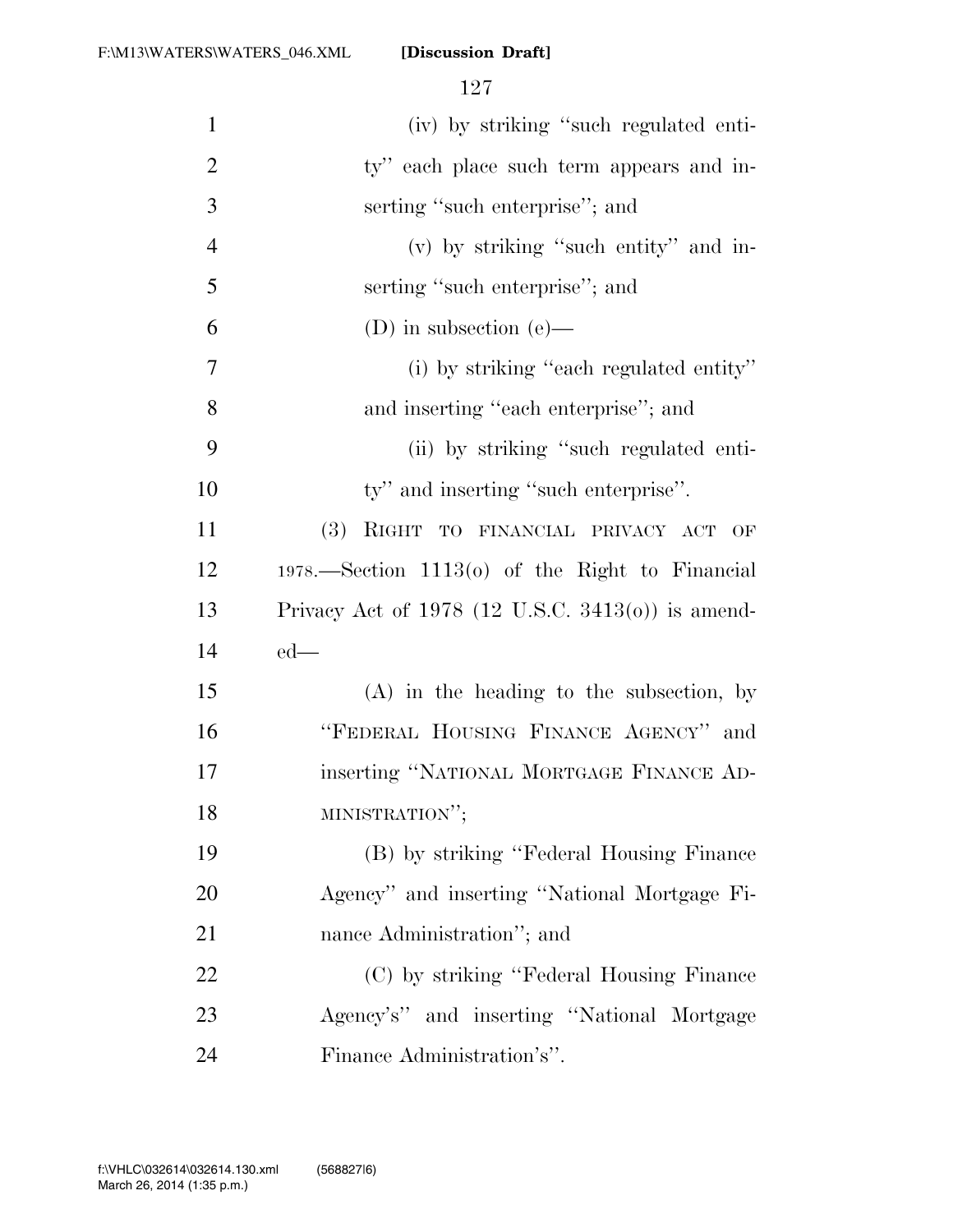(4) EFFECTIVE DATE.—The amendments made by this subsection shall take effect on the transfer date.

### **SEC. 302. TRANSFER AND RIGHTS OF EMPLOYEES OF THE FHFA.**

 (a) TRANSFER.—Each employee of the Federal Housing Finance Agency that is employed in connection with functions that are transferred to the Administration under section 301 shall be transferred to the Administra- tion for employment, not later than the transfer date, and such transfer shall be deemed a transfer of function for purposes of section 3503 of title 5, United States Code. (b) STATUS OF EMPLOYEES.—The transfer of func- tions under this title, and the abolishment of the Federal Housing Finance Agency under section 303, may not be construed to affect the status of any transferred employee as an employee of an agency of the United States for pur-poses of any other provision of law.

 (c) GUARANTEED POSITIONS.—Each employee trans- ferred under subsection (a) shall be guaranteed a position with the same status, tenure, grade, and pay as that held on the day immediately preceding the transfer. Employees who remain with Federal Housing Finance Agency to as- sist with wind down of the entities shall be ensured of transfer to the Administration at a later date.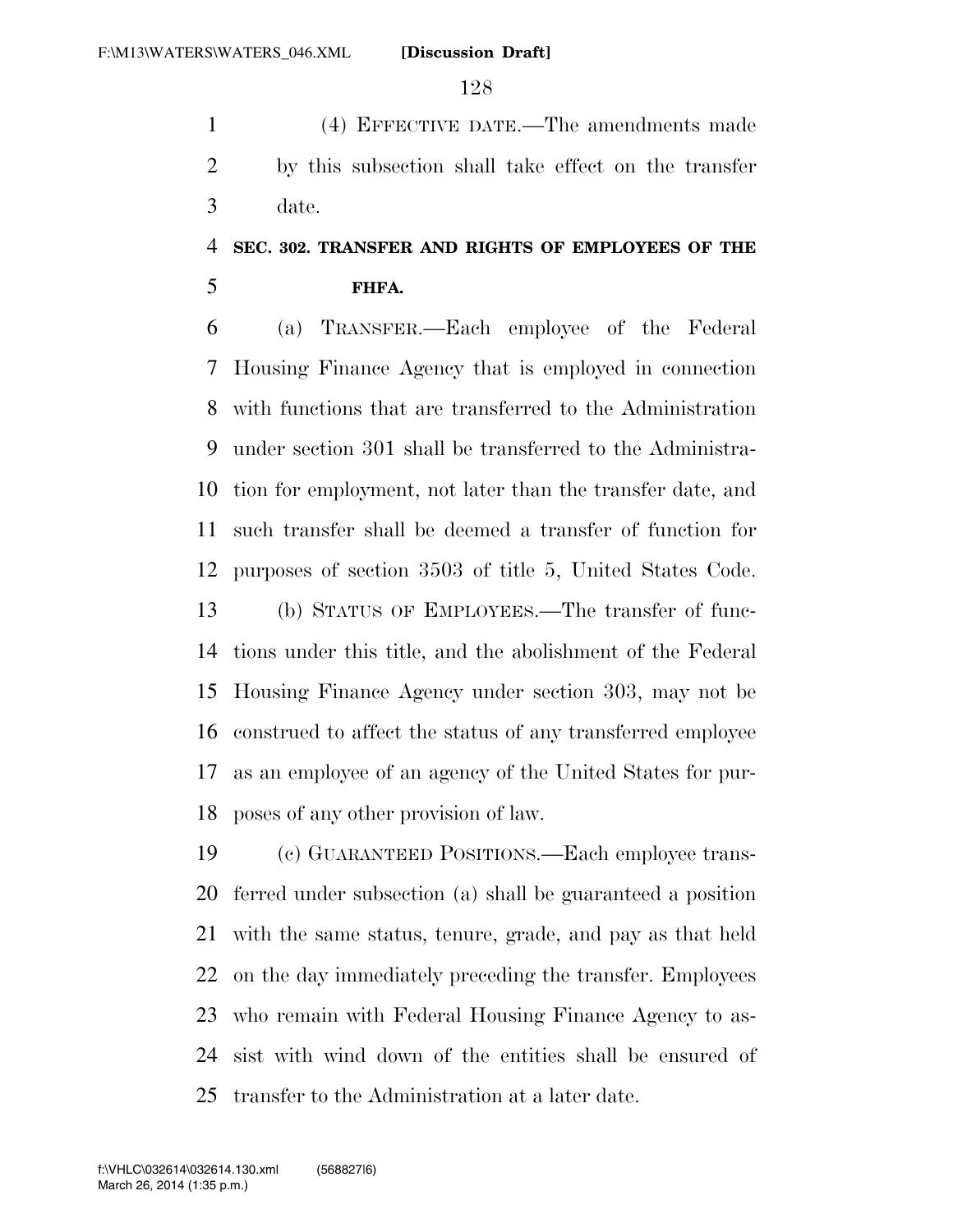(d) APPOINTMENT AUTHORITY FOR EXCEPTED EM-PLOYEES.—

 (1) IN GENERAL.—In the case of an employee occupying a position in the excepted service, any ap- pointment authority established under law or by reg- ulations of the Office of Personnel Management for filling such position shall be transferred, subject to paragraph (2).

 (2) DECLINE OF TRANSFER.—The Administra- tion may decline a transfer of authority under para- graph (1), to the extent that such authority relates to a position excepted from the competitive service because of its confidential, policymaking, policy-de-termining, or policy-advocating character.

 (e) REORGANIZATION.—If the Administration deter- mines, after the end of the 1-year period beginning on the transfer date, that a reorganization of the combined work- force is required, that reorganization shall be deemed a major reorganization for purposes of affording affected employee retirement under section 8336(d)(2) or 8414(b)(1)(B) of title 5, United States Code.

22 (f) EMPLOYEE BENEFIT PROGRAMS.—

23 (1) IN GENERAL.—Any employee of the Federal Housing Finance Agency accepting employment with the Administration as a result of a transfer under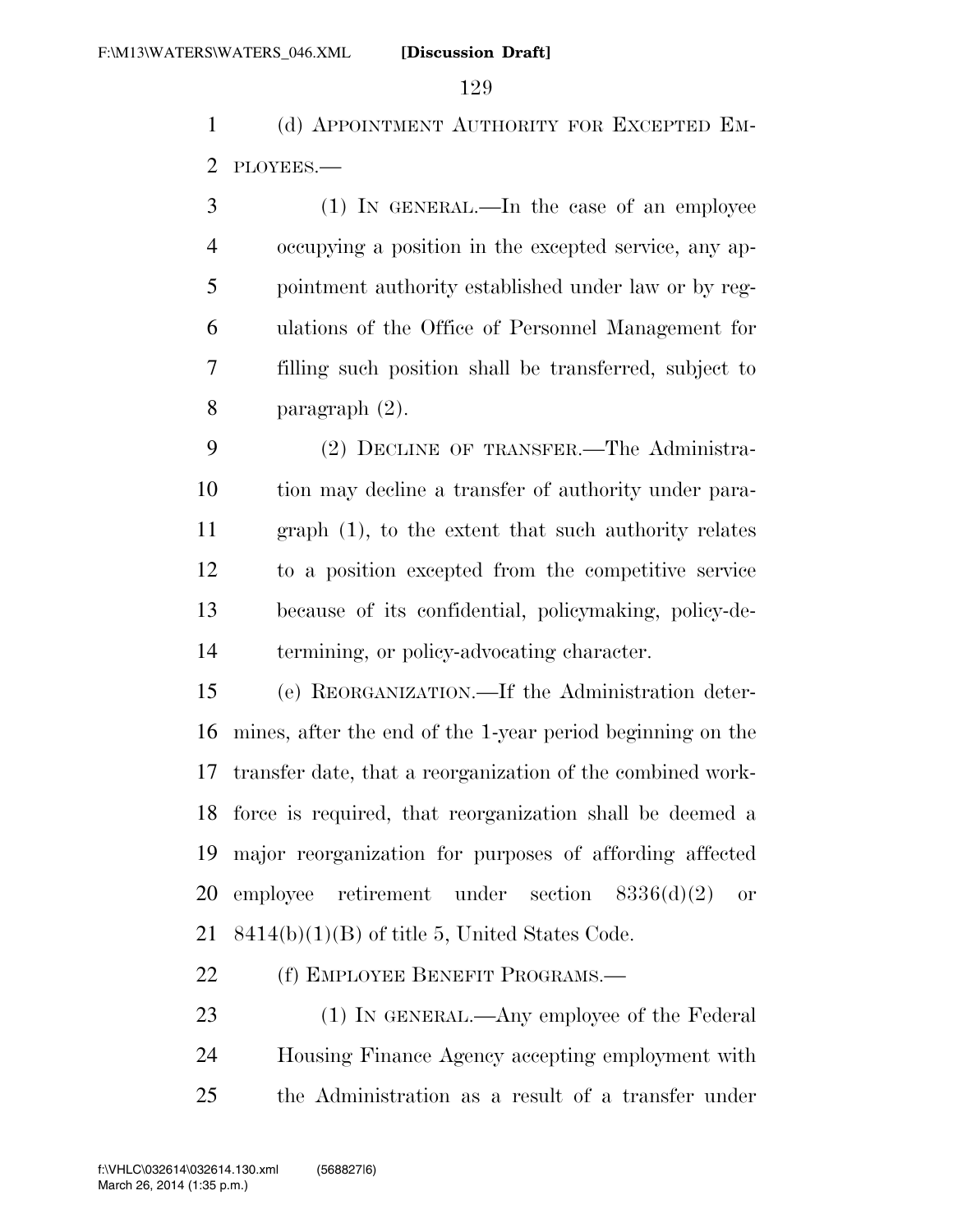| $\mathbf{1}$   | subsection (a) may retain, for 12 months after the  |
|----------------|-----------------------------------------------------|
| 2              | date on which such transfer occurs, membership in   |
| 3              | any employee benefit program of the Agency or the   |
| $\overline{4}$ | Administration, as applicable, including insurance, |
| 5              | to which such employee belongs on the transfer date |
| 6              | $if$ —                                              |
| 7              | (A) the employee does not elect to give up          |
| 8              | the benefit or membership in the program; and       |
| 9              | (B) the benefit or program is continued by          |
| 10             | the Administration.                                 |
| 11             | $(2)$ COST DIFFERENTIAL.—                           |
| 12             | $(A)$ In GENERAL.—The difference in the             |
| 13             | costs between the benefits which would have         |
| 14             | been provided by the Federal Housing Finance        |
| 15             | Agency and those provided by this section shall     |
| 16             | be paid by the Administration.                      |
| 17             | (B) HEALTH INSURANCE.—If any em-                    |
| 18             | ployee elects to give up membership in a health     |
| 19             | insurance program or the health insurance pro-      |
| 20             | gram is not continued by the Administration,        |
| 21             | the employee shall be permitted to select an al-    |
| 22             | ternate Federal health insurance program not        |
| 23             | later than 30 days after the date of such elec-     |
| 24             | tion or notice, without regard to any other reg-    |
| 25             | ularly scheduled open season.                       |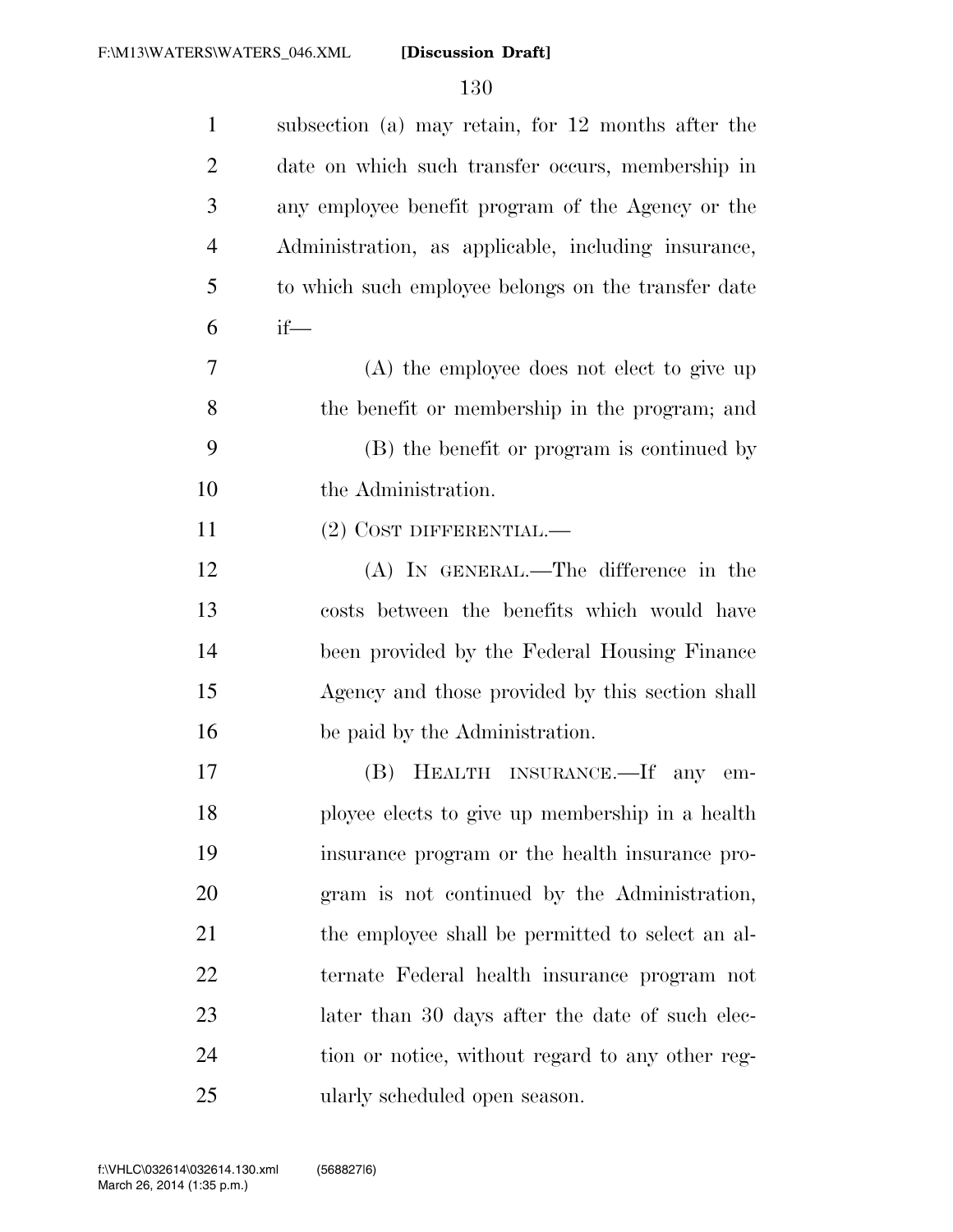#### **SEC. 303. ABOLISHMENT OF FHFA.**

 Effective upon certification by the Secretary of the Treasury that the Agency has substantially completed the actions necessary to wind down the remaining assets of the enterprises, the Federal Housing Finance Agency and the position of the Director of the Federal Housing Fi-nance Agency are abolished.

#### **SEC. 304. TRANSFER OF PROPERTY AND FACILITIES.**

 Effective upon the certification by the Secretary of the Treasury pursuant to section 303, all property of the Federal Housing Finance Agency shall transfer to the Ad- ministration, except as determined by the Secretary of the Treasury to be necessary to continue activities to wind down the enterprises.

### **SEC. 305. RESIDUAL CORPUS OF ENTERPRISES IN CON-SERVATORSHIP.**

 Upon certification of the Secretary of the Treasury pursuant to section 303, the Agency may transfer the re- maining assets and authority over the corpuses of enter- prises to complete the wind down of those remaining as-sets.

#### **SEC. 306. TECHNICAL AND CONFORMING AMENDMENTS.**

 (a) EFFECTIVE DATE.—The amendments made by this section shall take effect on the date of enactment of this Act.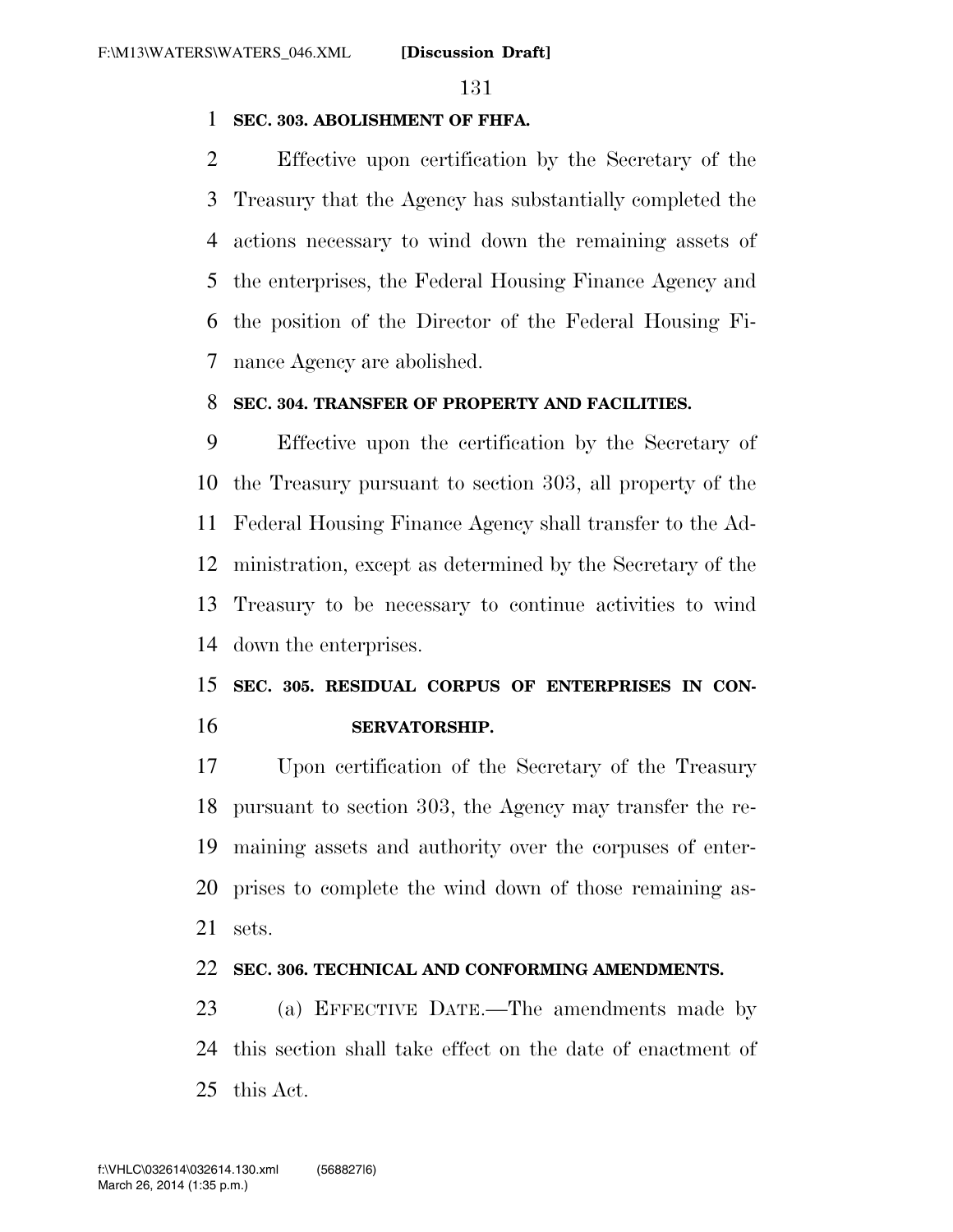(b) REFERENCES IN FEDERAL LAW.—On and after the date of enactment of this Act, any reference in Federal law to the Director of the Federal Housing Finance Agen- cy or the Federal Housing Finance Agency, in connection with any function of the Director of the Federal Housing Finance Agency or the Federal Housing Finance Agency transferred under section 301, shall be deemed a reference to the Director of the National Mortgage Finance Admin- istration or the National Mortgage Finance Administra- tion, as appropriate and consistent with the amendments made by this Act. (c) TITLE 18, UNITED STATES CODE.—Title 18, United States Code, is amended— (1) in section 1905, by inserting ''or the Na- tional Mortgage Finance Administration'' after ''Federal Housing Finance Agency''; 17 (2) in section  $212(c)(2)$ — 18 (A) in subparagraph (F), by striking "; and'' and inserting a semicolon; (B) in subparagraph (G), by striking the 21 period at the end and inserting "; and"; and (C) by adding at the end the following: 23 "'(H) the National Mortgage Finance Ad-

ministration.'';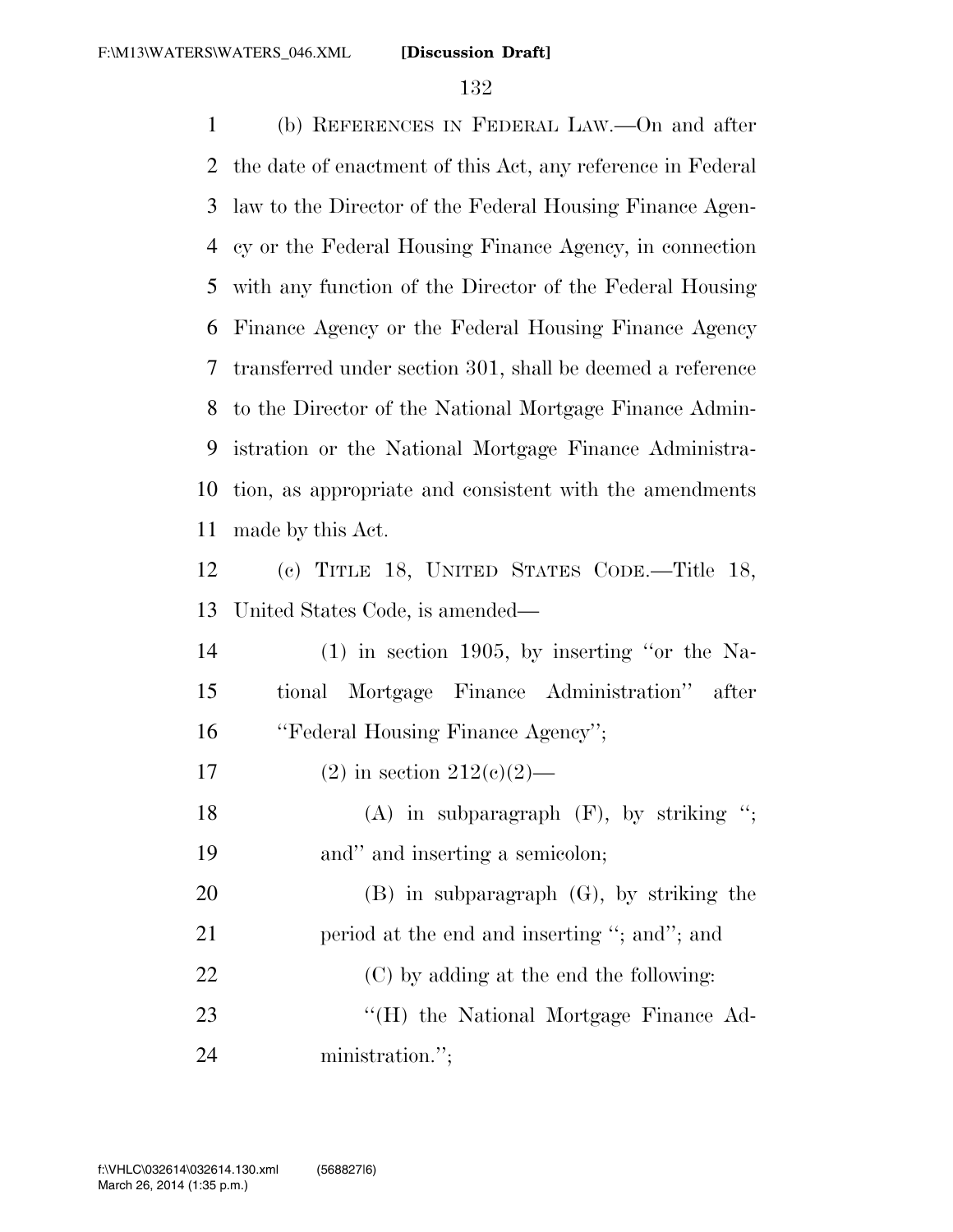| $\mathbf{1}$   | $(3)$ in section 657, by inserting "the National"           |
|----------------|-------------------------------------------------------------|
| $\overline{2}$ | Mortgage Finance Administration," after "Federal            |
| 3              | Housing Finance Agency,";                                   |
| $\overline{4}$ | $(4)$ in section 1006, by inserting "the National"          |
| 5              | Mortgage Finance Administration," after "Federal            |
| 6              | Housing Finance Agency,"; and                               |
| 7              | $(5)$ in section 1014, by inserting "the National"          |
| $8\phantom{1}$ | Mortgage Finance Administration," after "Federal            |
| 9              | Housing Finance Agency,".                                   |
| 10             | (d) FLOOD DISASTER PROTECTION ACT OF 1973.—                 |
| 11             | Section $102(b)(5)$ of the Flood Disaster Protection Act of |
| 12             | 1973 (42 U.S.C. 4012a(b)(5)) is amended in subsection       |
| 13             | $(b)(5)$ , by inserting "the National Mortgage Finance Ad-  |
| 14             | ministration," after "Federal Housing Finance Agency,".     |
| 15             | (e) TITLE 5, UNITED STATES CODE.—Title 5,                   |
| 16             | United States Code, is amended—                             |
| 17             | $(1)$ in section 5313, by inserting the following           |
| 18             | new item after the item relating to the Director of         |
| 19             | the Federal Housing Finance Agency:                         |
| 20             | "Director of the National Mortgage Finance"                 |
| 21             | Administration."; and                                       |
| 22             | $(2)$ in section 3132(a)(1)(D), by inserting "the           |
| 23             | National Mortgage Finance Administration," after            |
| 24             | "Federal Housing Finance Agency,".                          |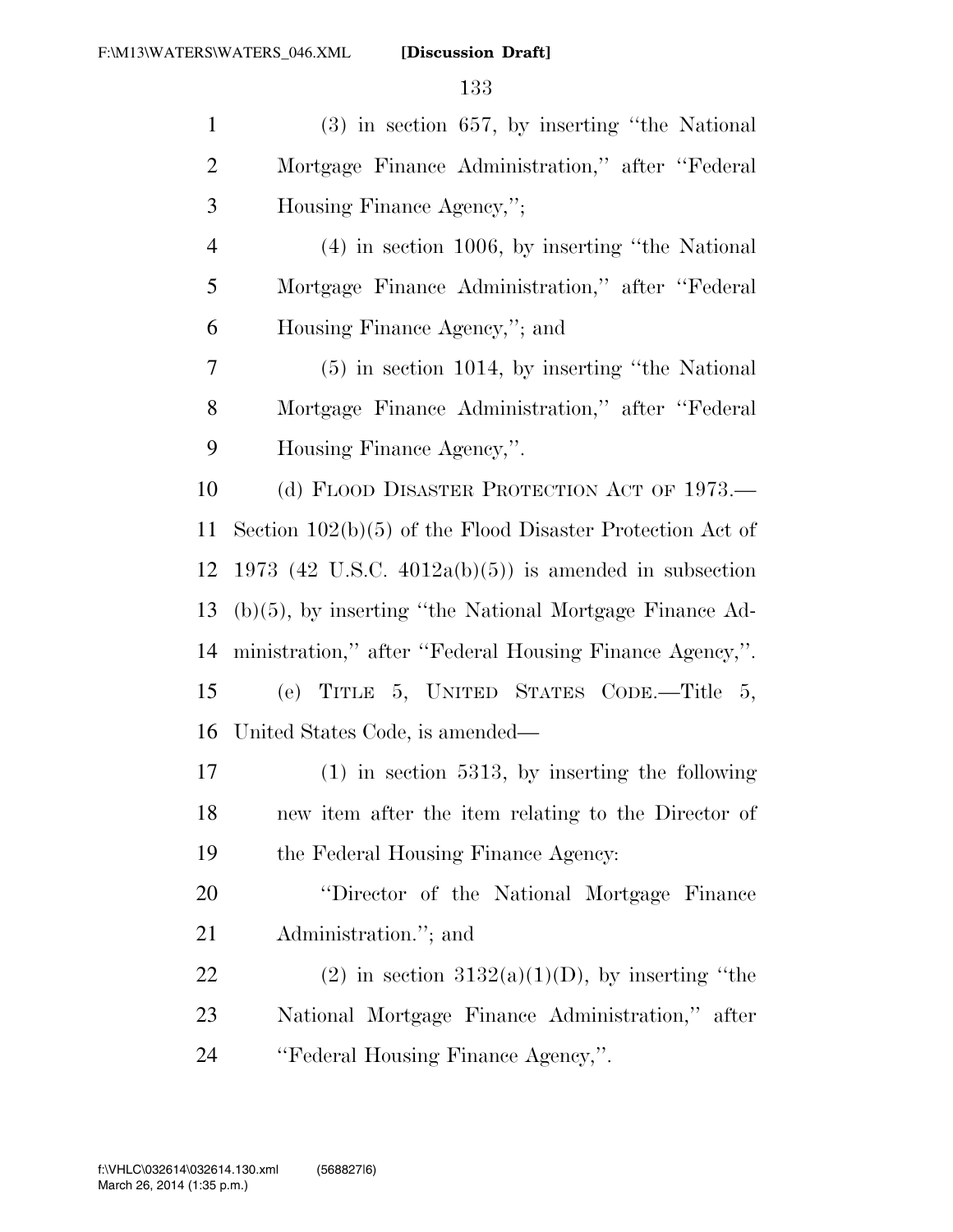(f) SARBANES-OXLEY ACT.—Section 2 105(b)(5)(B)(ii)(II) of the Sarbanes-Oxley Act of 2002 3 (15 U.S.C.  $7215(b)(5)(B)(ii)(II)$ ) is amended by inserting ''or the Chairperson of the National Mortgage Finance Administration'' after ''Director of the Federal Housing Finance Agency''. (g) FEDERAL DEPOSIT INSURANCE ACT.—The Fed- eral Deposit Insurance Act (12 U.S.C. 1811 et seq.) is amended— 10 (1) in section  $7(a)(2)(A)$ , by inserting "the Na- tional Mortgage Finance Administration,'' after ''Federal Housing Finance Agency,'' each place that term appears; 14 (2) in section  $8(e)(7)(A)(vi)$ , by inserting ", the National Mortgage Finance Administration,'' after

''Federal Housing Finance Agency'';

17 (3) in section 11(t)(2)(A), by adding at the end the following:

 ''(viii) The National Mortgage Fi-20 nance Administration."; and

21 (4) in section  $33(e)$ , by inserting ", the Na- tional Mortgage Finance Administration,'' after ''Federal Housing Finance Agency''.

 (h) RIEGLE COMMUNITY DEVELOPMENT AND REGU-LATORY IMPROVEMENT ACT OF 1994.—Section 117(e) of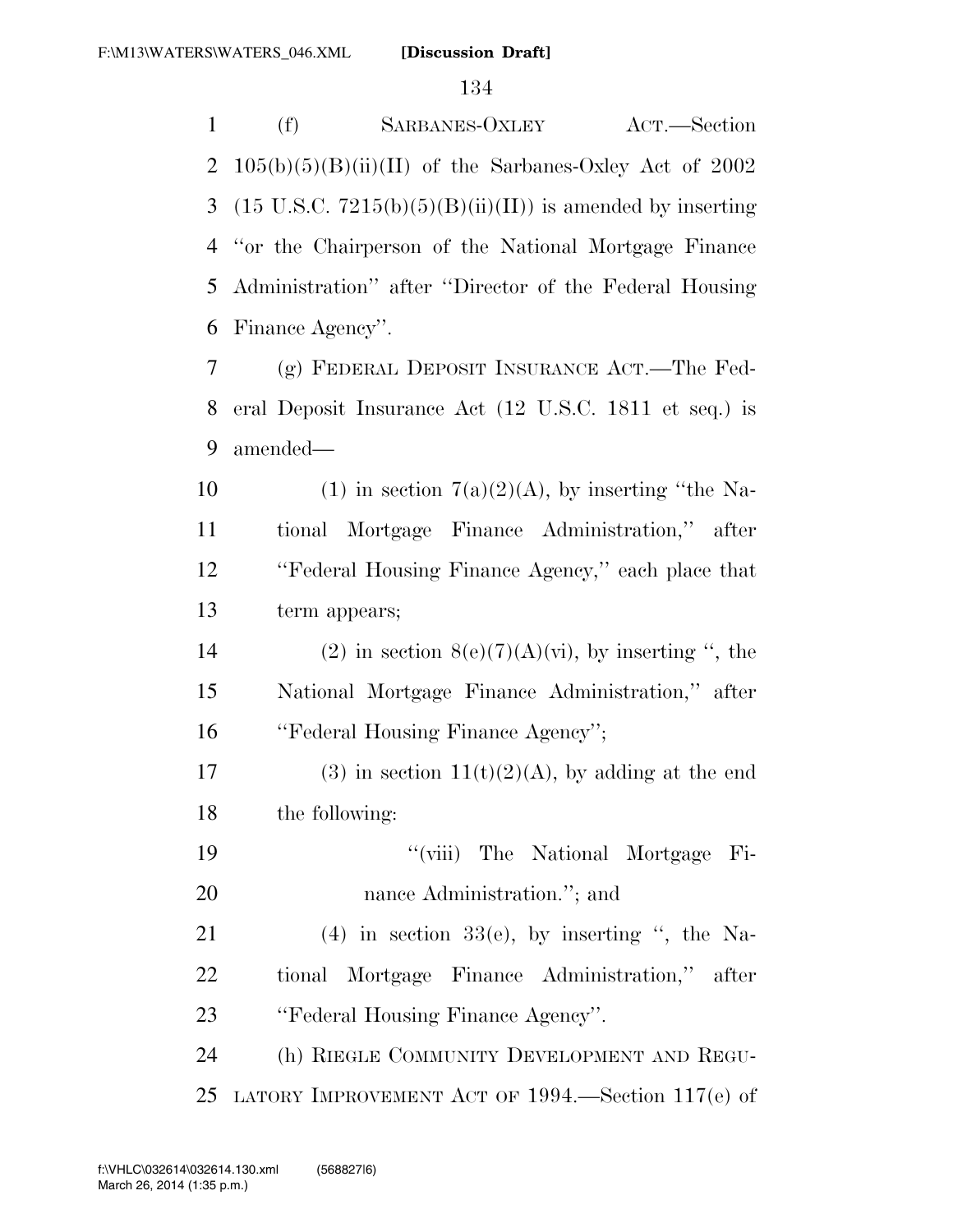the Riegle Community Development and Regulatory Im- provement Act of 1994 (12 U.S.C. 4716(e)) is amended by inserting ''the National Mortgage Finance Administra-tion,'' after ''Federal Housing Finance Agency,''.

5 (i) MAHRA ACT OF 1997.—Section  $517(b)(4)$  of the Multifamily Assisted Housing Reform and Affordability Act of 1997 (42 U.S.C. 1437f note) is amended by insert- ing ''the National Mortgage Finance Administration,'' after ''Federal Housing Finance Agency,''.

 (j) TITLE 44, UNITED STATES CODE.—Section 3502(5) of title 44, United States Code, is amended by inserting ''the National Mortgage Finance Administra-tion,'' after ''Federal Housing Finance Agency,''.

 (k) ACCESS TO LOCAL TV ACT OF 2000.—Section 1004(d)(2)(D)(iii) of the Launching Our Communities' Access to Local Television Act of 2000 (47 U.S.C. 17 1103(d)(2)(D)(iii)) is amended by inserting "or the Na- tional Mortgage Finance Administration,'' after ''Federal Housing Finance Agency''.

 (l) FIRREA.—The Financial Institutions Reform, Recovery, and Enhancement Act of 1989 is amended— (1) in section 1216—

- 23 (A) in subsection  $(a)$ —
- 24 (i) in paragraph (2), by striking "; 25 and inserting a semicolon;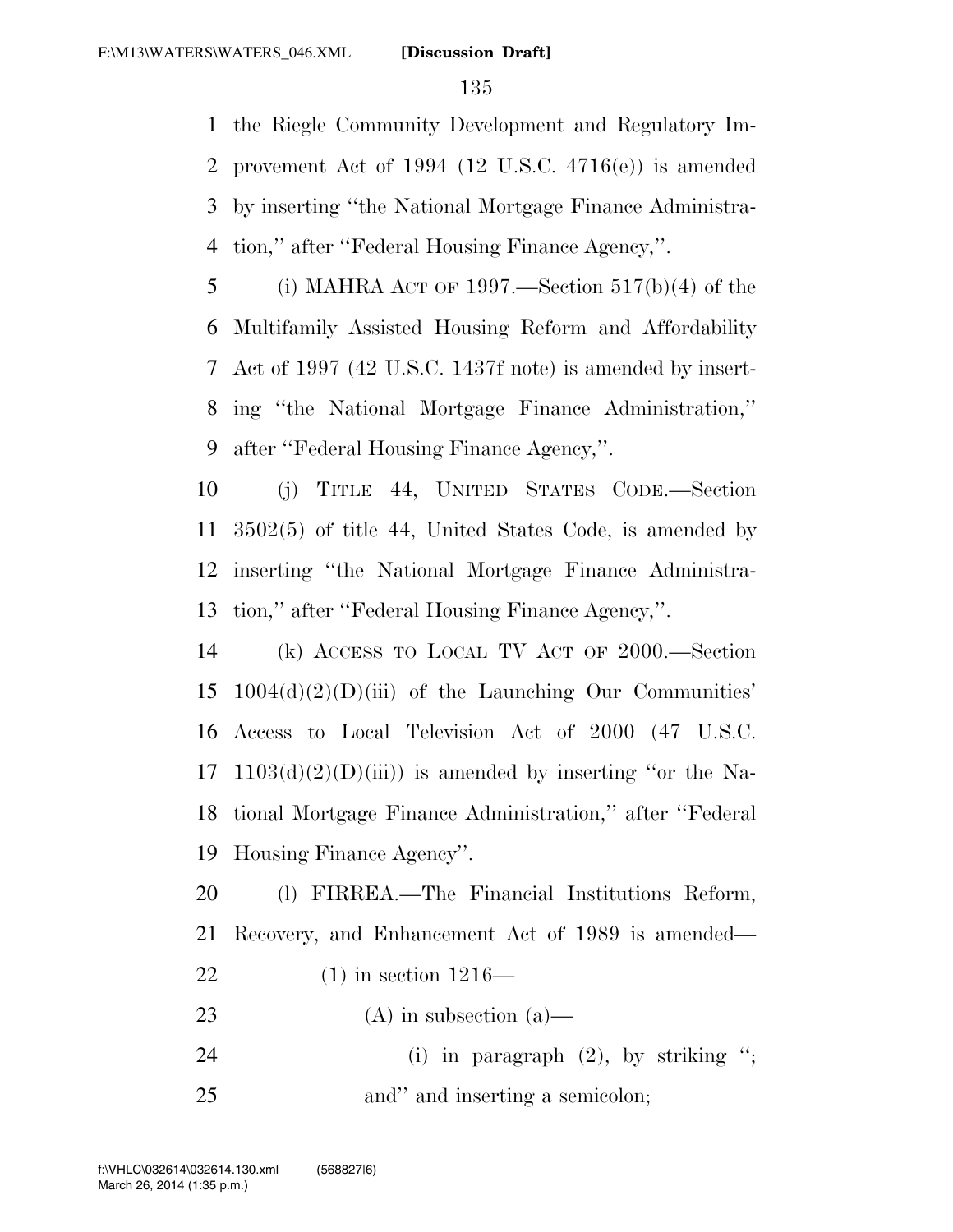| $\mathbf{1}$   | $(ii)$ in paragraph $(3)$ , by striking the        |
|----------------|----------------------------------------------------|
| $\overline{2}$ | period and inserting "; and"; and                  |
| $\mathfrak{Z}$ | (iii) by adding at the end the fol-                |
| $\overline{4}$ | lowing:                                            |
| 5              | "(4) the National Mortgage Finance Adminis-        |
| 6              | tration."; and                                     |
| 7              | $(B)$ in subsection $(e)$ , by inserting "the      |
| 8              | National Mortgage Finance Administration,"         |
| 9              | before "and the Federal Housing Finance"           |
| 10             | $Agency$ ,";                                       |
| 11             | $(2)$ in section $402(e)$ , by striking "Federal   |
| 12             | Housing Finance Agency" each place that term ap-   |
| 13             | pears and inserting "National Mortgage Finance     |
| 14             | Administration";                                   |
| 15             | $(3)$ in section 1124, by inserting "the National" |
| 16             | Mortgage Finance Administration," after "Federal   |
| 17             | Housing Finance Agency," each place that term ap-  |
| 18             | pears; and                                         |
| 19             | $(4)$ in section 1125(b), by inserting "the Na-    |
| 20             | tional Mortgage Finance Administration," after     |
| 21             | "Federal Housing Finance Agency,".                 |
| 22             | (m) EESA.—The Emergency Economic Stabilization     |
| 23             | Act of $2008$ (12 U.S.C. 5201 note) is amended—    |
| 24             | $(1)$ in section $104(b)$ —                        |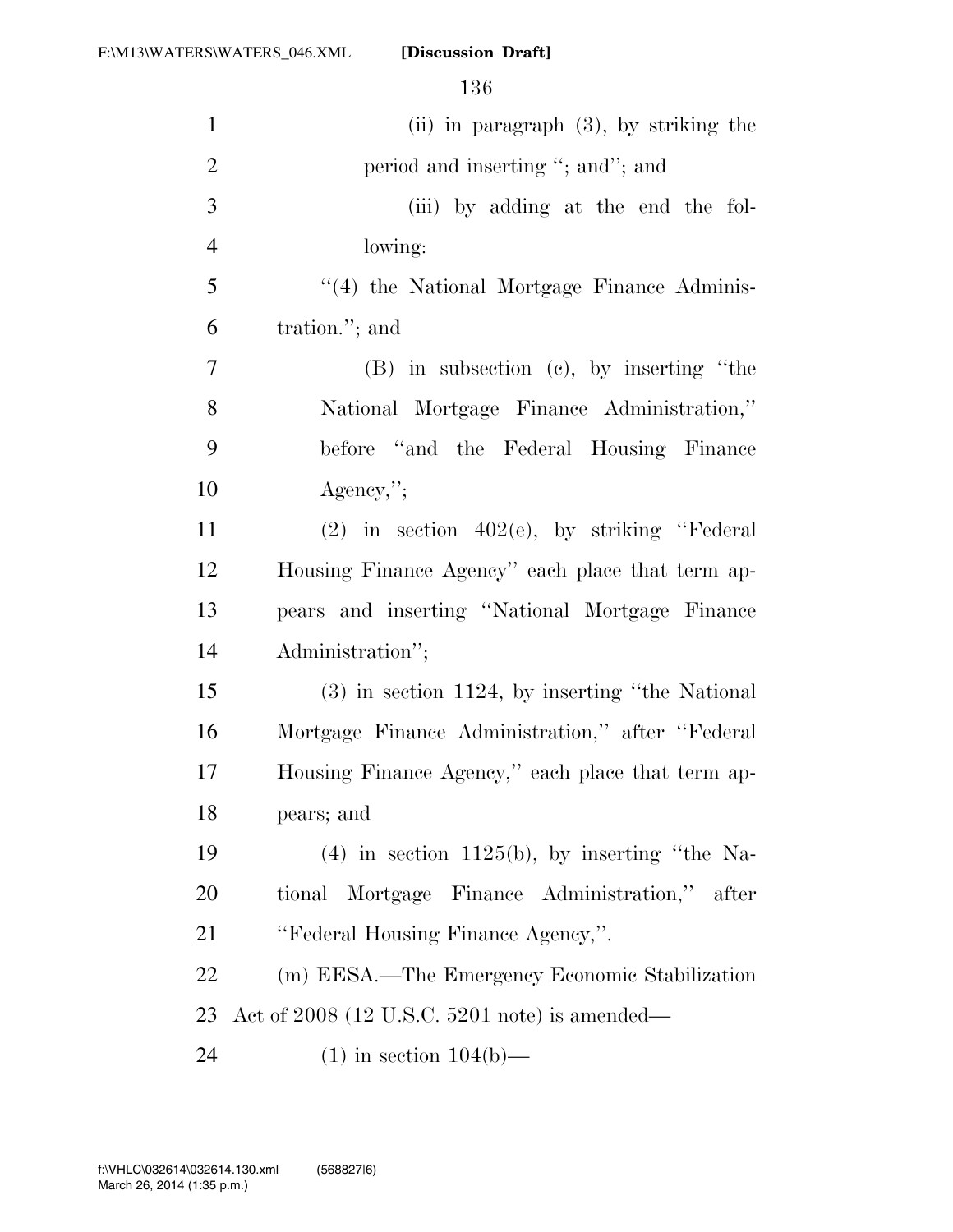| $\mathbf{1}$   | (A) in paragraph $(4)$ , by striking "; and"          |
|----------------|-------------------------------------------------------|
| $\overline{2}$ | and inserting a semicolon;                            |
| 3              | $(B)$ in paragraph $(5)$ , by striking the pe-        |
| $\overline{4}$ | riod and inserting "; and"; and                       |
| 5              | (C) by adding at the end the following:               |
| 6              | "(6) the National Mortgage Finance Adminis-           |
| 7              | tration."; and                                        |
| 8              | $(2)$ in section 109(b), by inserting "the Na-        |
| 9              | tional Mortgage Finance Administration," after        |
| 10             | "Federal Housing Finance Agency,".                    |
| 11             | (n) DODD-FRANK ACT.—The Dodd-Frank Wall               |
| 12             | Street Reform and Consumer Protection Act (Public Law |
| 13             | $111-203$ ) is amended—                               |
| 14             | (1) in section $342(g)(1)$ —                          |
| 15             | $(A)$ in subparagraph $(H)$ , by striking ";          |
| 16             | and" and inserting a semicolon;                       |
| 17             | $(B)$ in subparagraph $(I)$ , by striking the         |
| 18             | period and inserting "; and"; and                     |
| 19             | (C) by adding at the end the following:               |
| 20             | "(J) the National Mortgage Finance Ad-                |
| 21             | ministration.";                                       |
| 22             | $(2)$ in section 989E(a)(1), by adding at the end     |
| 23             | the following:                                        |
| 24             | "(J) The National Mortgage Finance Ad-                |
| 25             | ministration."; and                                   |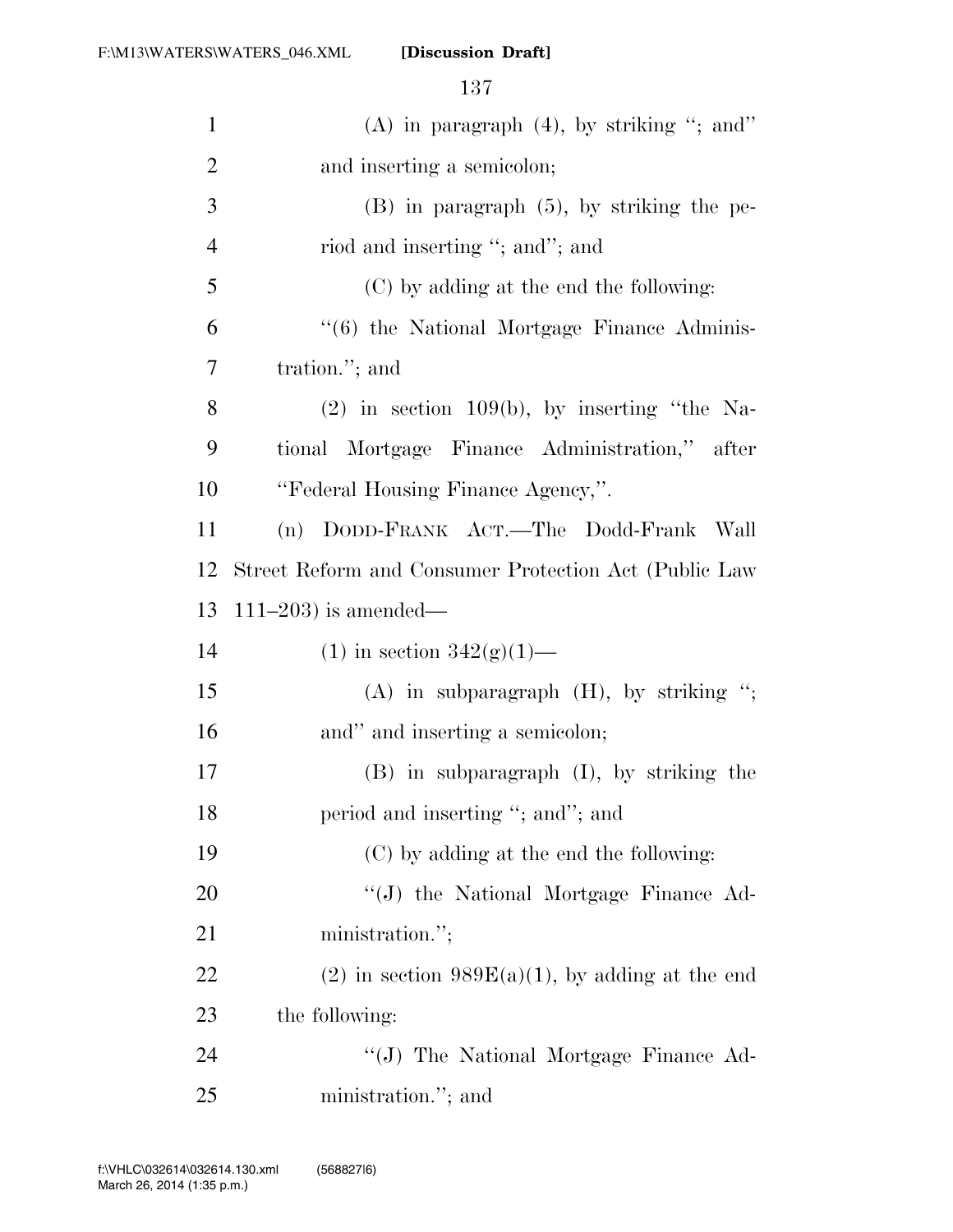(3) in section 1481(b), by inserting "the Na- tional Mortgage Finance Administration,'' after ''Federal Housing Finance Agency,''.

 (o) HOUSING AND URBAN-RURAL RECOVERY ACT.— Section 469 of the Housing and Urban-Rural Recovery Act of 1983 (12 U.S.C. 1701p–1) is amended, in the first sentence, by inserting ''the National Mortgage Finance Administration,'' after ''Federal Housing Finance Agen-cy,''.

 (p) NEIGHBORHOOD REINVESTMENT CORPORATION ACT.—Section 606(c)(3) of the Neighborhood Reinvest- ment Corporation Act (42 U.S.C. 8105(c)(3)) is amended by inserting '', the National Mortgage Finance Adminis-tration,'' after ''Federal Housing Finance Agency''.

 (q) FEDERAL INSURANCE OFFICE ACT.—Section 313(r)(4) of title 31, United States Code, is amended by inserting ''the National Mortgage Finance Administra-tion,'' after ''Federal Housing Finance Agency,''.

 (r) COMMODITY EXCHANGE ACT.—Section 1a(39)(E) of the Commodity Exchange Act (7 U.S.C. 21 1a(39)(E)) is amended—

 (1) by striking ''a regulated entity'' and insert-ing ''an enterprise''; and

 (2) by inserting before the period at the end ''the National Mortgage Finance Administration in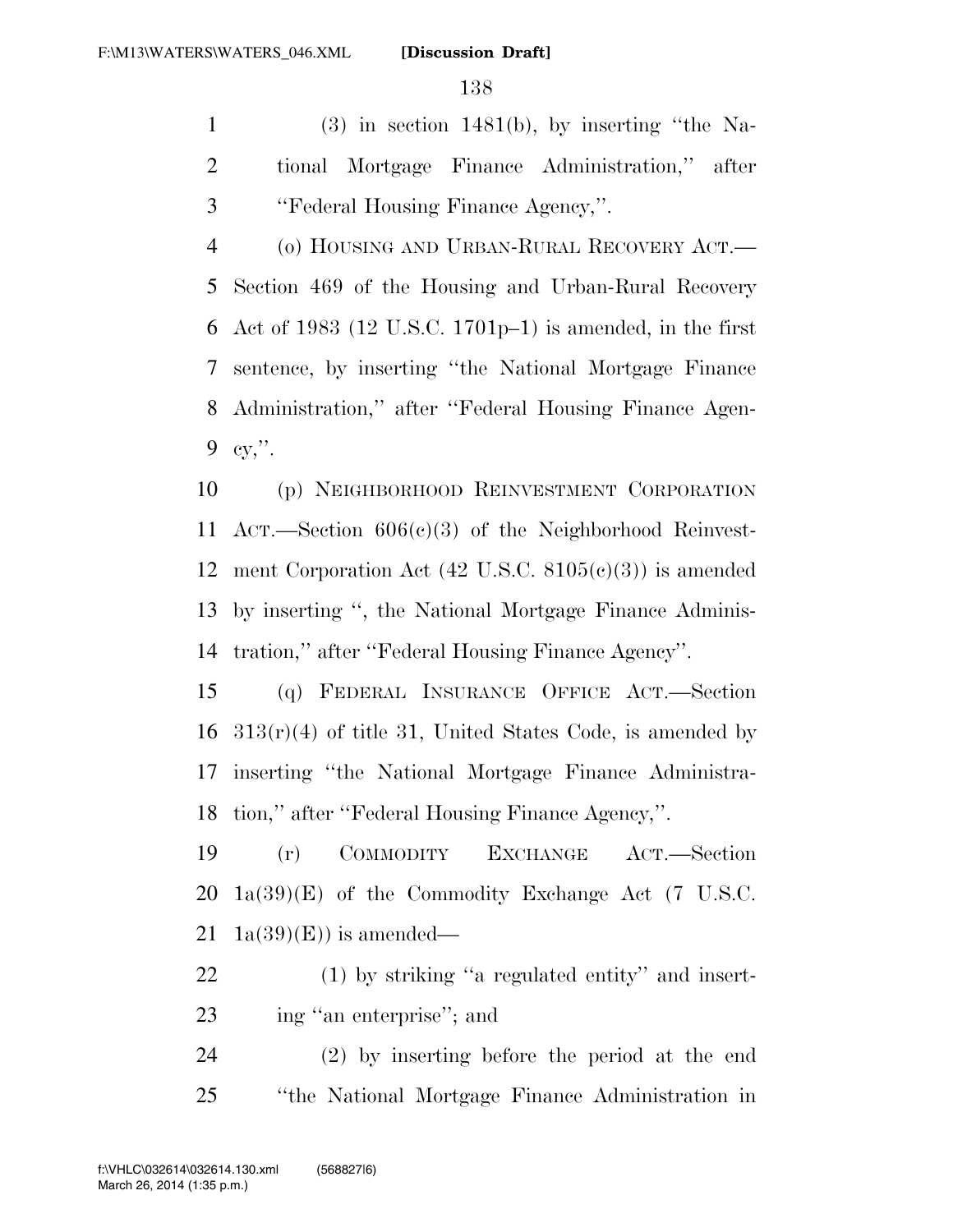| $\mathbf{1}$   | the case of a swap dealer, major swap participant,          |
|----------------|-------------------------------------------------------------|
| $\overline{2}$ | security-based swap dealer, or major security-based         |
| 3              | swap participant that is a Federal Home Loan                |
| $\overline{4}$ | Bank".                                                      |
| 5              | (s) TRUTH IN LENDING ACT.—The Truth in Lending              |
| 6              | Act $(15 \text{ U.S.C. } 1601 \text{ et seq.})$ is amended— |
| $\tau$         | $(1)$ section $129H(b)(4)$ , by inserting "the Na-          |
| 8              | tional Mortgage Finance Administration," after              |
| 9              | "Federal Housing Finance Agency,"; and                      |
| 10             | $(2)$ in section 129E—                                      |
| 11             | (A) in subsection (g)(1), by inserting "the                 |
| 12             | National Mortgage Finance Administration,"                  |
| 13             | after "Federal Housing Finance Agency,"; and                |
| 14             | $(B)$ in subsection $(h)$ , by inserting "the               |
| 15             | National Mortgage Finance Administration,"                  |
| 16             | after "Federal Housing Finance Agency,".                    |
| 17             | (t) FFIEC.—The first sentence of section $1011$ of          |
|                | 18 the Federal Financial Institutions Examination Council   |
| 19             | Act of 1978 (12 U.S.C. 3310) is amended by inserting        |
| 20             | "the National Mortgage Finance Administration," before      |
| 21             | "and the Federal Housing Finance Agency".                   |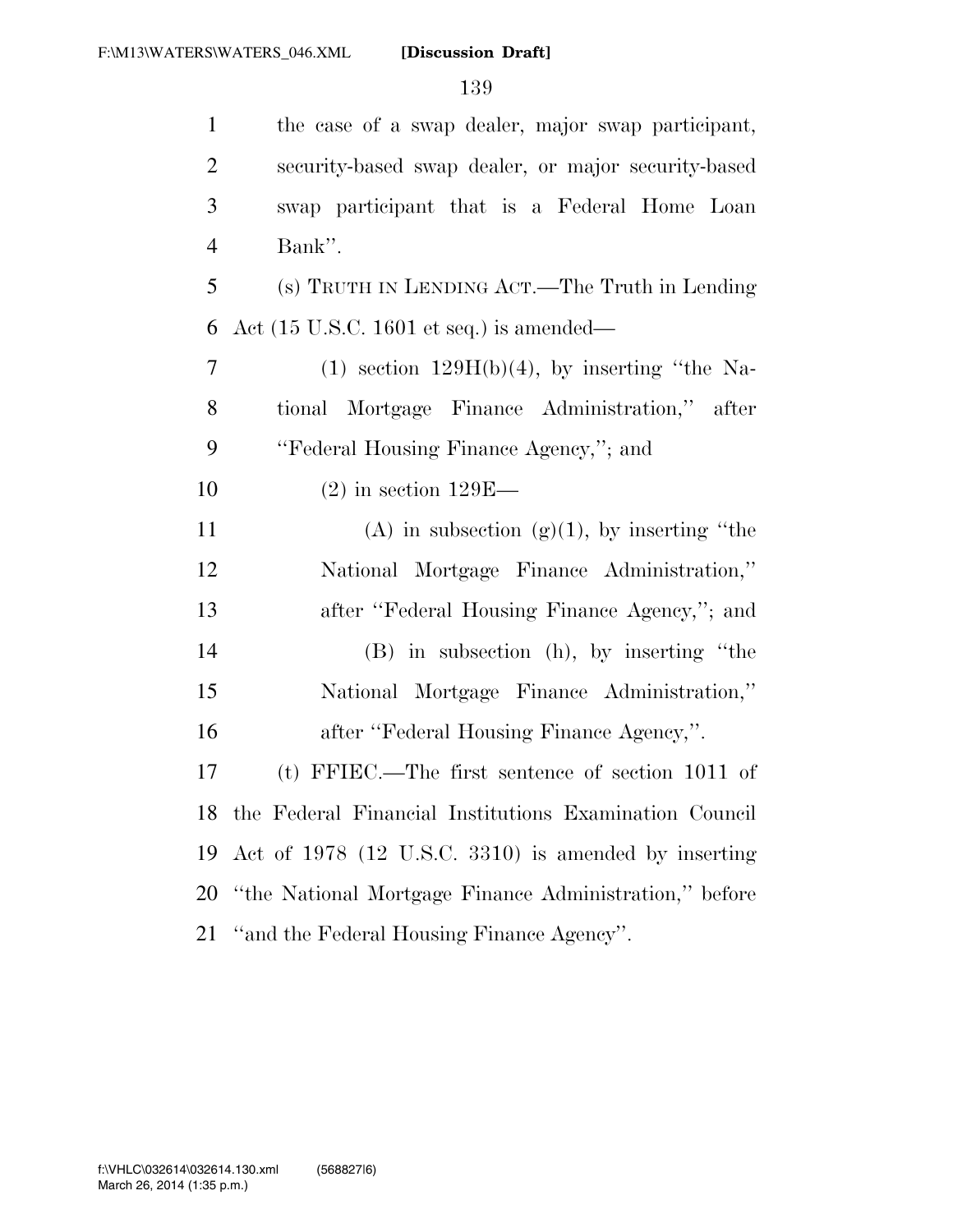# **TITLE IV—IMPROVING TRANS- PARENCY, ACCOUNTABILITY, AND EFFICACY WITHIN AF-FORDABLE HOUSING**

#### **SEC. 401. AFFORDABLE HOUSING ALLOCATIONS.**

 (a) FEE AND ALLOCATION OF AMOUNTS.—Subject to subsection (b), and in addition to any fees for the provi- sion of insurance established in accordance with title II, in each fiscal year the Administration shall—

 (1) charge and collect a fee in an amount equal to 10 basis points for each dollar of the outstanding principal balance of eligible mortgages collateralizing covered securities, and of eligible multifamily mort- gages collateralizing covered multifamily securities pursuant to section 603, and on any securities in- sured through the common securitization platform where insurance is not being provided by the Mort-gage Insurance Fund; and

(2) allocate or otherwise transfer—

 (A) 75 percent of such fee amounts to the Secretary of Housing and Urban Development to fund the Housing Trust Fund established under section 1338 of the Federal Housing En- terprises Financial Safety and Soundness Act of 1992 (12 U.S.C. 4568), of which not more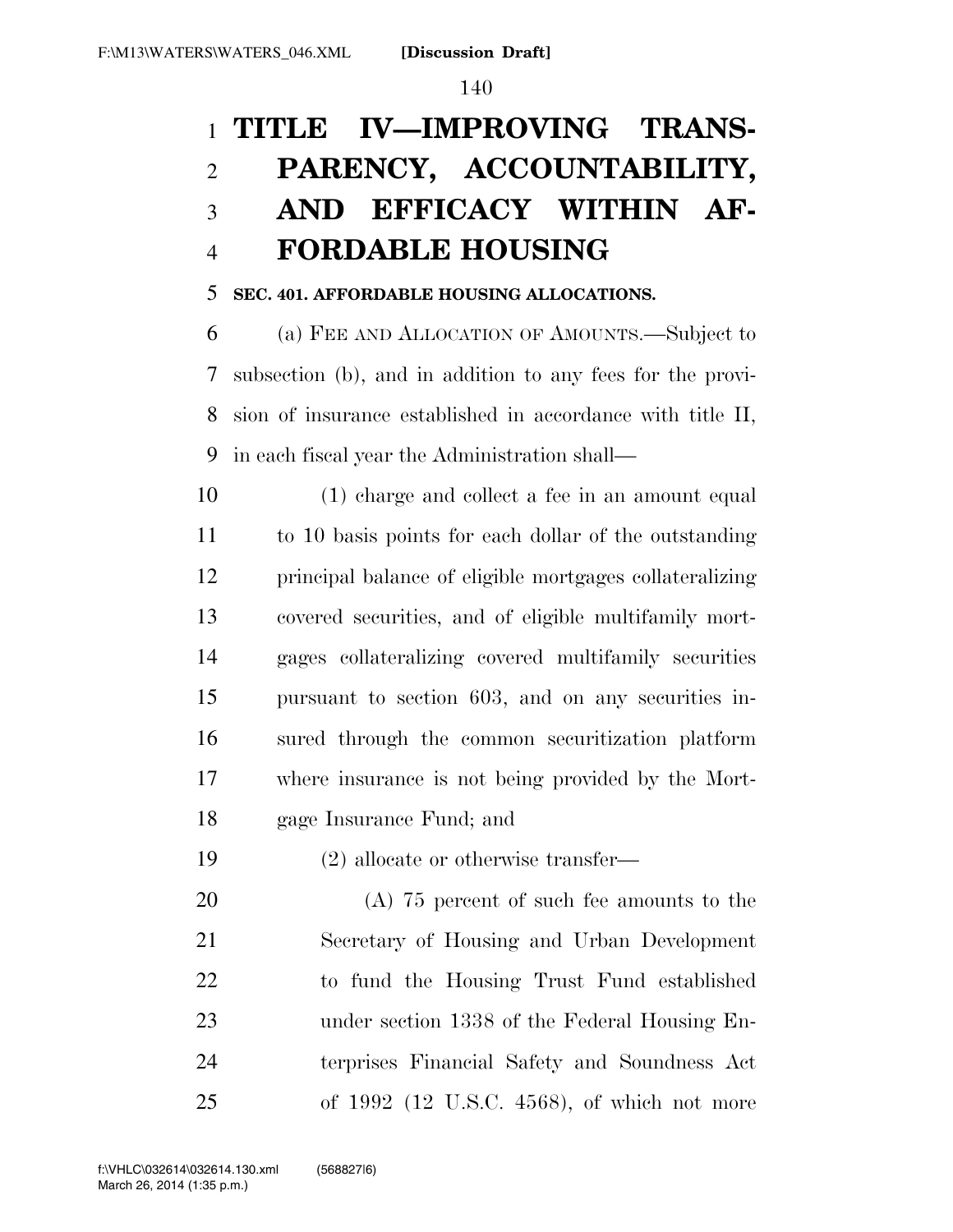| $\mathbf{1}$   | than 5 percent of the aggregate amount allo-           |
|----------------|--------------------------------------------------------|
| $\overline{2}$ | cated to a State or State designated entity            |
| 3              | under this subsection shall be used for activities     |
| $\overline{4}$ | under such subsection $(c)(7)(B)$ of such section      |
| 5              | 1338;                                                  |
| 6              | (B) 15 percent of such fee amounts to the              |
| 7              | Secretary of the Treasury to fund the Capital          |
| 8              | Magnet Fund established under section 1339 of          |
| 9              | the Federal Housing Enterprises Financial              |
| 10             | Safety and Soundness Act of 1992 (12 U.S.C.            |
| 11             | $4569$ ; and                                           |
| 12             | (C) 10 percent of such fee amounts to the              |
| 13             | Issuer to fund the Market Access Fund estab-           |
| 14             | lished under section 404 of this Act.                  |
| 15             | (b) SUSPENSION OF CONTRIBUTIONS.—                      |
| 16             | (1) INITIAL SUSPENSION.—The Administration             |
| 17             | may temporarily suspend allocations under sub-         |
| 18             | section (a), for a period of not longer than one year, |
| 19             | upon submission by the Administration, to the Com-     |
| 20             | mittee on Financial Services of the House of Rep-      |
| 21             | resentatives and the Committee on Banking, Hous-       |
| 22             | ing, and Urban Affairs of the Senate, of a written     |
| 23             | determination that such allocations are contributing,  |
| 24             | or would contribute, to the financial instability of   |
| 25             | the Issuer.                                            |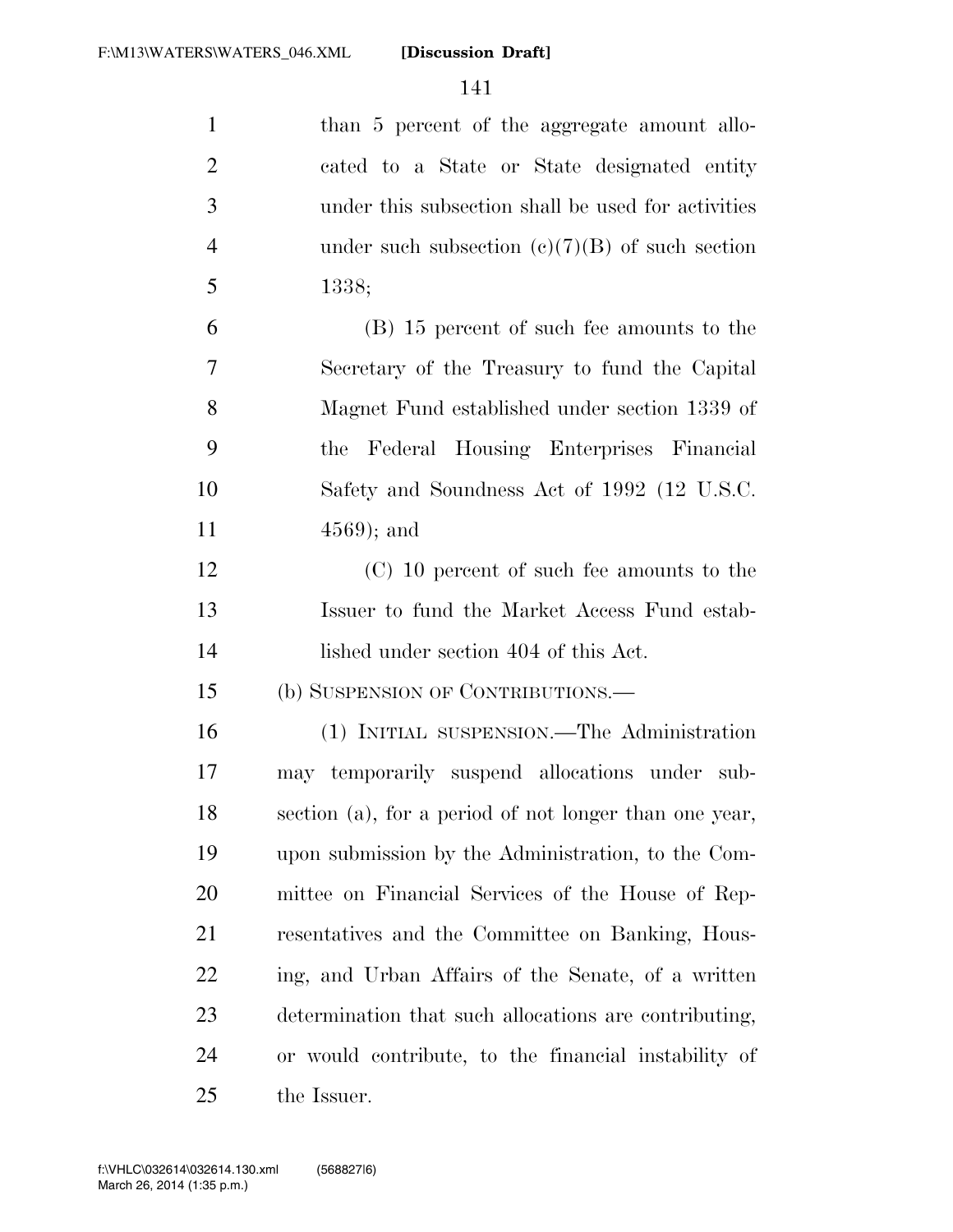(2) CONTINUING SUSPENSION.—The Adminis- tration, upon written agreement with the Secretary of the Treasury and the Secretary of Housing and Urban Development, may continue the suspension of allocations under paragraph (1) for periods of 6 months following the expiration of the initial suspen- sion of allocations of one-year, provided that the Ad- ministration, with the Secretary of the Treasury and the Secretary of Housing and Urban Development, provides a written determination to the Committees specified in paragraph (1) that continuing the termi- nation of such suspension would contribute to the fi-nancial instability of the Issuer.

#### **SEC. 402. HOUSING TRUST FUND.**

 Section 1338 of the Federal Housing Enterprises Fi- nancial Safety and Soundness Act of 1992 (12 U.S.C. 4568) is amended—

 (1) in subsection (a), by striking ''by the enter- prises under section 1337'' and inserting ''pursuant to section 401 of the Housing Opportunities Move 21 the Economy Forward Act of 2014'';

(2) by repealing subsection (b); and

23 (3) in subsection  $(c)$ —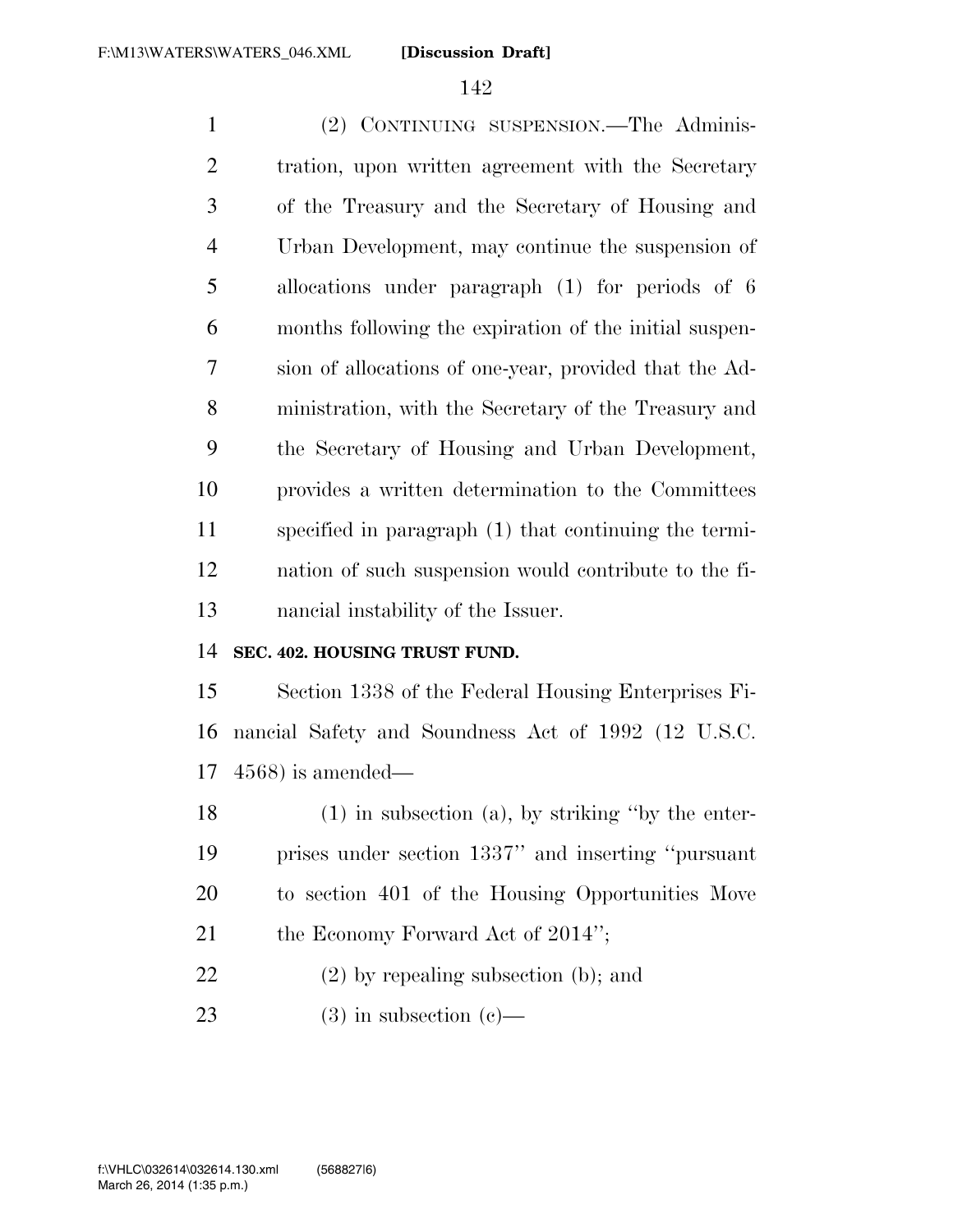| $\mathbf{1}$   | $(A)$ in paragraph $(1)$ , by striking "Except" |
|----------------|-------------------------------------------------|
| $\overline{2}$ | as provided in subsection (b), the" and insert- |
| 3              | ing "The";                                      |
| $\overline{4}$ | $(B)$ in paragraph $(4)(B)$ , by striking       |
| 5              | "other than fiscal year 2009";                  |
| 6              | $(C)$ in paragraph $(7)$ —                      |
| $\overline{7}$ | (i) in subparagraph $(A)$ , by striking ";      |
| 8              | and" and inserting a semicolon; and             |
| 9              | (ii) in subparagraph $(B)(iv)$ , by strik-      |
| 10             | ing "section 132" and inserting "section        |
| 11             | $1132"$ ; and                                   |
| 12             | (D) in paragraph $(10)$ —                       |
| 13             | (i) by amending subparagraph $(A)$ to           |
| 14             | read as follows:                                |
| 15             | "(A) ENSURING BENEFITS FOR RURAL                |
| 16             | COMMUNITIES.-                                   |
| 17             | "(i) IN GENERAL.—In each fiscal                 |
| 18             | year, of the aggregate amount allocated to      |
| 19             | a State or State designated entity under        |
| 20             | this subsection, the State or State des-        |
| 21             | ignated entity shall ensure that, at a min-     |
| 22             | imum, such amounts are distributed for          |
| 23             | the benefit of nonentitlement areas in that     |
| 24             | State in the same proportion that the total     |
| 25             | population of nonentitlement areas in that      |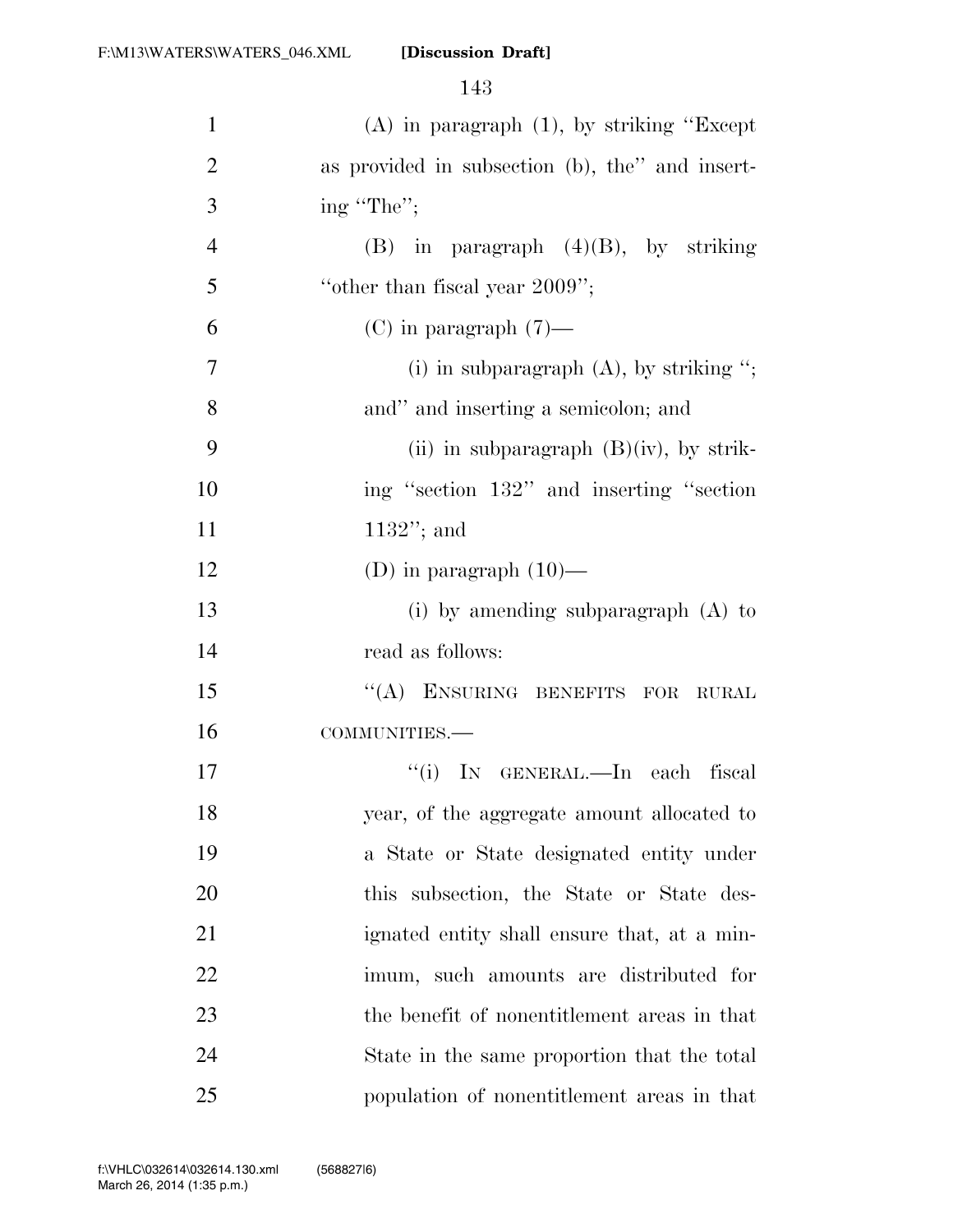| $\mathbf{1}$   | State bears to the total population of that |
|----------------|---------------------------------------------|
| 2              | State.                                      |
| 3              | "(ii) DEFINITION OF NONENTITLE-             |
| $\overline{4}$ | MENT AREA.—For purposes of this clause,     |
| $\overline{5}$ | the term 'nonentitlement area' has the      |
| 6              | same meaning given that term under sec-     |
| $\overline{7}$ | tion $102(a)(7)$ of the Housing and Com-    |
| 8              | munity Development Act of 1974 (42)         |

- 9 U.S.C.  $5302(a)(7)$ ."; and
- 10 (ii) by striking subparagraph (E).

#### **SEC. 403. CAPITAL MAGNET FUND.**

 Section 1339 of the Federal Housing Enterprises Fi- nancial Safety and Soundness Act of 1992 (12 U.S.C. 4569) is amended—

15 (1) in subsection (b)(1), by striking "pursuant to section 1337'' and inserting ''pursuant to section 401 of the Housing Opportunities Move the Econ-omy Forward Act of 2014''; and

 (2) in subsection (h), by striking paragraph (7). **SEC. 404. MARKET ACCESS FUND..** 

 (a) ESTABLISHMENT AND PURPOSE.—The Adminis- tration shall establish and manage a Market Access Fund, which shall be funded with amounts allocated pursuant to section 401 of this Act. The purpose of the Market Access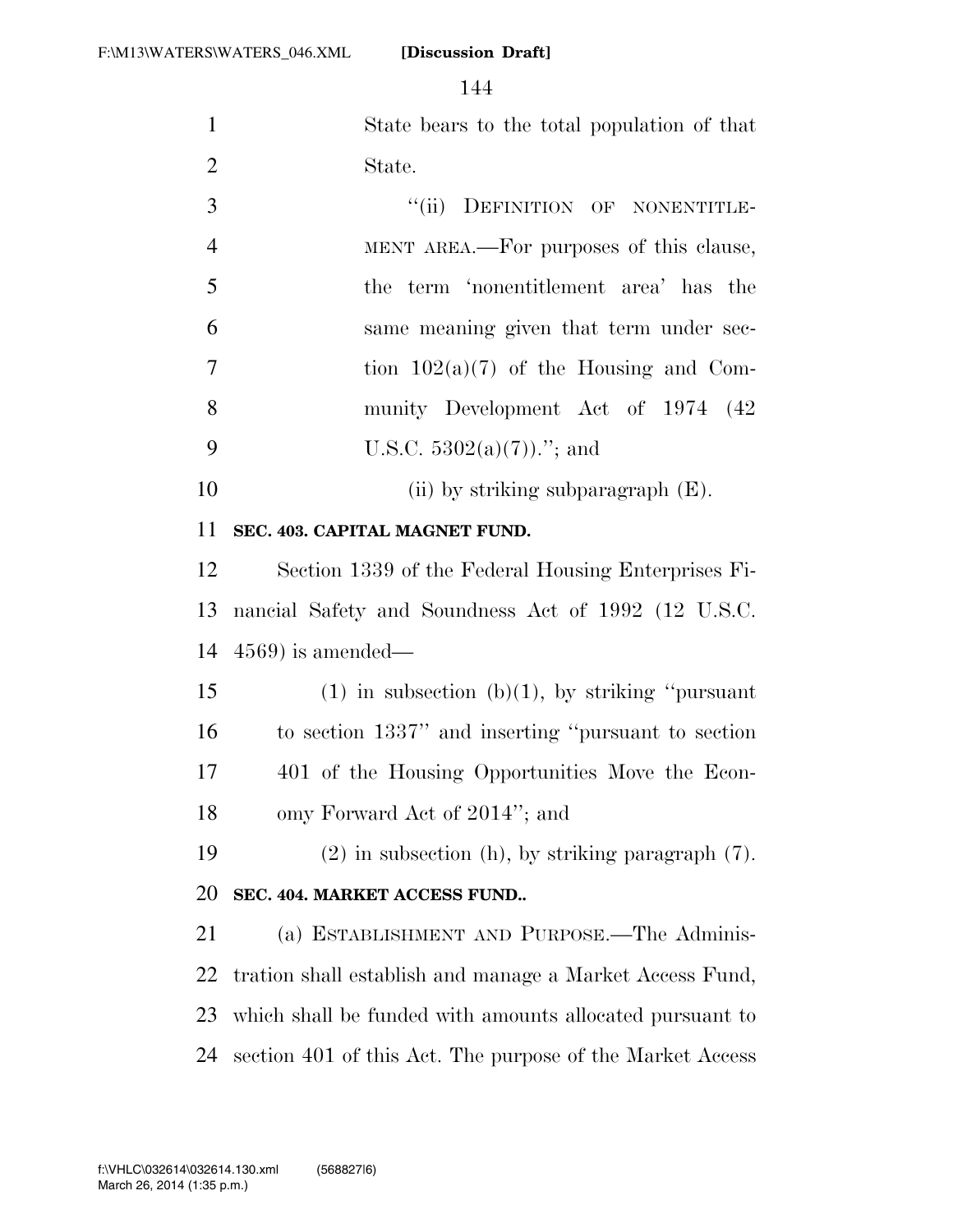Fund is to promote innovation in housing finance and af-fordability.

 (b) ELIGIBLE ACTIVITIES.—Amounts allocated pur- suant to this section shall be used for the following assist-ance:

 (1) For grants and loans, including through the use of pilot programs of sufficient scale, to support the research and development of sustainable home- ownership and affordable rental programs, provided that such grant or loan amounts are used only for the benefit of families whose income does not exceed 120 percent of the area median income as deter- mined by the Director, with adjustments for family size.

 (2) To provide limited credit enhancement, and other forms of credit support, for product and serv-ices that—

 (A) will increase the rate of sustainable homeownership and affordable rental by individ- uals or families whose income does not exceed 21 120 percent of the area median income as de- termined by the Director, with adjustments for family size; and

 (B) might not otherwise be offered or sup-ported by a pilot program of sufficient scale to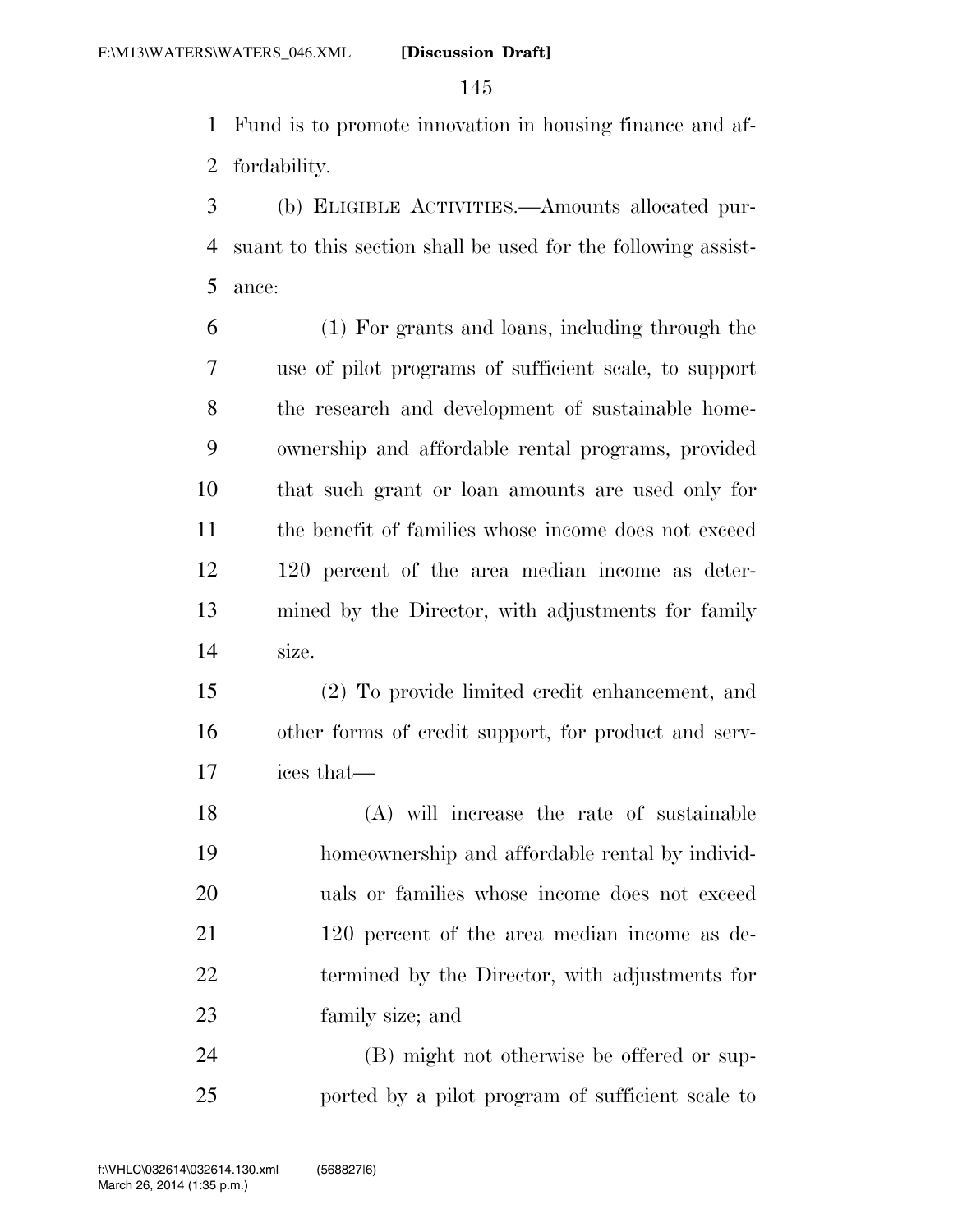determine the viability of such products and services in the private market.

 (3) Grants and loans, to be used in partnership with the Secretary of Housing and Urban Develop- ment, to redevelop abandoned and foreclosed prop-erties in areas of greatest need.

#### **SEC. 405. ADDITIONAL TAXPAYER PROTECTIONS.**

 (a) NOT TO BE USED FOR POLITICAL ACTIVITIES.— Consistent with the existing requirements under sections  $1338(e)(10)(D)$  and section  $1339(h)(5)$  of the Federal Housing Enterprises Financial Safety and Soundness Act of 1992, the Secretary of Housing and Urban Develop- ment and the Secretary of the Treasury, respectively, shall ensure that grant amounts allocated by covered grantees to eligible recipients or allocated to individuals by such eli-gible recipients are not used for—

- (1) political activities;
- 18 (2) advocacy;
- (3) lobbying, whether directly or through other parties;
- (4) influencing the selection, nomination, elec- tion, or appointment of one or more candidates to 23 any Federal, State or local office;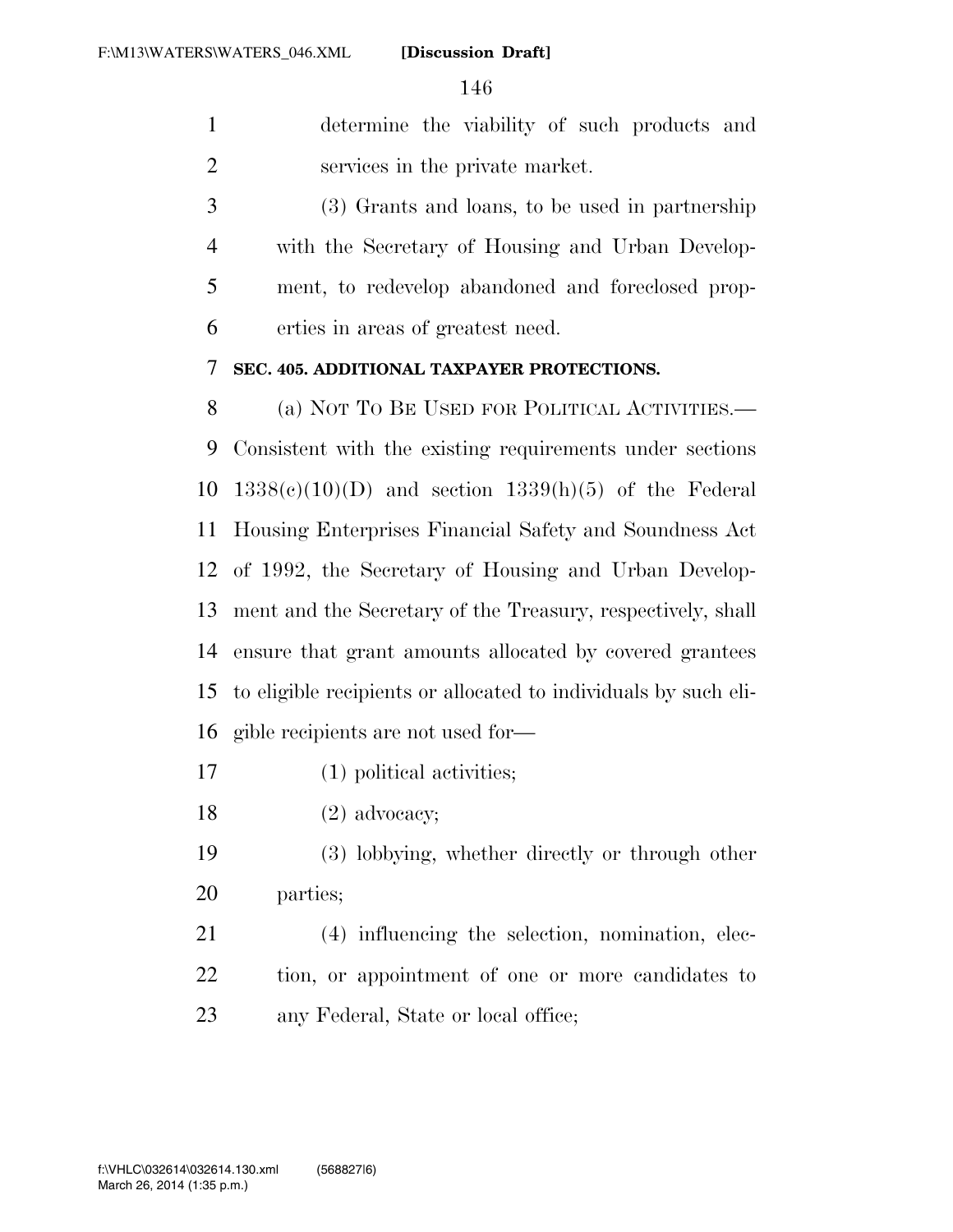(5) personal counseling services not related to preparing potential borrowers for homeownership or addressing avoidance of foreclosure;

- (6) travel expenses; and
- (7) preparing or providing advice on tax re-turns.

 (b) PENALTIES.—If an eligible recipient or any other individual in receipt of grant amounts described by this section violates any provision of subsection (a) or (b), the Secretary of Housing and Urban Development or the Sec- retary of the Treasury, as the case may be, may impose a civil penalty on such recipient or individual, as the case may be, of not more than \$1,000,000 for each violation. The penalties imposed under this paragraph shall be in addition to any other available penalty and may be im- posed whether or not the Secretary of Housing and Urban Development or the Secretary of the Treasury, as the case may be, imposes other administrative sanctions.

- (c) DEFINITION.—As used in this section—
- 20 (1) the term "covered grantee" means—

 (A) for purposes of the Housing Trust Fund, a State or State designated entity; and (B) for purposes of the Capital Magnet Fund, an eligible grantee as described under section 1339(e) of the Federal Housing Enter-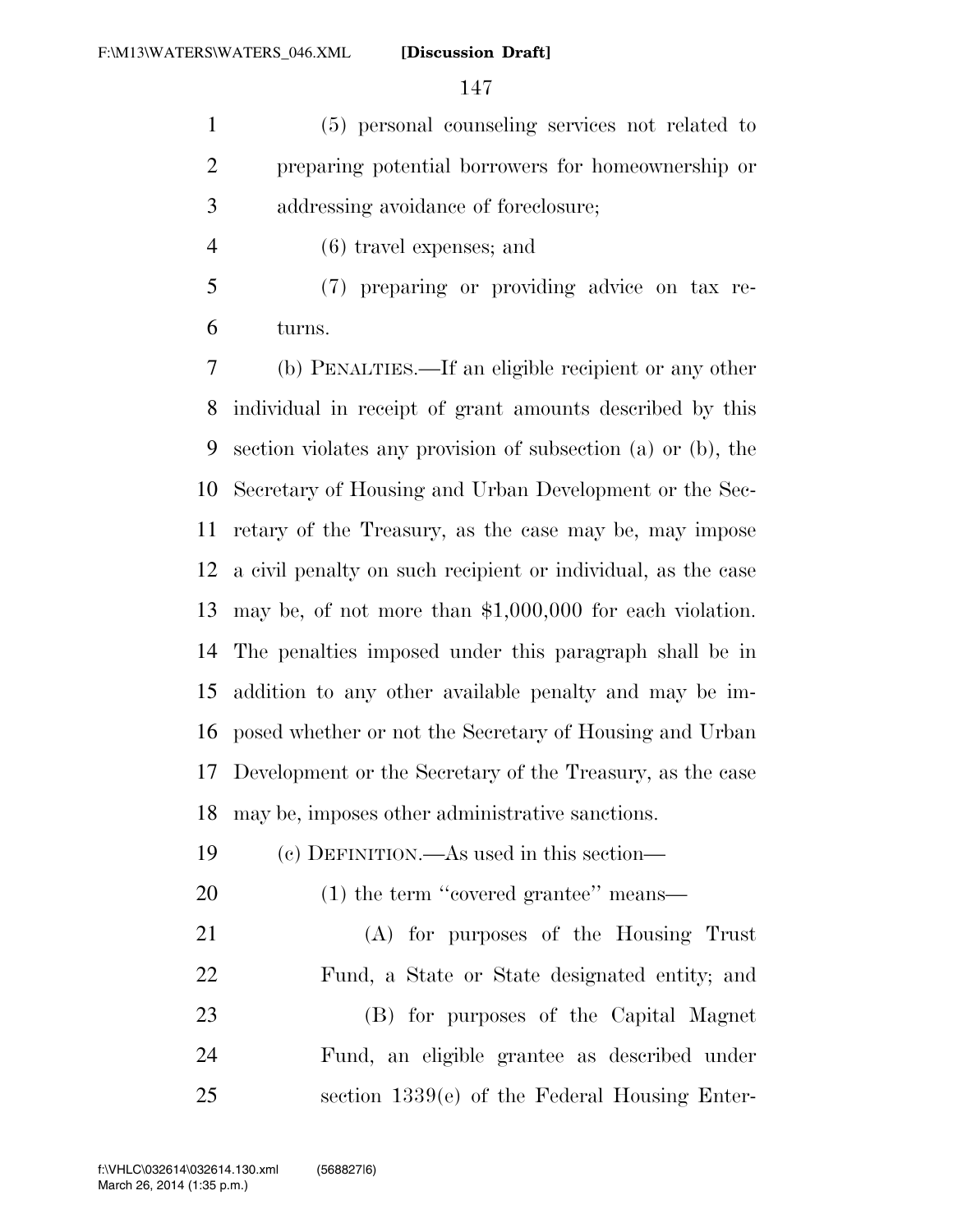| $\mathbf{1}$   | prises Financial Safety and Soundness Act of             |
|----------------|----------------------------------------------------------|
| $\overline{2}$ | 1992;                                                    |
| 3              | (2) the term "eligible recipient" means—                 |
| $\overline{4}$ | (A) for purposes of the Housing Trust                    |
| 5              | Fund, a recipient as described under section             |
| 6              | $1338(e)(9)$ of the Federal Housing Enterprises          |
| $\tau$         | Financial Safety and Soundness Act of 1992t;             |
| 8              | and                                                      |
| 9              | (B) for purposes of the Capital Magnet                   |
| 10             | Fund, a recipient of assistance from the Capital         |
| 11             | Magnet Fund;                                             |
| 12             | (3) the term "Capital Magnet Fund" means the             |
| 13             | Capital Magnet Fund established under section            |
| 14             | 1339 of the Federal Housing Enterprises Financial        |
| 15             | Safety and Soundness Act of 1992 (12 U.S.C.              |
| 16             | $(4569)$ ; and                                           |
| 17             | (4) the term "Housing Trust Fund" means the              |
| 18             | Housing Trust Fund established under section 1338        |
| 19             | of the Federal Housing Enterprises Financial Safety      |
| 20             | and Soundness Act of 1992 (12 U.S.C. 4568).              |
| 21             | TITLE V—WIND DOWN OF                                     |
| 22             | <b>FANNIE MAE AND FREDDIE MAC</b>                        |
| 23             | SEC. 501. TRANSITION.                                    |
| 24             | (a) CESSATION OF NEW BUSINESS.—Upon the expi-            |
| 25             | ration of the 5-year period beginning on the date of the |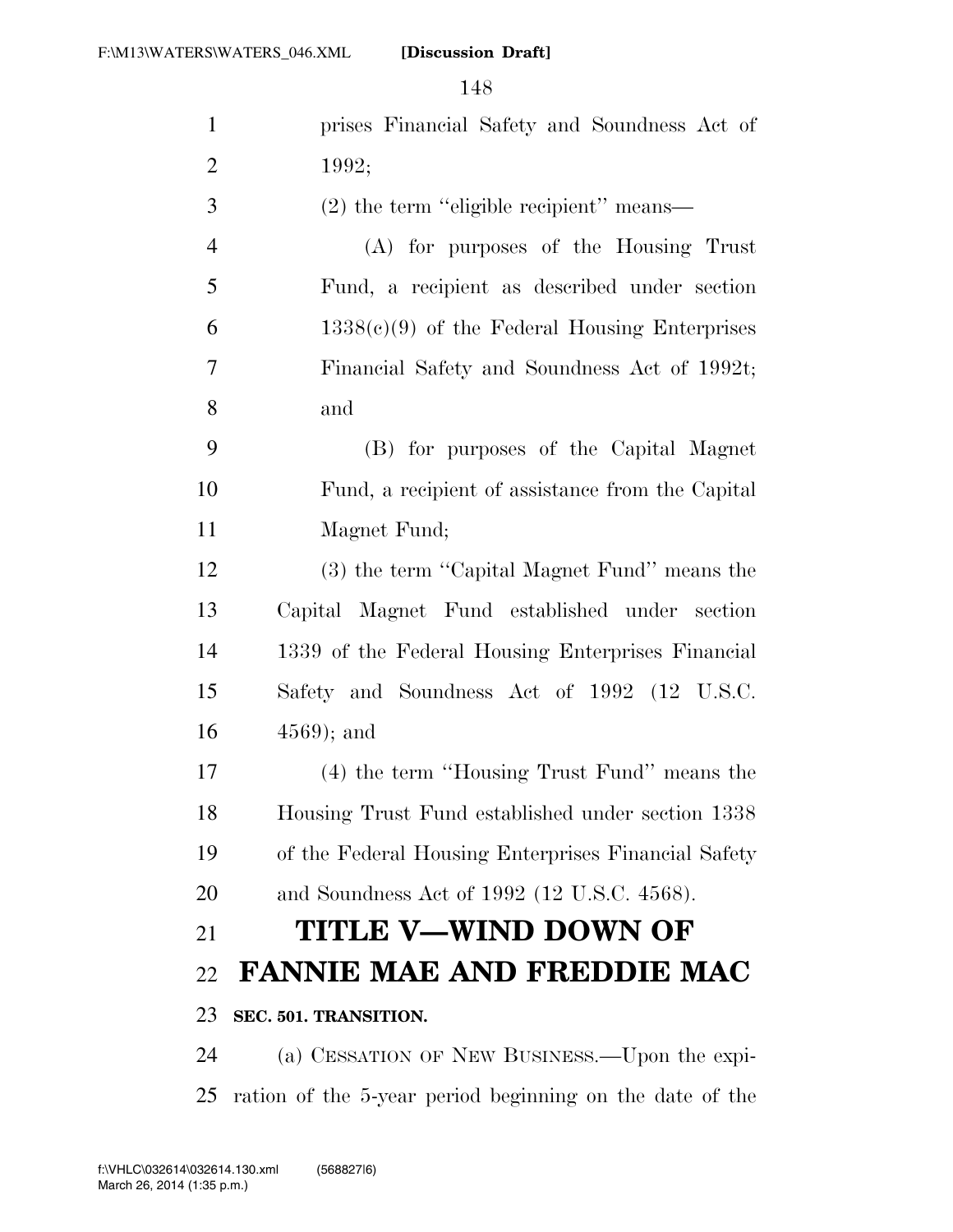enactment of this Act, the Federal National Mortgage As- sociation and the Federal Home Loan Mortgage Corpora- tion shall cease providing new guarantees on securities backed by mortgages and all other new business (other than the rollover of debt related to existing assets). At that time, the enterprises shall continue to manage activi- ties related to the remaining portfolio, including out- standing debt and mortgage-backed securities, capital lease obligations, obligations with respect to letters of credit and bankers' acceptances, and similar obligations, to minimize risk to the Treasury of the United States and maximize return, with earnings to be distributed as speci- fied in subsection (b). The Secretary of the Treasury may determine to extend such deadline for no more than one year for cause.

 (b) DISTRIBUTION OF EARNINGS.—Upon the expira- tion of the period specified in subsection (a), the net earn- ings of the enterprises from the beginning of the conservatorships until the end of such period shall be dis-tributed in the following order of priority:

- (1) Repayment of the Senior Preferred Shares owned by the Treasury.
- (2) 10 percent rate of interest per year over the 24 term of the Senior Preferred Shares.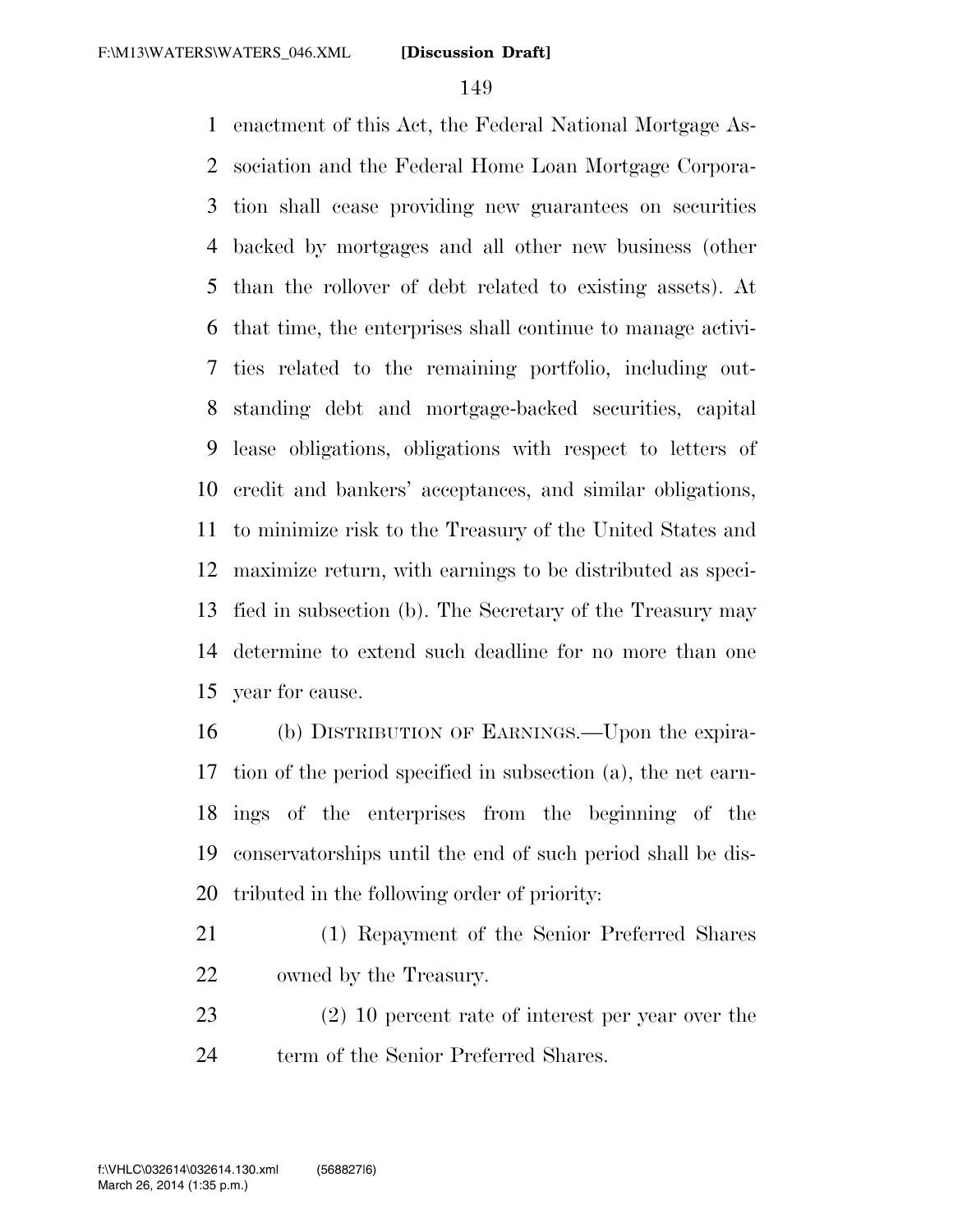(3) Establishment of any reserve funds that the Secretary of the Treasury determines are needed in connection with the wind-down of the businesses of the enterprises. (4) Payment of any deferred contributions to the Housing Trust Fund and Capital Magnet Fund that have not been paid. (5) Purchase of other outstanding preferred shares. (6) Purchase of outstanding common shares, for which purpose warrants held by the Treasury shall be treated as common stock. (c) EARNINGS AFTER CESSATION OF NEW BUSI- NESS.—Earnings of the enterprises that accrue after the date on which new business ceases (including reserves that

 are not needed) may be paid in accordance with the sched- ule in subsection (b) after all obligations and earnings of the enterprises have been extinguished or received, includ-ing the proceeds of sales to the Issuer.

 (d) SALE OF ASSETS.—In connection with the wind down of the entities, Treasury, in consultation with the Administration and the Agency, may determine to sell as- sets of the enterprises, including the common securitization platform, multi-family businesses, and other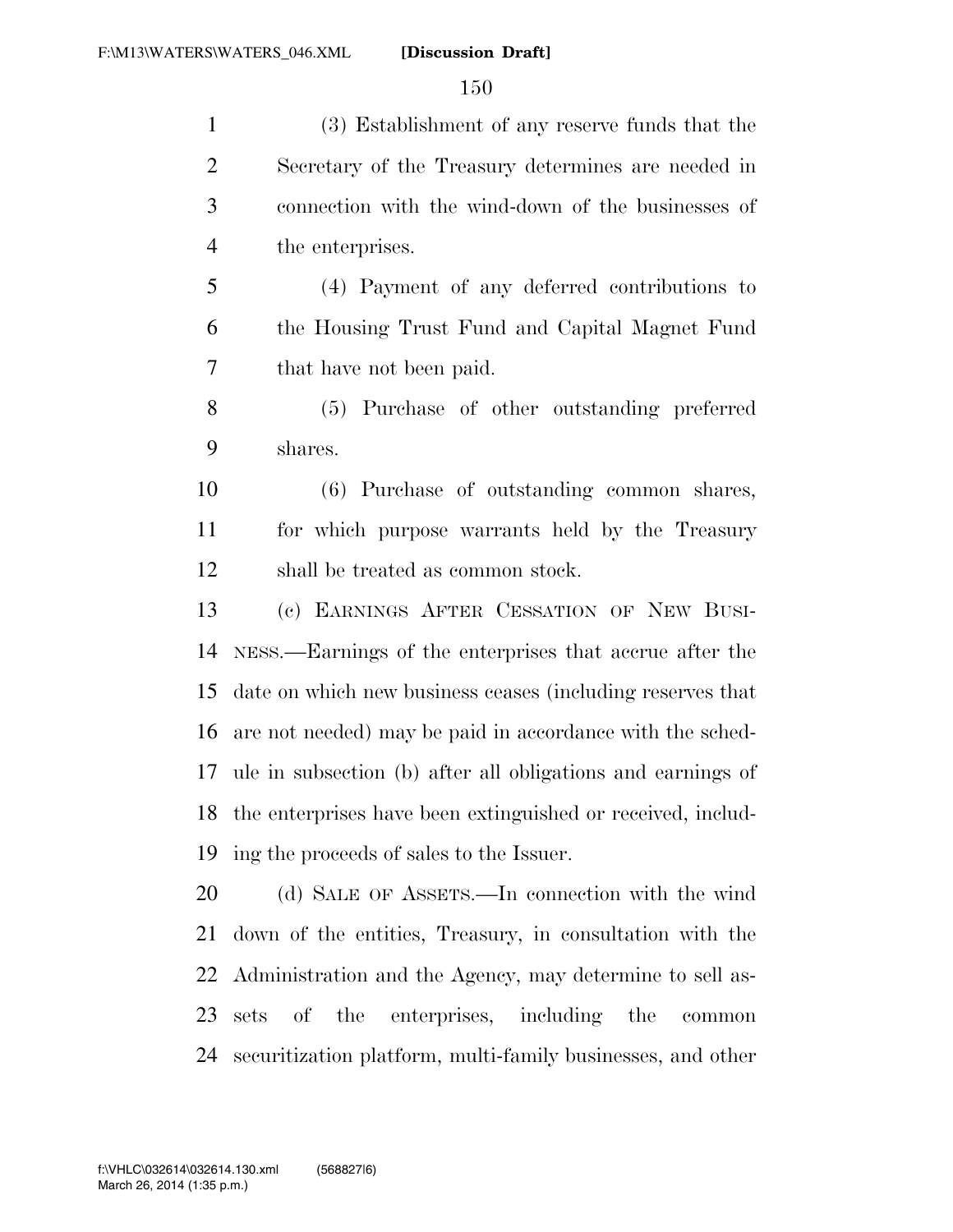assets to the Issuer. In affecting such sales, Treasury may issue new preferred shares to the Issuer.

 (e) FULL FAITH AND CREDIT.—The full faith and credit of the United States is pledged to ensure that all payments on any obligation of the enterprises are paid. The Treasury remains obligated to ensure that the enter- prises remain in a position to pay all holders of obligations or other outstanding debt in the enterprises, as well as employees who continue to be employed by the enterprises.

#### **SEC. 502. WIND DOWN.**

- (a) WIND DOWN.—
- (1) AUTHORITY OF FHFA.—Beginning on the date of enactment of this Act and ending on the date certified by the Secretary of the Treasury, the Director of the Federal Housing Finance Agency, in consultation with the Administration and the Sec- retary of the Treasury, shall take such action, and may prescribe such regulations and procedures, as may be necessary to wind down the operations of the enterprises in an orderly manner that complies with the requirements of this Act and any amendments made by this Act.

23 (2) LIMITATION.—Notwithstanding any author- ity granted to the Director of the Federal Housing Finance Agency under paragraph (1), the sale,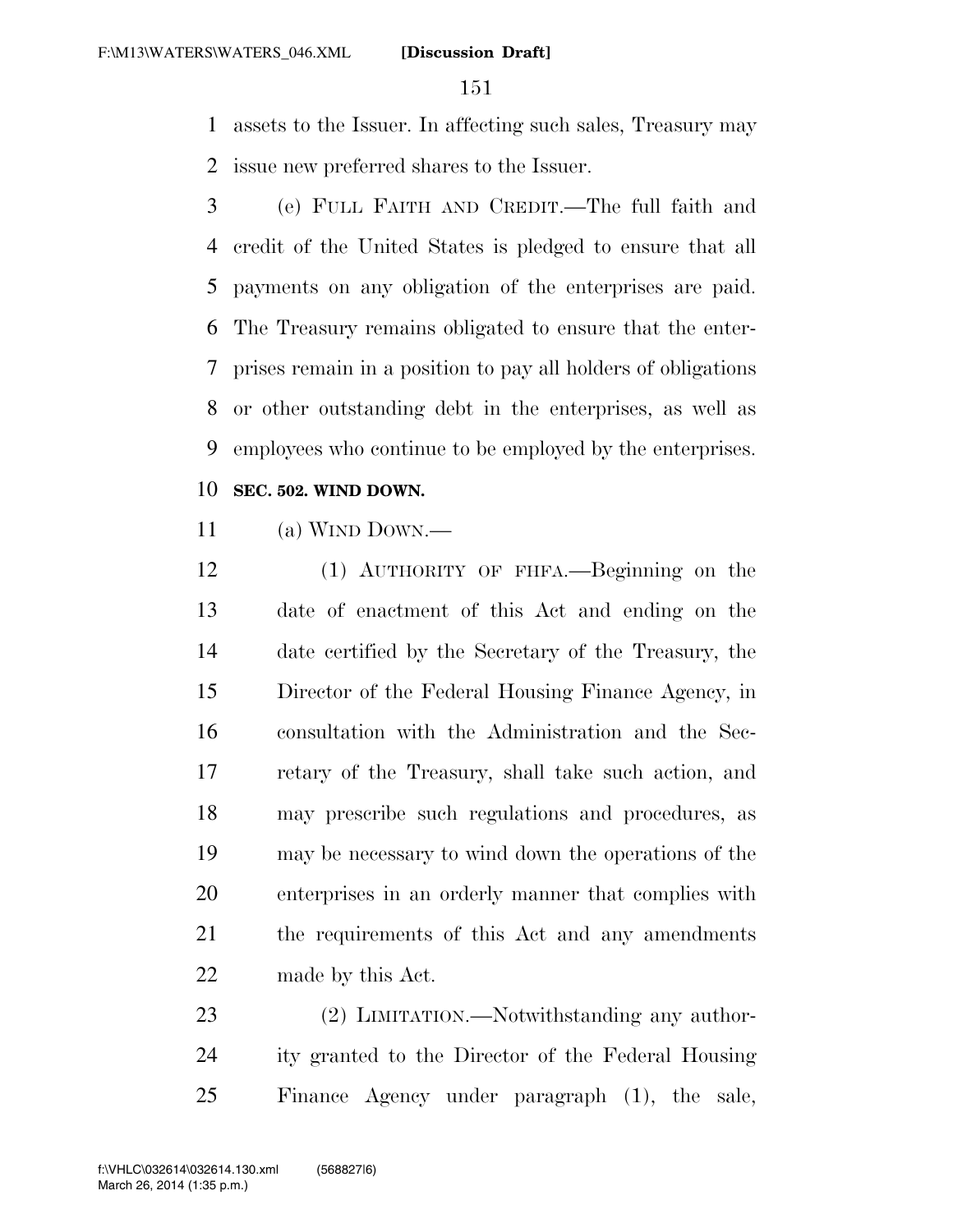| $\mathbf{1}$   | transfer, exchange, or other disposition of any asset |
|----------------|-------------------------------------------------------|
| 2              | subject to the wind down required under this section  |
| 3              | shall be prohibited, if the Administration—           |
| $\overline{4}$ | (A) in its discretion determines that such            |
| 5              | sale, transfer (other than to the Administration      |
| 6              | or the Issuer), exchange, or disposition would        |
| 7              | materially interfere with the ability of the Ad-      |
| 8              | ministration to carry out the requirements of         |
| 9              | this Act; and                                         |
| 10             | (B) notifies, in writing, the Director of the         |
| 11             | Federal Housing Finance Agency within 14              |
| 12             | days of such determination.                           |
| 13             | (3)<br><b>RULE</b><br>OF CONSTRUCTION.-Notwith-       |
| 14             | standing any authority granted to the Director of     |
| 15             | the Federal Housing Finance Agency under para-        |
| 16             | graph (1), the Director of the Federal Housing Fi-    |
| 17             | nance Agency—                                         |
| 18             | (A) shall have no authority to sell, trans-           |
| 19             | fer, exchange, or otherwise dispose of any guar-      |
| 20             | antee obligations described under subsections         |
| 21             | $(a)(2)$ and $(b)(2)$ of section 501; and             |
| 22             | (B) shall have no rights, claims, or title to,        |
| 23             | nor any authority to sell, transfer, exchange, or     |
| 24             | otherwise dispose of, guarantee fee amounts de-       |
| 25             | rived from the single-family mortgage guar-           |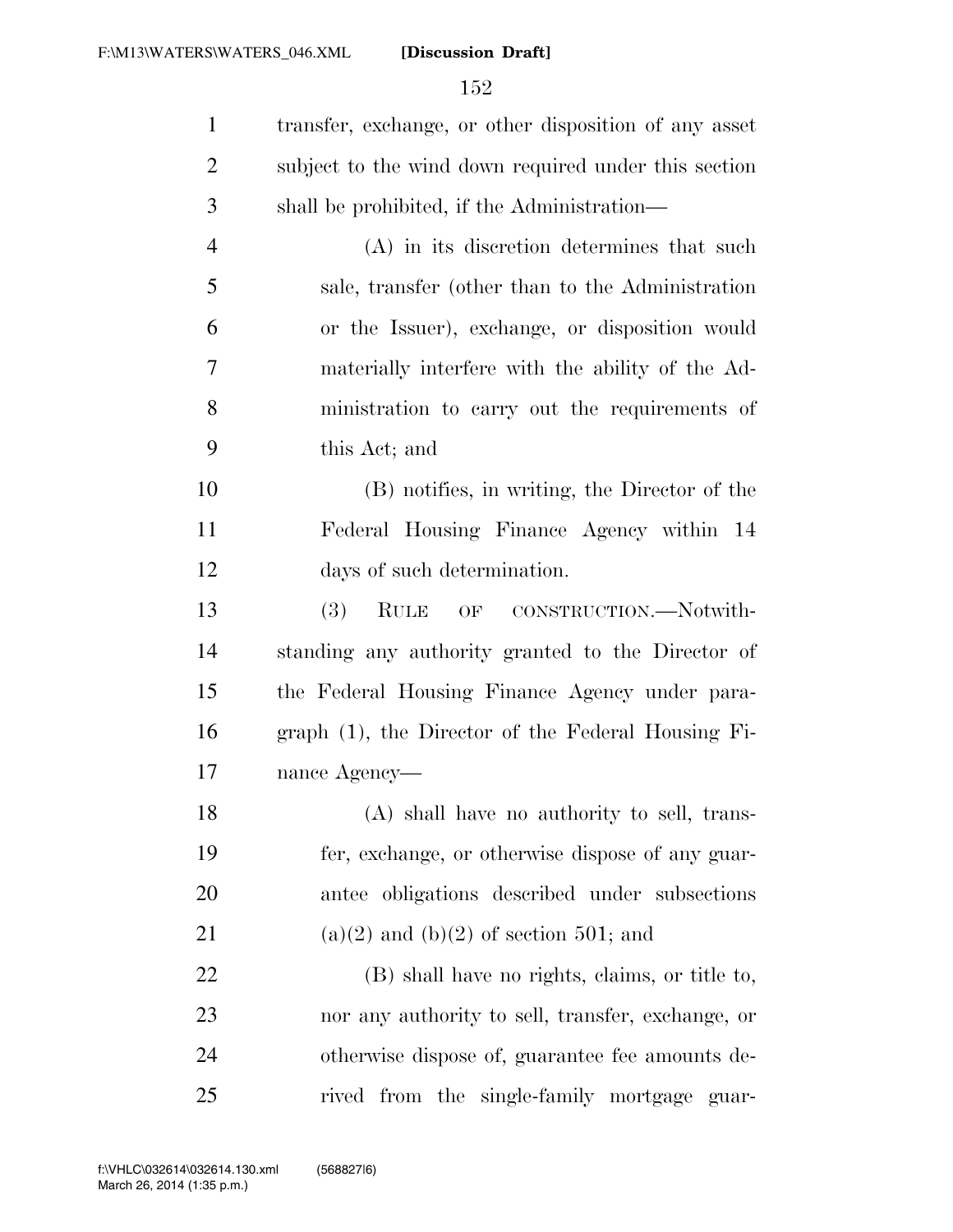| $\mathbf{1}$   | antee business of the enterprises in existence as        |
|----------------|----------------------------------------------------------|
| $\overline{2}$ | of the NMFA certification date.                          |
| 3              | (b) DIVISION OF ASSETS AND LIABILITIES; AUTHOR-          |
| $\overline{4}$ | ITY TO ESTABLISH HOLDING CORPORATION AND DIS-            |
| 5              | SOLUTION TRUST FUND.—The authority under sub-            |
| 6              | section $(a)$ —                                          |
| 7              | (1) may include the establishment and execu-             |
| 8              | tion of plans to provide for an equitable division, dis- |
| 9              | tribution, and liquidation of the assets and liabilities |
| 10             | of an enterprise, including any infrastructure, prop-    |
| 11             | erty, including intellectual property, platforms, or     |
| 12             | any other thing or object of value, provided such        |
| 13             | plan complies with the requirements of this Act and      |
| 14             | any amendments made by this Act; and                     |
| 15             | $(2)$ may provide for establishment of —                 |
| 16             | (A) a holding corporation organized under                |
| 17             | the laws of any State of the United States or            |
| 18             | the District of Columbia for the purpose of              |
| 19             | winding down an enterprise; and                          |
| 20             | (B) one or more trusts to which to trans-                |
| 21             | $fer-$                                                   |
| 22             | (i) outstanding debt obligations of an                   |
| 23             | enterprise; or                                           |
| 24             | (ii) outstanding mortgages held for                      |
| 25             | the purpose of collateralizing mortgage-                 |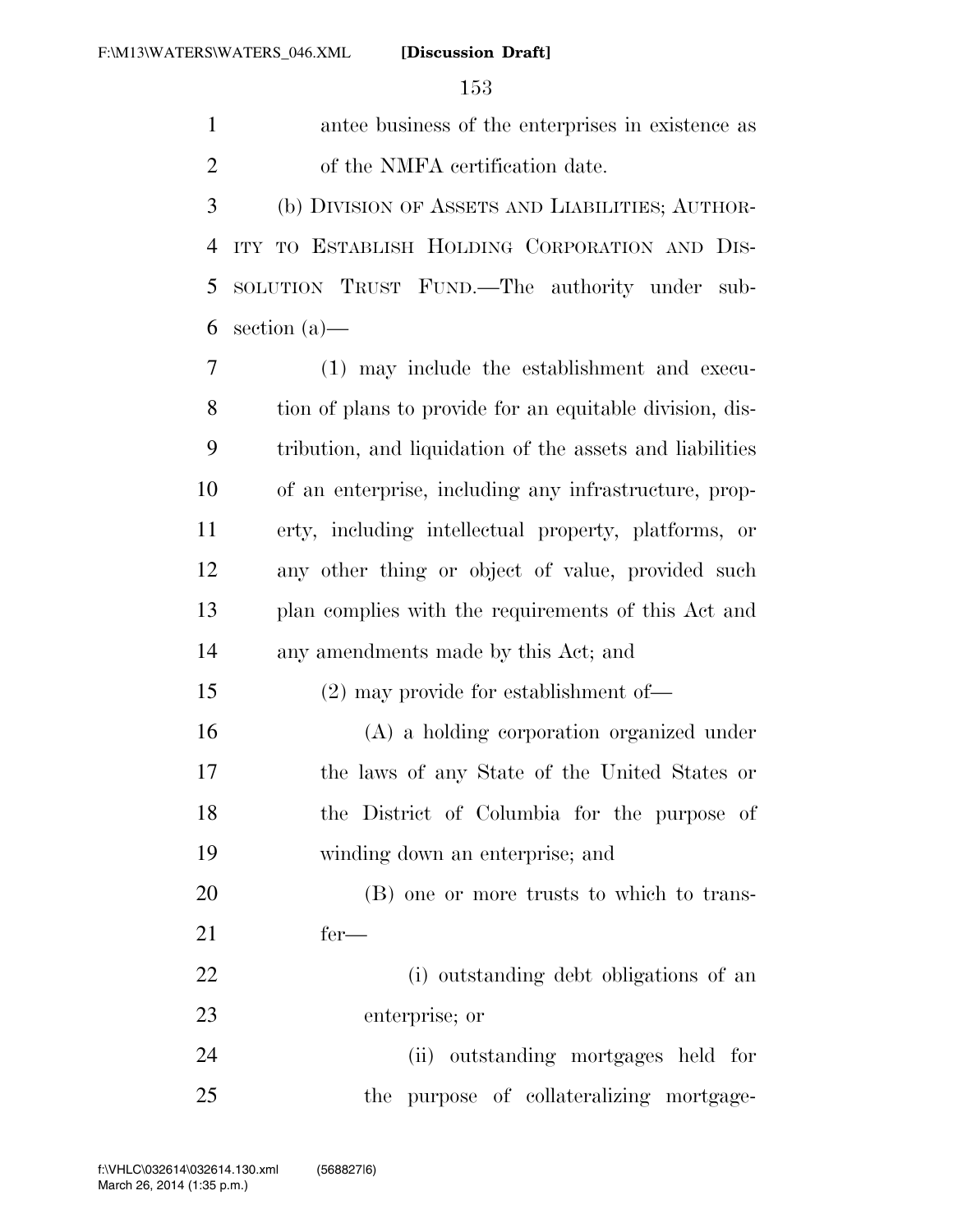backed securities guaranteed by an enter-2 prise.

 (c) DETERMINATION OF DISTRIBUTIONS OF ENTER-PRISE EARNINGS.—

 (1) JOINT DETERMINATION.—The amount of any proceeds to be paid pursuant to section 501(b) shall be jointly determined by the Director of the Federal Housing Finance Agency, the Administra-tion, and the Secretary of the Treasury.

 (2) MAXIMUM RETURN TO SHAREHOLDERS.— The wind down of each enterprise required under this section shall be managed by the Director of the Federal Housing Finance Agency, in consultation with the Administration and the Secretary of the Treasury, to obtain resolutions that maximize the return for the senior preferred shareholder under paragraph (1), to the extent that such resolutions—

 (A) are consistent with the goal of sup- porting a sound, stable, and liquid housing market;

 (B) are consistent with applicable Federal 22 and State law;

 (C) comply with the requirements of this Act and any amendments made by this Act; and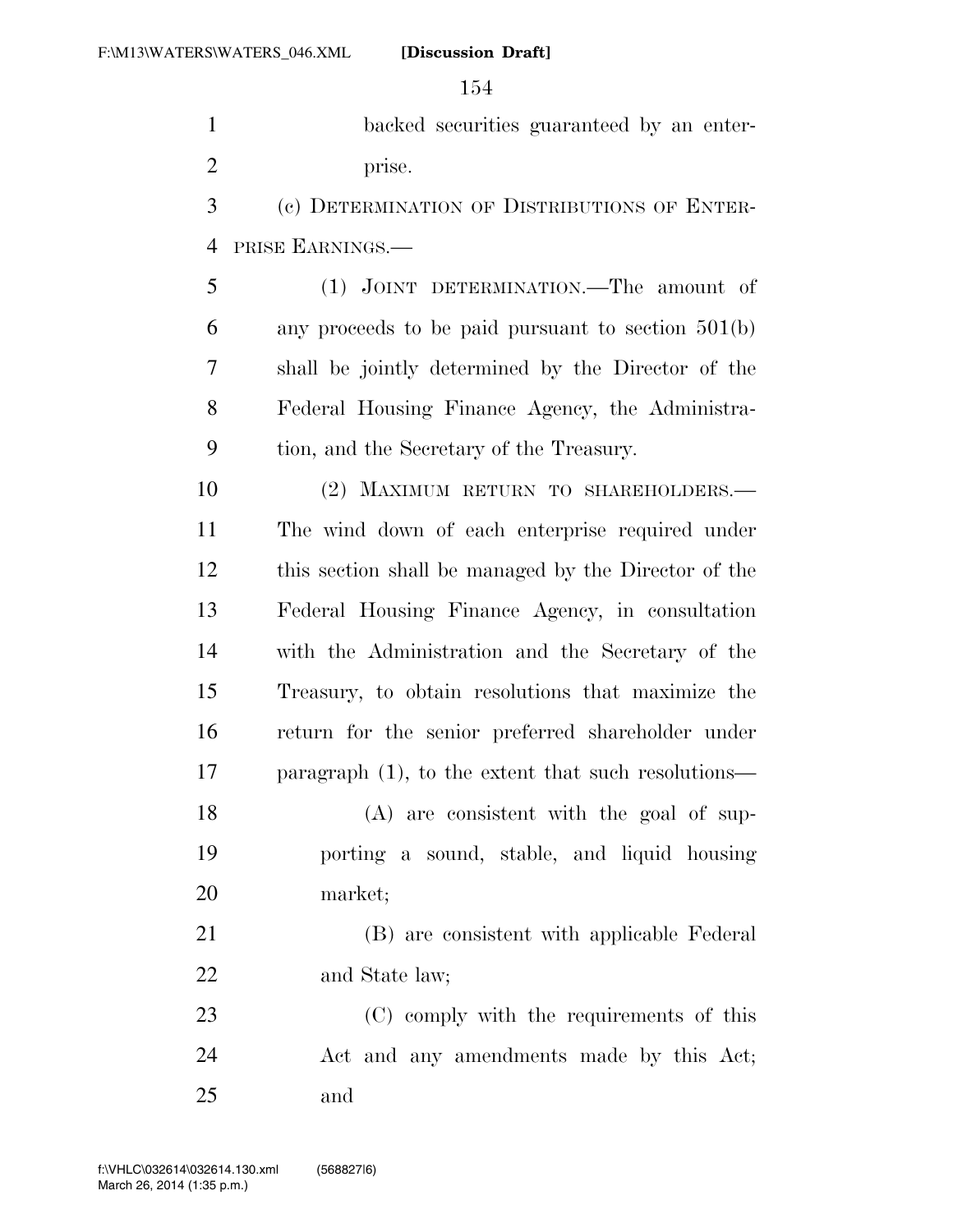| $\mathbf{1}$   | (D) protect the taxpayer.                                 |
|----------------|-----------------------------------------------------------|
| $\overline{2}$ | SEC. 503. ALIGNING PURPOSE OF CONSERVATORSHIP WITH        |
| 3              | NMFA.                                                     |
| $\overline{4}$ | (a) POWER AS CONSERVATOR.—Section $1367(b)(2)$            |
| 5              | of the Federal Housing Enterprises Financial Safety and   |
| 6              | Soundness Act of 1992 (12 U.S.C. $4617(b)(2)$ ) is amend- |
| 7              | $ed$ —                                                    |
| 8              | by redesignating subparagraphs<br>(1)<br>(E)              |
| 9              | through $(K)$ as subparagraphs $(F)$ through $(L)$ , re-  |
| 10             | spectively; and                                           |
| 11             | $(2)$ by inserting after subparagraph $(D)$ the fol-      |
| 12             | lowing new subparagraph:                                  |
| 13             | "(E) AGENCY POWER AS CONSERVATOR.—                        |
| 14             | After the date of enactment of the Housing Op-            |
| 15             | portunities Move the Economy Forward Act of               |
| 16             | 2014 the Agency shall, as conservator, take               |
| 17             | such actions as are necessary—                            |
| 18             | "(i) to ensure the efficient, effective,                  |
| 19             | and expeditious wind down of the enter-                   |
| 20             | prises;                                                   |
| 21             | "(ii) to manage the affairs, assets,                      |
| 22             | and obligations of the enterprises and to                 |
| 23             | operate the enterprises in compliance with                |
| 24             | the requirements of the Housing Opportu-                  |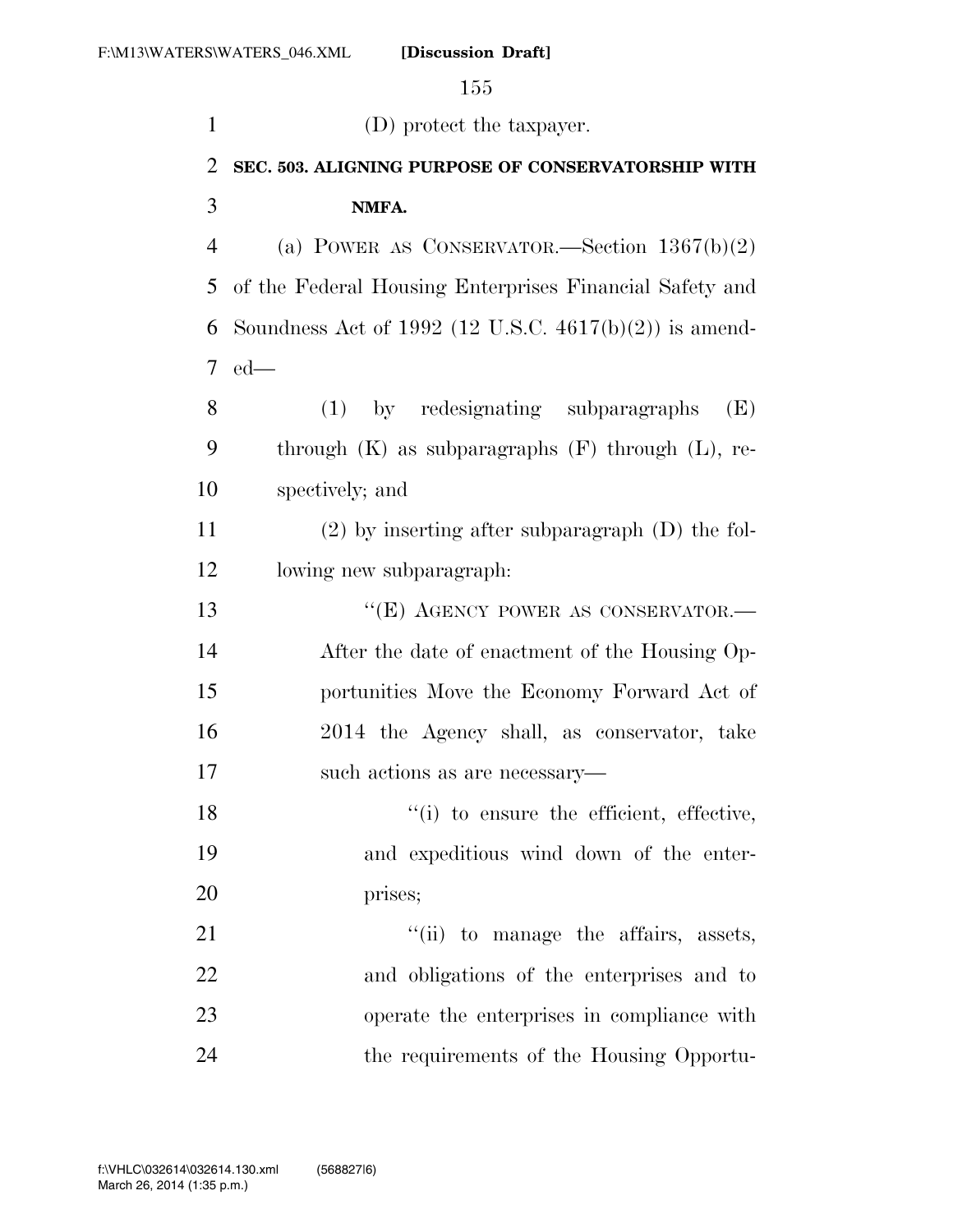| $\mathbf{1}$   | nities Move the Economy Forward Act of                     |
|----------------|------------------------------------------------------------|
| $\overline{2}$ | 2014;                                                      |
| 3              | "(iii) to assist the National Mortgage                     |
| $\overline{4}$ | Finance Administration, in a consultative                  |
| 5              | capacity, in carrying out the requirements                 |
| 6              | under the Housing Opportunities Move the                   |
| $\overline{7}$ | Economy Forward Act of 2014; and                           |
| 8              | "(iv) to maintain liquidity and sta-                       |
| 9              | bility in the secondary mortgage market                    |
| 10             | with respect to the debt of the enter-                     |
| 11             | prises.".                                                  |
| 12             | (b) RULE OF CONSTRUCTION.—Nothing in this Act,             |
| 13             | or any amendments made by this Act, except as may be       |
| 14             | explicitly provided for in this Act, or any amendment made |
| 15             | by this Act, shall be deemed to alter the powers, authori- |
| 16             | ties, rights, and duties that are vested in the Federal    |
| 17             | Housing Finance Agency and the Director of the Federal     |
| 18             | Housing Finance Agency with respect to its supervision     |
| 19             | and regulation of the enterprises.                         |
| 20             | SEC. 504. CONFORMING LOAN LIMITS.                          |
| 21             | (a) IN GENERAL.—Beginning on the date of the en-           |
| 22             | actment of this Act, the limitations governing the max-    |
| 23             | imum original principal obligation of conventional mort-   |
| 24             | gages that may be purchased by the Federal National        |

Mortgage Association and the Federal Home Loan Mort-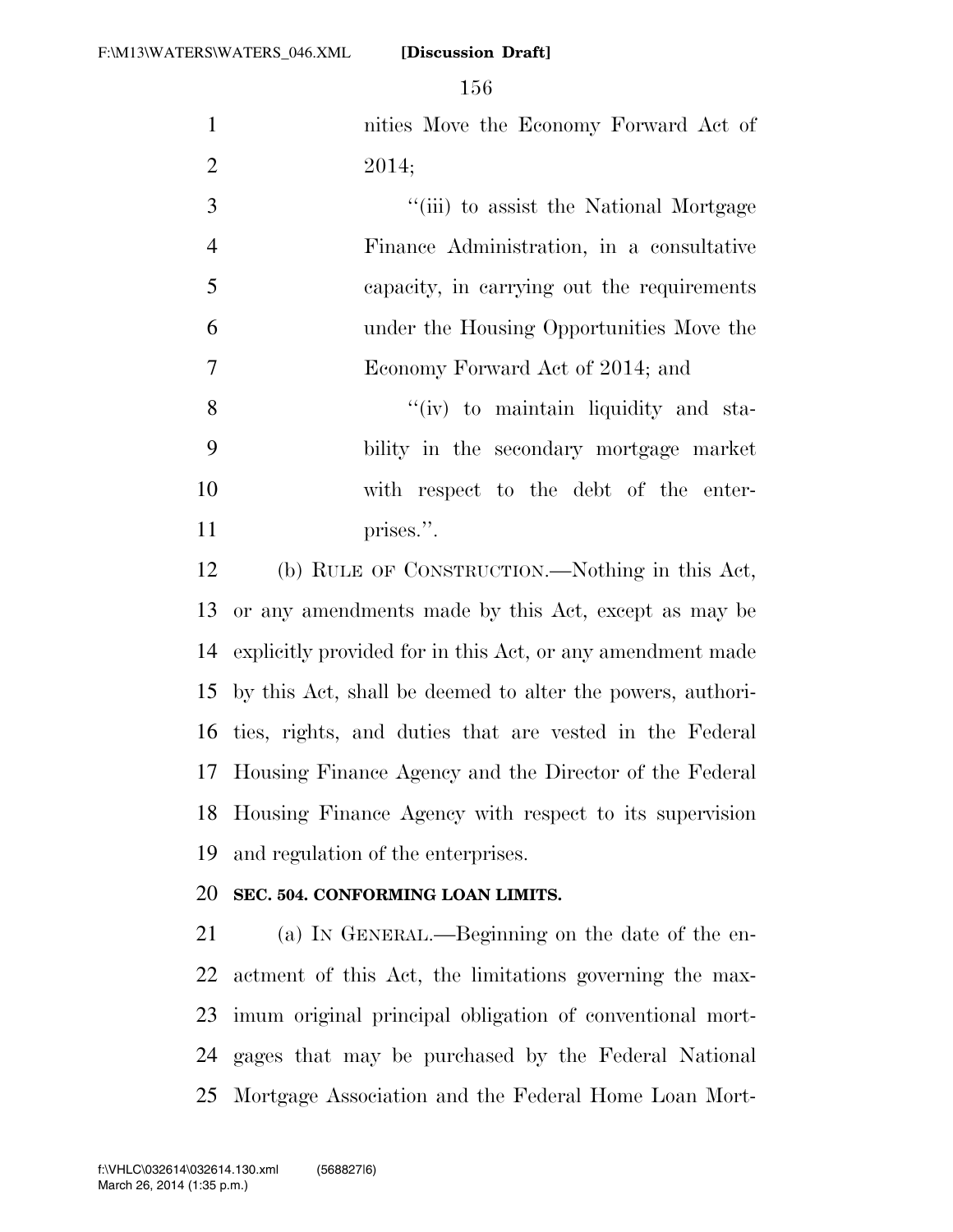gage Corporation, referred to in section 302(b)(2) of the Federal National Mortgage Association Charter Act (12 3 U.S.C.  $1717(b)(2)$  and section  $305(a)(2)$  of the Federal Home Loan Mortgage Corporation Act (12 U.S.C. 5 1454(a)(2)), respectively, shall be  $$417,000$  for a mort- gage secured by a single-family residence, \$533,850 for a mortgage secured by a 2-family residence, \$645,300 for a mortgage secured by a 3-family residence, and \$801,950 for a mortgage secured by a 4-family residence, except that such maximum limitations shall be adjusted effective January 1 of each year beginning after the date of enact- ment of this Act, subject to the limitations in this para- graph. Each adjustment shall be made by adding to each such amount (as it may have been previously adjusted) a percentage thereof equal to the percentage increase, dur- ing the most recent 12-month or 4-quarter period ending before the time of determining such annual adjustment, in the housing price index maintained pursuant to section 1322 of the Federal Housing Enterprises Financial Safety and Soundness Act of 1992 (12 U.S.C. 4542). If the change in such house price index during the most recent 12-month or 4-quarter period ending before the time of determining such annual adjustment is a decrease, then no adjustment shall be made for the next year, and the next adjustment shall take into account prior declines in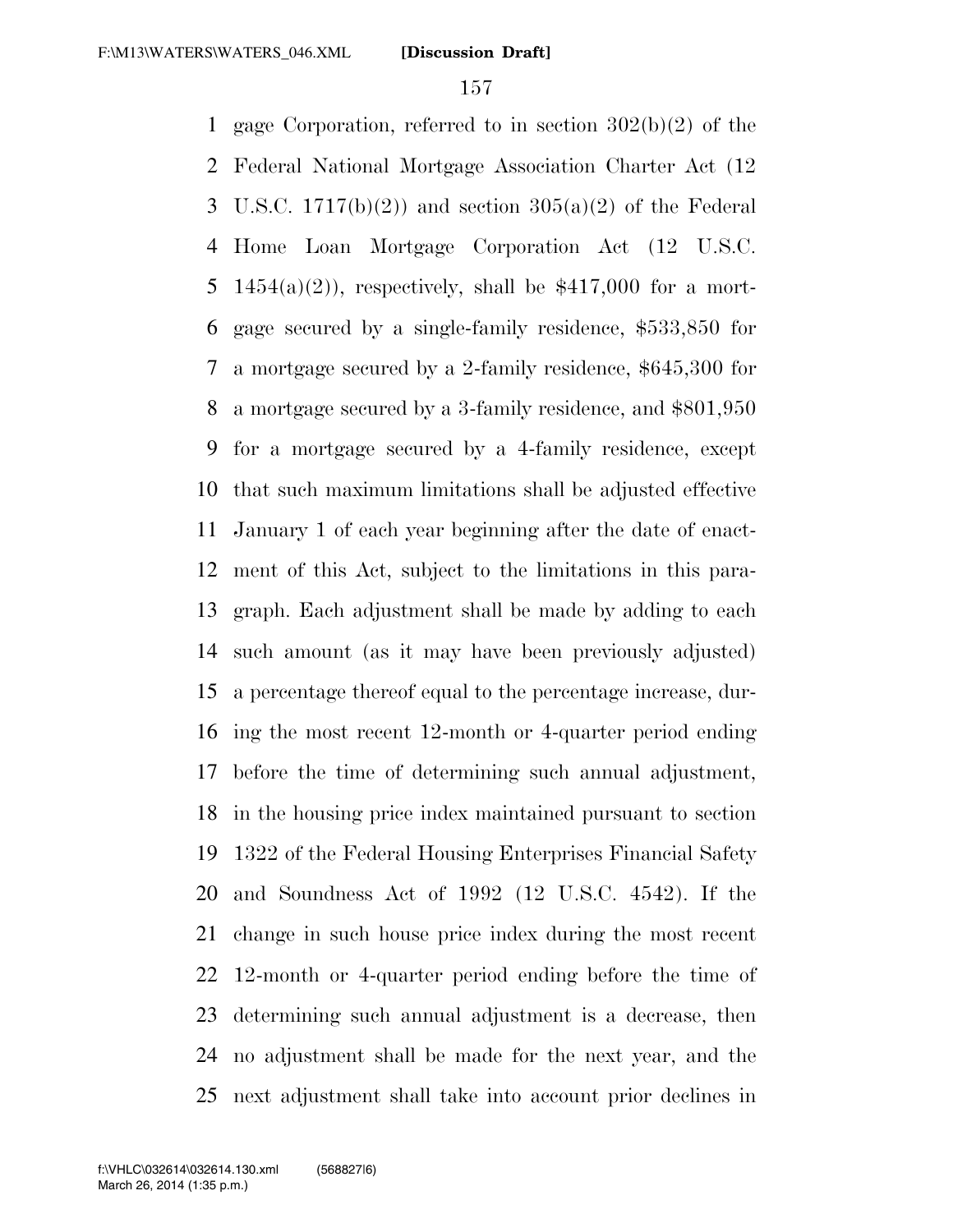the house price index, so that any adjustment shall reflect the net change in the house price index since the last ad- justment. Declines in the house price index shall be accu- mulated and then reduce increases until subsequent in-creases exceed prior declines.

 (b) SPECIAL EXCEPTION FOR ALASKA, HAWAII, GUAM, AND USVI.—The limitations set forth under sub- section (a) shall be increased by not to exceed 50 percent with respect to properties located in Alaska, Guam, Ha-waii, and the Virgin Islands.

### **SEC. 505. PORTFOLIO REDUCTION.**

(a) GRADUATED REDUCTION.—

 (1) IN GENERAL.—Each enterprise shall not own, as of any applicable date, mortgage assets in excess of—

 (A) as of December 31, 2014, 17  $$552,500,000,000;$  and

 (B) on December 31 of each year there- after until the NMFA certification date, 85 per- cent of the aggregate amount of the mortgage assets that the enterprise was permitted to own as of December 31 of the immediately pre-ceding calendar year.

 (2) RETAINED PORTFOLIO TO FACILITATE OR-DERLY WIND DOWN.—On December 31 of the year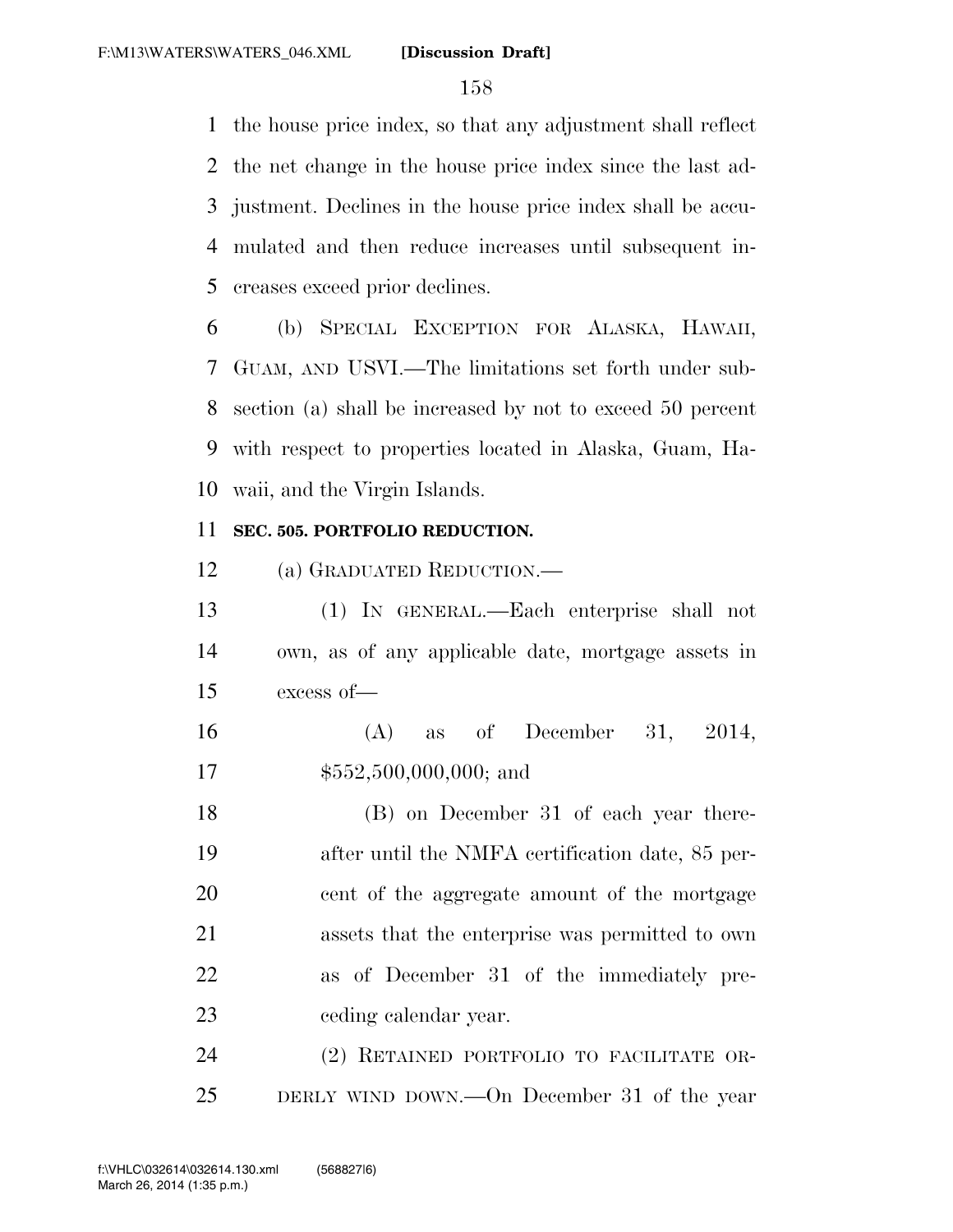in which the NMFA certification date occurs, the Administration shall establish an allowable amount of enterprise owned mortgage assets in an amount equal to the amount necessary to facilitate— (A) the orderly wind down of the enter- prises; and (B) appropriate loss mitigation on any leg- acy guarantees of the enterprises. (b) MORTGAGE ASSETS DEFINED.—For purposes of this section, the term ''mortgage assets'' means, with re- spect to an enterprise, assets of such enterprise consisting of mortgages, mortgage loans, mortgage-related securities, participation certificates, mortgage-backed commercial paper, obligations of real estate mortgage investment con- duits and similar assets, in each case to the extent such assets would appear on the balance sheet of such enter- prise in accordance with generally accepted accounting principles and held for the benefit of the enterprises. **SEC. 506. REPEAL OF MANDATORY HOUSING GOALS.**  (a) REPEAL OF HOUSING GOALS.—The Federal Housing Enterprises Financial Safety and Soundness Act

 of 1992 is amended by striking sections 1331 through 1336 (12 U.S.C. 4561–6).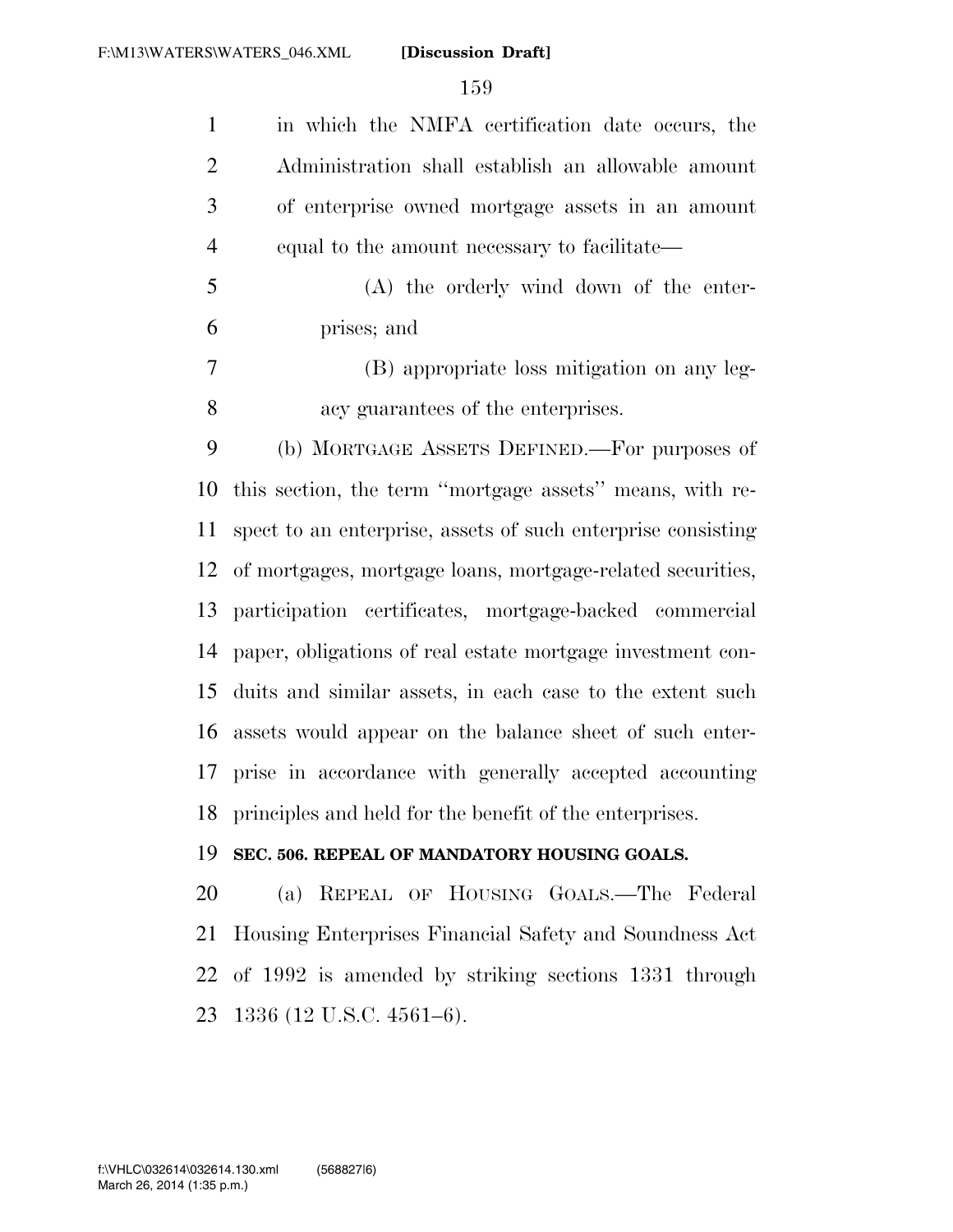| 1              | (b)<br>CONFORMING AMENDMENTS.—The<br>Federal           |
|----------------|--------------------------------------------------------|
| $\overline{2}$ | Housing Enterprises Financial Safety and Soundness Act |
| 3              | of 1992 (12 U.S.C. 4501 et seq.) is amended—           |
| $\overline{4}$ | $(1)$ in section 1303(28), by striking ", and, for     |
| 5              | the purposes" and all that follows through "des-       |
| 6              | ignated disaster areas";                               |
| 7              | $(2)$ in section $1324(b)(1)(A)$ , by striking clauses |
| 8              | $(i)$ , $(ii)$ , and $(iv)$ ;                          |
| 9              | $(3)$ in section 1341—                                 |
| 10             | $(A)$ in subsection $(a)$ —                            |
| 11             | (i) in paragraph $(1)$ , by inserting "or"             |
| 12             | after the semicolon at the end;                        |
| 13             | (ii) in paragraph $(2)$ , by striking the              |
| 14             | semicolon at the end and inserting a pe-               |
| 15             | riod; and                                              |
| 16             | (iii) by striking paragraphs (3) and                   |
| 17             | $(4)$ ; and                                            |
| 18             | (B) in subsection (b)(2)—                              |
| 19             | (i) in subparagraph $(A)$ , by inserting               |
| 20             | "or" after the semicolon at the end;                   |
| 21             | (ii) by striking subparagraphs (B) and                 |
| 22             | $(C)$ ; and                                            |
| 23             | (iii) by redesignating subparagraph                    |
| 24             | $(D)$ as subparagraph $(B)$ ;                          |
| 25             | $(4)$ in section 1345(a)—                              |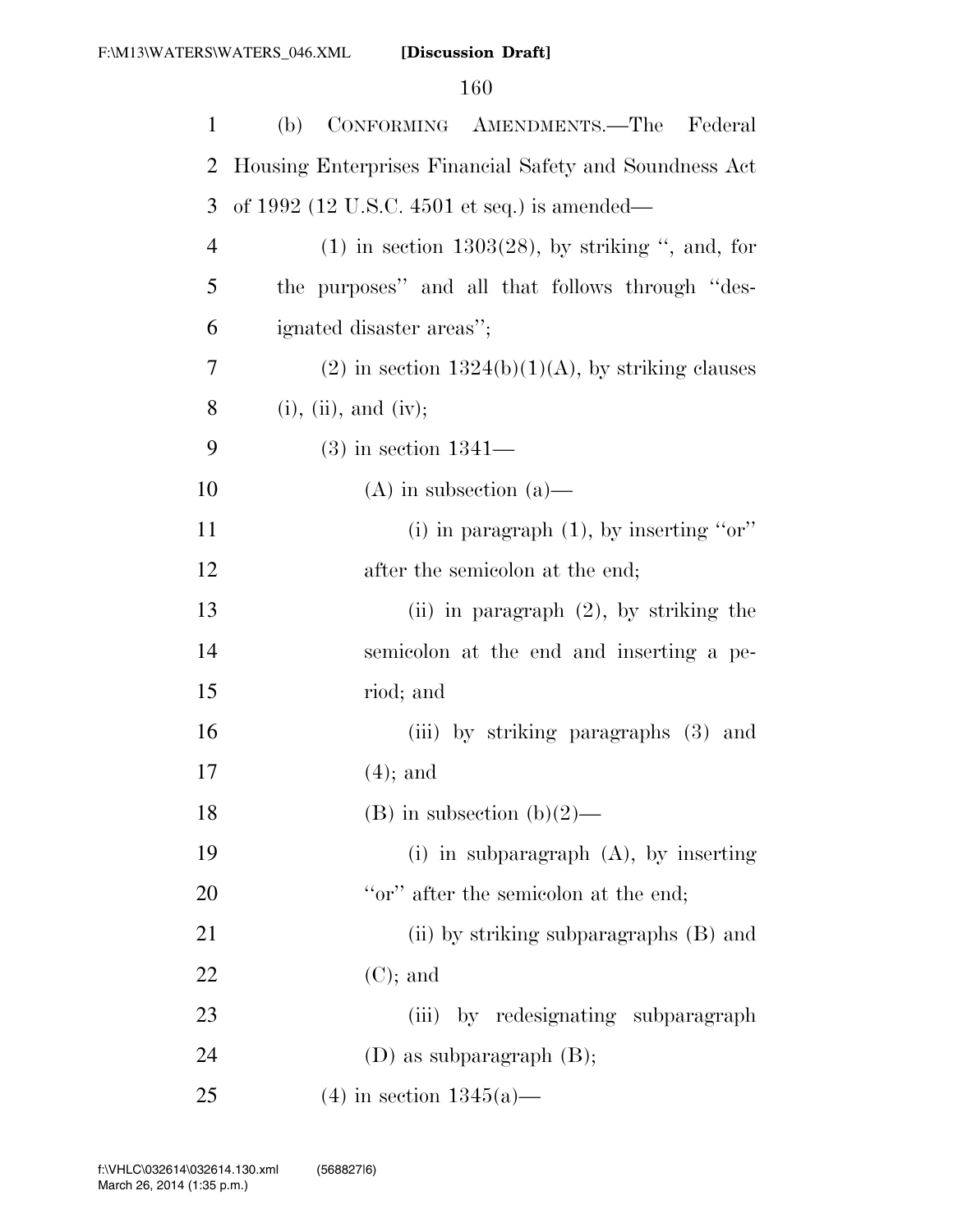|                | 161                                                         |
|----------------|-------------------------------------------------------------|
| $\mathbf{1}$   | (A) in paragraph $(1)$ , by inserting "or"                  |
| $\overline{2}$ | after the semicolon at the end;                             |
| 3              | $(B)$ in paragraph $(2)$ , by striking the semi-            |
| $\overline{4}$ | colon at the end and inserting a period; and                |
| 5              | $(C)$ by striking paragraphs $(3)$ and $(4)$ ;              |
| 6              | and                                                         |
| 7              | $(5)$ in section 1371(a)(2), by striking "with any          |
| 8              | housing goal established under subpart B of part 2          |
| 9              | of subtitle A of this title, with section $1336$ or $1337$  |
| 10             | of this title,".                                            |
| 11             | SEC. 507. FAIR HOUSING ACT COMPLIANCE.                      |
| 12             | Nothing in this Act reduces or eliminates the respon-       |
| 13             | sibility of the Issuer to comply with the Fair Housing Act. |
| 14             | The Administration may impose such reporting require-       |
| 15             | ments or take such other action as it deems necessary for   |
| 16             | enforcement purposes.                                       |
| 17             | TITLE VI—MULTIFAMILY                                        |
| 18             | <b>HOUSING FINANCE REFORM</b>                               |
| 19             | SEC. 601. SHORT TITLE.                                      |
| 20             | This title may be cited as the "Multifamily Housing"        |
| 21             | Finance Reform Act of 2014".                                |
| 22             | SEC. 602. FINDINGS.                                         |

Congress finds the following: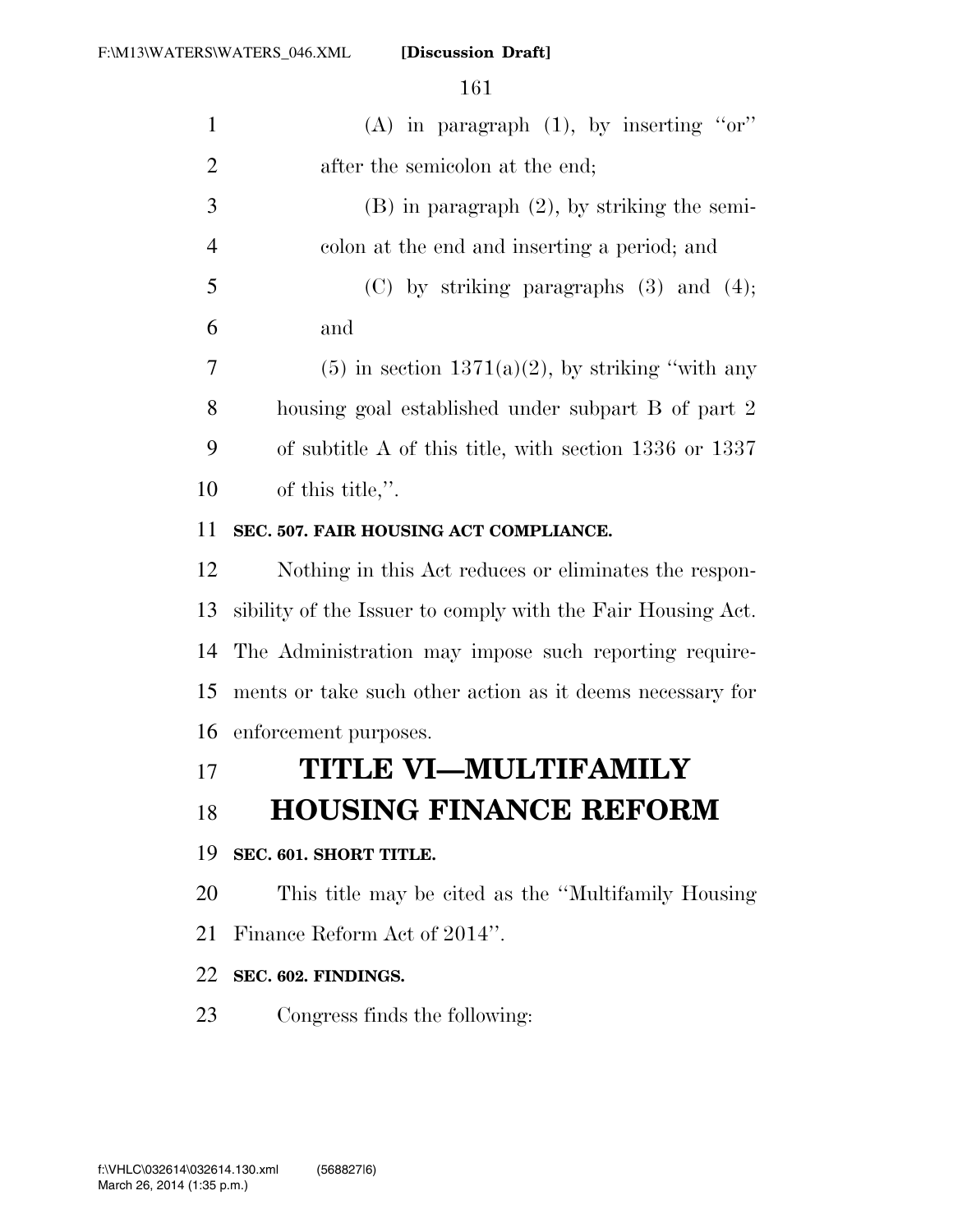(1) Broad housing finance reform is necessary to provide stability and certainty to the housing market, and to protect taxpayers from future losses.

 (2) The multifamily housing businesses of Fannie Mae and Freddie Mac maintained appro- priate underwriting standards during the recent housing bubble, and, as a result, did not incur sig-nificant losses during the financial crisis.

 (3) Due to the strong performance of their mul- tifamily housing businesses, Fannie Mae and Freddie Mac were able to play an important coun- tercyclical role in the multifamily housing market by increasing their financing for multifamily housing projects at the same time that private lenders were pulling back from the multifamily housing market.

 (4) The multifamily businesses of Fannie Mae and Freddie Mac have each developed successful risk-sharing programs that provide substantial pro- tection for taxpayers by requiring private market en-20 tities to share losses with the GSEs.

 (5) Broad housing finance reform should strive to preserve the successful multifamily risk-sharing programs that Fannie Mae and Freddie Mac have developed.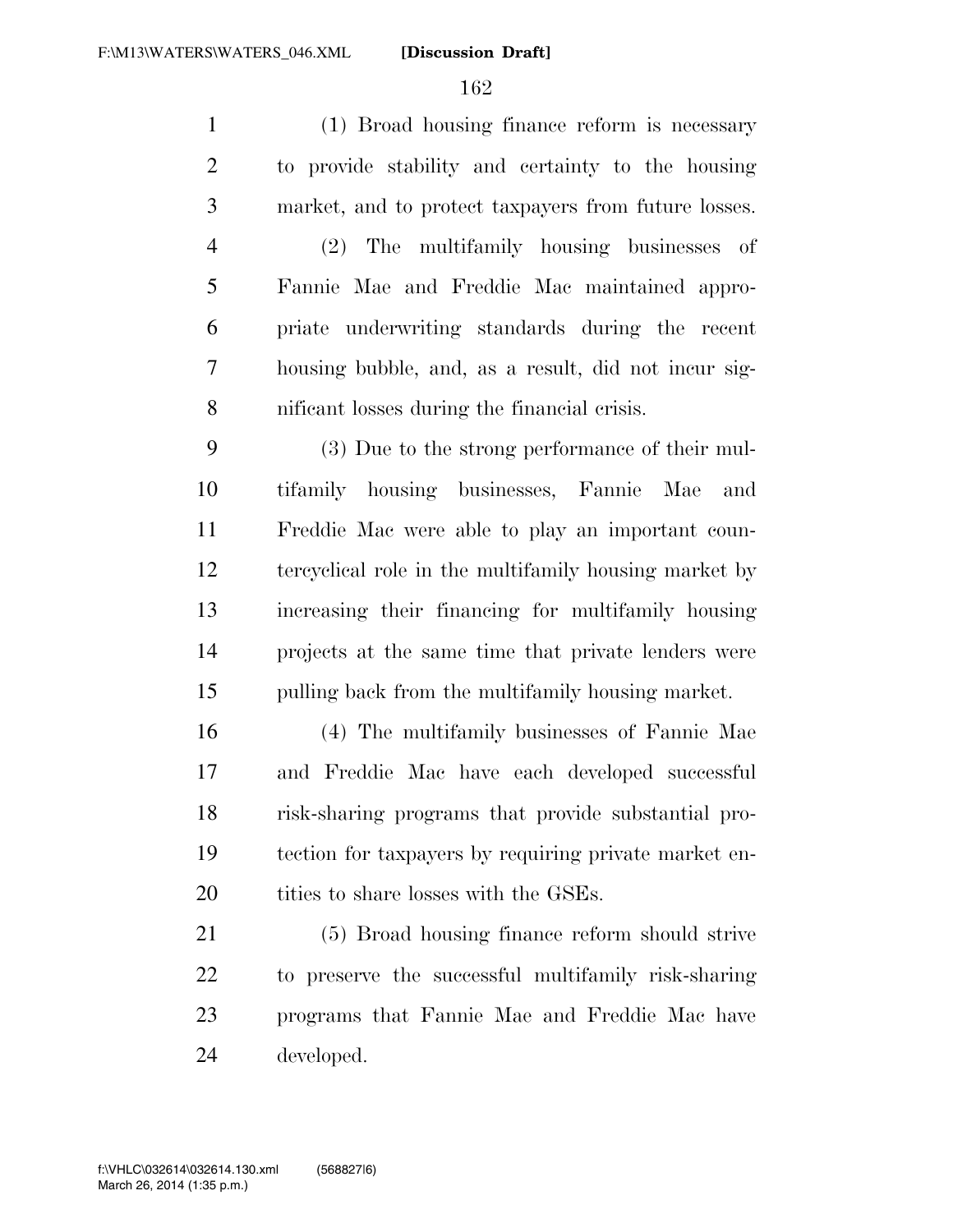| $\mathbf{1}$   | $(6)$ In the context of broad housing finance re-       |
|----------------|---------------------------------------------------------|
| $\overline{2}$ | form that replaces Fannie Mae and Freddie Mac           |
| 3              | with a government-backed reinsurance program, the       |
| $\overline{4}$ | best way to ensure the continuation of the successful   |
| 5              | multifamily risk-sharing programs that Fannie Mae       |
| 6              | and Freddie Mac have developed is to-                   |
| 7              | (A) transfer Fannie Mae and Freddie                     |
| 8              | Mac's multifamily housing businesses to the             |
| 9              | Issuer;                                                 |
| 10             | $(B)$ subject the multifamily platform(s), as           |
| 11             | part of the Issuer, to supervision and oversight        |
| 12             | by the Administration; and                              |
| 13             | $(C)$ allow the multifamily platform(s), as             |
| 14             | part of the Issuer, to purchase catastrophic re-        |
| 15             | insurance from a government-backed agency,              |
| 16             | subject to minimum loss-sharing requirements            |
| 17             | that protect taxpayers from future bailouts.            |
| 18             | (7) The National Mortgage Finance Adminis-              |
| 19             | tration and the Mortgage Insurance Fund should          |
| 20             | serve as the regulator and reinsurer for the multi-     |
| 21             | family platform(s) created by this $Act$ as part of the |
| 22             | Issuer.                                                 |
| 23             | SEC. 603. DEFINITIONS.                                  |
|                |                                                         |

 For purposes of this Act, the following definitions shall apply: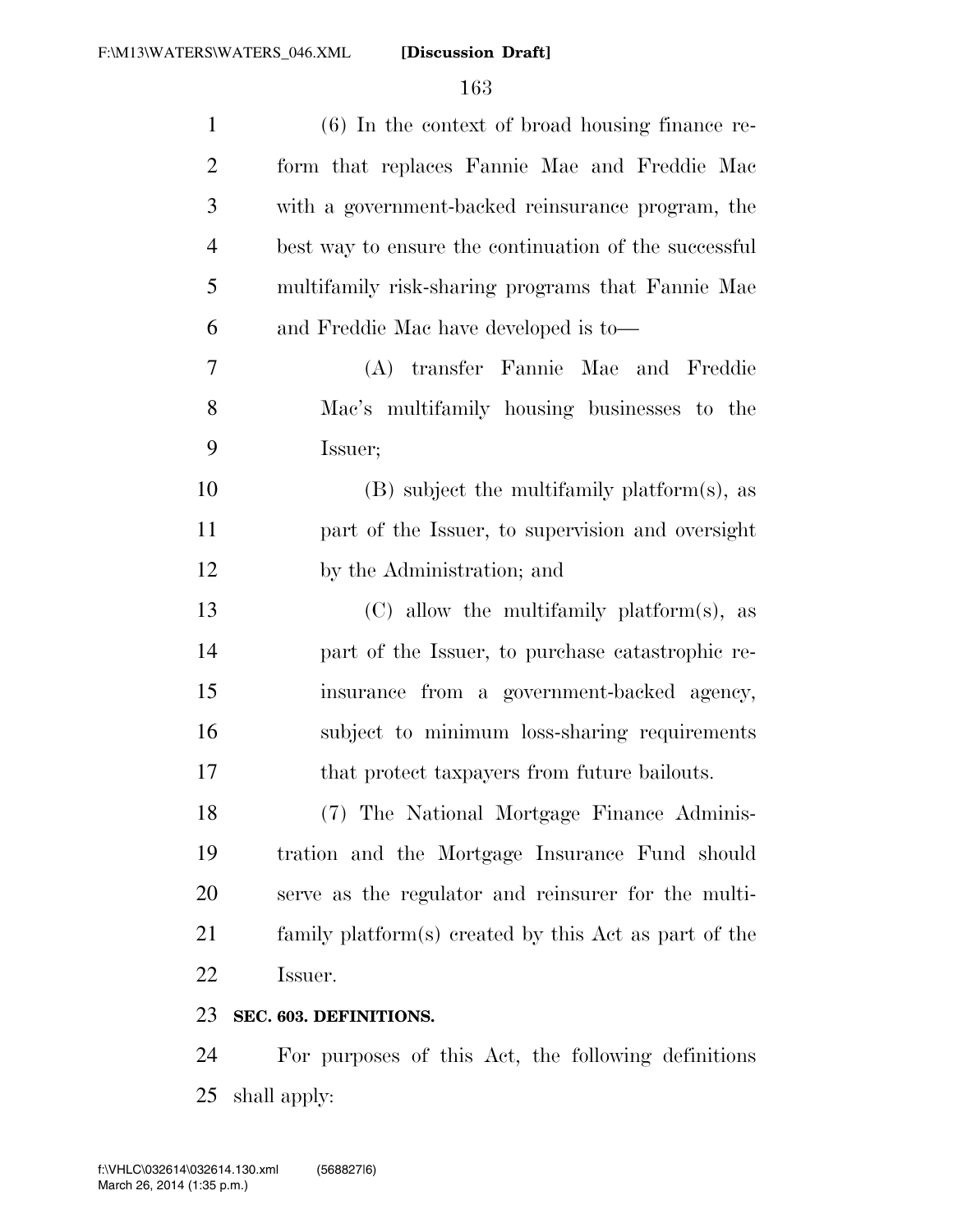| $\mathbf{1}$   | (1) APPROVED MULTIFAMILY LENDER.—The                |
|----------------|-----------------------------------------------------|
| $\overline{2}$ | term "approved multifamily lender" means a lender   |
| 3              | that is approved by the Issuer under such rules as  |
| $\overline{4}$ | the Administration provides.                        |
| 5              | (2) COVERED MULTIFAMILY SECURITY.—The               |
| 6              | term "covered multifamily security" means a mort-   |
| 7              | gage-backed security—                               |
| 8              | (A) collateralized by eligible multifamily          |
| 9              | mortgages; and                                      |
| 10             | (B) which is eligible for insurance by the          |
| 11             | Mortgage Insurance Fund pursuant to section         |
| 12             | 611.                                                |
| 13             | (3) ELIGIBLE MULTIFAMILY MORTGAGE.—The              |
| 14             | term "eligible multifamily mortgage" means a mort-  |
| 15             | gage that—                                          |
| 16             | $(A)$ is secured by a property comprising           |
| 17             | five or more dwelling units; and                    |
| 18             | (B) is originated by an approved multi-             |
| 19             | family lender in accordance with the under-         |
| 20             | writing standards established by the Adminis-       |
| 21             | tration under section $609(b)(2)$ of this Act.      |
| 22             | (4)<br>MULTIFAMILY PLATFORM.—The<br>term            |
| 23             | "Multifamily Platform" means the entity established |
| 24             | in section 604 of this Act.                         |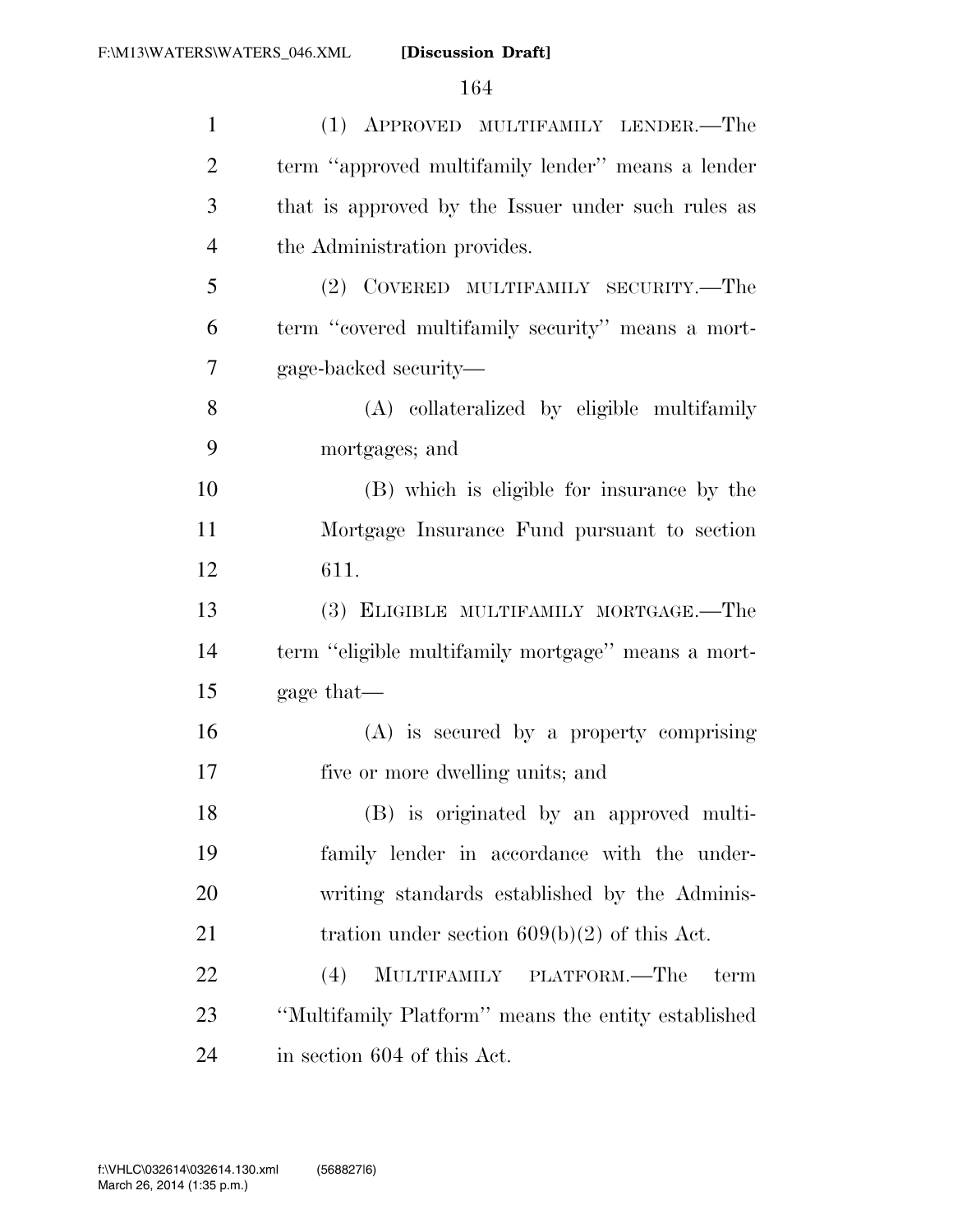(5) MULTIFAMILY PLATFORM CERTIFICATION DATE.—The term ''Multifamily Platform certifi- cation date'' means the date on which the Issuer cer- tifies that the Multifamily Platform is operational and able to perform the functions described in this Act, which date shall not be later than 5 years after the date of enactment of this Act, except that the Secretary of the Treasury may extend such 5-year period for not more than 12 additional months.

### **SEC. 604. ESTABLISHMENT OF MULTIFAMILY PLATFORM.**

 (a) IN GENERAL.—The Issuer shall establish a sepa- rate group or entity within the Issuer to be known as the ''Multifamily Platform''.

 (b) PURPOSES.—The purpose of the Multifamily Platform is to—

 (1) foster liquid, efficient, competitive, and re- silient national multifamily housing finance markets; (2) purchase, pool, and securitize eligible multi- family mortgages from approved multifamily lenders, and otherwise facilitate the issuance of covered mul-21 tifamily securities;

 (3) ensure equitable access to the secondary mortgage market for all markets, including rural and underserved markets;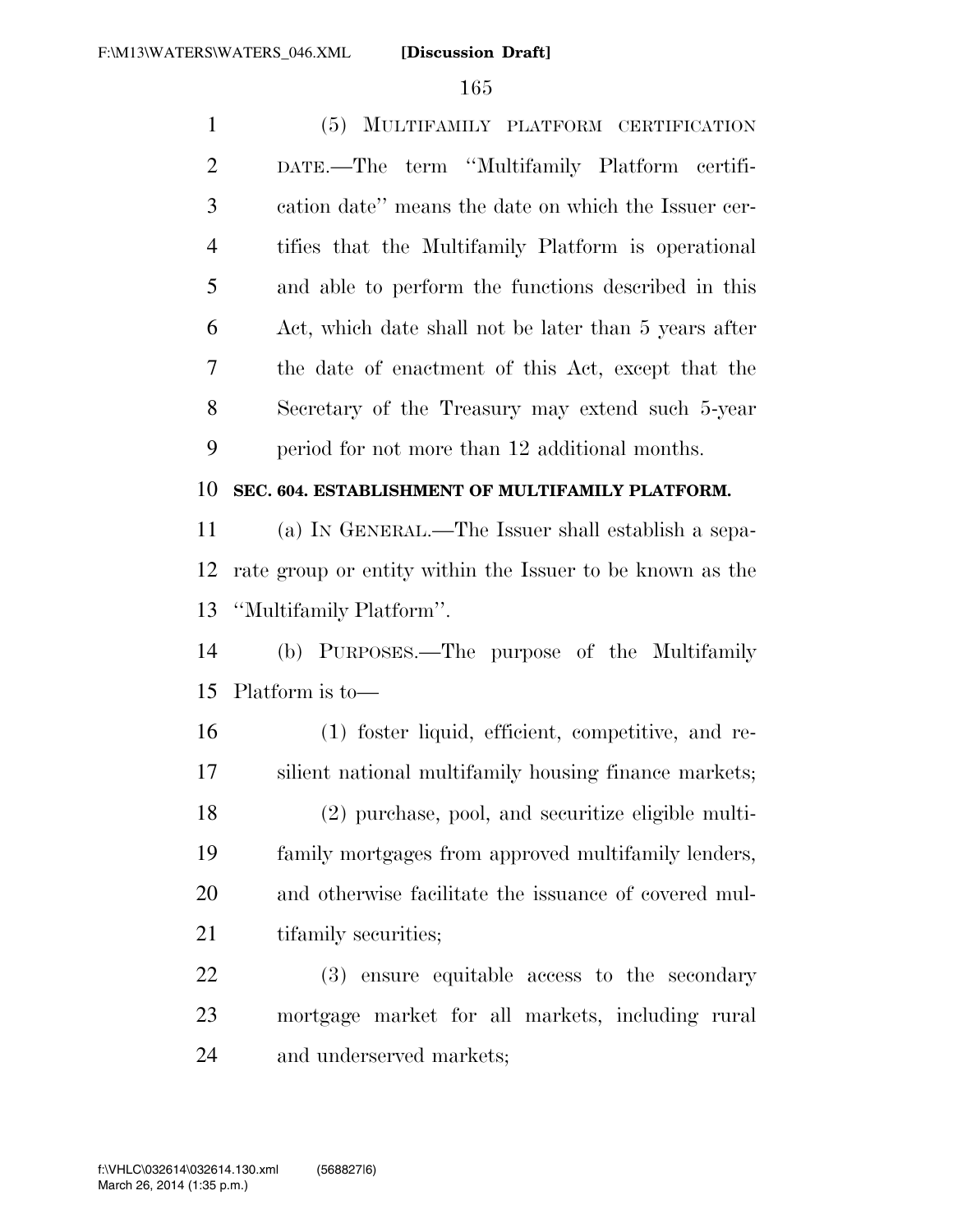(4) facilitate credit loss mitigation on eligible multifamily mortgages;

 (5) collect a guarantee fee in connection with any guarantee of timely payment of principal and in- terest on covered multifamily securities under this title; and

 (6) provide a stable source of liquidity for the national multifamily housing markets in severe mar-ket downturns.

 (c) AUTHORIZED ACTIVITIES.—The Multifamily Platform is authorized to—

 (1) purchase, service, sell, lend on the security of, and otherwise deal in eligible multifamily mort- gages and covered multifamily securities, pursuant to commitments or otherwise;

 (2) purchase insurance on a covered multifamily security from the Administration under section 611; (3) purchase, sell, receive, hold, and use real and personal property, and other assets necessary 20 for the conduct of its operations;

 (4) create, accept, execute, and otherwise ad- minister in all respects such trusts as may be nec- essary to conduct the business of the Multifamily Platform;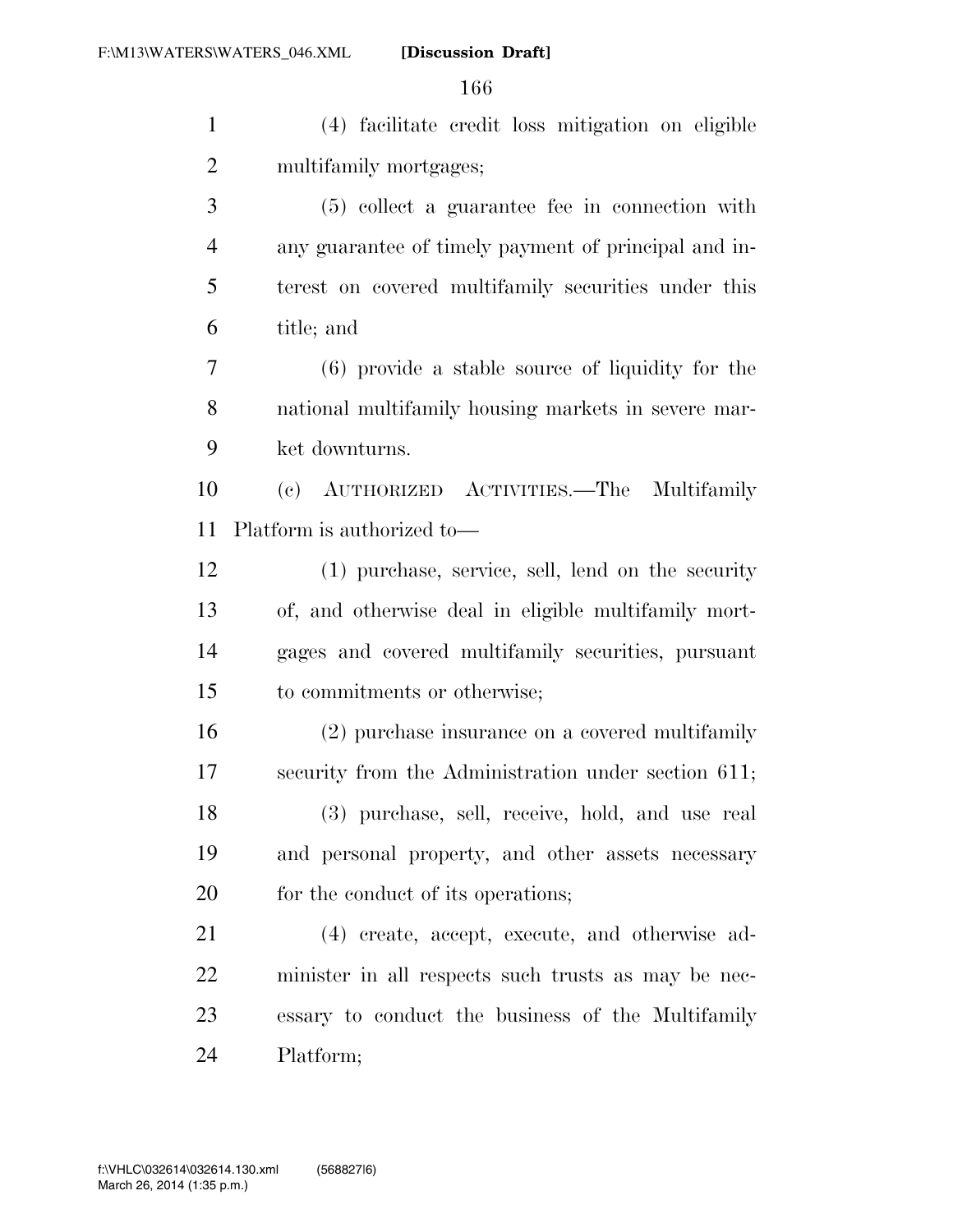(5) through the Issuer, issue covered multi-family securities; and

 (6) perform all other functions and services as are necessary or incidental to the proper conduct of its business under this Act.

 (d) AUTHORITY TO DELEGATE CERTAIN FUNCTIONS TO MEMBERS.—The Multifamily Platform may, in accord- ance with regulations promulgated by the Administration, delegate underwriting and servicing functions that the Multifamily Platform is authorized to perform under this title, to approved multifamily lenders.

 (e) MULTIPLE FORMS OF LOSS-SHARING DEALS RE- QUIRED TO BE COMPLETED EACH YEAR.—The Adminis- tration may require the Multifamily Platform to issue a minimum amount, as determined by the Administration, of covered multifamily securities each year which satisfy the minimum loss-sharing requirement under section 611(b).

 (f) AFFORDABILITY.—In any year, to the maximum extent practicable, at least 60 percent of the total dwelling units financed by mortgages purchased by the Multifamily Platform must be affordable to households earning not in excess of 80 percent of area median income, with adjust-ments for smaller and larger households as determined by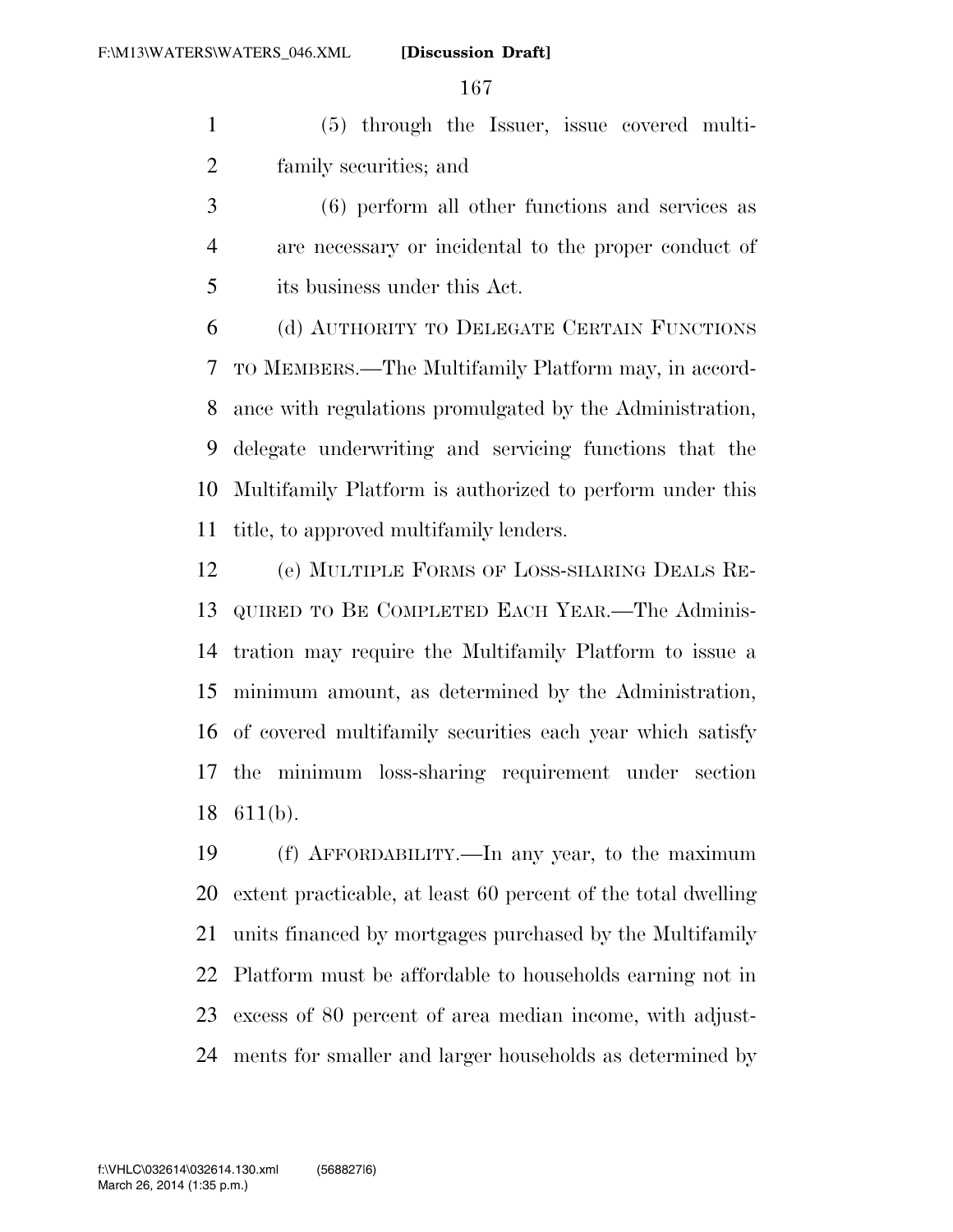the Administration. The Administration shall promulgate regulations to implement the requirements of this section.

### **SEC. 605. TRANSITION.**

 (a) IN GENERAL.—In accordance with the transition schedule established under subsection (b), the Administra- tion shall transfer the appropriate functions, activities, in- frastructure, property, including intellectual property, platforms, or any other object or service of an enterprise relating to the multifamily guarantee business of an enter-prise, to the Multifamily Platform.

 (b) TRANSITION SCHEDULE.—Not later than 12 months after the date of enactment of this Act, the Ad- ministration shall develop and publish a schedule for transferring the systems, personnel, and assets of the en- terprises' multifamily businesses to the Multifamily Plat- form. In developing the transition schedule, the Adminis- tration shall seek, to the maximum extent possible, to min- imize disruptions to the multifamily housing finance mar- kets, and to preserve the going concern value of the enter- prises' multifamily businesses. The transition schedule de- veloped under this subsection shall establish a Multifamily Platform certification date.

 (c) INITIAL CAPITALIZATION AMOUNT.—Not later than 15 months after the date of enactment of this Act, the Administration shall publish an Initial Capitalization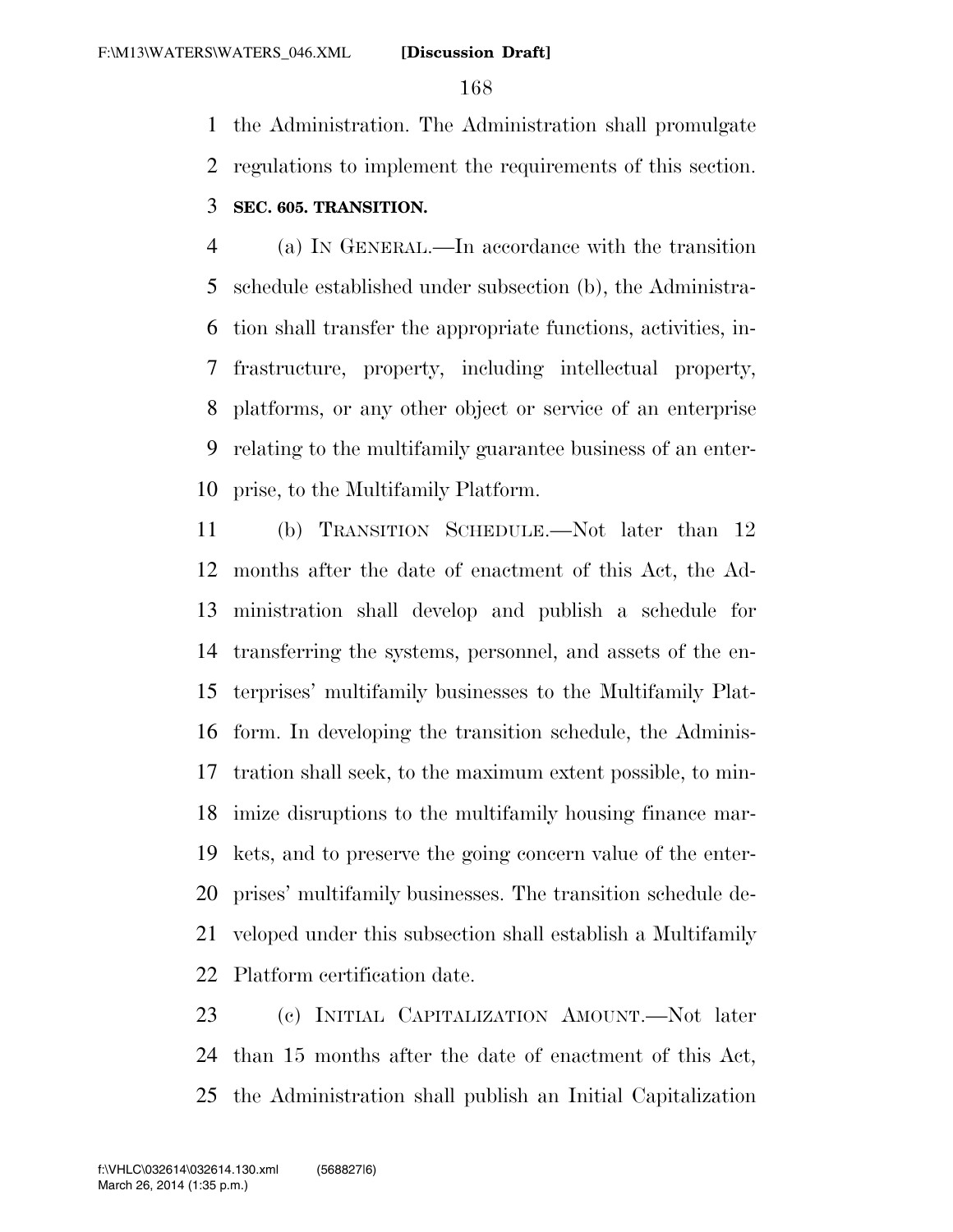Amount, which shall represent the capitalization that the Administration determines the portion of the Issuer or such separate entity as the Issuer shall establish relating to the Multifamily Platform will require to begin oper- ations, in accordance with the transition schedule devel- oped under subsection (b), on the Multifamily Platform certification date.

8 (d) INITIAL CAPITALIZATION FUND.—Not later than 3 months after the Administration publishes the Initial Capitalization Amount under subsection (d), the Adminis- tration shall establish a segregated fund, to be known as the Initial Capitalization Fund. Beginning in the next cal- endar quarter after the Initial Capitalization Fund is es- tablished, the Administration shall direct the enterprises to set aside and transfer, on a quarterly basis, the total net income attributable to each enterprise's multifamily business to the Initial Capitalization Fund, until the en- terprises have collectively transferred to the Initial Cap- italization Fund an amount equal to the Initial Capitaliza- tion Amount established under subsection (c). On the Mul- tifamily Platform certification date, the Administration shall transfer the funds held in the Initial Capitalization Fund to the Issuer.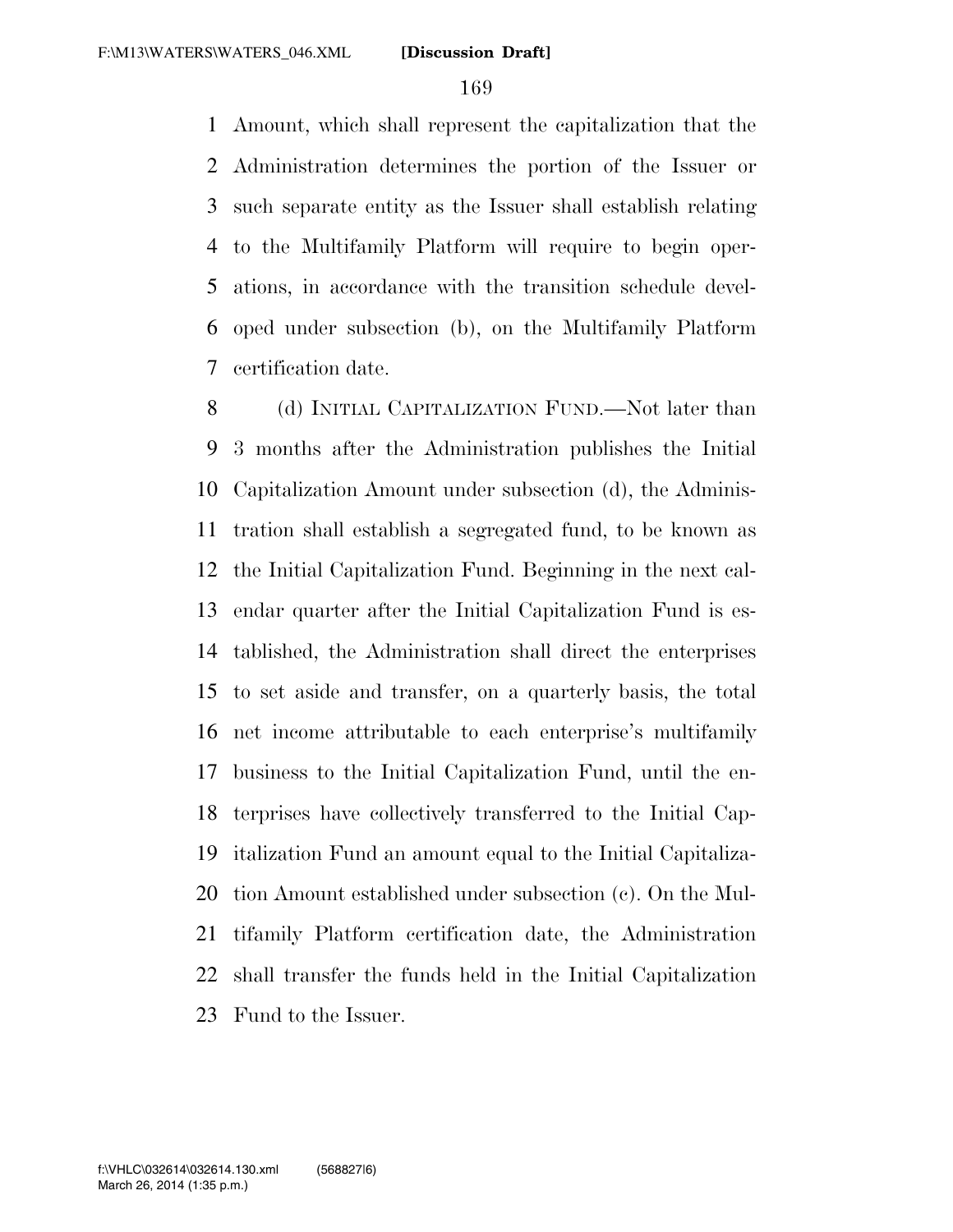#### **SEC. 606. MEMBERSHIP.**

 (a) ELIGIBILITY.—Eligibility to participate as a member in the Multifamily Platform shall be limited to insured depository institutions and non-depository mort-gage originators that—

 (1) are, on the Multifamily Platform certifi- cation date, eligible to participate in either (A) the Program Plus Lender Program established by the Federal Home Loan Mortgage Corporation, or (B) the Delegated Underwriting and Servicing Lender Program established by the Federal National Mort-gage Association; or

 (2) meet the standards established by the Ad-ministration under subsection (b).

 (b) STANDARDS FOR APPROVED MULTIFAMILY LENDERS.—The Administration shall develop, adopt, and publish standards for the approval by the Multifamily Platform of lenders to participate as members of the Mul- tifamily Platform, which shall include standards with re-spect to—

 (1) the underwriting practices, procedures, and controls of the lender;

 (2) the financial history and condition of the lender;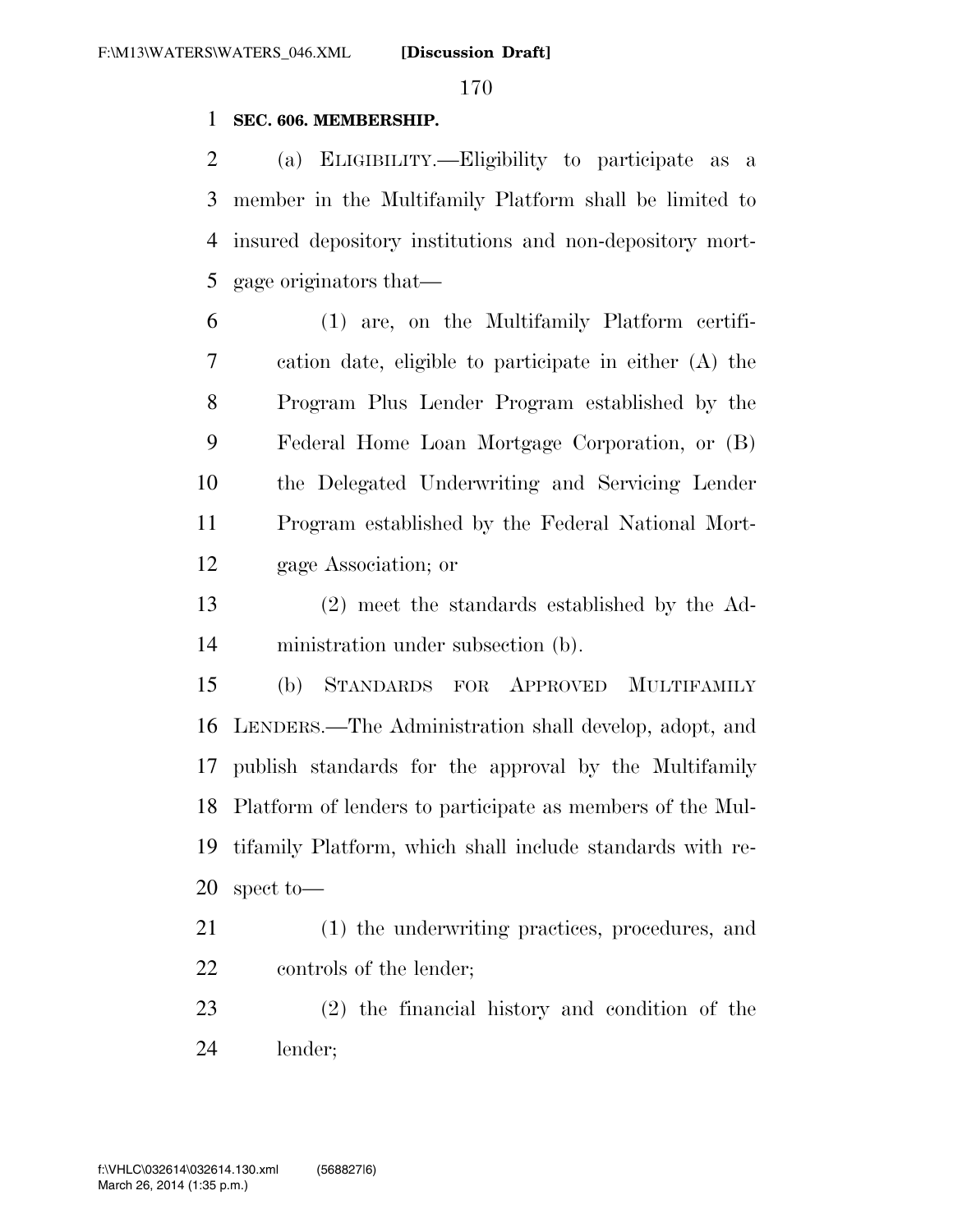| $\mathbf{1}$   | (3) the lender's ability to originate loans in dif-    |
|----------------|--------------------------------------------------------|
| $\overline{2}$ | ferent geographical markets, as well as the lender's   |
| 3              | ability to originate small multifamily loans;          |
| $\overline{4}$ | (4) the general character and fitness of the           |
| 5              | lender's management; and                               |
| 6              | (5) any other standard the Administration de-          |
| 7              | termines necessary or appropriate.                     |
| 8              | (c) REVIEW, SUSPENSION OR REVOCATION OF AP-            |
| 9              | PROVED STATUS.                                         |
| 10             | (1) IN GENERAL.—The Issuer, or the Adminis-            |
| 11             | tration, shall have the authority to review the status |
| 12             | of any approved multifamily lender approved under      |
|                |                                                        |
| 13             | subsection (b).                                        |
| 14             | (2) SUSPENSION OR REVOCATION.—                         |
| 15             | (A) ISSUER AUTHORITY.—If the Issuer or                 |
| 16             | the Administration determines, in a review pur-        |
| 17             | suant to paragraph (1), that an approved multi-        |
| 18             | family lender no longer meets the standards for        |
| 19             | approval, the Administration may suspend or            |
| 20             | revoke the approved status of such lender.             |
| 21             | (B) RULE OF CONSTRUCTION.—The sus-                     |
| 22             | pension or revocation of an approved multi-            |
| 23             | family lender's approved status under this para-       |
| 24             | graph shall have no effect on the status of any        |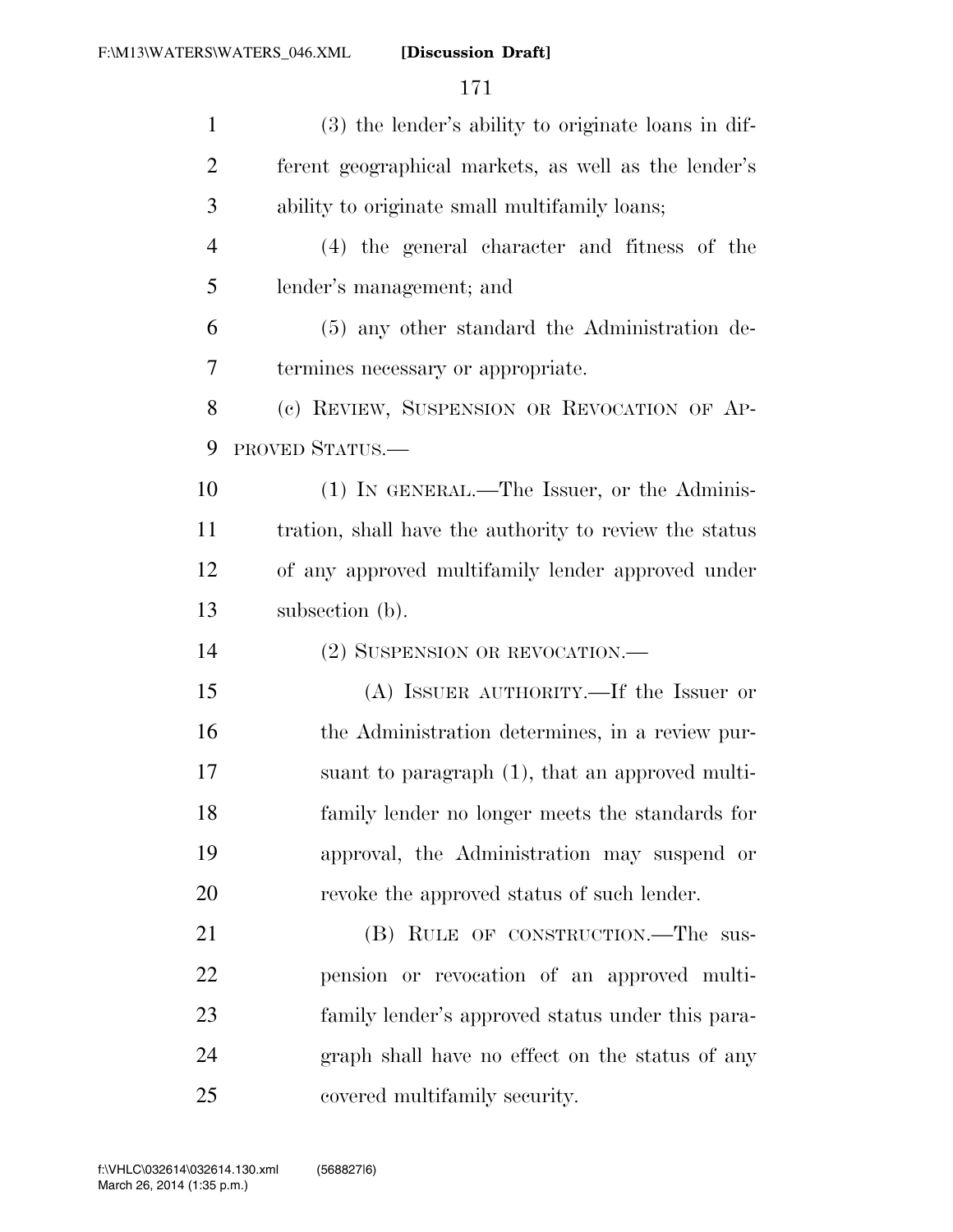(3) APPEALS PROCESS.—An approved multi- family lender may appeal a decision of the Issuer or Administration suspending or revoking the approved status of such servicer.

 (d) NATIONWIDE NETWORK OF MULTIFAMILY MORTGAGE LENDERS; SMALL MULTIFAMILY MORTGAGE LOANS.—The Multifamily Platform shall, to the max- imum extent practicable, ensure that its membership pro- vides the Multifamily Platform with access to a broad, na- tionwide network of multifamily mortgage lenders, which shall include a substantial number of approved multifamily lenders that—

 (1) predominantly originate multifamily mort- gage loans with a maximum original principal obli- gation amount that does not exceed \$3 million, or \$5 million in an area that is subject to a high cost area mortgage limit under title II of the National Housing Act (12 U.S.C. 1707 et seq.); or

 (2) make a significant volume of such loans, as determined by the Administration.

# **SEC. 607. GOVERNANCE OF MULTIFAMILY PLATFORM.**

 (a) BOARD OF DIRECTORS.—The management of the Multifamily Platform shall be vested in the board of direc-tors of the Issuer, which shall include directors that rep-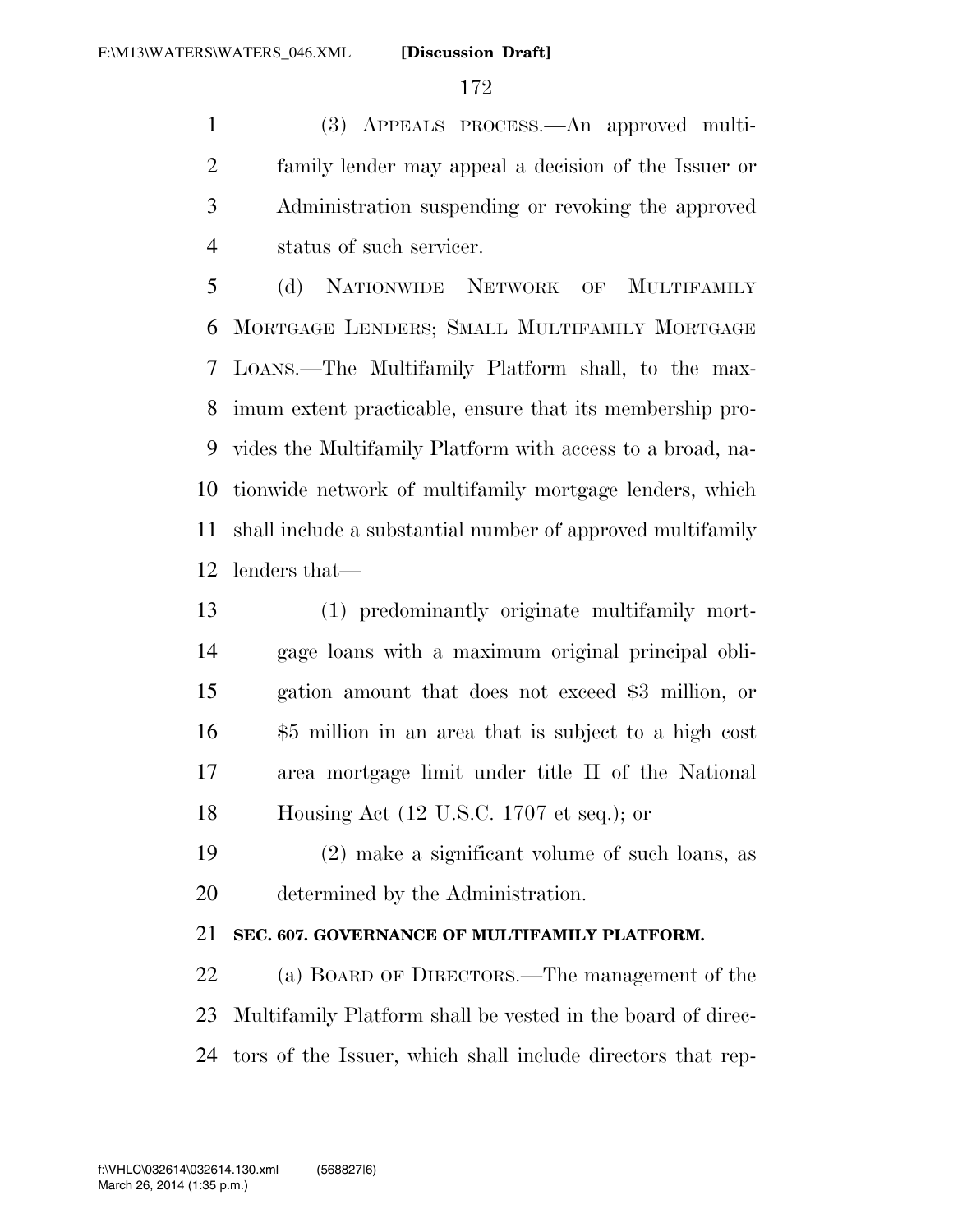resent Multifamily Platform members, as determined by the Administration.

 (b) ADVISORY BOARD.—There is established an Advi- sory Board for the Multifamily Platform, which shall be comprised of—

- (1) members elected by the approved multi- family lenders, and who shall comprise at least the majority of the members of the Advisory Board; and (2) independent members, appointed by the Ad- ministration, who shall comprise not fewer than 1/ 11 5 of the members of the Advisory Board, of which— (A) not less than one member shall have professional or academic experience in low-in-
- (B) not less than one member shall have professional or academic experience in rural multifamily housing; and

come or very low-income multifamily housing;

 (C) not less than one member shall have professional or academic experience in the fi-nancing of small multifamily housing loans.

 (c) NO PREFERENCES FOR SIZE.—Approved multi- family lenders shall have equal voting rights on Advisory Board members and Issuer board members that represent the Multifamily Platform, regardless of the size of the in-dividual approved multifamily lender.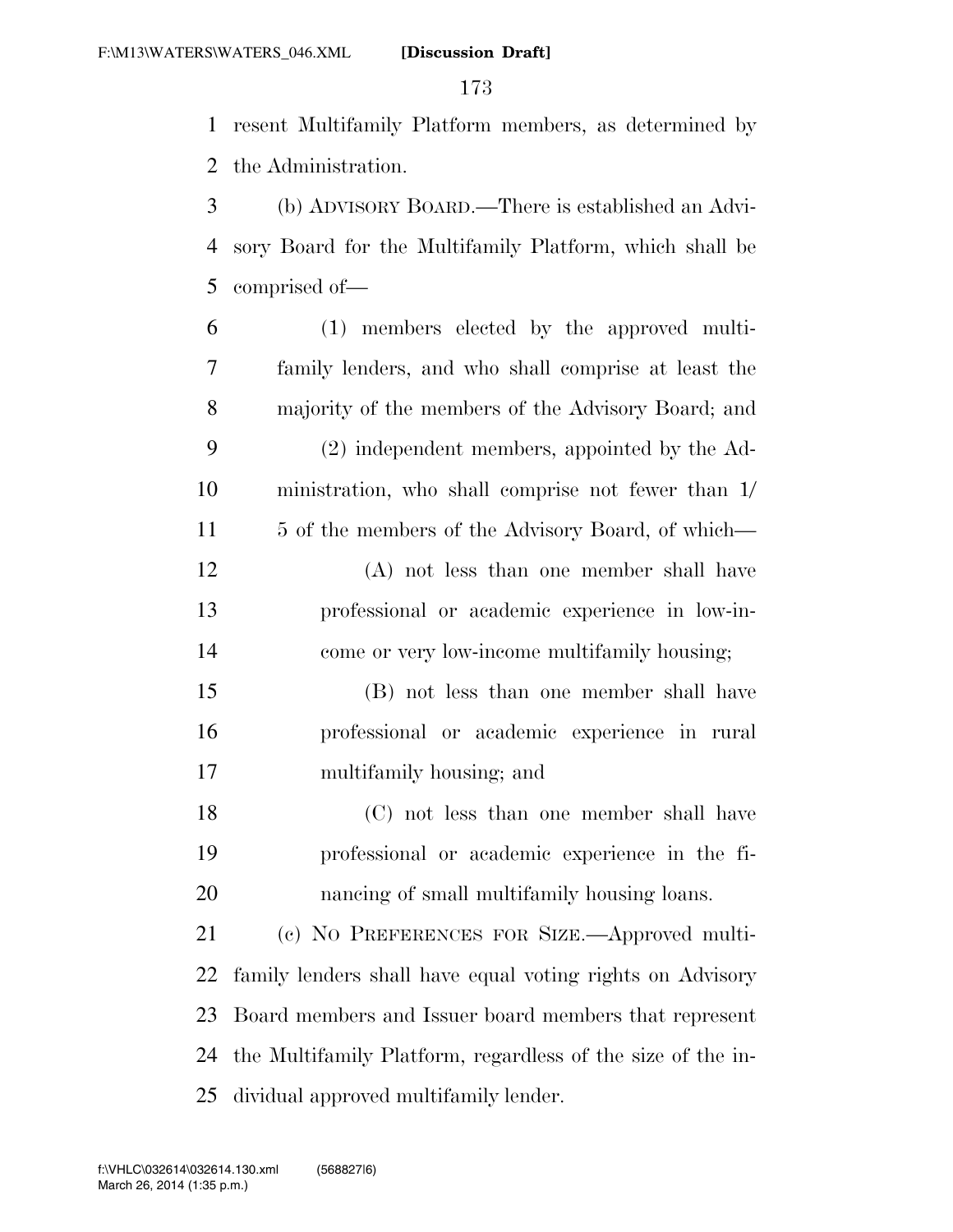(d) IMPARTIAL ADMINISTRATION.—The board of di- rectors of the Issuer shall administer the affairs of the Multifamily Platform fairly and impartially and without discrimination.

#### **SEC. 608. CAPITALIZATION; FUNDING.**

 (a) CAPITAL STRUCTURE PLAN.—Not later than 2 years after the date of enactment of this Act, the Adminis- tration shall, by regulation, establish a capital structure plan for the Multifamily Platform, which shall include—

 (1) a requirement that each member maintain a minimum capital contribution to the Multifamily Platform, the amount of which shall be determined by the Administration, taking into account the min-imum capital requirements under subsection (b);

 (2) a requirement that each member contribute an amount of capital to the Multifamily Platform based on either—

 (A) the volume of eligible multifamily mortgages that such member sells or submits for a guarantee through to the Multifamily Platform; or

 (B) the percentage of the unpaid principal balance of the Multifamily Platform's total new business purchases for which the member is re-sponsible; and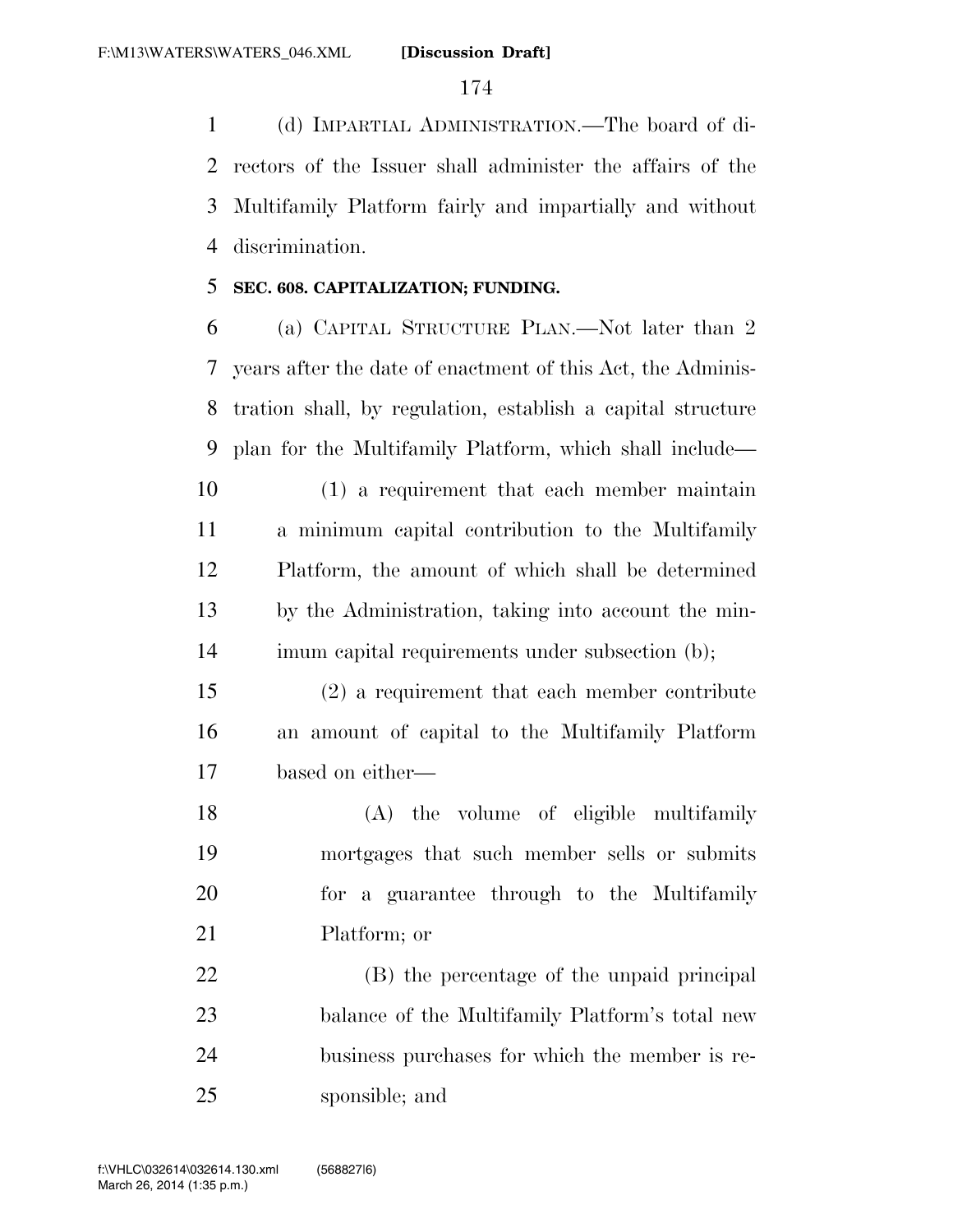(3) a requirement that each member maintain a minimum capital contribution to the Multifamily Platform.

 (b) MINIMUM CAPITAL REQUIREMENTS.—The Ad- ministration shall, by regulation, establish risk-based cap- ital requirements for the Multifamily Platform that ensure that the Multifamily Platform operates in a safe and sound manner, and maintains sufficient capital and re- serves to support the operations of the Multifamily Plat- form during severe market downturns, as defined in sec-tion 611(c).

 (c) AUTHORITY TO ESTABLISH MEMBERSHIP FEES.—The Issuer shall have the authority to establish, charge, and collect fees, and in its discretion increase or decrease such fees, on members of the Multifamily Plat- form, in order to cover the costs of the continued operation of the Multifamily Platform.

#### **SEC. 609. OVERSIGHT OF MULTIFAMILY PLATFORM.**

- (a) DEPUTY DIRECTOR.—
- (1) ESTABLISHMENT.—There is established within the Administration the position of Deputy Di-rector, who shall—
- (A) be responsible for the Division of Mul-24 tifamily Lending;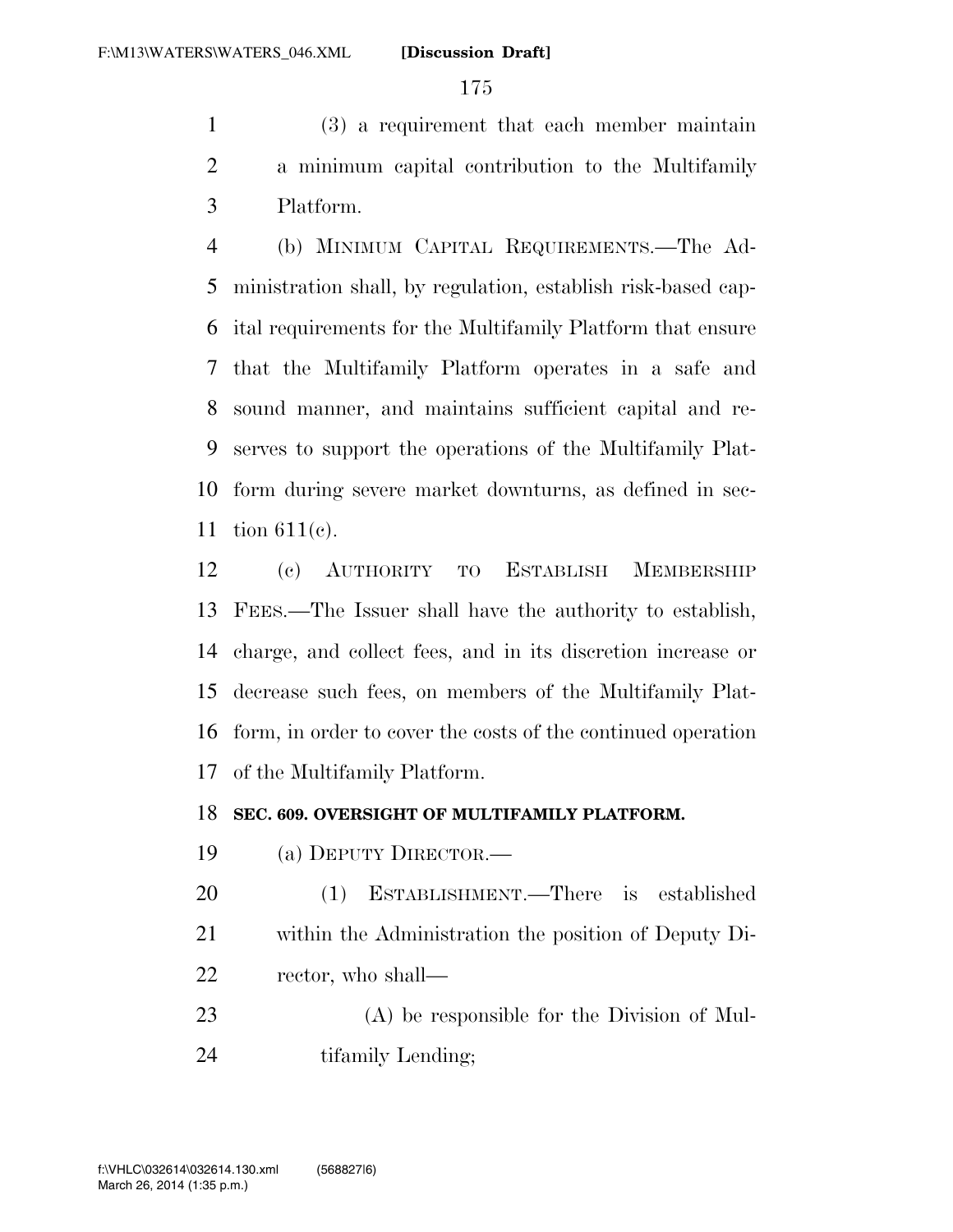| $\mathbf{1}$   | (B) be designated by the Director of Ad-                 |
|----------------|----------------------------------------------------------|
| $\overline{2}$ | ministration; and                                        |
| 3              | (C) have a demonstrated understanding of                 |
| $\overline{4}$ | financial management or oversight, and have a            |
| 5              | demonstrated understanding of the multifamily            |
| 6              | housing finance system.                                  |
| 7              | PRUDENTIAL SUPERVISION OF MULTIFAMILY<br>(b)             |
| 8              | PLATFORM.—The Administration shall establish, by regu-   |
| 9              | lation or guideline, prudential standards for the Multi- |
| 10             | family Platform relating to-                             |
| 11             | (1) the safe and sound operation of the Multi-           |
| 12             | family Platform, including—                              |
| 13             | (A) risk-based capital requirements;                     |
| 14             | (B) management of the Multifamily Plat-                  |
| 15             | form's risk exposures, including market, credit,         |
| 16             | interest rate, liquidity, and operational risk ex-       |
| 17             | posures; and                                             |
| 18             | (C) adequate and well-tested disaster re-                |
| 19             | covery and business resumption plans for all             |
| 20             | major systems;                                           |
| 21             | (2) minimum underwriting criteria for eligible           |
| 22             | multifamily mortgages, which may include criteria        |
| 23             | based on-                                                |
| 24             | $(A)$ the loan-to-value of a multifamily                 |
| 25             | mortgage; and                                            |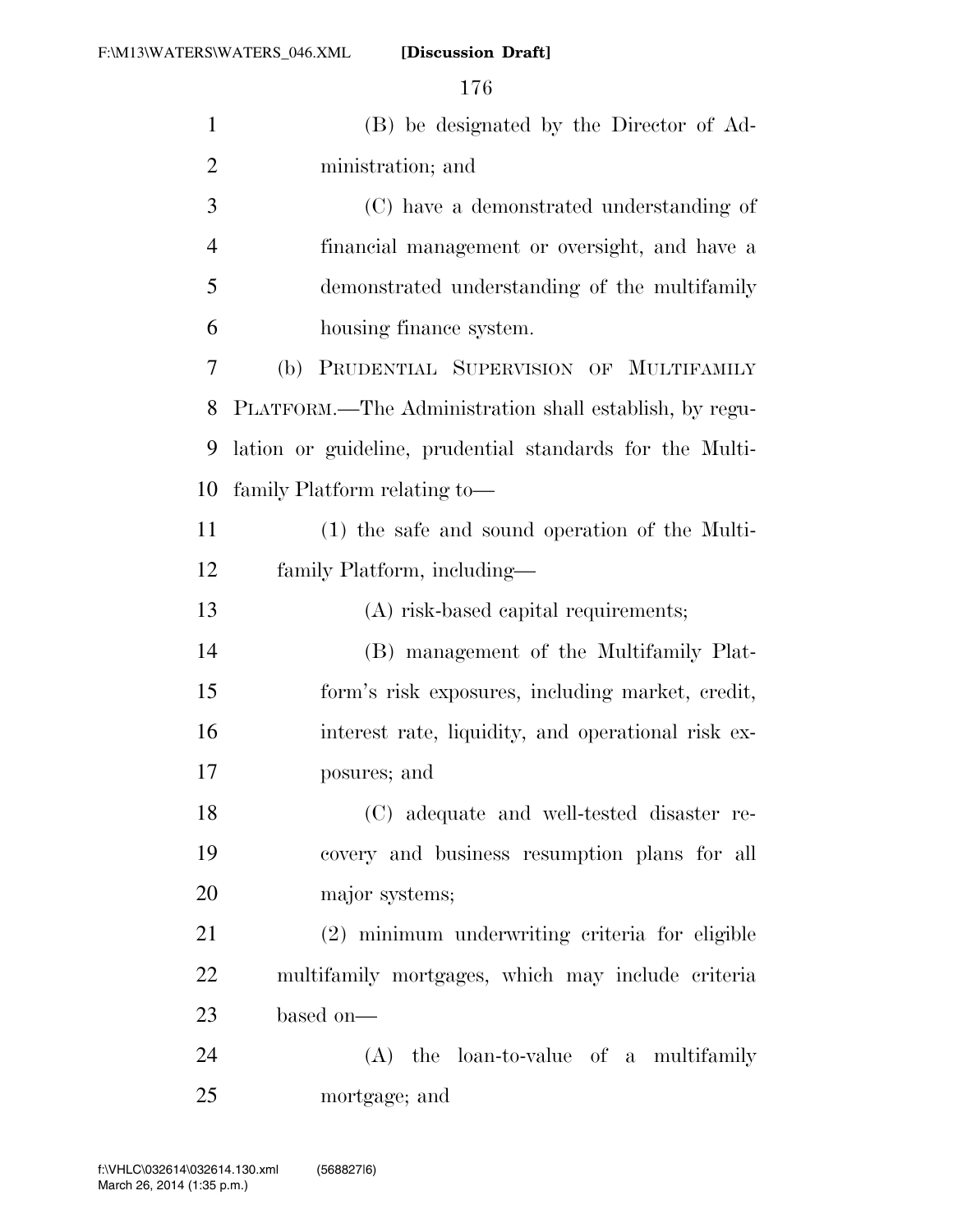| $\mathbf{1}$   | (B) the applicable debt service coverage                |
|----------------|---------------------------------------------------------|
| $\overline{2}$ | ratio of a multifamily mortgage;                        |
| 3              | (3) the adequacy and independence of internal           |
| $\overline{4}$ | controls, including processes and policies to identify, |
| 5              | monitor, and control credit and counterparty risk,      |
| 6              | including concentrations of counterparty risk;          |
| 7              | (4) the adequacy and maintenance of liquidity           |
| 8              | reserves, which shall include a requirement that the    |
| 9              | Multifamily Platform maintain an adequate reserve       |
| 10             | of unencumbered, high quality liquid assets, which      |
| 11             | reserve shall be sufficient to support—                 |
| 12             | (A) the Multifamily Platform's portfolio in-            |
| 13             | vestments in eligible multifamily mortgages and         |
| 14             | covered multifamily securities; and                     |
| 15             | (B) the continued operation of the Multi-               |
| 16             | family Platform in the event that the Adminis-          |
| 17             | tration orders a recapitalization of the Multi-         |
| 18             | family Platform under subsection (e);                   |
| 19             | (5) procedures for recapitalization, including          |
| <b>20</b>      | the exercise of the right to require additional capital |
| 21             | from approved multifamily lenders under subsection      |
| 22             | (e);                                                    |
| 23             | $(6)$ investments and acquisitions of assets by         |
| 24             | the Multifamily Platform; and                           |
| 25             | (7) maintenance of adequate records.                    |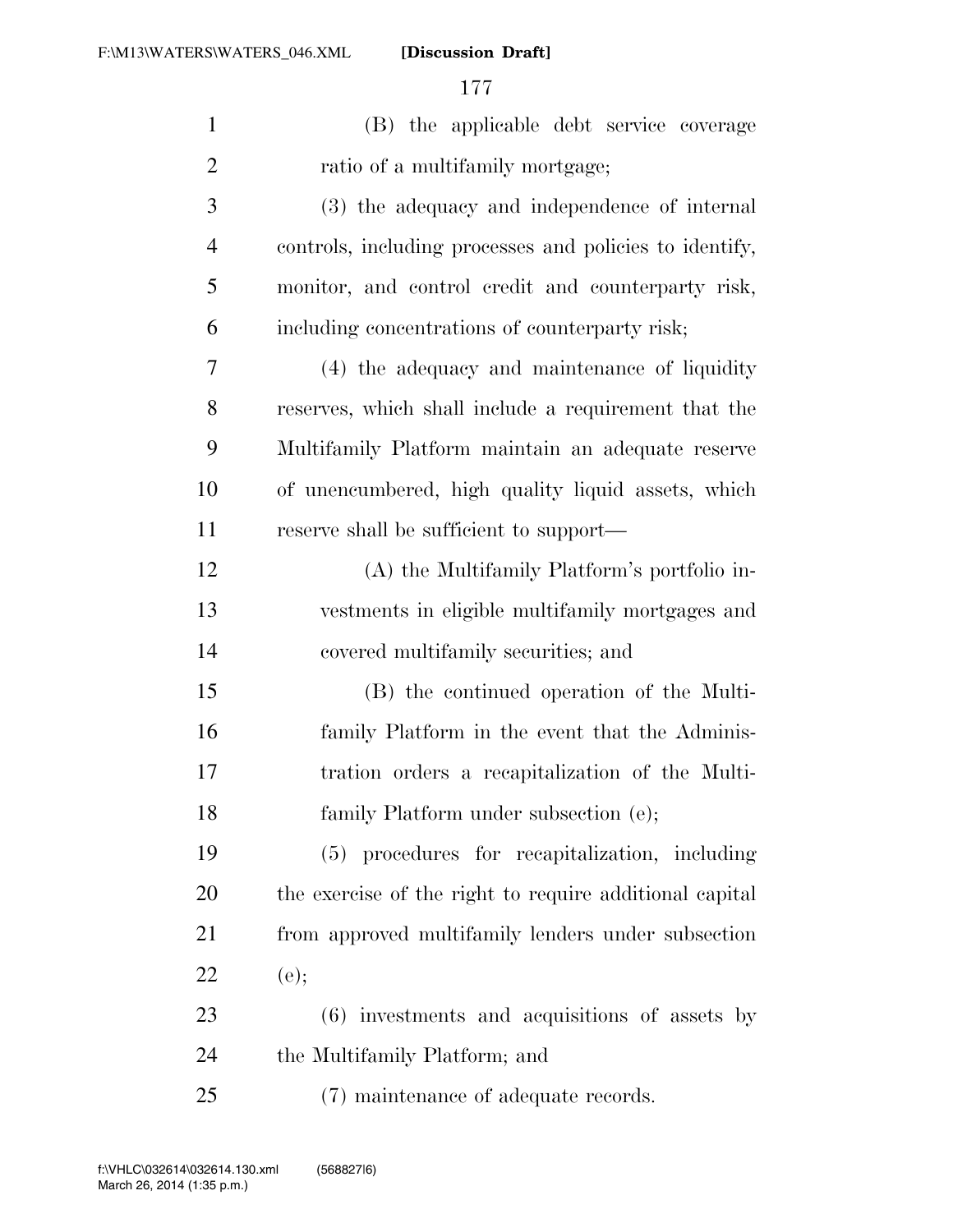(c) REPORTS BY AND EXAMINATIONS OF MULTI-FAMILY PLATFORM.—

 (1) REGULAR REPORTS.—The Administration may require, by general or specific orders, the Multi- family Platform to submit reports, including finan- cial statements, to keep the Administration informed as to—

 (A) the condition (including financial con- dition), management, activities, or operations of the Multifamily Platform, any approved multi- family lender, approved servicer, or any other regulated entity, as the Administration con-siders appropriate; and

 (B) compliance by the Multifamily Plat- form, any approved multifamily lender, ap- proved servicer, or any other regulated entity, with the requirements of this title.

 (2) SPECIAL REPORTS.—The Administration may also require, by general or specific orders, the Multifamily Platform, any approved multifamily lender, approved servicer, or any other regulated en-22 tity, to submit special reports on any of the topics specified in paragraph (1) or any other relevant top-ics, if, in the judgment of the Administration, such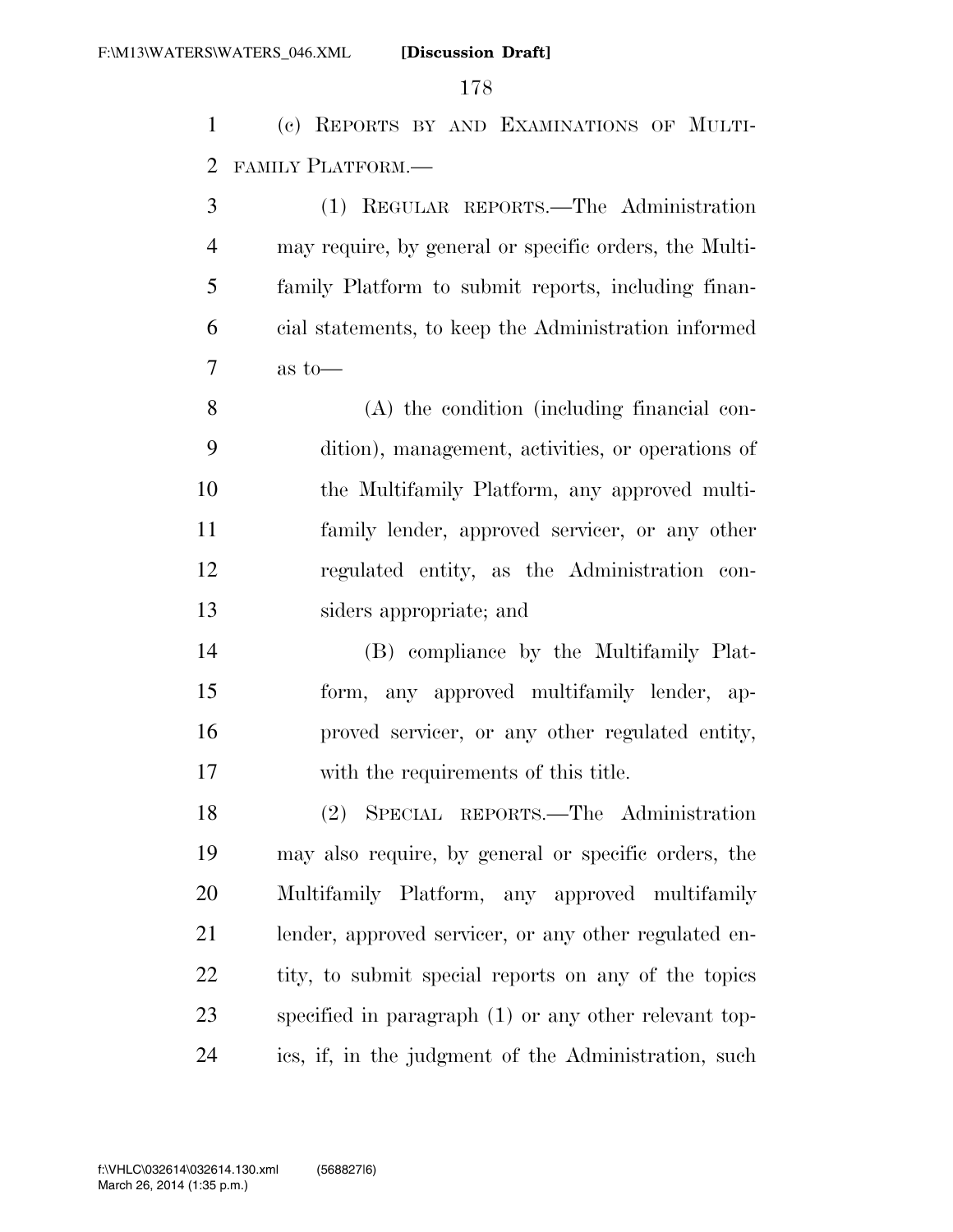| $\mathbf{1}$   | reports are necessary to carry out the purposes of   |
|----------------|------------------------------------------------------|
| $\overline{2}$ | this title.                                          |
| 3              | (3) EXAMINATIONS.—The Administration may             |
| $\overline{4}$ | conduct examinations of the Multifamily Platform or  |
| 5              | any subsidiary whenever the Administration deter-    |
| 6              | mines that an examination is necessary or appro-     |
| 7              | priate, to keep the Administration informed as to-   |
| 8              | $(A)$ the nature of the operations and finan-        |
| 9              | cial condition of the Multifamily Platform or        |
| 10             | any subsidiary;                                      |
| 11             | (B) the financial, operational, and other            |
| 12             | risks of the Multifamily Platform that may dis-      |
| 13             | rupt the liquid, efficient, competitive, and resil-  |
| 14             | ient national multifamily housing finance mar-       |
| 15             | kets; and                                            |
| 16             | (C) compliance by the Multifamily Plat-              |
| 17             | form with the requirements of this title.            |
| 18             | (d) DELEGATED FUNCTIONS.-                            |
| 19             | REGULATION AND EXAMINATION.—When<br>(1)              |
| 20             | the Multifamily Platform delegates to an approved    |
| 21             | multifamily lender the performance of any functions  |
| 22             | or services authorized to be performed by the Multi- |
| 23             | family Platform under this title—                    |
| 24             | (A) such performance shall be subject to             |
| 25             | regulation and examination by the Administra-        |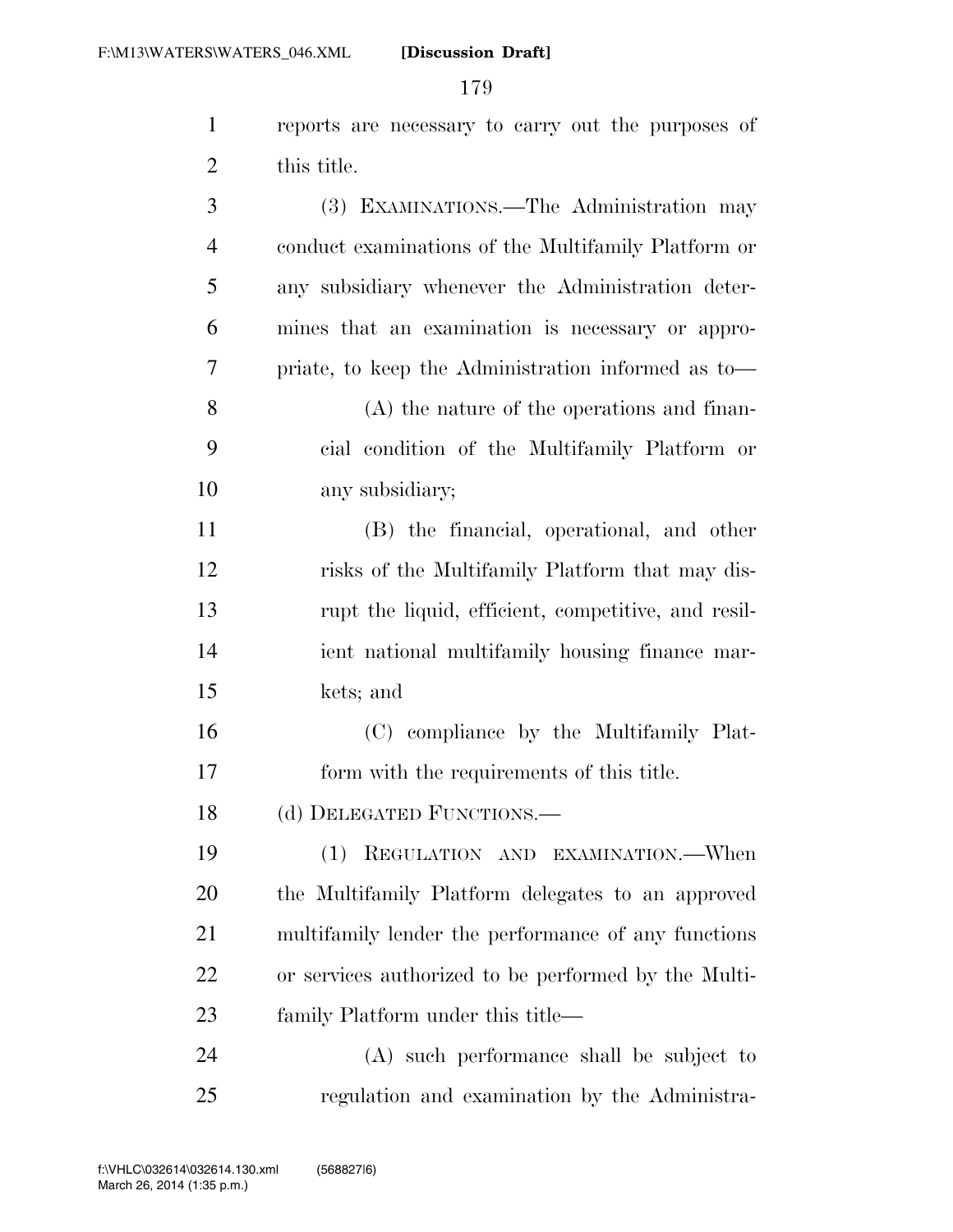1 tion to the same extent as if such services were being performed by the Multifamily Platform; and

 (B) the Multifamily Platform shall prompt- ly notify the Administration of such delegation of functions or services to an approved multi-family lender.

 (2) AUTHORITY.—The Administration is au- thorized to issue such regulations and orders as may be necessary to enable the Administration to admin- ister and to carry out the purposes of this section and to prevent evasions thereof.

 (e) AUTHORITY TO REQUIRE RECAPITALIZATION.— If the Administration determines that the Multifamily Platform is in danger of depleting the capital dedicated to the Multifamily Platform due to defaults on multifamily lending, the Administration shall order the Multifamily Platform to submit a plan for rebuilding the capital dedi-cated to multifamily lending.

 (f) RESPONSIBILITY TO ENSURE BROAD MARKET ACCESS.—

 (1) IN GENERAL.—Subject to paragraph (2), the Administration shall develop and enforce stand- ards which ensure that the Multifamily Platform is serving, to the maximum extent practicable and con-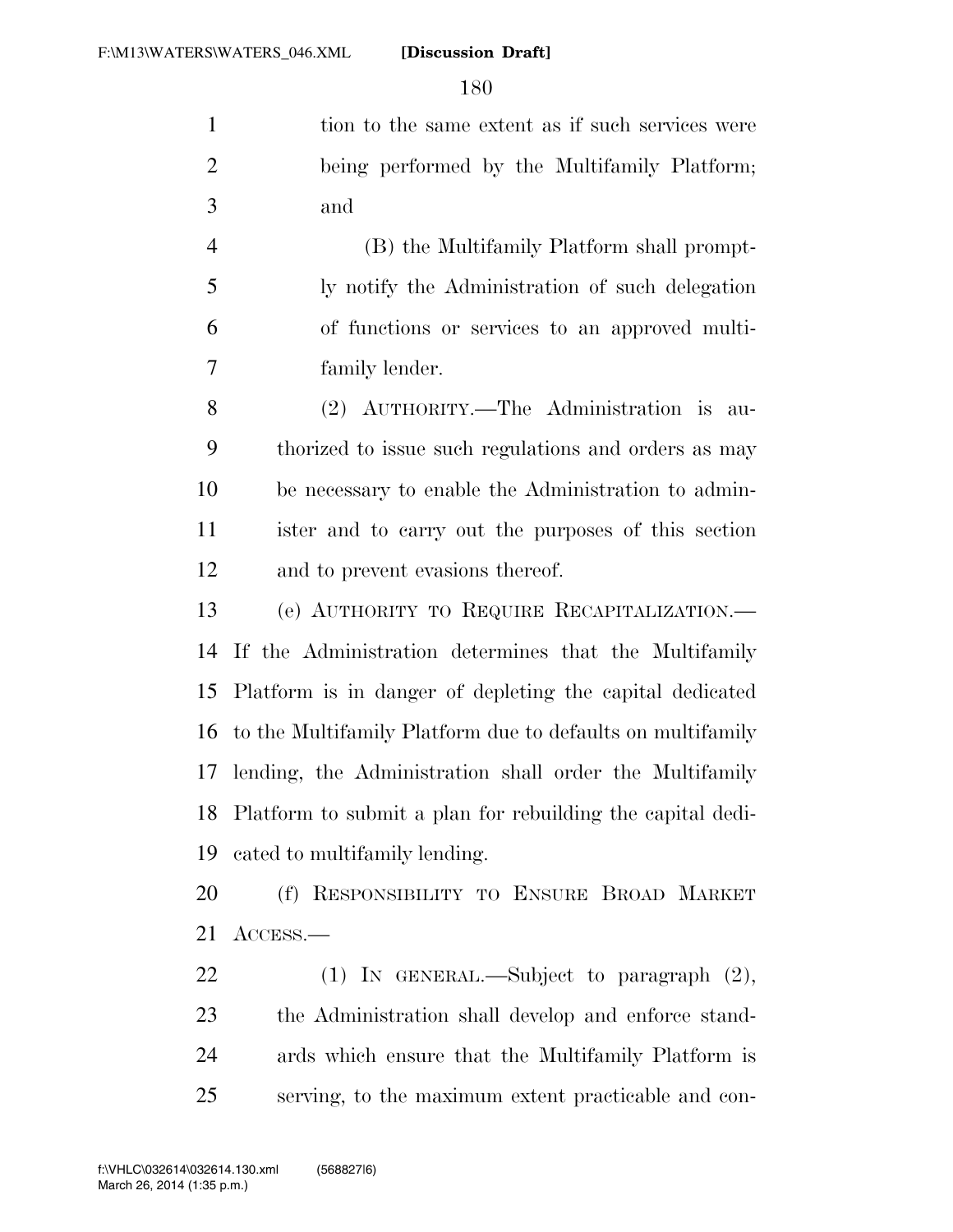| $\mathbf{1}$   | sistent with the safe and sound operation of the           |
|----------------|------------------------------------------------------------|
| $\overline{c}$ | Multifamily Platform, broad market access, con-            |
| 3              | sistent with section 215, including access for-            |
| $\overline{4}$ | (A) underserved markets, including public,                 |
| 5              | federally assisted, and tax credit funded hous-            |
| 6              | ing; and                                                   |
| $\tau$         | (B) rural areas.                                           |
| 8              | (2) LIMITATION.—In developing and enforcing                |
| 9              | the standards required under paragraph (1), the Ad-        |
| 10             | ministration may not impose on the Multifamily             |
| 11             | Platform numerical quotas of specific multifamily          |
| 12             | mortgage originations.                                     |
| 13             | (g) LIMITATIONS ON PORTFOLIO OF MULTIFAMILY                |
| 14             | PLATFORM.—Subject to section 214, the Administration       |
| 15             | shall establish limitations on the Multifamily Platform's  |
| 16             | ability to hold eligible multifamily mortgages and covered |
| 17             | multifamily securities on its balance sheet, which shall   |
|                | 18 take into account the need for the Multifamily Platform |
| 19             | $to-$                                                      |
| 20             | (1) aggregate eligible multifamily mortgages to            |
| 21             | be securitized in a covered multifamily security;          |
| 22             | (2) engage in appropriate credit loss mitigation           |
| 23             | with respect to an eligible multifamily mortgage that      |
|                |                                                            |
|                |                                                            |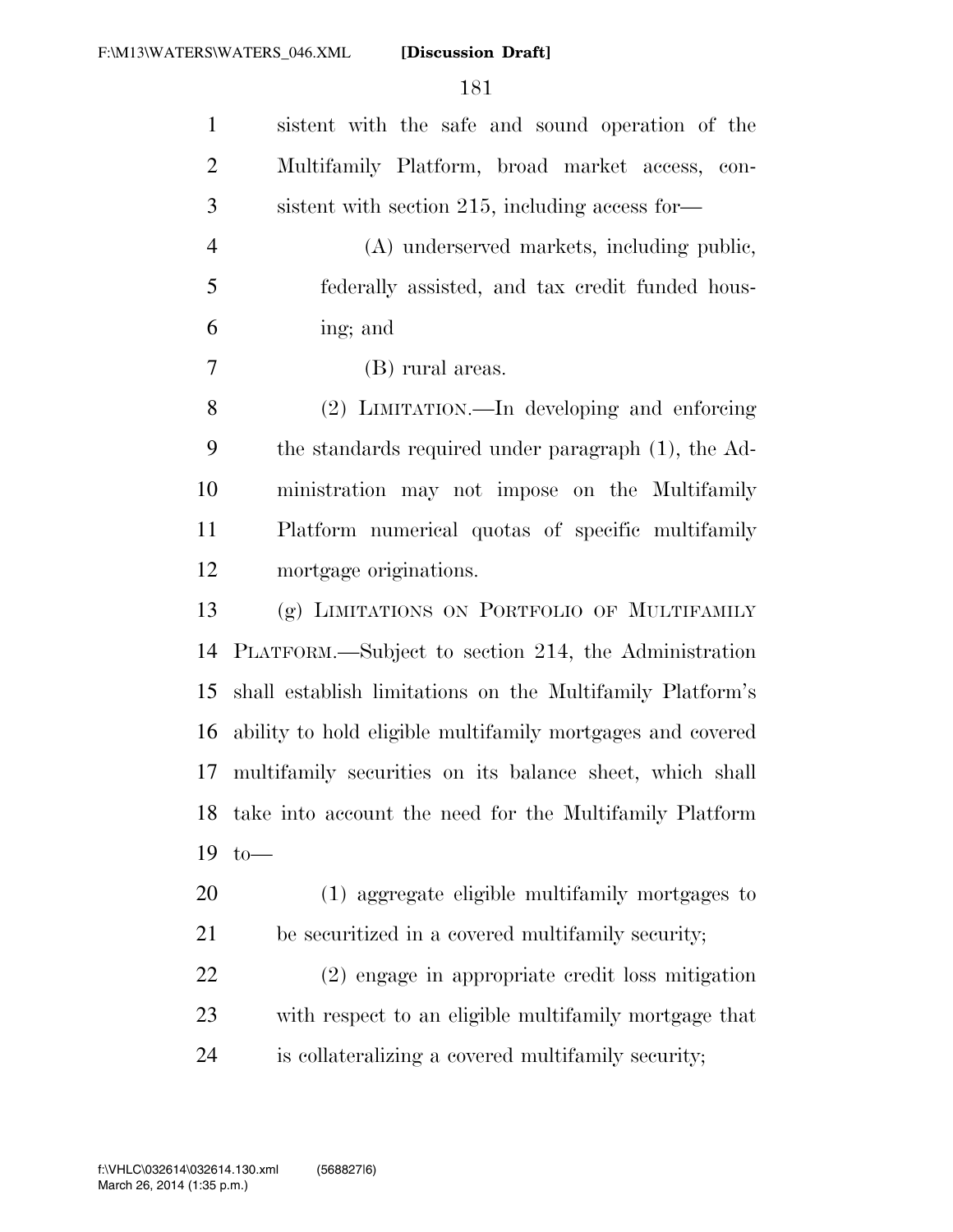(3) facilitate a reasonably liquid and orderly market for covered multifamily securities; and

 (4) facilitate transactions involving affordable housing and the introduction of new multifamily mortgage products.

### **SEC. 610. MULTIFAMILY MORTGAGE INSURANCE.**

 (a) INSURANCE AUTHORITY.—Insurance for securi- ties backed by multifamily loans shall be provided by the Mortgage Insurance Fund, established under section 203. (b) DEPOSITS.—The Mortgage Insurance Fund under section 203 shall be credited with any—

 (1) insurance fee amounts required to be depos-ited in the Fund by the Administration;

 (2) guarantee fee amounts collected under sub-section (f) of this section; and

 (3) amounts earned on investments pursuant to subsection (g) of this section.

 (c) RESERVE RATIO GOALS FOR MORTGAGE INSUR- ANCE FUND.—The Administration, consistent with its au- thority under section 203, shall endeavor to ensure that, with respect to multifamily lending and the capital dedi- cated to multifamily lending, the Mortgage Insurance Fund attains a reserve balance—

 (1) of 1.25 percent of the sum of the out-standing principal balance of the covered securities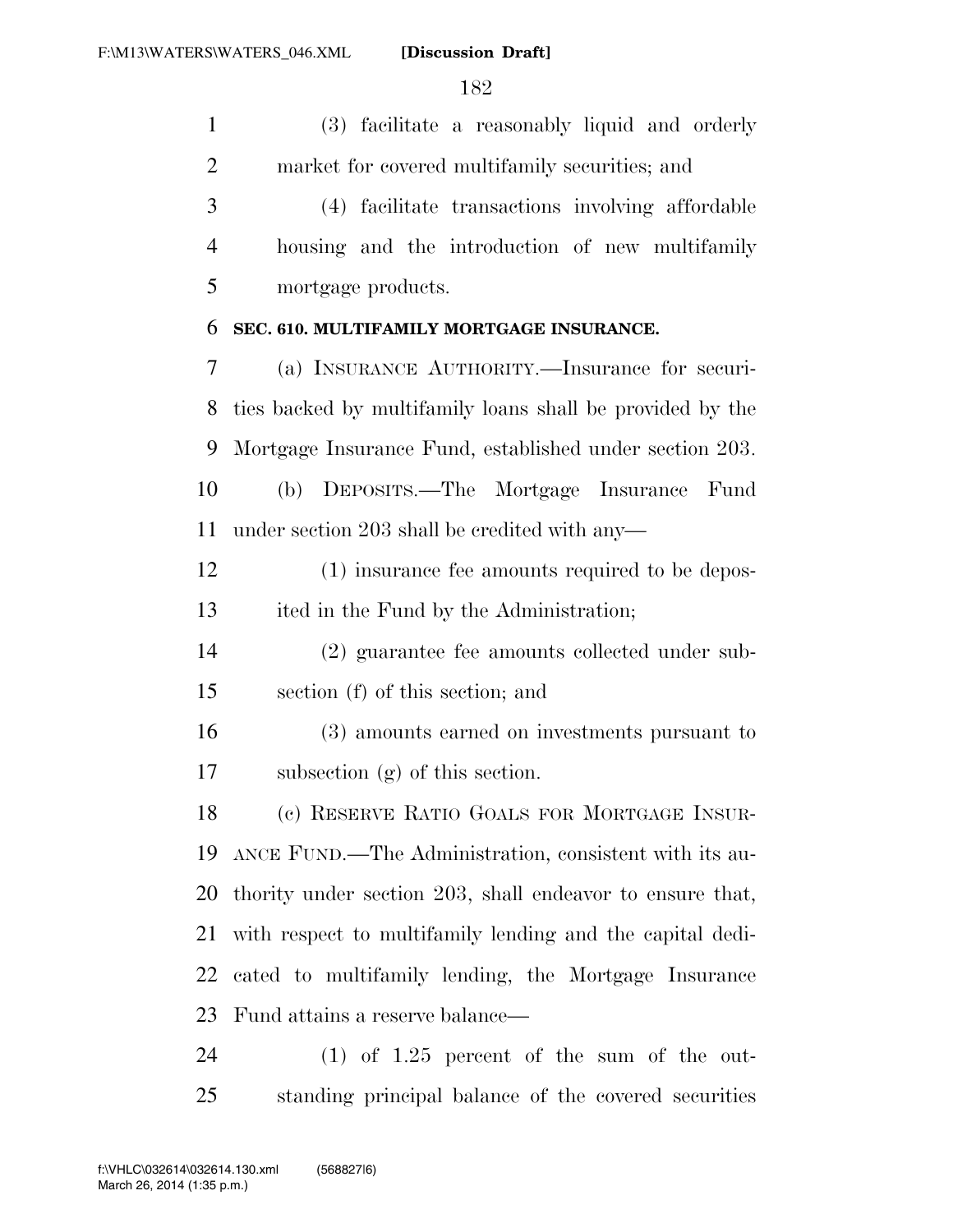for which insurance is being provided under this title within 5 years of the Multifamily Platform certifi- cation date, and to strive to maintain such ratio thereafter, subject to subparagraph (B); and

 (2) of 2.25 percent of the sum of the out- standing principal balance of the covered securities for which insurance is being provided under this title within 12 years of the Multifamily Platform certifi- cation date, and to strive to maintain such ratio at all times thereafter.

 (d) MAINTENANCE OF RESERVE RATIO; ESTABLISH-MENT OF FEES.—

 (1) ESTABLISHMENT OF FEES.—The Mortgage Insurance Fund shall charge and collect a guarantee fee in connection with any insurance provided under 16 this title, and the Administration may in its discre-tion increase or decrease such fee, to—

 (A) achieve and maintain the reserve ratio goals established under subsection (c); and (B) fund the operations of the Administra-21 tion relating to multifamily lending. (2) FEE CONSIDERATIONS.—In exercising the authority granted under paragraph (1), the Adminis-

tration shall consider—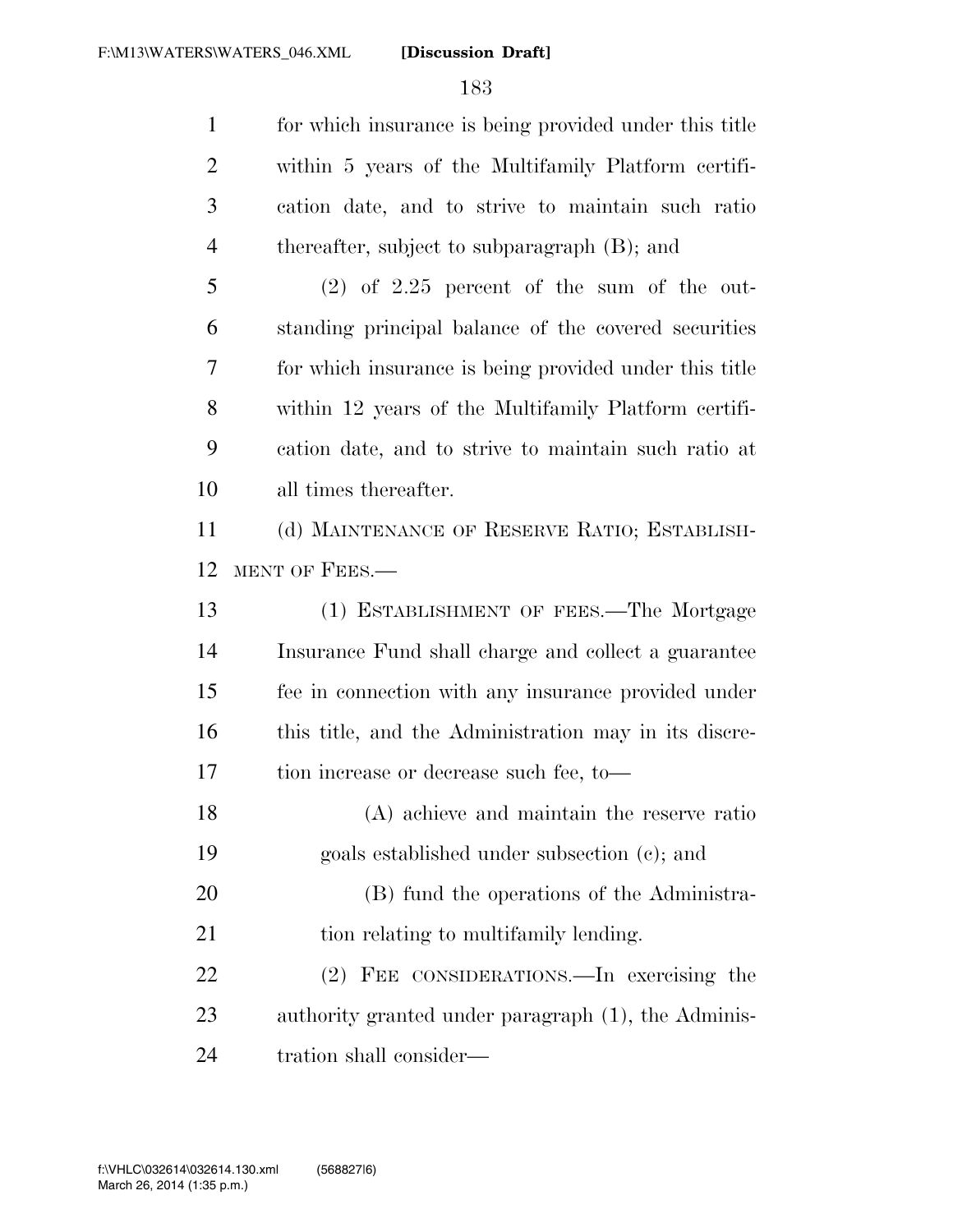| $\mathbf{1}$   | $(A)$ the expected operating expenses of the                 |
|----------------|--------------------------------------------------------------|
|                |                                                              |
| $\overline{2}$ | Mortgage Insurance Fund relating to multi-                   |
| 3              | family lending;                                              |
| $\overline{4}$ | (B) the risk of loss to the Mortgage Insur-                  |
| 5              | ance Fund in carrying out the requirements                   |
| 6              | under this title;                                            |
| $\overline{7}$ | (C) the nature and level of the credit en-                   |
| 8              | hancement that private market entities are pro-              |
| 9              | viding pursuant to the minimum loss-sharing                  |
| 10             | requirement in section 611;                                  |
| 11             | (D) economic conditions generally affecting                  |
| 12             | the mortgage markets;                                        |
| 13             | (E) the extent to which the reserve ratio of                 |
| 14             | the Mortgage Insurance Fund relating to multi-               |
| 15             | family lending met—                                          |
| 16             | (i) the reserve ratio set for the pre-                       |
| 17             | eeding 12-month period; or                                   |
| 18             | (ii) the reserve ratio goals established                     |
| 19             | in subsection (c); and                                       |
| 20             | (F) any other factor that the Administra-                    |
| 21             | tion determines appropriate.                                 |
| 22             | SEC. 611. CATASTROPHIC INSURANCE.                            |
| 23             | (a) AUTHORITY.—Subject to the minimum loss-shar-             |
| 24             | ing requirement in subsection (b), the Administration        |
| 25             | shall, upon application and in exchange for a fee in accord- |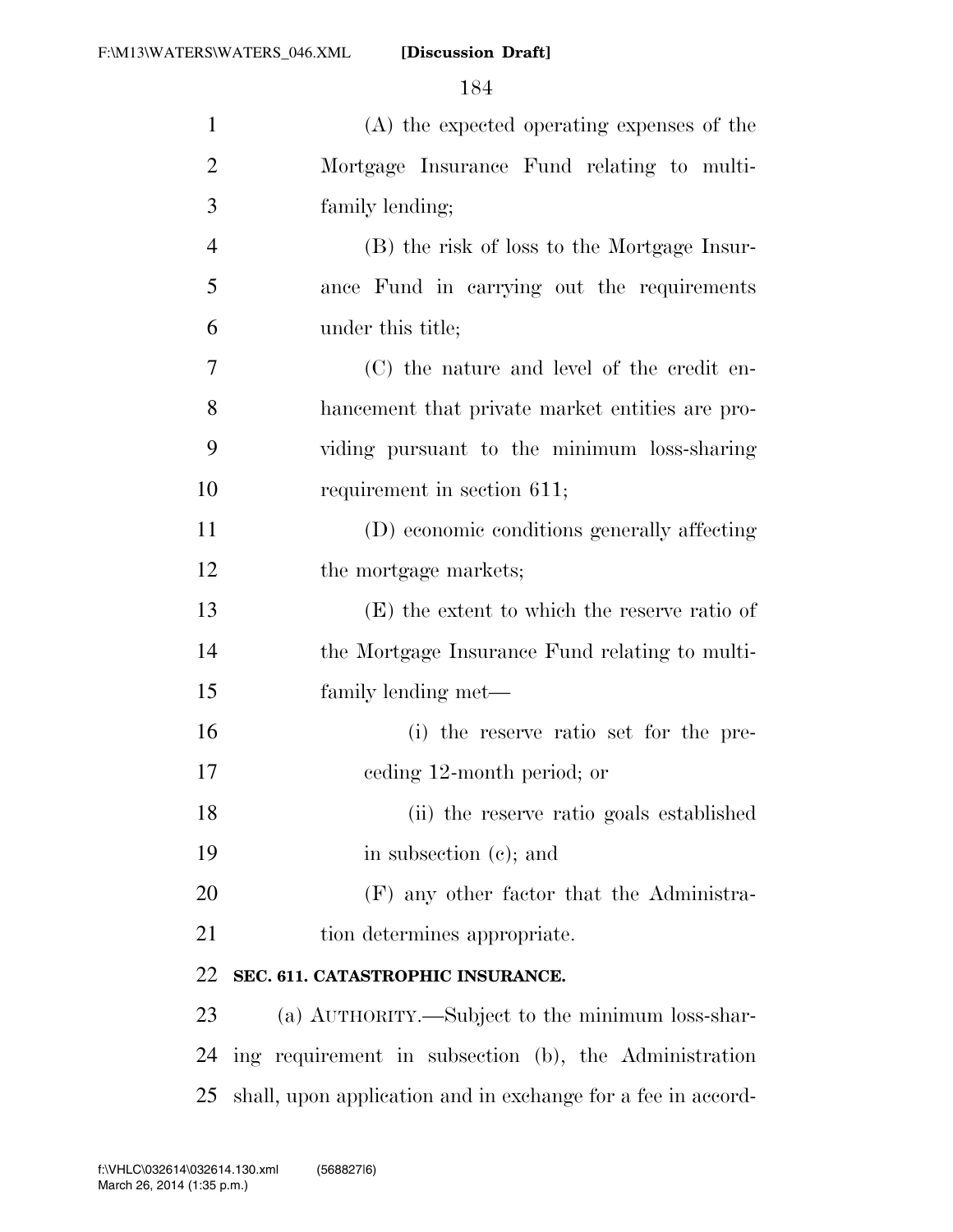ance with section 610, insure the timely payment of prin- cipal and interest on a covered multifamily security with respect to losses that may be incurred on such security. (b) MINIMUM LOSS-SHARING REQUIREMENT.—Prior to making any commitment to provide insurance under subsection (a), the Administration shall ensure that pri- vate market entities have agreed to take, in writing, in a form and manner acceptable to the Administration— (1) the first at least 10 percent of losses on a pool of eligible multifamily mortgages collateralizing a covered multifamily security; (2) losses on a covered multifamily security equal to at least 15 percent of the total losses on such security, subject to a pari passu loss-sharing agreement; or (3) at least a comparable amount of losses on a covered multifamily security, as determined by the Administration. (c) INSURANCE IN SEVERE MARKET DOWNTURNS.— If the Administration, in consultation with the Chairman of the Board of Governors of the Federal Reserve System, the Secretary of the Treasury, and the Secretary of Hous- ing and Urban Development, determines that unusual and exigent circumstances have created or threatened to create an anomalous lack of mortgage credit availability within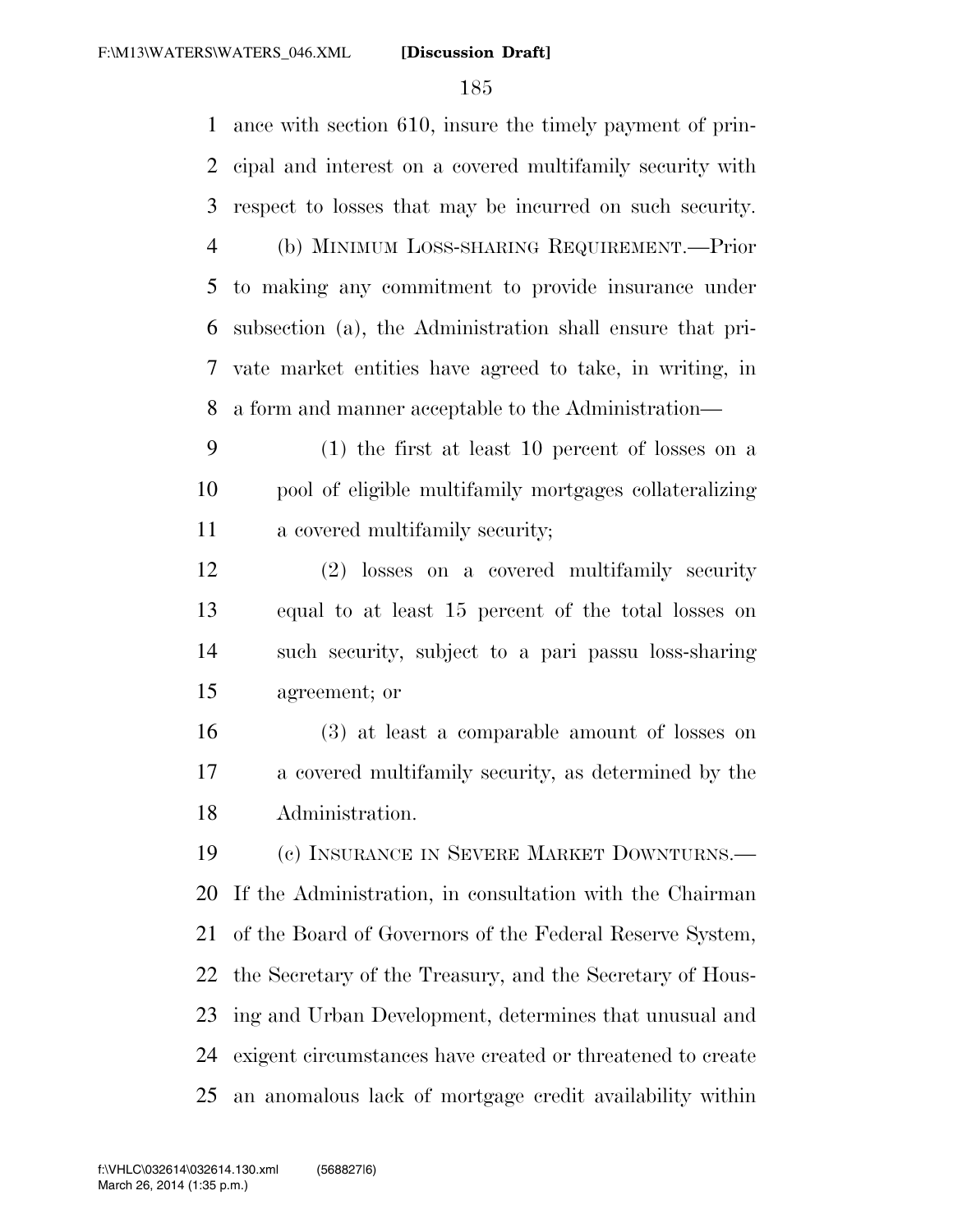the housing markets that could materially and severely disrupt the functioning of the multifamily housing finance system of the United States, the Administration may pro- vide insurance in accordance with subsection (a) to any covered multifamily security regardless of whether such security has satisfied the minimum loss-sharing require- ments in subsection (b), provided that the Administration adjusts the guarantee fee paid to the Mortgage Insurance Fund and capital requirements for the multifamily plat- form accordingly to protect taxpayers against the addi-tional risk to the Fund, consistent with section 202.

 (d) FULL FAITH AND CREDIT.—The full faith and credit of the United States is pledged to the payment of all amounts which may be required to be paid under any insurance provided under this section.

 (e) PROHIBITION ON CROSS-SUBSIDIZATION.—Multi- family lenders shall not be required to recapitalize the Issuer as a result of a loss due to risks from single-family lending. Single-family lenders shall not be required to re- capitalize the Issuer as a result of loses due to multi-fam-ily lending.

## **SEC. 612. EXEMPTIONS.**

 (a) EXEMPTION FROM TAXES.—Consistent with sec- tion 205(c), the Multifamily Platform shall be exempt from all taxation imposed by the United States, any terri-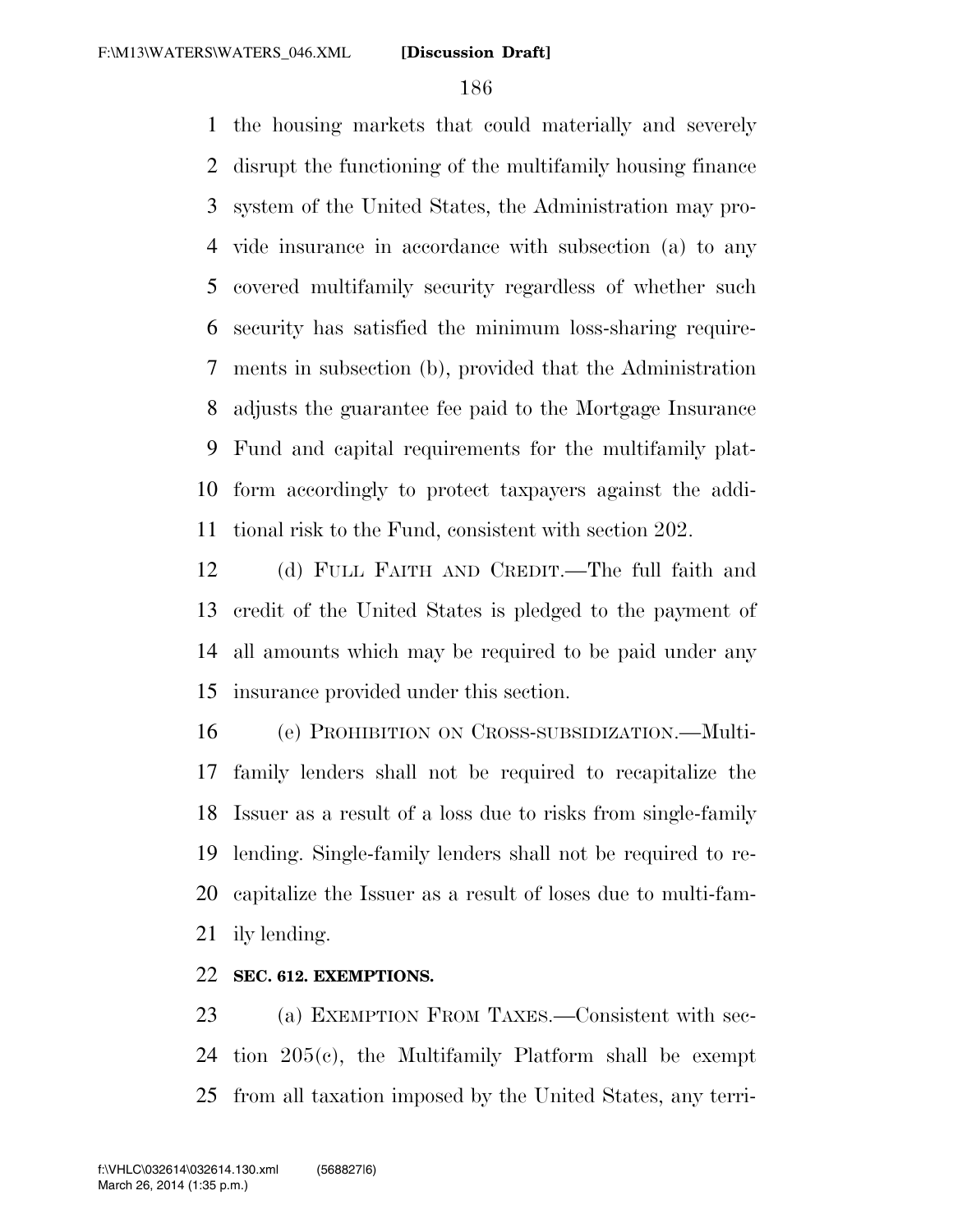tory, dependency, or possession of the United States or any State, county, municipality, or local taxing authority.

 (b) EXEMPTION FROM SEC REGISTRATION.—All cov- ered multifamily securities insured or guaranteed by the Administration shall, to the same extent as securities that are direct obligations of or obligations guaranteed as to principal or interest by the United States, be deemed to be exempt securities within the meaning of the laws ad-ministered by the Securities and Exchange Commission.

# **TITLE VII—MULTIPLE LENDER ISSUES**

### **SEC. 701. MULTIPLE LENDER ISSUES.**

 With respect to the dwelling of a borrower that serves as security for an eligible mortgage, if the borrower enters into any credit transaction that would result in the cre- ation of a new mortgage or other lien on such dwelling where the loan-to-value ratio of such credit transaction amount is 80 percent or more, the creditor of such new mortgage or other lien shall seek and obtain the approval of the creditor of the senior eligible mortgage loan before any such credit transaction becomes valid and enforceable.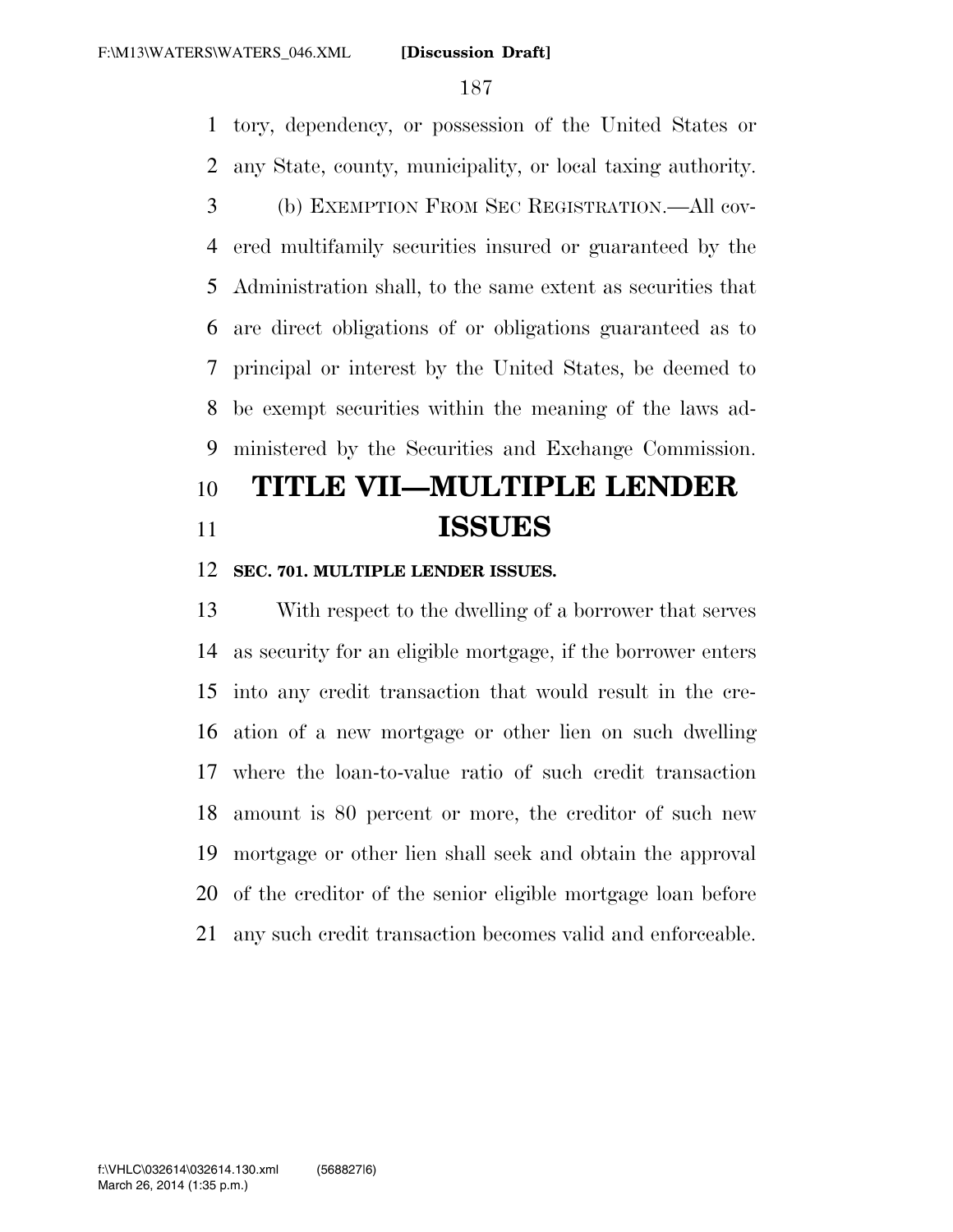# **TITLE VIII—GENERAL PROVISIONS**

### **SEC. 801. AUTHORITY TO ISSUE REGULATIONS.**

 The Administration may prescribe such regulations and issue such guidelines, orders, requirements, or stand- ards as are necessary to carry out this Act, or any amend-ment made by this Act.

### **SEC. 802. ACCOUNTING METHOD.**

 In any evaluation, oversight, audit, or analysis by the Administration of the cost of the Mortgage Insurance Fund, the insurance or guarantee activities of the Admin- istration required under this Act, including any fee or charge in connection with the provision of such insurance or guarantee, or the financial transactions of the Adminis- tration, the Administration shall conduct any such evalua- tion, oversight, audit, or analysis based on the Federal Credit Reform Act of 1990 (2 U.S.C. 661 et seq.).

### **SEC. 803. RULE OF CONSTRUCTION.**

 Nothing in this Act shall be construed to prohibit or otherwise restrict the ability of a holder of any loss posi- tion in any covered security insured under this Act from restructuring, retranching, or resecuritizing such position.

### **SEC. 804. SEVERABILITY.**

 If any provision of this Act or the application of any provision of this Act to any person or circumstance, is held